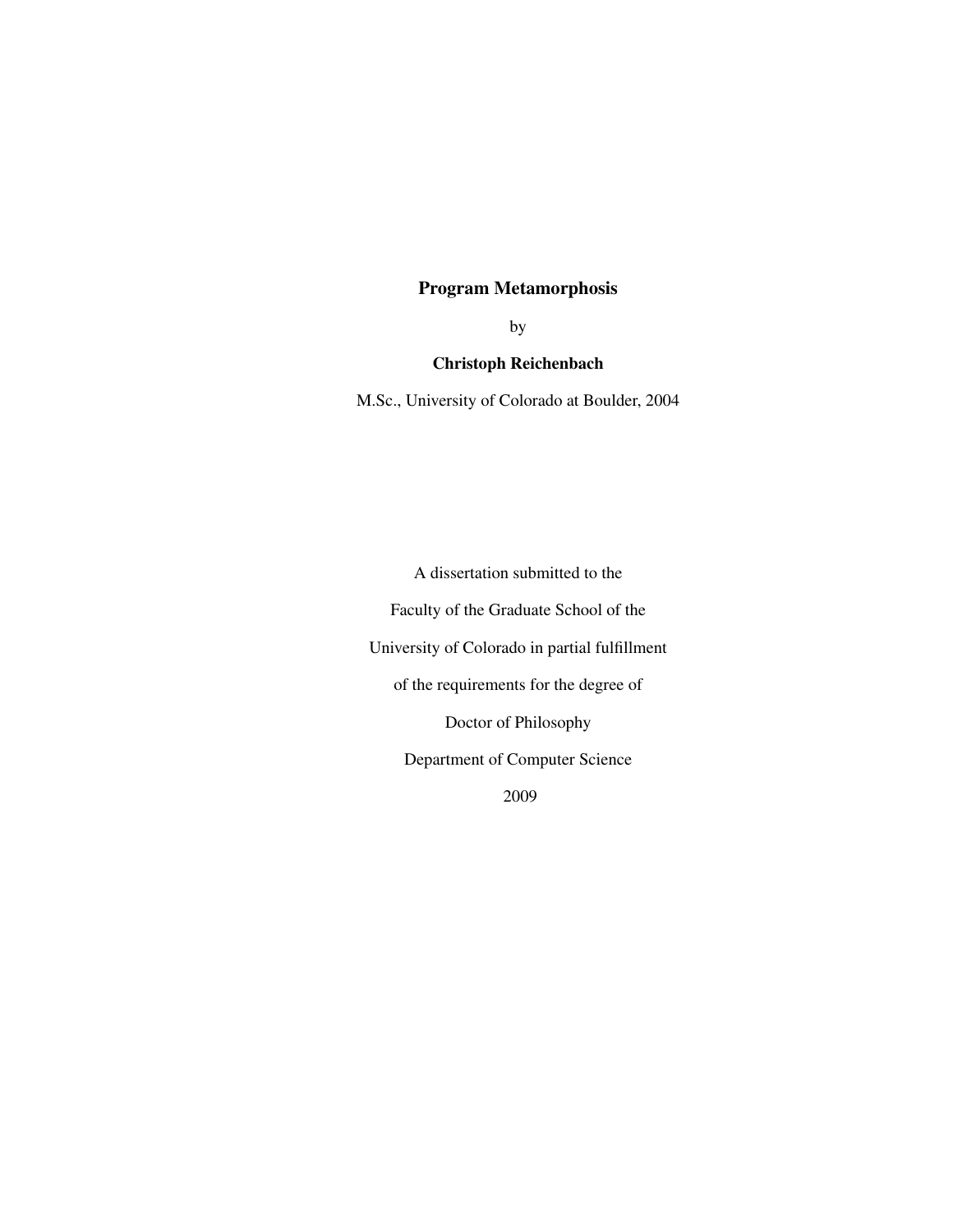This dissertation entitled: Program Metamorphosis written by Christoph Reichenbach has been approved for the Department of Computer Science

Dr. Amer Diwan

Dr. Jeremy Siek

Dr. Ken Anderson

Dr. James Martin

Dr. Bor-Yuh Evan Chang

Date

The final copy of this dissertation has been examined by the signatories, and we find that both the content and the form meet acceptable presentation standards of scholarly work in the above mentioned discipline.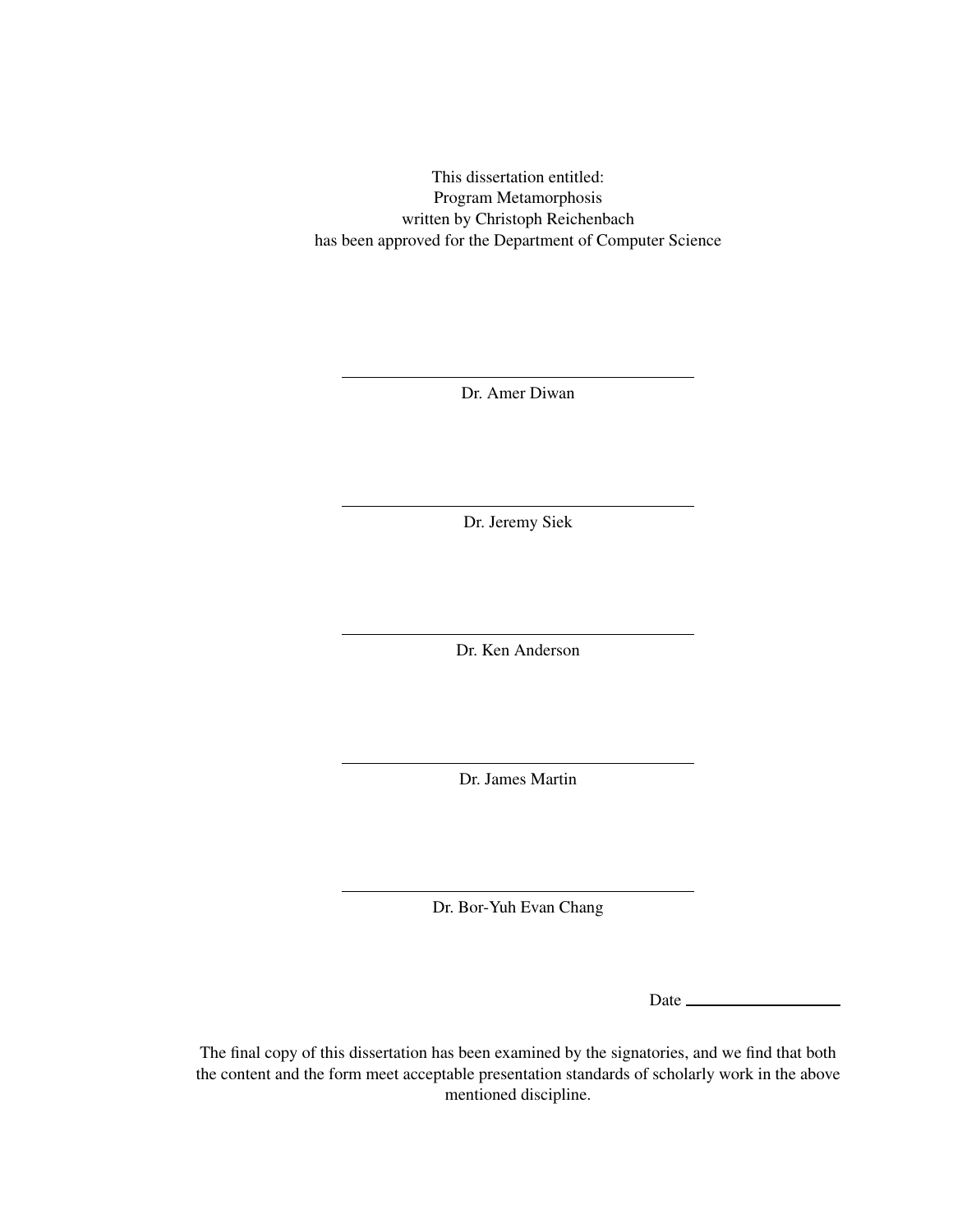Reichenbach, Christoph (Ph.D., Computer Science)

Program Metamorphosis

Dissertation directed by Prof. Dr. Amer Diwan

Today's computer programs are logical constructs described in human-readable form as source code. Manipulating such source code can be challenging even to trained programmers, as modifications in one location can affect program behaviour described in other locations in nontrivial ways.

While there are many programs that help programmers modify source code to evolve programs, these tools are typically very limited in their scope: they either give few (if any) guarantees to the programmer about what program behaviour they will affect, or they promise near-total behaviour preservation but accomplish this by means that the programmer may not always agree with.

In this work we introduce a novel mechanism for program evolution. Our principal idea is that we capture program behaviour in the form of program models and then permit the programmer to apply an arbitrary number of changes to the program. After these changes, we compute behavioural differences between the original program behaviour and the modified program behaviour. Programmers can then choose which changes they accept and which changes they wish to undo, and how.

We find that our approach subsumes and extends on the existing approaches for transforming programs with near-total behaviour preservation, with stronger guarantees of behaviourpreservation even for a language for which such guarantees are traditionally hard to obtain (Java). Furthermore, we show that for another language (SML) our behaviour-preservation guarantees can be near-absolute whilst permitting complex multi-step transformations that speed up program execution (algorithmic optimisation).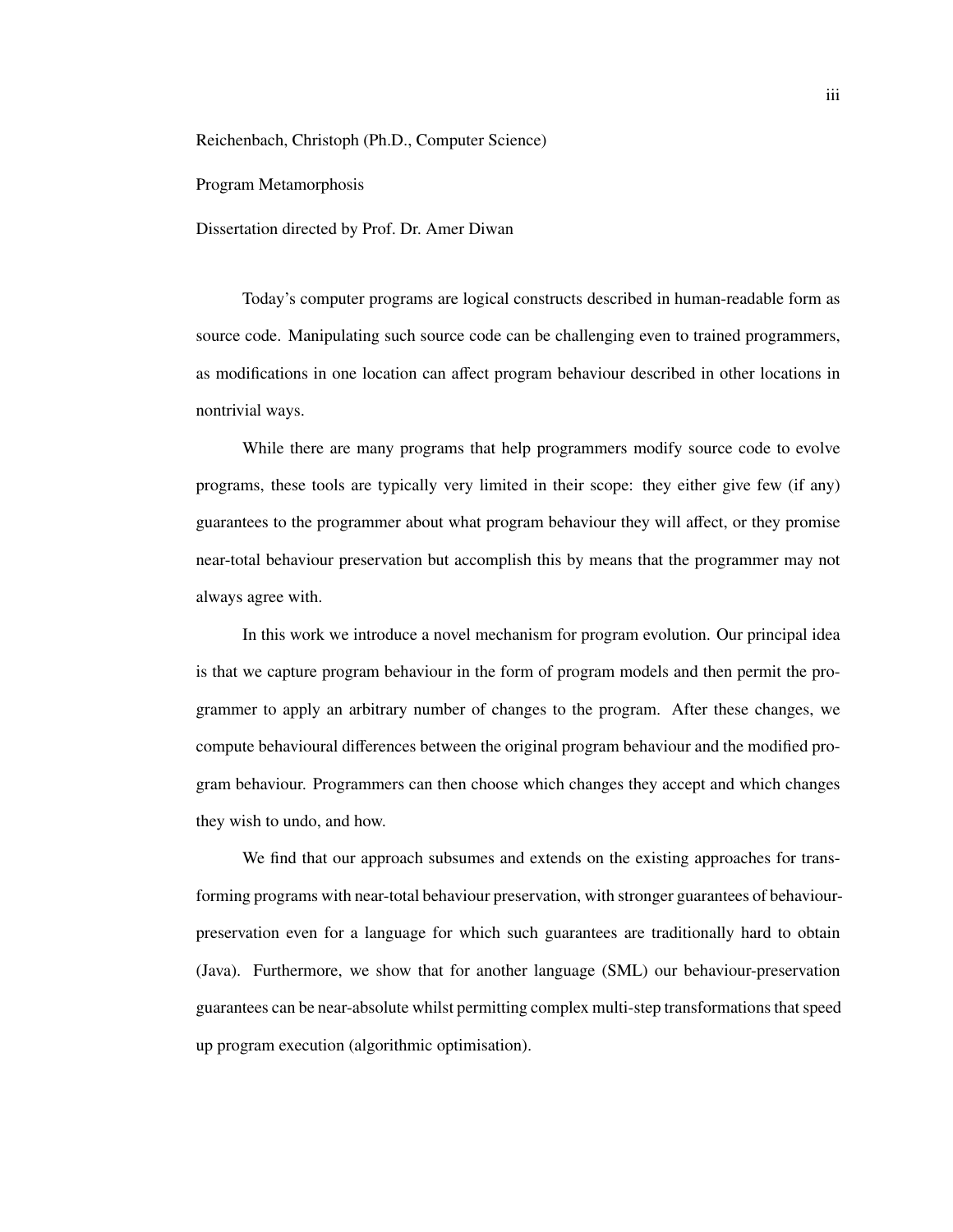# Dedication

This dissertation is dedicated to all craters named after computer scientists on the side of the moon that opposes the earth. Craters on the fringe are included iff at least 20% of their interior surface is visible from one point of the earth.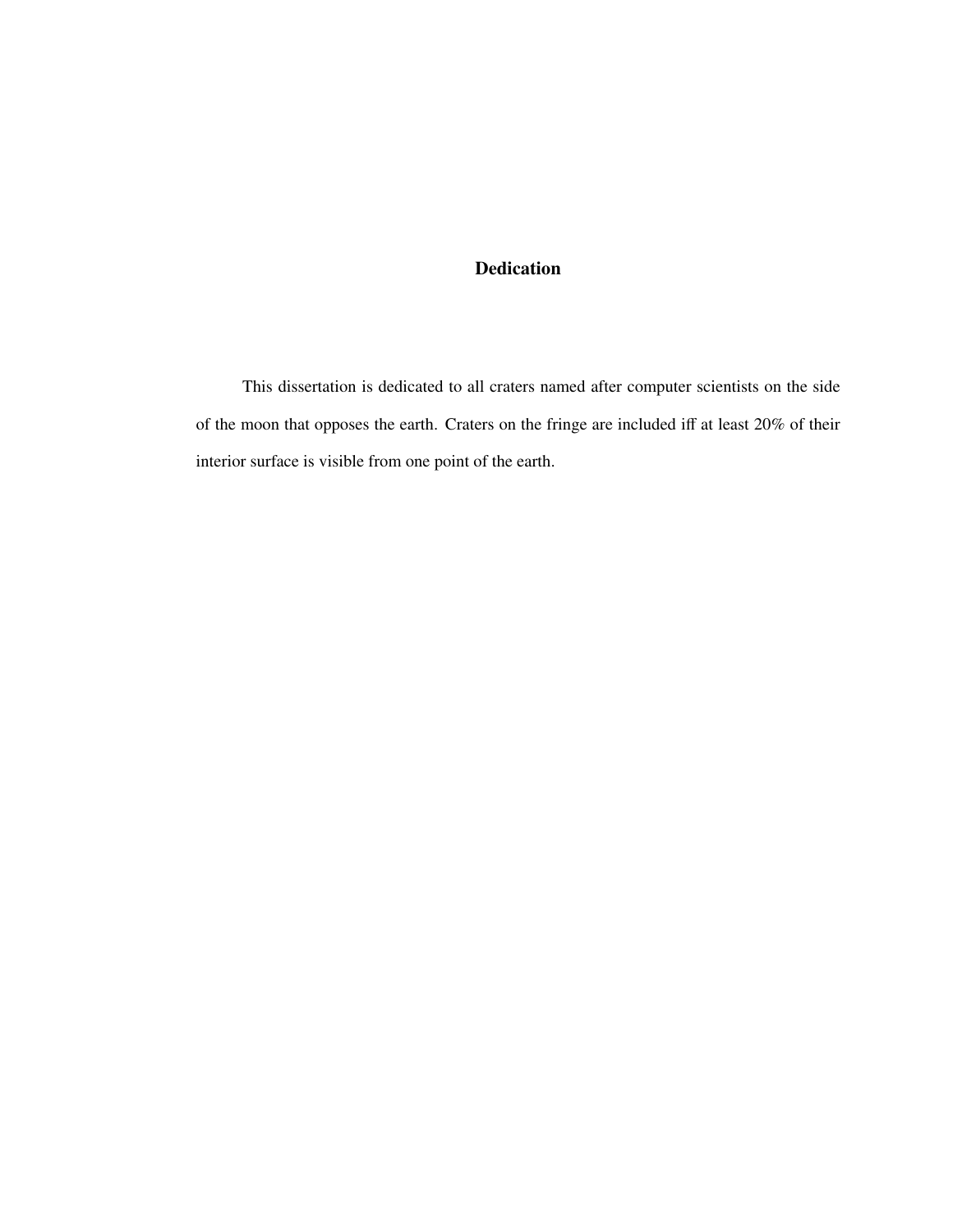## Acknowledgements

The author would like to thank Devin Coughlin, for providing the implementation of the Java prototype, as well as Walter van Niftrik, Lena Andersson, Mikael Wilander, Matt Hargett, Philipp Wetzler, Daniel von Dincklage, Christian Doerr, Gary Yee, Simon Thompson, and the anonymous POPL, PLDI, ECOOP referees for their valuable feedback to numerous aspects of the ideas and the writing presented herein.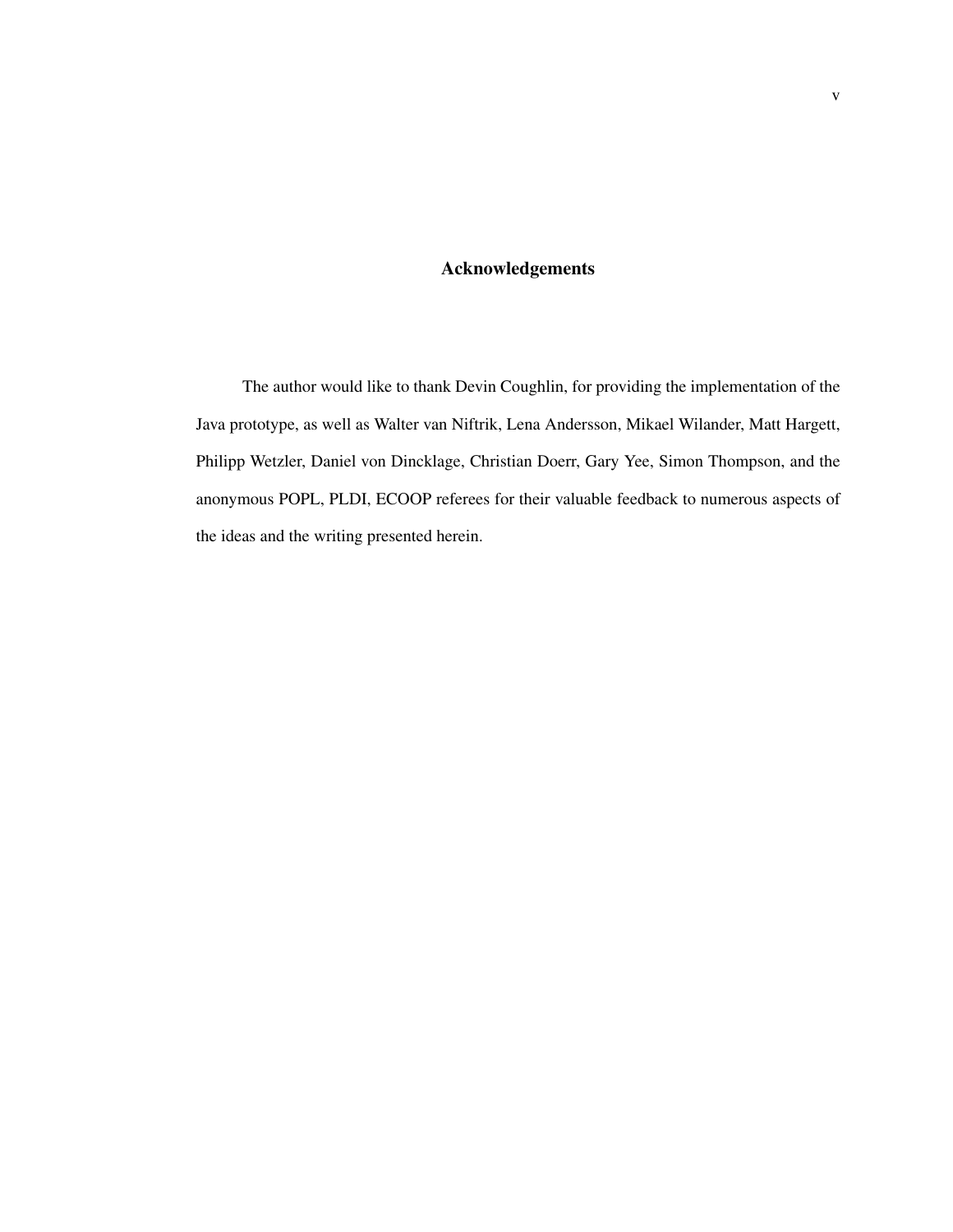# **Contents**

# Chapter

| 1                |     | Motivation                                           | $\mathbf{1}$   |
|------------------|-----|------------------------------------------------------|----------------|
| $\boldsymbol{2}$ |     | Introduction                                         | $\overline{4}$ |
|                  | 2.1 |                                                      | $\overline{4}$ |
|                  | 2.2 | Limitations in behaviour preservation guarantees     | 5              |
|                  | 2.3 | Limitations of one-step behaviour preservation       | $\overline{7}$ |
|                  | 2.4 |                                                      | $\tau$         |
| 3                |     | Overview                                             | 9              |
|                  | 3.1 |                                                      | 9              |
|                  |     | 3.1.1                                                | 9              |
|                  |     | 3.1.2<br>Multi-step transformations and refactorings | 10             |
|                  |     | 3.1.3                                                | 11             |
|                  | 3.2 |                                                      | 13             |
|                  | 3.3 |                                                      | 15             |
|                  | 3.4 | Refining safety guarantees with external knowledge   | 15             |
|                  | 3.5 |                                                      | 17             |
| 4                |     | Related work                                         | 18             |
|                  | 4.1 |                                                      | 18             |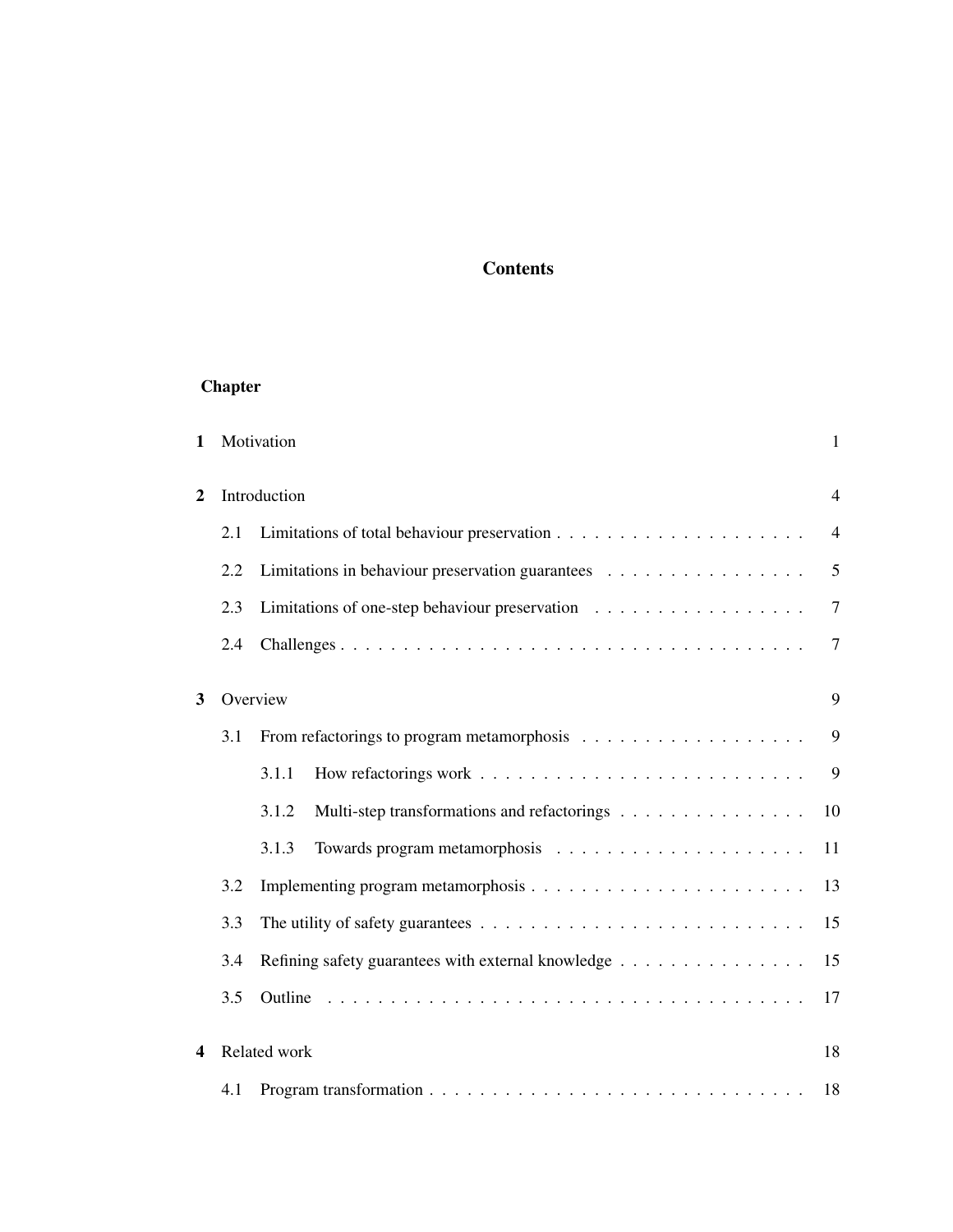|   |     | 4.1.1          |                                                                              | 18 |
|---|-----|----------------|------------------------------------------------------------------------------|----|
|   |     | 4.1.2          |                                                                              | 19 |
|   |     | 4.1.3          | Other source-to-source transformation systems                                | 20 |
|   | 4.2 |                |                                                                              | 21 |
|   |     | 4.2.1          |                                                                              | 21 |
|   | 4.3 |                |                                                                              | 21 |
|   |     | 4.3.1          |                                                                              | 22 |
|   |     | 4.3.2          |                                                                              | 22 |
|   |     | 4.3.3          | Systems for specifying semantics $\dots \dots \dots \dots \dots \dots \dots$ | 22 |
|   |     | 4.3.4          | Proving properties about meta-programming                                    | 23 |
|   | 4.4 |                |                                                                              | 23 |
| 5 |     |                | Transformative power                                                         | 24 |
|   | 5.1 |                |                                                                              | 24 |
|   |     | 5.1.1          |                                                                              | 26 |
|   |     | 5.1.2          | Program model and behaviour preservation                                     | 27 |
|   | 5.2 |                |                                                                              | 27 |
|   |     | 5.2.1          |                                                                              | 29 |
|   |     | 5.2.2          | Program model and behaviour preservation                                     | 29 |
|   |     | 5.2.3          |                                                                              | 29 |
|   |     | 5.2.4          |                                                                              | 30 |
|   |     | 5.2.5          |                                                                              | 31 |
|   | 5.3 |                |                                                                              | 33 |
| 6 |     | Program models |                                                                              | 35 |
|   | 6.1 |                |                                                                              | 35 |
|   |     | 6.1.1          |                                                                              | 35 |
|   |     | 6.1.2          |                                                                              | 36 |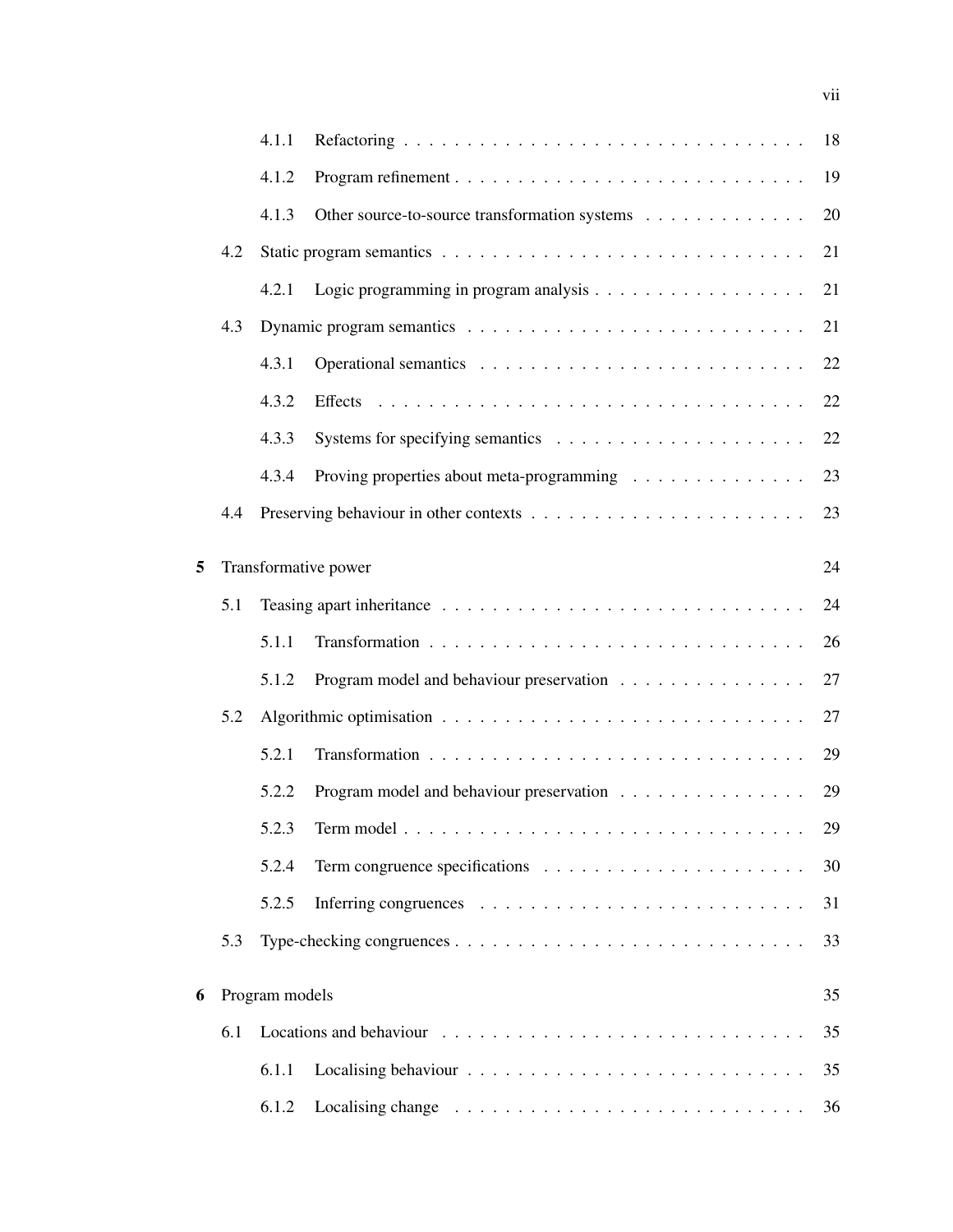|   | 6.2 |            |                                                                                                | 38 |
|---|-----|------------|------------------------------------------------------------------------------------------------|----|
|   |     | 6.2.1      | Name models                                                                                    | 38 |
|   |     | 6.2.2      | Use/Def model $\ldots \ldots \ldots \ldots \ldots \ldots \ldots \ldots \ldots \ldots$          | 39 |
|   |     | 6.2.3      |                                                                                                | 39 |
|   |     | 6.2.4      |                                                                                                | 40 |
|   |     | 6.2.5      |                                                                                                | 41 |
|   |     | 6.2.6      |                                                                                                | 50 |
|   |     | 6.2.7      |                                                                                                | 50 |
|   | 6.3 |            |                                                                                                | 51 |
|   |     | 6.3.1      |                                                                                                | 52 |
|   |     | 6.3.2      | Points-to model $\ldots \ldots \ldots \ldots \ldots \ldots \ldots \ldots \ldots \ldots \ldots$ | 52 |
|   |     | 6.3.3      |                                                                                                | 52 |
|   |     | 6.3.4      |                                                                                                | 52 |
|   | 6.4 |            |                                                                                                | 53 |
|   |     | 6.4.1      |                                                                                                | 53 |
|   |     | 6.4.2      |                                                                                                | 53 |
|   |     | 6.4.3      |                                                                                                | 54 |
|   |     | 6.4.4      |                                                                                                | 54 |
|   | 6.5 |            |                                                                                                | 54 |
|   |     | 6.5.1      |                                                                                                | 55 |
|   |     | 6.5.2      |                                                                                                | 55 |
|   |     | 6.5.3      |                                                                                                | 55 |
| 7 |     |            | Building program metamorphosis tools                                                           | 56 |
| 8 |     | Prototypes |                                                                                                | 59 |
|   | 8.1 |            |                                                                                                | 59 |
|   |     | 8.1.1      |                                                                                                | 60 |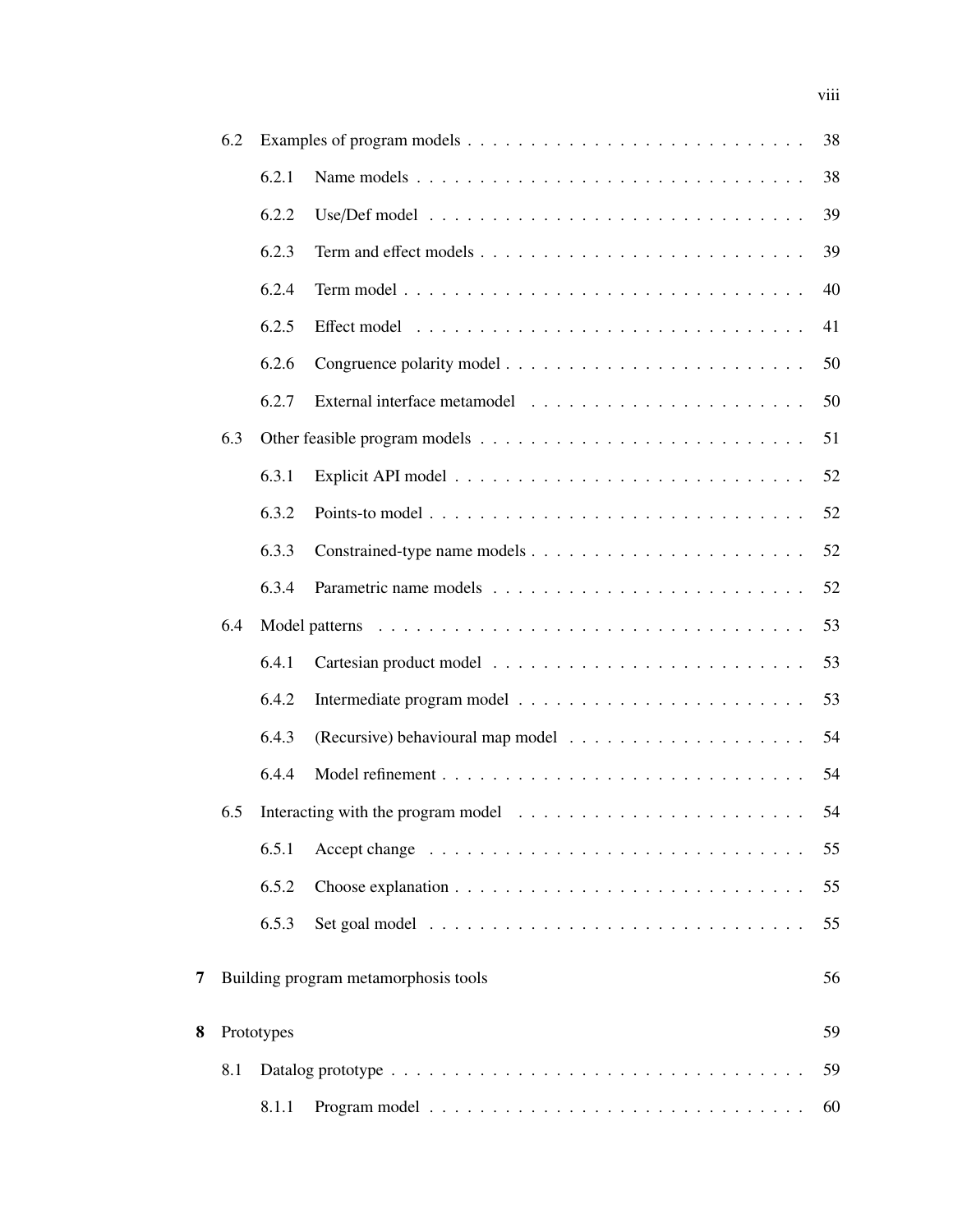|   |     | 8.1.2 |                                                                                                             | 61 |
|---|-----|-------|-------------------------------------------------------------------------------------------------------------|----|
|   |     | 8.1.3 |                                                                                                             | 63 |
|   |     | 8.1.4 |                                                                                                             | 66 |
|   | 8.2 |       | Java prototype $\ldots \ldots \ldots \ldots \ldots \ldots \ldots \ldots \ldots \ldots \ldots \ldots \ldots$ | 67 |
|   |     | 8.2.1 |                                                                                                             | 67 |
|   |     | 8.2.2 |                                                                                                             | 68 |
|   |     | 8.2.3 |                                                                                                             | 68 |
|   |     | 8.2.4 |                                                                                                             | 69 |
|   | 8.3 |       |                                                                                                             | 69 |
|   |     | 8.3.1 |                                                                                                             | 69 |
|   |     | 8.3.2 |                                                                                                             | 70 |
|   |     | 8.3.3 |                                                                                                             | 71 |
| 9 |     |       | Evaluation of our prototypes                                                                                | 72 |
|   | 9.1 |       |                                                                                                             | 72 |
|   |     | 9.1.1 |                                                                                                             | 72 |
|   |     | 9.1.2 |                                                                                                             | 73 |
|   |     | 9.1.3 |                                                                                                             | 76 |
|   |     | 9.1.4 |                                                                                                             | 78 |
|   | 9.2 |       |                                                                                                             | 79 |
|   |     | 9.2.1 | Java prototype $\ldots \ldots \ldots \ldots \ldots \ldots \ldots \ldots \ldots \ldots$                      | 79 |
|   |     | 9.2.2 |                                                                                                             | 79 |
|   |     | 9.2.3 |                                                                                                             | 81 |
|   |     | 9.2.4 |                                                                                                             | 84 |
|   |     | 9.2.5 |                                                                                                             | 84 |
|   |     |       |                                                                                                             |    |
|   | 9.3 |       |                                                                                                             | 84 |

ix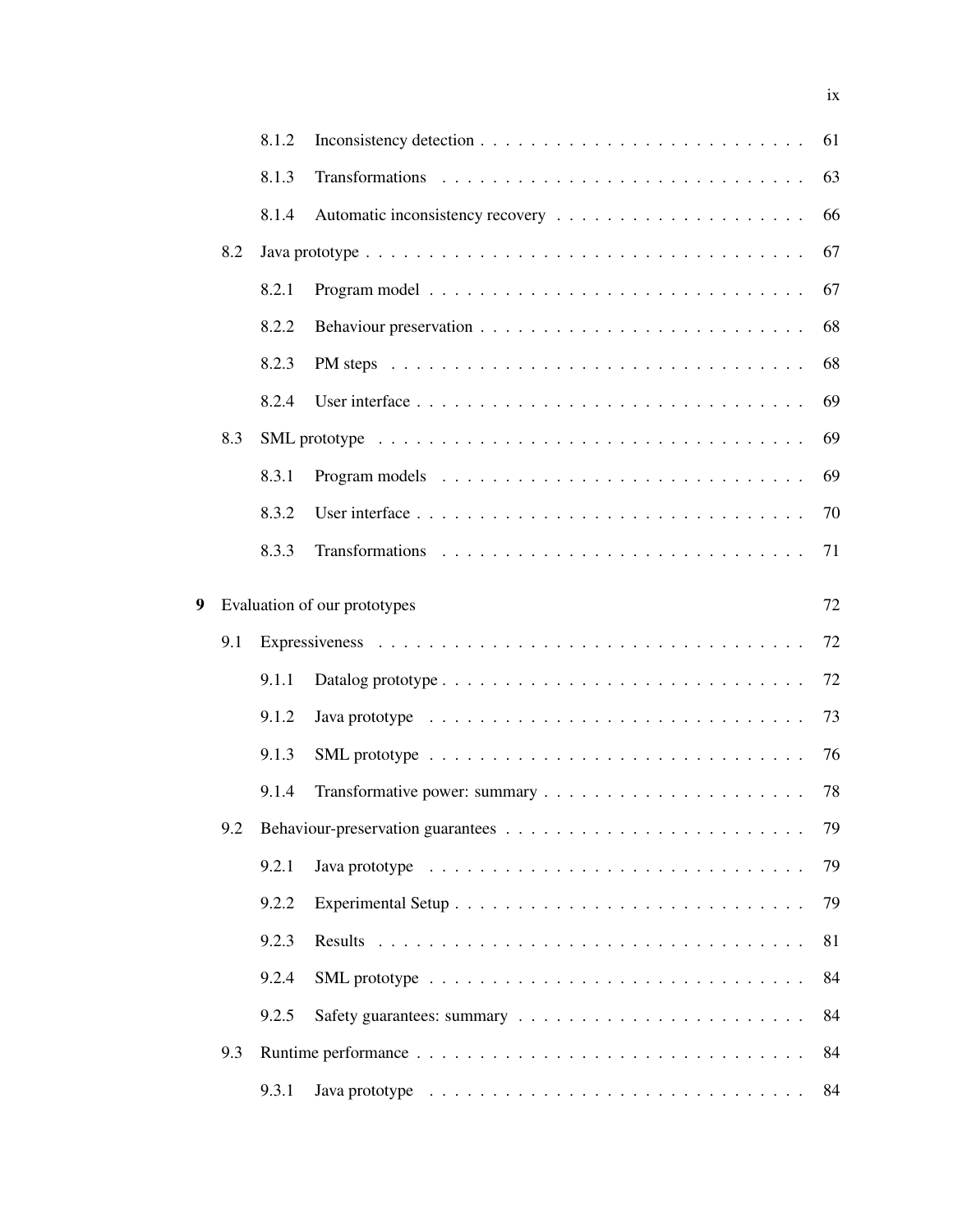|             |                 | 9.3.2                                                                                                                | 85  |
|-------------|-----------------|----------------------------------------------------------------------------------------------------------------------|-----|
|             | 9.4             |                                                                                                                      | 85  |
|             | 10 Outlook      |                                                                                                                      | 88  |
|             |                 |                                                                                                                      | 88  |
|             |                 | 10.2 Scripting PM steps $\ldots \ldots \ldots \ldots \ldots \ldots \ldots \ldots \ldots \ldots \ldots \ldots \ldots$ | 88  |
|             |                 |                                                                                                                      | 89  |
|             |                 |                                                                                                                      | 89  |
|             |                 |                                                                                                                      | 90  |
|             |                 |                                                                                                                      | 90  |
|             |                 |                                                                                                                      | 91  |
|             |                 |                                                                                                                      | 91  |
|             |                 |                                                                                                                      | 91  |
|             |                 | 11 Contributions                                                                                                     | 92  |
|             |                 | <b>Bibliography</b>                                                                                                  | 93  |
|             | <b>Appendix</b> |                                                                                                                      |     |
|             |                 | A Scope ML                                                                                                           | 102 |
| В           |                 | Automatic fixup search                                                                                               | 104 |
| $\mathbf C$ |                 | Congruence proof                                                                                                     | 106 |
| D           |                 | Soundness proof for the Simple ML program models                                                                     | 108 |
|             |                 | D.1 Program model equivalences preserve results                                                                      | 118 |
| E           |                 | Default congruence specifications for our SML prototype                                                              | 120 |

x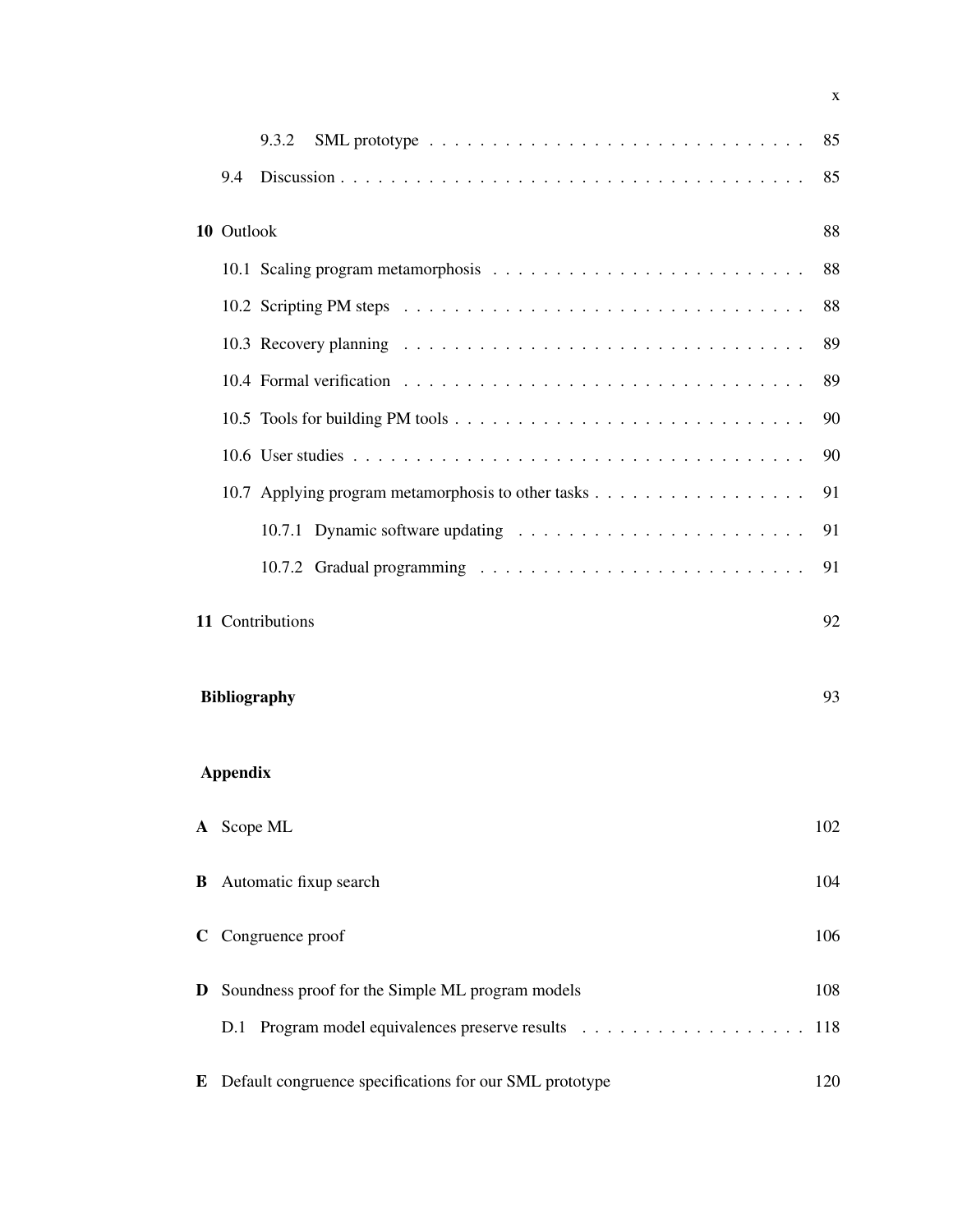| F |     | Attribute grammar specification of the language L0           | 122. |  |  |  |  |
|---|-----|--------------------------------------------------------------|------|--|--|--|--|
|   |     |                                                              |      |  |  |  |  |
|   | F.2 |                                                              |      |  |  |  |  |
|   | F.3 |                                                              |      |  |  |  |  |
|   | F.4 |                                                              |      |  |  |  |  |
|   |     | <b>G</b> Attribute grammar specification language $(v0.1.0)$ |      |  |  |  |  |

xi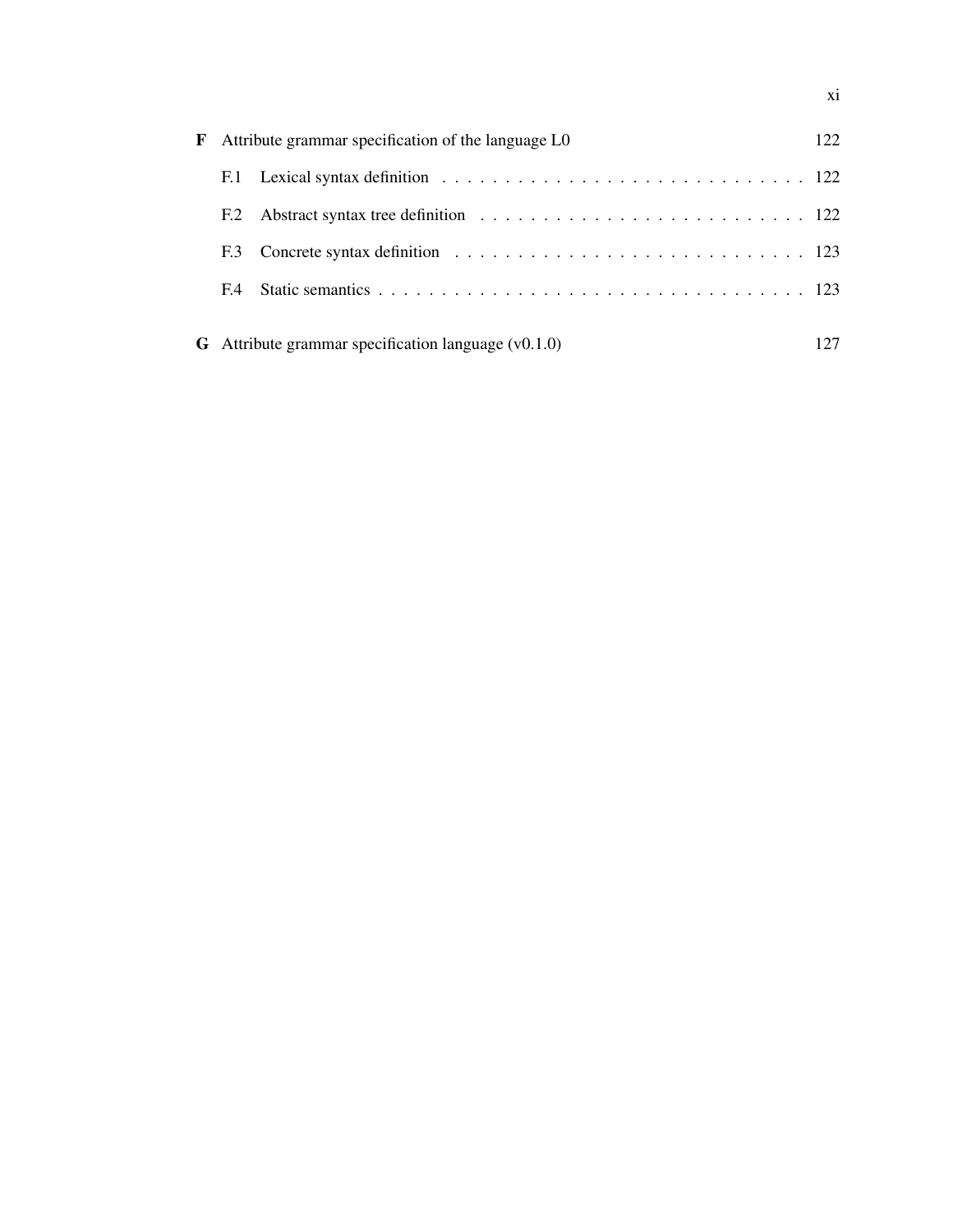# Tables

# Table

| 1.1 | Comparison of program modification techniques. 1                              |    |
|-----|-------------------------------------------------------------------------------|----|
| 5.1 | Explaining an updated current program model from the desired program model    |    |
|     |                                                                               |    |
| 8.1 |                                                                               |    |
| 9.1 | Java prototype: comparison of behaviour-preservation guarantees to Eclipse.   | 82 |
| 9.2 |                                                                               |    |
| 9.3 | SML prototype: transformation step time, totals. 86                           |    |
| 9.4 | SML prototype, benchmarks: relative time, broken up by program analysis task. | 87 |
|     |                                                                               |    |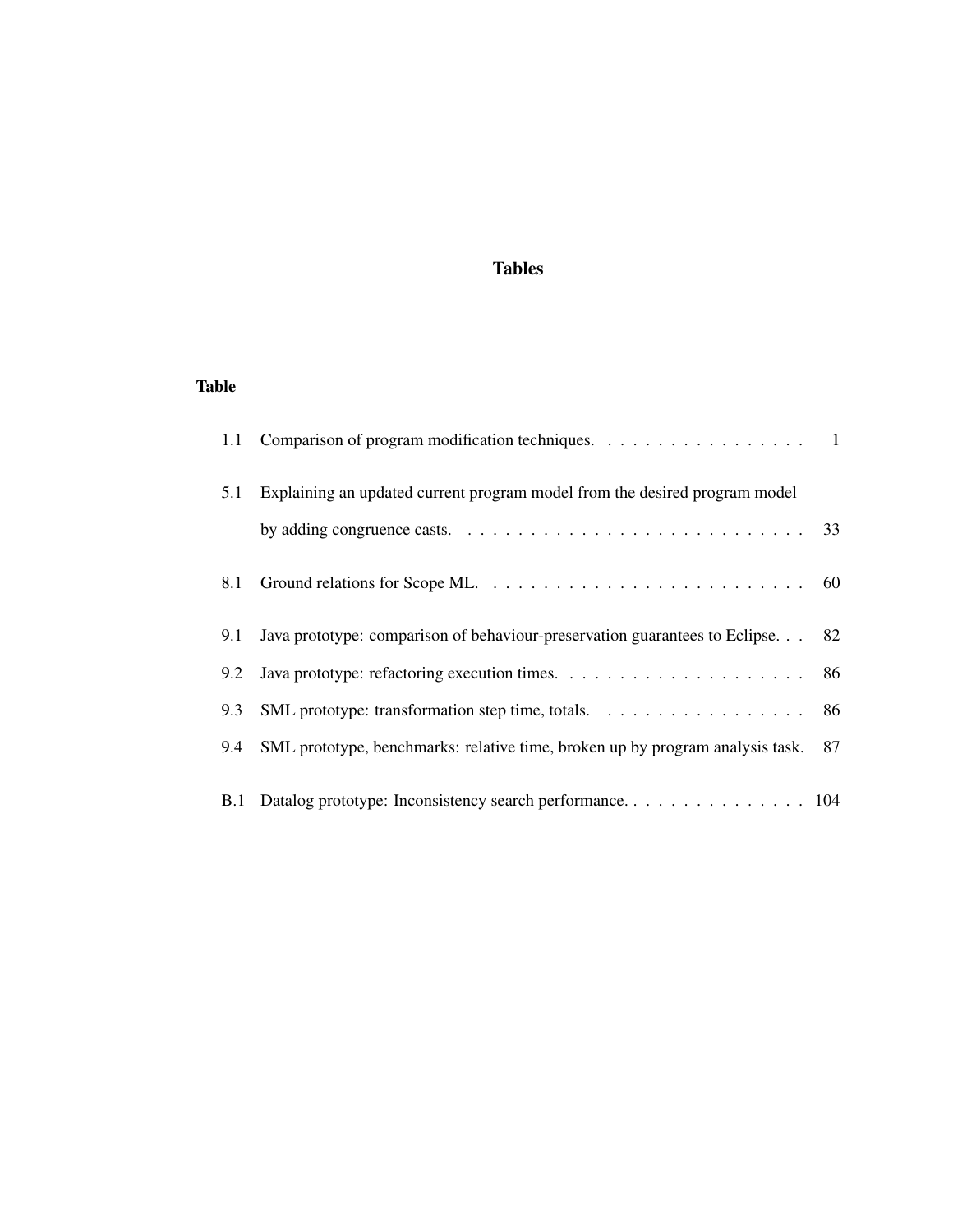# Figures

# Figure

| 2.1 | A Java program that will behave differently after swapping parameters 6                         |    |
|-----|-------------------------------------------------------------------------------------------------|----|
| 3.1 | Function inlining in $C. \ldots \ldots \ldots \ldots \ldots \ldots \ldots \ldots \ldots \ldots$ | 10 |
| 3.2 |                                                                                                 | 11 |
| 3.3 |                                                                                                 | 12 |
| 3.4 |                                                                                                 | 13 |
| 3.5 | Program metamorphosis process with Assume step.                                                 | 16 |
| 5.1 | An example for the 'Tease Apart Inheritance' refactoring.                                       | 25 |
| 5.2 | Algorithmic optimisation: replacing lists by vectors.                                           | 28 |
| 5.3 |                                                                                                 | 32 |
| 5.4 | Congruence casts inserted after transformation in Figure 5.2.                                   | 32 |
| 5.5 |                                                                                                 | 33 |
| 5.6 |                                                                                                 | 34 |
| 6.1 |                                                                                                 | 40 |
| 6.2 | Term inference: constructing the term model for SiML.                                           | 42 |
| 6.3 | Precise effect analysis: constructing the effect model for SiML.                                | 43 |
| 6.4 | Abstract effect inference: approximating the effect model for SiML.                             | 47 |
| 6.5 |                                                                                                 | 47 |
| 6.6 |                                                                                                 | 48 |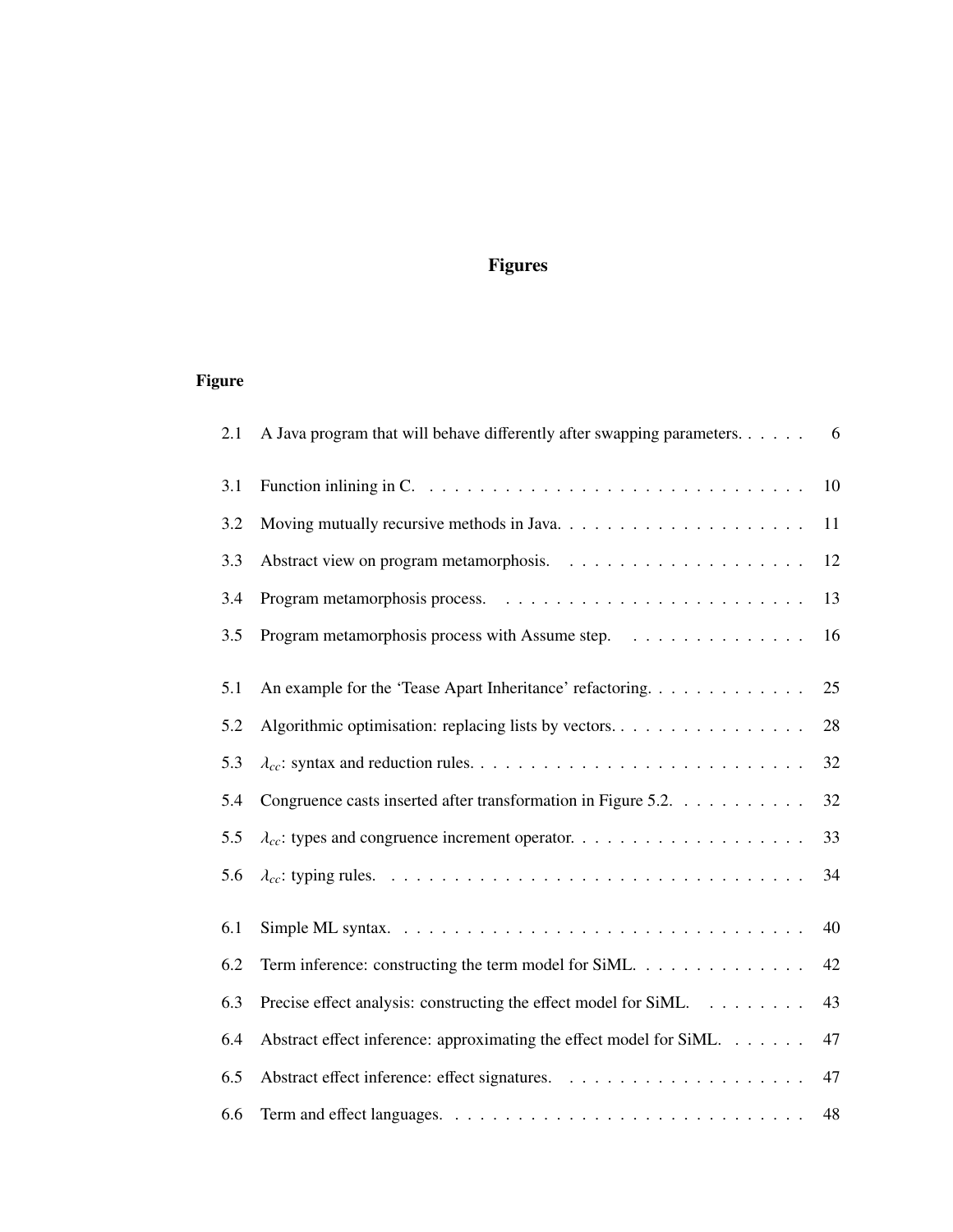| 6.7 | Term (a) and effect (b) equivalence rules. $\dots \dots \dots \dots \dots \dots \dots \dots \dots \dots$ 49 |
|-----|-------------------------------------------------------------------------------------------------------------|
| 8.1 | Datalog rules for deriving error conditions for Scope ML. 62                                                |
| 8.2 |                                                                                                             |
|     |                                                                                                             |
| 9.1 |                                                                                                             |
| 9.2 | SML Prototype: Experimental results for algorithmic optimisation. 77                                        |
|     | D.1 Simple ML semantics: functions, conditionals, exceptions. 109                                           |
|     | D.1 Simple ML semantics: let, prints, and assignments. 110                                                  |
|     | D.2 The model interpreter: functions, conditionals, and exceptions. 112                                     |
|     | D.2 The model interpreter: let, prints, and assignments. 113                                                |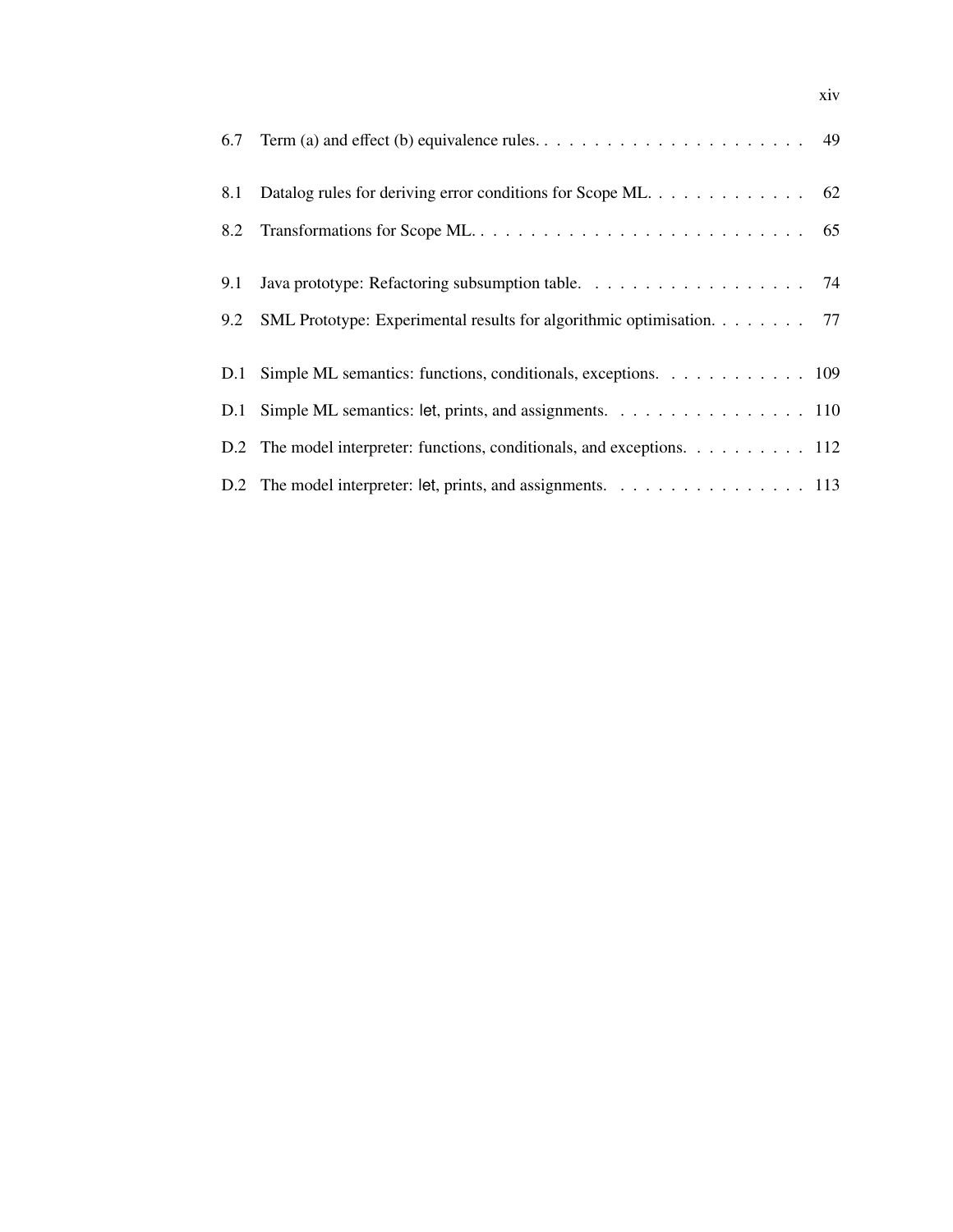## Chapter 1

## **Motivation**

Software evolves. Changing requirements, deeper understanding, and new libraries and tools all urge programmers to re-visit their earlier design decisions. Present-day software development methodologies encourage programmers to treat such reappraisal as fundamental, i.e., to "embrace change" [Bec00, FBB+99]. However, programmers still have very limited interactive tool support for this task:

- *Manual transformation* programmers can use a text editor to modify a program,
- *Automatic program transformation* programmers can generate a new program from a specification or from an existing program,
- *Program refinement* or *synthesis* programmers can use a specialised methodology to iteratively derive a program from a formal specification, and
- *Refactoring* programmers can apply specialised program transformations that are equipped with a guarantee of behaviour preservation.

These techniques vary widely with respect to both the *transformative power* and the amount of *behavioural guarantees* they provide.

|                                 |                  | <b>Flexibility</b> in   |      |
|---------------------------------|------------------|-------------------------|------|
| Approach                        | <b>Behaviour</b> | Refactoring   Evolution |      |
| Manual editing                  |                  | any                     | any  |
| <b>Automatic Transformation</b> |                  | any                     | any  |
| Program Refinement              | external spec    | with proof              | none |
| <b>Traditional Refactoring</b>  | equal            | one-step                | none |

Table 1.1: Comparison of program modification techniques.

Table 1.1 summarises how these four techniques compare, first on the behavioural guarantees they offer, and then on their flexibility when updating programs.

In the table above, column Behaviour shows that only program refinement and refactoring offer any guarantees about the *behaviour* of the program after transformation<sup>1</sup>: program

<sup>&</sup>lt;sup>1</sup> While all approaches offer some amount of *safety* guarantees from the programming languages' type checking and additional program checking tools (such as lint), these guarantees only affect the well-formedness of the program.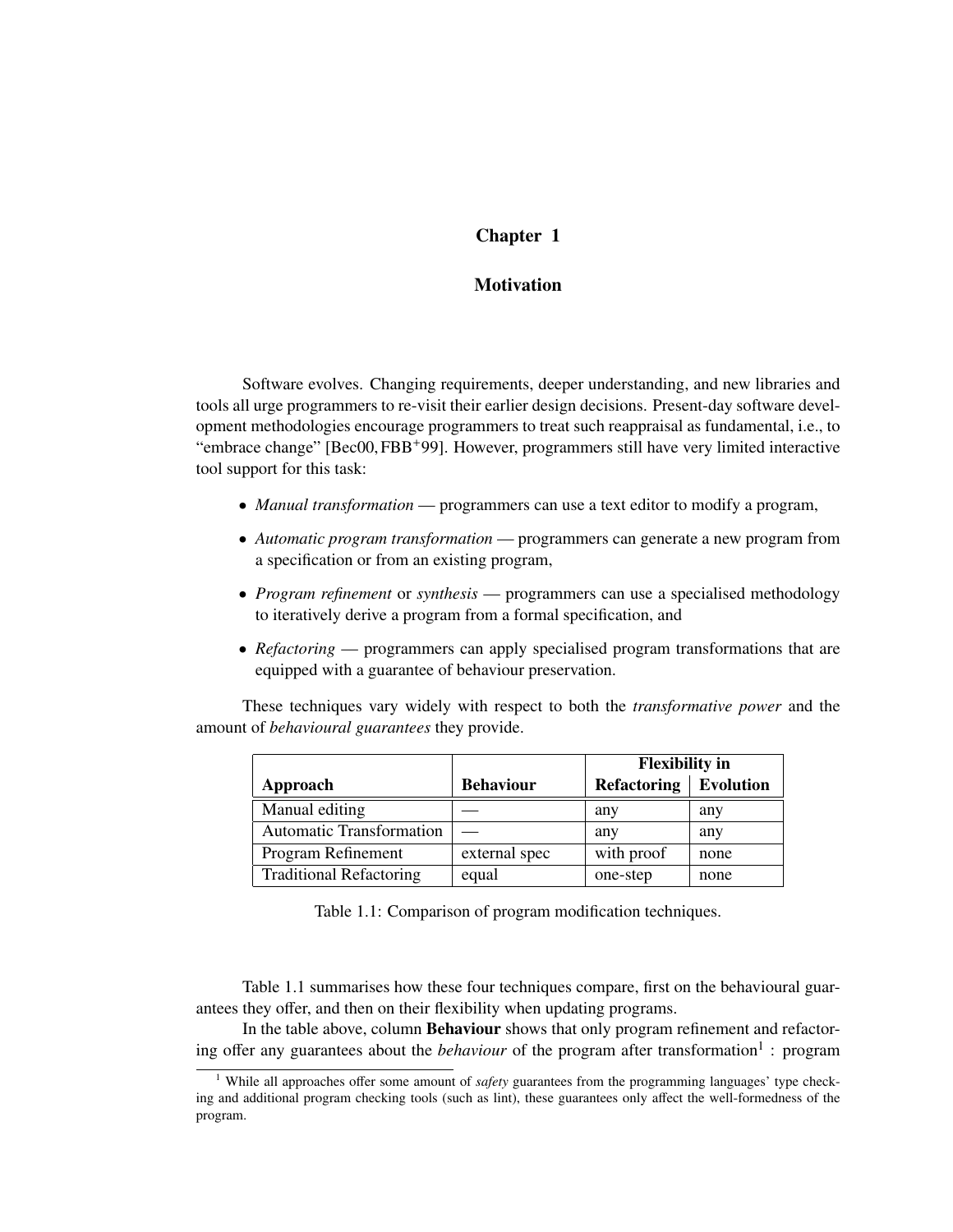refinement guarantees that the program still satisfies the same high-level specification as before ('external spec,' in Table 1.1), while refactoring guarantees that the program after and the program before transformation have exactly the same behaviour ('equal').

The two Flexibility columns contrast the approaches on the kinds of transformations they support: behaviour-preserving structural transformations (Refactoring) and behaviourextending or -altering program transformations (**Evolution**). Only manual editing and program transformation offer full flexibility for both tasks, but this is natural, as any mechanism that provides safety guarantees must place restrictions on possible program modifications. For program refinement, the restrictions depend on the refinement calculus the system is based on; in principle, any modifications may be permissible as long as they ensure that the program satisfies the high-level specification. For traditional refactoring tools, the restrictions are more severe: the refactoring must, in a single step, preserve all program behaviour.

We note that these four mechanisms are insufficient for at least three practical scenarios:

• *Multi-step refactoring.*

Consider the following problem:

Traditional refactorings must atomically preserve behaviour within one transformation. For example, an 'inline definition' refactoring must not cause name capture. If a user requests an 'inline definition' refactoring that would cause name capture, the refactoring system must either deny this request or implicitly perform other refactorings, e.g. to rename variables to avoid name capture.

In the first case, the refactoring system ignores a user request, which is inconvenient, and in the second case, the refactoring system changes more than the user requested, which can be confusing. A straightforward solution would be to split the refactoring into multiple steps that together preserve behaviour, but existing tools offer no support for this.

• *Custom datatype replacement.*

Consider the following problem:

Programmers sometimes replace datatypes to speed up their programs. For example, they might replace an array by a custom integer map implementation that is faster or uses less memory in a particular scenario. However, in general no tool can know that the two datatypes are equivalent — and in which way they are equivalent — without user-specified information.

#### • *Partial behaviour preservation.*

Continuing on the above problem, assume that the integer map returns a default value (such as null in Java) when a user accesses an invalid index, rather than raising an exception (as a Java array might).

Then, replacing the array by the integer map is a potential behavioural change, since we might no longer raise an exception that we used to raise but might now (for example) raise a different exception. However, in many programs an exception during element lookup either cannot occur or signals a fatal error condition — meaning that programmers have no reason to eschew the possible speedup for a 'minor' change in exception behaviour.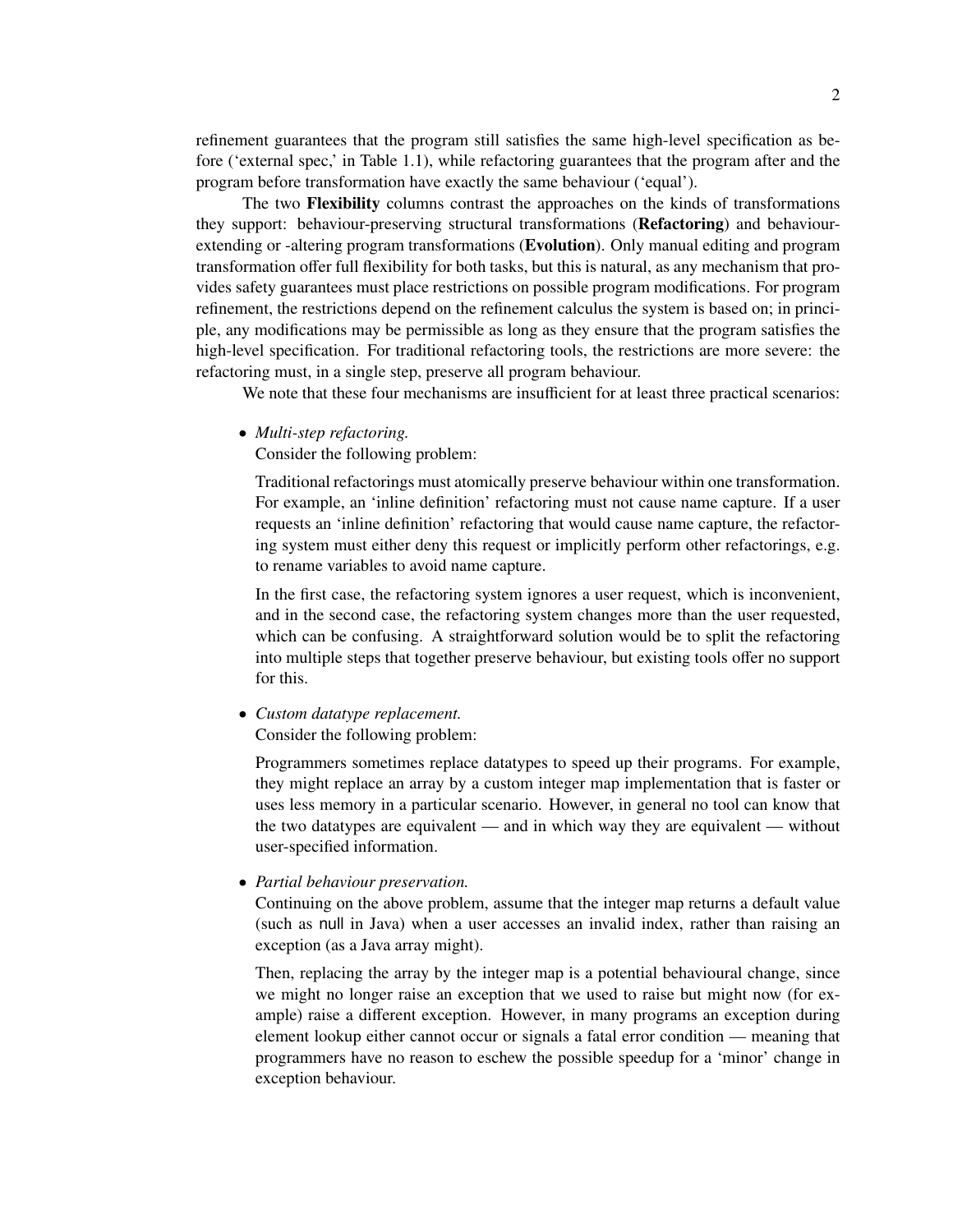Other examples of partial behaviour preservation abound: instrumentation, changing public APIs, re-ordering I/O operations, and many other forms of algorithmic optimisation all are tasks that benefit from partial behaviour preservation.

In this work, we show that we can overcome these limitations with a small twist to the existing idea of refactoring, without weakening our behaviour-preservation guarantees:

## Thesis Statement

Interactive multi-step program transformation, when augmented with suitable mechanisms for determining change in program behaviour, can offer behaviour-preservation guarantees that are at least as strong as those of existing single-step program transformation techniques (specifically refactoring) while offering greater flexibility and a wider range of application.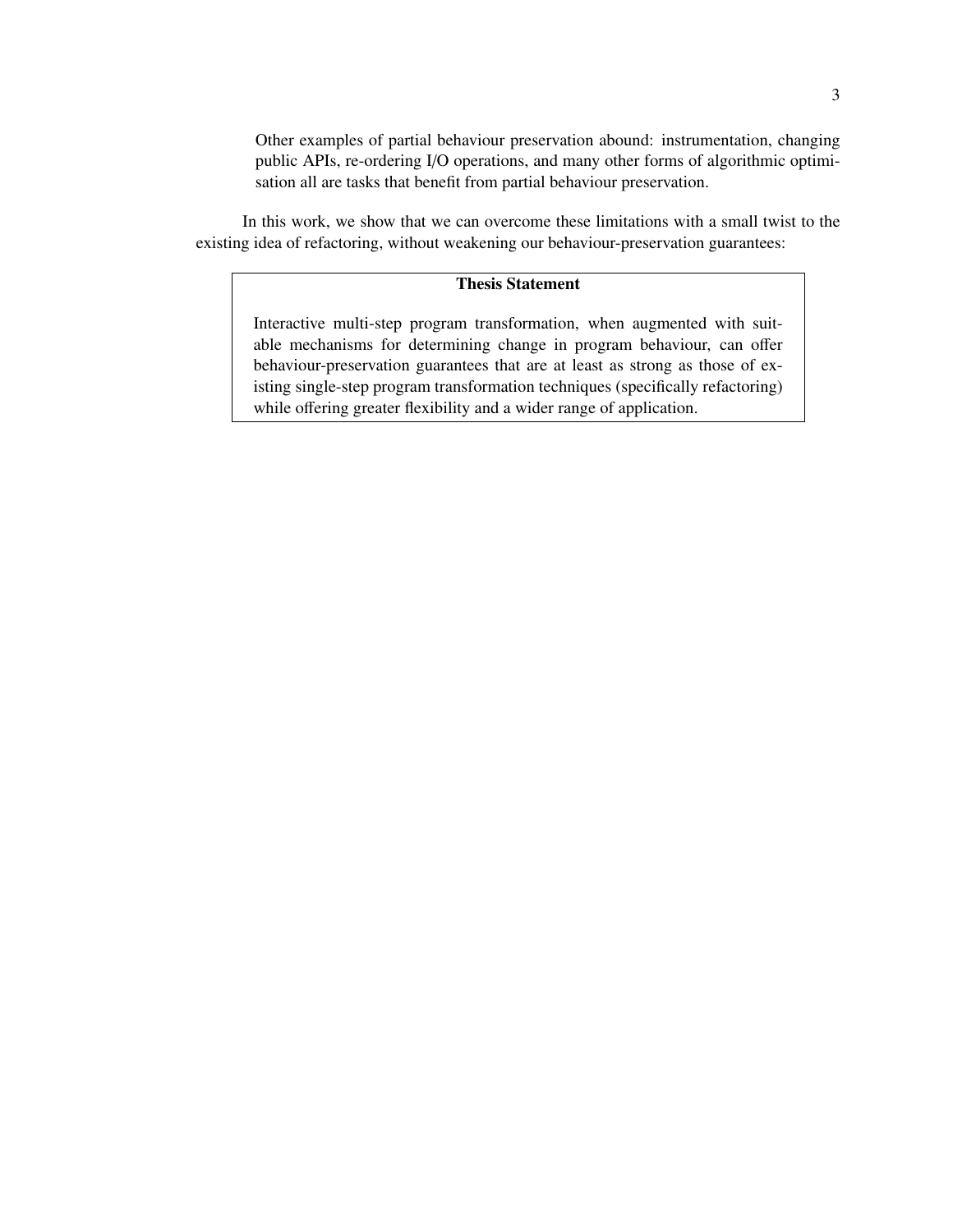## Chapter 2

## Introduction

Software evolves in many ways. To build a useful tool for software evolution, we should therefore attempt to support as many kinds of behavioural evolution as possible. However, we are not aware of a complete catalogue of forms of source code change that programs undergo during software development. The closest results would appear to be Dig and Johnson's analysis on API changes [DJ05] and, in particular, Rupp-Greene's survey [RG09] on this matter. While both point to refactorings as a significant contributor to program change, Rupp-Greene's results suggest that at least during some stages of program development, refactorings play a less significant role than behaviour-evolving steps.

Clearly, tool support for the task of adding new modules and new functionality will be limited — unless we mimic program refinement and allow separate specifications, we have no means for checking whether a new module does what it is expected to do. We can however ensure that new code 'plays nicely' with the old code, e.g. by ensuring that side effects during any new code's initialisation phase do not interfere with side effects from existing code, or that new definitions do not mask existing definitions. We can further help in integrating new code into the program. For example, if the user builds a new datatype that is meant to supplant an existing datatype, we can offer facilities to replace one by the other.

On top of behaviour-extending changes, we should also support all the behaviour-preserving changes that existing approaches (specifically, automatic refactoring) have to offer. In principle, existing approaches to automatic refactoring (i.e., one-step behaviour-preserving program transformations) can offer a wide range of program transformations. In practice, these transformations are more limited; clearly it makes more sense for us to draw inspiration from what refactoring tools *could* provide than from the more limited set of what they *do* provide.

Thus, we review some of the shortcomings of present-day automatic refactoring, beginning with the limitations of total behaviour preservation (Section 2.1). We then debate the actual validity of the 'behaviour preservation' guarantees given by existing refactoring systems in Section 2.2. Afterwards, Section 2.3 discusses the restrictions imposed by atomicity of behaviour-preserving transformations in existing systems.

## 2.1 Limitations of total behaviour preservation

Consider one example of a transformation: when we profile program performance, we often find it helpful to understand how often a specific function is called, and how calls are distributed among call sites. Often, we have to implement this instrumentation by hand.

Since such transformations introduce and modify global program state and typically include some kind of output or, at least, API change (to make the gathered information accessible), they are not fully behaviour-preserving.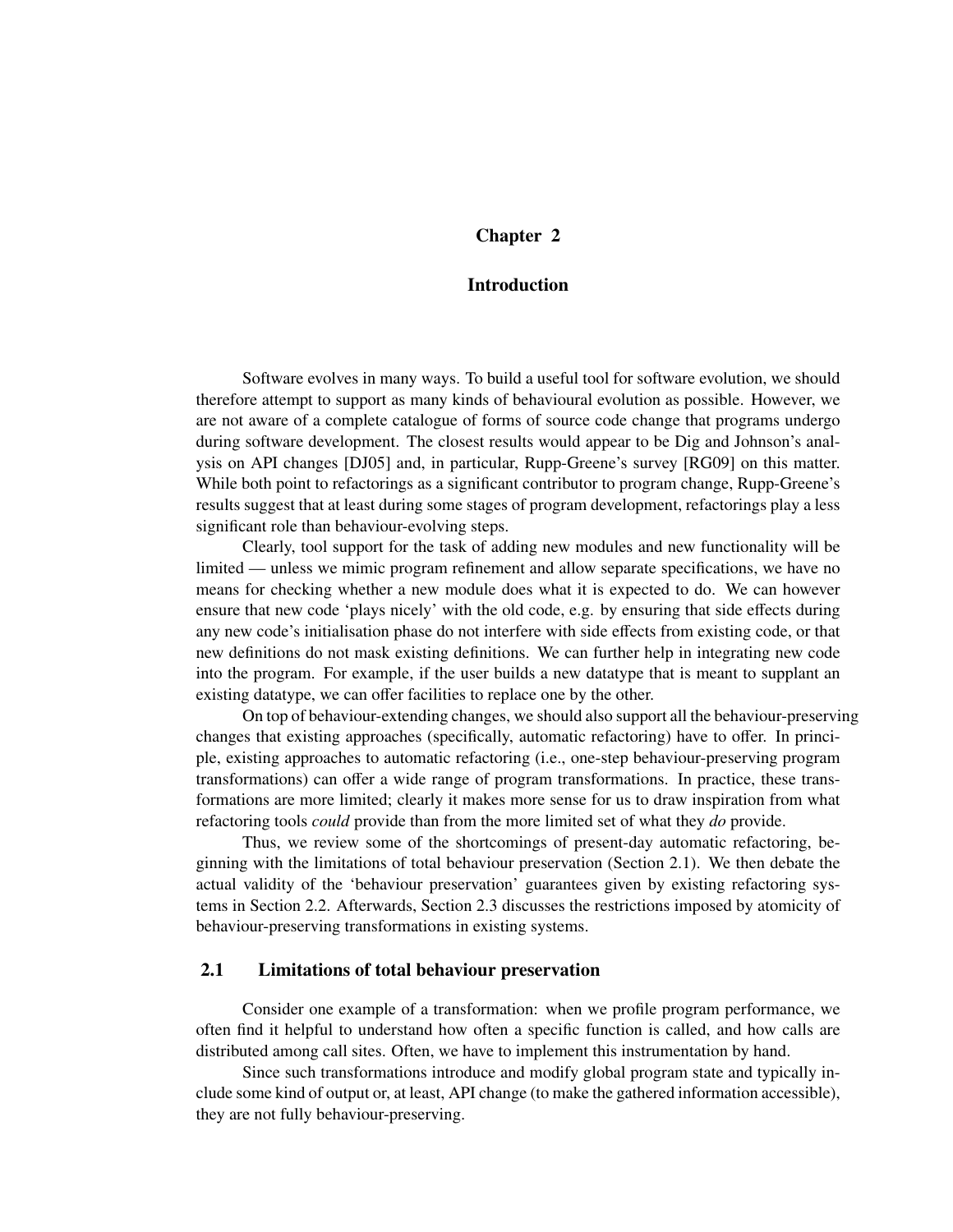There are many other examples of *partially* behaviour-preserving changes:

- Other forms of information-gathering instrumentation, such as
	- ∗ Execution time gathering
	- ∗ Branch coverage statistics gathering
	- ∗ Logging and debug messages

For such instrumentation, we must keep some kind of record of the gathered information. Behavioural changes must be restricted to the addition of this record and to manipulations of this record.

- Externally visible API changes. No behavioural or API changes are allowed beyond the changes explicitly mandated by the user.
- Elimination or introduction of possible values of an enumeration (or algebraic datatype), and of handlers in for the introduced/eliminated value. Other handlers and all unrelated behaviour must be preserved.
- Adding a new option to a type less structured than enumerations, such as a list of strings denoting options (e.g. representing command-line or configuration parameters). Existing behaviour must be preserved as the "default" behaviour.
- Deriving any kind of additional functionality, such as visualisation or hashing functions for algebraic datatypes. All other functionality must remain untouched.
- Performing changes which sacrifice accuracy for performance, or increase accuracy (such as changing the type of a single-precision floating point variable to a doubleprecision floating point value).
- Changes that affect only part of the program semantics, such as printing a value whenever a function is called while leaving the function's result unchanged.

All of the above transformations are ruled out by the full behaviour preservation guarantee given by refactorings, even though they are practical and useful examples of program transformations. Moreover, all of the above can be sensibly 'constrained' in that we can find nontrivial guarantees of behaviour preservation to accompany them.

### 2.2 Limitations in behaviour preservation guarantees

In 'Refactoring: Improving the Design of Existing Code' [FBB+99], Fowler requires refactorings to "preserve external behaviour". This requirement leaves room for interpretation, we argue that 'external behaviour' should at least include user-visible output.

A quick survey reveals that even this basic requirement is not guaranteed by refactoring implementations in state-of-the-art refactoring systems [SDF+03, Sof].

Consider the '*Change Method Signature*' refactoring, which can be used e.g. to swap two parameters in a method. Correspondingly, the same parameters will be swapped automatically at all call sites. This ensures that the resulting values are passed into the program in the correct order, but consider the Java program in Figure 2.1: This program will print the result of summing up the return values of a call to foo.getX() and foo.incX(). The first call will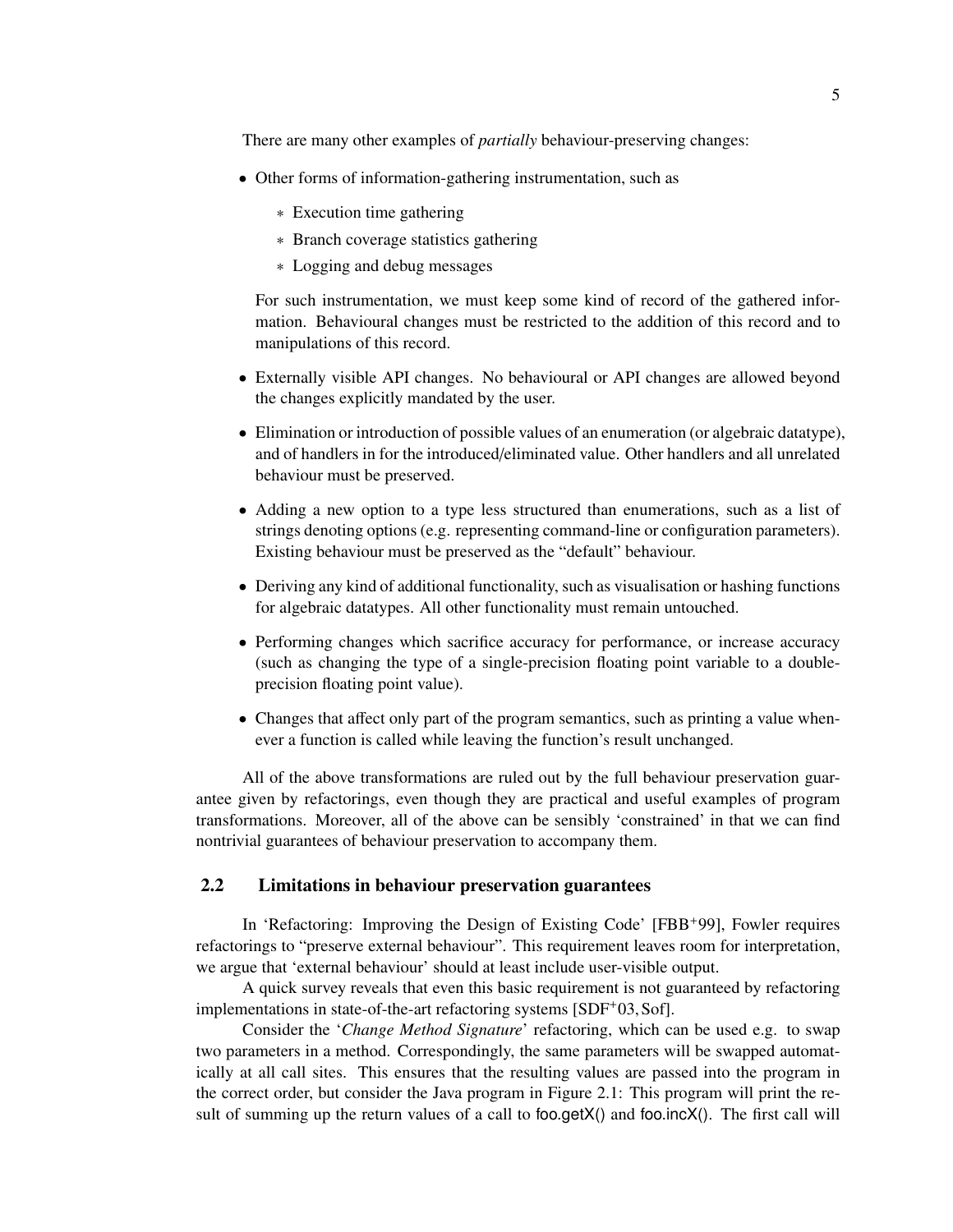```
public class Foo {
  private int x = 0;
  public int getX() { return x; }
  public int incX() { return ++x; }
} ;
public class Bar {
  public static int encode (int a, int b) { return a + b ; }
  public static final void main (String [] \rightarrow {
    Foo foo = new Foo();
    System.out.println(encode(foo.getX(), foo.incX()));
  }
} ;
```
Figure 2.1: A Java program that will behave differently after swapping parameters.

return the x field of the foo it is applied to, while the latter will first increase this field and then return it. Since Java guarantees the order of evaluation of method parameters from left to right [GJSB00], this means that we will first call  $\text{qetX}()$  and then  $\text{incX}()$ , then print the sum of the results, which is 1. However, if we swap these parameters, incX() will be evaluated first, meaning that the getX() call will also return 1, printing a total result of 2. Therefore, such an application of '*Change Method Signature*' should be disallowed. However, the implementation of this refactoring in Eclipse 3.4.1 such uses of side effects and therefore permits this transformation, changing external program behaviour.

Such problems are not isolated incidents; below is a number of other applications of refactoring implementations we have observed which fail to preserve program behaviour:

- IntelliJ IDEA 5.1's '*Change Signature*' refactoring suffers from the same problem as shown above for Eclipse.
- The '*Introduce Parameter*' refactoring in Eclipse 3.4.1 will introduce new parameters to methods and constructors, and amend all call sites to pass in the original parameters. Since Eclipse uses textual substitution for this part of the transformation, the resulting calls may invalidate the program or, worse, subtly change behaviour through name capture.
- Most, if not all, existing refactorings for Java subtly change program behaviour, since the observable behaviour of a Java program includes all information that can be gathered about existing classes via reflection. Therefore, any renaming or type change of a public field, method, or constructor changes the observable behaviour.

Software developers should thus remain wary of any refactorings performed by existing and even well-tested tools: Jim Wagner at internetnews.com<sup>1</sup> claims that the Eclipse development environment had been downloaded about 18 million times by early 2004, indicating a significant potential for user feedback to be collected and incorporated by 2009. (According to the official Eclipse website, more recent releases have been downloaded more than 3.5 million

<sup>1</sup> http://www.internetnews.com/dev-news/article.php/3314361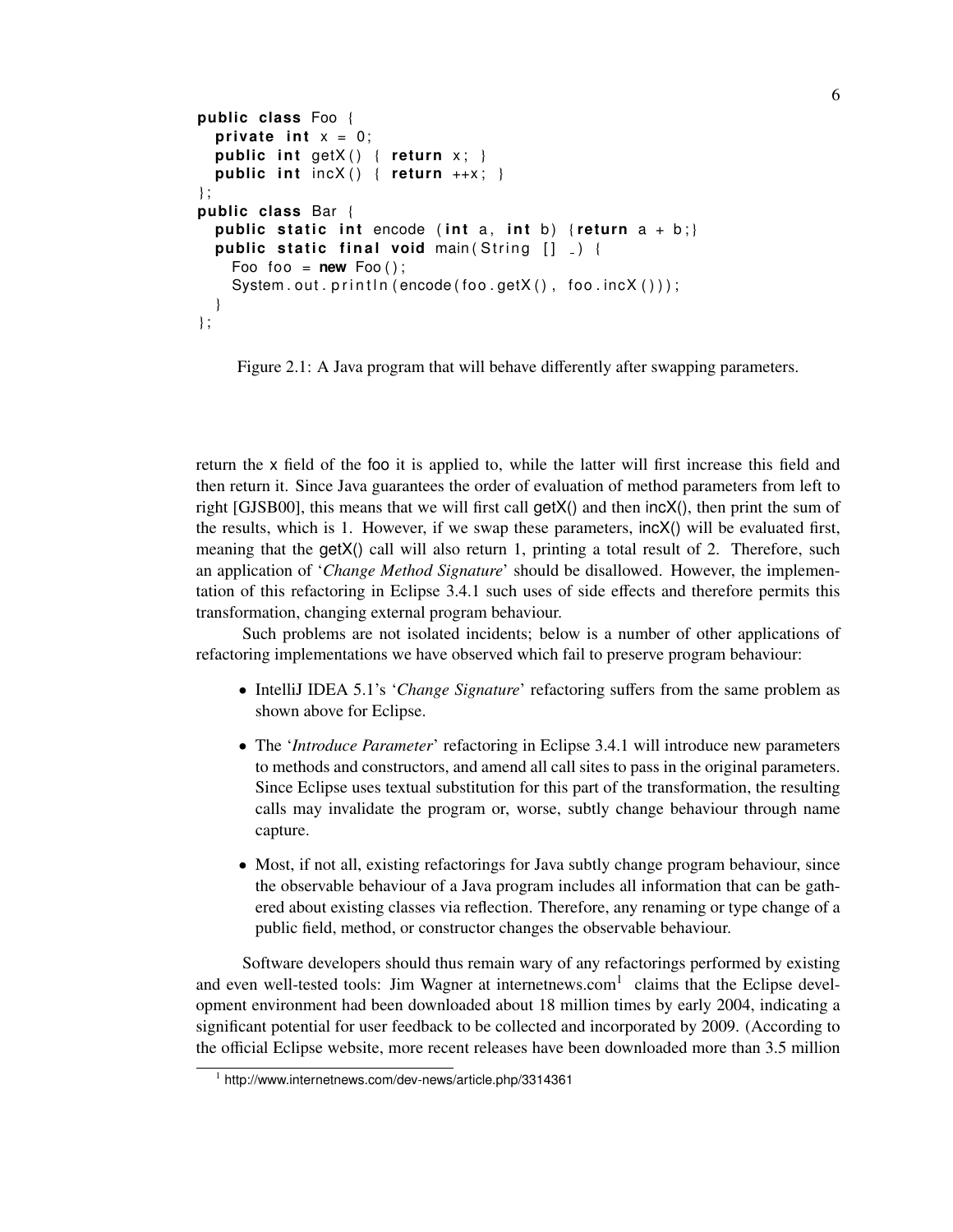times<sup>2</sup>, so this number may be a plausible estimate of sum of all downloads of all releases up to 2004.)

For this reason, Fowler (and Kerievsky) complement the refactoring process through testing [FBB+99, Ker04]. This precaution alleviates, but does not solve the problem: Testing can only exercise a finite number of test cases, whereas many programs accept a theoretically infinite number of possible inputs.

## 2.3 Limitations of one-step behaviour preservation

Consider the following SML program fragment:

 $val$  count = 23 **val**  $w =$  compute\_count (42) **val**  $x = count + 2$ **val**  $y = x + w$ 

Assume that a programmer wishes to apply a *rename* refactoring [FBB+99], to rename w to count. This transformation is problematic because it results in a name capture and the expression  $count + 2$  ends up using the wrong count:

```
1 val count = 23
2 val count = compute_count (42)
3 val x = count +24 val y = x + count
```
Refactoring systems (such as HaRe [LRT03,LTR05], Eclipse [SDF+03], or IntelliJ [Sof]) deal with this problem in one of two ways: They either

- Disallow the refactoring, or
- Apply a built-in heuristic to perform additional transformations (such as implicitly renaming the previously existing count to count1).

Neither approach is ideal. Disallowing a user-requested transformation is inconvenient, and applying implicit refactorings means that the program is changed in ways which the user had not intended.

## 2.4 Challenges

This chapter highlighted and implied a considerable set of missing functionality in existing program evolution tools. Our approach permits much, perhaps all of this functionality. To illustrate this, we consider five challenges that summarise this missing functionality:

Challenge #1: *Multi-step transformations.* We show that our approach allows multistep transformations, permitting renamings such as the one we sketched above (Chapter 3) and further facilitating refactorings that elude all existing refactoring tools (Section 5.1).

Challenge #2: *Safe behaviour evolution.* Behaviour evolution requires us to detect behavioural change, but we also wish to allow such change. In Chapter 3 we show that detecting change and allowing users to accept this change is a fundamental part of our system.

Challenge #3: *Substitute custom datatypes and algorithms.* User-defined datatypes and algorithms are often meant to supplant library datatypes and functionality. In Section 5.2

<sup>2</sup> http://www.eclipse.org/downloads/packages/release/ganymede/sr2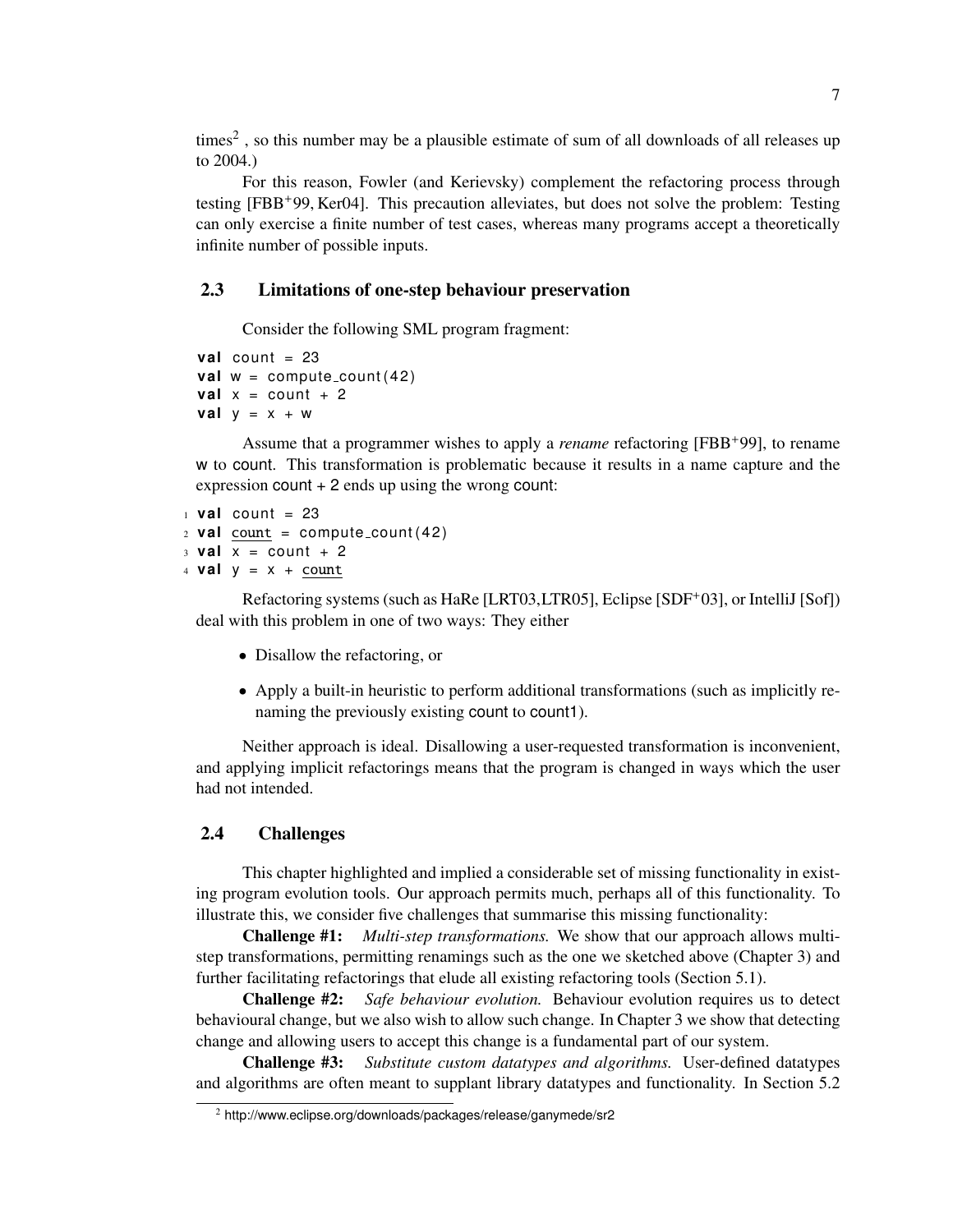we show how we can support algorithmic optimisation based on user-specified datatype or algorithm equivalences.

Challenge #4: *Handle side e*ff*ects separately from value results.* When we integrate new functionality (e.g., instrumentation), we may wish to distinguish changes to side effects from changes to value results. In Section 6.2.3, we show how our approach can support this idea.

Challenge #5: *Absolute behaviour preservation.* In Appendix D we show how one of our program models guarantees that we detect all behavioural changes (except for changes in termination behaviour) while suppressing many false negatives in an effectful and representative subset of Standard ML.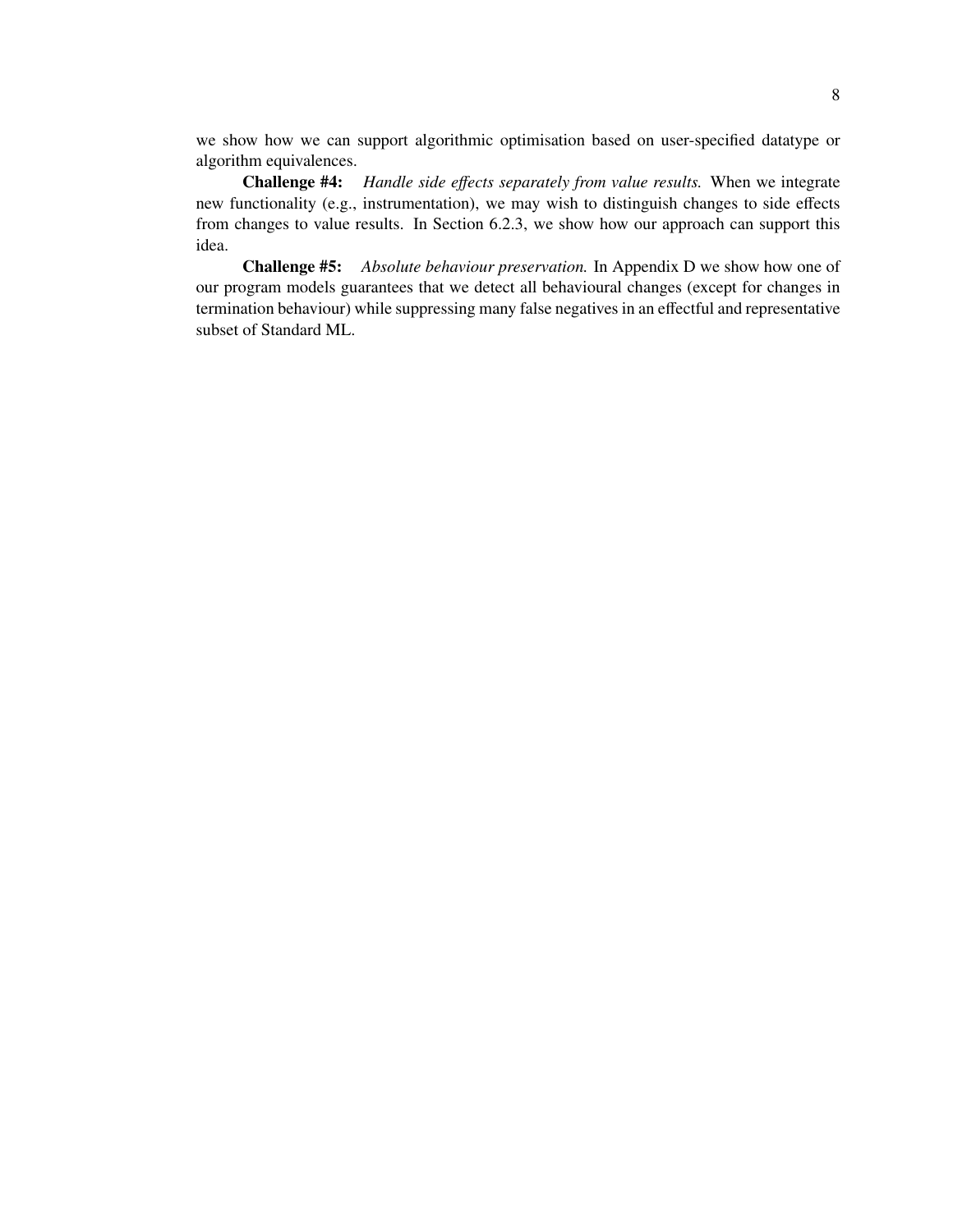## Chapter 3

## **Overview**

To understand our approach, *program metamorphosis*, it is perhaps best to contrast it to its closest relative among the existing approaches to machine-supported program transformation, *automatic refactoring*. For contrast we will use the term *traditional refactoring* to the established practice of one-step behaviour-preserving transformations.

#### 3.1 From refactorings to program metamorphosis

In the following, we recapitulate the traditional implementation strategy for refactoring, illustrate the shortcomings of this strategy in more detail, and contrast it with program metamorphosis.

#### 3.1.1 How refactorings work

Abstractly, a refactoring is a pair  $\langle P, t \rangle$ . *P* is a safety precondition that determines whether or not the refactoring is applicable to a given program. *t* transforms the program (e.g., renames a variable).

Since refactorings must preserve behaviour, *P* must ensure that the program has the same behaviour before and after applying *t*:

$$
P(p) \implies [[t(p)]] = [[p]]
$$

where  $\llbracket - \rrbracket$  assigns a program its behaviour. Refactoring implementors typically implement *P* by considering the possible ways in which *t* may alter program behaviour and then design *P* to detect these. *P*'s implementation then relies on one or more program analyses that uncover relevant properties about the program. Thus, internally *P* is the following:

$$
P(p) \implies c_P(\text{properties}(p))
$$

where properties computes all properties that are relevant to the refactoring and some check *c<sup>P</sup>* determines whether the properties will guarantee behaviour preservation.

Since properties is a collection of program analyses, and fully precise program analyses are undecidable in general, refactoring designers are forced to make a decision: if they construct a conservative implementation of properties, they will have a sound refactoring system but may disallow a number of correct refactorings. On the other hand, if they construct an unsound properties, they may allow a large number of transformations, but will not be able to guarantee behaviour preservation. While existing refactoring tools (with the possible exception of HaRe [LTR05]) are not conservative, conservativeness (and therefore guaranteed behaviour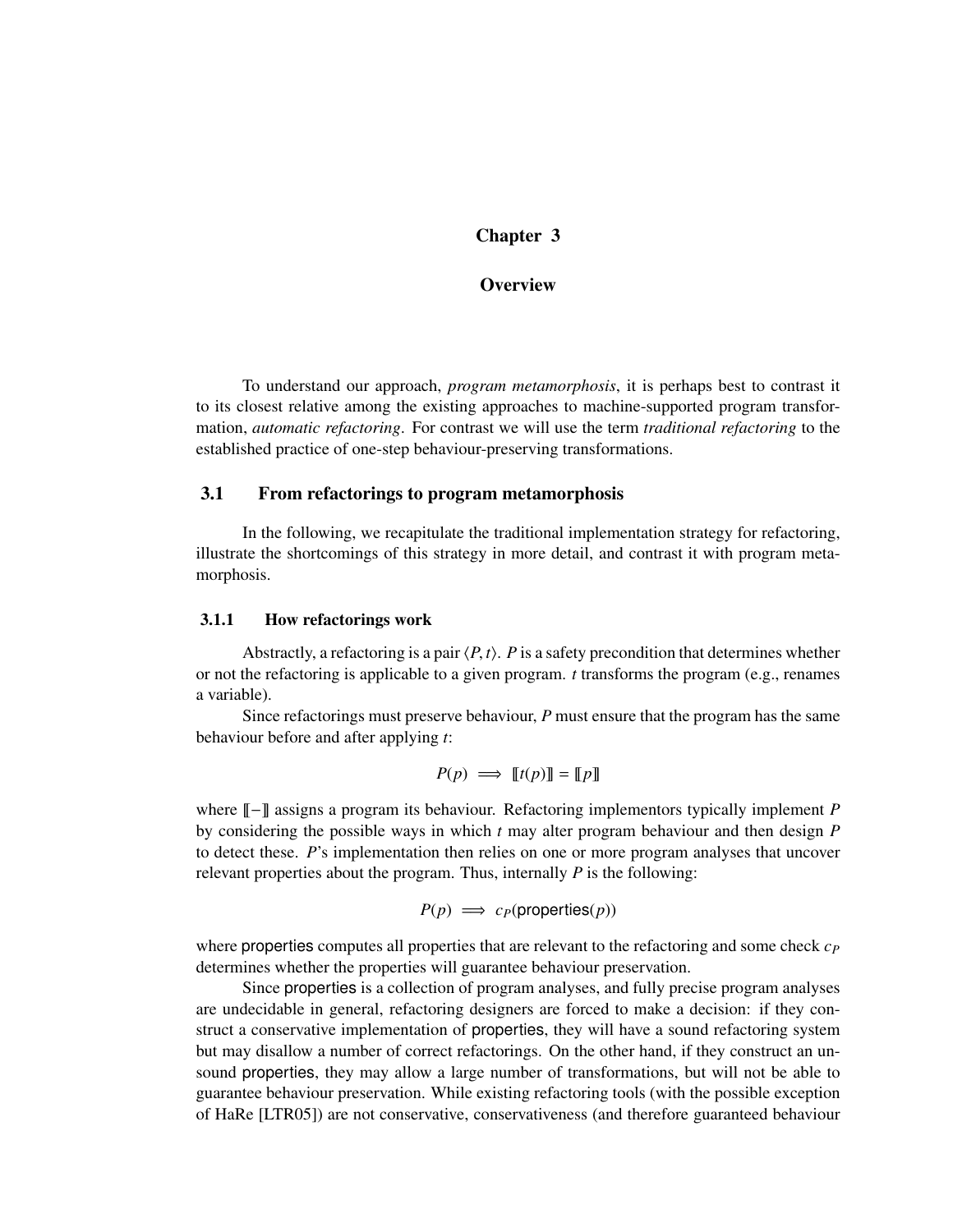preservation) remains the underlying motivation behind refactoring, and therefore an ideal for all refactoring tools.

#### 3.1.2 Multi-step transformations and refactorings

However, this ideal is sometimes inconvenient. This inconvenience manifests, for example, with refactorings that do not commute. Consider method inlining in C in Figure 3.1:



Figure 3.1: Function inlining in C.

Assume that we are trying to inline function f into line 11: this would copy variable x from line 3 into function foo. foo already has a variable x, so we might want to rename one of them to z first. If we rename and then inline, we get output (a), which will compute the same result as before (here, we inlined f's x for illustration purposes). But if we inline first, we get output (b), which produces a different program result! If we now try to rename one of the x, then this will no longer help us: we have already captured the outer x.

In practice, it is hard for users to predict all the names captured by an inlining transformation: it would be easier to inline first and sort out problems later, when we can directly observe any conflicts.

More severely, some refactorings are inapplicable to the problems they are meant to solve. Consider moving two Java methods from class A to class B, as in Figure 3.2.

With a *'Move Method'* refactoring, we expect this transformation to require two steps, one for each individual move. But if we now try to move isOdd from A to B, isOdd and isEven will no longer be in scope of each other — the program will be ill-formed, meaning that we have not preserved behaviour (hence, we cannot permit this refactoring). Consequently, we must move both simultaneously to preserve behaviour.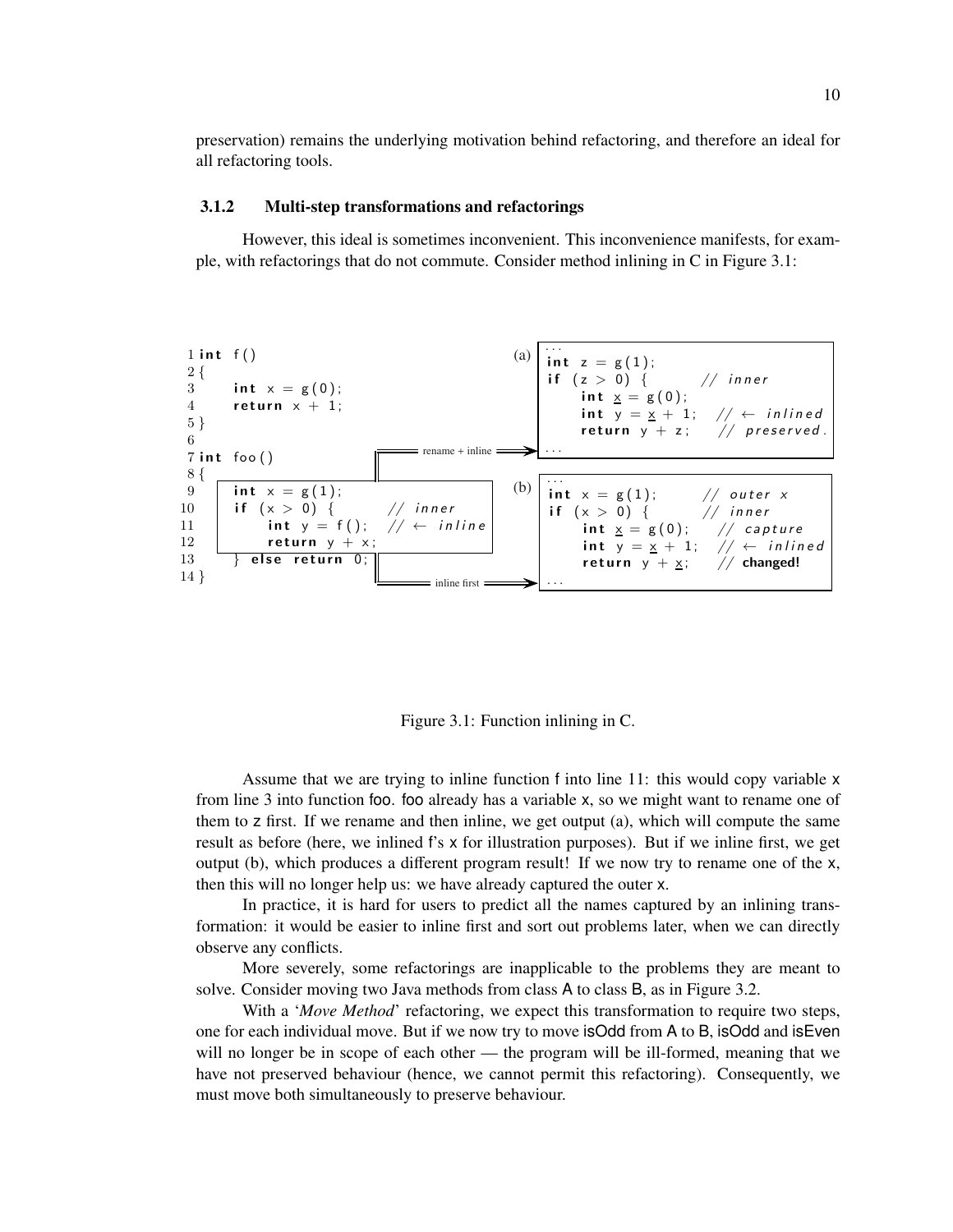```
class A {
    static bool isOdd(int i) {
        if (i = 0)return false:
        else return isEven(i - 1);
    }
    static bool isEven(int i) {
        if (i = 0)return true;
        else return isOdd(i − 1);
    }
}
class B {
   . . .
}
```
Figure 3.2: Moving mutually recursive methods in Java.

Existing refactoring systems either ignore these problems, completely disallow such transformations, or try to address them by using ad-hoc solutions: For example, Eclipse's 'Inline Method' refactoring will implicitly rename 'offending' variables if they would otherwise cause name capture, using sound but arbitrary heuristics to pick variables and new names.

As an alternative to these approaches, we could explicitly support multi-step transformations. Composing traditional refactorings [KK04] will not allow us to resolve circular dependencies as in the above, but composing transformations *separately* from predicates would. For example, we might compose refactorings  $\langle P_1, t_1 \rangle, \ldots, \langle P_n, t_n \rangle$  as

$$
\langle \text{compositeP}(\langle P_1, t_1 \rangle, \cdots, \langle P_n, t_n \rangle), t_n \circ \cdots \circ t_1 \rangle
$$

where composeP constructs some new predicate that covers the full sequence of transformations.

However, this approach is still undesirable: it requires users to think through the full sequence of refactorings in advance, since each refactoring's preconditions may require additional preceding refactorings.

#### 3.1.3 Towards program metamorphosis

Our approach solves the above problem by abandoning the traditional approach to refactoring. Program metamorphosis is based on two key insights:

- (1) Using *postconditions instead of preconditions* allows users to experiment, rather than having to predict the outcome of a sequence of transformations: if we check for behaviour preservation *after* transforming, we can visualise the updated (possibly incorrect) program and allow users to pick the next transformation with complete knowledge of the effect of the preceding transformations.
- (2) We can construct an appropriate postcondition by *logical decomposition of preconditions*: this allows us to build a "composeP" function for postconditions.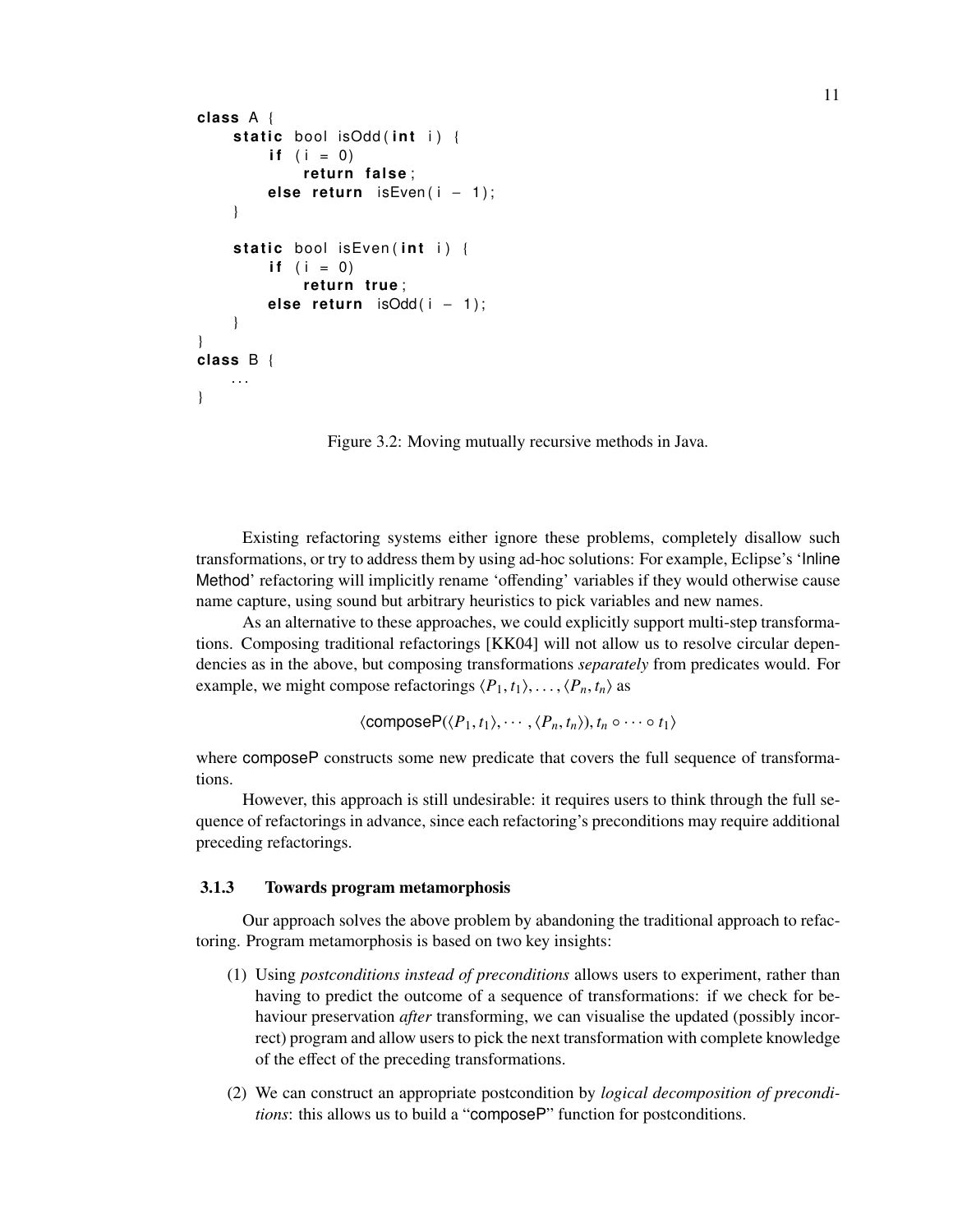

Figure 3.3: Abstract view on program metamorphosis.

The following equation summarises our first insight, for a postcondition *Q*

$$
Q(t(p)) \implies [[t(p)]] = [[p]]
$$

As befits a postcondition, we apply it to the transformed program, rather than to the original program.

To see the second insight, recall the *intuitive* idea behind preconditions and postconditions: these conditions ensure that the program has the same behaviour before and after the transformation, and is well-formed before and afterwards. In short,

$$
P(p) \iff Q(t(p)) \iff V(p) \land (p \equiv t(p)) \land V(t(p))
$$

where *V* ensures well-formedness and  $(\equiv)$  approximates behavioural equivalence between two programs.

Preconditions are not normally implemented as instances of the above formula, though we show in our later experiments that this is not a limiting factor in practice.

If we take this idea one step further, we arrive at program metamorphosis. First, observe that the meaning of program validity is generally independent of which refactoring it is implemented for. Secondly, we can meaningfully combine the equivalence relations we find within disparate refactoring preconditions. We can now decouple equivalence and validity checking from applying program transformations: this is program metamorphosis.

To visualise the benefits of this approach, consider Figure 3.3: each solid edge here represents a program transformation. Programs are equivalent iff they are elements of the same equivalence class (marked by dashed lines). In this picture, refactoring is precisely the process of moving along the solid edges in this graph from one point in an equivalence class to another in the same class ("with the same behaviour"). In program metamorphosis we may choose any sequence of transformations  $\bar{t} = t_1 \circ \cdots \circ t_n$  such that

$$
Q(\bar{t}(p)) \iff V(p) \land (p \equiv \bar{t}(p)) \land V(\bar{t}(p))
$$

In particular, we can traverse through other equivalence classes (programs with different behaviour) and even through ill-formed programs. By contrast, with classical refactoring we must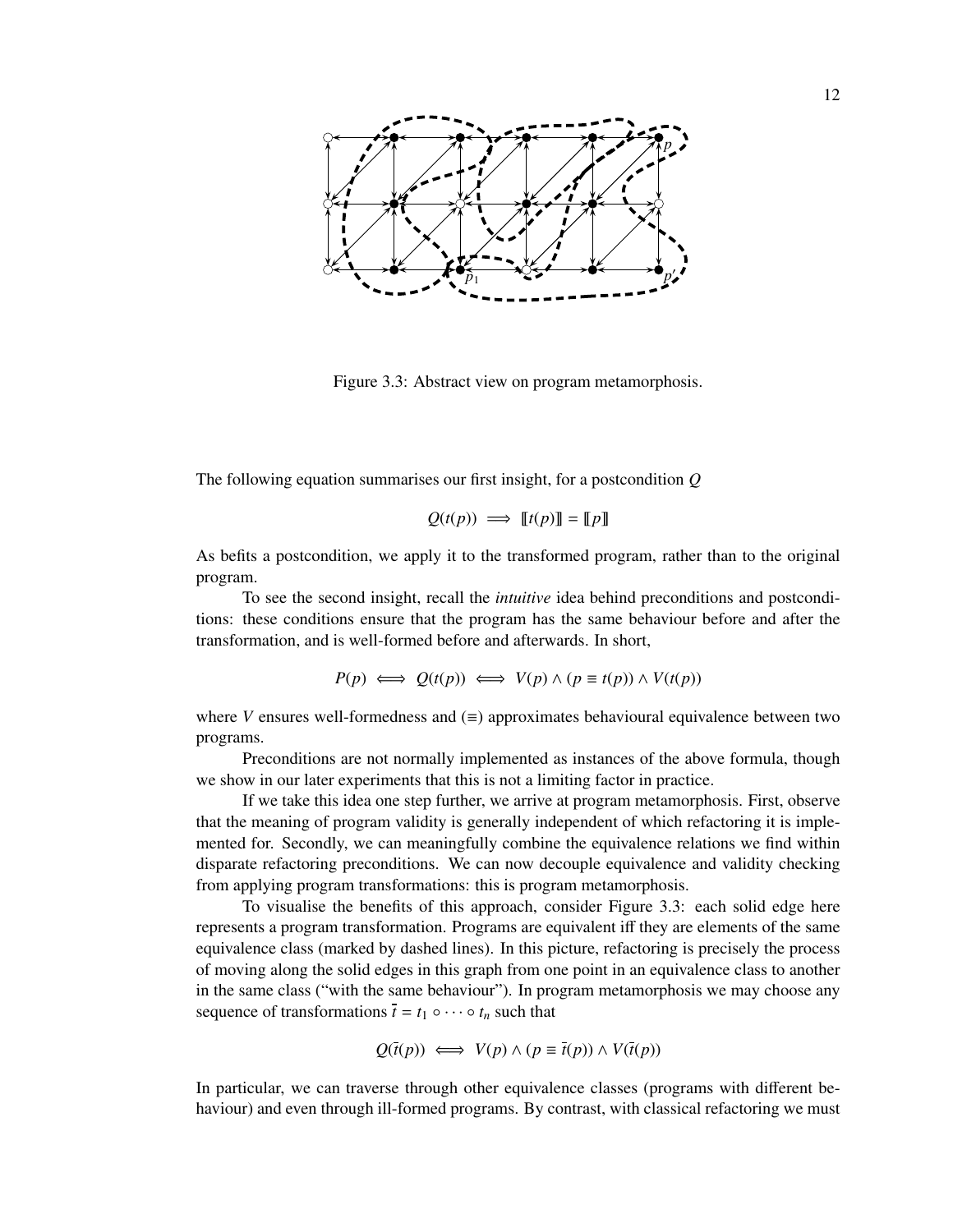

Figure 3.4: Program metamorphosis process.

choose  $\bar{t}$  to be a single transformation. If we want to refactor  $p$  to  $p'$  in Figure 3.3, we thus need one extra step to reach  $p'$ , and we can never reach  $p_1$ , even though it is semantically equivalent to *p*.

## 3.2 Implementing program metamorphosis

The well-formedness predicate *V* is no harder to implement than a frontend for whichever object language we choose, but the equivalence relation  $(\equiv)$  presents a greater challenge, as do our transformations: how can we 'correctly' transform an ill-formed program, and what does that mean? And how can we compare the behaviour of the current program with a long-gone program?

Clearly the program by itself cannot be sufficient to represent all behaviour. We thus enrich the object program (i.e., the program we are transforming) with a *program model* that we maintain in parallel to the program itself. This program model captures additional semantic information about the object program. We split it into two halves: the *current program model*, capturing the current object program's behaviour, and the *desired program model*, capturing the behaviour we assume the user wants to have for the object program.

For example, consider the Java program below and assume that the user wants to swap the names of the totalValue instance variable and the total method parameter. In the following, we have labelled important declarations and variable references with [·] *n* .

```
class Re ceipt {
     [\mathop{\mathsf{int}}\nolimits totalValue]^1 ;
     \textsf{void} \ \ \textsf{setTotal} \, ([\textsf{int} \ \ \textsf{total}]^2) \ \ \{[totalValue]<sup>3</sup> = [total]<sup>4</sup>;
    }
}
```
A rename refactoring using atomic preconditions would disallow starting the transformation by renaming either totalValue to total or total to totalValue because in both cases the parameter (2) would capture the left-hand side of the assignment (3), possibly changing the behaviour of the program. This transformation *could* be accomplished via refactorings, albeit awkwardly, by first renaming one of the variables to a temporary name, renaming the other to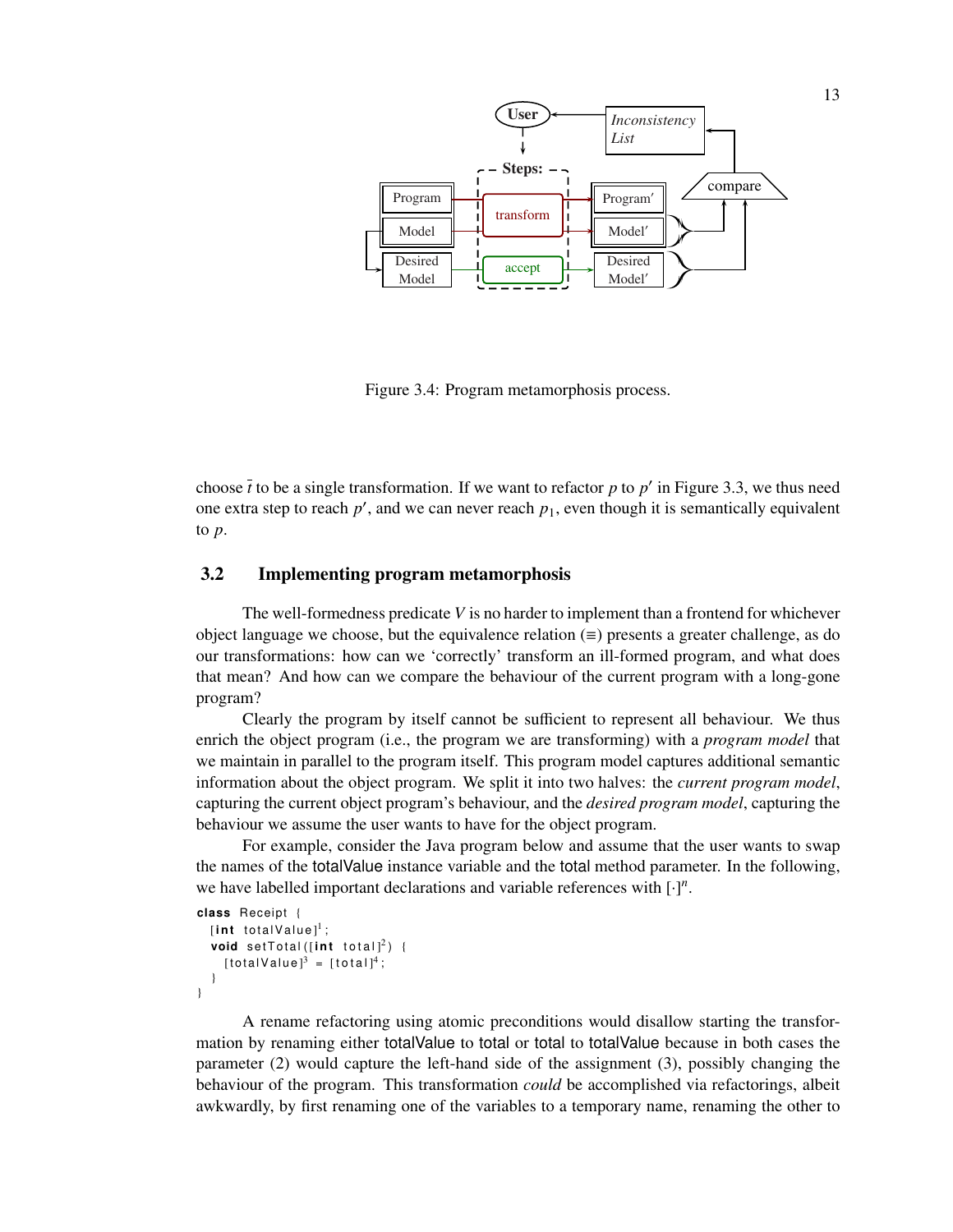the first name, and then renaming the temporary name to the second name, but this work-around requires three steps rather than two and forces the user to plan ahead when refactoring.

Program metamorphosis can perform the transformation safely in two steps using postconditions. It starts by creating the following program model, which captures the binding of variable uses to declaration (here  $n \rightarrow m$  indicates that the variable used at *n* refers to the declaration at *m*).

| Desired Name Model $\begin{array}{ l} \hline 3 \rightarrow 1, 4 \rightarrow 2 \end{array}$ |  |
|--------------------------------------------------------------------------------------------|--|
|--------------------------------------------------------------------------------------------|--|

The user can then apply a rename step to change the total field declaration (1) to be called totalValue. Program metamorphosis now computes the model for the transformed program and compares it to the desired model, reporting any inconsistencies to the user. In this case, the rename has caused the reference on the left-hand side of the assignment (3) to be captured: it previously referred to the field (declaration 1) but now refers to the parameter (declaration 2).

| class Receipt {                                                                                                       |                           |                                       |
|-----------------------------------------------------------------------------------------------------------------------|---------------------------|---------------------------------------|
| [int totalValue] <sup>1</sup> ;                                                                                       | <b>Desired Name Model</b> | $3 \rightarrow 1.4 \rightarrow 2$     |
| <b>void</b> setTotal([int totalValue] <sup>2</sup> ) {<br>$[totalValue]$ <sup>3</sup> = $[totalValue]$ <sup>4</sup> ; | <b>Current Name Model</b> | $3 \rightarrow 2$ , $4 \rightarrow 2$ |
|                                                                                                                       | <b>Inconsistencies</b>    | 3 captured by 2                       |
|                                                                                                                       |                           |                                       |

The program's behaviour has now been changed: calling setTotal() will no longer update the totalValue field. To ensure behaviour preservation, the user can either revert the rename transformation, or apply another rename step to rename the left-hand side total Value (3) to total.

Our transformation steps have access to the desired program model, which helps them in transforming programs. We thus distinguish them from arbitrary transformations by referring to them as *PM steps*. In the case of rename, we use the mappings in the *desired model*, rather than the current model, to decide which occurrences of totalValue need to be changed. Thus renaming (3) to total updates both (3) and the field declaration (1), since (3) is mapped to (1) in the desired model, while leaving (2) unaffected:

| class Receipt {                                                                                                                                                |                           |                                   |
|----------------------------------------------------------------------------------------------------------------------------------------------------------------|---------------------------|-----------------------------------|
| [int total] <sup>1</sup> :<br><b>void</b> setTotal([int totalValue] <sup>2</sup> ) {<br>$\lceil \text{total} \rceil^3$ = $\lceil \text{totalValue} \rceil^4$ ; | <b>Desired Name Model</b> | $3 \rightarrow 1.4 \rightarrow 2$ |
|                                                                                                                                                                | <b>Current Name Model</b> | $3 \rightarrow 1.4 \rightarrow 2$ |
|                                                                                                                                                                | Inconsistencies           | None                              |
|                                                                                                                                                                |                           |                                   |

The current model now matches the desired model. We have achieved the desired transformation safely and naturally in only two steps, which would be impossible with a traditional '*Rename*' refactoring since atomic preconditions prohibit transforming through an intermediate stage that does not preserve behaviour.

Note that in our example, we not only observed whether the current and desired program models matched  $(\equiv)$ , but also how they diverged. The inconsistencies we reported during the example are crucial for guiding the programmer to successfully transforming the program.

Figure 3.4 summarises our approach:

- (1) We first calculate a model for the object program and save it as the *desired program model.* We call this the *desired* model since we ultimately want the transformed program to end up with the same model.
- (2) When the user applies a PM step, we compare the desired program model with the calculated current program model, reporting any inconsistencies to the user. In this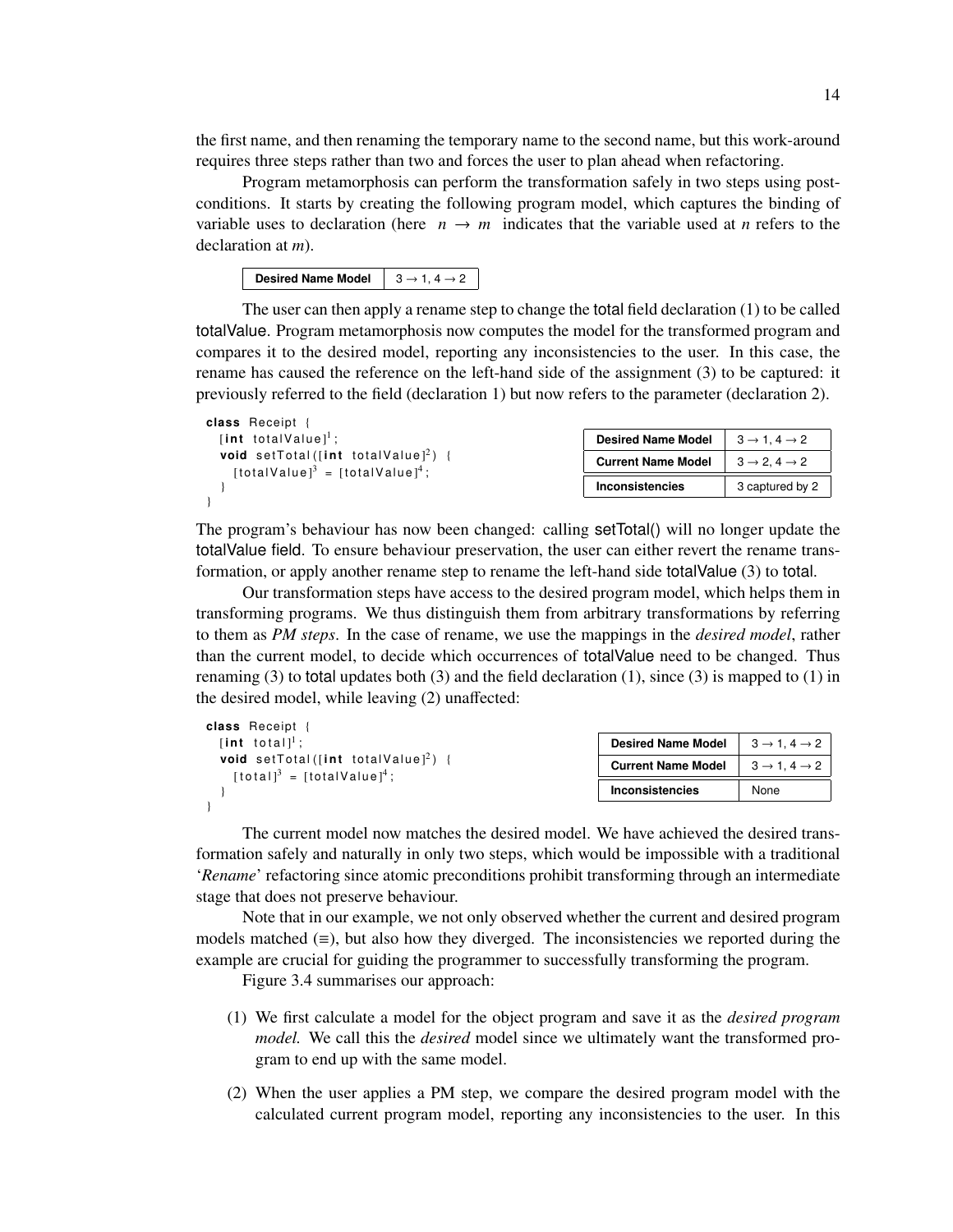way, our desired model takes a role equivalent to that of the high-level specification in program refinement (except for being less high-level). If there are inconsistencies between this desired and current model, the user may:

- (a) *Revert* the previous step,
- (b) *Continue* by applying another PM step,
- (c) *Accept* any or all of the reported inconsistencies as behavioural change by updating the desired model to incorporate the change in behaviour. Thereby, the user may 'update the specification' during transformation.
- (d) *Search* for recovery plans: therein, we search the space of all possible transformation sequences to find those that will satisfy the postcondition. Users can then pick which plans (if any) they want to enact. Such an approach falls within the realm of *AI Planning*; to be practical, it requires heuristics that can guide the planning process (Section 8.1).

The key benefit of program metamorphosis is that after the user has applied any particular PM step, the program's current behaviour may not match its original behaviour, but *the user can continue applying steps until it does*. In this way, PM allows the composition of simple, possibly non-behaviour preserving steps into a sequence that does, in its entirety, preserve behaviour.

#### 3.3 The utility of safety guarantees

The precise nature of the properties captured in the program model and the inconsistency checking process determine how useful our safety guarantees are in practice. For example, consider a model that is identical to the program, and a consistency checker that issues an inconsistency whenever there is syntactic difference. This model is overly conservative and thereby issues many false inconsistencies (e.g., after indenting code or altering a comment). However, the model has perfect *recall*: it will identify any behavioural change in the program, as such change must be manifest somewhere in the source code.

Conversely, a program model might choose to capture no information at all and never issue an inconsistency, turning the program metamorphosis system into (in essence) a fancy text editor. Such a program model is overly optimistic, though it has perfect *precision*: it does not report a single false inconsistency.

In practice, program models and consistency checkers must choose some tradeoff between precision, recall, and computation time; in Section 6.2 we illustrate some examples for the range of choices that program metamorphosis system designers have.

However, for many program models there is one approach that allows us to refine the precision of our guarantees at minimal computational cost, as we describe in the next section.

#### 3.4 Refining safety guarantees with external knowledge

The 'transform and accept' approach of program metamorphosis is sufficient for refactoring and some program evolution purposes, but it is too limiting for at least one of the tasks we set out to support, namely algorithmic optimisation. For example, assume that we want to replace calls to function f slow with calls to another, faster, function, f fast. Instead of accepting the change for each call site individually (which is little better than manual editing), we would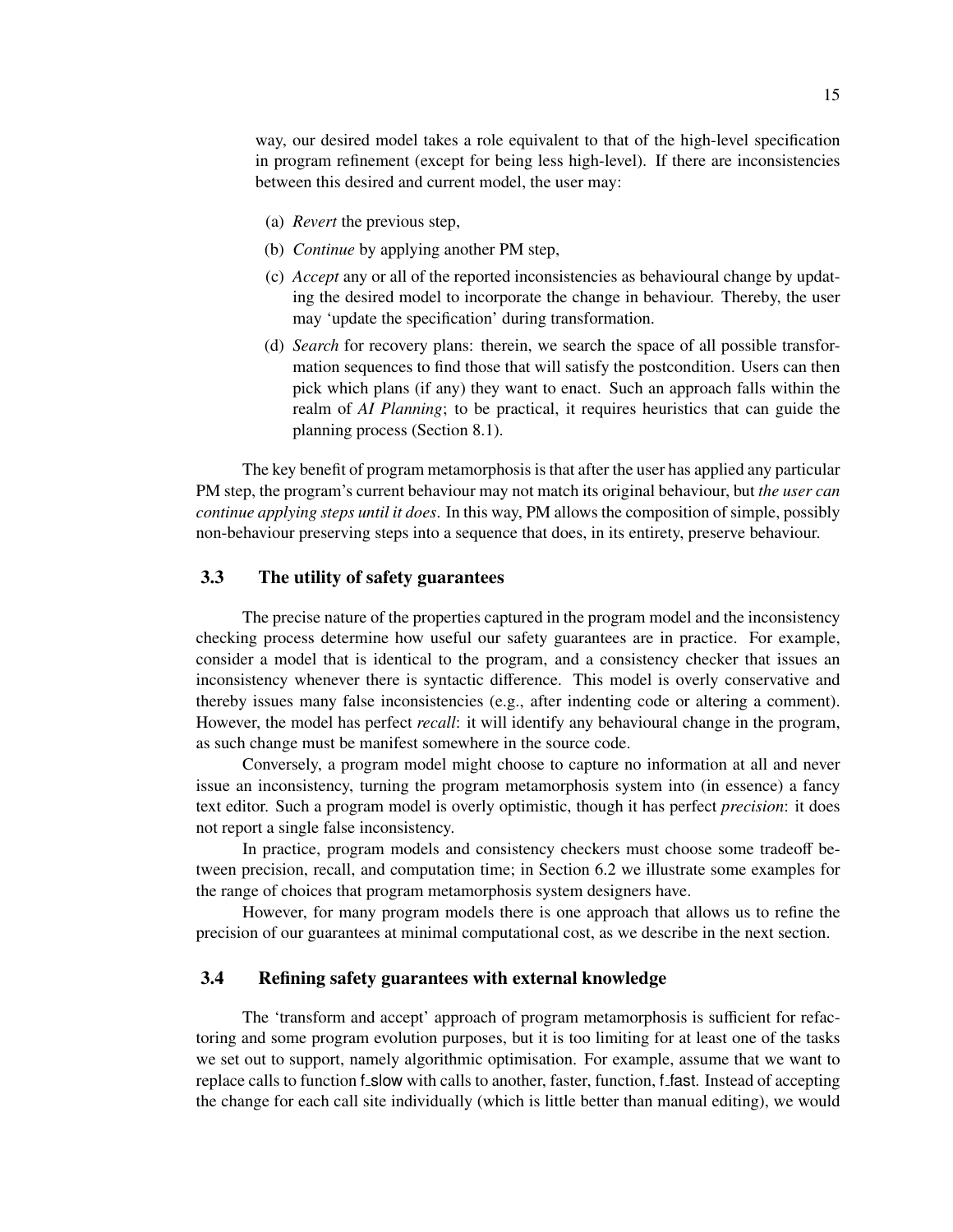

Figure 3.5: Program metamorphosis process with Assume step.

much rather tell the system once that our two functions 'do the same thing' (unless, of course, the system can already infer this information.)

In Figure 3.4, we show an extension to our earlier overview of basic program metamorphosis that facilitates this concept by adding a *spec*, or *axiomatic specification*, to the program and a new kind of step, *assume*, to the transformation process. This 'spec' is a collection of axiomatic information that the program metamorphosis system can use to eliminate false inconsistencies. In our example, the spec would encompass an axiom that tells us that f\_slow and f fast have identical behaviour, though the knowledge contained in a spec need not be equational in nature. For example, in Chapter 5 we describe *congruence specifications* as a form of specification that we have found particularly useful for algorithmic optimisation.

Note that the correctness of such specifications has considerable impact on the utility of our safety guarantees: 'correct' axioms (i.e., axioms that properly reflect the implementation) reduce the number of false positives, while incorrect axioms increase the number of false negatives. If, as we suggested, users may provide such specifications, a program metamorphosis system might ask or look for proof for each axiom, depending on its provenance:

- (1) *Library axioms.* A program metamorphosis system may choose to ship with additional knowledge that will be embedded into the equational process. For example, arithmetic operations might be part of this knowledge base, allowing the system to reason that an expression  $g() + 0$  is identical to  $g()$ . Such library axioms are thereby part of the system's trusted base: if a library axiom is incorrect, the program metamorphosis system may miss inconsistencies due to no fault of the user.
- (2) *Inline axioms.* Users may specify axioms as part of their programs, e.g. by using a special comment format. This is useful to inform the system e.g. about properties for custom datatypes and algorithms. A program metamorphosis system may or may not be able to show or at least test whether these axioms indeed reflect the implementation; alternatively, the system may issue a set of proof obligations from the axioms, the object language, and the object program and require or encourage an offline proof.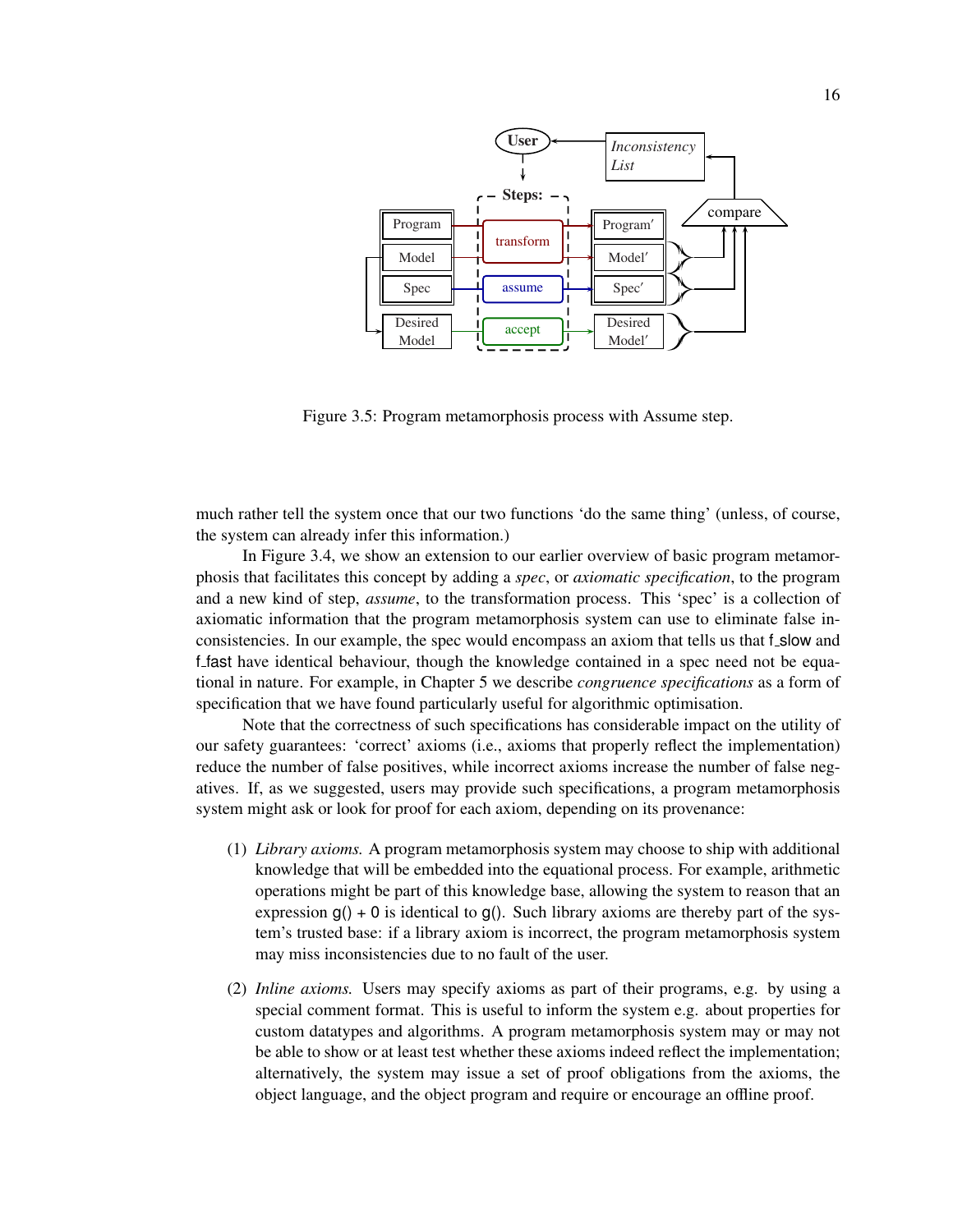(3) *Assumptions.* Through the *Assume* step, users may add new axioms during transformation. These assumptions have the same ontological status as inline axioms.

## 3.5 Outline

We have now seen how our approach can tackle multi-step transformations (Challenge #1) from Section 2.4) and safe behaviour evolution (Challenge #2). With a suitable choice of program model and program transformation steps, a program metamorphosis system can exceed the expressive power of existing refactoring tools whilst giving near-perfect behaviour preservation guarantees. After reviewing related work in the next chapter, we give two extended examples to illustrate our approach's transformative power in Chapter 5, first by showing a refactoring on Java that has so far eluded all existing refactoring tools (to the best of our knowledge); this again illustrates our handling of Challenge #1. For the second example, we show how our approach can handle an algorithmic optimisation (Challenge #3), wherein we replace lists by vectors in an SML program.

We then consider again and in more detail how our program metamorphosis prototypes operate. Recall from our earlier description that a program metamorphosis system implementation requires at least the following components:

- a *program* representation,
- a *program model* representation,
- a *program model analysis* (properties) that computes program models from programs,
- a *consistency checker* (≡) that compares two program models and generates inconsistency sets,
- a set of *PM steps* that simultaneously update program and program model,
- appropriate infrastructure to glue these parts together and integrate them with a user interface.

While the detailed structure of each of these components depends on the needs of the concrete program metamorphosis system, many of the ideas are shared. Chapter 6 describes the general structure of the program model as well as giving a survey of the program models, program model analyses, and consistency checkers that we have used. In particular, this section explains how we can address Challenge #4, the separate handling of side effects and value results.

In Chapter 7 we then discuss general mechanisms for constructing program metamorphosis tools and describe a prototype program metamorphosis tool generator that we have implemented.

Chapter 8 then summarises our three prototypes, their program models and transformative power, while Chapter 9 evaluates them, both by describing their transformative power and by discussing the strength of the behaviour-preservation guarantees that our approach offers. In particular, we describe how one of our prototypes offers near-absolute behaviour preservation (Challenge #5) without being overly conservative about the equivalences it permits.

Chapter 10 then lists some new questions and challenges that our work has opened up, and Chapter 11 summarises our contributions.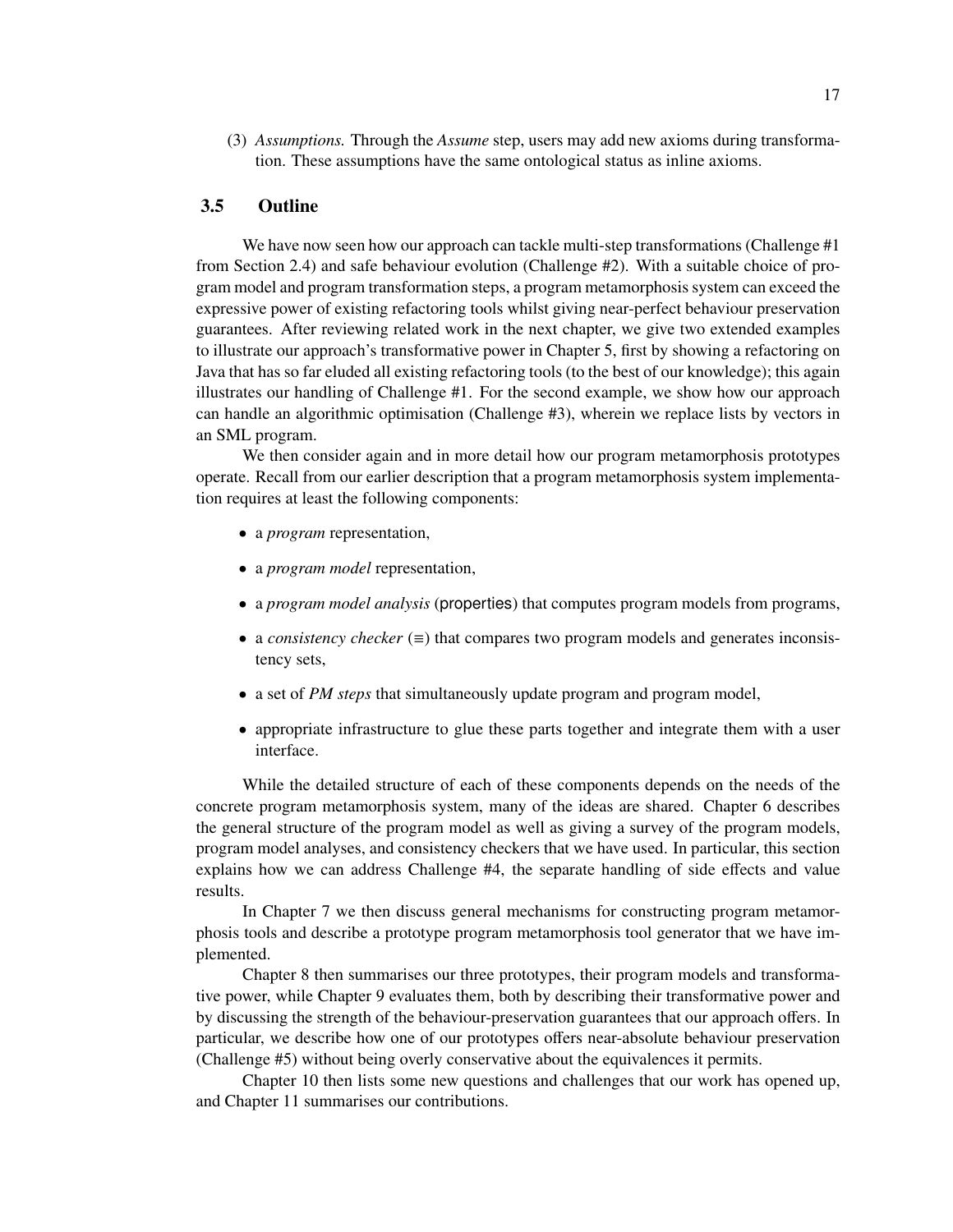## Chapter 4

## Related work

There is a considerable body of related work both on transformation systems (particularly refactoring systems) and techniques that we can base such systems on.

We thus separate related work into a number of categories, beginning with program transformation tools (Section 4.1).

For program metamorphosis, we find it necessary to detect and compare behaviour between two versions of a program. This is in principle similar to problems that Kim's work on structural change inference faces [KNG07]. Kim compared different program revisions, based on subversion records, and constructed more abstract change descriptions from the data she mined. Her challenge is different from ours, though, as we have more detailed information about the program before and after each individual transformation available. We thus turn our attention towards mechanisms for building (Section 4.2) and computing program analyses (Section 4.3) to construct our program models, before discussing other contexts that deal with behaviour preservation in programming languages (Section 4.4).

## 4.1 Program transformation

Program transformation is a technique used in a number of engineering and re-engineering tasks. Such transformations may be free-form or in the shape of 'equivalence transformations'. Systems that perform such a notion of 'equivalence transformations' on programs have now been the subject of research for about thirty years. Such systems have been designed with different goals in mind, such as increasing the quality of code as a document [Ars79] or to improve code performance [Lov77]. We consider these two particular goals as the central point of distinction between refactoring and program refinement: The goal of refactoring is to increase the quality of a program as a document, whereas program refinement strives to improve the dynamic behaviour of a program.

Applying this distinction, we begin this section with a discussion of refactoring systems, followed by program refinement, and concluding with general-purpose program transformation systems.

#### 4.1.1 Refactoring

Refactoring systems are systems that explicitly support the refactoring process, usually by providing automatic, behaviour-preserving transformations (or some approximation of behaviour-preserving transformations, cf. Section 2.2).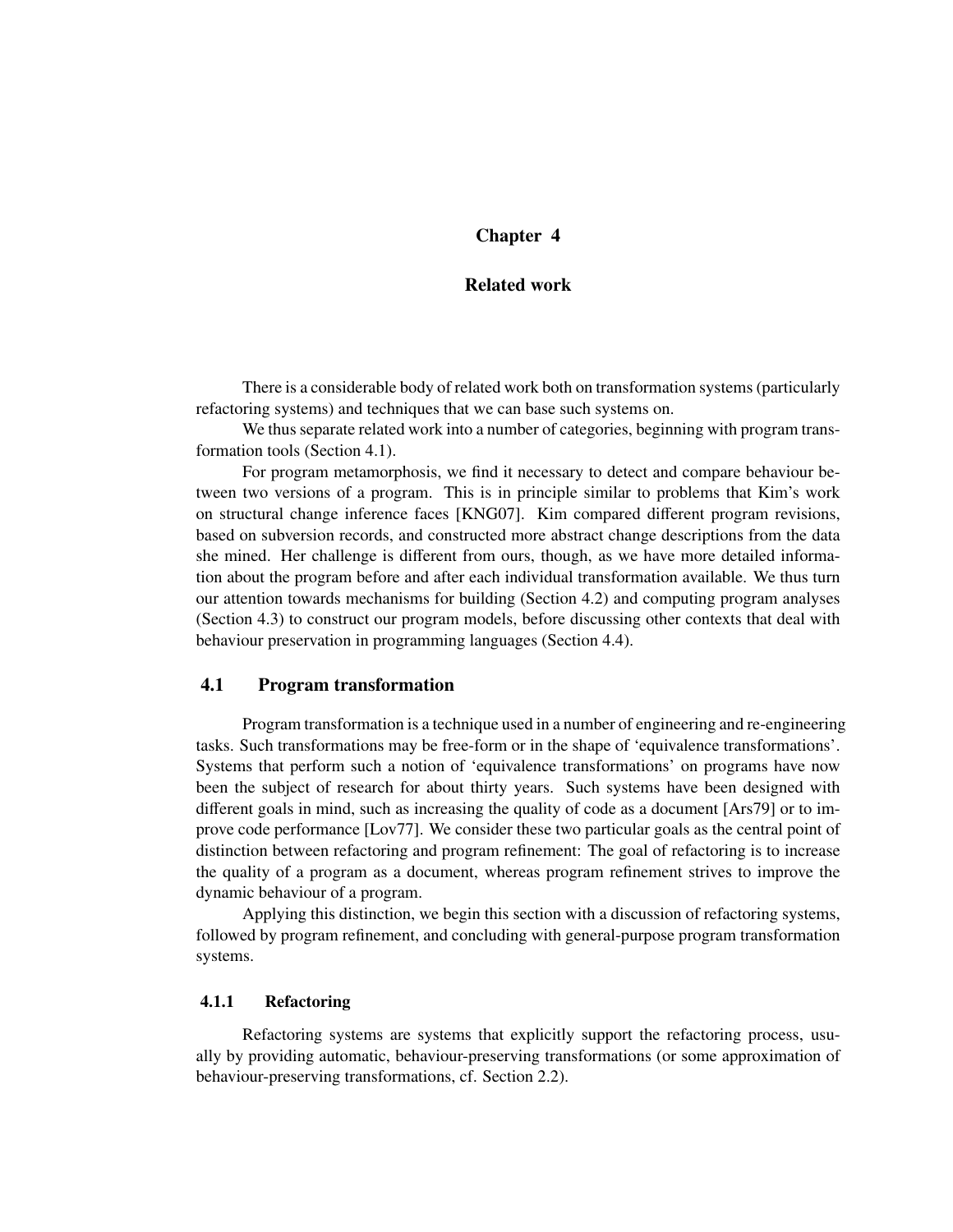Some of the more prominent refactoring systems are Eclipse [SDF+03] and IntelliJ [Sof]. HaRe [TR01a] appears to be the only refactoring system presently available for functional languages. For logic languages, Schrijvers et al. [SSD01] describe a refactoring tool for Prolog. Roberts et al. [RBJ97] describe a rather well-known system for Smalltalk.

A number of approaches have been attempted to verify refactorings; e.g., Mens et al. use Graph Theory [MEDJ05, MDJ02, ES95] to check for correctness in object-oriented programs. Garrido and Meseguer [GM06] use an algebraic approach, as do Borba et al. [BSCC04], though the former also use explicitly executable specifications. Li and Thompson [LT05] use lambda graphs as their underlying formalism [AB02]. Finally, Kataoka et al. test for dynamically inferred specifications to ensure correctness [KEGN01].

Noteworthy dissertations in the area are those of Griswold [Gri92,GN90], who describes a program transformation system for LISP, and Opdyke [Opd92], who originally coined the term 'refactoring'.

While there has been prior work on composing atomic refactorings to construct bigger refactorings (as investigated by Kniesel and Koch [KK04]), we are not aware of any systems that allow temporary invalidations, or even just dynamic composition.

Recent work by Schäfer, Ekman and de Moor [SEdM08b, SVEdM09] and independently by Steimann [ST09] suggests that the direction in this field is turning towards a 'transform, check, and abort or fix on failure' approach, rather than the traditional 'predict and transform' approach suggested by Fowler's preconditions [FBB+99]. We find that this coincides with our observations on numerous levels.

Finally, Mens provides the most recent (2004) survey of the state of refactoring [MT04].

#### 4.1.2 Program refinement

We use the term 'program refinement' to describe a general class of approaches towards transforming programs from abstract specifications down to efficient implementations. Within the Program Refinement community, the term 'Program Transformation' is more commonly used for this approach [BD77]; however, we find this term to be overloaded and therefore avoid it for these purposes.

Program refinement systems usually operate on a 'Wide-Spectrum Language', named thusly due to a wide linguistic range on the level of abstraction.

For example, the WSL used by the Munich Project CIP [BBM+85, BEH+87] uses, at its most abstract, algebraic specifications. During implementation, programmers can concretise the specification down to the level of imperative programs with array and pointer operations [BBM+85]. WSLs may be restricted arbitrarily to simplify the task of program refinement, e.g. the CIP WSL does not allow aliasing of reference parameters to functions.

Another example of such a system is Ward et al.'s FermaT system [WZ05]. FermaT is noteworthy in that it allows user-defined transformations, expressed in METAWSL [WZ05]. Such MetaWSL programs are built from primitive AST node transformations, and may again be subjected to program refinement, since METAWSL is an extension of the FermaT WSL. It is unclear whether this approach has any implications on the ease of proving the behaviour preservation property of METAWSL programs.

Except as noted above, program refinement systems normally utilise a built-in set of language-specific axioms [Bac03] as transformation rules.

In the HOPS System [Kah99], axioms and programs are instead represented as graphs, though the general approach is similar. However, through its particular use of graphs, HOPS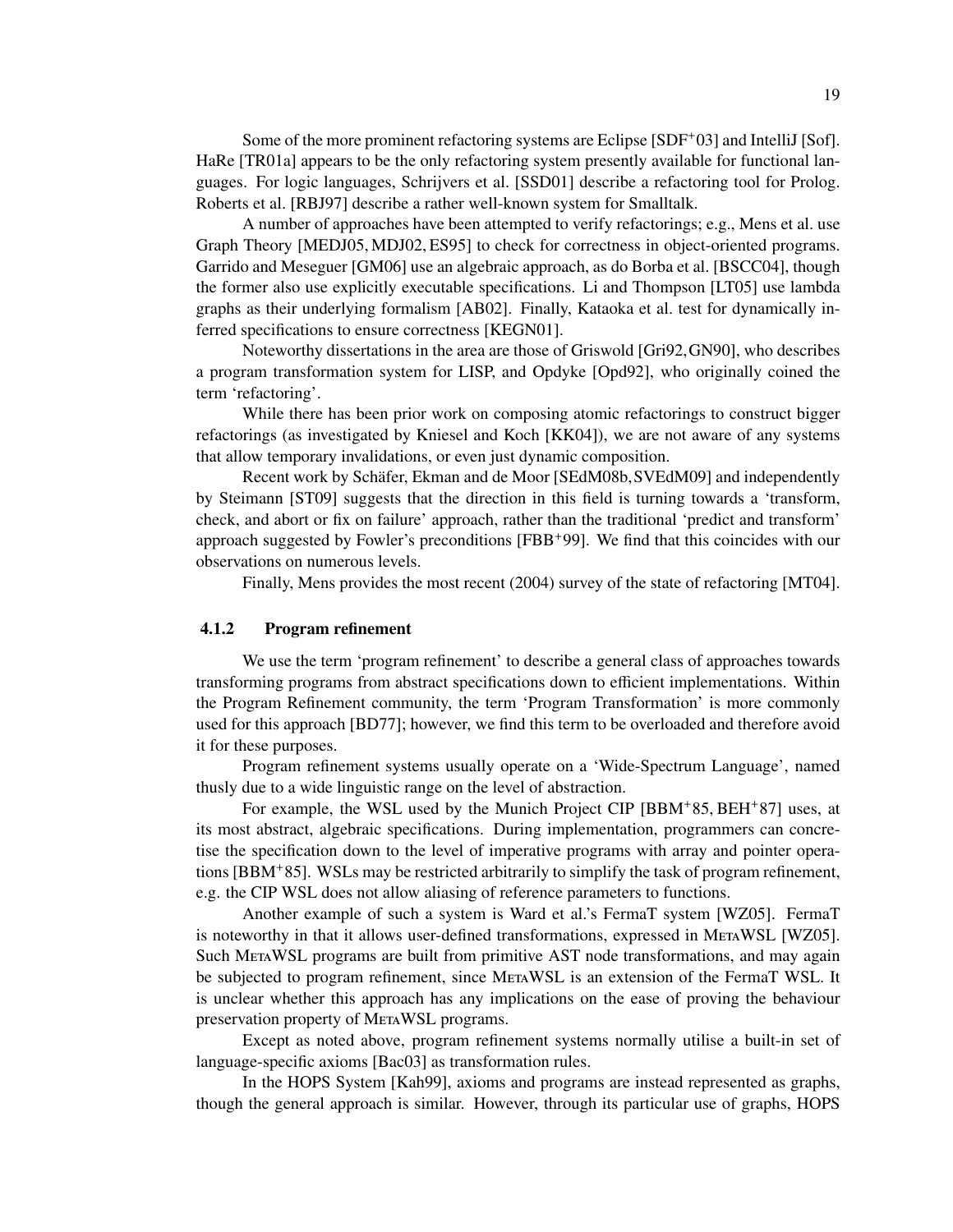makes types explicit in its program representation, and graph transformations are applied to terms and types simultaneously.

An interesting example of 'vertical' program refinement can be found in the VISTA system [ZCW+02], which allows user-driven changes to generated assembly code. The system then attempts to validate any concrete changes by means of an automatic (and therefore incomplete) mechanism.

## 4.1.3 Other source-to-source transformation systems

General-purpose source-to-source transformation tools allow the formalisation of a broad class of program transformations. Below, we describe several such systems.

Cordy's TXL system [CDMS02, Cor06] is a conditional pattern re-writing engine with a number of nonstandard features, mostly aimed at easy experimentation for language design. TXL supports fixed-point computations and has been used for source code analysis of very large code bases, re-writing programs into programs annotated with analysis results.

Visser et al.'s Stratego language and XT toolset [Vis04, BKVV06] is a program transformation system that allows annotations to be added to AST fragments during traversal. Such annotations can be structured data, and thereby allow information to be embedded similarly to our relations. However, their embedded information is tied directly to AST fragments and not easily accessible globally; furthermore, their property derivation strategies do not separate program model facts from derived properties, causing the combination of transformations and analysis to be "problematic" [Vis04].

Appeltauer and Kniesel's GenTL system for conditional transformations [AK08] is an instance of a conditional transformation system, i.e. a system that implements program transformations and predicates together. While this is similar in style to refactorings, they do not appear to explore the more involved program analyses typically needed for refactoring.

Boshernitsan and Graham's iXj system [BG04] is another example of a source-to-source transformation system. Their central concern is the construction of a user interface for convenient pattern generation, which we consider to be beyond our scope.

A central concern of such transformation tools is the 'strategic' combination of individual small-scale rewritings [Vis99,LV97]. Similarly, we expect that we will find it useful to compose our small-scale transformations into larger transformations on the UI level, which we expect to allow us to recover the traditional notion of refactorings.

An up-to-date list of program transformation tools of various kinds can be found online, in the Program Transformation wiki<sup>1</sup>.

Compiler construction tools form a generalisation of general-purpose program transformation tools, in that the output is not restricted to being a program. Examples of such tools are ASF+SDF [vdBvDH+01], CENTAUR [BCD+88], the Synthesiser Generator [RT84], LISA  $[HPM<sup>+</sup>05]$  and the PSG system  $[BS86]$ . The latter system is noteworthy in that it generates a language interpreter based on a translation into the lambda calculus, which the authors refer to as a 'denotational specification<sup>2</sup> .' Heering and Klint [HK99] provide an overview of these and similar systems. Heering and Klint note that many language-specific tools can be

<sup>1</sup> http://www.program-transformation.org

<sup>&</sup>lt;sup>2</sup> A more accurate name might be a 'translational specification', since the lambda calculus allows objects with the same meaning to be represented differently. However, the denotational semantics of the lambda calculus are well-understood, so this is a mere nitpick.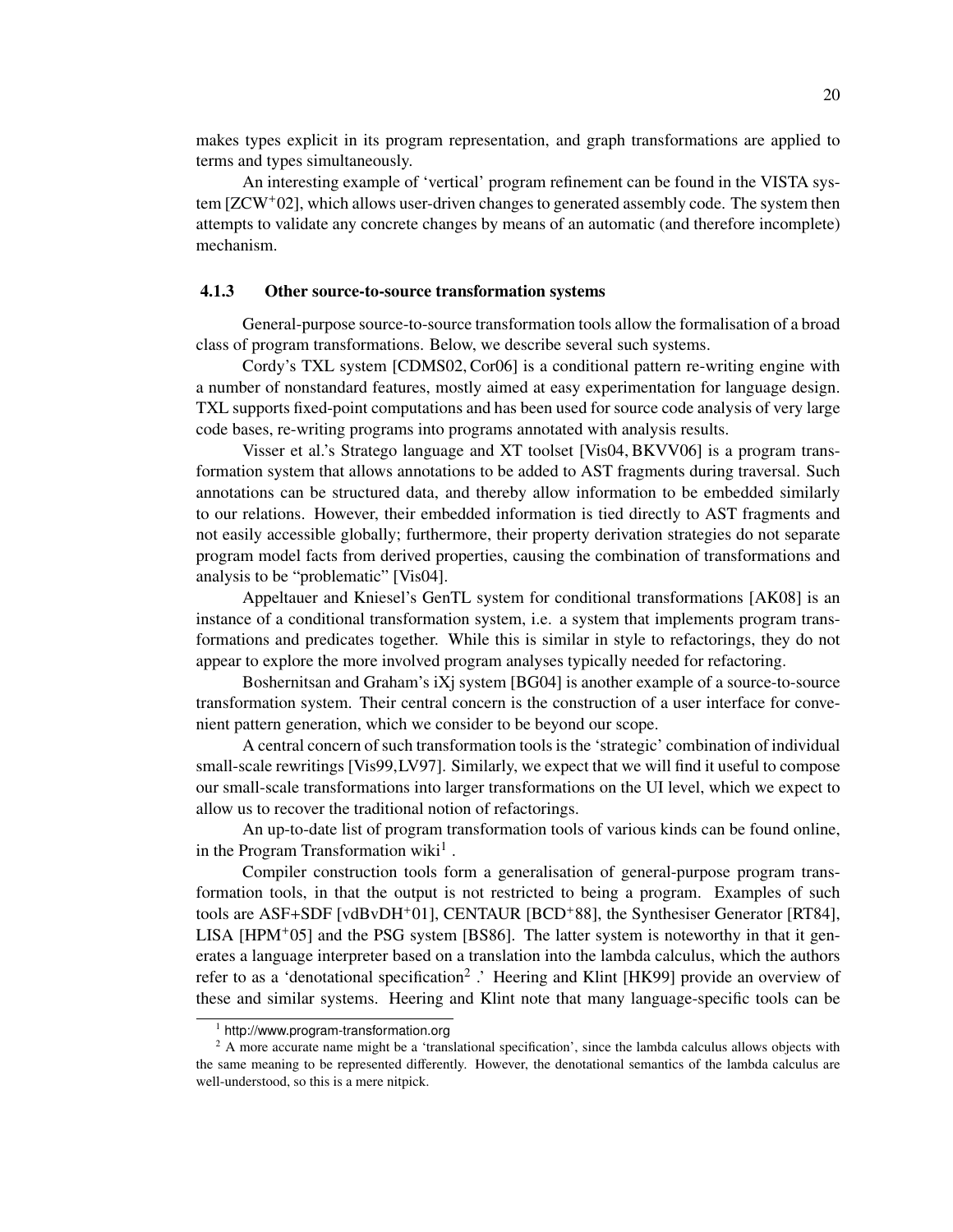generated by compiler generation tools, but note that 'maintenance' tools are still missing from this set of language-specific tools.

Combined design recovery/program transformation tools are used for re-engineering tasks, during which programs are translated into other programming languages or subjected to major design changes while behaviour is preserved to some extent.

One example of an entire class of such systems is the Software Refinery [vD97,MNB+94], which is a system for developing software re-engineering tools, though the system appears not to offer any guarantees about the behaviour of the generated tools. Re-engineering tasks must deal with an entire class of problems that we disregard in our work, such as language dialects [vD97] or invalid source code [MCC<sup>+</sup>01].

#### 4.2 Static program semantics

Static program semantics capture overall program well-formedness as well as some amount of program behaviour (such as public interfaces). Nielson et al. [NNH99] present a summary of the most popular techniques for computing such static semantics. Analyses that are of particular interest in our context are attribute grammar analyses performed for program analysis (Section 4.1.3), effect analyses (Section 4.3.2), but also type inference mechanisms, which we must support fully in order to support Standard ML.

Pottier and Rémy [PR05] present a mechanism for inferring type constraints for SML in separation of type checking, and using a constraint solving/checking mechanism to guarantee type correctness. This mechanism is similar to possible Datalog-based analyses that we employed and explored in our initial prototype.

#### 4.2.1 Logic programming in program analysis

Cohen et al. describe JTL [CGM06], a general-purpose query system and language for inspecting Java programs by properties (including some semantic properties). Their approach is equal to ours, in that they use Datalog for describing and querying program properties. Unfortunately, the authors make contradictory statements regarding whether their system is bottom-up (forward-chaining) or top-down (backward-chaining, like ours).

Numerous approaches to speeding up Datalog queries have been proposed in the literature. Ross [Ros96] provides a quick overview of several techniques, including his own contribution of tail recursion elimination; Bravenboer and Smaragdakis [BS09] show additional techniques for state of the art Datalog query systems (demonstrated on a family of points-to analyses).

## 4.3 Dynamic program semantics

Dynamic program semantics describe program behaviour during program execution. There are various forms of such semantics that have been employed to describe programming languages in the past and even to generate interpreters directly from specifications (cf. our notes on compiler construction tools in Section 4.1.3).

We borrow some of the ideas from operational semantics and effect handling as basis and inspiration for some of our safety guarantees, and for our soundness proofs.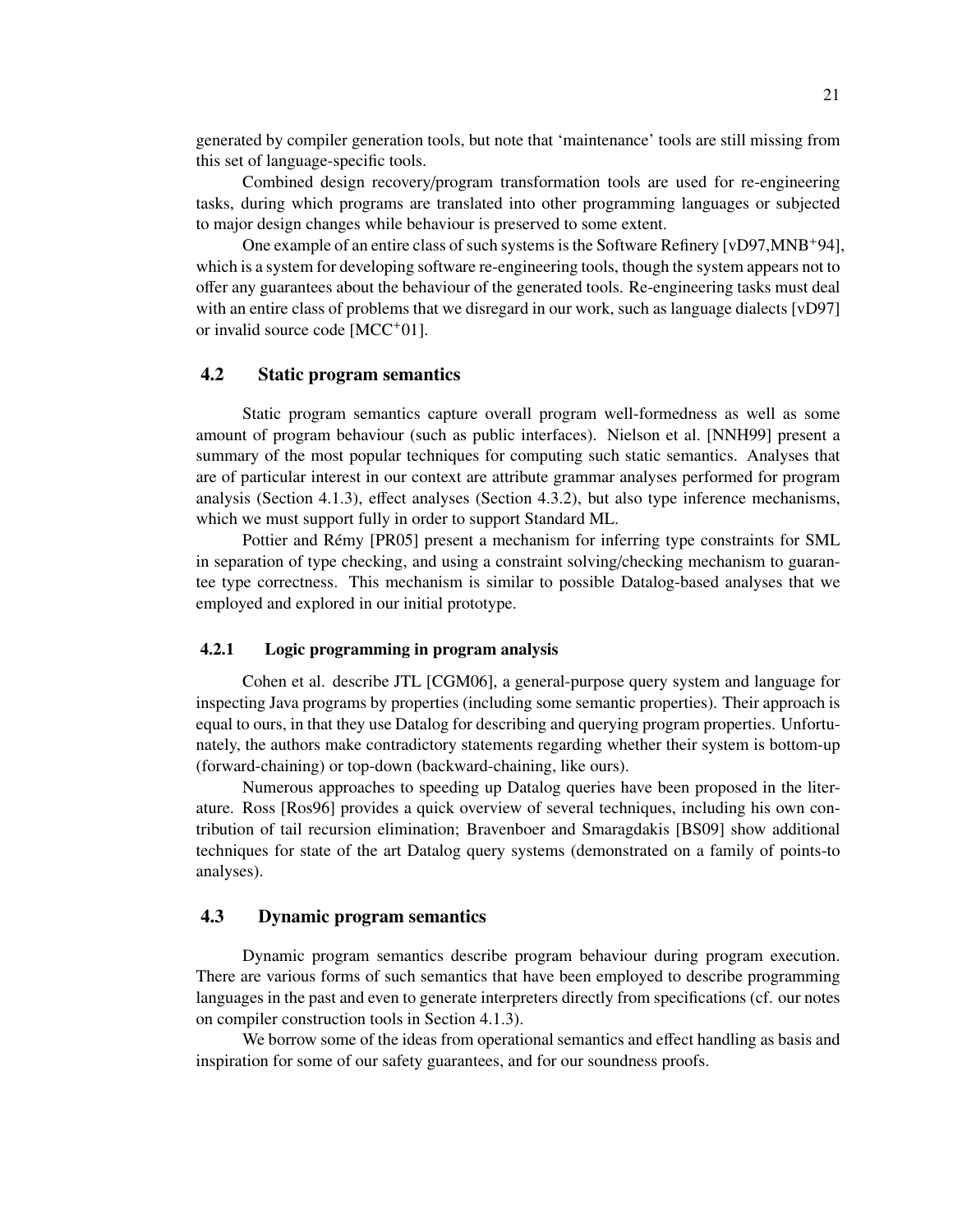#### 4.3.1 Operational semantics

Operational Semantics (as suggested by Plotkin [Plo81] and later refined, as 'Natural Semantics', by Kahn [Kah87]) are schemata for steps of evaluation. Such schemata are serialised in the form of inference rules, which are meant to express a single 'step' of evaluation. Operational semantics are particularly relevant for us, since the definition of Standard ML [MTHM97] is given in such a formalism (aided by a number of auxiliary mechanisms). Since operational semantics directly describe an evaluation model, they can be applied directly to implement an interpreter; for example, the HaMLet System  $3$  directly implements the SML97 specification. On the other side of the application of Operational Semantics, Pop and Fritzson [PF05] have developed a debugger specifically for natural semantics.

Considering the official specification of SML as being given by operational rules, it would seem to be natural to base our proof mechanisms directly on the operational SML semantics. This approach has been attempted previously in the EML project [KST97, Kah, KS98]. Kahrs et al. note in their 'Gentle Introduction' to the SML dialect Extended ML [KST97], "The size and complexity of the semantics is such that fully formal use of it, e.g. to prove correctness of an optimising transformation, would be quite a difficult task," referring explicitly to the SML90 semantics. Nonetheless, they pursued this very approach, though it eventually turned out that proofs on operational semantics required 'higher-order inference rules' (inference rules whose premises contain inference rules). To the best of our knowledge, the project was not continued towards the development of a proof assistant, and we believe that this is not least due to the complexity mentioned by Kahrs et al. in the above quote.

Kahrs et al. explicitly point out 'denotational or algebraic-style semantics' as an alternative, which we shall consider next.

#### 4.3.2 Effects

Effect systems (a variant of type systems) can be used to model and infer side effects in programs, cf. work by Lucassen and Gifford [LG88], and by Talpin and Jouvelot [TJ92]. We may adopt some variation of their systems for our effect inference mechanisms.

#### 4.3.2.1 Monads and arrows

Monads [Mog89,Wad90a,Wad92,JW93,BHM00,Hug00] are a mechanism for achieving a number of goals at the same time, and specifically two goals of relevance to us: first, monads 'type effects,' in that types with monads and types without monads distinguish between (possibly) effectful and (guaranteed) pure functions, respectively; this allows us to enforce sequencing on effectful operations without impairing the utility of effect-free ones. Secondly, monads provide a denotational explanation for effects: By operating as type constructors, monads describe how types can be lifted into domains that combine regular values with effects. For that reason, the purely functional programming language Haskell [has97] bases its notion of side effects entirely on monads.

## 4.3.3 Systems for specifying semantics

There are several systems that use dynamic semantics specifications for programming language development; to our understanding, these semantics are only used for deriving lan-

<sup>3</sup> http://www.ps.uni-sb.de/hamlet/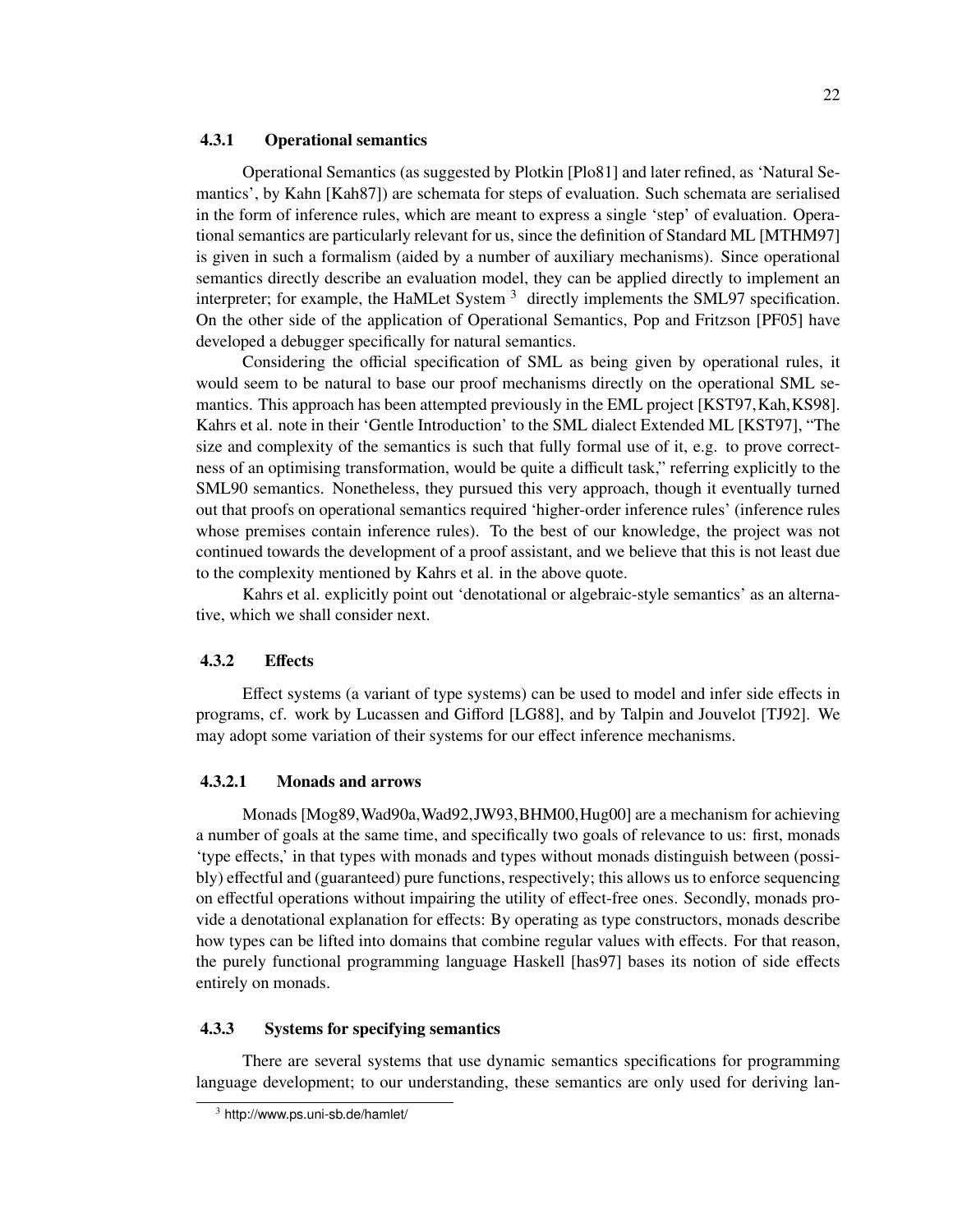guage interpreters. Our discussion of Compiler Construction Tools in Section 4.1.3 lists several such systems (specifically ASF+SDF [vdBvDH<sup>+</sup>01] and the PSG system [BS86]); other systems of note are Goguen's OBJ family of languages [Gog00] and the SEMANOL system [ABB76].

### 4.3.4 Proving properties about meta-programming

Proof theory offers some additional ideas that we can use to check whether two programs have the same behaviour. Specifically, Gabbay and Pitt's work on variable binding [GP01] as well as deBrujin's work on indexed variables [dB72] may be of interest to abstract over variable names when comparing programs. In our work, we found consistent renaming to be sufficiently elegant, but we expect that future work may push greater demands on concise modelling of program behaviour.

# 4.4 Preserving behaviour in other contexts

The problem of (full or partial) behaviour preservation is of relevance to a number of other areas, specifically within the realm of Programming Languages. In particular, numerous approaches have been attempted to guarantee that compiler optimisations preserve program behaviour; perhaps most prominent are Lerner, Millstein et al.'s Cobalt [LMC03, LMC05] and Rubidium [LMRC05] systems.

However, the preservation of behaviour permeates all aspects of programming languages and their use; for example, Chase [Cha88] noted that certain kinds of garbage collection may alter program behaviour by running out of memory sooner than others.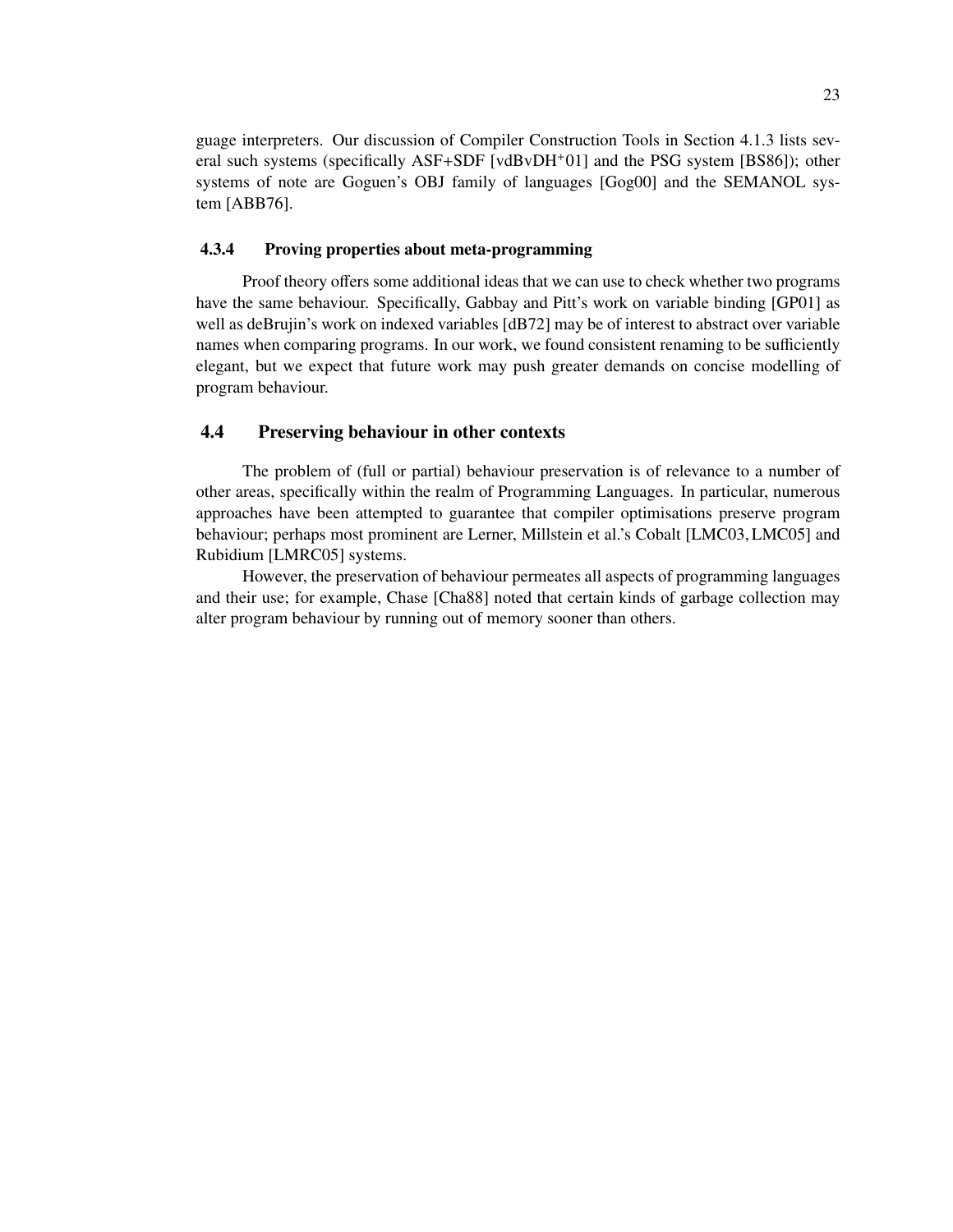# Chapter 5

## Transformative power

So far, we have only considered a single renaming example to illustrate our approach's utility. In this chapter, we demonstrate our approach's transformative power by considering two more involved examples.

Note that transforming programs is a relatively straightforward task, so we will place particular attention on the mechanisms we use for behaviour preservation, i.e., our program models (we discuss the strength of our behaviour preservation guarantees more holistically in Chapter 9).

First, we show how program metamorphosis can facilitate a refactoring that has so far eluded all existing refactoring tools (to our knowledge) in Section 5.1, and demonstrate that a name model alone is sufficient to give a limited amount of safety. In Section 5.2 we then show how program metamorphosis can facilitate algorithmic optimisation with a more sophisticated program model.

# 5.1 Teasing apart inheritance

Fowler [FBB+99] lists a "big refactoring" called '*Tease Apart Inheritance*', for cleaning up class hierarchies that do not clearly separate responsibilities. This refactoring is hard to fully support with traditional refactoring approaches but useful for showcasing some of the strengths of our approach. For example, consider Figure 5.1(a), where we have a class NetworkServer with subclasses TCPChatServer and UDPDataServer: here we have hardwired application protocols (Chat/Data) to transport protocols (TCP/UDP).

Assume that the method listen in both TCPChatServer and UDPDataServer has the following form:

```
void listen()
{
   . . .
  process();
   . . .
}
```
Since our classes TCPChatServer and UDPDataServer combine features that should be handled orthogonally, we wish to tease them apart, by moving the different implementations of method process into a separate inheritance hierarchy. Figure 5.1(c) illustrates this idea:

What we want is a universal (abstract) NetListener class that handles the TCP and UDP protocols in sub classes TCPListen and UDPListen. This class NetListener has a field s that aggregates an abstract Server class, with two concrete implementations, ChatServer and DataServer. Here, NetListener and its subclasses provide the method listen and Server and its subclasses provide the process method.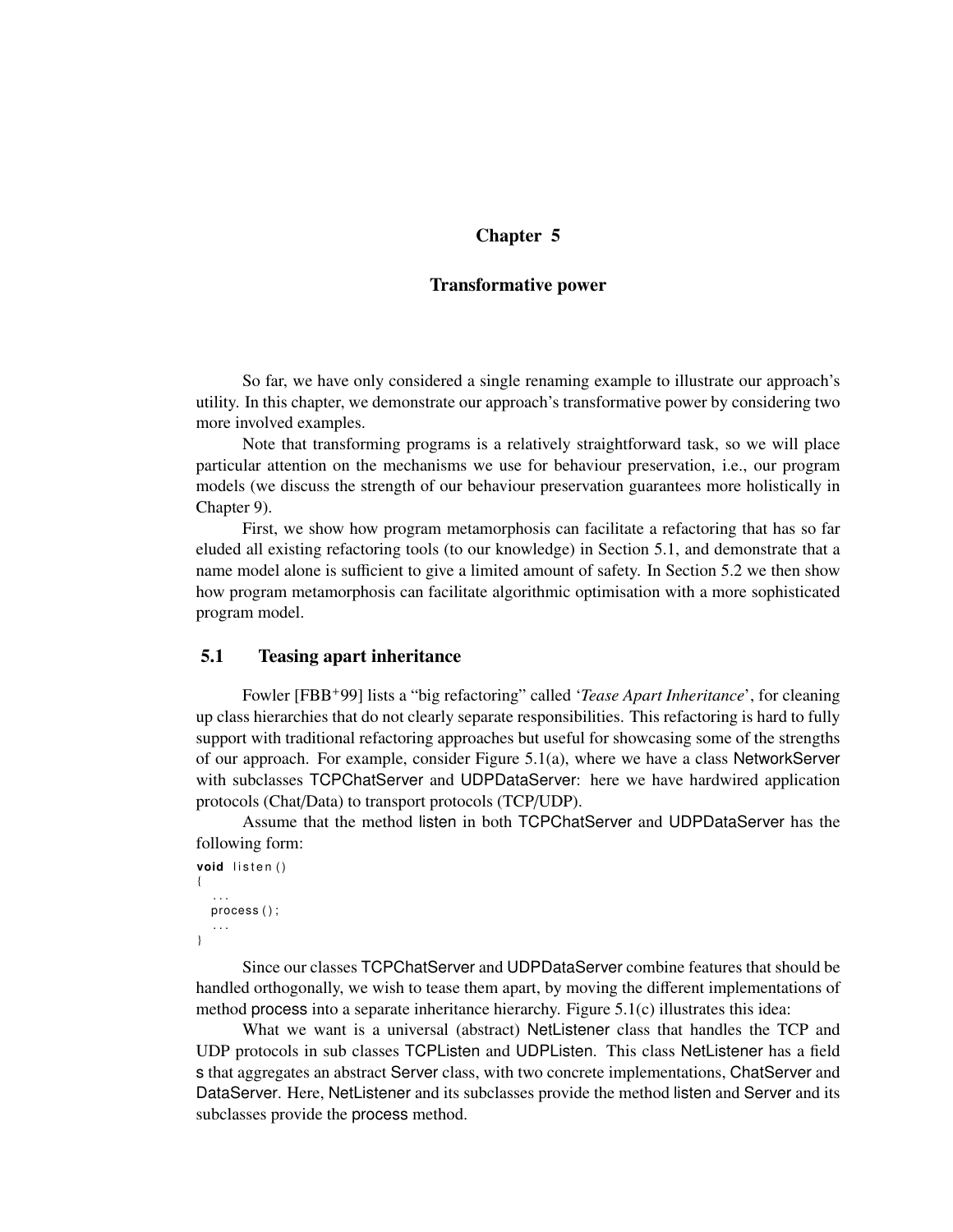

Figure 5.1: An example for the 'Tease Apart Inheritance' refactoring.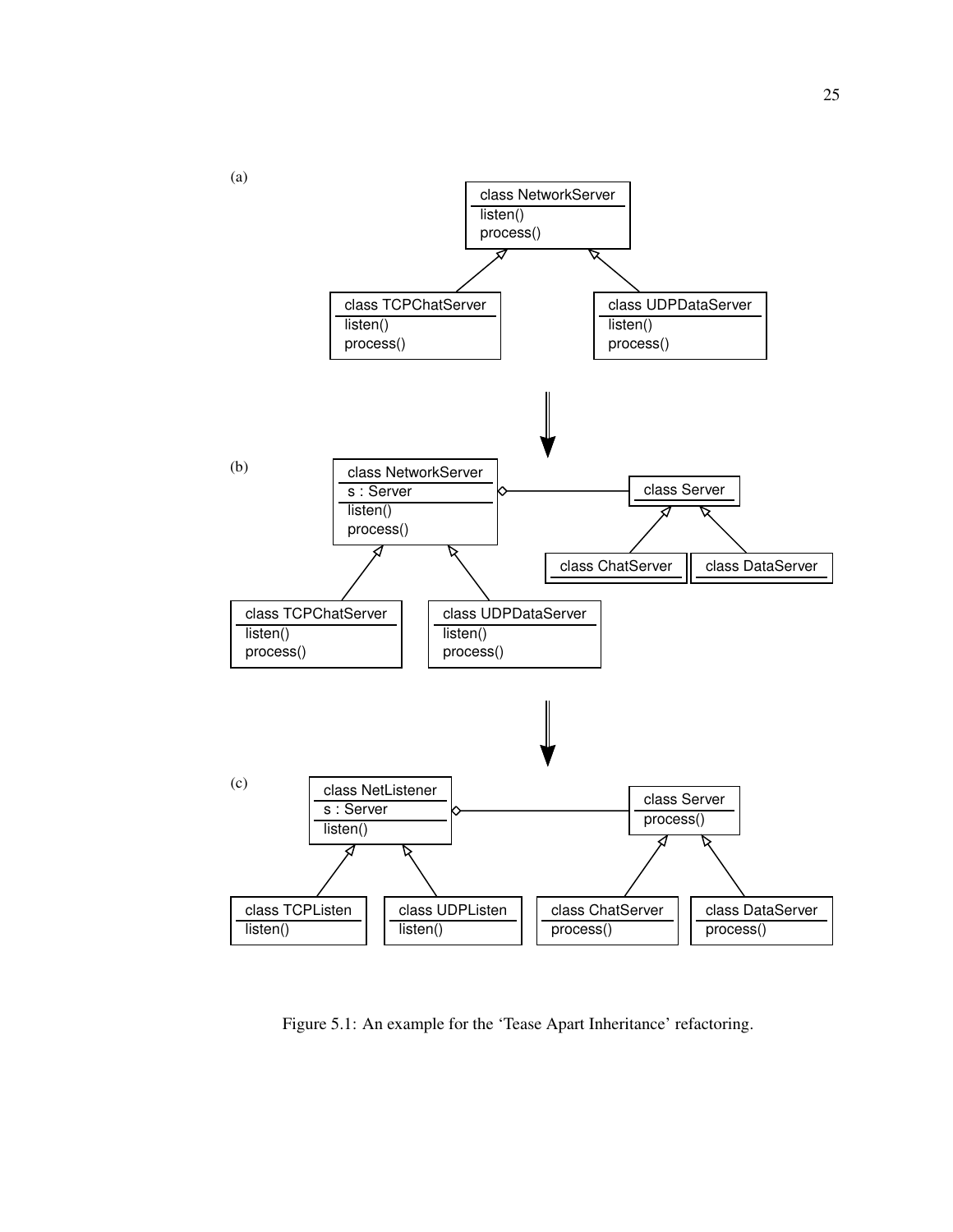## 5.1.1 Transformation

With program metamorphosis, we can do this transformation straightforwardly: Below is one possible way to transform the program (recall that program metamorphosis is generally lenient about the order of steps):

- (1) Introduce new class (Server)
- (2) Introduce new field (s) into NetworkServer
- (3) Introduce new subclass (ChatServer <: Server)
- (4) Introduce new subclass (DataServer <: Server)

We now have two parallel hierarchies and aggregation, but all of our functionality is still in the old hierarchy (NetworkServer and its subclasses), as in Figure 5.1(b).

We now move the functionality over:

- (5) Move method (process()): NetworkServer  $\rightarrow$  Server
- (6) Move method (process()): TCPChatServer  $\rightarrow$  ChatServer
- (7) Move method (process()): UDPDataServer  $\rightarrow$  DataServer

For cleanup, we now rename our 'old' classes as in Figure 5.1(c), to emphasise that they have been re-purposed:

- (8) Rename NetworkServer  $\rightarrow$  NetListener
- (9) Rename TCPChatServer  $\rightarrow$  TCPListen
- (10) Rename UDPDataServer  $\rightarrow$  UDPListen

Note that this is not quite enough, as our methods to listen() in TCPListen and UDPListen still contain calls to process(), which is no longer defined in these classes, meaning that the program is invalid after these steps. We can fix this by explicitly delegating this call to the aggregate:

- (11) Delegate process()  $\rightarrow$  s.process() in TCPListen
- (12) Delegate process()  $\rightarrow$  s.process() in UDPListen

The resultant method bodies for listen() would then look as follows:

```
void listen()
{
   . . .
  s.process();
   . . .
}
```
One of our prototypes, the Java prototype (Section 8.2) provides most of the necessary transformation facilities for what we just described; the only missing parts are adding new (empty) classes and subclasses and new fields — all of which are trivial and have minimal (if any) impact on program behaviour.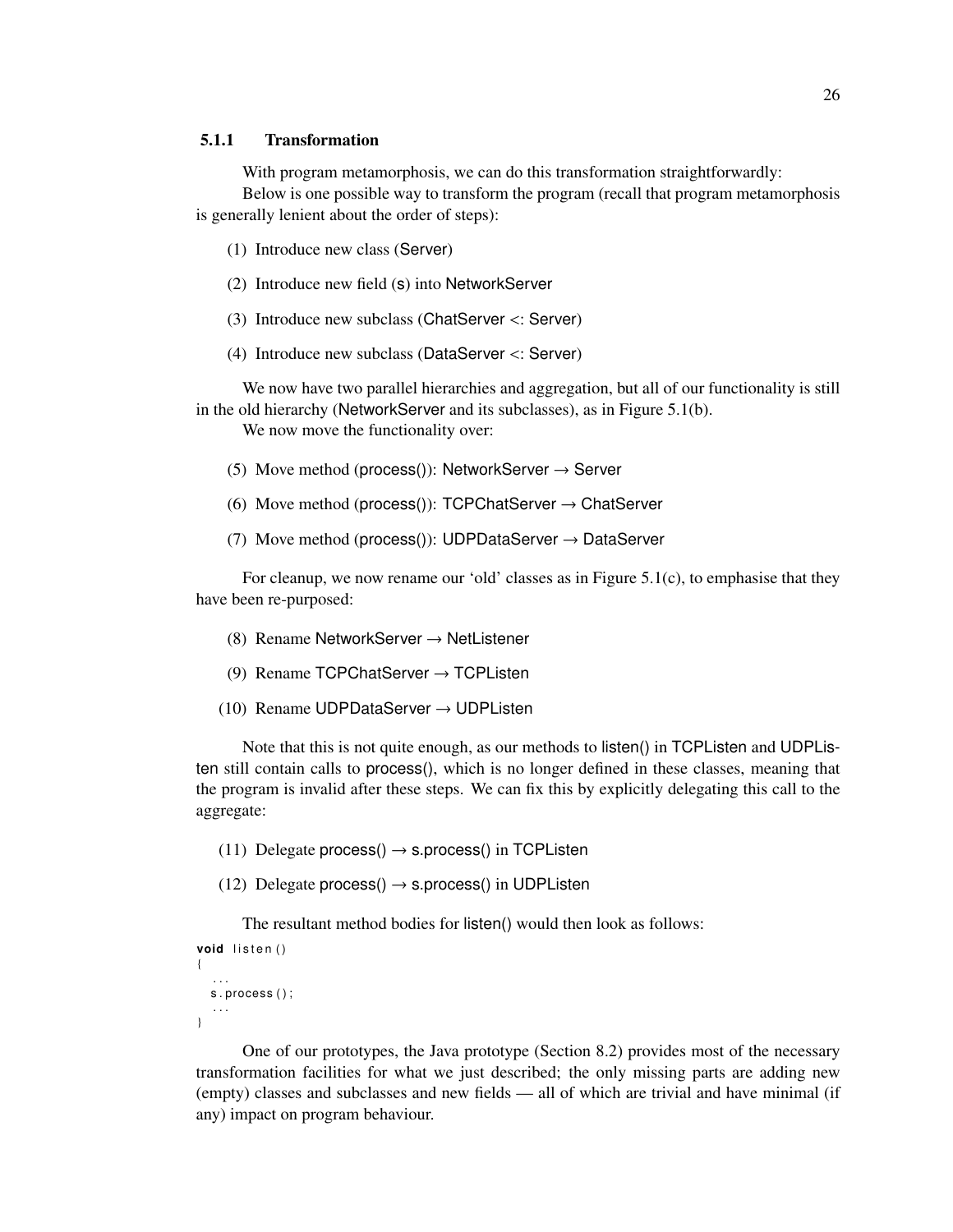#### 5.1.2 Program model and behaviour preservation

While the new program is now well-formed, it does not have the same behaviour as the previous program for two reasons:

- Globally speaking, we have not initialised s.
- Locally speaking, our methods listen no longer know whether their calls to s.process() will be invoking DataServer.process() or ChatServer.process().

(plus a number of reflection / public API change reasons that we ignore here for brevity.)

With a straightforward name model, such as the one that our Java prototype uses, we expect the system to give us inconsistencies for s.process(), since we use the static type of s to determine which process we are calling. These inconsistencies are accurate, in that they correctly identified a potential behavioural change: depending on how we initialise s, we may still have coupled TCP to the chat server and UDP to the data server, or not — this behavioural change is precisely what the refactoring intended.

In our prototype (which functions precisely in this fashion) we can address these inconsistencies easily by accepting them as a potential behavioural change.

Of course this still does not guarantee that s will be initialised correctly. While our Java prototype does not support this idea at present, we can make this particular refactoring safer by introducing a *parametric name model* (Section 6.3.4).

Note that we are not aware of any way to implement the above transformation directly using only traditional refactorings, and no refactoring engine we have experimented with supports '*Tease Apart Inheritance*' directly. We expect that a tool that wanted to support this refactoring in the traditional one-step form would have to provide a complex, special-purpose interface with highly involved preconditions.

# 5.2 Algorithmic optimisation

Next we turn our attention towards Challenge #3: replacing algorithms and datatypes by equivalent algorithms and datatypes.

Consider Figure 5.2(a). This code fragment defines a function read file that loads a list of data and analyses them using the function analyse, returning both the analysis result and the data list. Function analyse in turn defines a helper function get: int  $\rightarrow$  data to map list offsets to data.

Observe that get in Figure 5.2(a) uses List.nth, an *O*(*n*) operation. This implementation choice may be prohibitively slow if dl is large. If we convert dl into a vector, element access time becomes  $O(1)$ . Figure 5.2(b) shows our program after this optimisation. We have introduced dv, a vectorised copy of our list dl. We now pass dv to analyse, which in turn uses Vector.sub, the  $O(1)$  vector access method. If analyse calls get frequently, this change may speed up the program noticeably.

As in our initial example, we first consider the necessary transformations and then turn our attention to the program model, to understand how we can perform this transformation while ensuring behaviour preservation.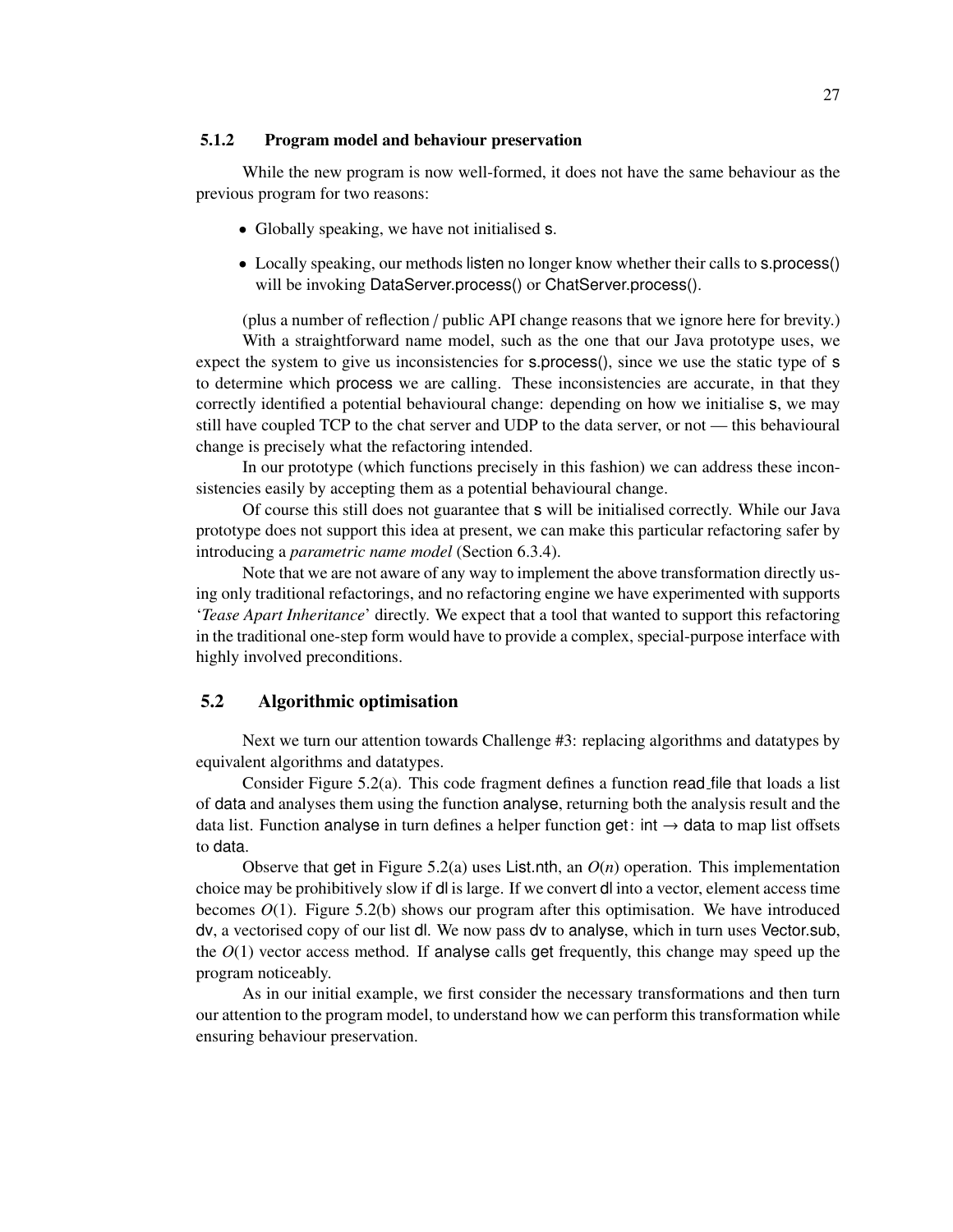Figure 5.2: Algorithmic optimisation: replacing lists by vectors.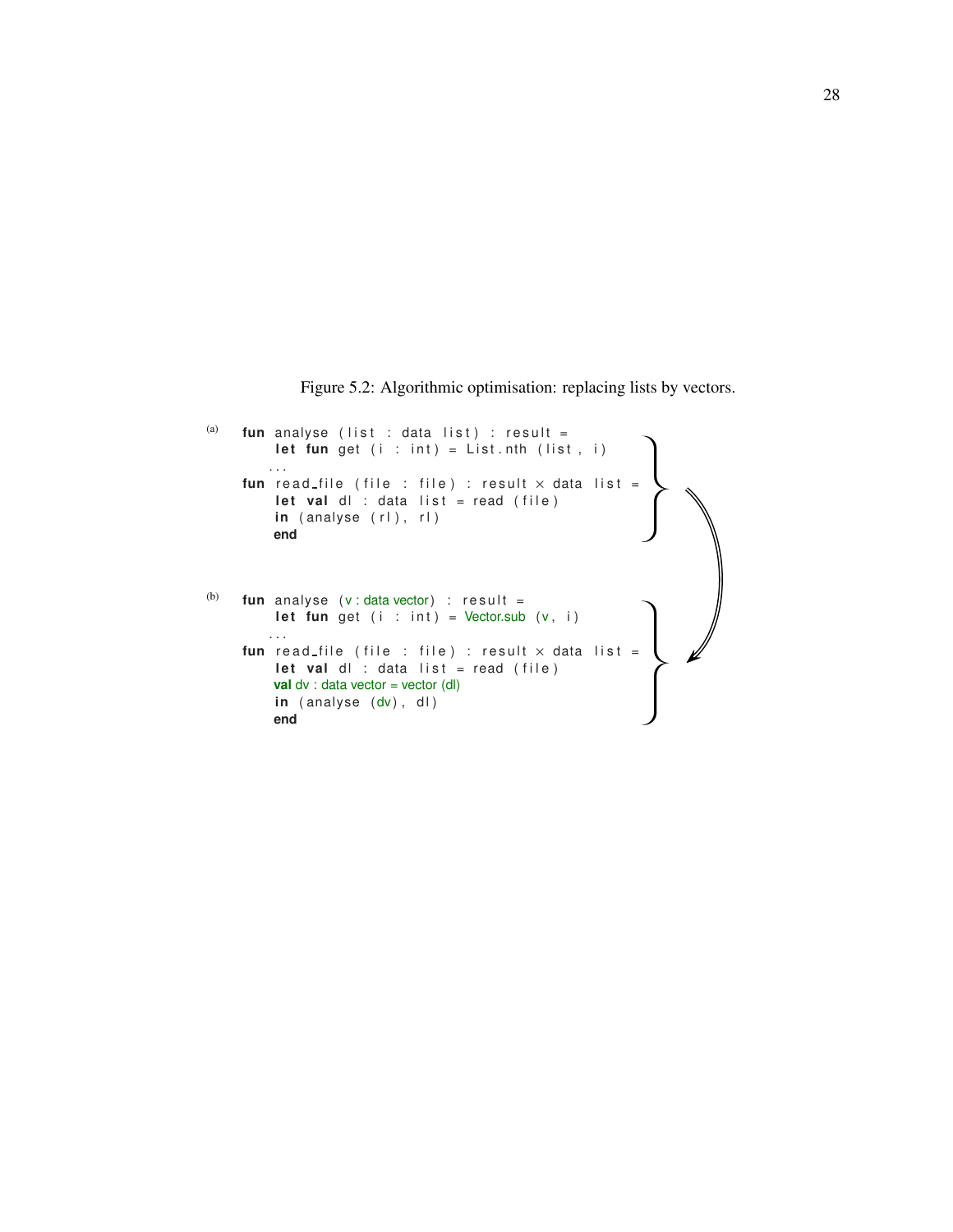### 5.2.1 Transformation

How we can get from Figure  $5.2(a)$  to (b) depends again on the specific transformations that our program metamorphosis system provides. Below we list one path that captures how we would implement this transformation in our Standard ML prototype (Section 8.3):

- (1) *Introduce definition*: Introduce a new definition, rv, bound to the expression 'vector (rl)'. Note that in SML, this transformation means that we might now raise a 'Size' exception, if rl is too long.
- (2) *Replace subexpression*: We must replace rl by rv in the application of analyse. This change leaves the program ill-typed until analyse is also updated.
- (3) *Replace subexpression* again: Once we update List.nth to Vector.sub in get, the program is well-typed and behaviourally equivalent to the original.

In our prototype (as in real SML) we must deal with the possibility of this algorithmic optimisation raising an exception. In our prototype, this is an 'accept' step:

(4) *Accept possible change*: The exception 'Size,' if raised, might alter the behaviour of the program. We must therefore explicitly accept this possible behavioural change.

For simplicity, we will ignore side effects in the rest of this chapter, but we will return to them when we discuss the full catalogue of our program models in the next chapter.

#### 5.2.2 Program model and behaviour preservation

Conceptually, a program metamorphosis system cannot know about all the equivalences that exist between algorithms and datatypes. One reason is that we can always come up with a new algorithm that does the same thing as an existing algorithm, and we cannot expect the program metamorphosis system to detect this in general [Tur36]. Another is that even between existing algorithms and datatypes there may be unexpected but useful correspondences — if we try to enumerate all the 'interesting correspondences' between algorithms and datatypes in even just a moderately sized library, we would be hard-pressed to argue that we have enumerated all possibilities that might ever be of use.

Thus, we find ourselves forced to make the class of equivalences open-ended and userextensible, with all the consequences we discussed in Section 3.4. To understand the behaviour preservation guarantees of our program model (Section 5.2.3) in the context of such specifications, we therefore find it helpful to reflect on a specification mechanism that captures these semantics — our SML prototype uses a specification language, which we describe in Section 5.2.4. Afterwards we sketch our program model in some more detail, along with a notion of congruence casts (Section 5.2.5). We then describe how we can scale congruence casts beyond local analysis to support our example in the above (Section 5.3).

#### 5.2.3 Term model

A *term program model* is a program model that represents each expression in the program by a term such that the term describes the expression's computational result. In a pure language, a term model captures anything about the program that is semantically interesting, but in an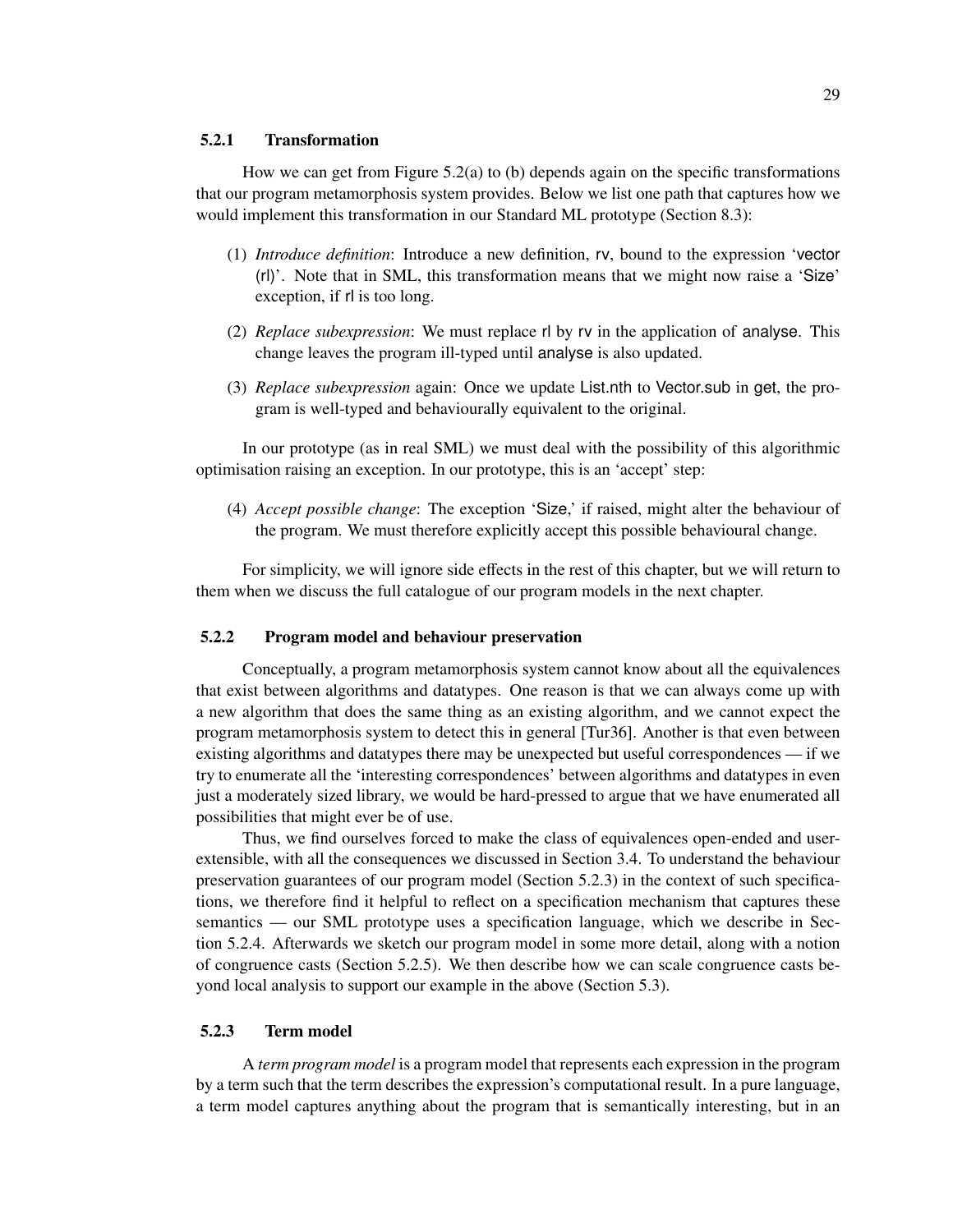impure language (such as SML) a term model will only capture part of the program semantics; we discuss how we extend 'simple' term models to Standard ML in Section 6.2.3.

For the rest of this chapter, the pure view suffices, as we will focus on examples that make sense without side effects. For the subset of SML that we consider here, the following (informal) grammar captures all of our terms:

$$
t_1, t_2, \ldots ::= x \mid c \mid \mathcal{Q}(t_1, t_2) \mid \lambda x. t_1 \mid \langle t_1, \ldots, t_k \rangle
$$

where *x* represents variables and *c* constants, such as literals,  $\mathcal{Q}(t_1, t_2)$  represents function application,  $\lambda x.t_1$  represents function abstraction, and  $\langle t_1, \ldots, t_k \rangle$  represents tuples. In our examples we only construct tuples to pass them to library functions, so we need no tuple element projection or pattern matching operators.

For example, we might now represent the program

$$
fn x => x + 1
$$

as the term

$$
\lambda x. \mathcal{Q}(+, \langle x, 1 \rangle)
$$

using notation

$$
\text{fn } x \Rightarrow x + 1 : \lambda x. \mathcal{Q}(+, \langle x, 1 \rangle)
$$

Note that this is an entirely straightforward isomorphic representation with no twist or depth. We introduce this notation here since we will later extend it to construct somewhat less uninspired term model languages.

In a full term model, we would then map each identifier to its representing term, and identify the 'toplevel' term that describes the program as a whole. If we assume that all names are unique, this is (as we noted) enough to capture the entire behaviour of the program.

In practice, function and value names are not all unique and not all globally visible, so we augment the term model with a name model to ensure that the program remains well-formed. We can thus consider the term model in isolation from such concerns.

#### 5.2.4 Term congruence specifications

Armed with knowledge about our terms, we can turn our attention to the question of when two term models are equal. The easiest case is if all terms in the model are identical (as might be the case after a renaming transformation — recall that the term model operates in a world in which all names are unique). For anything more involved, we use term equivalences, of which almost all stem from specifications in our specification language (we list the exceptions later.)

Many term equivalences, including ones used in optimisation, are straightforward to express. For example,

axiom  $x + 0 = x$ 

(here given in our specification language) gives a simple example: for any  $x$ ,  $x + 0$  is the same as *x*. Another example would be the following:

```
let fun f (x) = ...fun g(x) = ...(** \underline{a} x \underline{iom} x > 0 \Longrightarrow f(x) = g(x) \neq *)in f end
```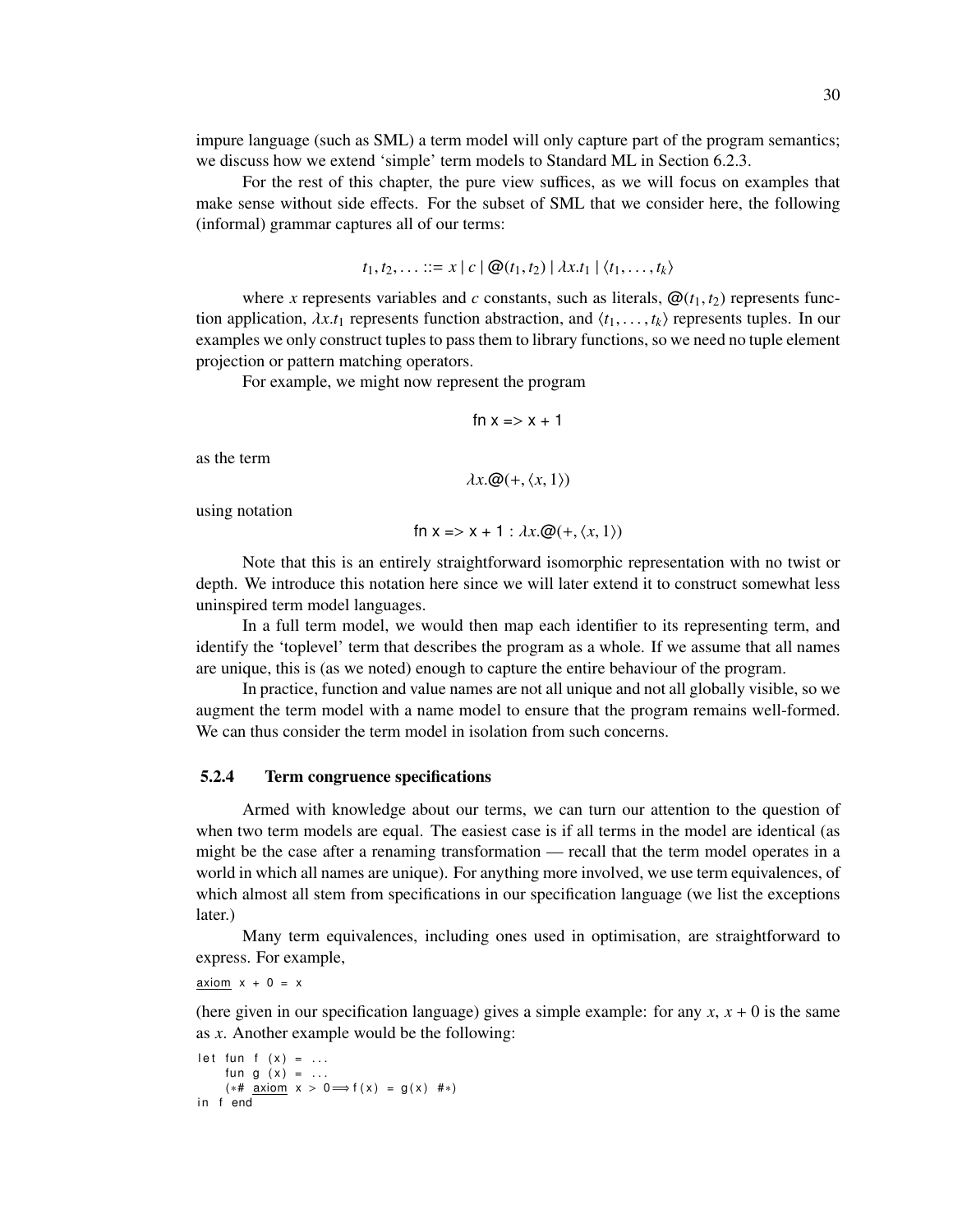This is an inline specification forming an SML comment. Our system identifies it as a specification by the surrounding '#' marks. This axiom will treat the local definitions of f and g as interchangeable, as long as the parameter passed to them is greater than zero. This is an example both of a local axiom and of a conditional one.

All of the above are examples of *equational* axioms: they tell us that two terms (with any number of free variables) are identical. Equational axioms are sufficient for many algorithmic optimisations, but insufficient in many cases that involve datatypes.

Consider again a migration from lists to vectors. If we generate a vector from a list using the vector operation, what we build is not something that is *equal* to a list, but merely similar in behaviour — *congruent*, according to some user-defined notion of congruence. We cannot use the same operations on lists that we use on vectors, but if we use 'corresponding' operations on 'related' lists and vectors, we get the same result:

```
val l = [1, 2, 3] (* simple list -and-vector example *)
val v = vector (1)val true = (List.nth (1, 1) = Vector.sub (v, 1))
```
Here, we first create a literal list l, then construct a vector  $v$  from that list. Subscripting the first element of the list and the vector, as we do in the last line, should then yield the same result, since l and v are closely related.

We can express this with congruences in our specification language, as follows:

```
(*A1*) axiom I \equiv vector (1)
```
Here, Axiom A1 states that, for any list *l*, computing 'vector(*l*)' yields a vector that is *congruent* to *l*. This doesn't tell us very much yet, since we haven't specified what this particular congruence means.

Intuitively, we want this congruence to mean that the list and the vector have the same elements in the same places. Our Axiom A1 establishes this property, but how can we exploit it?

The implication in Axiom A2 makes this clear:

 $(*A2*)$  axiom  $l = v \implies$  List.nth  $(l, i) =$  Vector.sub  $(v, i)$ 

If we have a congruent list and a congruent vector, then subscripting the same element from them will yield the same result (right-hand side).

These are the two most basic uses of congruences. There are other possible uses, most prominently preservation axioms such as

 $(*A3*)$  axiom l  $\equiv$  v  $\Longrightarrow$  List map (f) (l)  $\equiv$  Vector map (f) (v)

which tells us that modifying a congruent list and a congruent vector in the same way, namely by applying the same function f, preserves the congruence.

Using the relation  $(\equiv)$  we can now straightforwardly show our simple list-and-vector example correct: because  $v =$  vector (l), we can derive that  $l \equiv v$  by axiom A1; from that, we get that List.nth(l, 1) = Vector.sub(v, 1) by axiom A2.

#### 5.2.5 Inferring congruences

This last proof of equivalence used knowledge from the entire program. In general, this technique is impractical: not only is term rewriting that encompasses the entirety of a program unlikely to scale, it also provides little useful information to the user when it fails.

Consider again our algorithmic optimisation example from Figure 5.2: to see that replacing List.nth by Vector.sub in function get makes sense, we must know that all possible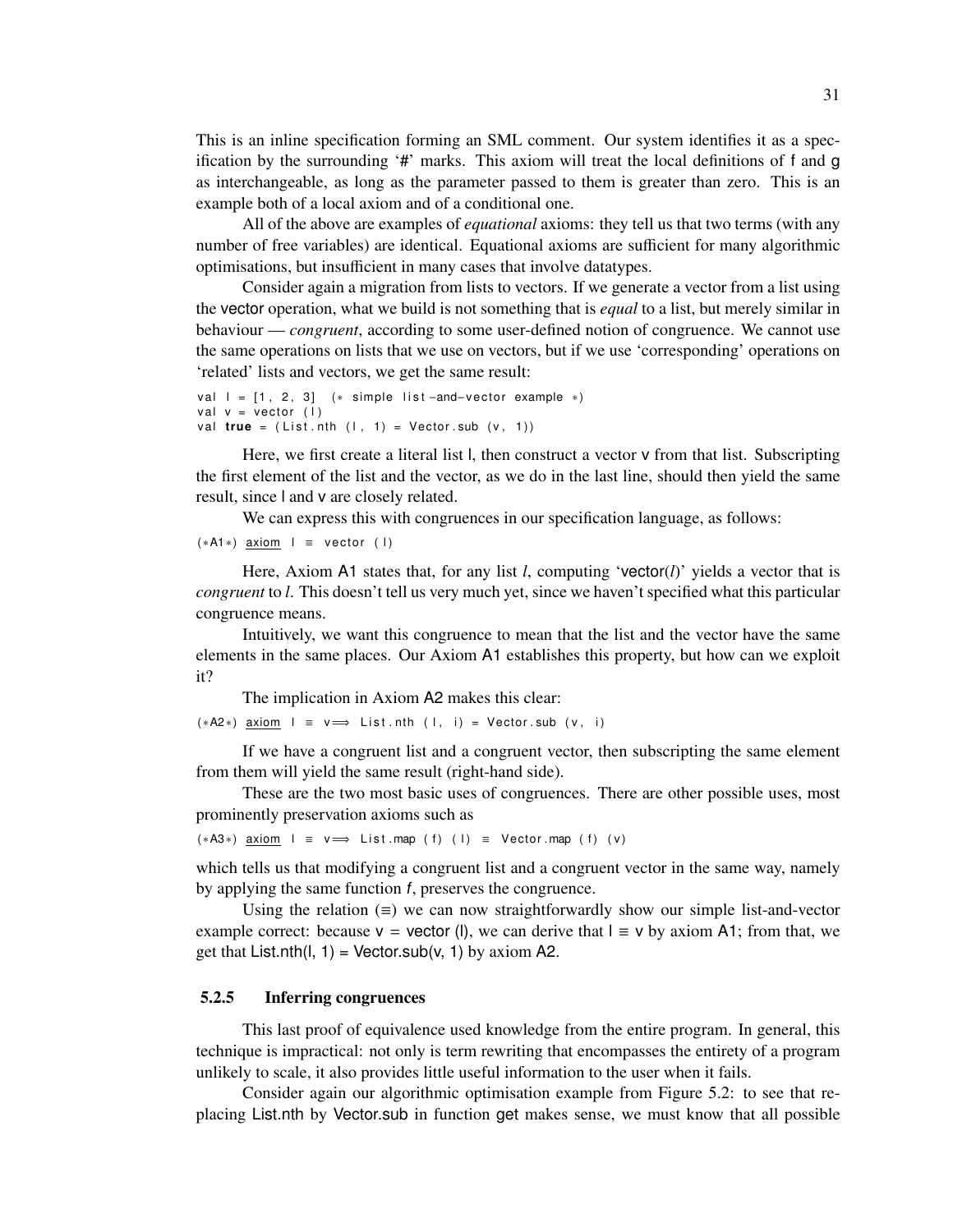$$
i ::= 0, 1, -1, 2, -2, ...
$$
  
\n
$$
t_1, t_2 ::= x | c | \mathcal{Q}(t_1, t_2) | \lambda x. t_1 | \varphi^i t_1
$$
  
\n
$$
\mathcal{Q}(\lambda x. t_1, t_2) \Rightarrow t_1[x \setminus t_2] (\beta_{cc})
$$
  
\n
$$
\varphi^0 t \Rightarrow t \qquad (\varphi_0)
$$
  
\n
$$
\varphi^i(\varphi^j(t)) \Rightarrow \varphi^{i+j}(t) (\varphi_1)
$$

Figure 5.3:  $\lambda_{cc}$ : syntax and reduction rules. Confluence follows from the standard theorems about the lambda calculus and the associativity of addition on integers.

parameters v of analyse are vectors that used to be lists; to reason about this with term rewriting, we would need a deeply context-sensitive analysis — this is impractical and we need a different solution.

We remedy this problem through a notion of *congruence casts*, constructs in our term language that localise the impact of a congruence. Figure 5.3 describes a variation over the term language we discussed earlier. We omit tuples here for brevity, but instead introduce *congruence cast operators*, notation  $\phi^i$ . To emphasise that the congruence cast operator has a semantics, we add reduction rules and call the resultant language λ*cc*, the *lambda calculus with congruence casts*.

Before we try to understand the above reduction rules, especially those pertaining to the congruence cast operator, let us first consider where and how we would use such congruence casts in our running example from Figure 5.2. Here we migrated a program from lists to vectors. Figure 5.4 shows what the program might look like with congruence casts inserted to *justify* the individual transformations we applied. Here,  $\varphi^1$  represents a 'list-to-vector' cast, and  $\varphi^{-1}$ represents a 'vector-to-list' cast. In practice, these congruence casts are on the term model, but since the term model is a homomorphic map of the program in this example, our annotations are individually sensible.

We infer congruence casts as a way to locally explain transformations. For example, if we transition from List.nth  $(v, i)$  to Vector.sub  $(v, i)$ , axiom A2 tells us that this makes sense if and only if the 'new' v is a vector alternative to the old v, giving rise to a list-to-vector congruence cast.

We list this idea as Example #1 in Table 5.1. In that figure, we show what our system would infer to match up a certain term in the *Desired* term model to a new term in the *Current* model. We give the result of this matching in column *Annotated*. Example #2 then is analogous to explaining how we can pass dv instead of dl to analyse. In Example #3, we apply Example

```
1 fun analyse (v) =
2 let fun get (i : \mathsf{int}) = Vector.sub (\varphi^1 v, i)
3 \ldots4 fun analyse<sub>-file</sub> (file : file) =
5 let val rl : data list = read (file)
6 val rv : data vector = vector (rl)
7 in analyse (\, \ominus^{-1} rv)8 end
```
Figure 5.4: Congruence casts inserted after transformation in Figure 5.2.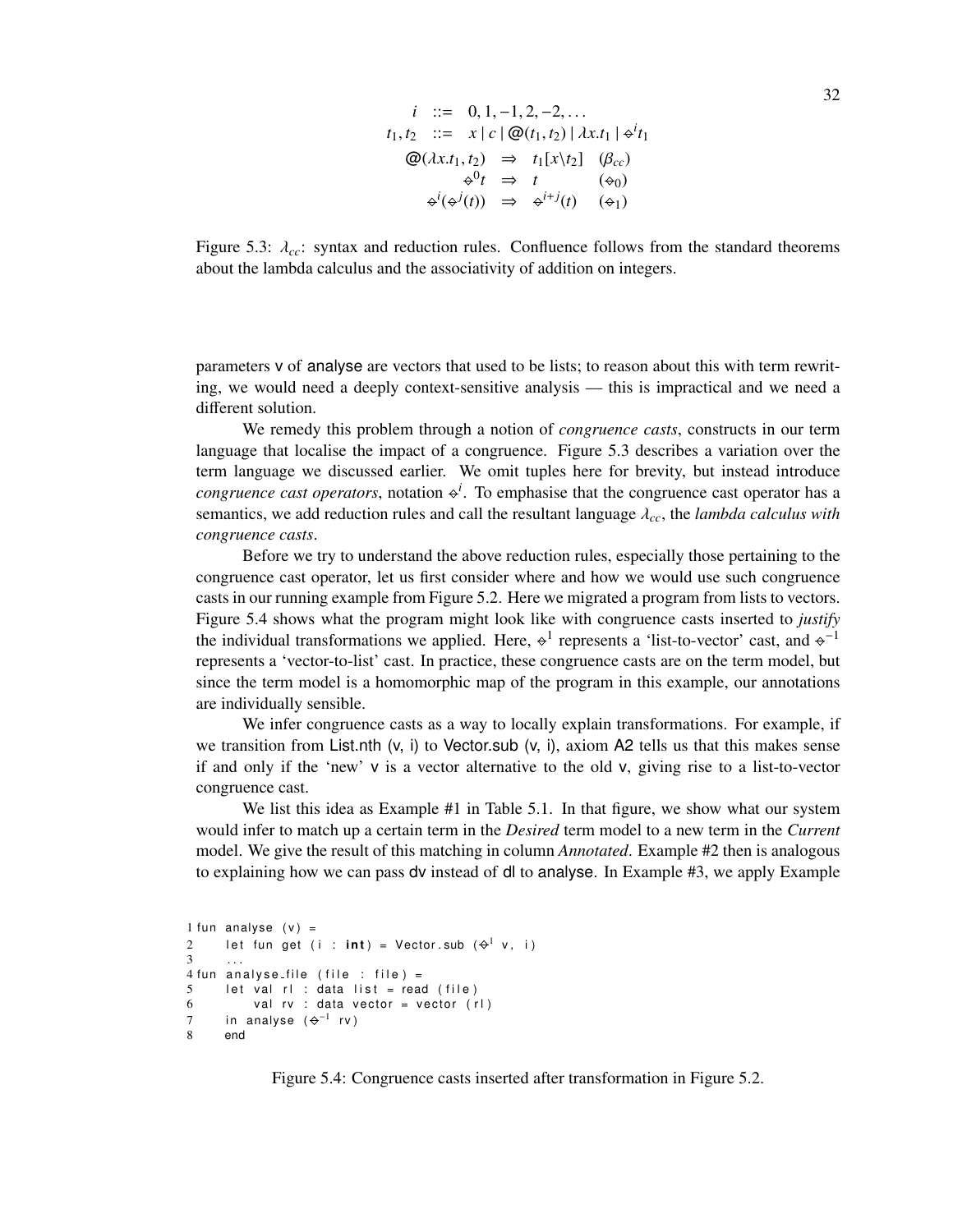| Nr             | #1                                                                      | #2                                    | #3                                               |
|----------------|-------------------------------------------------------------------------|---------------------------------------|--------------------------------------------------|
| <b>Desired</b> | $\lambda$ s. List.nth (s,0)                                             | [1,2]                                 | $(\lambda$ s. List.nth (s, 0))[1,2]              |
| <b>Current</b> | $\lambda$ s. Vector.sub (s.0)                                           | vector $[1,2]$                        | $(\lambda$ s. Vector.sub $(s,0)$ )(vector [1,2]) |
|                | <b>Annotated</b> $\parallel \lambda$ s. Vector sub $(\triangle^1(s),0)$ | $\Leftrightarrow^{-1}$ (vector [1,2]) | $(\lambda$ s. Vector.sub (s,0))(vector [1,2])    |

 $22$ 

Table 5.1: Explaining an updated current program model from the desired program model by adding congruence casts.

#1 to Example #2 and use the reduction rules of  $\lambda_{cc}$ . The two congruence casts cancel each other out in the resultant program:

| $(\lambda s.\mathsf{Vector}.\mathsf{sub}(\div^1(s),0))(\div^{-1}(\mathsf{vector}[1,2]))$ $(\beta_{cc})$      |                |
|--------------------------------------------------------------------------------------------------------------|----------------|
| $\Rightarrow$ Vector.sub( $\leftrightarrow$ <sup>1</sup> ( $\leftrightarrow$ <sup>-1</sup> (vector[1,2])),0) | $(\Theta_1)$   |
| $\Rightarrow$ Vector.sub( $\leftrightarrow$ <sup>0</sup> (vector[1,2]),0)                                    | $(\Theta_0)$   |
| $\Rightarrow$ Vector.sub(vector[1,2],0)                                                                      | $(\beta_{cc})$ |
| $\Leftarrow \quad \lambda s.$ Vector.sub $(s, 0)$ (vector [1, 2])                                            |                |
|                                                                                                              |                |

When congruence casts cancel each other out, the resultant program pieces fit together neatly. After all, if we pack a vector-from-list transition around a list-from-vector transition, the result is again a vector. Conversely, if we have a lone congruence cast in our program and cannot eliminate it, our program must be ill-formed: two parts of the program provide or expect information that disagrees.

Thus, a program that can eliminate all of its congruence casts is well-formed, or *congruenceneutral*:

**Definition 1.** A term t from  $\lambda_{cc}$  is congruence-neutral iff after normalisation to t', t' does not *syntactically contain a congruence cast.*

The above definition means that no parameter — not even function parameters — to a constant may contain a congruence cast after normalisation.

# 5.3 Type-checking congruences

So far, the only benefit we have gained from our congruence casts is that we can modularise reasoning — but we still have to go through an expensive inlining step to eliminate them.

$$
i, j \in \mathbb{Z} \quad ::= \quad 0, 1, -1, 2, -2, \dots
$$
\n
$$
\alpha \in CTyVar
$$
\n
$$
\tau, \tau' \in CTy \quad ::= \quad \alpha \mid i \equiv \alpha \mid i \equiv \tau \rightarrow \tau' \mid i \equiv \bullet
$$
\n
$$
i \oplus \tau \stackrel{\Delta}{=} \left\{ \begin{array}{ll} i \equiv \alpha & \iff & \tau = \alpha \\ i + j \equiv \tau' & \iff & \tau = j + \tau' \end{array} \right.
$$

Figure 5.5: λ*cc*: types and congruence increment operator.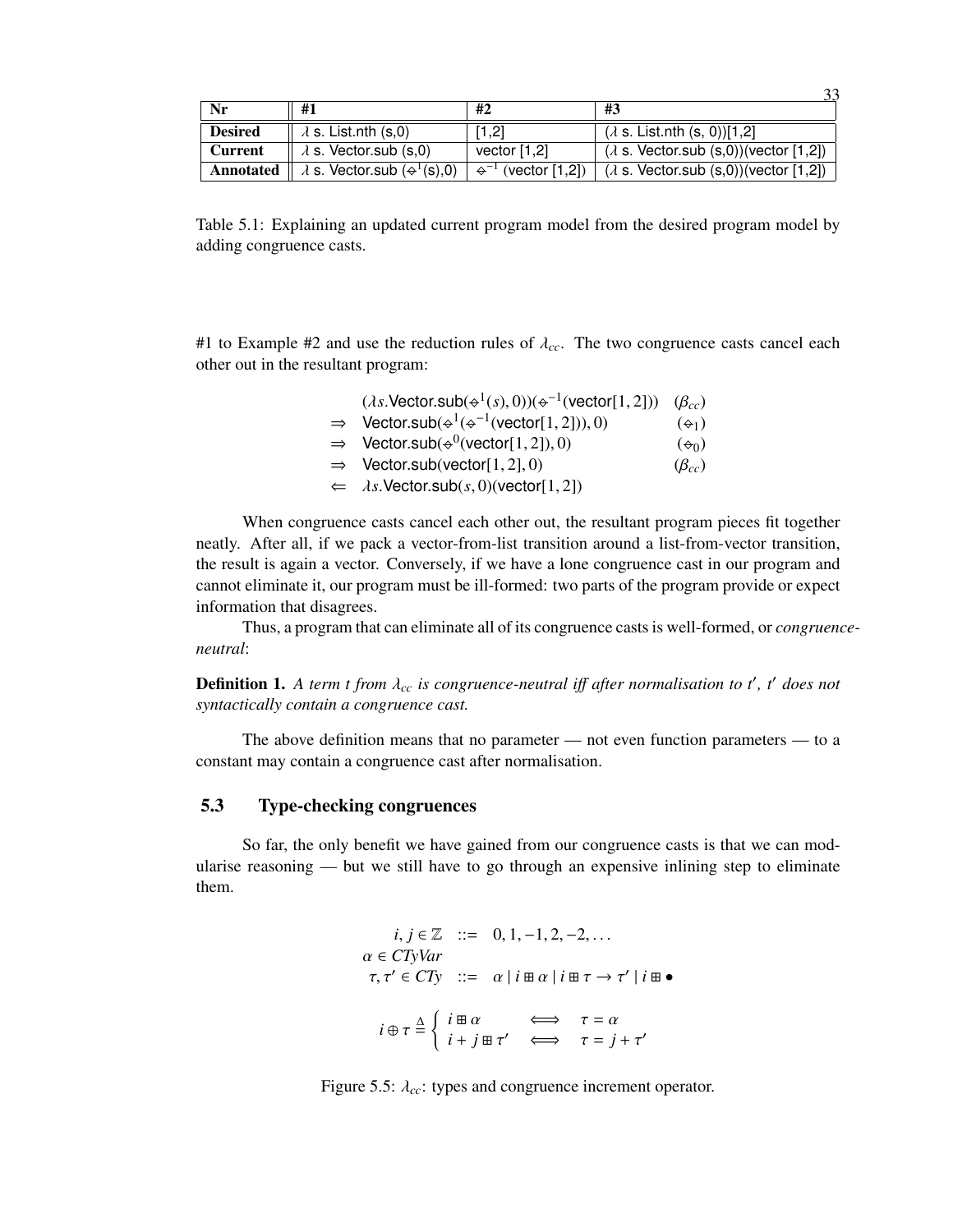$$
\frac{E\{x \mapsto \alpha\} \vdash t_1 : \tau \quad \alpha \text{ fresh}}{E + \lambda x. t_1 : \alpha \to \tau} \quad (\lambda) \quad \frac{z \in \text{Var} \cup \text{Const}}{E + z : E(z)} \quad (\text{var})
$$
\n
$$
\frac{E + t_2 : i \boxplus \tau}{E + t_1 : 0 \boxplus (i \boxplus \tau \to \tau')} \quad (\text{app}) \quad \frac{E + t_1 : \tau}{E + \phi' t_1 : i \oplus \tau} \quad (\Leftrightarrow)
$$

Figure 5.6:  $\lambda_{cc}$ : typing rules. Note that type inference for this type system is straightforwardly decidable.

However, there are other mechanisms for propagating the information that e.g. term *t* is a conversion from a vector to a list, and to check that such conversions cancel each other out. Specifically, we can rely on type inference. If we type each term with its *polarity* — basically the exponent of our congruence casts — we can type-check that all congruences would cancel each other out if we were to normalise the program.

Figure 5.5 lists our types. *i* are again polarities, and we annotate both function types  $(\tau \to \tau')$  and atom types (•) with a polarity via ( $\pm$ ). We use the type • to construct the types of constants; to understand the other types, consider Figure 5.6:

This figure describes our typing rules. Function abstraction (rule  $\lambda$ ) and constants and variables (rule *var*) are straightforward. Polarity addition (rule  $\leftrightarrow$ ) types a term of the form  $\leftrightarrow^i(t)$ with the type of *t* plus the polarity *i*, thereby adding up (and possibly cancelling out) the polarities of nested congruence casts. To sum up polarities, we use the  $(\pm)$  operation from Figure 5.5, which adds polarities (and lifts type variables  $\alpha$  without polarities to type variables with polarities, if needed.) Finally, function application (rule *app*) is again mostly straightforward, except for one aspect.

Recall that we place no restrictions on what kinds of values users may define to be congruent with each other. Thus, a user might (for example) define a congruence between a function and a tuple containing the same function twice:  $f \equiv \langle f, f \rangle$ . If our user now replaces  $\langle f, f \rangle$  by *f*, we would represent this as  $\varphi^1(f)$  and type it  $1 + (\tau \to \tau')$  (for some  $\tau$  and  $\tau'$ ). Since this value is really a 'function that ought to be a tuple', we must not allow it to be applied to a parameter, since we do not know how to type a tuple that has been applied to a parameter.

We now have all mechanisms in place to show that Figure 5.4 is 'fully transformed' without requiring any inlining. First, consider analyse's get function. Here, Vector.sub takes two arguments, both of type  $0 \oplus \bullet$  (primitives with no polarity); consequently, we must type  $v : -1 \boxplus \bullet$  (since this is the only type that gives us  $0 \boxplus \bullet$  if we add 1). Therefore, we have

$$
analysis: (-1 \boxplus \bullet) \rightarrow \bullet
$$

Conversely, in analyse's function application we then pass a parameter of type  $(-1 \oplus \bullet)$ . Thus, the two types match up perfectly.

In practice, we now eliminate all congruence casts from the term model so that this model again precisely reflects the program.

We can formalise this anecdotal observation and prove that any program that is welltyped according to our type system allows us to tell whether a given term is congruence-neutral just from its type (Appendix C).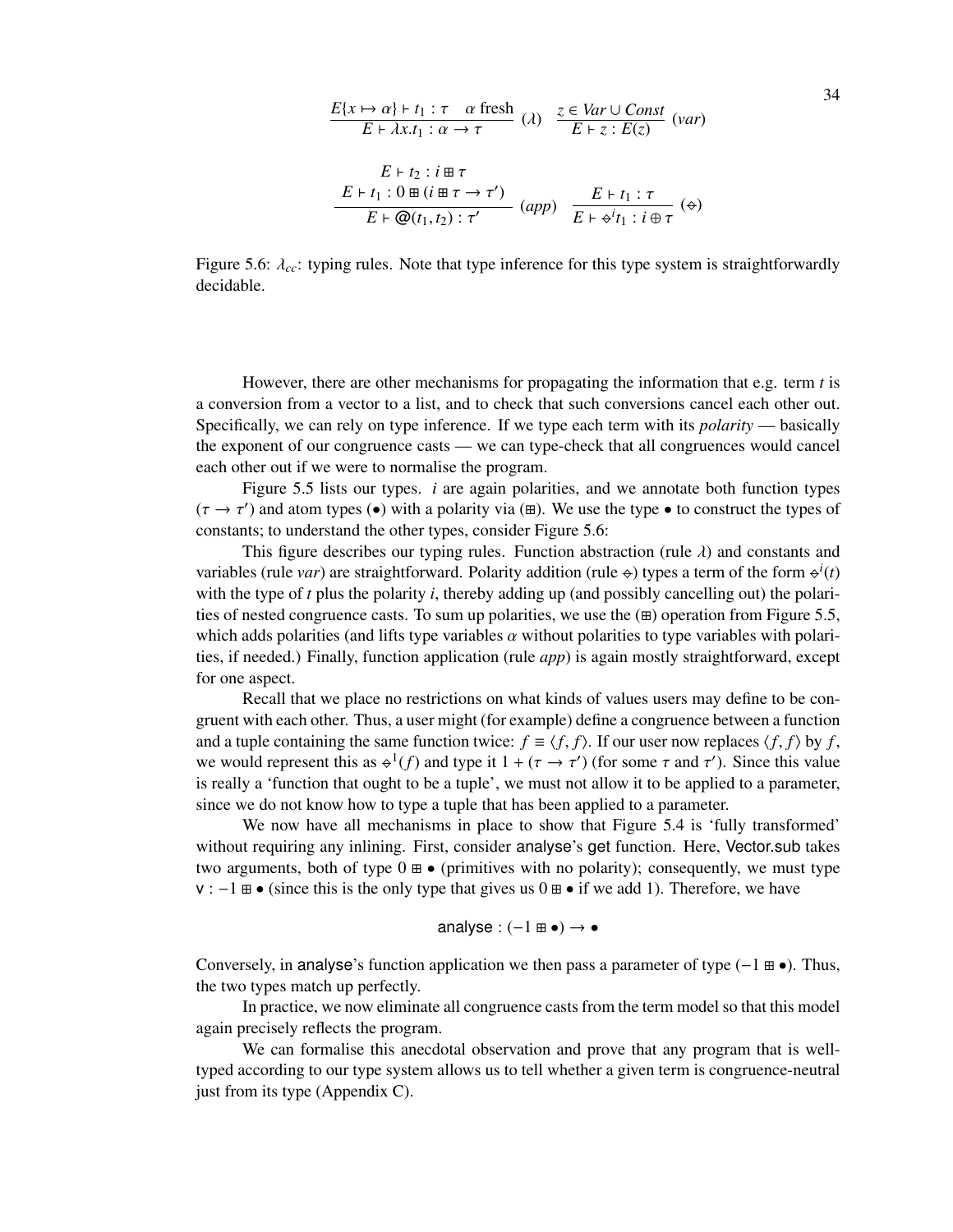# Chapter 6

# Program models

The purpose of a program model is to capture program behaviour, permit us to identify changes in program behaviour, and facilitate the identification of program locations that are responsible for such behavioural inconsistencies.

In the last chapter we saw two examples of program models and their use, and an example of two program models (term model and name model) being combined to form a composite program model. There are many more possible program models, including several that we have explored.

In this chapter, we first explore a common design consideration among program models, namely how and where the models are attached to the program AST, and how they can localise behavioural changes in such a way that we can give meaningful inconsistency reports to the user (Section 6.1). Section 6.2 then lists a catalogue of all the program models we have implemented, followed by some program models that we expect to be of interest to future exploration, in Section 6.3. Based on our concrete patterns, we then describe a set of commonalities in Section 6.4 that we have found to capture commonalities between our concrete models. Section 6.5 then describes how the user may interact with program models.

# 6.1 Locations and behaviour

We use program models to identify behavioural change in the form of inconsistencies, but without knowing any program locations that *justify* each inconsistency we find it hard to aid users in resolving them. The most straightforward way to identify locations in inconsistencies is to partition behaviour into fragments, *model attributes*, and associate each attribute with a location. For example, in our term model the attributes were terms, and we associated each term with an AST location. Since inconsistencies are then caused by several model attributes disagreeing in some form or another, we can use the pertinent attribute locations to identify locations that justify the inconsistency.

### 6.1.1 Localising behaviour

We have observed three methods to identify behaviour with locations: *AST association*, *intermediate program model association*, and *label association*.

AST association. In this approach we associate each behavioural property directly with a location in the in-memory representation of the object program, typically an abstract syntax tree (AST). For example, we might associate the type of an expression with the AST node representing that expression.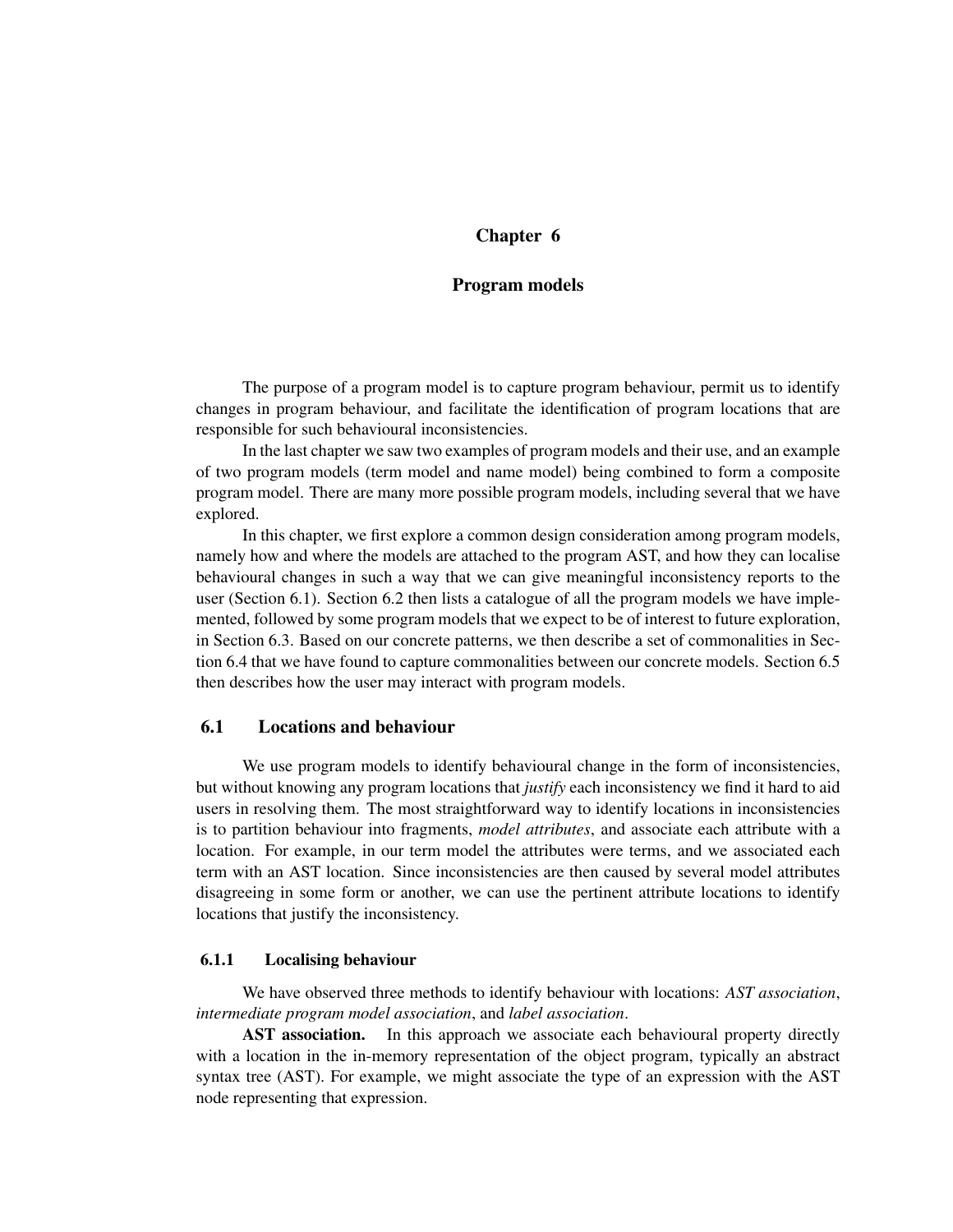As von Dincklage showed [vDD08], it is possible to automate the task of AST association if we express the computation of our properties *constructively* (i.e., avoid negated properties as much as possible). We sketch in Chapter 7 how this idea applies to program metamorphosis.

In AST association, we add model attributes directly to the AST, or to a map that we maintain in parallel.

Intermediate program model association. Some program analyses benefit from sharing information, such as type or name information. This information-sharing may be easier to accomplish with an intermediate program model (Section 6.4.2), an observation we again share with von Dincklage. Specifically, some analyses may be easiest to implement on a normalised representation (e.g. Section 6.2.3), such as A-Normal Form [FSDF93] or a basic blocks model, that eliminates some of the 'warts' of the real language. To facilitate behaviour localisation, each component of the intermediate model must remember the program locations that justify it. Other models that rely on this intermediate model, *child models*, can then obtain the 'proper' program location or locations from the intermediate model as needed. In terms of our previous definition, such child models may then have model attributes on the intermediate model, whereas the intermediate model components form model attributes of the AST (or of their parent intermediate model).

Label association. In this approach we detach behaviour from the subject program. A simple example of label association would be an *API model* (Section 6.3.1) that contains a list of names (and possibly types) of definitions that the program is expected to export, without tying each name to a program location.

With label association, we therefore cannot explain inconsistencies through program locations — instead we must explain them on a 'high level' that the programmer can understand, such as by saying 'this module no longer exports a method named foo.'

#### 6.1.2 Localising change

Once we have localised behaviour, we can 'blame' any changes in behaviour to whichever location we recorded for the attribute. Often, there may be multiple locations to blame. For example, changing the type of a function may trigger a type error in all places that use this function; the blame here belongs equally to the function change and to the incorrect expectations at the call sites.

Heuristically, if we assume that the user acts rationally, the 'blamee' for such a change should not be the location that the user just modified (since blaming this location amounts to suggesting that the user undo their most recent change.) However, these heuristics become less reliable if users change multiple pieces of code at the same time; for that reason, our current implementations do not explore this idea.

Not all behavioural changes come about due to a direct change in the behaviour of one program location: some behavioural changes are due to deletions, introductions of new program components, or propagated changes. We look at each of these kinds of change in turn.

Obsolete program components. Consider deleting an unused function definition: if the function is not externally visible, this change will usually not be a behavioural change. However, if this program component used to be visible e.g. through reflection mechanisms, or if the definition of this component had a side effect (e.g., in an initialiser for an obsolete constant), then such a change may be significant. The precise means for reporting such change may vary by model: if a component in a sequence of effects is missing, the most useful location to report is the program location before or after the expected effect, but for a potential change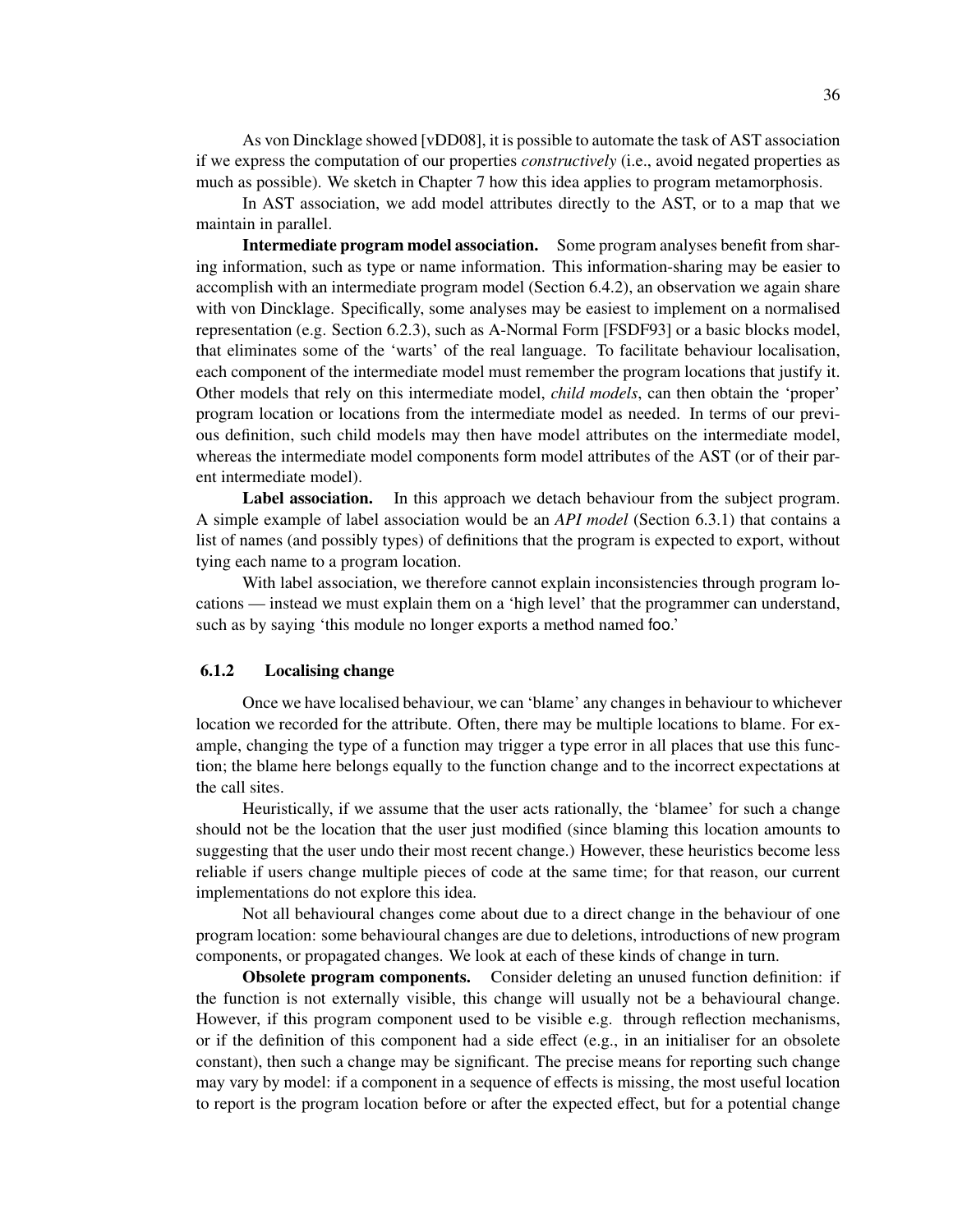in reflection behaviour, it would be more natural to map the change to the modified module and to any reflexive invocations that might be affected.

Fresh program components. Conversely, new program components might add behaviour or invalidate properties about the absence of certain behaviour. It is tempting (and easy) to always blame the new component for such changes, but again it may be more helpful to assign blame to other affected program components. For example, if a new method definition overrides a superclass method, developers may find it more helpful to be pointed to locations that will call the method in question.

Cascading change. Program components rarely stand alone, so changing one component may affect others. This effect may be very pronounced. For example, consider a definition of lists, where each list is defined as a unique value and in terms of its predecessor list:

```
v a l 10 = [] (* empty list *)
val 11 = 1 :: 10 (* prepend the integer 1 to 10 *)
val 12 = 2 :: 11val 13 = 3 :: 12
```
Now, assume that we maintain a model that represents the 'value' of each of the list definitions. If we now change the first list, the values of all lists change!

A more subtle variation of this issue comes about with effect analysis. Assume that we preserve the effectfulness behaviour of programs in a functional language, and assume that our current program is pure. If we now change a single function from pure to impure, and if all other definitions depend on that function, then we have again altered the entire program.

While these two scenarios share a problem, the second issue is more involved since it is harder to isolate.

For our sequence of lists example, we can use *attribute isolation* to suppress the cascade. Attribute isolation is a guarantee that an inconsistency in one attribute will not trigger an inconsistency in another. In our example, this means that all later lists would store a reference to their predecessor lists, but not the contents of that list. Attribute isolation thereby has another advantage: it requires that we do not needlessly duplicate data. The downside of attribute isolation is that comparisons become more involved. In our example, we know that  $|3 = [3, 2, 1]$ , but to see this we must recurse through three references. Nonetheless, we used this approach in several of our models.

Another disadvantage of attribute isolation is that it may make it too easy for users to miss accidental behavioural change. Assume that, in our example, the user were to update the definition of [] to [0]. Without attribute isolation, a suitable model would flag all of l0 through l3 as 'inconsistent.' With attribute isolation, only l0 would be flagged, and if the user were to accept this change, all inconsistencies would be gone. This may be problematic if the user fails to see the implied change to e.g. l3. There are two techniques to mitigate this problem: *Change consequence visualisation* and *change propagation*.

Change consequence visualisation highlights all dependent attributes, thereby giving the user a visual cue to how wide-ranging the effect of their changes is.

Change propagation is a different approach that affects the 'accept' step: if the user accepts a change, we copy the *old* definition (from the desired program model prior to the update) to all dependent attributes in the desired program model. In our running example, our user might accept the change of  $\alpha$  =  $\alpha$ , but at that point the system will update the definition of l1 from  $11 = 1$  ::  $10$  to  $11 = 1$  ::  $1$ , thereby triggering an inconsistency, as we still have  $11 = 1$  ::  $10$ in the current program model and l0 now unfolds to [0].

The advantage of change consequence visualisation over change propagation is that users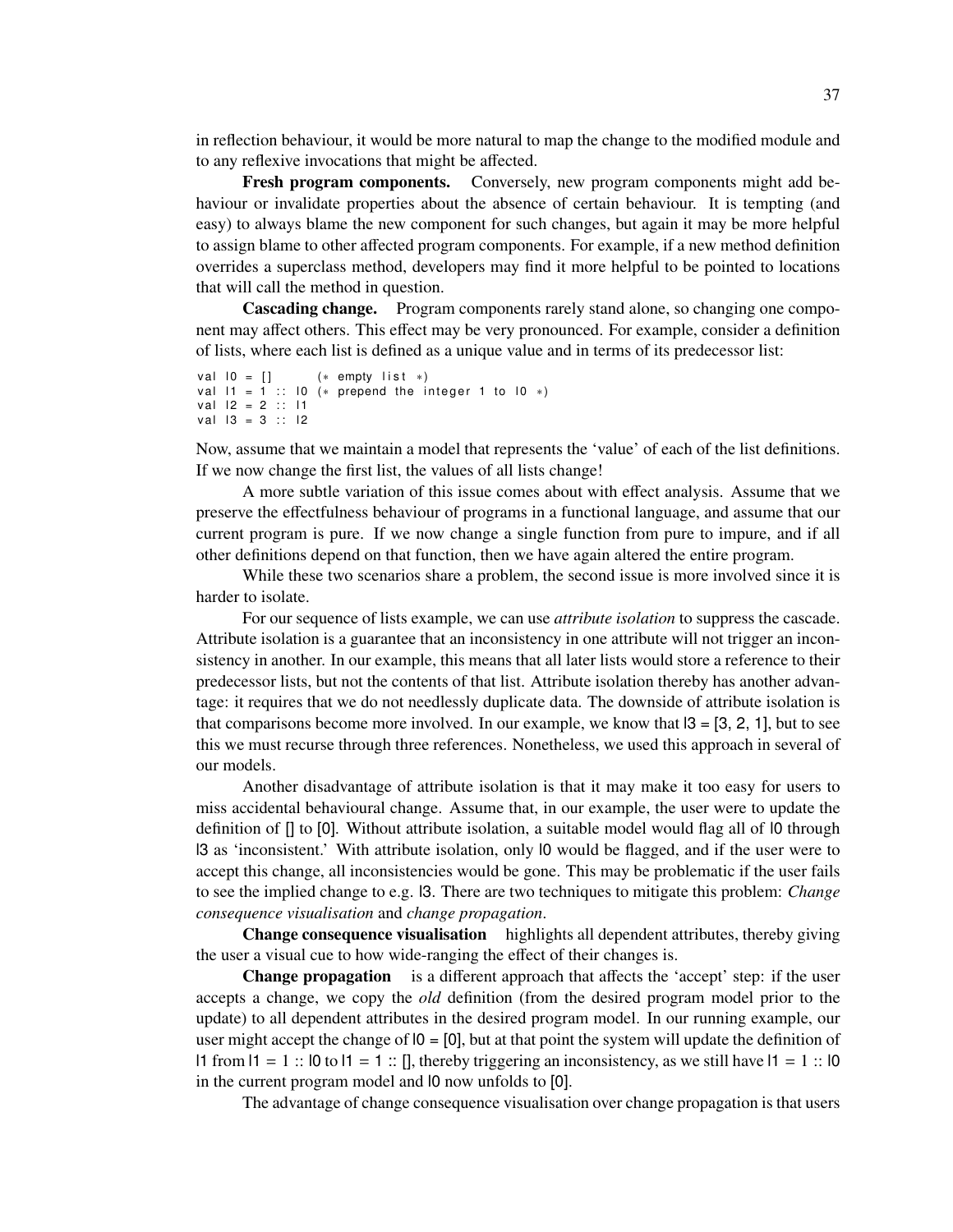will not be forced to accept the consequences of a change repeatedly when they understand them. The advantage of change propagation is that users who do not understand the impact of a particular change can investigate this change in considerable detail.

None of our prototypes currently supports either approach, though we expect to experiment with change propagation as an *alternative* (i.e., not a replacement) to regular changeacceptance in the future.

# 6.2 Examples of program models

In the following, we give a survey of the program models we have implemented or postulated. For each model, we describe its *scope*, *analysis*, *representation*, and *inconsistency detection*. Here, the scope determines (informally) the aspects of program behaviour that the model captures.

Most of the models we present are from one of our three prototypes: either our Datalog prototype (which we more fully describe in Section 8.1), our Java prototype (Section 8.2), or our SML prototype (Section 8.3).

#### 6.2.1 Name models

A *name model* maps each name (function name, variable name, class name, template name, signature name etc.) to an *identifier* that uniquely identifies it. While names may be ambiguous (we may have several function parameters with the name x), identifiers are not (each parameter x will have its own unique identifier).

We preserve these identifiers in the desired program model. After each program transformation, we can re-run name analysis to determine whether the old identifier structure matches the new one.

Name models detect name capture, out-of-scope references, and some forms of naming ambiguities. These models have the distinction of being the only model that is part of all of our prototype implementations, though with rather different implementations. Section 6.2.1.1 sketches the relational model, from our first or *Datalog* prototype (Section 8.1). We omit the full details of this model from here and present them in the context of our Datalog prototype, since they highlight a path we initially considered but later abandoned. Sections 6.2.1.2 and 6.2.1.3 then briefly describe our name models for the Java and SML prototypes, respectively.

#### 6.2.1.1 Datalog name model

In our initial prototype, we used two separate name analyses: the SML of New Jersey name analysis provided by the SML/NJ frontend [App92] as the initial analysis, and a custom, Datalog [Ull89,WACL05] rule-based analysis.

From the initial analysis we extracted both the current and the desired program model as a family of facts. These facts took the form of relations that we maintained in parallel with the program AST; in terms of Datalog they formed extensional database relations.

We then inferred inconsistencies (such as name capture) and model errors (such as 'name not in scope') through derived 'intensional database' relations (in terms of Datalog). Each element in any of these relations was a model attribute, AST-associated through at least one location. We thus found it easy to associate inconsistencies and errors to program locations.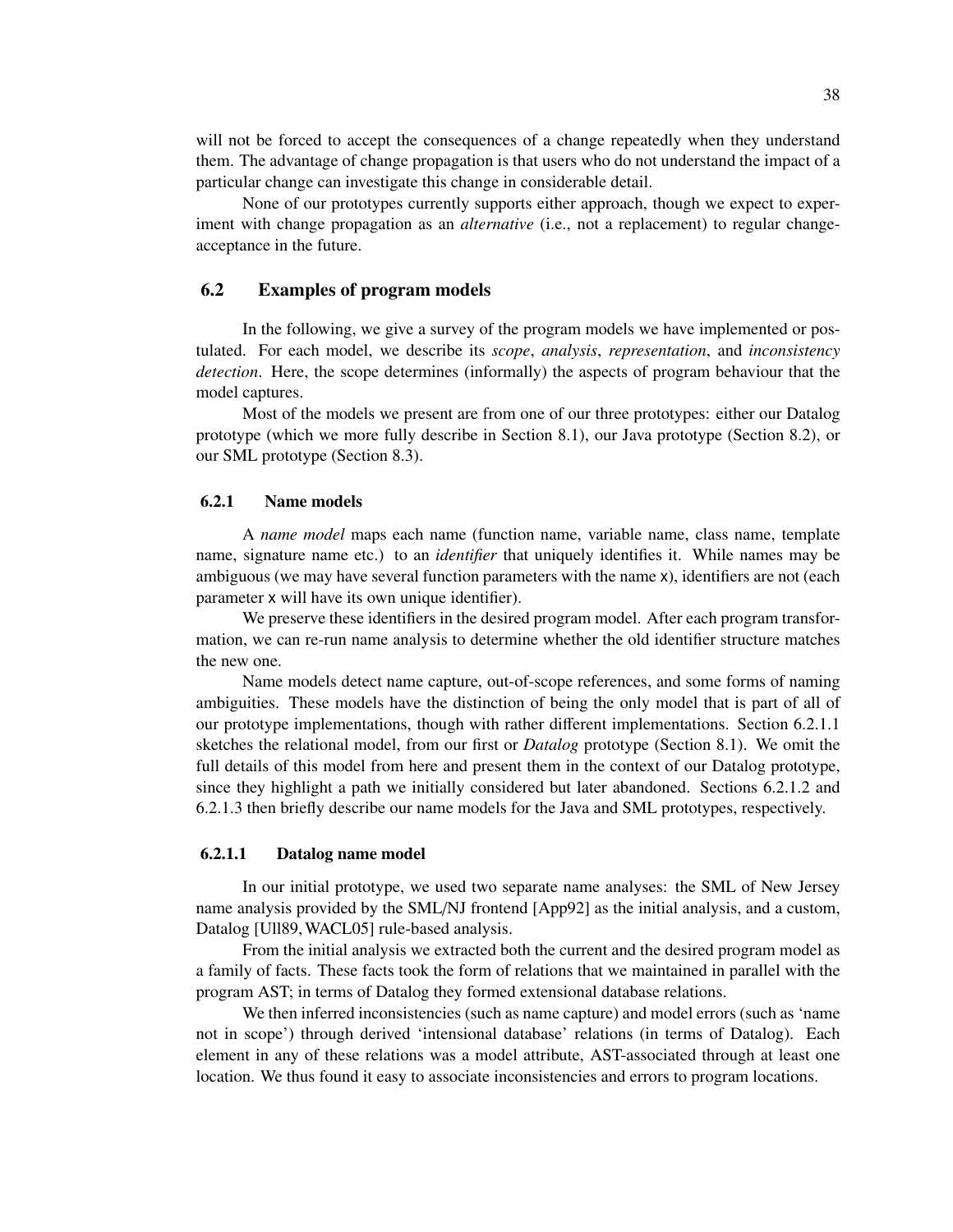Ultimately, we found the approach of using two identical analyses in two separate languages — one to construct the program model, and one to check parts of it for internal consistency — to be needlessly complex. However, the use of Datalog may open up paths for future work (Section 8.1).

# 6.2.1.2 Java name model

Our Java prototype is based on the Eclipse IDE  $^1$  . For name analysis, this prototype used Eclipse's built-in bindings mechanism to determine the declaration for each use of a name and store a mapping between names and declarations. Since Eclipse does not persist ASTs across transformations, we relied on a label association mechanism.

### 6.2.1.3 SML name model

Our full SML implementation relied on a name consistency checking mechanism that we generated with our attribute grammar-based program metamorphosis tool generator (Section 7). While logically similar to our Datalog approach, this mechanism used a more efficient implementation scheme and did not rely on two largely identical analyses.

For name capture, our name model used the model refinement pattern (Section 6.4.4) with the term model: if the user accepted name capture, our system would double-check to ensure that both the old and the new identifier had a matching term model.

#### 6.2.2 Use/Def model

In our Java prototype, we mapped each identifier use to its most recent update or initialisation, constructing a Use/Def model. For example, in the program

```
1 int y, x = 0;
2 print(x);<br>3 x = 1;
      x = 1;
4 y = 2;<br>5 print (
       print(x);
```
the use of x in line 2 would map to the initialisation in line 1, whereas the use in line 5 would map to the assignment in line 3. This allowed us to safely implement the '*Split Temporary*' refactoring [FBB+99], and to guarantee that we would detect the inconsistency caused by swapping lines 2 and 3 (whilst correctly allowing e.g. lines 3 and 4 to be swapped).

### 6.2.3 Term and effect models

Term models capture the *pure* aspect of a program's semantics, i.e., the computational result without side effects. Effect models capture the opposite, i.e., only the *impure* aspect, the program's side effects.

However, these two aspects interact in nontrivial ways, as we illustrate on the next pages, thereby completing Challenge #4. Before seeing the details, we can gain an early intuition about this idea from the monadic perspective: if we model an effectful language in an effect monad  $\alpha$ E, the term model captures the pure aspect  $\alpha$  and the impure aspect all else — but, evidently, any operations that interact between these two components need special treatment.

<sup>&</sup>lt;sup>1</sup> http://eclipse.org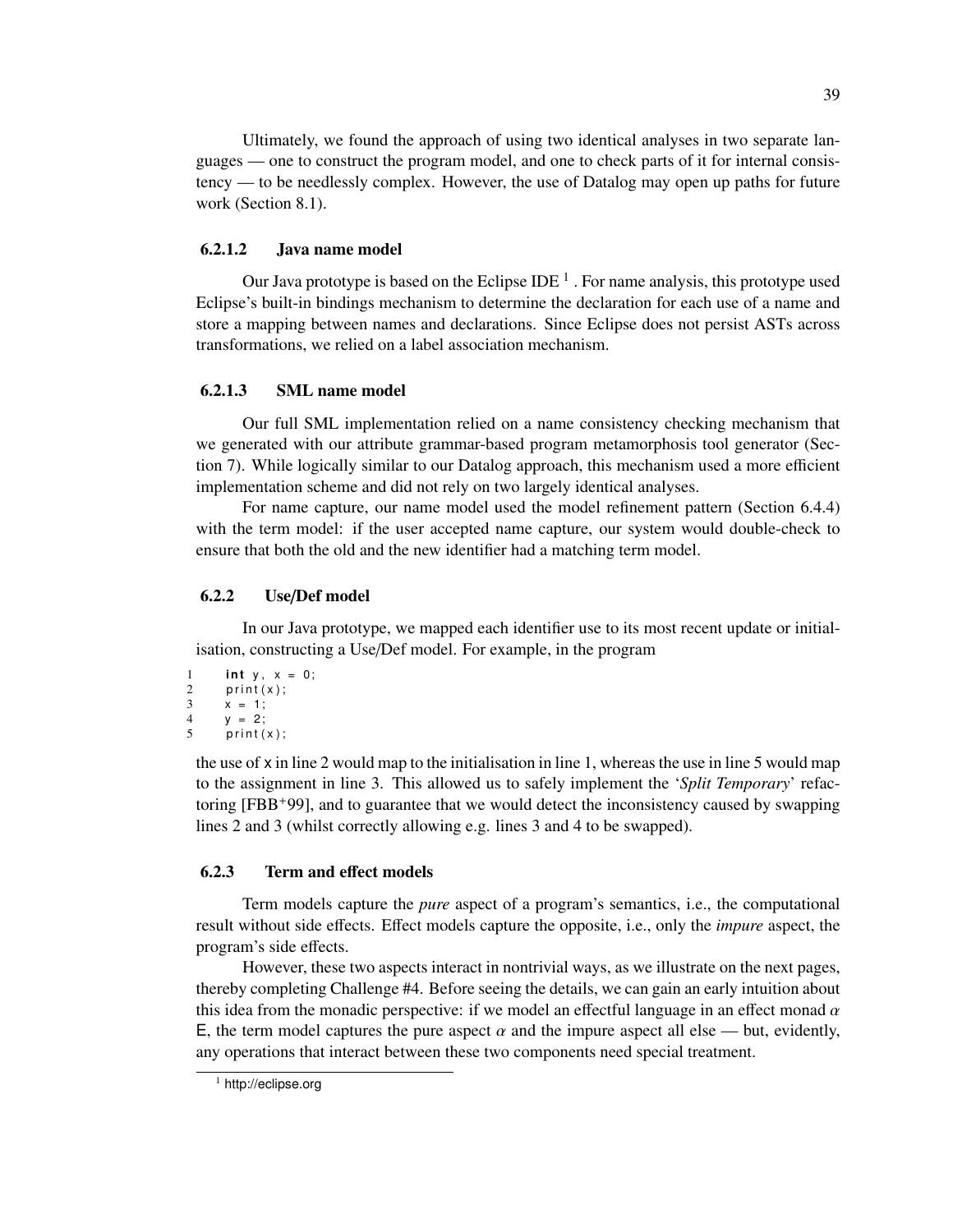$e \in \text{Expr} ::= c | x | e_1 e_2 | \lambda x.e | \text{ref } e | !e | e_1 := e_2 | \text{raise }$  $|e_1|$  handle  $e_2$  | print  $e_1$  if  $e_1$  then  $e_2$  else  $e_3$  $|$  let  $x = e_1$  in  $e_2$  $\overline{e} \in Val$  ::= *c* | raise |  $\lambda x.e$  | *a* (SiML values)<br> *c* ::= true | false | () (Constants)  $\begin{array}{ll} c & ::= \text{true} \mid \text{false} \mid \text{()} \\ a & \end{array}$ *(Memory addresses) x* (SiML variables)

Figure 6.1: Simple ML syntax.

We implemented term and effect models in our most recent prototype, the SML program metamorphosis engine (Section 8.3). Since we defined our term and effect models in terms of Standard ML, we give them below fir a simplified variant of SML, Simple ML (SiML). SiML, while lacking many of SML's pattern matching, typing, and abstraction features, is entirely sufficient to express effectful computations.

### 6.2.3.1 Simple ML

Simple ML (SiML) includes the standard primitives of the lambda calculus, but also includes ref-value construction, reading and updating (ref,  $!, :=$ ), exception raising and handling (raise, handle), and printing (print). Figure 6.1 gives the syntax of SiML.

# 6.2.3.2 Separating terms and effects

Recall that the purpose of these program models is to detect behavioural changes in a program and report them as inconsistencies. However, it is insufficient to just detect the change; we must also clearly describe the changes to the user so that the user can deal with the changes appropriately.

As we previously argued, this means that we must be able to localise inconsistencies. But of course we must also be able to explain the *kind* of inconsistency, i.e., explain *what* it is that the program might be 'doing differently' at those locations. For our term and effect models, we draw inspiration for this idea of 'doing something differently' from the monadic lambda calculus [Mog88], wherein we distinguish between *computational results* and *side e*ff*ects*: if we say let  $x = e$  in ..., then the computational result is whatever x contains in the end, while the side effects are anything else that might happen while we evaluate *e*: prints, exceptions, memory updates and so on. Our system tries to tease these two ideas apart by representing each in its own model: computational results in the term model (Section 6.2.4) and side effects in the effect model (Section 6.2.5).

To see what exactly these two models represent, how we compute them, and how they collaborate, we now introduce both through a series of examples.

## 6.2.4 Term model

Consider the following SiML program:

 $e_1$  = if true then true else false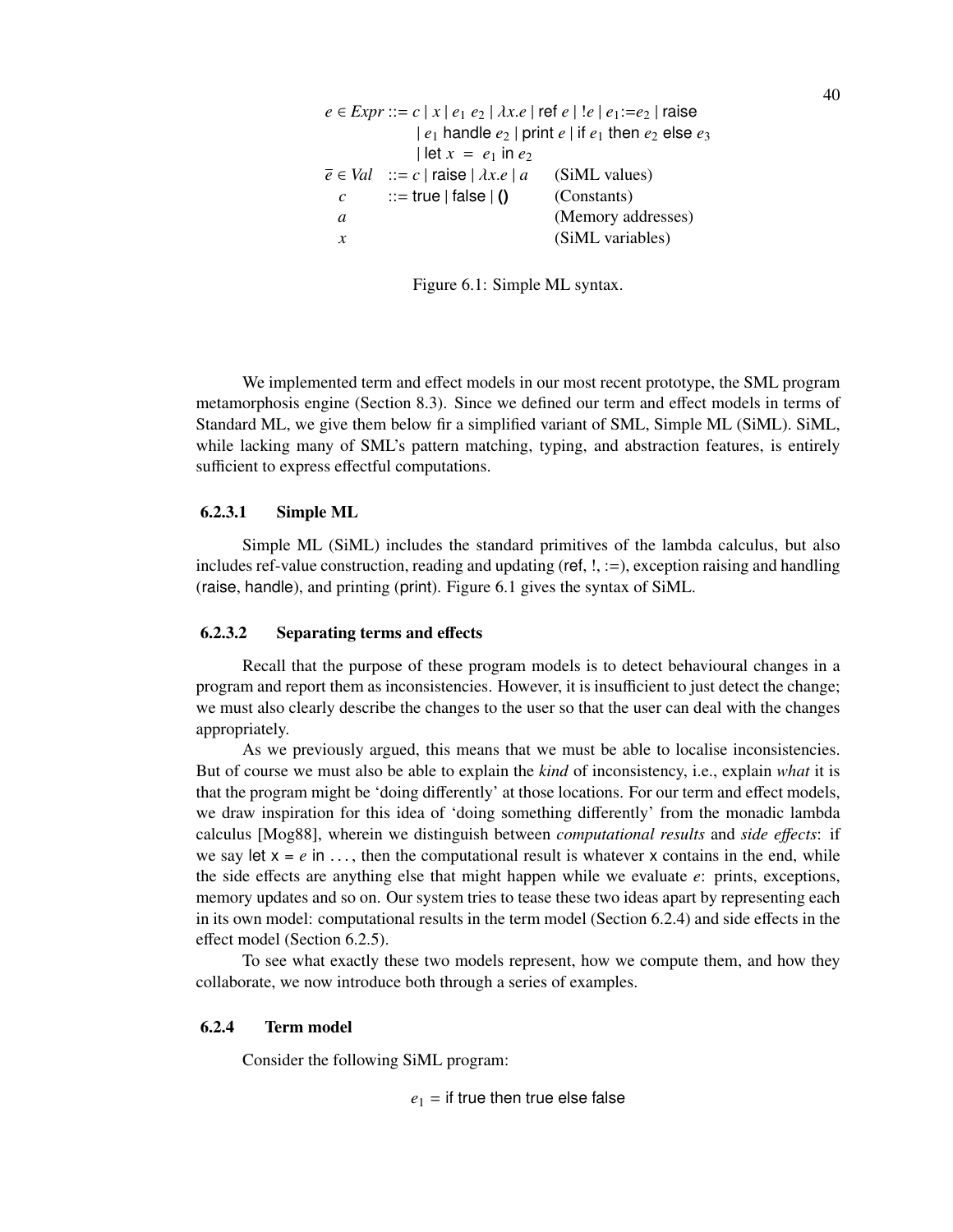This is a SiML program that always yields true by taking the first branch in a conditional. If we want to detect changes to the computation of *e*1, it is clearly sufficient to focus on the computational result, since we have no side effects. This means that behaviour preservation is solely in the hands of our term model. To ensure that the term model can identify whether  $e_1$  has changed, it needs all the necessary information to identify *e*1; we therefore capture the above computation in our term model by copying it verbatim:

#### *e*<sup>1</sup> : **if** true **then** true **else** false

Here,  $e : t$  infers the describing term  $t$  for a SiML expression  $e$ . (Note that we use a boldface font for term model constructs.) Figure 6.2 gives the inference rules for our term model; we will explain the θ later in Section 6.2.5.2. Rule (*T-if*) for if and rule (*T-c*) for constants generated the above model.

If we now want to check whether a transformation has preserved the behaviour of a sideeffect free SiML program, we can do so by comparing the term models before and after the transformation.

If, on the other hand, our program has side effects, our term model is not enough: the term inference rules only capture the bare minimum information about effects. For example, rules (*T-a*) and (*T-print*) 'filter out' assignments and print statements, respectively, since both evaluate to **()** in SiML. Thus, we cannot rely on the term model alone to detect whether or not a transformation has changed the behaviour of a program.

## 6.2.5 Effect model

Our effect model captures all side effects of an expression in the order in which the effects occur. For example, in a program that prints first true and then false, the effect model must remember that we print these two values, and that we print them in that particular order.

Notationally, we put these effects into order through a sequencing operator,  $\triangleright$ . In the above printing example, our model is

$$
(\text{true} : \texttt{io}) \triangleright (\text{false} : \texttt{io})
$$

Here, 'io' stands for the kind of effect that we are observing (printing) and 'true' and 'false' tell us what we are printing.

To see how we arrive at such sequences or *e*ff*ect traces*, consider Figure 6.3, which lists our effect trace inference rules. Again, we can ignore the left-hand side of the turnstile ( $E$  and  $\theta$ ) for now; we will return to them later. The right-hand sides of our judgements have the structure  $e : \eta$ , with *e* a SiML expression and  $\eta$  an effect trace. In the conclusion of rule (*E-print*), which handles prints as in our above example, we see the judgement print  $e : \eta \triangleright (t : \mathbf{io})$ , which tells us that the effect trace for print *e* is  $\eta \triangleright (t : \mathbf{io})$ . The  $\eta$  represents the side effects when we evaluate *e* and (*t* : io) represent the print itself; *t* is the computational result of evaluating *e*. The operator  $\triangleright$  indicates sequencing; the effect to its left occurs before the effect to its right. In rule (*E-print*), we determine η through recursion on *e*, and *t* by relying on our term model analysis.

On top of printing, our effect model must consider two other kinds of effects that SiML uses and that our term model cannot fully capture: ref-values with assignments (Section 6.2.5.1) and exceptions (Section 6.2.5.2).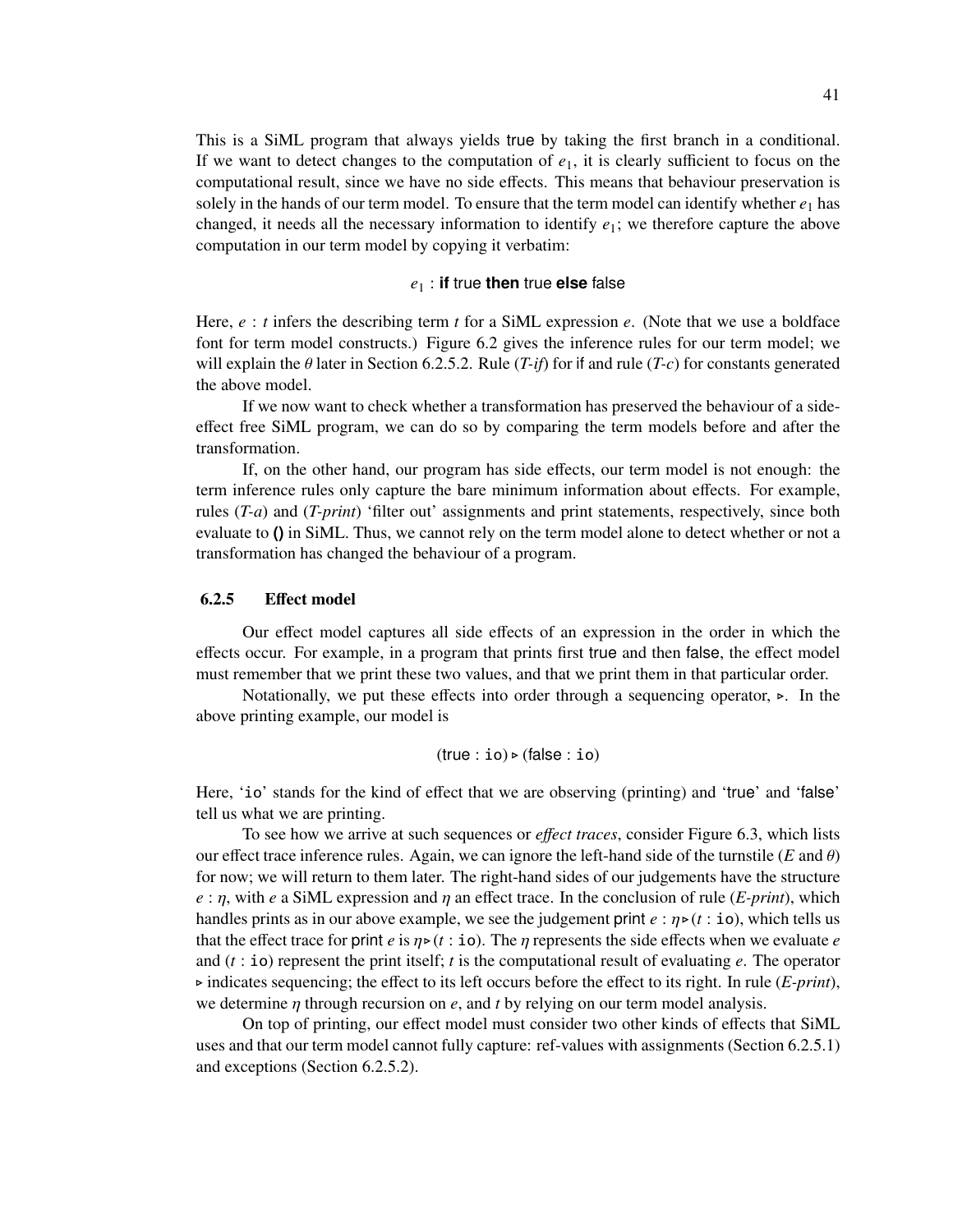$$
\frac{\theta + e_1 : t_1 \quad \theta + e_2 : t_2}{\theta + \text{let } x = e_1 \text{ in } e_2 : \text{let } x = t_1 \text{ in } t_2} (T \text{-} let)
$$
\n
$$
\frac{\theta + e_1 : t_1 \quad \theta + e_2 : t_2 \quad \theta + e_3 : t_3}{\theta + \text{if } e_1 \text{ then } e_2 \text{ else } e_3 : \text{if } t_1 \text{ then } t_2 \text{ else } t_3} (T \text{-} if)
$$
\n
$$
\frac{\theta + e_1 : t_1 \quad \theta + e_2 : t_2}{\theta + e_1 e_2 : \textcircled{Q}_{\theta}(t_1, t_2)} (T \text{-} app) \qquad \frac{\blacklozenge + e : t \quad k \text{ fresh}}{\theta + \lambda x \cdot e : \lambda_k x \cdot t} (T \text{-} fun)
$$
\n
$$
\frac{\partial \text{F}}{\partial \text{F}} \text{print } e : \text{I} \quad (T \text{-} prept) \qquad \frac{\blacklozenge + e : t \quad k \text{ fresh}}{\theta + a : a} (T \text{-} addr)
$$
\n
$$
\frac{\text{if } \text{resh } \theta + e : t}{\theta + \text{ref } e : \text{ref}_i} (T \text{-} ref) \qquad \frac{\rho \text{ fresh } \theta + e : t}{\theta + e : \text{read}_\rho} (T \text{-} read)
$$
\n
$$
\frac{\theta + e_1 : t_1 \quad \theta + e_2 : t_2 \quad \theta' \text{ fresh}}{\theta + \text{raise } e : \text{raise } \theta} (T \text{-} raise)} (T \text{-} raise)
$$
\n
$$
\frac{\theta' + e_1 : t_1 \quad \theta + e_2 : t_2 \quad \theta' \text{ fresh}}{\theta + e_1 \text{ handle } e_2 : t_1 \text{ handle } e_2} (T \text{-} handle)
$$

Figure 6.2: Term inference: constructing the term model for SiML.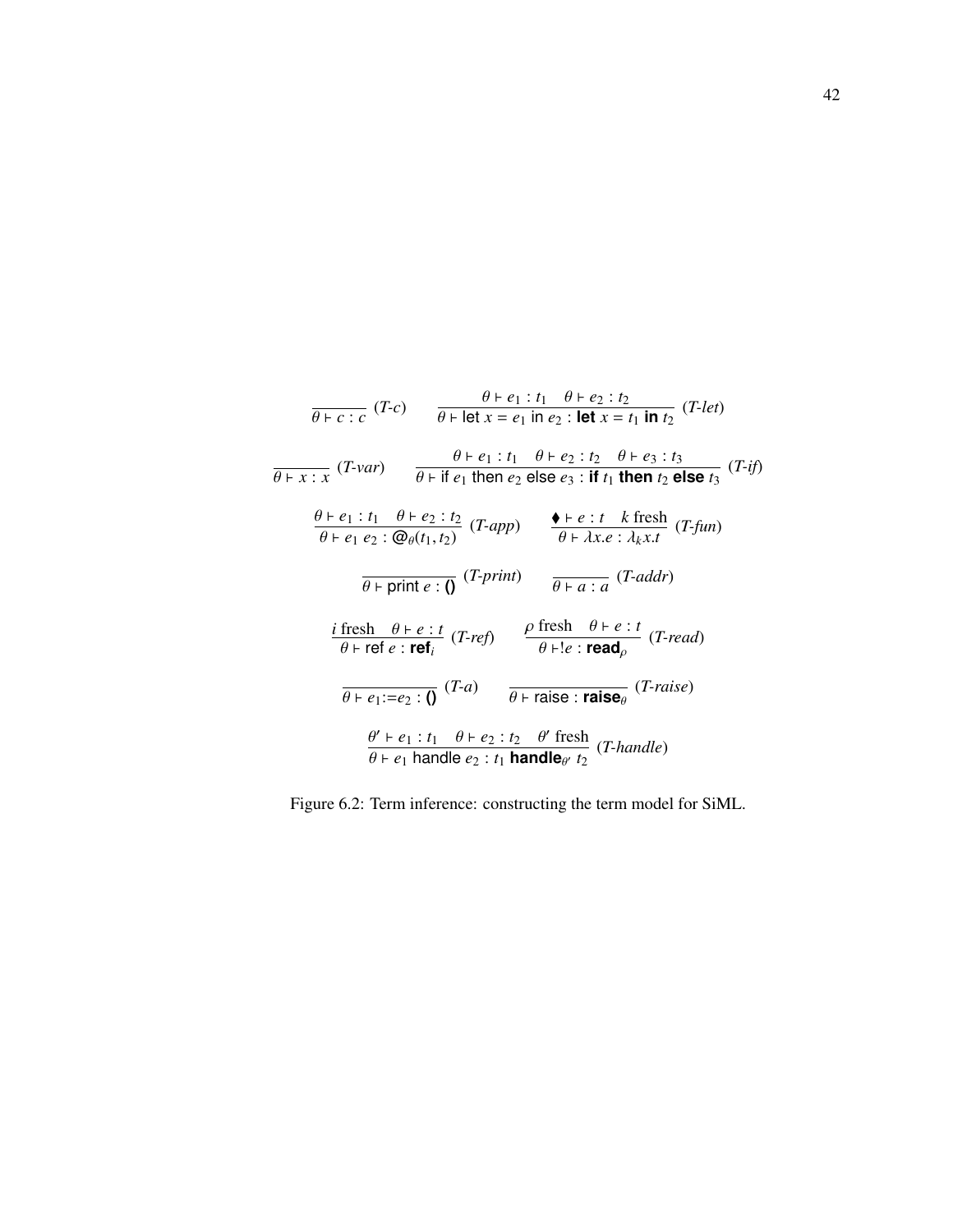$$
\frac{\theta, E \vdash e_1 : \eta_1 \quad \theta, E \vdash e_2 : \eta_2}{\theta, E \vdash \text{let } x = e_1 \text{ in } e_2 : \eta_1 \triangleright \eta_2} (E-\text{let})
$$
\n
$$
\frac{\theta, E \vdash e_1 : \eta_1 \quad \theta, E \vdash e_2 : \eta_2}{\theta, E \vdash e_1 : \eta_1 \quad \theta, E \vdash e_3 : \eta_3}
$$
\n
$$
\frac{\theta, E \vdash e_1 : \eta_1 \quad \theta, E \vdash e_3 : \eta_3}{\theta, E \vdash x : \bigcirc (E-\text{var})} \qquad \frac{\theta, E \vdash \text{let } e_1 \text{ then } e_2 \text{ else } e_3 : \eta_1 \triangleright \text{ite}(t_1, \eta_2, \eta_3)}{\theta, E \vdash 2 : \eta_2 \quad E \vdash e_1 e_2 : \eta_1 \quad \theta \vdash e_1 e_2 : t}
$$
\n
$$
\frac{\theta, E \vdash e_1 : \eta_1 \quad \theta \vdash e_1 e_2 : \eta_2}{\theta, E \vdash x \cdot e : \bigcirc (E-\text{fun})} \qquad \frac{\theta, E \vdash e_2 : \eta_2 \quad E \vdash e_1 e_2 : e \eta_1}{\theta, E \vdash \eta_1 \vdash \eta_2 \vdash (t : \eta_1)} (E-\text{app})
$$
\n
$$
\frac{\theta, E \vdash e : \eta \quad \theta \vdash e : t}{\theta, E \vdash \text{print } e : \eta \vdash (t : \text{io})} (E-\text{print}) \qquad \frac{\theta, E \vdash e : \eta \quad \theta \vdash \text{ref } e : \text{ref } t}{\theta, E \vdash \text{ref } e : \eta \vdash (t : \text{a}_i)} (E-\text{ref})
$$
\n
$$
\theta, E \vdash e : t \qquad \theta, E \vdash e_1 : \eta_1 \quad \theta \vdash e_1 : t_1
$$
\n
$$
\frac{\theta, E \vdash e : \text{read } \theta, E \vdash e_2 : \eta_2 \quad \theta \vdash e_2 : t_2}{\theta, E \vdash \text{rel } \eta \vdash (t : \text{r}_\rho)} (E-\text{read}) \qquad \
$$

Figure 6.3: Precise effect analysis: constructing the effect model for SiML.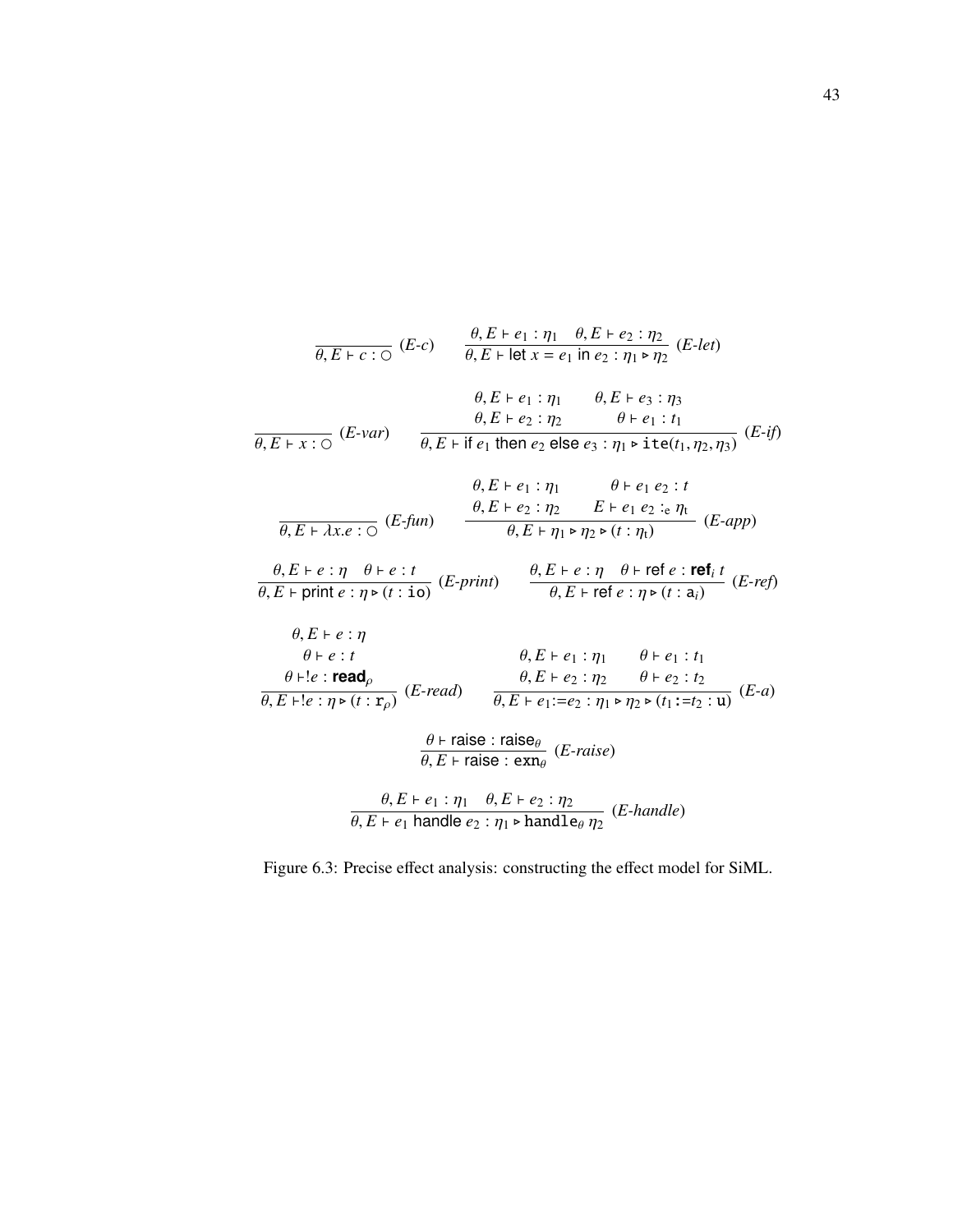### 6.2.5.1 References and assignments

Reference values or 'ref-values' are updatable addresses, corresponding roughly to heapallocated memory in imperative languages. SiML has three language constructs to support refvalues:

- Reference allocation, ref  $e$ , which fully evaluates  $e$  to  $e'$ , allocates a new address  $a$ , and maps *a* to *e'*. This operation has both a side effect (for allocating an address and mapping it to a value) and yields a computational result (the fresh address *a*).
- Assignment,  $a:=e$ , which evaluates  $a$  to  $a'$  and  $e$  to  $e'$  and then updates the store with the value e' at address a'. This operation is purely a side effect; its computational result is **()**.
- Read, *le.* This operation evaluates *e* to an address and extracts the value that this address points to. This operation has both a side effect and a computational result.

Thus, we have to capture all three in the effect model, and we also have to represent reference creation and reading in the term model. This is not entirely straightforward. Consider:

$$
e_2 =
$$
 let  $x = !a$  in (let  $y = a :=$  true in (let  $z = !a$  in x))

Here, we take an address *a*, read it out into *x*, then update *a* to point to true, read *a* out again into *z*, and then yield the old value of *a* written to *x*.

The effect model for  $e_2$  would list a read, the assignment, and a read from the same address as the first read. Our term model, on the other hand, should give us the information that the computational result of this expression is identical to the result of reading *a*, in short: *e*<sup>2</sup> : **read** *a*. But what if, in *e*2, we return *z* instead of *x*? Clearly, the effect model is unchanged. But so is the term model: we are still returning the result of reading *a* — just at a different point in time!

We solve this problem by distinguishing between individual reads, annotating each with a unique *read index*  $\rho$ . As rule (*T-read*) in Figure 6.2 shows, we allocate a fresh  $\rho$  for every read; conversely, rule (*E-read*) in Figure 6.3 ensures that we use the same index at the appropriate location in the effect trace. For example, we might now represent the computational result of  $e_2$ as  $e_2$ : **read**<sub> $\rho_1$ </sub>, but if we change  $e_2$  to return *z* rather than *x*, it might become **read**<sub> $\rho_2$ </sub>. The read index  $\rho_1$  synchronises the term and effect model. Therefore, we need not repeat the address we are reading from  $(i.e., a)$  in the term model, since we can store and unambiguously look it up in the effect trace:

$$
(a: \mathbf{r}_{\rho_1}) \triangleright (a:=\mathsf{true}: \mathbf{u}) \triangleright (a: \mathbf{r}_{\rho_2})
$$

The first entry in our effect trace is  $a : \mathbf{r}_{p_1}$ , representing a read effect on precisely the address  $a$ .

Our trace above also shows the effect trace representation for assignments, as  $a:$  =true : u. Here, u is the effect type of assignments, with the actual assignment, *a*:=true, indicating the term that we are assigning and the term we are assigning to.

Reference allocation (via ref) has precisely the same issues as read: whenever we allocate references for the same value, we cannot distinguish them in the term model alone. We use the same solution as for read, namely tagging each allocation term and allocation effect by a unique *read index i*. For example, we might represent an expression ref true as the term **ref***<sup>i</sup>* with an effect trace of (true  $: a_i$ ), where a is the effect type for allocation.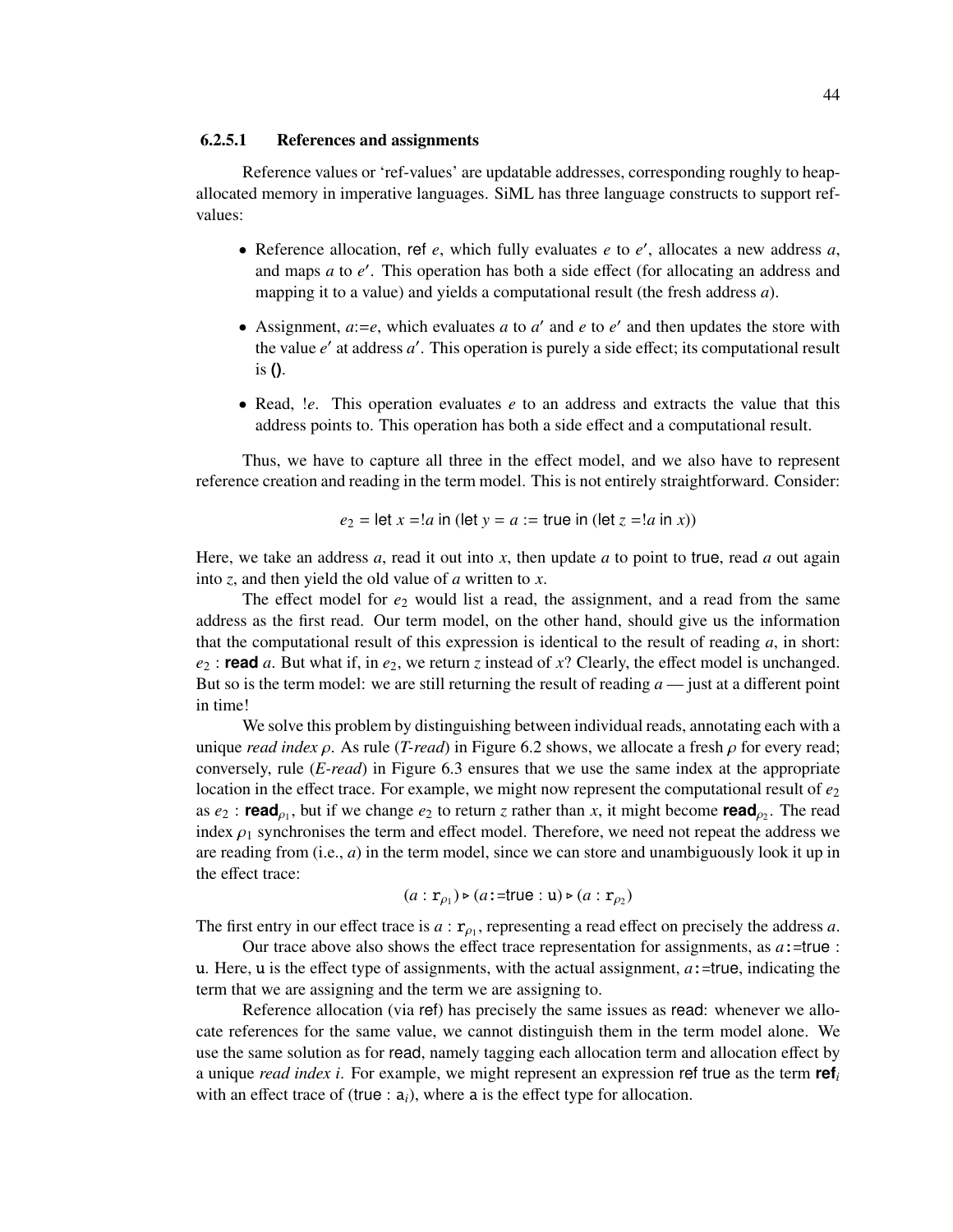#### 6.2.5.2 Exceptions

Exceptions affect both the computational result of a term and its side effect behaviour. Consider the program

let 
$$
x =
$$
 raise in  $A$ 

Here, our exception skips all effects and computational results in *A*. Conversely, in

true handle(left 
$$
x =
$$
 print true in false)

the *lack* of an exception means that we will skip both the effect and the computational effect in the exception handling branch. As we see, exceptions and their handlers both affect term and effect model. Since we do not distinguish between different kinds of exceptions in SiML, it is not necessary to uniquely associate exceptions in the term model with exceptions in the effect trace.

The same does not hold for exception handlers. Consider the following programs:

 $e_3$  = (let  $x$  = raise in raise) handle true  $e_4$  = let  $x$  = raise in raise handle true

Here,  $e_3$  raises an exception within an exception handler and thereby yields true. However, *e*<sup>4</sup> raises an exception *before* entering an exception handler, and thus terminates exceptionally.

Both *e*<sup>3</sup> and *e*<sup>4</sup> have the term model **raise handle** true, representing their computational result. However, if we put all of their effects into order, what we get for both is

 $(\text{raise}: \text{ex} : \text{ex} n) \triangleright (\text{raise}: \text{ex} : \text{ex} n) \triangleright (\text{handle} \bigcirc)$ 

i.e., two exceptions (exn here is the type for exceptions), followed by an exception handler, a special language construct handle  $\eta$ , where  $\eta$  captures all the effects in the exception handler's exceptional branch. In our examples, the exception handler has no effects if it triggers; we mark this as  $\circ$ , representing 'no effect.'

Clearly, the straightforward solution is insufficient: *e*<sup>3</sup> and *e*<sup>4</sup> compute different things, so they should differ in at least one of the term model or the effect model.

The difference between  $e_3$  and  $e_4$  is, of course, that in  $e_3$  all exceptions are syntactically surrounded by the exception handler, whereas in *e*<sup>4</sup> the first exception 'escapes,' giving two very different control flows. The exceptions thus have different meanings: one has the meaning of 'jump to the surrounding exception handler', and one has the meaning of 'continue, as exception, to whatever called me.' To distinguish these different meanings, we make them manifest with an annotation, a *handler ID*  $\theta$ . This  $\theta$  matches each exception to its (similarly annotated) matching exception handler. If there is no surrounding exception handler, we use the special handler ID $\triangle$ . In our example, we now get

 $(\text{raise}: \text{ex} \in \text{ran}_\theta) \triangleright (\text{raise}: \text{ex} \in \text{can}_\theta) \triangleright (\text{handle}_\theta \odot)$ 

for *e*3, whereas *e*<sup>4</sup> would have the effect trace

 $(\text{raise}: \text{ex} \in \text{ex} \in \text{ex} \in \text{ex} \in \text{ex} \in \text{ex} \in \text{ex} \in \text{ex} \in \text{ex} \in \text{ex} \in \text{ex} \in \text{ex} \in \text{ex} \in \text{ex} \in \text{ex} \in \text{ex} \in \text{ex} \in \text{ex} \in \text{ex} \in \text{ex} \in \text{ex} \in \text{ex} \in \text{ex} \in \text{ex} \in \text{ex} \in \text{ex} \in \text{ex} \in \text{ex} \in \text{ex} \in \text{ex} \in \text{ex}$ 

making clear that the initial exception will escape the handler. This now explains our use of  $\theta$ to the left-hand side of our turnstile in term and effect inference (Figures 6.2 and 6.3): we begin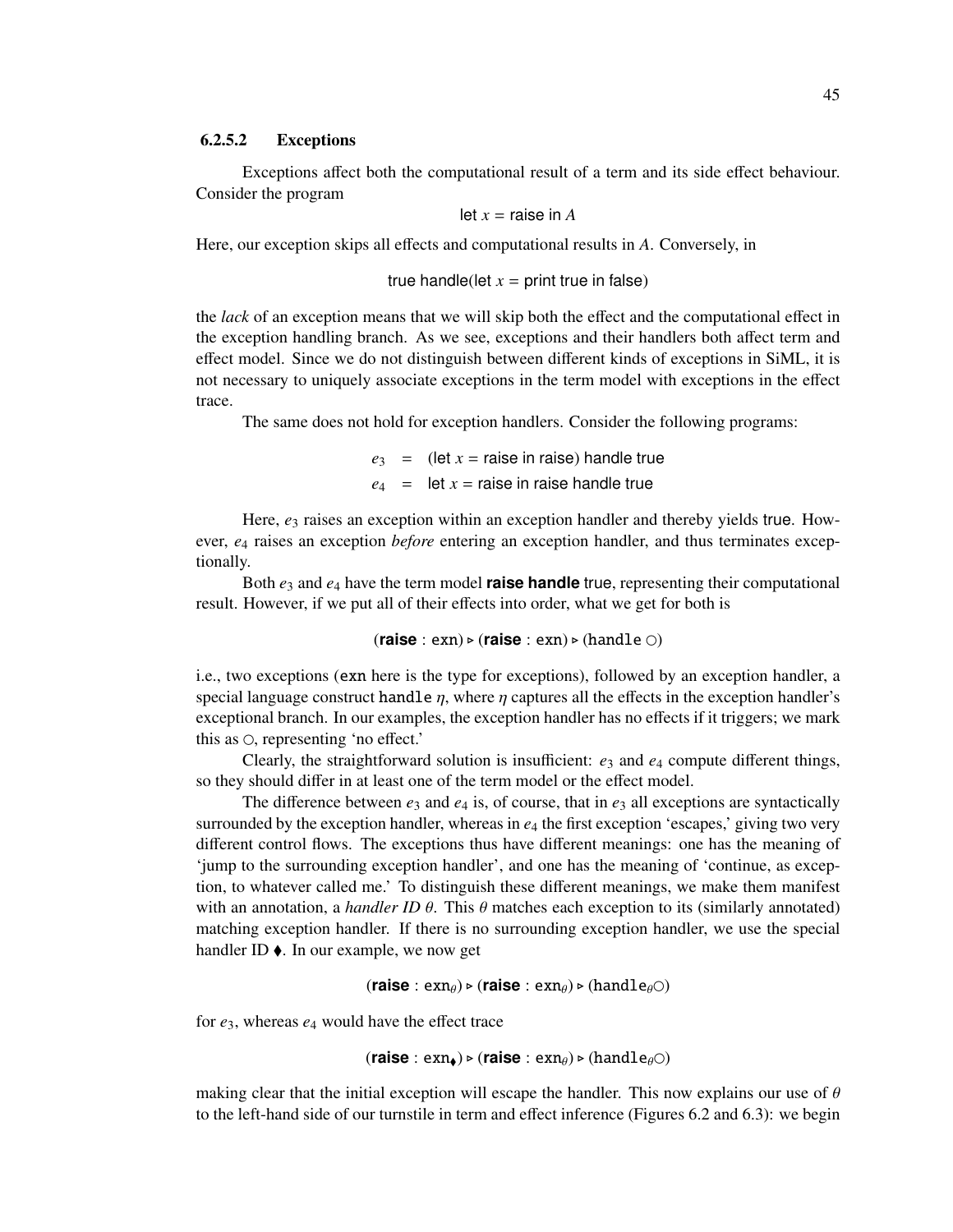with  $\theta = \phi$ , but for each exception handler we introduce a fresh handler ID  $\theta'$  in (*T-handle*) and re-use it in (*E-handle*).

Note that raise is not the only possible source for an exception: function applications might also raise an exception. Thus, we make sure that our rule (*T-app*) annotates each function application @ with the surrounding handler ID, too.

#### 6.2.5.3 Functions

Functions are challenging for another reason: they can be recursive. How, then, can we hope to compute a finite effect trace for a function application? The best we can do is to conservatively approximate the effects of a function. In rule (*E-app*) (Figure 6.3), the effect trace we give to function applications is therefore the function application term *itself* with an approximated exception type. We obtain this approximated type in rule  $(E\text{-}app)$ , as  $\eta_t$  through the judgement  $E \vdash e_1 \ e_2 \vdots \ e_n$ 

This judgement relies on the analysis in Figures 6.4 and Figure 6.5, which is a straightforward effect analysis. In Figure 6.4, we describe rules  $E \vdash e :_{e} \eta$  that conservatively approximate the effects of expression *e* as  $\eta$ , with *E* acting as an environment, whilst in Figure 6.5 we support this analysis by inferring effect signatures  $E \vdash e : \tau_e$  that describe the *potential* effect of a function value, triggered when we apply the function to a parameter.

This inference can yield only one of two possible types for  $\eta_t$ :  $\odot$  (meaning 'no effect, the function is pure') or  $\star$  (meaning 'we might encounter any effect here'). Together with our other effect types, these two form the following type lattice:



The lattice we use in our implementation is more detailed and sound, cf. Section 8.3.1.1, as well as parametric [TJ91], though the above is sufficient for our purposes here.

Our definitions in Figures 6.4 and 6.5 guarantee that the type inference-based judgements  $E \vdash e :_{e} \eta$  conservatively approximate our precise effect analysis (Figure 6.3); this is an important property in our soundness proof (Appendix D).

Since we treat *all* function applications conservatively, we would have very imprecise results for expressions such as

(λ*y*.*A*) **()**

where all interesting things happen in *A*, if we were not to compute an effect trace for *A*. This imprecision affects all function abstractions, so we remedy it by annotating each function abstraction with its effect trace. In our term model, we annotate each lambda with a unique *lambda key k*, which we then map to the effect trace of that function's body.

Figure 6.6 summarises the syntax for our term and effect language. The only construct listed there that we did not discuss is the ite construct, the conditional on effect traces: this conditional is analogous to the conditional on terms.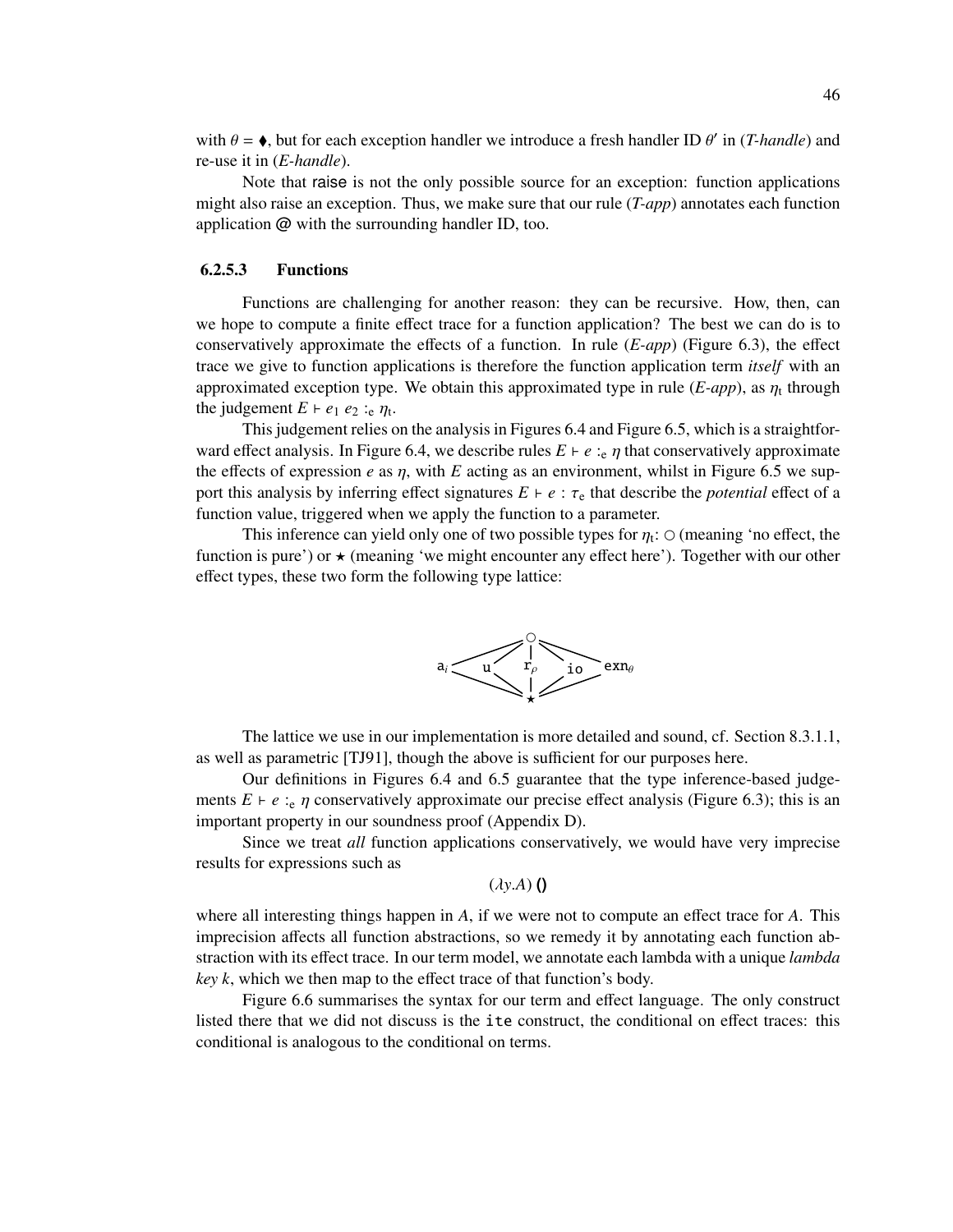| $E \vdash c :_{e} \bigcirc$                                                                                                             | $E \vdash e_1 :_e \varepsilon_1$<br>$\varepsilon' \leq_{\text{e}} \varepsilon_1$<br>$E \vdash e_2 :_e \varepsilon_2 \qquad \varepsilon' <_{e} \varepsilon_2$                                            |  |  |  |
|-----------------------------------------------------------------------------------------------------------------------------------------|---------------------------------------------------------------------------------------------------------------------------------------------------------------------------------------------------------|--|--|--|
| $E \vdash x :_{e} \bigcirc$                                                                                                             | $\varepsilon' \leq_{\rm e} \varepsilon_3$<br>$E \vdash e_3 : e \varepsilon_3$<br>$E \vdash$ if $e_1$ then $e_2$ else $e_3 :_e \varepsilon'$                                                             |  |  |  |
| $E \vdash \lambda x.e :_{e} \bigcirc$                                                                                                   | $E \vdash e_1 : \alpha \stackrel{\varepsilon}{\rightarrow} \beta$<br>$\varepsilon' < \varepsilon \varepsilon$<br>$\varepsilon' < \varepsilon_{\rm e} \varepsilon_1$<br>$E \vdash e_1 :_e \varepsilon_1$ |  |  |  |
| $E$ + print $e :_e \star$                                                                                                               | $\varepsilon' < \varepsilon_{\rm e} \varepsilon_2$<br>$E \vdash e_2 : e \varepsilon_2$<br>$E \vdash e_1 \; e_2 :_{e} \varepsilon'$                                                                      |  |  |  |
| $E \vdash$ ref $e :_e \star$                                                                                                            | $E \vdash !e :_e \star$<br>$E \vdash e_1 := e_2 :_e \star$                                                                                                                                              |  |  |  |
|                                                                                                                                         | $\varepsilon' \leq_{e} \varepsilon_1$<br>$E \vdash e_1 :_e \varepsilon_1$                                                                                                                               |  |  |  |
|                                                                                                                                         | $\varepsilon' <_{\rm e} \varepsilon_2$<br>$E \vdash e_2 :_e \varepsilon_2$                                                                                                                              |  |  |  |
| $E \vdash \text{raise}:_{e} \star$                                                                                                      | $E \vdash e_1$ handle $e_2 :_e \varepsilon'$                                                                                                                                                            |  |  |  |
| $E \vdash e_1 :_e \varepsilon_1$ $E \vdash e_2 :_e \varepsilon_2$ $\varepsilon' <_{e} \varepsilon_1$ $\varepsilon' <_{e} \varepsilon_2$ |                                                                                                                                                                                                         |  |  |  |
| $E \vdash \text{let } x = e_1$ in $e_2 :_e \varepsilon'$                                                                                |                                                                                                                                                                                                         |  |  |  |

Figure 6.4: Abstract effect inference: approximating the effect model for SiML. Here,  $(<:_{e})$  introduces subtype constraints.

| $E \vdash c : \overline{\bigcirc}$ $\overline{E \vdash x : E(x)}$ $E \vdash \lambda x.e : \alpha \stackrel{\varepsilon}{\to} \beta$                                                                                                |                                                                                            |                               | $E\{x \mapsto \varepsilon\} \vdash e :_{e} \varepsilon$                                            |  |  |
|------------------------------------------------------------------------------------------------------------------------------------------------------------------------------------------------------------------------------------|--------------------------------------------------------------------------------------------|-------------------------------|----------------------------------------------------------------------------------------------------|--|--|
| $E \vdash print e : \star$                                                                                                                                                                                                         | $E \vdash e_1 : \alpha \stackrel{\varepsilon}{\rightarrow} \beta$ $E \vdash e_2 <: \alpha$ | $E \vdash e_1 \; e_2 : \beta$ |                                                                                                    |  |  |
| $E+e_2$ : $\alpha$ $E+e_3$ : $\beta$ $\gamma$ <: $\alpha$ $\gamma$ <: $\beta$<br>$E \vdash$ if $e_1$ then $e_2$ else $e_3 : \gamma$<br>$E \vdash \mathsf{ref} e : \star$<br>$E \vdash !e : \star$<br>$E \vdash e_1 := e_2 : \star$ |                                                                                            |                               |                                                                                                    |  |  |
| $E \vdash$ raise : $\star$                                                                                                                                                                                                         | $E \vdash e_1$ handle $e_2 : \gamma$                                                       |                               | $E \vdash e_1 : \alpha \quad \gamma \leq \alpha$<br>$E \vdash e_2 : \beta \quad \gamma \leq \beta$ |  |  |
| $E \vdash e_1 : \alpha \quad E \vdash e_2 : \beta \quad \gamma <: \alpha \quad \gamma <: \beta$                                                                                                                                    | $E \vdash \text{let } x = e_1$ in $e_2 : \gamma$                                           |                               |                                                                                                    |  |  |

Figure 6.5: Abstract effect inference: effect signatures.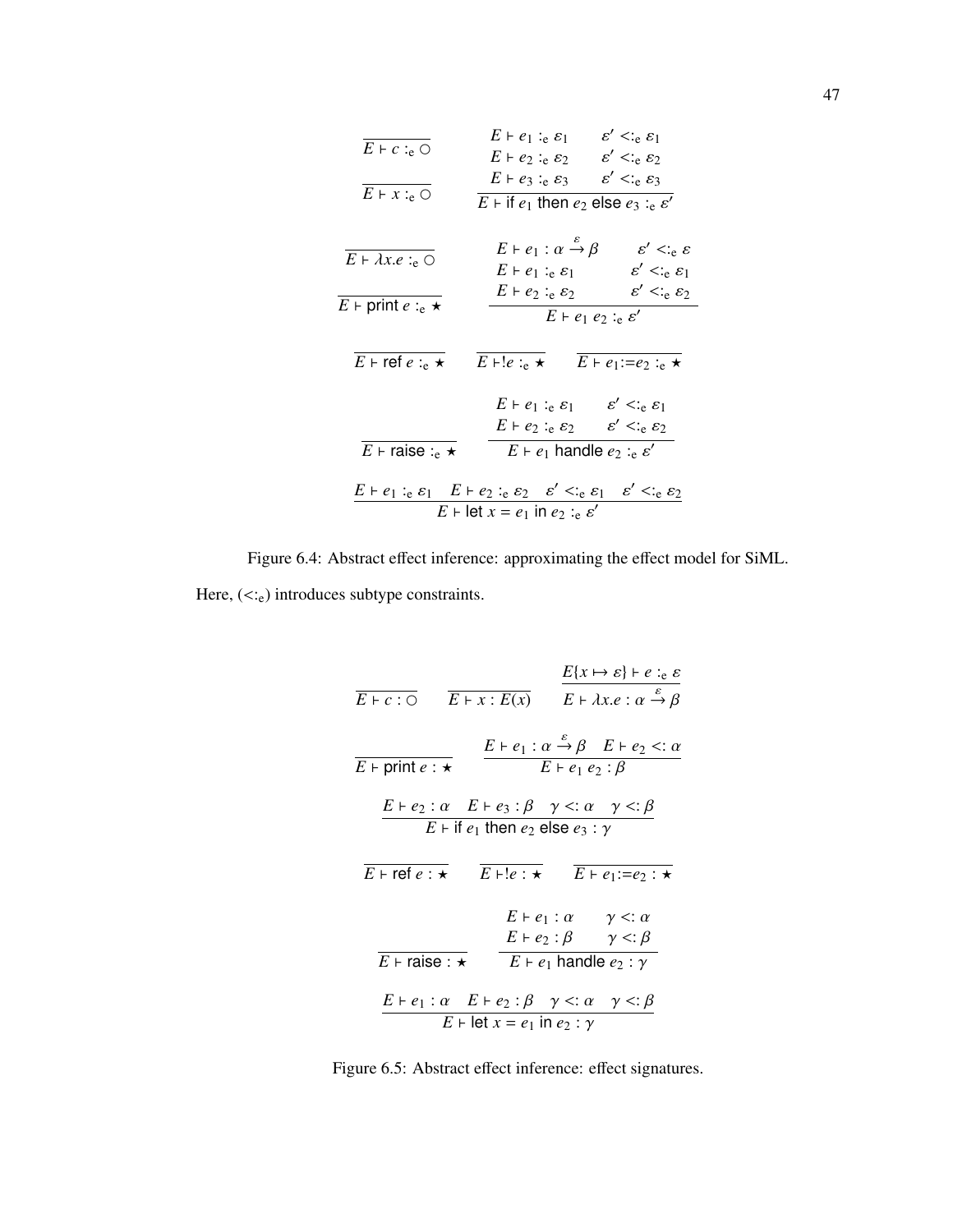```
t \in Term ::= c | x | a | @_{\theta}(t_1, t_2) | \lambda_k x.t | \text{ref}_i | \text{read}_\rho| raise\theta | t_1 handle\theta t_2 | if t_1 then t_2 else t_3t_e ::= t_1:=t_2 | t\eta \in Effect ::= t_e : \tau_e | \circ | ite(t, e_1, e_2)
                       | handlee_e e_2 | \eta_1 \triangleright \eta_2\tau_e \in EffectT\mathcal{y} ::= \bigcirc | \star | \mathbf{a}_i | \mathbf{u} | \mathbf{r}_\rho | \mathbf{io} | \mathbf{exn}_\theta\theta \in {\{\bullet, ...\}} (Exception handler ID)<br>
k (Lambda Kev)
                                              k (Lambda Key)
    i (Address ID)
   \rho (Read ID)
```
Figure 6.6: Term and effect languages.

# 6.2.5.4 Equivalences among terms and effects

So far, we have described how our program models ensure that we do not treat two distinct programs as equal. To algorithmically optimise programs, we must relax these checks somewhat: ideally we would like to allow the user to replace any subexpression by an equivalent subexpression without our models detecting false inconsistencies.

We therefore relax model equivalence in three ways. First, we allow alpha conversion for all names, lambda keys, handler IDs, and read/allocation indices. Second, we permit userspecified equivalences, as we detailed in Section 5.2. Third, we allow a selection of term and effect equivalences that intrinsically preserve behaviour due to the programming language semantics.

Figure 6.7 lists some of the equivalences that apply to SiML. The first four equivalences affect the term model. (TE-if-t) and (TE-if-f) encode the semantics of the conditional, allowing the user to replace, for example, a term (**if** true **then**  $x$  **else**  $y$ ) by  $y$ , while the next two rules handle beta reduction and let term substitution, respectively. Again, recall that our effect model ensures, in separation, that these equivalences do not alter the side-effect behaviour of our program.

This can prohibit us from some behaviour-preserving changes. Consider the following program with its term model:

$$
(\lambda x.x)\mathsf{true} : \mathcal{Q}_\blacklozenge(\lambda_k x.x,\mathsf{true})
$$

This program has the effect trace  $\mathcal{Q}_\bullet(\lambda_k x.x, \text{true})$ :  $\circ$ . If we now try to transform this program to true through rule (TE- $\beta$ ), our effect trace will be empty!

Of course, what  $\mathcal{Q}_{\theta}(\ldots)$ :  $\circ$  really means is that we don't have any effect — just as with an empty effect trace (which we denote  $\circ$ , making this symbol do double duty). We address this purely syntactic discrepancy by introducing a number of 'clean-up' equivalence rules that affect our effect traces. First, rule (EE-app- $\odot$ ) eliminates a pure application from the effect trace and thereby permits our pure beta reduction example from above. The next three rules we list in Figure 6.7 are cleanup rules that allow us to eliminate such non-effects  $\circ$  if they occur in the middle of an effect trace.

Rules (EE-if-t) and (EE-if-f) are the analogues to our conditional support for terms. The remaining rules are more interesting: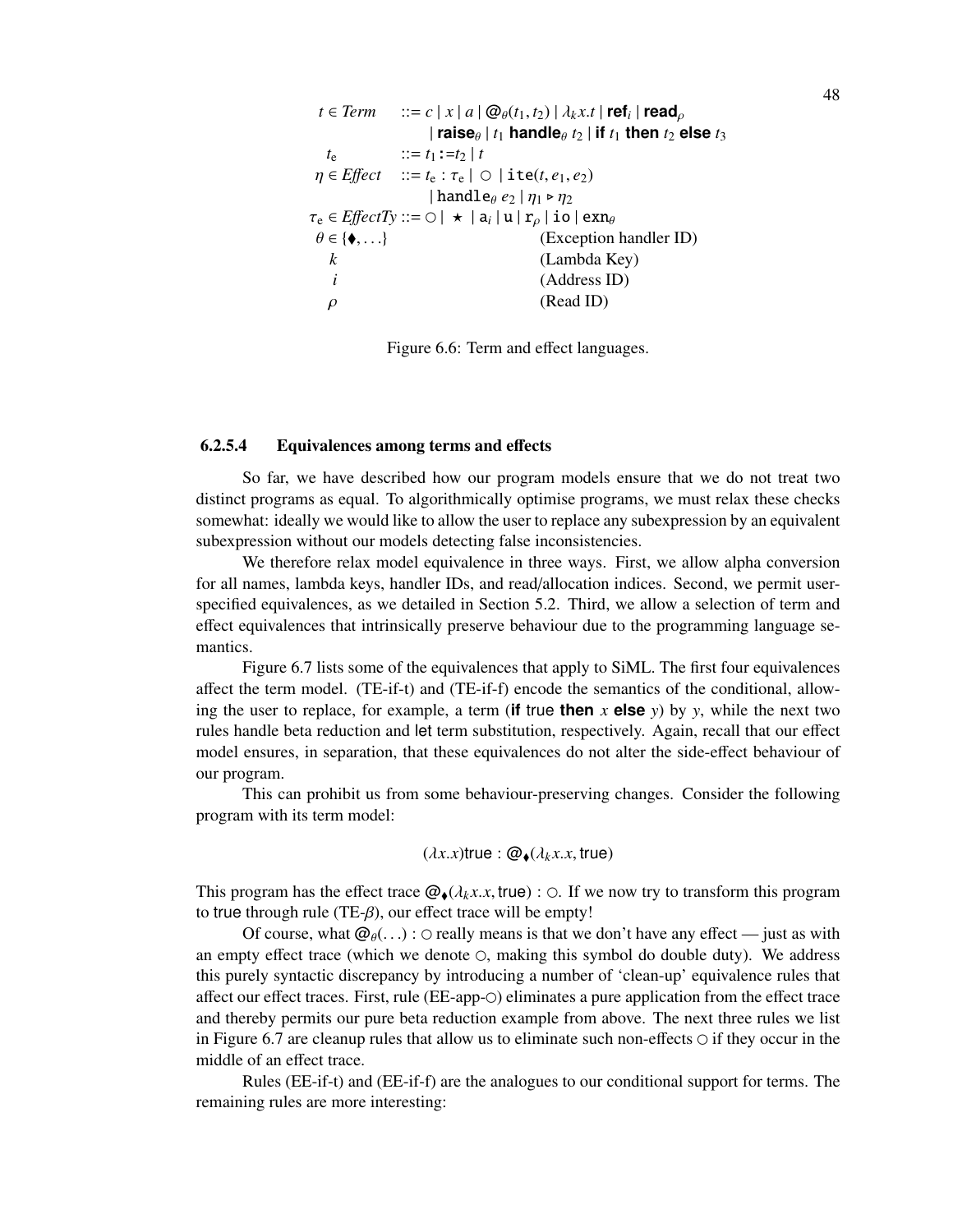| (a) | if true then $t_2$ else $t_3$                                                                                         | $=$ | $t_2$                  | $(TE-if-t)$          |
|-----|-----------------------------------------------------------------------------------------------------------------------|-----|------------------------|----------------------|
|     | if false then $t_2$ else $t_3$                                                                                        | $=$ | $t_3$                  | $(TE-if-f)$          |
|     | $\mathcal{Q}_{\theta}(\lambda_k x.t_1,t_2)$                                                                           | $=$ | $t_1[x\backslash t_2]$ | $(TE-β)$             |
|     | let $x = t_1$ in $t_2$                                                                                                | $=$ | $t_2[x\backslash t_1]$ | $(TE-let)$           |
|     |                                                                                                                       |     |                        |                      |
| (b) | $t_1 t_2 : 0 = 0$                                                                                                     |     |                        | $(EE$ -app- $\odot)$ |
|     | $\bigcirc \triangleright \eta = \eta$                                                                                 |     |                        | $(EE-O-I)$           |
|     | $\eta \triangleright \bigcirc = \eta$                                                                                 |     |                        | $(EE-O-r)$           |
|     | $ite(t, \bigcirc, \bigcirc) = \bigcirc$                                                                               |     |                        | $(EE-if-O)$          |
|     | ite(true, $\eta_t, \eta_f$ ) = $\eta_t$                                                                               |     |                        | $(EE-if-t)$          |
|     | ite(false, $\eta_t, \eta_f$ ) = $\eta_f$                                                                              |     |                        | $(EE-if-f)$          |
|     | $(t_1 : \mathbf{r}_i) \triangleright (t_2 : \mathbf{r}_i) = (t_2 : \mathbf{r}_i) \triangleright (t_1 : \mathbf{r}_i)$ |     |                        | (EE-read)            |
|     | $(t: a_i) \triangleright x = x \triangleright (t: a_i)$                                                               |     |                        | $(EE-ref)$           |
|     | $(t_1:=t'_1) \triangleright (t_2 : \mathbf{io}) = (t_2 : \mathbf{io}) \triangleright (t_1 := t_2)$                    |     |                        | (EE-ioa)             |
|     |                                                                                                                       |     |                        |                      |

Figure 6.7: Term (a) and effect (b) equivalence rules.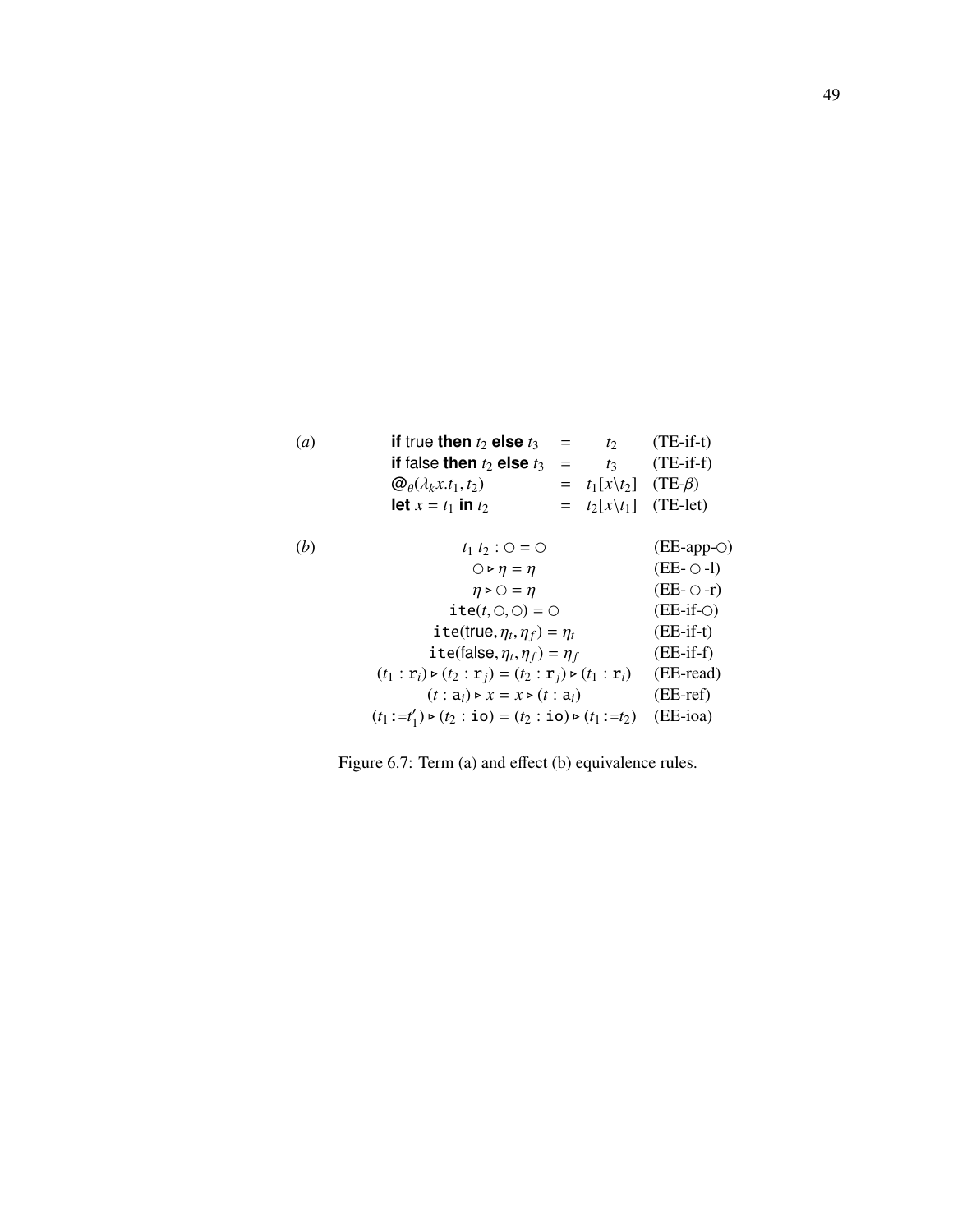Rule (EE-read) allows us to re-order reads. Since reads do not change anything, this re-ordering is safe. Rule (EE-ref) similarly allows us to re-order allocations with anything. Since allocations generate a *fresh* entry on the heap, their actions do not conflict with any other actions. Finally, (EE-ioa) allows us to re-order prints and assignments, which affect separate parts of the state. Note that this is perfectly safe even if we print the result of reading a value: reading is an effect, too, and we may not re-order reads and assignments.

# 6.2.5.5 Soundness

As we prove in Appendix D, our combined models guarantee full behaviour preservation, with the following exceptions:

- We do *not* guarantee that the program's termination behaviour will be preserved, and
- We do *not* validate that any user-specified axioms are correct.

The second point is an intrinsic limitation in any system that accepts user-specified axioms. Note that there are existing approaches towards validating various kinds of specifications, including automatic test generation and checking [DF94,CTCC98], concurrent program execution and specification interpretation [HRD08], and proof of correctness through a proof assistant such as Isabelle or Coq. We consider such validation to be outside the scope of this work.

# 6.2.6 Congruence polarity model

The congruence polarity model implements our congruence casts and polarities from Section 5.2.5. This model attempts to understand term mismatches by introducing congruence casts, and where it succeeds in doing so, it assigns polarity types that are a straightforward extension of the types we described in Section 5.3 to the full SML type system.

We maintain the congruence casts as part of our term model and issue two forms of inconsistency: congruence mismatches (corresponding to type errors on polarity types), and public polarity changes that we can best express as part of the external interface metamodel, the final program model we have used in our prototypes.

## 6.2.7 External interface metamodel

In the description of our models we have so far pretended that we must preserve behaviour for all attributes on each AST node, intermediate model node, or label, but in practice there is no need to preserve the behaviour of definitions that are neither externally visible nor directly affect externally visible attributes.

Conversely, all such externally visible properties must be subjected to additional rigour: they must preserve their names as well as other relevant properties, such as their types (for typed languages), visibility (for languages with language support for data hiding), value type (for SML), type class bindings (for Haskell) and so on.

These observations separate the attributes in our program models into two classes: *externally visible* attributes and *externally invisible* attributes. Here, the externally invisible attributes of a program are precisely the attributes that our users can change without altering the program's behaviour.

For example, consider the following SML module: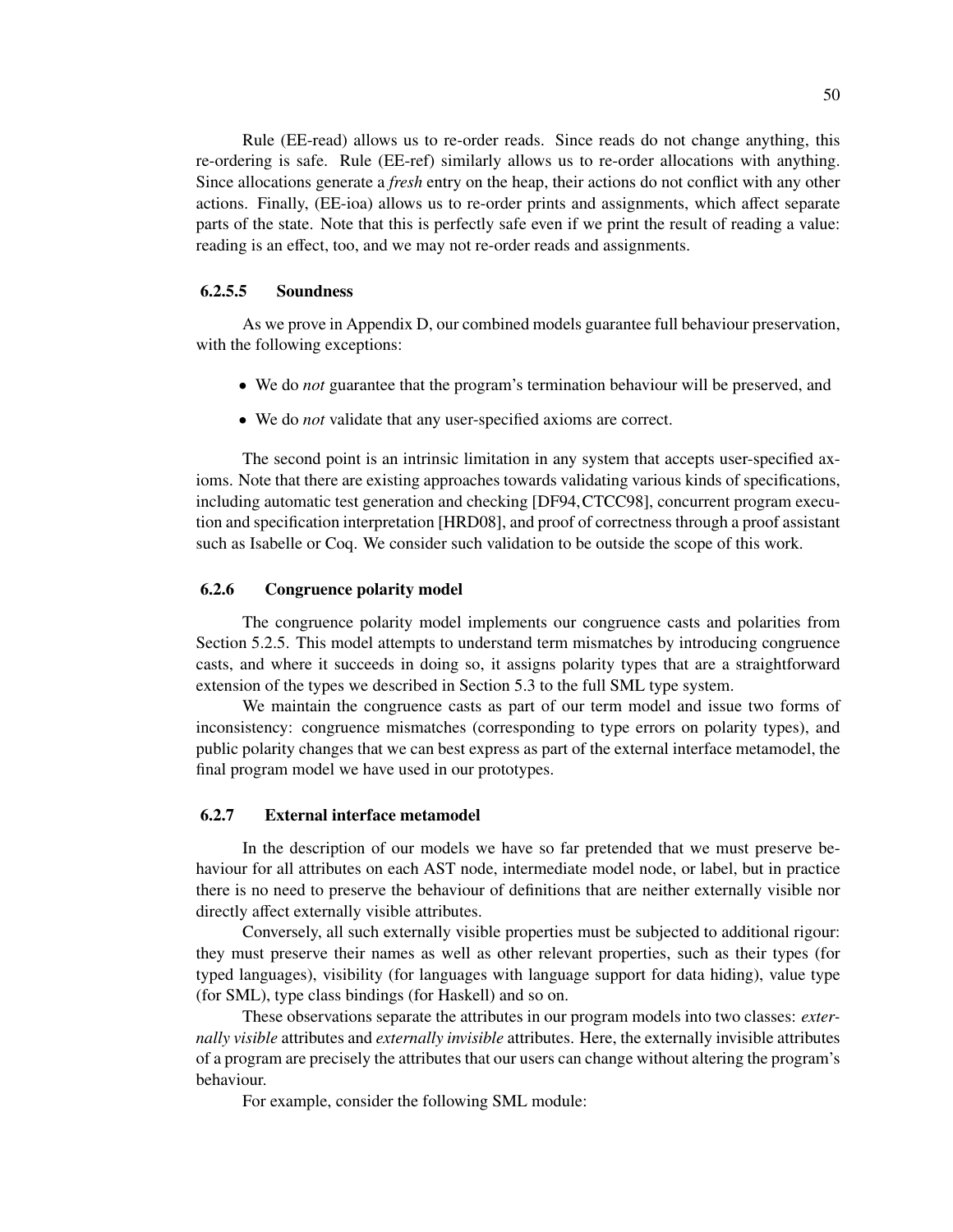```
fun sort (data) =let fun compare (x, y) = x > yfun dump (x) = print (Data.toString (x))in SortLib.merge_sort (compare) (data)
   end
```
Here, sort is externally visible: any external program can rely on this module exporting the function sort, and on that function having a certain type<sup>2</sup>. Hence the name sort, the definition of this function, and the type (and other assorted properties) are all externally visible attributes. In the body of sort, we define two helper functions, compare and dump. Both functions are hidden inside the body of sort, so their names and types are not externally visible. Here, compare contributes to the computational result of sort; consequently, all attributes in compare that contribute to the computational result are visible. Function dump, presumably a leftover from an earlier implementation, is made up of *dead attributes* since it does not contribute to the program behaviour in any way.

The situation is less straightforward in e.g. Java:

```
public class C
{
      private int i;
      private int obsolete;
      protected C(int j) { i = j; }
      public int get() { return i; }
}
```
Clearly, get is in the public interface, and so its attributes are visible to anyone. Similarly, the constructor C(int) is visible to all subclasses and thus interface code. But so is i, despite being private, since we can write a program that detects whether its name has changed (using reflection). For the same reason, the field obsolete — despite being unused — is entirely visible.

From the perspective of program metamorphosis, the classification into these two categories affects how we report differences: we can ignore changes on invisible attributes, but must (or, at least, should) report changes on visible ones.

In our SML system, we therefore expressly distinguish between externally visible and externally invisible change and report term model changes only if they affect an externally visible entity; as we mentioned, we complement this mechanism by also reporting congruence polarity changes in externally visible definitions. However, we make no attempt to preserve names in the same fashion.

For some properties, it may be easier to maintain a separate model to enforce the external interface (Section 6.3.1).

# 6.3 Other feasible program models

We now discuss models that we have conceptually explored, but not used in any of our prototypes. We expect that many more of the program analyses that we traditionally use for identifying optimisation opportunities or programming errors can be adapted into program models.

<sup>&</sup>lt;sup>2</sup> The external program can also rely on sort not being a value constructor or exception, which can be relevant during pattern matching.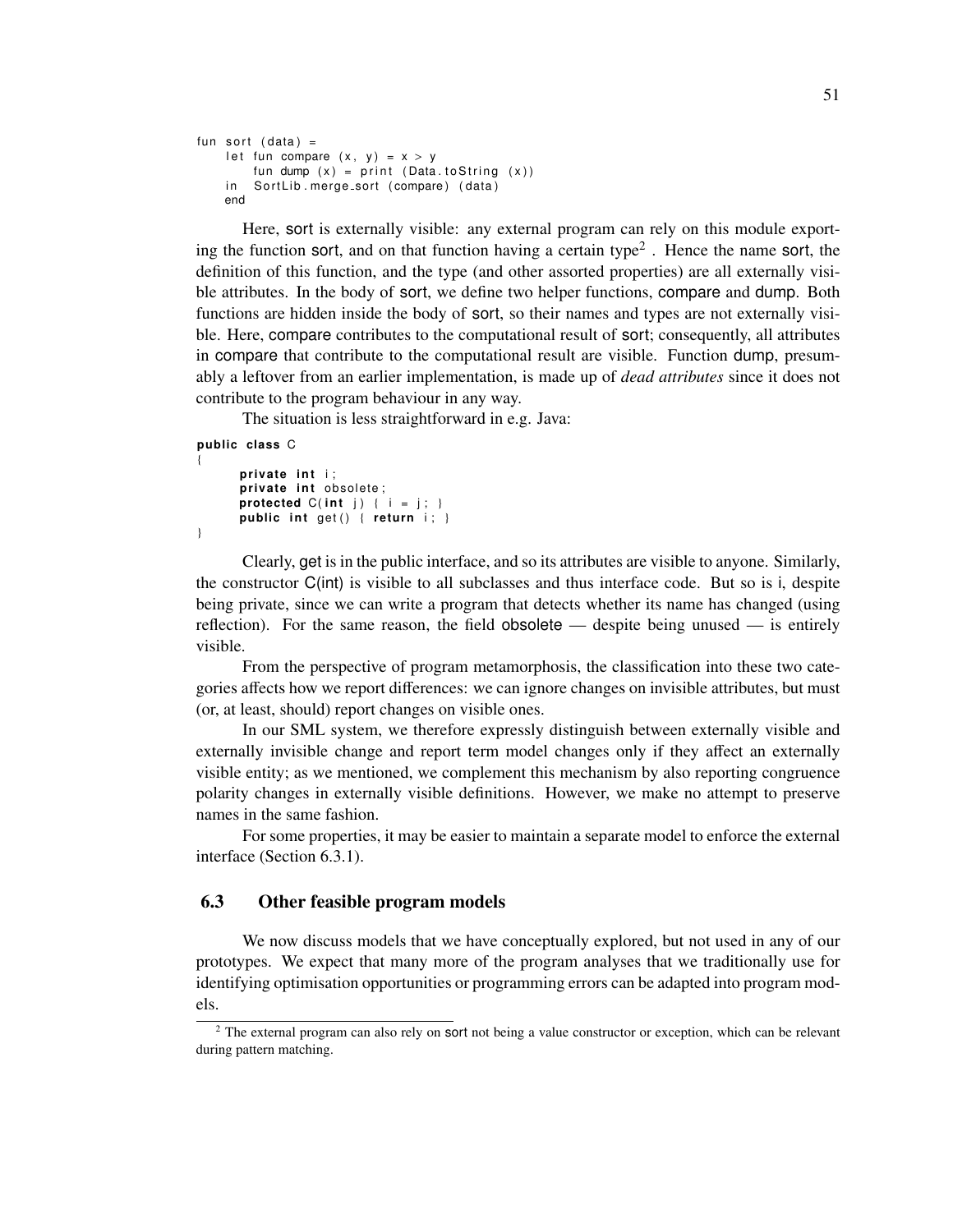### 6.3.1 Explicit API model

The explicit API model is an example of a label association model. This model would capture the external API of all modules, and ensure that this API is preserved — irrespectively of whether the names are bound to the same functionality before and after transformation.

We considered this model for our Java prototype but decided against it, both because Java semantics would require us to yield an inconsistency after almost all renamings, and because we found that a judicious use of the external interface metamodel (Section 6.2.7) would be more precise if we wanted to add this class of behavioural guarantees.

# 6.3.2 Points-to model

The points-to model would identify whether the set of values that a given reference might point to has changed. We expect that such a model might be useful to aid programmers in understanding inconsistencies in heavily imperative code when the inconsistencies that our effect model (Section 6.2.3) would issue would contain too many false positives or be too hard to grasp for other reasons. In our experiments, we did not observe the need for such a model due to our choice of benchmarks, so we did not explore this option further.

### 6.3.3 Constrained-type name models

Constrained-type name models are a refinement over the name models we described earlier. Their purpose is to increase precision for object-oriented languages, particularly in the presence of delegation.

Recall that for an expression such as s.f, a simple name model will use the static type of s to determine the meaning of f. With a constrained-type name model, we would instead use a points-to or flow analysis to determine all possible *dynamic* types for s and then compare the set of possible meanings of f between the current and desired program models.

# 6.3.4 Parametric name models

A parametric name model is another possible approach to name model refinement. Consider again the case of s.f. With a parametric name model, we use the dynamic type of s whenever s is constant, and default (typically to the static type) otherwise.

Consider the following program:

```
class A { i n t g ( ) { . . . } }
class B extends A { i n t g ( ) { . . . } }
class C {
    final int h(A a)
    {
         return a.q(); // Site (1)
    }
    int main()
    {
         return h(new B()); // Site (2)
    }
}
```
In this program, main calls h at site (2) with an object of dynamic type B and static type A. At site (1) we only see the static type. However, at site (1) we can also see that our caller may know the dynamic type, and might be able to give us more precise type information.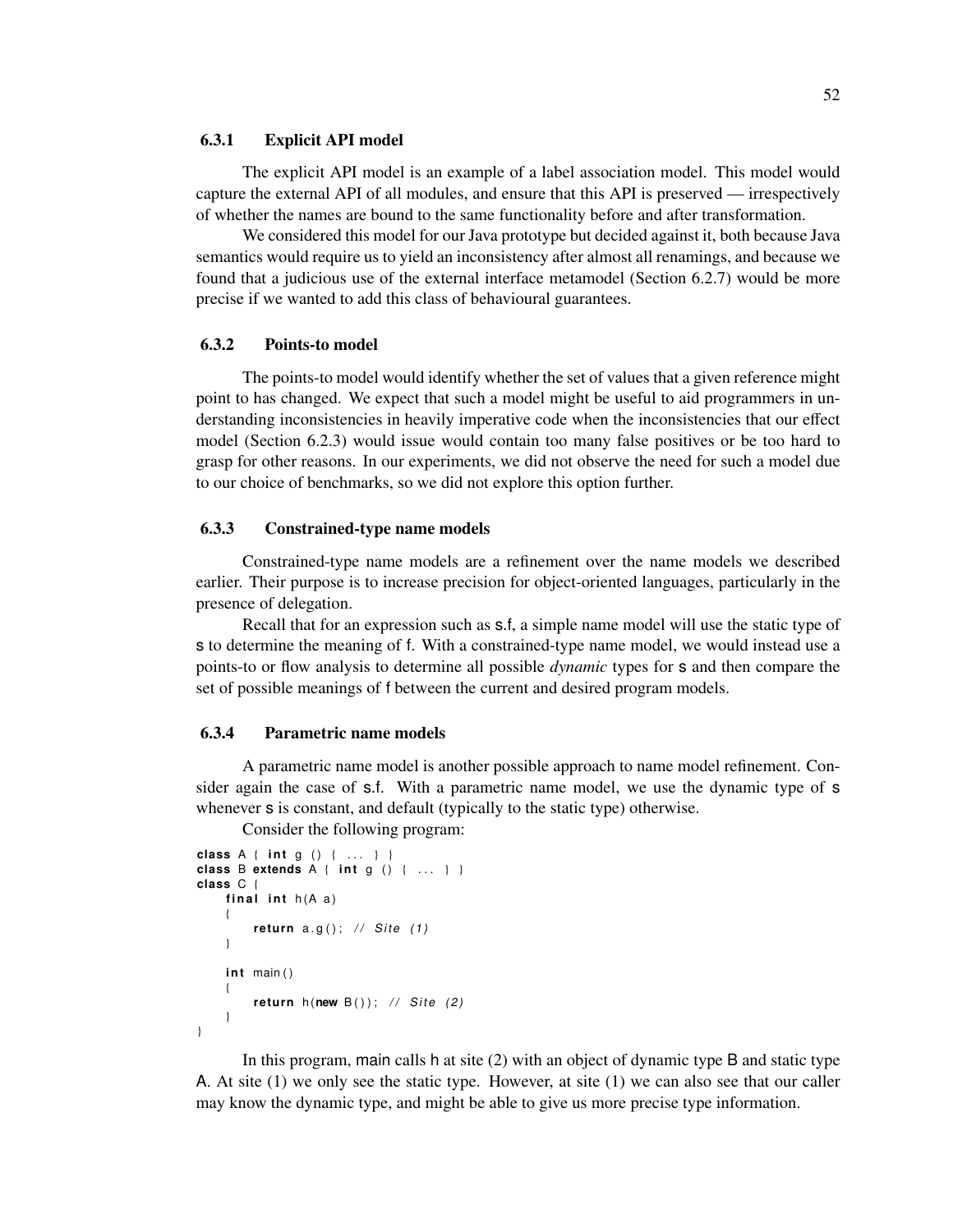Here, this assumption indeed holds: site (2) is instantiating a B, so the dynamic type must be B.

The idea behind a parametric name model is to exploit this insight in the style of procedure summaries [YYC08]. For any method h we identify *constant parameters*, i.e., parameters that are never assigned to. Any dispatch through a constant parameter we check not in h itself, but at all of h's call sites (where these checks may again be deferred to the calling function's call sites.)

This idea of incorporating context by deferring identifier matches to the call site extends to entire objects: any 'final' field that is assigned a constant parameter from the perspective of all constructors behaves just like a constant parameter for a method, except by affecting all dispatches through that field within the class (but not in its subclasses, since those have their own constructors).

In practice, this approach faces a number of challenges, since we cannot always determine the callee and may have to make whole-program assumptions to combine the information about possible callees.

We leave the details of parametric name models to future work.

# 6.4 Model patterns

Amongst our program models, we observed several ideas and design principles that were either common between models or lent themselves well to generalisation; we summarise them below.

#### 6.4.1 Cartesian product model

Our Java prototype used two independent program models, specifically a name model and a Use/Def model. This illustrates the most straightforward way to build one program model out of several, namely to combine the component models into a *cartesian product*, such that the models are not aware of or interact with each other.

# 6.4.2 Intermediate program model

In Section 6.1.1 we suggested that some models can benefit from common program analysis results. For example, in our SML prototype we normalise the object program into a simpler representation that eliminates certain intermediate constructions (such as if or case expressions, whose semantics match those of function applications with pattern matching) and enrich this representation name analysis and type inference results. We identify each component of this intermediate program model with an AST node (to simplify inconsistency reporting); thus, our term and effect models (Section 6.2.3) and our congruence polarity model (Section 6.2.6), which are based on this intermediate model, have easy access to AST nodes.

Note that intermediate program models often must retain 'obsolete' program fragments. As we mentioned in Section 6.1.2, inconsistencies may sometimes depend on obsolete program components; in our SML prototype, we had to retain obsolete term and effect information in order to produce useful inconsistency reports.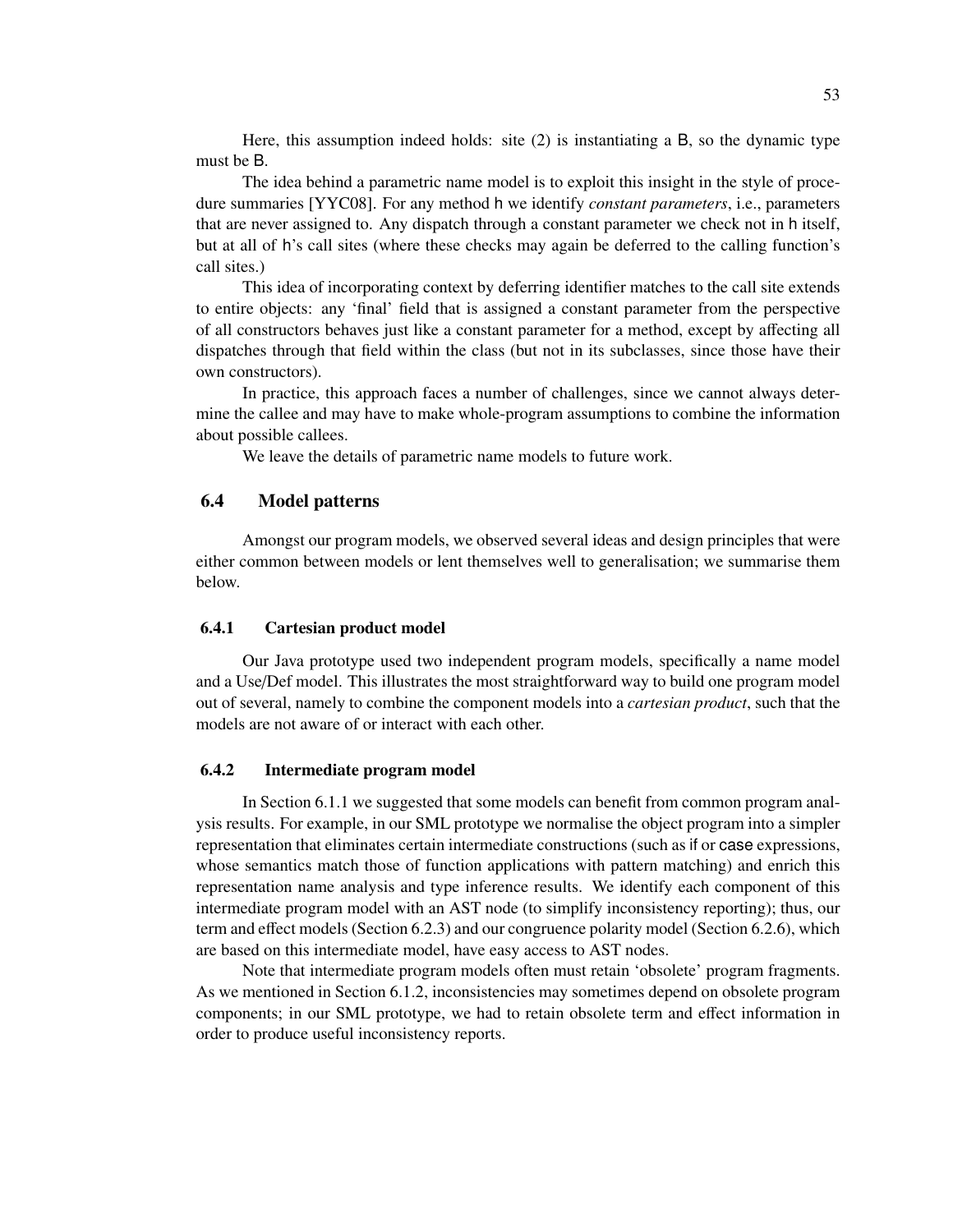### 6.4.3 (Recursive) behavioural map model

Several models with k-association (AST association, label association etc.) have the structure of a finite map from *k* to terms that may contain further *k*. Examples of this structure are the term model (Section 6.2.3) and our Java prototype's Use/Def model (Section 6.2.2).

Without formally defining them in detail here, we note that recursive map models have a useful property that simplifies change localisation (Section 6.1.2), since they admit attribute isolation as a means for avoiding cascading change.

#### 6.4.4 Model refinement

Some models can make other models more precise. For example, in our SML prototype, our term model increases the precision of our name model. Consider the program below:

1 fun f  $(x) = x + 1$  $2 \text{ fun } g (y) = y + 1$  $3$  v al  $h = f(1)$ 

If we rename g in line 2 to f, we introduce a name capture inconsistency in the name model in line 3. However, our term model can show (through inlining) that the program before and after this transformation still computes the same result in h, since the functions f and g compute the same result.

We may still choose to issue an inconsistency here, if we heuristically assume that name capture is usually accidental. If the programmer had wanted to replace the call to f by a call to g in line 3, why did they not replace f by g in line 3 instead of the rather less transparent renaming? Indeed the fact that we have two identical functions here suggests that the user might be about to delete one or change its behaviour. If we silently accept the name capture and the user then changes the body of the function in line 2, we might now report an inconsistency in line 3 even though the programmer never touched line 3, nor any of the functions originally called in this line!

Our SML prototype takes the above view. Specifically, if our user introduces a name capture as in the above, we will issue a name capture inconsistency. Only after the user accepts this behavioural change will we consult the term model to see whether we should now issue a term inconsistency; until then, our system will internally retain the identifier for f in line 3.

The advantage of gradual refinement is that it allows us to heuristically flag likely 'accidents' without requiring a complex (and, possibly, slower) analysis to determine whether our user has really changed the program behaviour. The disadvantage of this approach is that if we pick poor heuristics, we may issue many false positives and thus needlessly slow down the metamorphosis process.

Note that the congruence polarity model (Section 6.2.6) is another instance of model refinement; we return to it in the next section.

# 6.5 Interacting with the program model

For refactoring and related tasks, the program model serves only to highlight behavioural change. However, once users begin to evolve their program's behaviour, we must permit them to update the model.

We have observed three usage scenarios through which a user would manipulate the program model: accepting change (Section 6.5.1), choosing a possible explanation during an inconsistency (Section 6.5.2), and explicitly setting a goal model (Section 6.5.3). We have only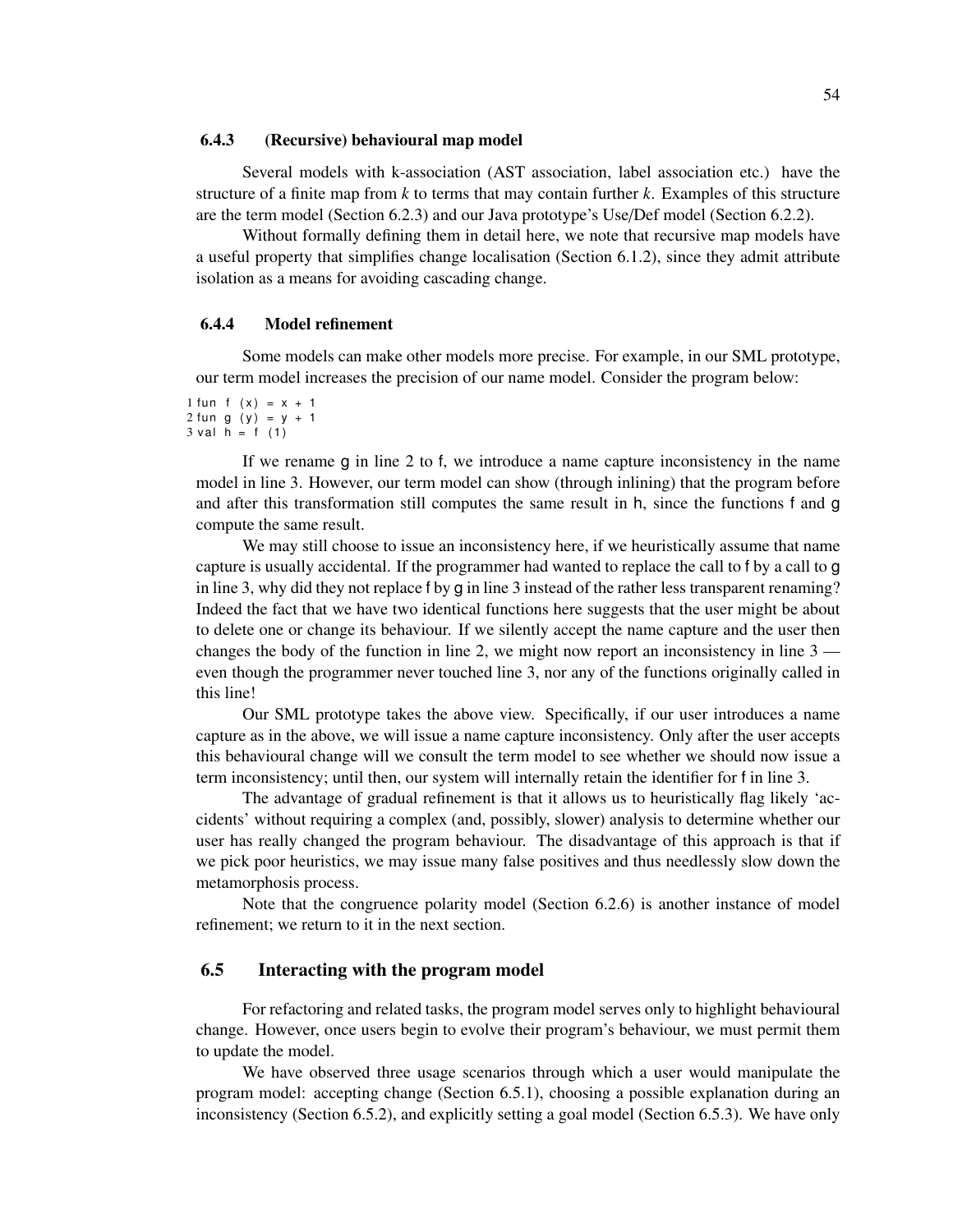implemented the first, accepting change, though in the following we illustrate how the other interaction modes may be of use in a production-quality program metamorphosis system.

# 6.5.1 Accept change

Whenever there is a discrepancy between a current model property and a desired model property, accepting change will copy the current property into the desired property. Most of the individual program models we have observed follow the (recursive) behavioural map model, which means that this will fully isolate the change.

However, for some models, such as the congruence polarity model's external interface model, this is not so easy. In that case, we report external polarity change inconsistencies for all externally visible definitions that our type inference deems not to be 'neutral' (e.g. because the programmer changed them from a list to a vector.) Since neutrality is the result of an inference mechanism, we cannot easily isolate this change. Instead we record a set of AST nodes for which we suppress this particular inconsistency. Once all such inconsistencies are suppressed AND the congruence polarity model type-checks, we can safely eliminate all congruence casts and clear the set of AST nodes for which we suppress polarity changes.

# 6.5.2 Choose explanation

In Chapter 5 we explained how our system uses congruence casts to locally explain transitions between types or algorithms. We further mentioned that our SML prototype heuristically chooses a congruence-based explanation, if there are multiple options. In practice, this heuristic choice may be incorrect. It is even possible that we might be able to explain a change as a congruence when the user merely intended a replacement with no deeper agenda.

We anticipate that a full-fledged program metamorphosis system will give users the option to choose between different explanations for congruence casts, or even to tell the system a priori that they intend e.g. a 'list to set' transition.

#### 6.5.3 Set goal model

Finally, a program metamorphosis system may allow users to explicitly specify a goal model for their transformation that is not directly derived from the program. For example, a user might tell the program model that she is defining a function that must meet a certain specification, such as having no side effects. In this scenario, the user would employ our equivalence checks proactively, rather than as a safety net.

This step bridges the gap between program metamorphosis and program refinement.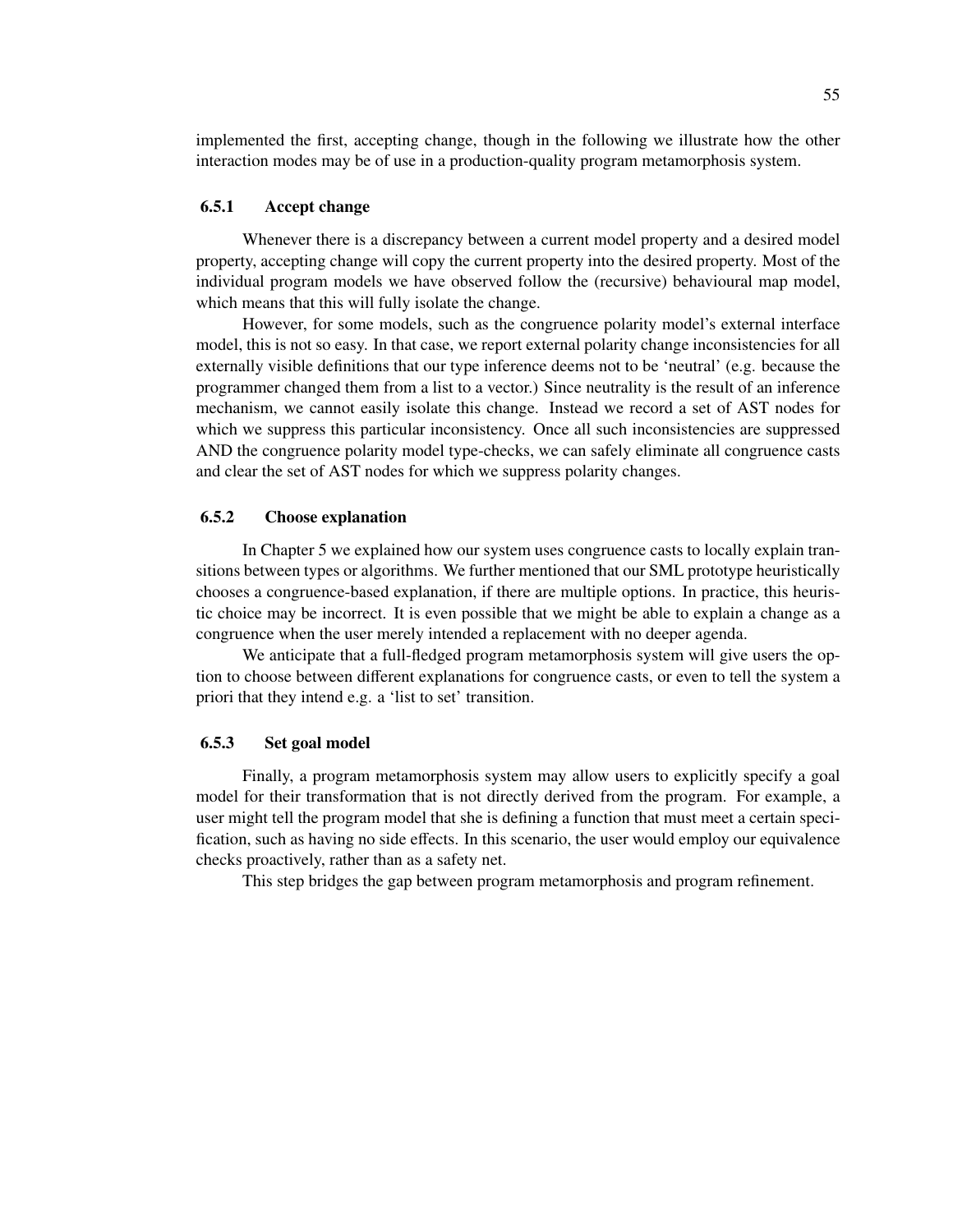# Chapter 7

# Building program metamorphosis tools

Building a program metamorphosis system is similar in many ways to building a compiler or a refactoring engine. Specifically, we must provide a *program analysis infrastructure*:

- a parser,
- an abstract program representation suitable for program analysis (typically an abstract syntax tree or AST), and
- program analyses that reveal information about the program behaviour.

Unlike a compiler, a program metamorphosis system needs no backend. Instead, it requires an *interactive program transformation infrastructure*, something it shares with refactoring engines:

- a user interface,
- a concrete program representation that captures the full source program (including comments and whitespace), typically a concrete syntax tree or CST with whitespace annotations, and
- syntactic transformations on the concrete syntax tree.

A refactoring engine is now a program analysis infrastructure together with an interactive program transformation infrastructure, plus implementations of the refactoring precondition and accompanying transformations (e.g., using an extended version of the techniques suggested in GenTL [AK08]).

A program metamorphosis system has almost the same needs: it requires a program analysis infrastructure and an interactive program transformation infrastructure, but unlike preconditions tupled with transformations, the program metamorphosis system requires

- a program model (which can be a combination of program models, as we described in the previous chapter) and
- program model updates for each transformation.

While it is certainly possible to implement all of these components by hand (as two of our prototypes do), it may be possible to provide improved support for the needs of program metamorphosis by defining a framework for developing program metamorphosis systems. We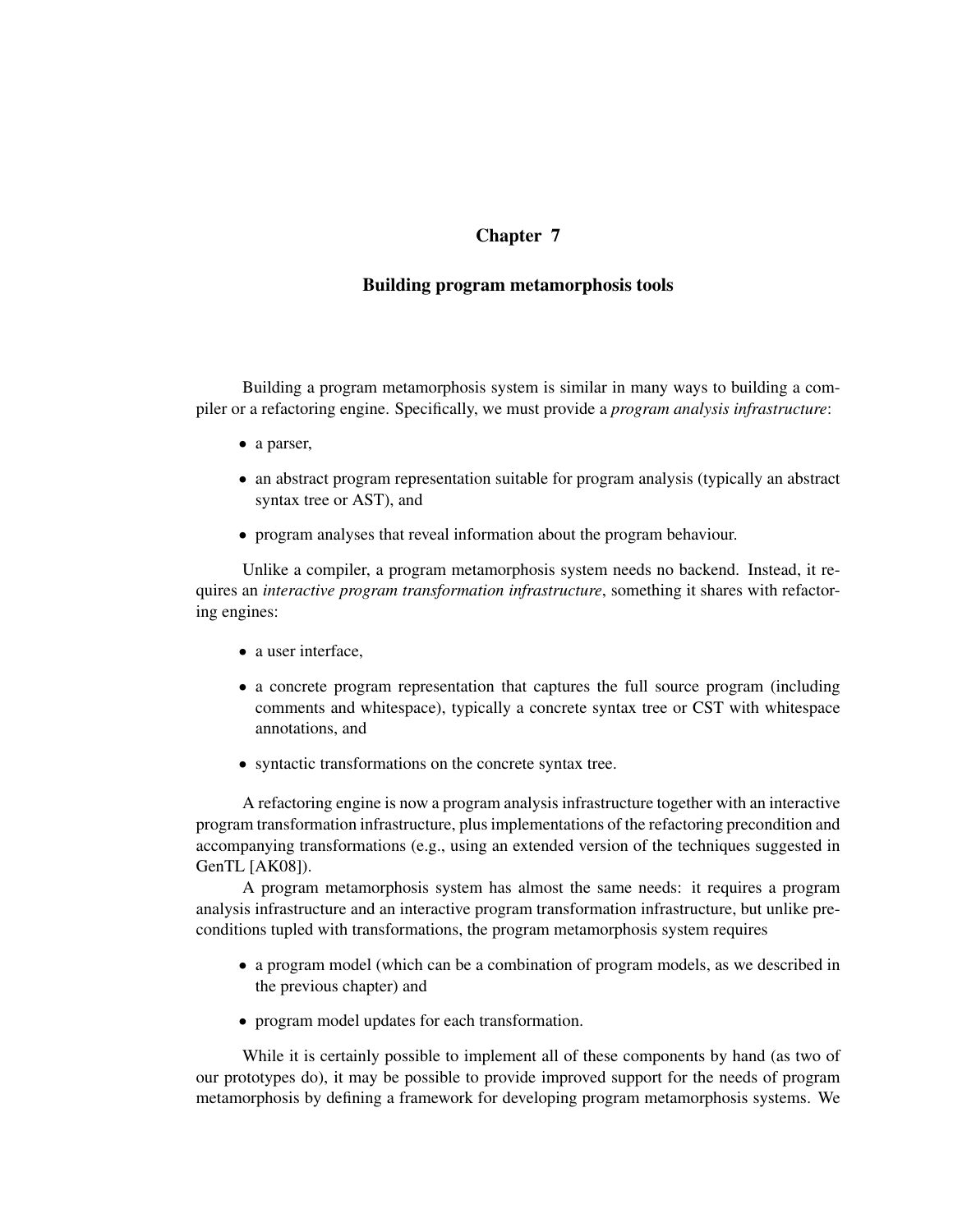have taken initial steps in this direction, both as a basis for program metamorphosis implementation and as a basis for future research into program metamorphosis, as we describe towards the end of this dissertation in Sections 10.1, 10.3, and 10.4.

Our infrastructure support for program metamorphosis currently comprises the components for an attribute tree grammar program analysis system [Knu68]. As with existing compiler construction tools (Section 4.1.3), we support all components needed for a program analysis infrastructure, but require program analyses to be expressed in terms of attribute tree grammars.

Attribute computations in our language take the form of computations on six kinds of values:

- *terminals*, such as variable names, typed by the regular expression that describes their contents,
- *AST nodes*, typed by the set of grammar productions that may produce them,
- *strings*,
- *fresh values*, typed uniquely,
- *user-defined algebraic values*, defined by (possibly recursive) user-defined algebraic datatypes, and
- *built-in datatypes*, specifically booleans, lists, sets, and maps.

We note that with the exception of the string formatting operator built into our language, all AST computations could in theory be phrased in terms of Datalog. This choice is deliberate and may facilitate *recovery planning*, one of the possible avenues for future work (Section 10.3).

During our implementation, we found that attribute grammars offer advantages to the program metamorphosis approach, but are also too limited for some of the tasks a program metamorphosis system must handle. Below we list the advantages and disadvantages we observed.

Advantages. Where attribute tree grammars are expressive enough for our needs, they do simplify the specification of program metamorphosis systems:

• *Easy desired program models*: once we know what attributes we must preserve, we can simply copy them into a 'desired' attribute for the current tree node. If this desired attribute is set but the current one disagrees, we have identified a behavioural change. Accepting this change then simply means that we copy the local current attribute into the desired attribute.

Furthermore, if the user copies or moves an AST fragment, we can easily retain the attributes, since they are tied to the concrete AST nodes.

• *Change localisation*: all computations are attribute computations on a given tree node, we can always attribute inconsistencies to whichever computation no longer reproduced the desired result for any given attribute.

Disadvantages. Attribute tree grammars are not expressive enough for some tasks that we encounter when specifying real-life programming languages. Furthermore, the advantages they offer may be too limited for practical application.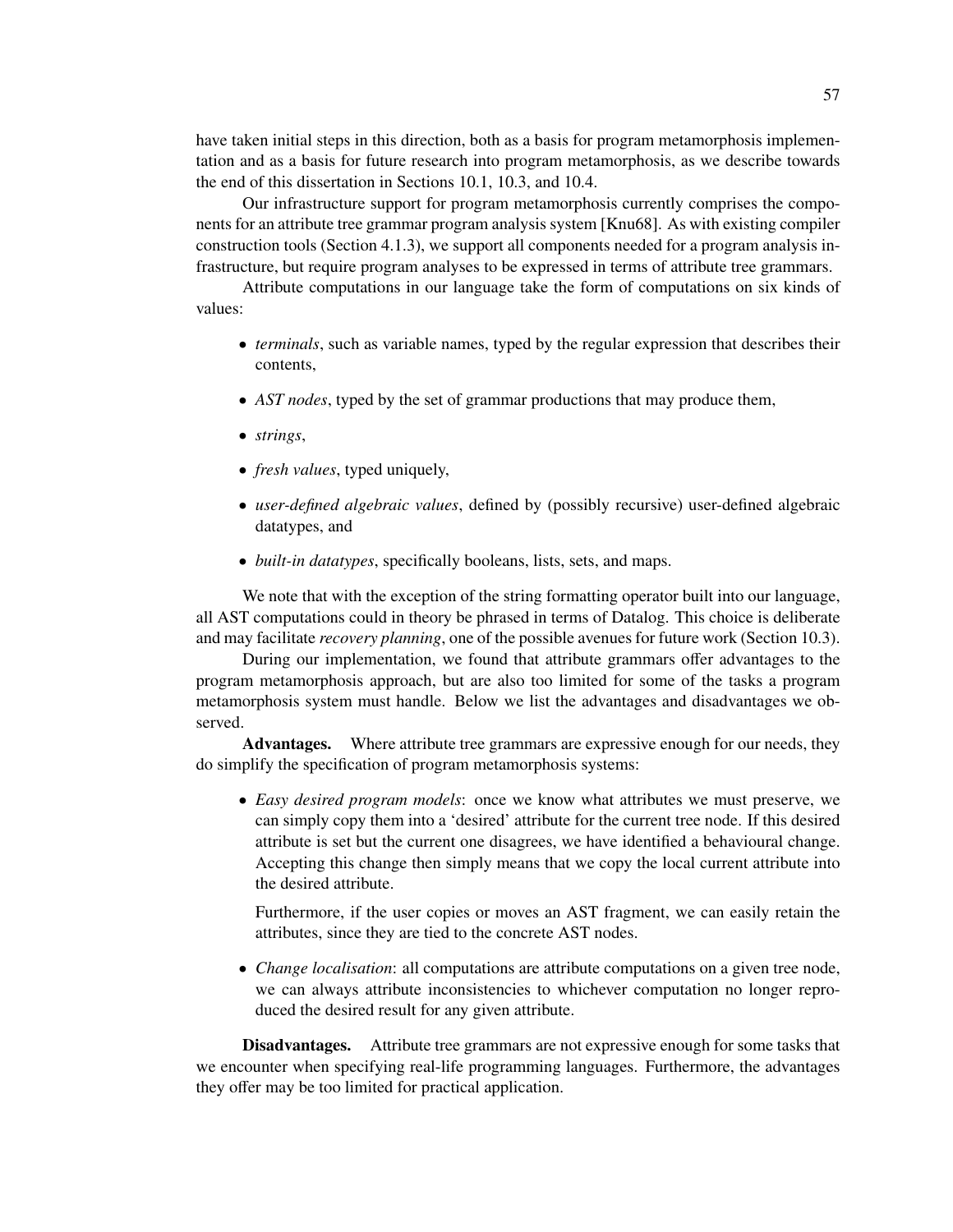- *Limits to change localisation*: the implicit change localisation in attribute tree grammars is sometimes too limited, particularly for issuing more complex inconsistencies (such as name capture inconsistencies). We normally detect these at the location at which the capture occurs, but to understand such an inconsistency users should also see both of the definitions involved in the capture — the intended definition, and the actual definition.
- *Limits on expressivity*: standard computations for attribute grammars do not include fixed point computations or similar, more involved program analyses. Thus, we cannot (for example) implement ML-style type inference directly.
- *Limits on tree structure*: some languages, such as Haskell and SML, allow user-defined operator fixities, meaning that the structure of the AST depends, in part, on the results of semantic analysis. Thus, we cannot separate parsing and semantic analysis as cleanly as attribute tree computations normally expect.

Our system provides a number of plugins that extend basic attribute grammar computations, including plugins for type inference and fixity parsing. Our Standard ML prototype (Section 8.3) uses the latter plugin extensively. Earlier versions of our prototype also used the type inference plugin, though we eliminated this use when we changed the bulk of our program analyses to operate on an intermediate program model (Section 6.4.2).

Appendix F illustrates how we can specify a small programming language, *L*0, with our system. This illustrates both our syntactic mechanisms and some of our semantic analyses, including the type inference plugin.

Appendix G, the documentation for our tool, describes its facilities in more detail.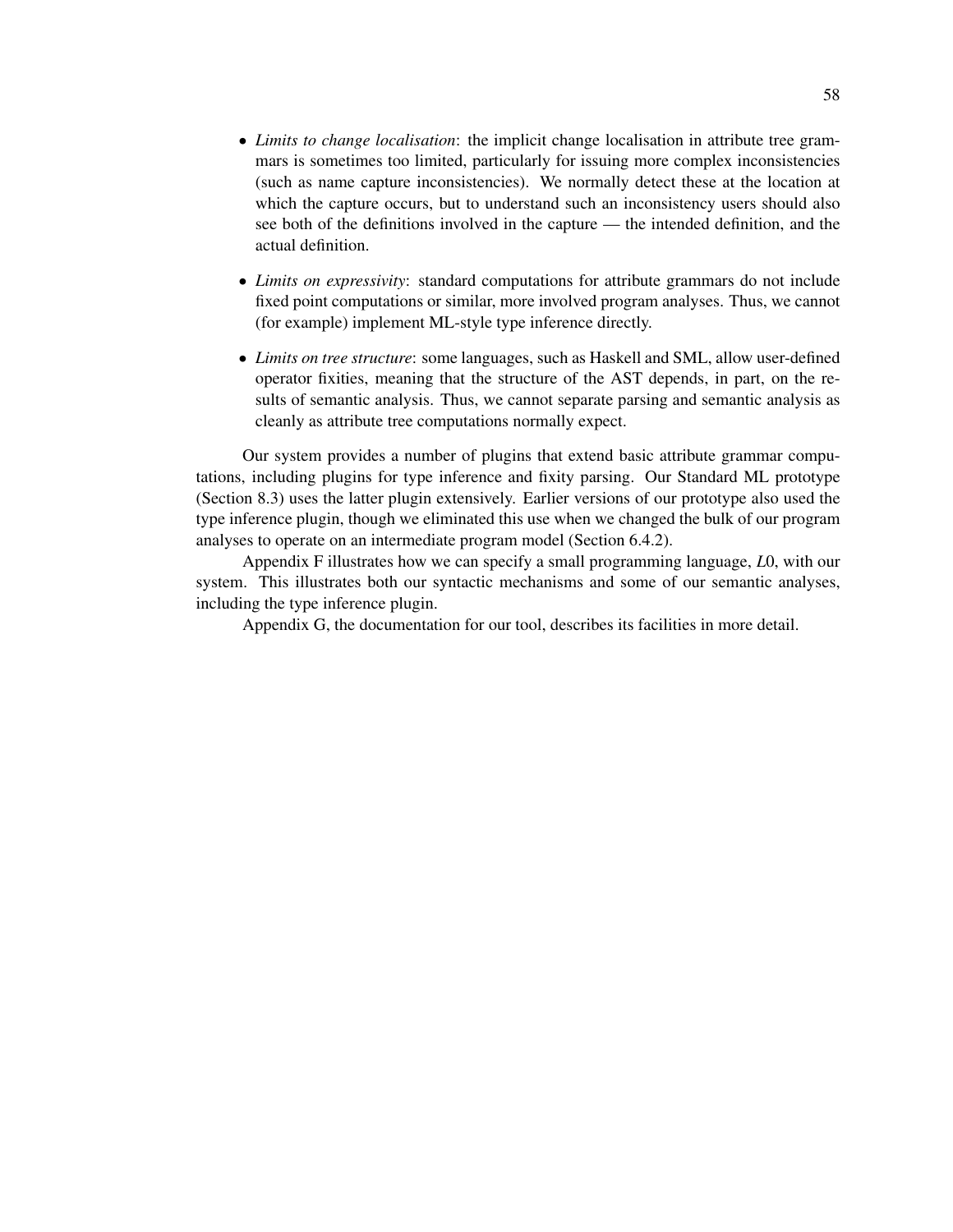# Chapter 8

### Prototypes

"Listen, lad. I built this kingdom up from nothing. When I started here, all there was was swamp. Other kings said I was daft to build a castle on a swamp, but I built it all the same, just to show 'em. It sank into the swamp. So, I built a second one. That sank into the swamp. So I built a third one. That burned down, fell over, then sank into the swamp."

— The Father (Michael Palin), Monty Python and the Holy Grail

We now describe our three prototype implementations in chronological order. We begin with our initial prototype, which we refer to as the *Datalog* prototype, in Section 8.1. This prototype handles nominal and some simple structural transformations on Standard ML minus the module language and maintains a single global program model, represented as a Datalog fact database.

The second prototype is a Java prototype, developed as a plugin for the Eclipse platform. This prototype uses a completely manual implementation of the program model. We describe it in Section 8.2.

Our third prototype again targets Standard ML, with almost complete support for the entire language and a more flexible set of transformations than in our initial prototype. This prototype uses the attribute grammar mechanism we discussed in the previous section for part of its program model, and manual coding for the rest; we describe it Section 8.3.

For each prototype, we describe the choice and implementation of our program models, the frontend we used, and the set of transformations we support.

## 8.1 Datalog prototype

Our initial prototype handles the Standard ML core language (without modules). We implemented it on top of the SML of New Jersey (SML/NJ) frontend, modifying the ml-yacc parser generator to retain a concrete syntax tree of each processed program for later manipulation.

After program analysis, our system emits a number of Datalog ground facts (EDB facts, in Datalog terminology) that capture the naming and scoping model; we then used a Datalog logic program in an attempt to infer inconsistencies.

In the following, we give a full description of a version of our system that we restricted to *Scope ML*, a subset of SML that is restricted to questions of scoping (Appendix A), i.e., value definitions and uses.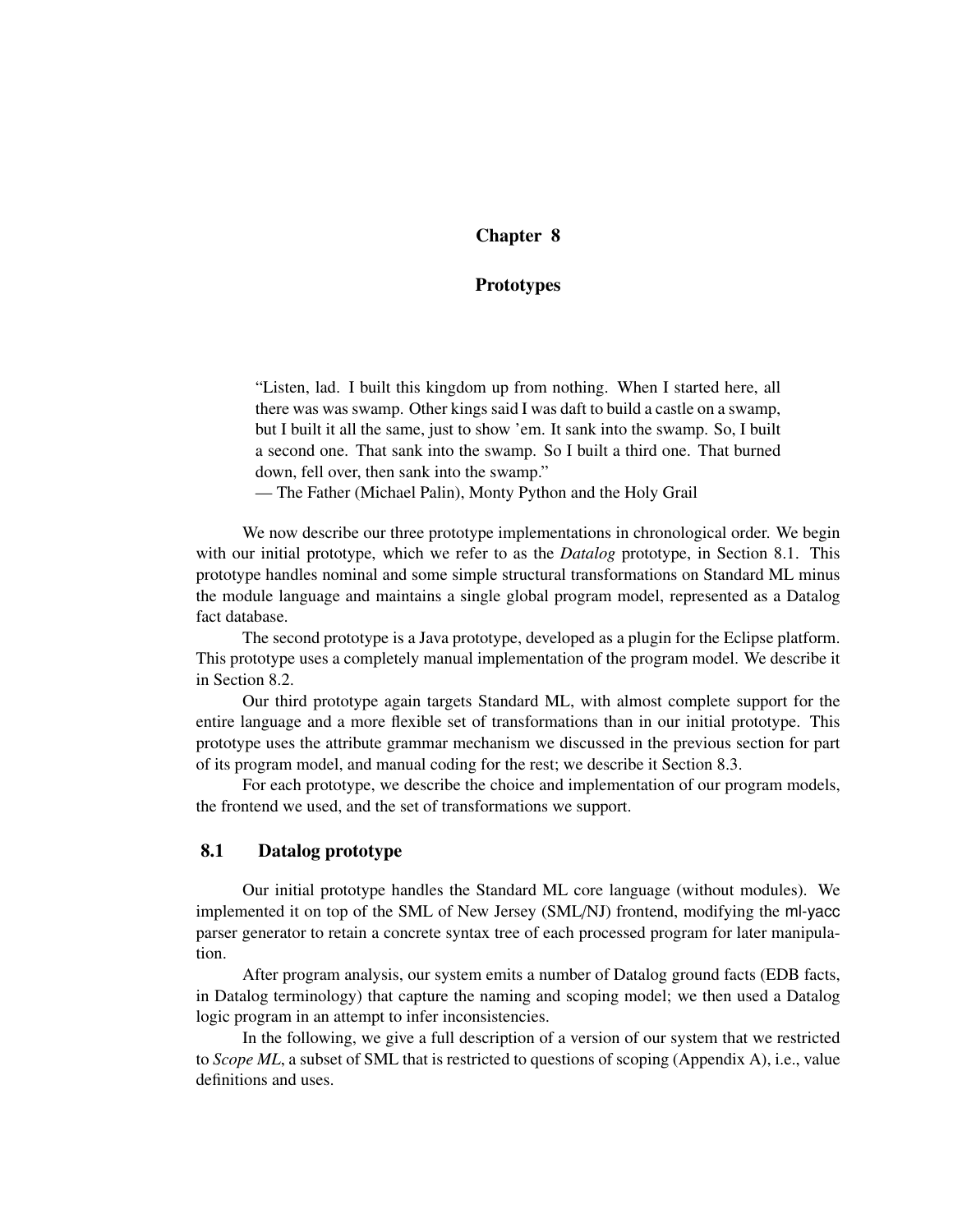| <b>Relation</b>               | <b>Meaning</b>                                              |
|-------------------------------|-------------------------------------------------------------|
| $\ell \prec \ell'$            | Location $\ell$ immediately precedes $\ell'$ in scope       |
| $i \stackrel{n}{\mapsto} n$   | Identifier <i>i</i> has name <i>n</i>                       |
| Use $(i, \ell)$               | Identifier <i>i</i> used at location $\ell$                 |
| Def $(i, \ell)$               | The definition of identifier <i>i</i> is at location $\ell$ |
| PDef $(i, \ell)$              | Identifier <i>i</i> defined at $\ell$ as a parameter        |
| $\ell_h \triangleleft \ell_h$ | $\ell_h$ is definition branch of definition head $\ell_h$   |
| Head $(\ell)$                 | Location $\ell$ is a definition head                        |
| ValHead $(\ell)$              | Location $\ell$ is a <b>val</b> definition head             |
| FunHead $(\ell)$              | Location $\ell$ is a <b>fun</b> definition head             |
| $Val(\ell)$                   | Location $\ell$ is a <b>val</b> definition branch           |
| $Fun(\ell)$                   | Location $\ell$ is a <b>fun</b> definition branch           |

| Table 8.1: Ground relations for Scope ML. |  |  |  |  |  |
|-------------------------------------------|--|--|--|--|--|
|-------------------------------------------|--|--|--|--|--|

#### 8.1.1 Program model

For this prototype, we define the full logical structure of the name model through relations, to give a fully detailed example of how such a model works and what kind of information it requires from the programming language frontend. We build our relations between the following sorts: the sort of names, whose instances we give as *n*, the sort of identifiers, whose instances we give as  $i$ , and the sort of locations, expressed as  $\ell$ .

Table 8.1 describes a family of relations that we extract from the SML/NJ name analysis. A name model (in this context) is precisely such a family. Note that we make locations and scope very explicit in the above: for example, our relation  $\ell < \ell'$  captures the structure of the referencing environment, stating that location  $\ell'$  can see all definitions from location  $\ell$ . The relation  $\ell$  thereby constructs a graph that represents the scoping structure in our program; this graph is acyclic if we only have nonrecursive definitions but may contain cycles if definitions can see themselves.

Some of the remaining definitions are straightforward, others require elaboration:

• Def(*i*,  $\ell$ ) and  $\ell \leq \ell'$ : the relations ( $\triangleleft$ ) and Def together represent the definitions of identifiers with nontrivial scoping rules. Definitions that we make via Def(–,  $\ell$ ) and  $\ell_h \triangleleft \ell$ are visible to all locations that can reach location  $\ell_h$  via ( $\lt$ ). This mechanism allows us to represent recursive and non-recursive definitions. Consider the following example:

$$
\begin{array}{ll}\n\textcircled{\scriptsize{8}} \\
\textcircled{\scriptsize{9}} \\
 & \text{and } \textcircled{\scriptsize{10}} \\
 & \text{and } \textcircled{\scriptsize{10}} \\
 & i_1 = 13\n\end{array}
$$

where the location  $\ell_h$ , the *definition head*, represents the program location capturing the entire definition, for both of the identifiers  $i_0$  and  $i_1$ . The location  $\ell_s$  represents the program location immediately before  $\ell_h$ , and  $\ell_0$  and  $\ell_1$  are the locations at the first and second definitions, respectively.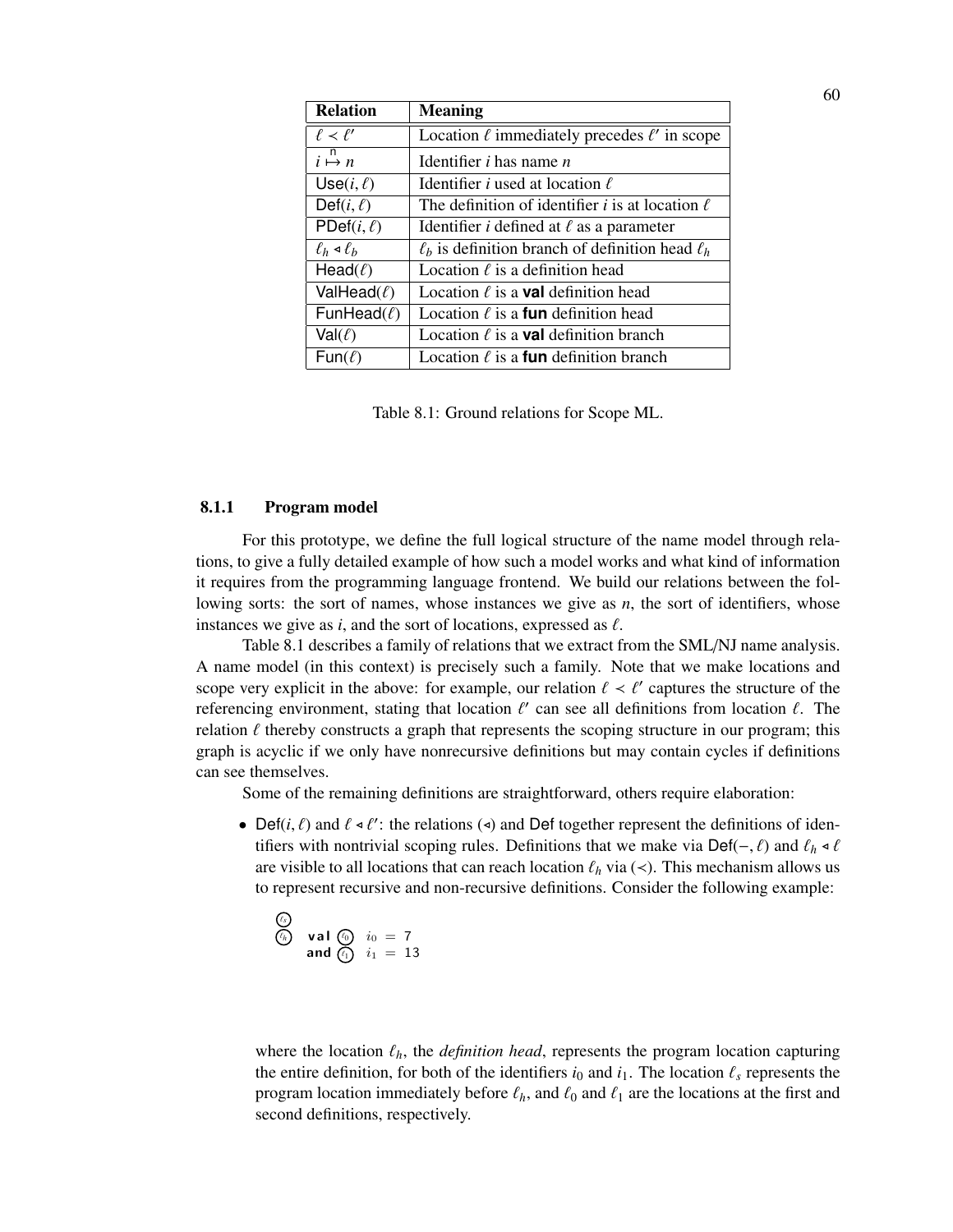We observe the following facts:

$$
\{\mathsf{Def}(i_0,\ell_0),\mathsf{Def}(i_1,\ell_1),\ell_h\triangleleft\ell_0,\ell_h\triangleleft\ell_1,\ell_h\triangleleft\ell_s\}
$$

meaning that identifiers  $i_0$  and  $i_1$  are visible to anyone who can see the location  $\ell_h$ .

To complete the above **val** definition, we add facts  $\ell_s \prec \ell_0$  and  $\ell_s \prec \ell_1$ . The bodies of the definitions of identifiers  $i_0$  and  $i_1$  now draw their own environments from the earlier location  $\ell_s$  and therefore cannot see each other. If we want to model the above as a recursive definition (e.g., to model a **fun** or **val rec** definition), we instead add the edges  $\ell_h < \ell_0$  and  $\ell_h < \ell_1$  — the bodies of *i*<sub>0</sub> and *i*<sub>1</sub> can now reach the head of their own definition,  $\ell_h$ , via (<), and therefore (via  $\ell_h \triangleleft \ell_0$  and  $\ell_h \triangleleft \ell_1$ ) access each other's definitions. Each definition via Def thus has two edges — a  $(\le)$  edge to the location representing its surrounding environment, and a  $\left( \triangleleft \right)$  edge to its associated definition head. Without this indirection, definitions in mutually recursive definition blocks with *n* definitions would need  $O(n)$  edges to connect to all other definitions in the block, for a total of  $O(n^2)$  edges.

- PDef $(i, \ell)$ : this relation records definitions of identifiers as parameters. Such definitions are not visible to subsequent definitions, only to the body of the definition (transitively reachable via ≺).
- Head( $\ell_h$ ): this relation describes a definition head, such as  $\ell_h$  in our example above.
- ValHead( $\ell_h$ ) and Val( $\ell_b$ ): these two relations mark **val** definitions. Relation ValHead is a subset of Head and marks definition heads that are value definition heads; Val in turn marks the locations for each of the individual definitions underneath the definition head; in our earlier example we would mark  $\ell_0$  and  $\ell_1$  in this fashion, designating these locations as *definition branches*.
- FunHead( $\ell_h$ ) and Fun( $\ell_b$ ): these two relations are the equivalents to ValHead and Val, but for function definitions.

### 8.1.2 Inconsistency detection

The following conditions render Scope ML programs ill-formed:

- Ambiguous( $\ell, n$ ): the definition block at  $\ell$  defines more than one identifier with the name *n* (**val**  $x = 1$  **and**  $x = 2$ ). Section 2.9 of the Revised Definition of Standard ML [MTHM97] dictates this condition.
- VarCapture(*i*,  $\ell_u$ ,  $\ell_c$ ): the use of the identifier *i* at location  $\ell_u$  is subject to name capture at location  $\ell_c$ .
- VarNonReach(*i*,  $\ell_u$ ): identifier *i*, used at location  $\ell_u$ , is not reachable from  $\ell_u$ .
- AmbiguousParam $(i, n)$ : the function identified by *i* has multiple parameters with the same name *n*.

Figure 8.1 specifies the rules for deriving these conditions. We use three auxiliary relations in this figure: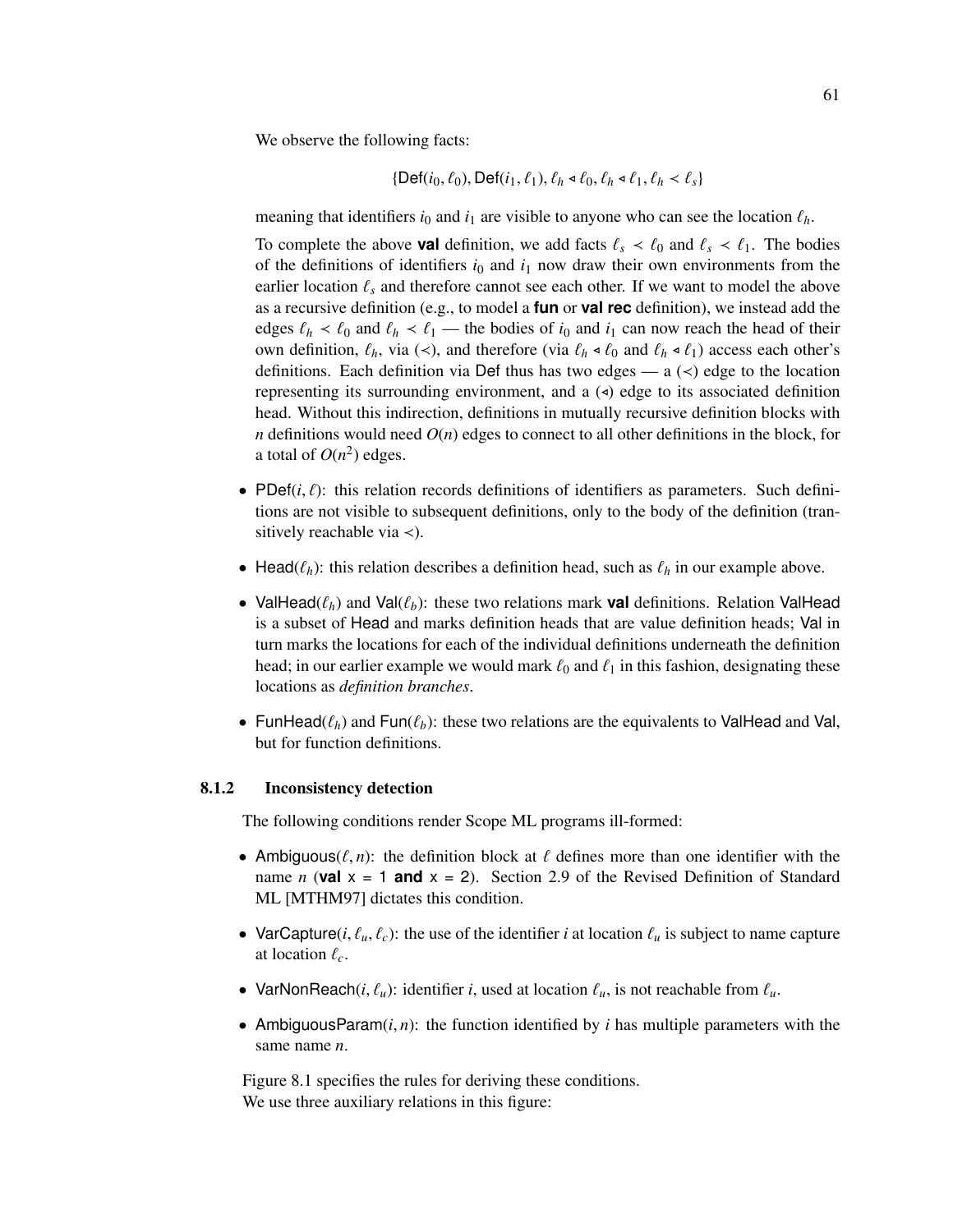| $\ell \triangleleft \ell_1$ $\ell \triangleleft \ell_2$ $\text{Def}(i_1, \ell_1)$ $\text{Def}(i_2, \ell_2)$ $\neg(i_1 = i_2)$ $i_1 \stackrel{n}{\mapsto} n \stackrel{n}{\leftrightarrow} i_2$ |                                                                                         |                                                                                                                                                                                                                                                               |                                                                                        |
|-----------------------------------------------------------------------------------------------------------------------------------------------------------------------------------------------|-----------------------------------------------------------------------------------------|---------------------------------------------------------------------------------------------------------------------------------------------------------------------------------------------------------------------------------------------------------------|----------------------------------------------------------------------------------------|
|                                                                                                                                                                                               | Ambiguous $(\ell, n)$                                                                   |                                                                                                                                                                                                                                                               |                                                                                        |
|                                                                                                                                                                                               |                                                                                         | $\neg \textsf{InLimbo}(\ell_u)$ $\neg (i = i')$ $\Delta(i, \ell_\Delta)$ $\Delta(i', \ell'_\Delta)$<br>Use(i, $\ell_u$ ) $i \stackrel{\textsf{n}}{\mapsto} n \stackrel{\textsf{n}}{\leftarrow} i'$ $\ell_\Delta \ll \ell'_\Lambda$ $\ell'_\Lambda \ll \ell_u$ |                                                                                        |
|                                                                                                                                                                                               |                                                                                         |                                                                                                                                                                                                                                                               |                                                                                        |
|                                                                                                                                                                                               | VarCapture $(i, \ell_u, \ell'_\Lambda)$                                                 |                                                                                                                                                                                                                                                               |                                                                                        |
|                                                                                                                                                                                               | VarNonReach $(i, \ell_u)$                                                               | Use $(i, \ell_u)$ $\neg$ InLimbo $(\ell_u)$ $\neg$ Reach $(i, \ell_u)$                                                                                                                                                                                        |                                                                                        |
| Def(i, $\ell$ ) PDef(i <sub>1</sub> , $\ell$ ) PDef(i <sub>2</sub> , $\ell$ ) i <sub>1</sub> $\stackrel{n}{\mapsto} n \stackrel{n}{\leftarrow} i_2$ $\neg(i_1 = i_2)$                         | Ambiguous Param $(i, n)$                                                                |                                                                                                                                                                                                                                                               |                                                                                        |
| $\frac{\ell' \prec \ell}{\ell' \ll \ell}$                                                                                                                                                     | $\frac{\Delta(i, \ell_{\Delta}) \quad \ell_{\Delta} \ll \ell}{\mathsf{Reach}(i, \ell)}$ |                                                                                                                                                                                                                                                               | $PDef(i, \ell)$<br>$\Delta(i,\ell)$<br>$\ell_d \triangleleft \ell_b$ Def $(i, \ell_b)$ |
| $\frac{\ell' \prec \ell \quad \ell'' \ll \ell'}{\ell'' \ll \ell}$                                                                                                                             | $\overline{x} = \overline{x}$                                                           |                                                                                                                                                                                                                                                               | $\Delta(i, \ell_d)$                                                                    |

Figure 8.1: Datalog rules for deriving error conditions for Scope ML.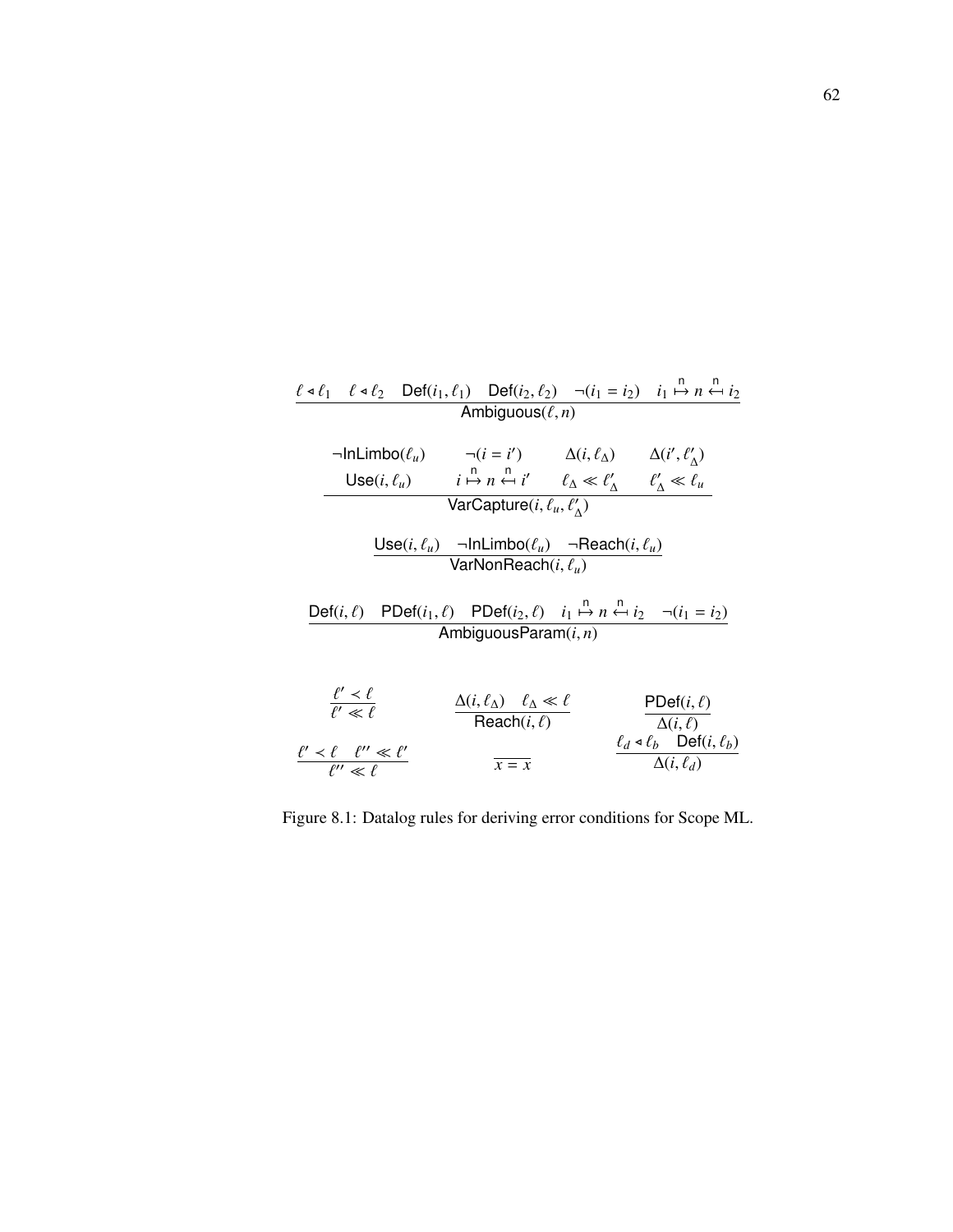- $(\ll)$ : Loc × Loc, which is the transitive closure of  $(\prec)$ .
- $\Delta$  : In × Loc, where  $\Delta(i, \ell)$  states that identifier *i* is defined at location  $\ell$ , i.e.,  $\Delta$  =  $($  ∘ Def) ∪ PDef.
- Reach : In  $\times$  Loc, where Reach(*i*,  $\ell$ ) means that identifier *i* is reachable from location *l* by following ( $\ll$ ) to a location at which  $\Delta$  applies, i.e., Reach =  $\Delta \circ \ll$ .

In Figure 8.1, we see the inference rules for the various error conditions. Ignoring (for the time being) the use of InLimbo, let us consider the three rules for inferring inconsistencies in turn:

- (1) Ambiguous( $\ell$ , *n*) holds iff the definition head  $\ell$  has two definition branches  $\ell_1$ ,  $\ell_2$  defining distinct identifiers  $i_1$  and  $i_2$  with the same name *n*.
- (2) VarCapture(*i*,  $\ell_u$ ,  $\ell_c$ ) holds iff identifier *i* is used at location  $\ell_u$ , and defined at  $\ell_{\Delta}$ , and if there is some other identifier *i*' with the same name *n* as *i* defined at location  $\ell'_{\Delta}$ , where  $\ell_{\Delta} \ll \ell'_{\Delta} \ll \ell_u$ . Informally, we can think of identifier *i*' as intervening when we try to determine the meaning of name *n* at location  $\ell_u$  — looking up by name, we will find *i'*, since it has masked *i* in the environment.
- (3) VarNonReach(*i*,  $\ell_u$ ) holds iff we use *i* at location  $\ell_u$ , but cannot actually reach it from there.
- (4) AmbiguousParam $(i, n)$  holds iff identifier *i* has two distinct parameters,  $i_1$  and  $i_2$ , which share the name *n*.

### 8.1.3 Transformations

Figure 8.2 lists a number of transformations for Scope ML. We omit the (straightforward) discussion of the AST transformation aspect of these transformations here and focus on their logical impact. We use the following notation:

$$
t(x_1,\ldots,x_n)=\frac{D}{C}
$$

means that the transformation *t* creates all properties listed in *C* and deletes all properties listed in *D*. The user-supplied variables  $x_1, \ldots, x_n$  are substituted into *C* and *D*.

• *rename* is the identifier renaming transformation we used previously. This transformation corresponds directly to *rename* refactorings, except that it has no preconditions. In particular, the program transformation part of *rename* simultaneously renames all defining and using occurrences of the identifier.

This transformation uses two names: the new, user-supplied name n', and the old name *n*. *n* is not user-supplied: our Datalog prototype infers all free variables occurring in the deleted properties. Since each identifier has only one name at any given point in time, *n* is never ambiguous.

The remaining transformations support the task of relocating definitions, as well as eliminating unnecessary definitions.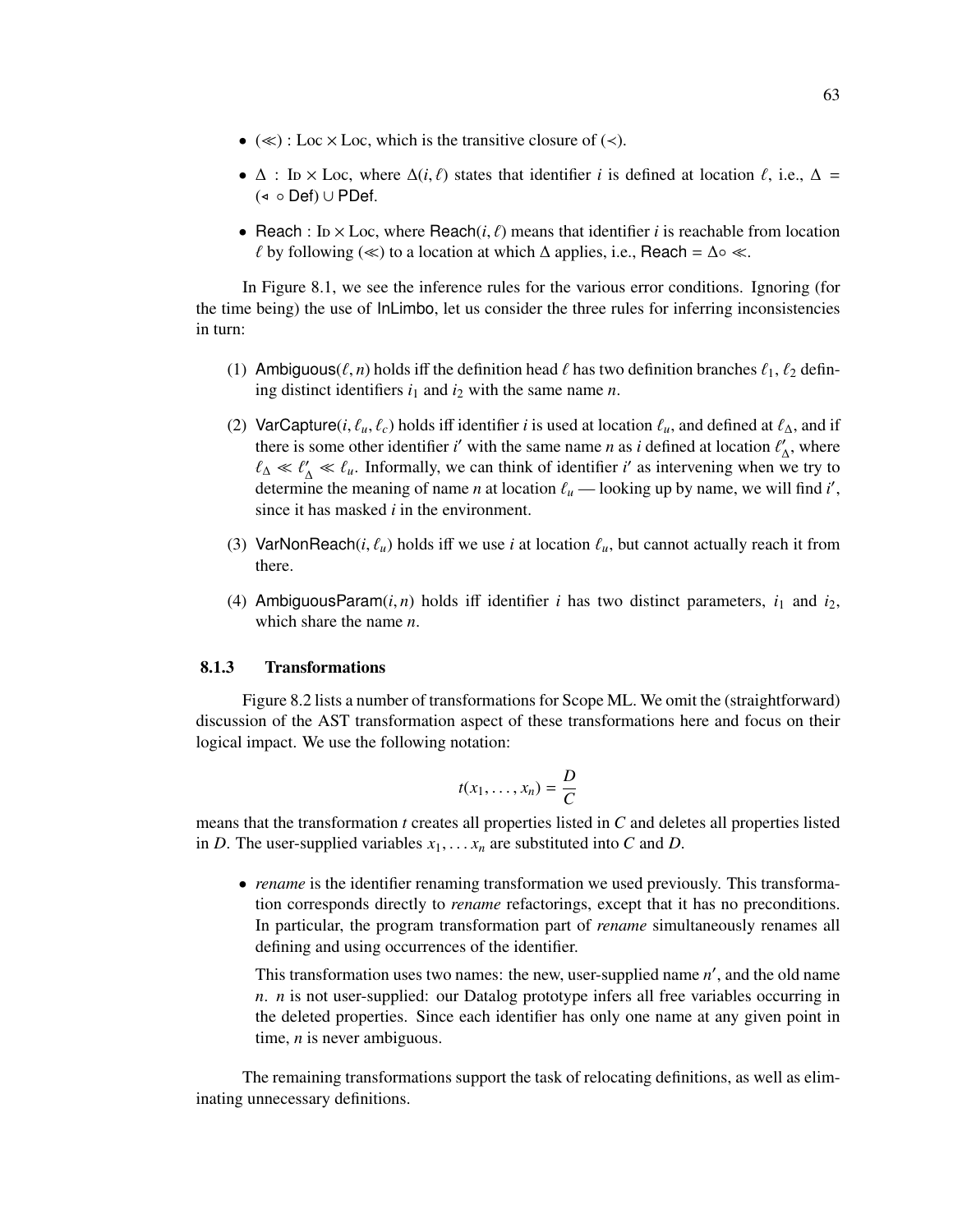• *elim-def* eliminates a definition of identifier *i* from a branch of a definition head  $\ell_h$ ; for example, in **val**  $a = 1$  and  $b = 2$ , a single *elim-def* might eliminate the definition of either a or b.

This rule has a precondition, namely that *i* is indeed defined at  $\ell_b$ , i.e., Def(*i*,  $\ell_b$ ). We have no special provisions for preconditions but achieve the same effect by listing this property among both constructed and deleted facts. Thus, the transformation only applies if Def(*i*,  $\ell_b$ ) holds, but we retain Def(*i*,  $\ell_b$ ).

The model effect of eliminating the definition at  $\ell_b$  from the program is that the ( $\triangleleft$ ) relation from the definition head to the definition branch is severed, as is the  $(\prec)$  relation providing the environment for the definition body. This means that the body of the definition cannot access the outer environment, and that the identifier  $i$  is no longer reachable according to the language theory from Figure 8.1. Note that we do not actually destroy the part of the program model that we just disconnected: all facts about the definition body still exist.

To be able to reconnect location  $\ell_b$  to other parts of the AST later, we tag it as Limbo, which easily distinguishes it from locations still connected to the AST. Limbo serves a second purpose, as we shall see shortly.

• *intro-val* grafts a previously eliminated **val** definition branch  $\ell_b$  (marked as Limbo) onto an arbitrary **val** definition block whose head is  $\ell_h$ . Note the use of ValHead( $\ell_h$ ) to ensure that **val** definitions are not erroneously added to **fun** definition blocks.

Together, *elim-def* and *intro-val* allow transforming e.g.

```
let val a = 1in let val b = 2in a + bend end
into
    let val a = 1and b = 2in let in a + bend end
```
- *intro-fun* is analogous to *intro-val*, except for **fun** definitions.
- *intro-val-hd* introduces a new **val** definition head between two Head locations (value or function definition heads). Recall that *intro-val* only allowed us to graft a definition branch onto an existing head; this is insufficient for moving a definition head. Taking our example from *intro-val*, we need to combine *elim-def*, *intro-val* and *intro-val-hd* to transform the program into

```
let val a = 1val b = 2in let in a + bend end
```
where the definition of b now has its own (fresh) definition head. *intro-val-hd* lists an unbound variable  $\ell'$  in its list of created facts: our Datalog system interprets such variables as fresh objects. This  $\ell'$  is now precisely our new definition head.

• *intro-fun-hd* is the analogue of *intro-val*, except for function definition heads.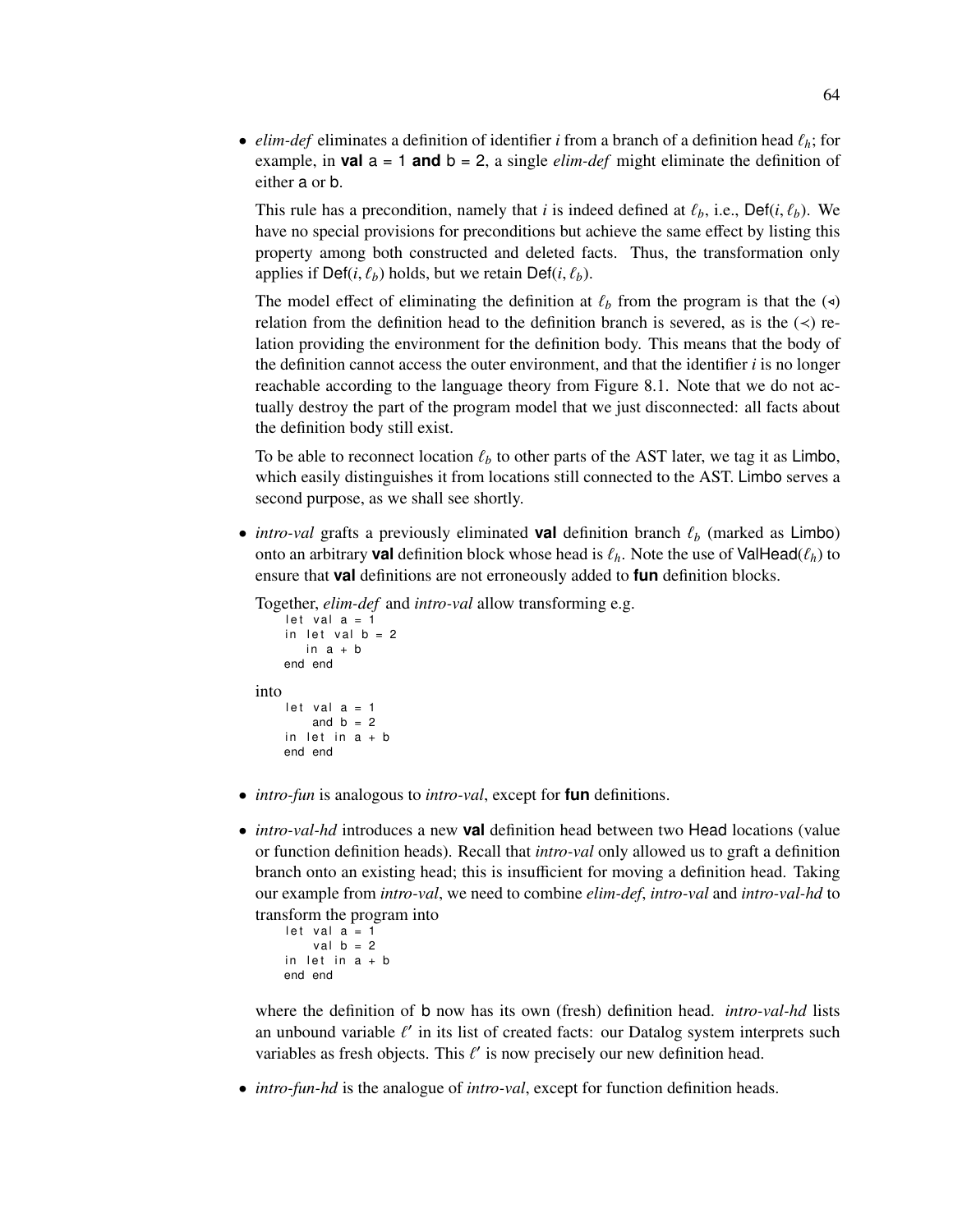| rename $(i, n)$ =                  | $\begin{array}{c}\n i \mapsto n \\  i \mapsto n'\n\end{array}$                                                                                    |
|------------------------------------|---------------------------------------------------------------------------------------------------------------------------------------------------|
| elim-def $(i, \ell_h)$ =           | Def( <i>i</i> , $\ell_b$ ) $\ell_h \triangleleft \ell_b$ $\ell_h \angle \ell_b$<br>Def(i, $\ell_b$ ) Limbo( $\ell_b$ )                            |
|                                    | $Val(\ell_b)$ Limbo $(\ell_b)$<br>ValHead( $\ell_h$ ) $\ell_s < \ell_h$                                                                           |
| intro-val $(\ell_b, \ell_h)$ =     | $Val(\ell_b)$ $\ell_d \triangleleft \ell_b$ $\ell_s \angle \ell_d$<br>ValHead( $\ell_h$ ) $\ell_s < \ell_h$                                       |
| intro-fun $(\ell_b, \ell_h)$ =     | Fun( $\ell_b$ ) Limbo( $\ell_b$ ) FunHead( $\ell_h$ )<br>Fun( $\ell_b$ ) FunHead( $\ell_h$ ) $\ell_h \triangleleft \ell_h$ $\ell_h \angle \ell_h$ |
|                                    | Head $(\ell_{\uparrow})$ Head $(\ell_{\downarrow})$ $\ell_{\uparrow} < \ell_{\downarrow}$                                                         |
| intro-val-hd $(\ell_{\uparrow})$ = | Head( $\ell'$ ) $\ell_{\uparrow} < \ell'$ Head( $\ell_{\uparrow}$ )<br>ValHead( $\ell'$ ) $\ell' < \ell_{\perp}$ Head( $\ell_{\perp}$ )           |
|                                    | Head( $\ell_{\uparrow}$ ) Head( $\ell_{\downarrow}$ ) $\ell_{\uparrow} < \ell_{\downarrow}$                                                       |
| intro-fun-hd $(\ell_{\uparrow})$ = | Head( $\ell'$ ) $\ell_1 < \ell'$ Head( $\ell_1$ )<br>FunHead( $\ell'$ ) $\ell' < \ell_{\perp}$ Head( $\ell_{\perp}$ )                             |

Figure 8.2: Transformations for Scope ML.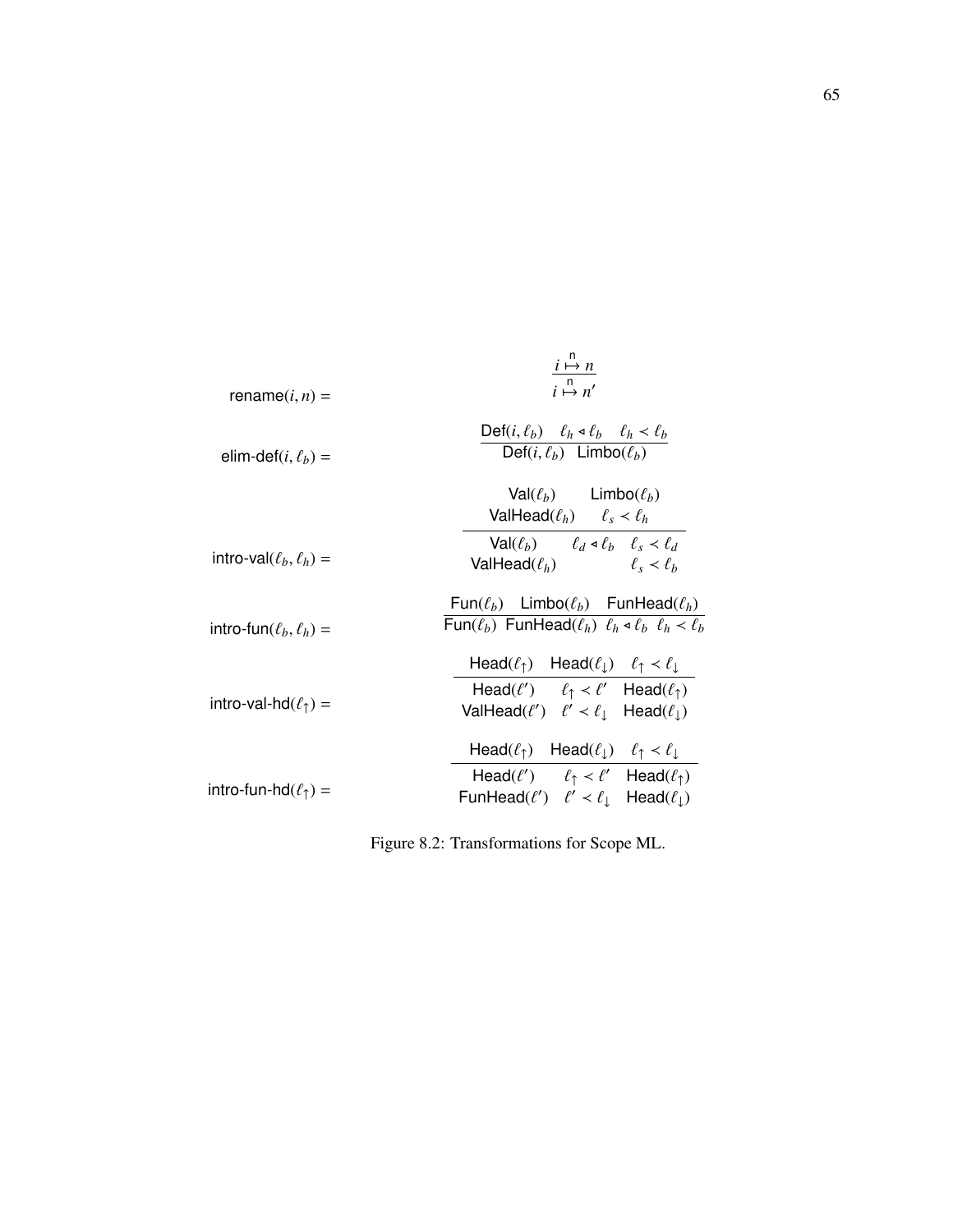The above definitions may lead to spurious error messages when definitions are deleted. As an example, consider the deletion of an unused definition **val** a = b. Since a is unused, its absence will not cause any inconsistencies. However, looking at our inconsistency inference rules, we notice that the use of b will cause a VarNonReach inconsistency: the use of the identifier of b remains part of the program model, even though we have presumably disconnected the concrete occurrence of b from the program. This runs contrary to intuition (and to our practical needs) which suggest that locations in limbo should not cause inconsistencies.

We address this problem by suppressing errors that arise in locations that are "in limbo" (as shown in Figure 8.1); the language theory rules for InLimbo are simply

$$
\frac{\text{Limbo}(\ell)}{\text{InLimbo}(\ell)} \qquad \frac{\text{Limbo}(\ell') \quad \ell' \ll \ell}{\text{InLimbo}(\ell)}
$$

Thus, any location that has an ancestor in limbo is also considered in limbo, and name captures and unreachable identifier uses for such locations are suppressed.

#### 8.1.4 Automatic inconsistency recovery

Our Datalog prototype is unique in that it includes an automatic inconsistency recovery mechanism. Automatic inconsistency recovery is the process of finding sequences of transformations that eliminate any inconsistencies we have observed; we refer to such transformation sequences as *recovery plans*.

A naive depth-bounded search for recovery plans is impractical, as it

- (1) is inefficient, in that it does not re-use information about how concrete inconsistencies came about,
- (2) will find and report plans with unnecessary transformations simply because the transformations do not obstruct inconsistency recovery, and
- (3) will find and report permutations of plans.

By exposing the program theory and model transformations to the planner, we can allow more intelligent planning approaches. The AI planning literature specifically focusses on transformations such as our model transformations (referred to as 'actions') [RN03, NFF+05], often extended with a general notion of preconditions. In the context of planning, our notion of a program theory corresponds to *domain axioms* [Gar00].

However, our initial experiments suggested that our Datalog infrastructure was not efficient enough to be of use even for the task of validating recovery plans (Appendix B). We thus did not explore this path very far, though we did observe a number of heuristics that may be of use for future systems and that we describe in the following.

Note that exposing program theory and model transformations gives rise to the *trace* of an observed inconsistency, i.e., to the sequence of facts that contributed, directly or indirectly, to the inconsistency; this 'trace' corresponds to the 'dynamic slice' of this fact from a programslicing perspective, or to its 'proof', from a proof-theoretical one. We can unify ground facts from such traces with deleted abstract facts from our model transformations to find options for how such 'offending facts' might be eliminated.

Negated properties in traces are inherently harder to deal with than positive properties. Intuitively, when we encounter a negative (missing) property in a trace, we would like to create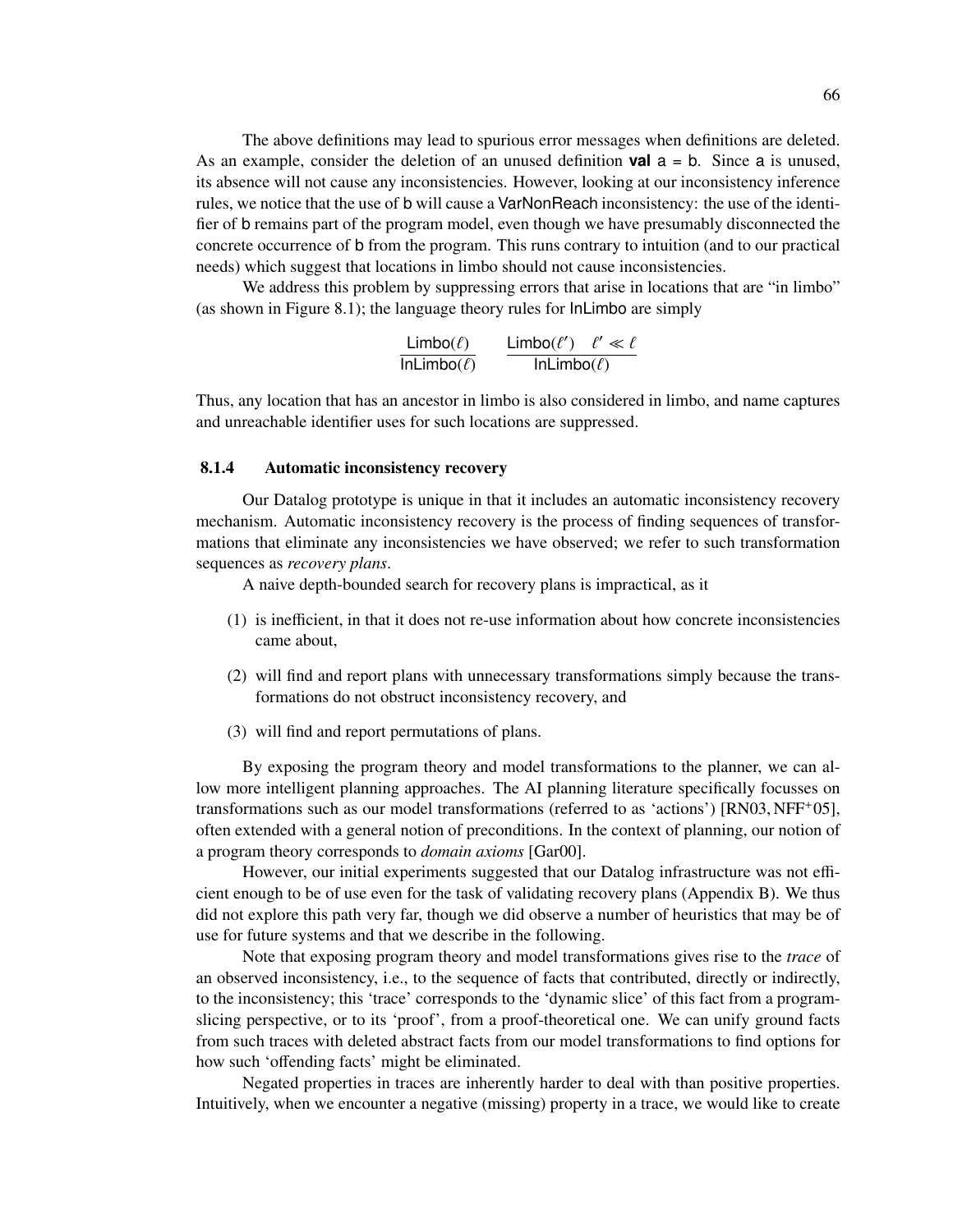that property with some transformation to see whether this will eliminate the inconsistency we are considering.

Our system supports four heuristics for dealing with such existentially quantified variables:

- (1) Use fresh objects. This technique is useful for dealing with *rename*, where we can always find a new, unused name.
- (2) Re-create facts that contributed to the desired program model but are missing in the current program model. This technique is useful for recovering the original state of the program, prior to invalidation.
- (3) Use objects (with matching sort) that occurred in the transformations leading up to the observed inconsistencies. We found this heuristic to be roughly as useful in producing recovery plans as #2, but less precise: fewer of the plans it found were useful.
- (4) Consider objects from *similar* facts. When encountering variables in negated facts, we try to fill in these variables by unifying each negative fact with other facts occurring in our traces.

For each suggested transformation *t*, our system validates the transformation against the current/desired program models and program/language theories. If inconsistencies remain (or were newly added) after applying *t*, our system recursively searches for further transformations to recover, down to a user-specified depth.

# 8.2 Java prototype

 $We<sup>1</sup>$  implemented the Java prototype as a plugin for the Eclipse IDE (version 3.2.2). This prototype employed the same infrastructure that Eclipse's built-in refactorings use in order to make a comparison between the two approaches meaningful.

We first describe our prototype's program model, our consistency promises, and the PM steps it supports, followed by a discussion of our user interface and a demonstration of the flexibility of our system compared to traditional refactorings.

#### 8.2.1 Program model

Our program model includes the results of name, Use-Def, and Def-Use analyses. For name analysis, we use Eclipse's built-in bindings mechanism to determine the declaration for each use of a name and store a mapping between names and declarations. For Def-Use and Use-Def chains, we calculate intra-procedural reaching definitions and similarly store a mapping between uses and definitions. We recompute the model when the program changes; our model equivalence test reports an inconsistency whenever the newly computed mappings do not match the original ones.

<sup>&</sup>lt;sup>1</sup> The Java prototype's implementation stems from Devin Coughlin, to whom the author is indebted for his contribution.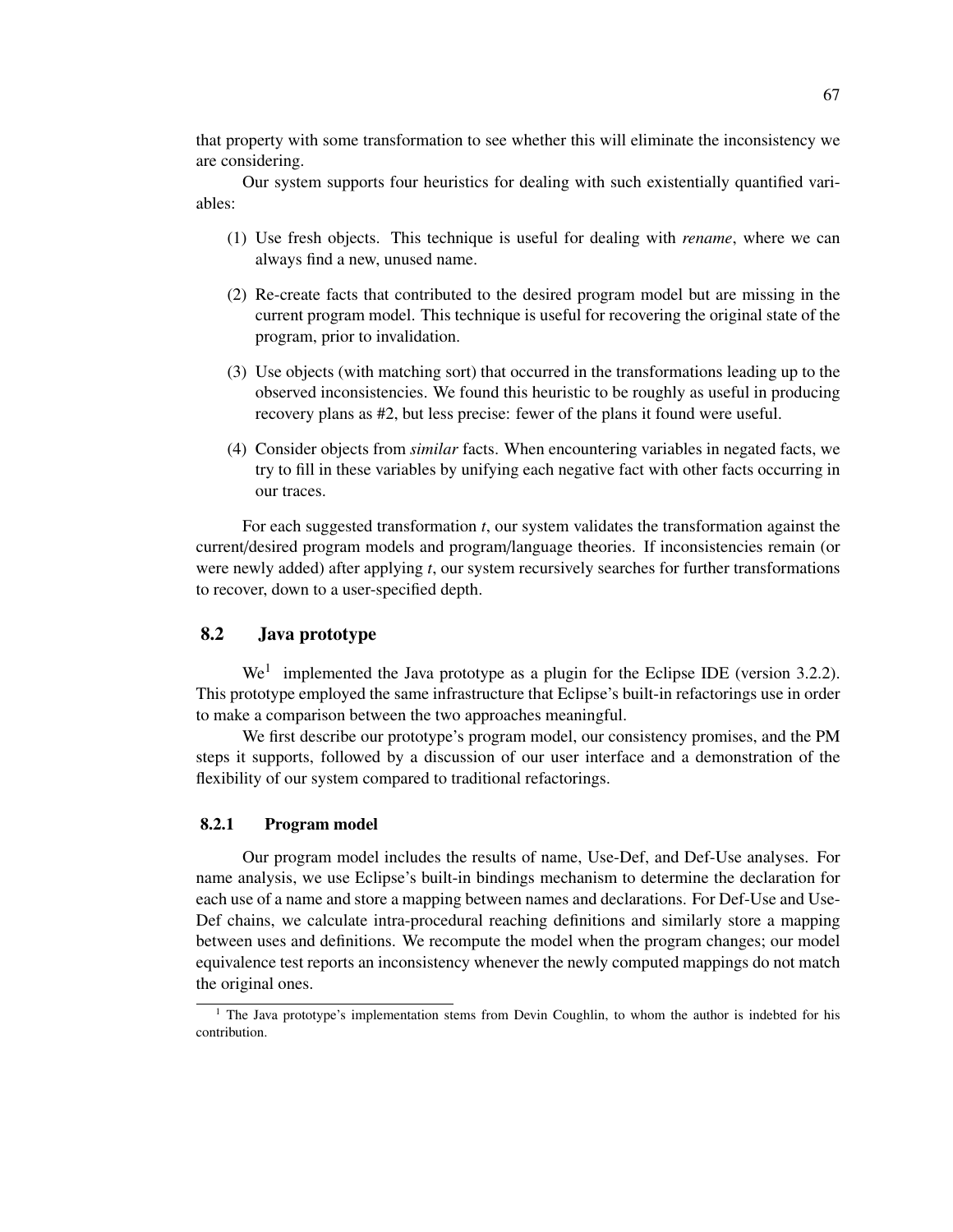#### 8.2.2 Behaviour preservation

Our prototype tracks whether variables, classes, type variables and methods refer to the same entities as before metamorphosis. Since it is impossible in general to determine the precise dynamic type of an expression, our system uses static types to resolve dispatch; thus, we are sometimes inaccurate when determining whether two methods refer to the same piece of functionality before and during metamorphosis. Our system may therefore conservatively issue inconsistencies where there are none; the user can review such inconsistencies and override them as (potential) behavioural change.

We further track re-ordering among read and write operations in local variables, which can arise when we move code fragments via PM-Cut and PM-Paste (see below).

## 8.2.3 PM steps

We have focussed on implementing small, composable transformations that, when combined, can match and exceed the expressive power of common refactorings. To that end, our current prototype supports the following PM steps:

- *PM-Rename*: change the name of a type or variable and its uses. This step is similar to the 'Rename' refactoring except that it uses the current program model to link names to declarations. Unlike the 'Rename' refactoring, PM-Rename allows name changes that result in name captures or other inconsistencies. Since this step does not alter the *desired* program model, we lose no information when a renaming causes names to conflict.
- *PM-Split*: take a single assignment and convert it into a declaration and initialiser (such as 'x = y + 500;'  $\rightarrow$  "int x = y + 500;"). Unlike the 'Split Temporary' refactoring, this step does not introduce a new variable name for the declaration.
- *PM-Delegate*: replace a method call on implicit *this* with the same method call on another object or vice versa (e.g. 'bar()'  $\leftrightarrow$  'foo.bar()').
- *PM-Cut*: remove a statement, field, or method, along with its associated program model fragment, and place it in a clipboard. There is no analogue to PM-Cut in refactoring.
- *PM-Paste*: retrieve the statement, field, or method from the current clipboard and paste it and the program model fragment into a class or method body. There is no analogue to PM-Paste in refactoring.

Our PM steps act on both the AST and the program model. For example, PM-Split replaces an assignment AST node with a variable declaration node, but also updates the name mappings in the model so that each name that uses the definition now maps to the new declaration.

We have by no means implemented the complete set of useful PM steps. However, as Kiezun et al. point out [KFK07], the fraction of 'Rename' and 'Move' refactorings among all refactorings used in practice is very high, "perhaps as high as 90% of all refactorings". We chose to provide PM-Rename and PM-Cut/PM-Paste to support these refactorings. PM-Cut and PM-Paste also permit great flexibility in program evolution and demonstrate that program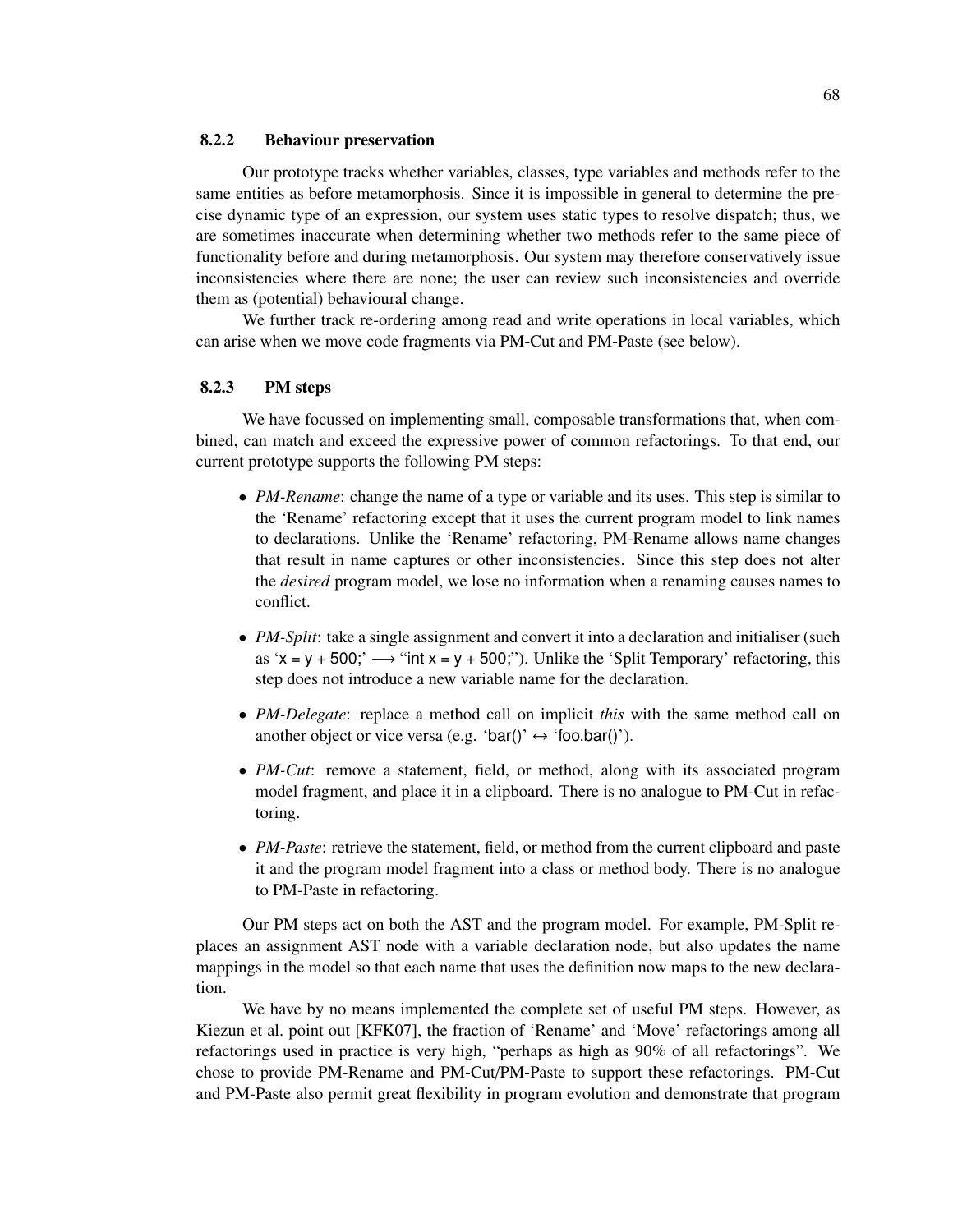metamorphosis has utility beyond mere refactoring. PM-Delegate followed from PM-Cut/PM-Paste; it is very useful for clearing up inconsistencies when moving code between different classes and methods. We implemented PM-Split to provide support for the 'Split Temporary' refactoring and to illustrate that our notion of program models scales to program properties other than name analysis mappings.

#### 8.2.4 User interface

Our prototype attempts to mirror the user interface workflow of Eclipse's refactorings as much as possible. The user selects a portion of program text in the main editor and then chooses a PM step from an Eclipse menu. This brings up a modal 'wizard' box that requests additional information (e.g., the new name in a PM-Rename step) where necessary. The user can then review a list of textual changes that the PM step will perform and can choose to apply or abort the step.

If the user chooses to apply the step, we ask Eclipse to perform these textual changes. We then recompute the model and compare it to the desired model, listing any differences as 'Problem Markers' in the Eclipse pane for syntax errors and warnings. The user may choose to accept any of these differences as a change in program behaviour using Eclipse's 'Quick Fix' interface and/or apply additional PM steps to resolve them.

In order to maintain our consistency guarantees, we must prevent the user from freeform editing the program text. While it may sometimes be possible to map arbitrary edits into appropriate program model updates (borrowing ideas from [TDX07]), we cannot expect such approaches to work in general. Consider a program with name capture: if the user writes a new statement referencing the captured name, it is unclear which declaration she means.

## 8.3 SML prototype

For our SML prototype, we used an attribute grammar specification (some examples of which we discussed in the previous chapter) to describe name and fixity analysis, as well as our name model.

We implemented the rest of our system by hand, first constructing an intermediate program model (Section 6.4.2) from the attribute grammar tool output and then adding all further program analyses and model attributes as needed.

We constructed our prototype to support all of Standard ML 97 [MTHM97], except for the obsolete abstype language feature and records. Since records in SML are labelled tuples, we can always simulate them in tuples; they thus do not present a conceptual challenge to our approach.

#### 8.3.1 Program models

We have already extensively described our program models. In addition to our intermediate model, we used all of the following:

- A name model (Section 6.2.1.3),
- Term and effect models (Section 6.2.3),
- A congruence polarity model (Section 6.2.6), and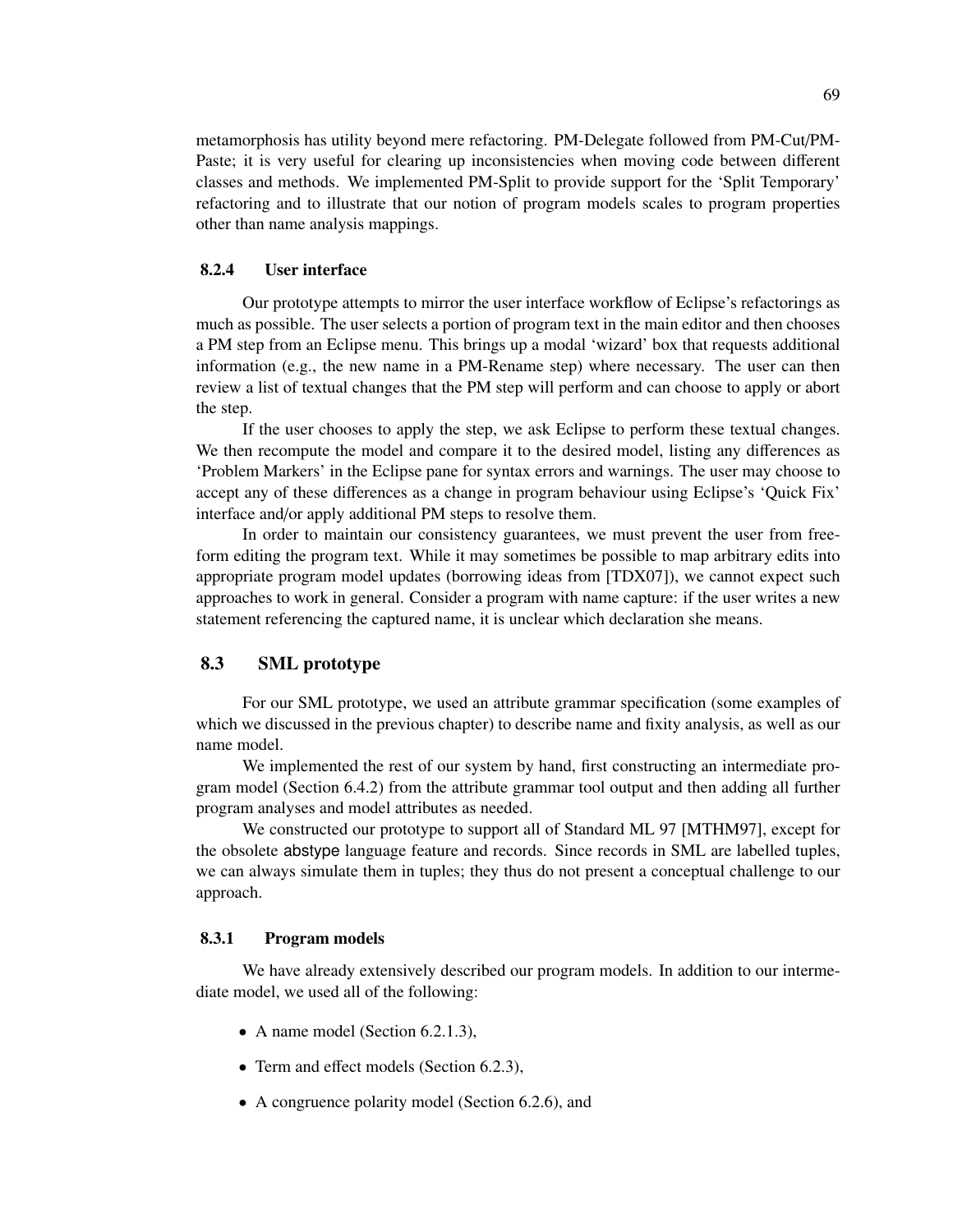• External interface metamodels (Section 6.2.7) on the term model and on the congruence polarity model.

## 8.3.1.1 Extensions over the program models we described

Our term, effect, and congruence models support all aspects of SML supported by our system. To this end we also use a more precise form of exception support that distinguishes between different kinds of exceptions, and a more precise form of exception handling support that subtracts only exceptions that are fully handled by a given exception handler.

To support the Standard ML basis library and the effects it induces, we added an external specification of many of the basis library's modules. We then annotated effectful functions used in our benchmarks, such as printing and array access, to indicate their effects.

### 8.3.1.2 Congruence support

For our congruence cast support, our system automatically searches for congruence casts when trying to explain transitions between terms that are part of the term model. We omit this search for term transitions that occur in the effect model. Our underlying assumption here is that axioms only describe the term behaviour, not the effect behaviour. This is a heuristic assumption that does not always apply in practice; we expect that later revisions of our system may use two different kinds of axioms to allow users to pick between our current behaviour and the more general behaviour in which axioms specify both term and effect equivalence.

We list the default congruence specification for our system in Appendix E.

#### 8.3.1.3 Term rewriting

Both for detecting term equivalence and for inferring congruences, we used a term rewriting engine to detect equivalences through an iterative deepening depth-first search. We bounded our search on a number of user-configurable parameters:

- Maximum number of congruences that we may use (introduce/eliminate) in one attempt at explaining a single term transition (set to 5 for our experiments).
- Maximum number of definition inlinings per term transition (set to 1 for our experiments).
- Maximum number of premises in rules that we may attempt to satisfy per term transition (set to 5 for our experiments).
- Maximum number of congruence-free rewrites per term transition (set to 3 for our experiments).

### 8.3.2 User interface

Our SML prototype runs either as a standalone command-line client, or as a background process connecting to an EMACS session. With EMACS, our prototype provided an alternative to the standard SML editing mode, with program transformations set to EMACS key bindings. As with our Datalog prototype, users would switch between regular and program metamorphosis mode, with program metamorphosis mode disabling free-form editing and interpreting most standard input as an attempt to rename the identifier at the selected program location.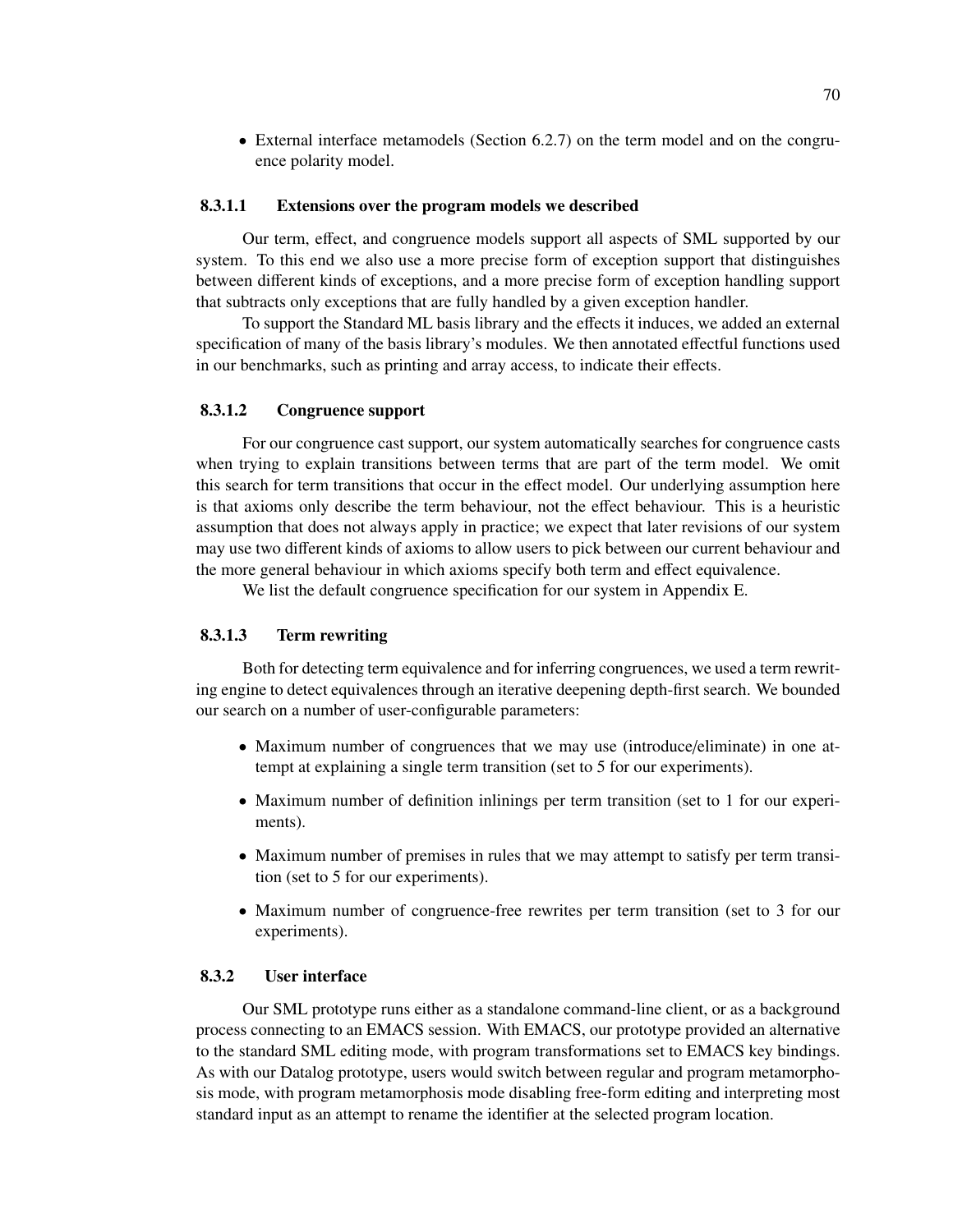Unlike our Datalog prototype, we used a separate EMACS frame to display inconsistencies and allow users to jump to or accept selected inconsistencies.

## 8.3.3 Transformations

Our program metamorphosis engine provides the following primitive transformation operations:

- Rename: renames an identifier. For this operation we provided two separate modes: 'global rename' (the default) which implicitly fixes up all references to the same identifier elsewhere to use the new name, and 'local rename', which only updates the name at the selected program location.
- Introduce Definition: introduces a **val** binding at the current program point, binding a single name to an arbitrary let-free expression. Our lack of support for let subexpressions is due to implementation artifacts and not conceptual.
- Replace Expression: replace one expression by another. Expressions here can take the same form as in Introduce Definition.
- Delete Definition: removes a definition at the current point in the program.
- Introduce Assumption: adds a natural equivalence specification (lemma, assumption, or full-fledged natural equivalence) to the program at the current program point.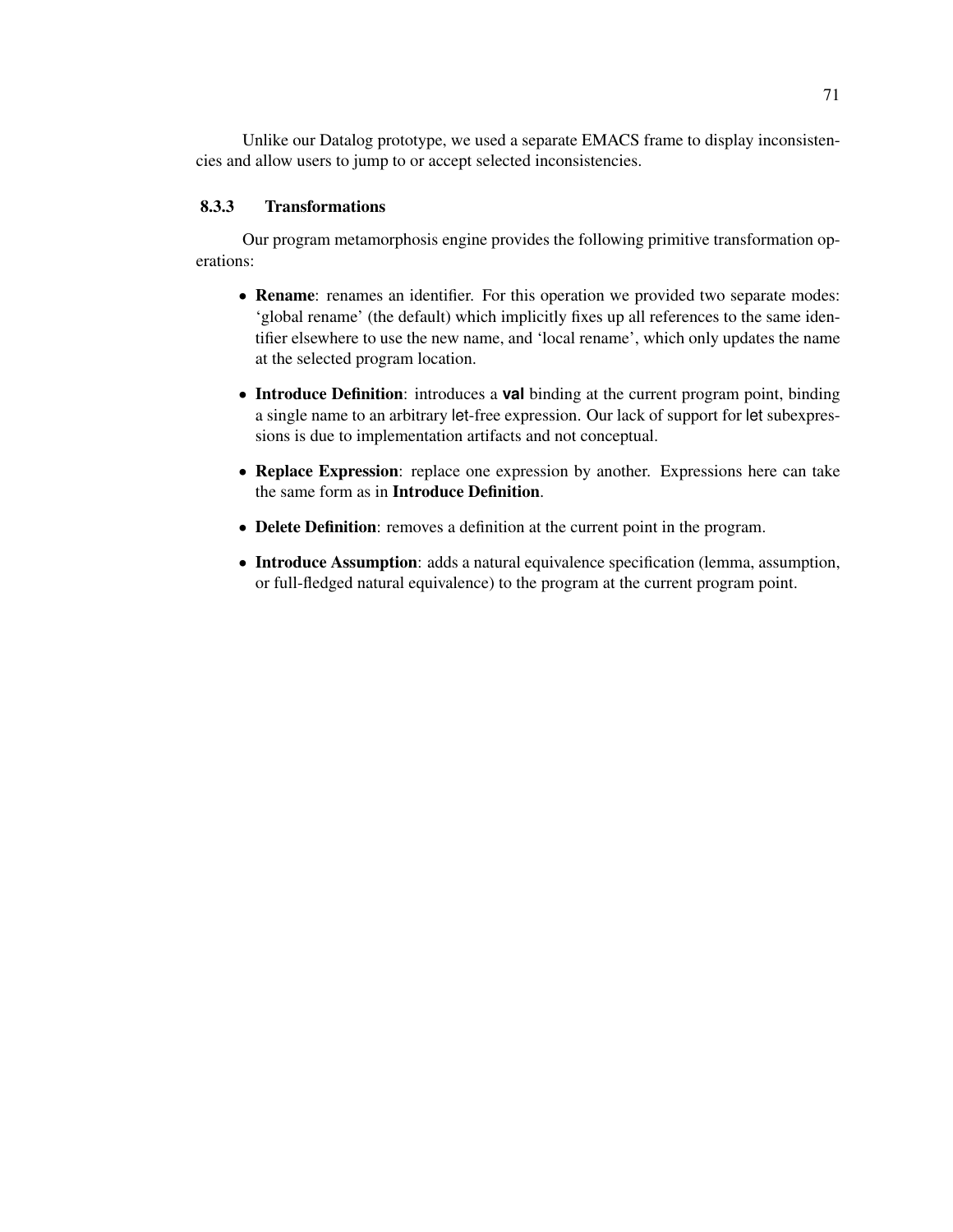# Chapter 9

## Evaluation of our prototypes

To understand the utility of our prototypes, we evaluated them by a number of criteria. First, we examined their transformative power (Section 9.1), comparing the transformations they could apply to established catalogues of transformations and (for the Java and SML models) concrete transformation tasks that were beyond the power of state-of-the-art refactoring engines.

For our Java and SML prototypes, we also analysed the strength of their behaviourpreservation guarantees (Section 9.2). For our Java prototype our evaluation was experimental, while we used a formal argument for our SML prototype. Furthermore, we determined their runtime performance for transformations (Section 9.3).

# 9.1 Expressiveness

For expressiveness, we compared our systems to the refactorings suggested by established catalogues of refactorings: Fowler's book on refactoring [FBB+99] and Thompson and Reinke's Catalogue of Functional Refactorings [TR01b], which to our understanding is the only such catalogue for functional languages.

Thompson and Reinke list 22 refactorings, all of which have duals. However, the first refactoring, *Renaming*, is identical to its dual; thus, they list a total of 43 refactorings. Of these, six are not applicable to SML (Refactoring #11 due to the lack of rank-2 polymorphism, Refactoring #14 due to the lack of a set comprehension mechanism, and #18 due to the lack of syntactic sugar for Monads).

### 9.1.1 Datalog prototype

We implemented the transformations listed in Figure 8.2 as well as transformations for new type aliases, substituting type identifiers by aliased type identifiers, and transformations to accept externally visible change. With these transformations, we found that our system subsumed the following seven refactorings from Thompson and Reinke's catalogue:

- *Renaming* (#1) is covered by the rename transformation.
- *Lifting* and *Demoting* (both #2) break down into elim-def and intro-val or intro-fun transformations, optionally including intro-val-hd and intro-fun-hd.
- *Naming a Type* (#3 and dual), which adds/removes a type definition and replaces type name occurrences by occurrences of definitionally equivalent type names. Our system provides two transformations *add-type-alias* and *substitute-alias* transformations which subsume this refactoring.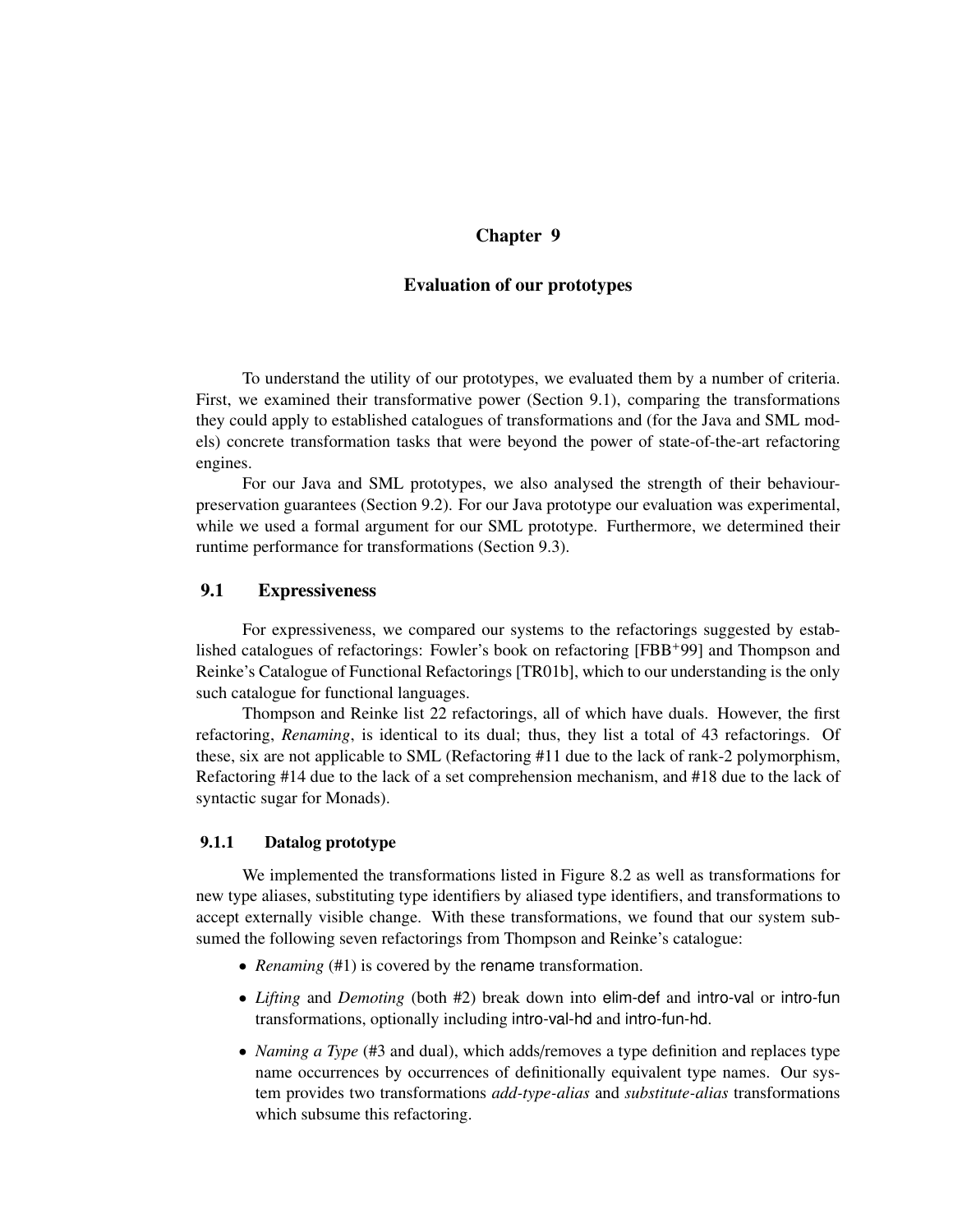• *Migrate Functionality* (#10 and dual), which (in SML) moves definitions into or out of structures, is similar to *Lifting* or *Demoting*, except that the target locations are in opened structures.

## 9.1.2 Java prototype

Using the five PM steps supported by our system (cf. Section 8.2.3) we found that we can implement some refactorings completely, while offering partial support for others. Our prototype supports seven standard refactorings [FBB+99]: '*Rename*', '*Pull Up Method*', '*Pull Up Field*', '*Push Down method*', '*Push Down Field*', as well as '*Move Field*' and '*Split Temporary*.'

We currently have no facility for adding or removing classes; but if the user manually adds empty classes and uninitialised fields before beginning program metamorphosis and manually deletes other classes afterwards, we can support two additional refactorings, '*Tease Apart Inheritance*' (Section 5.1) and '*Extract Class*'. For many other refactorings, such as '*Move Method*', '*Inline Method*', or '*Replace Inheritance With Delegation*', our system can provide significant support.

Figure 9.1 describes the subsumptions in more detail. In that figure the **Kind** of subsumption indicates whether subsumption was full (meaning that our PM steps are fully sufficient), near (meaning that we needed to create empty classes and unused fields before and/or delete classes and fields afterwards), or partial (meaning that our support was still more limited, but nontrivial).

## 9.1.2.1 Moving methods

During our experimentation with program metamorphosis, we applied our system to the Functional Analyzer. While examining our source code, we frequently observed opportunities for relocating method definitions (often after method extraction); below we describe an abstracted example for 'PM-Move' similar to the ones we observed.

Suppose that we wish to move the method printValue from class A to class B, thereby performing the '*Move Method*' refactoring:

```
class A {
    public int getValue() { ... }
    public void print Value (PrintStream out) {
         out. println (getValue ());
    }
}
class B {
    private A a;
    public void log() {
        a. print Value (System. out);
    }
}
```
We first PM-Cut the printValue() method in A and PM-Paste it into B. This results in an invalid program: the call to printValue() in log() and the call to getValue() in printValue() are applied to objects which do not respond to those methods.

```
class A {
    public int getValue() { ... }
}
class B {
   private A a;
   public void log() {
        a. print Value (System. out);
```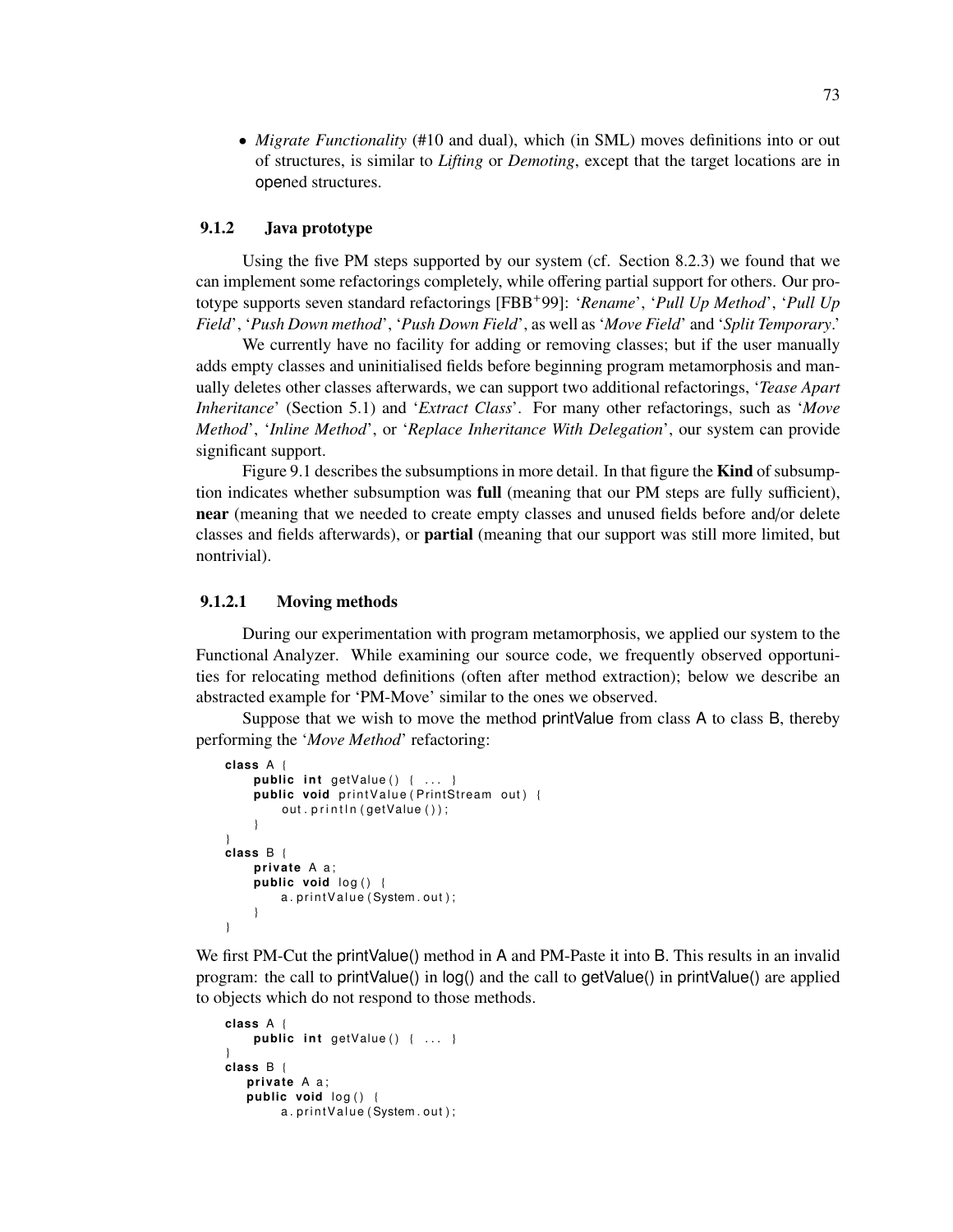|                                 |             |                 | 74                                                    |
|---------------------------------|-------------|-----------------|-------------------------------------------------------|
| <b>Name</b>                     | <b>Kind</b> | <b>PM</b> steps | <b>Description</b>                                    |
| Rename Field/                   | full        | PM-Rename       | Use PM-Rename.                                        |
| Method/Class                    |             |                 |                                                       |
| Move Field                      | full        | PM-Cut,         | PM-Cut the field and PM-Paste into the target         |
|                                 |             | PM-Paste        | class.                                                |
| Push<br>Down                    |             | PM-Cut,         | PM-Cut the member from the superclass and             |
| Method                          | full        | PM-Paste        | PM-Paste into the subclass or subclasses.             |
| Push<br>Down                    |             |                 |                                                       |
| Field                           |             |                 |                                                       |
| Pull<br>Up                      |             |                 | PM-Cut the member from one of the subclasses          |
| full<br>Method<br>Pull Up Field |             | PM-Cut,         | and PM-Paste into the superclass. PM-Cut              |
|                                 |             | PM-Paste        | identical members from other subclasses.              |
|                                 |             |                 |                                                       |
| Tempo-<br>Split                 | full        | PM-Split,       | Use PM-Split to convert an assignment to a dec-       |
| rary                            |             | PM-Rename       | laration and then PM-Rename to rename either          |
|                                 |             |                 | the original or the newly declared variable.          |
| Tease<br>Apart                  | near        | PM-Cut,         | We discuss this in detail in Section 5.1.             |
| Inheritance                     |             | PM-Paste,       |                                                       |
|                                 |             | PM-Delegate     |                                                       |
| <b>Extract Class</b>            | near        | PM-Cut,         | Create the new class manually, then extract the       |
|                                 |             | PM-Paste,       | class using PM-Cut/PM-Paste and PM-Delegate           |
|                                 |             | PM-Delegate     | for all parts of class extraction that do not require |
|                                 |             |                 | manual coding (such as custom constructors or         |
|                                 |             |                 | factory methods).                                     |
|                                 |             |                 |                                                       |
| Move Method                     | partial     | PM-Cut,         | We discuss this in Section 9.1.2.1.                   |
|                                 |             | PM-Paste,       |                                                       |
|                                 |             | PM-Delegate     |                                                       |
| <b>Inline Method</b>            | partial     | PM-Cut,         | PM-Cut, PM-Paste, and PM-Rename can help              |
|                                 |             | PM-Paste,       | the user with the inlining/name capture handling      |
|                                 |             | PM-Rename       | aspect, although we do not automatically substi-      |
|                                 |             |                 | tute actual parameters.                               |
| Extract                         | partial     | PM-Cut,         | We discuss a similar transformation in Sec-           |
| Method                          |             | PM-Paste        | tion 9.1.2.2                                          |
| <b>Inline Class</b>             | partial     | PM-Cut,         | PM-Cut fields and methods and PM-Paste into           |
|                                 |             | PM-Paste,       | the absorbing class. Fix references with PM-          |
|                                 |             | PM-Delegate     | Delegate.                                             |
| Replace<br>$In-$                | partial     | PM-Delegate     | Use PM-Delegate to add the delegation.                |
| heritance with                  |             |                 |                                                       |
| Delegation                      |             |                 |                                                       |
| Replace Dele-                   | partial     | PM-Delegate     | Use PM-Delegate to remove the delegation.             |
| gation with In-                 |             |                 |                                                       |
| heritance                       |             |                 |                                                       |
| Remove<br>$As-$                 | partial     | PM-Split,       | Same approach as 'Split Temporary' for assign-        |
| signments<br>to                 |             | PM-Rename       | ment expressions that are not r-values.               |
| Parameters                      |             |                 |                                                       |

Figure 9.1: Java prototype: Refactoring subsumption table.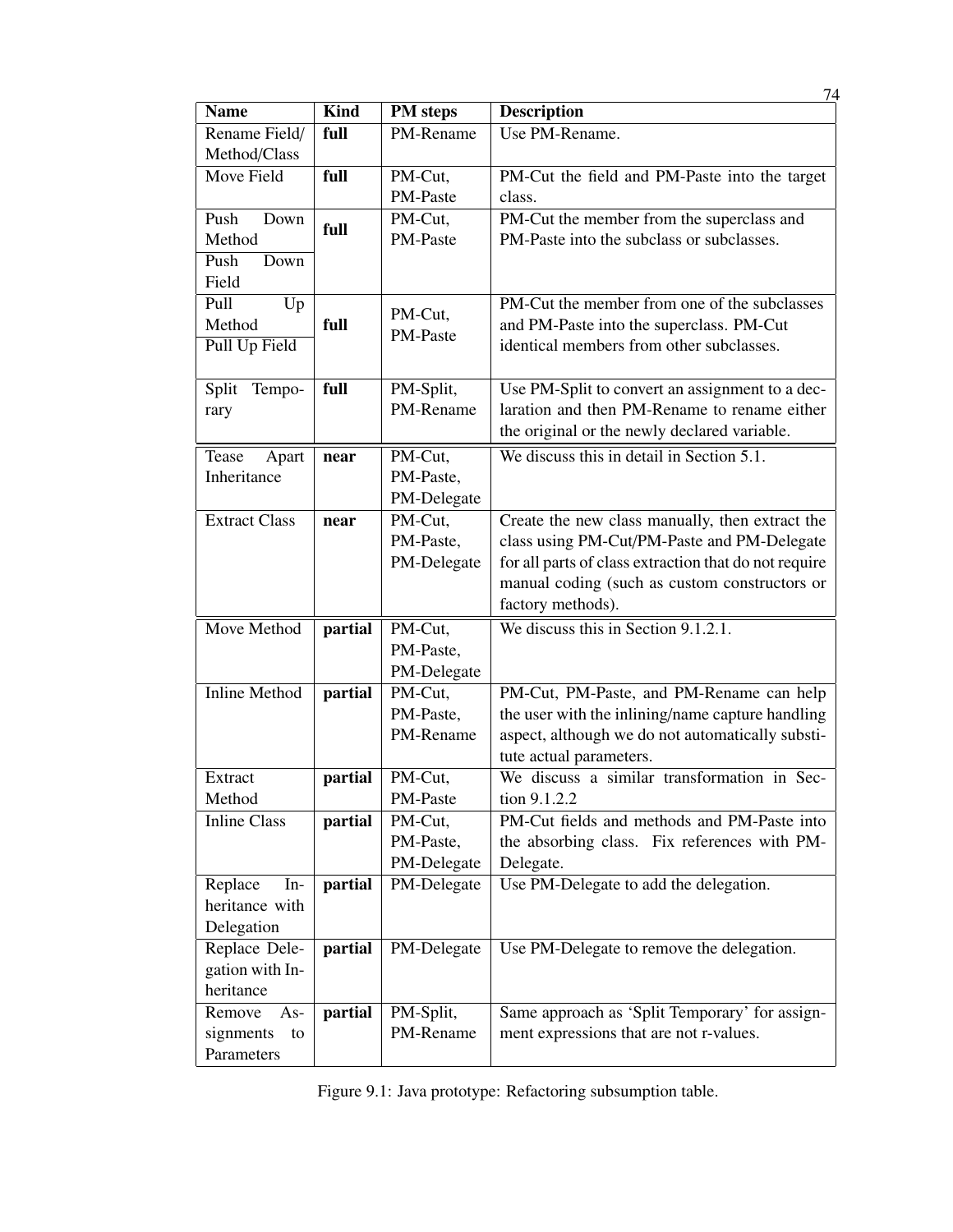```
}<br>public void printValue(PrintStream out) {
        out.println(getValue());
   }
}
```
We can fix this by applying two PM-Delegate steps: once to change 'a.printValue()' to just call 'printValue()' and once to change 'getValue()' to call 'a.getValue().' Our consistency checker validates that we are indeed referencing the correct methods, and so we arrive at the correct program:

```
class A {
    public int getValue() { ... }
}
class B {
   private A a;
   public void log() {
        print Value (System.out);
   }<br>public void printValue(PrintStream out) {
        out.println(a.getValue());
   }
}
```
Our prototype does not support changing method parameters, so it is not powerful enough to fully support the 'Move Method' refactoring. We note, however, that Eclipse's implementation is not complete either — it only supports moving a method to the class of one of its parameters or fields. Our implementation has no such restriction.

## 9.1.2.2 Gradual method body extraction

As part of our experimentation with the Functional Analyzer we encountered a particular problem that existing refactorings do not conveniently handle, namely method extraction in nontrivial cases. Consider the following example (simplified from Functional Analyzer for ease of exposition):

```
1 double comp() {<br>2 double x, y
       double x, y;
3 x = f();
4 y = g();
5 . . . //intervening code
6 return x / y;
7 }
```
Assume that we want to extract lines 3 and 4 into a separate method to clarify their meaning while leaving the intervening code in comp. There is no sequence of automatic refactorings that can accomplish this. We cannot apply '*Extract Method*' directly on lines 3 and 4 since it does not support multiple return values. The best refactorings can do is

- '*Extract Local Variable*' on 'x / y,'
- *Manually* move the resultant local variable to immediately follow line 4, and
- select lines 2–5 and perform '*Extract Method*'.

The manual move, in particular, is troubling because if the value of x or y happens to change in the intervening code then the refactored program will exhibit different behaviour than the original.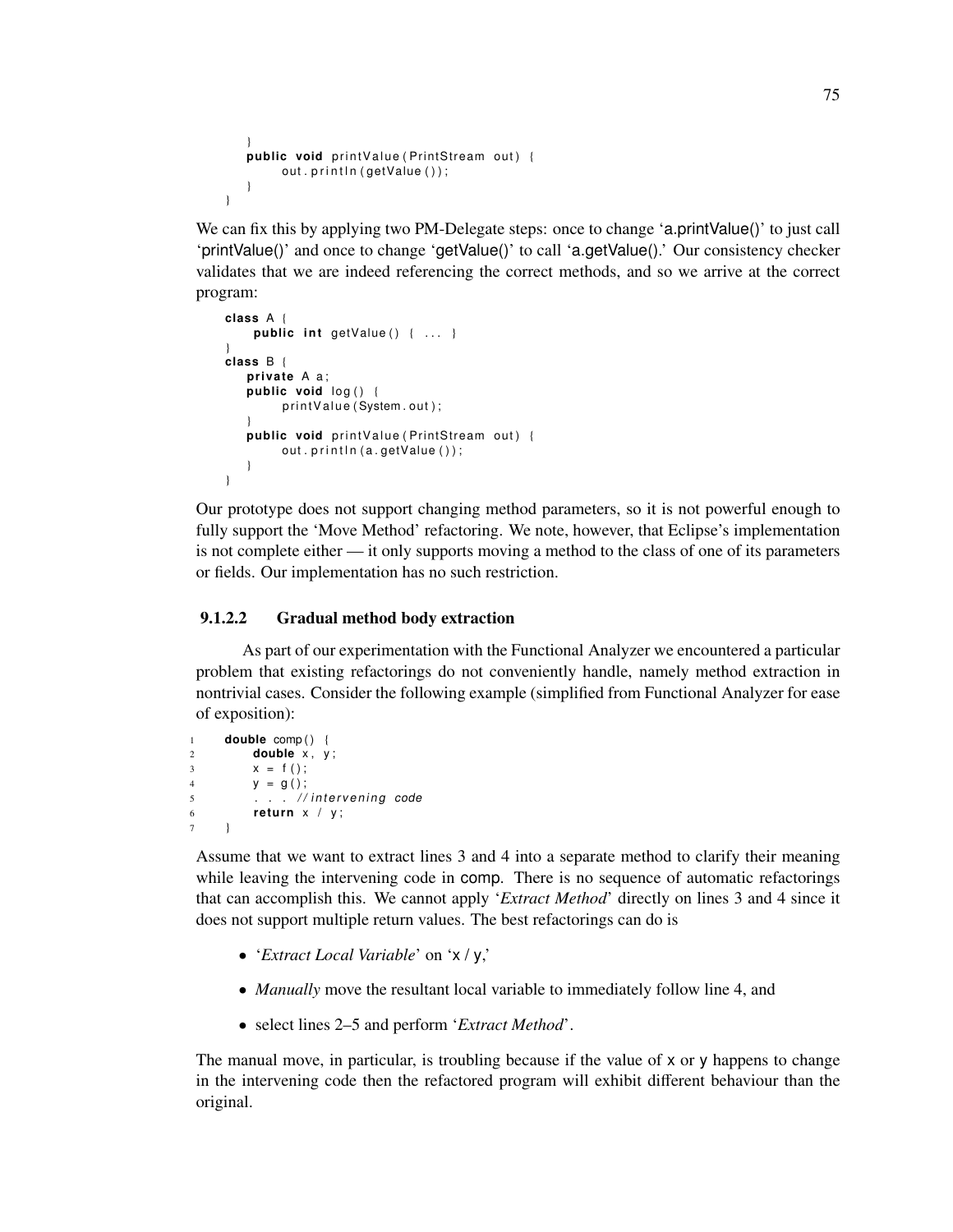This is an ideal case for program metamorphosis, but our prototype is not mature enough to handle it. With a more sophisticated PM implementation, however, we could first create a new method to extract to and then PM-Cut and PM-Paste the statements we care about:

```
double fraction () {
    double x, y;
    x = f();
    y = q() ;
    return x / y;
}
double comp ( ) {
    . . . //intervening code
}
```
Note that if the intervening code happened to modify x or y, even our present prototype would now complain that there were missing definitions at ' $x / y'$ . The program is ill-formed at this point: comp is missing a return statement. We could address this by introducing a local variable initialised with the result of calling 'fraction()' and adding a return statement yields that local variable:

```
double fraction () {
    double x, y;
    x = f();
    y = g();
    return x / y;
}<br>double comp() {
    double result = fraction();
    \ldots . // intervening code
    return result;
}
```
As we have stated, our prototype is not powerful enough to perform this sequence of steps. We are missing a step to create a new method, a step to introduce a new local variable with the results of calling that method, and a step to add a return statement. We would also need to add a more sophisticated program model to ensure that the result of 'fraction()' is the same as 'x / y,' such as a variant of our term and effect model from Section 6.2.3.

## 9.1.3 SML prototype

With the transformations we described in Section 8.3.3, coupled with our SML prototype's behaviour-preservation guarantees, we support 13 of the following refactorings from Thompson and Reinke:

- *Renaming* (#1).
- *Lifting* and *Demoting* (#2 and dual) by introducing and replacing new but equivalent expressions.
- *Generalise* and *Inline* (#6 and dual) through appropriate expression replacements, since our term model's equivalence checks will inline definitions (up to a user-defined depth) to check for equivalence.
- *Migrate Functionality* (#10 and dual). Analogous to #2.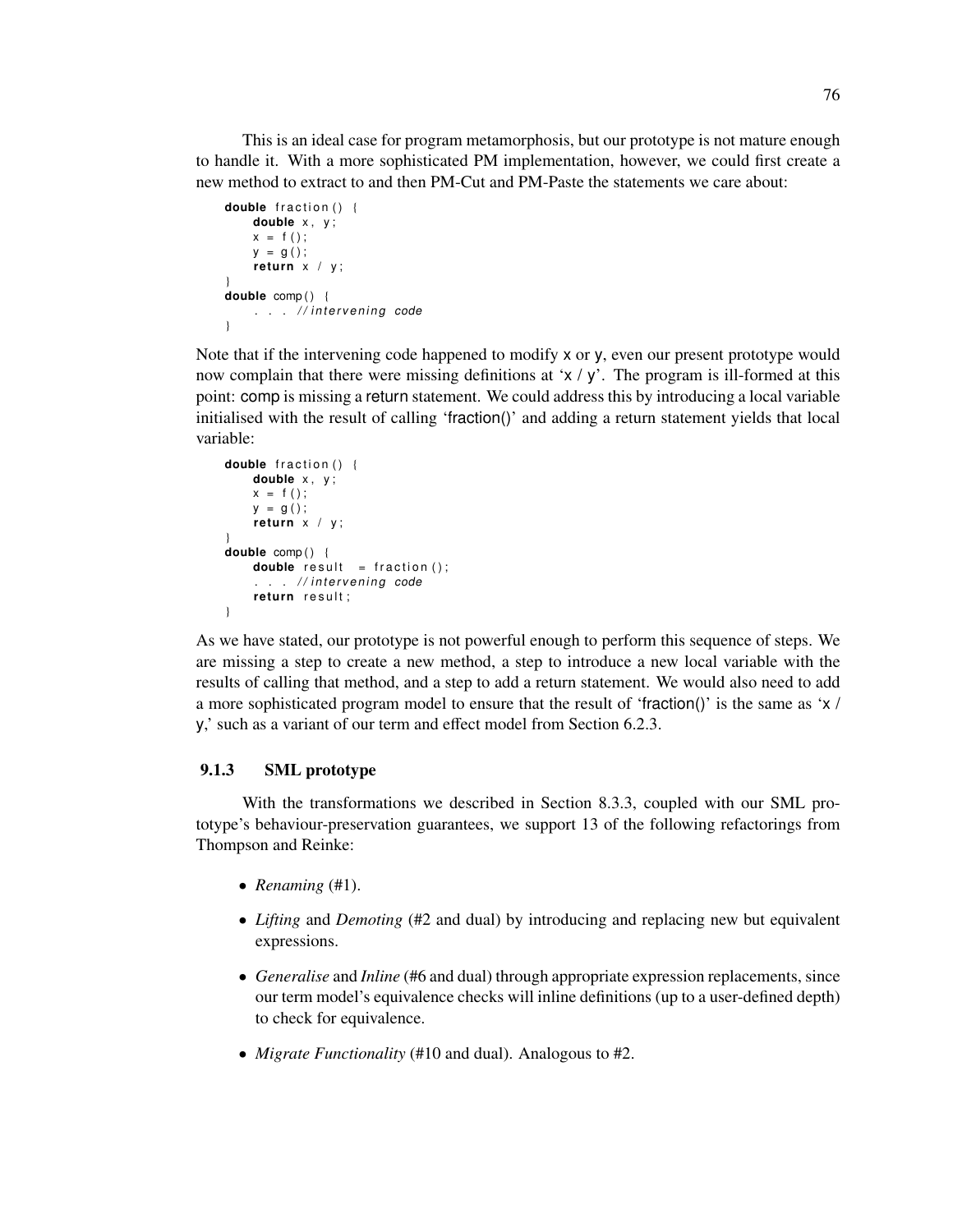|   |                   |        | speedup      |                  |               |                      |
|---|-------------------|--------|--------------|------------------|---------------|----------------------|
| # | program           | size   | <b>MLton</b> | <b>SML/NJ</b>    | <b>PolyML</b> | optimisation idea    |
|   | vector-concat     | 434    | 2.04         | 8.68             | 2.12          | vector deforestation |
| ∍ | smith-normal-form | 22826  | 0.99         | $-$ <sup>3</sup> | 1.0           | list vectorisation   |
| 2 | nucleic           | 155173 | 1.04         | 1.03             | 1.06          | square comparisons   |
| 4 | DLXSimulator'     | 90606  | 11.27        | 0.68             | 1.07          | list vectorisation   |

 $77$ 

Figure 9.2: SML Prototype: Experimental results for algorithmic optimisation. For each experiment we list the speedups (runtime before transformation divided by runtime after transformation) for three SML implementations. Program size is in bytes and does not include algorithmic specifications or utility libraries that we added to optimise the code, but it does include any changes we performed to eliminate record types.

- *Enlarge* / *Shrink function return type* (#15 and dual). We can support this transformation either through suitable congruence specifications or having the term equivalence checker show the equivalence of the program before and after the transformation through inlining.
- *Reorganise Arguments* (#16 and dual). Analogous to #15.
- *Add*/*Remove Arguments* (#17 and dual). Analogous to #15 and #16.

Note that changes that affect parameters are currently only possible for function abstractions via **fn** (e.g., by introducing or removing an **fn** abstraction in a function body or value definition). This means that we fully support functions defined via **val rec**, but not functions defined via fun. Our program model implements the same behaviour-preservation checks for either form of function definition.

The focus of our SML prototype was to facilitate algorithmic optimisation. To understand its utility for this particular form of program evolution, we used our tool to optimise four programs from the MLton benchmark suite $^1$  . Since our system does not yet handle record types, we avoided programs that used them; in one case (DLXSimulator) we manually eliminated uses of the record types from the program.

## 9.1.3.1 Methodology

To increase the generality of our results, we conducted our experiments using three different SML implementations: MLton [FW01], version 20070826 (MLton), SML of New Jersey [App92] 110.70 (SML/NJ), and PolyML<sup>2</sup> 5.2.1 (PolyML).

We ran each experiment ten times (averaging the speedup) on an Intel Core2 6600 2.4 GHz dual-core computer with 32+32 kiB of level 1 instruction+data cache and 4 MB of shared level 2 cache. To the best of our knowledge, none of the benchmarks exploited the second core. Our machine was configured for EM64T bit mode, with 2 GB of main memory, running Debian 4.1.2-24 on a Linux 2.6.26 kernel.

<sup>1</sup> http://mlton.org/Performance

<sup>2</sup> http://www.lfcs.inf.ed.ac.uk/reports/95/ECS-LFCS-95-335/

<sup>3</sup> Runs did not complete within 24h.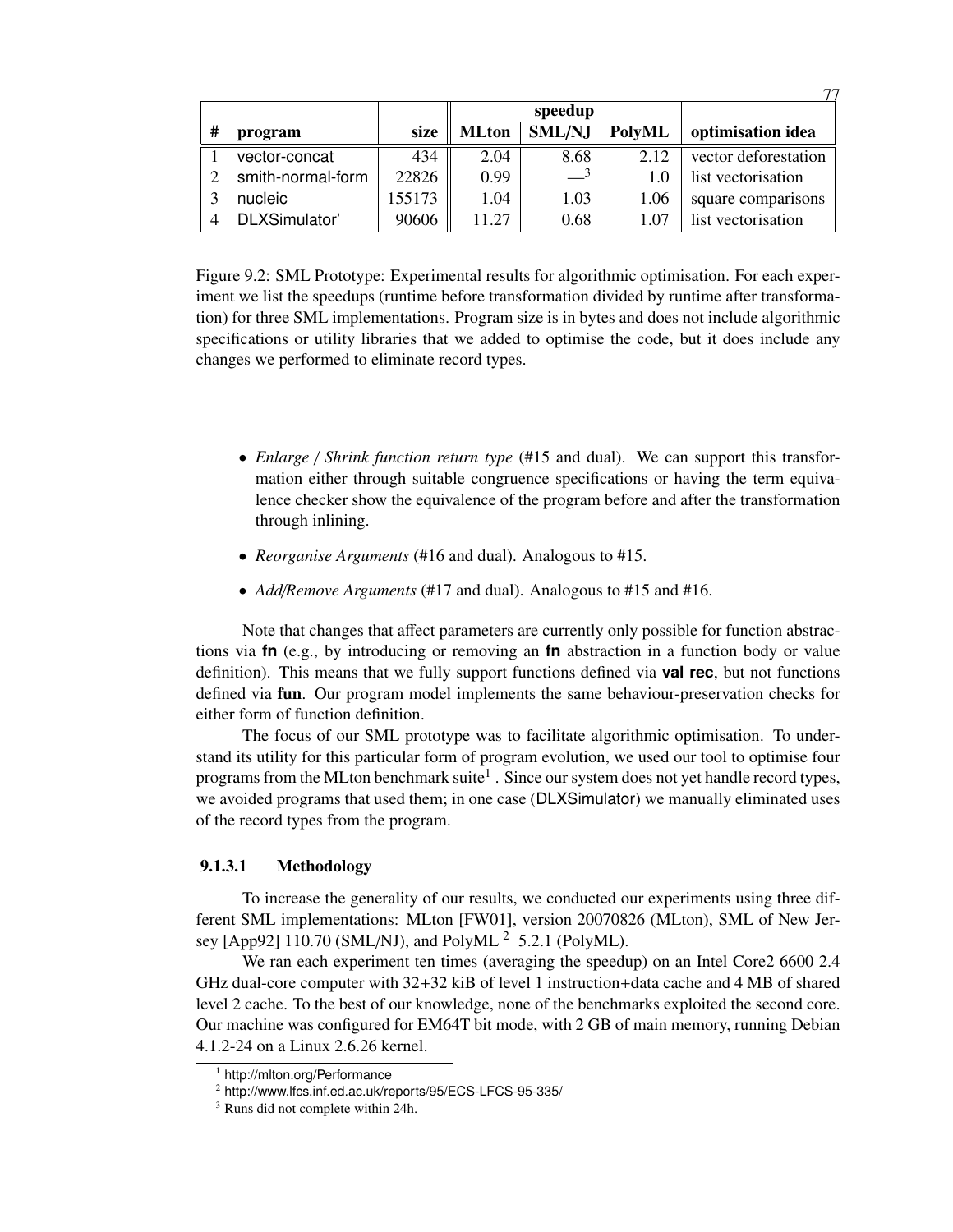#### 9.1.3.2 Case Study #1: **vector-concat**

The first row of Figure 9.2 summarises our results for vector-concat. The vectorconcat benchmark tests the efficiency of folding over a concatenated vector. We optimised this benchmark to first fold over one vector and then the other (this is an example of *deforestation* [Wad90b]).

To perform this optimisation we had to add two axioms (for deforestation) and accepted one change to an effect.

As a result of this optimisation, we obtained speedups of 2.04 (i.e., optimised program ran in less than half the time) to 8.68 (i.e., optimised program ran in less than 1/8th of the time).

#### 9.1.3.3 Case Study #2: **smith-normal-form**

The 'smith-normal-form' benchmark computes a normal form of a matrix. For this benchmark we replaced the lists of lists by a vector of vectors which resulted in faster accesses at the cost of initialisation of the vectors.

To perform this optimisation we added two axioms. Unfortunately, we did not obtain a speedup for this program.

#### 9.1.3.4 Case Study #3: **nucleic**

The 'nucleic' benchmark is a bioinformatics benchmark. For this benchmark, we replaced expressions of the form  $sqrt(x) < 4$  with expressions of the form  $x < 4*4$ , thus eliminating the square-root computation.

To perform this optimisation we had to add five axioms and one congruence.

Our optimisation resulted in a modest speedup, ranging from 1.03 to 1.06.

#### 9.1.3.5 Case Study #4: **DLXSimulator**

The 'DLXSimulator' implements a CPU and cache simulation. As part of the simulation, the program accesses and updates the CPU's registers, which are stored in a custom ImmArray.immarray datatype. This datatype behaves like an SML vector but is implemented using lists. We replaced these lists with vectors.

To do this optimisation we had to accept 18 changes to effects and also made 17 changes to the congruence rules.

Our optimisation resulted in significant speedups on MLton (11-fold), modest speedup on PolyML (1.07) and slowdown on SML/NJ.

### 9.1.4 Transformative power: summary

Our two more recent prototypes for Java and SML expanded on the modest ambitions behind our initial Datalog prototype. For both of the newer systems we found that we could express transformations that eluded traditional refactoring systems, whilst subsuming transformations from existing refactoring catalogues. Note that for both cases, we subsumed more refactorings than we provided PM steps, which suggests that the primitives of program metamorphosis may be a more fundamental form of transformation than refactorings.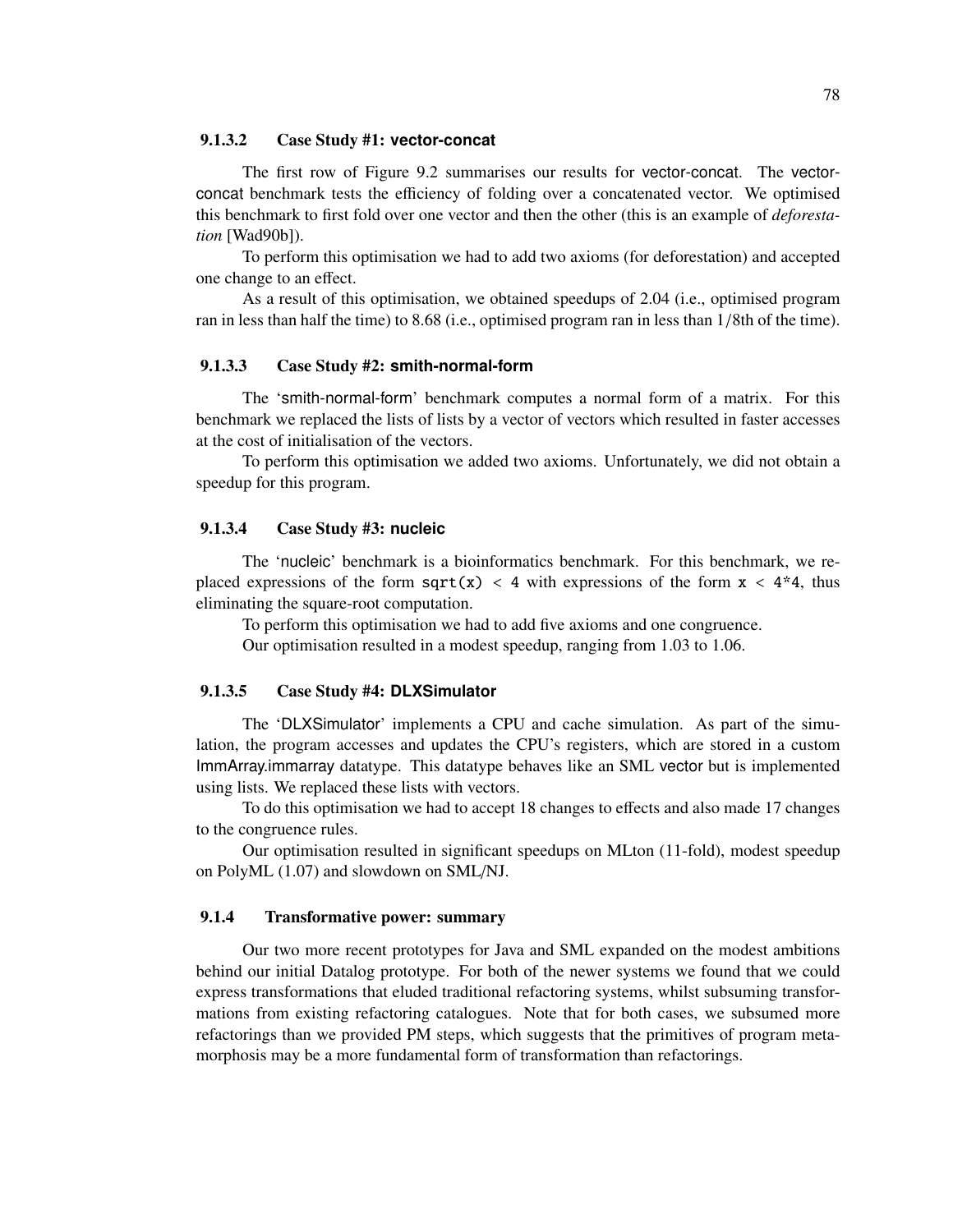# 9.2 Behaviour-preservation guarantees

To estimate the behaviour-preservation guarantees of our systems, we ran a number of experiments with our Java prototype (Section 9.2.1). For our SML prototype, we instead provide a formal result over the strength of our behaviour-preservation guarantees (Section 9.2.4).

## 9.2.1 Java prototype

We opted to compare the safety of our PM steps with refactorings provided by an established refactoring system. Since PM steps are more fine-grained than refactorings, we constructed three standard refactorings out of the metamorphosis steps provided by our prototype. There are many ways to construct such refactorings in practice, if we include all possible automatic fixups. We chose to implement all of our refactorings in a very straightforward manner: transform, check for inconsistencies, and abort if there are any inconsistencies (simulating the effect of a refactoring precondition). While this does not exploit the inherent flexibility of program metamorphosis, it is sufficient to address our principal experimental concern, safety.

### 9.2.2 Experimental Setup

For our experiments, we paired our manually constructed refactorings with refactoring built into Eclipse 3.2.2 (since our system was developed for the Eclipse 3.2 infrastructure). Our refactorings were as follows:

- Rename. Our 'Rename' refactoring simply performs a PM-Rename step, but does not attempt to avoid or resolve any name capture. We configured Eclipse's Rename to rename all other relevant identifiers, including identifiers of overriding and overridden methods in super- and subclasses, which our renaming does not do implicitly. Eclipse also provides a feature that will rename occurrences of a class name in a string or external text file. This option is meant to address uses of reflection, wherein Java may instantiate a class, invoke a method, or read from or write to a variable designated by a string value. Since this mechanism is unsafe in practice, we left it disabled.
- Pull Up Field. Our 'Pull Up Field' refactoring moves a field to a superclass (PM-Cut followed by PM-Paste), then iterates over all subclasses of the target class to identify fields of the same name. For each such field it tests if the initialiser is identical to the initialiser of the initially selected field, and, if so, deletes the field in the subclass (per PM-Cut).

For Eclipse's 'Pull Up Field', we instructed Eclipse to also pull up dependent methods and fields, if necessary (in practice, this should only be needed if those entities are used in the field's initialiser.)

• Pull Up Method. Our Pull Up Method refactoring implementation is analogous to Pull Up Field, except that we also determine all methods and fields transitively referenced in the method and pull those up afterwards.

We configured Eclipse's Pull Up Method to also move all dependent entities.

We then instructed our system to randomly locate opportunities for applying such refactorings in a given program. Our mechanisms for choosing such opportunities were as follows: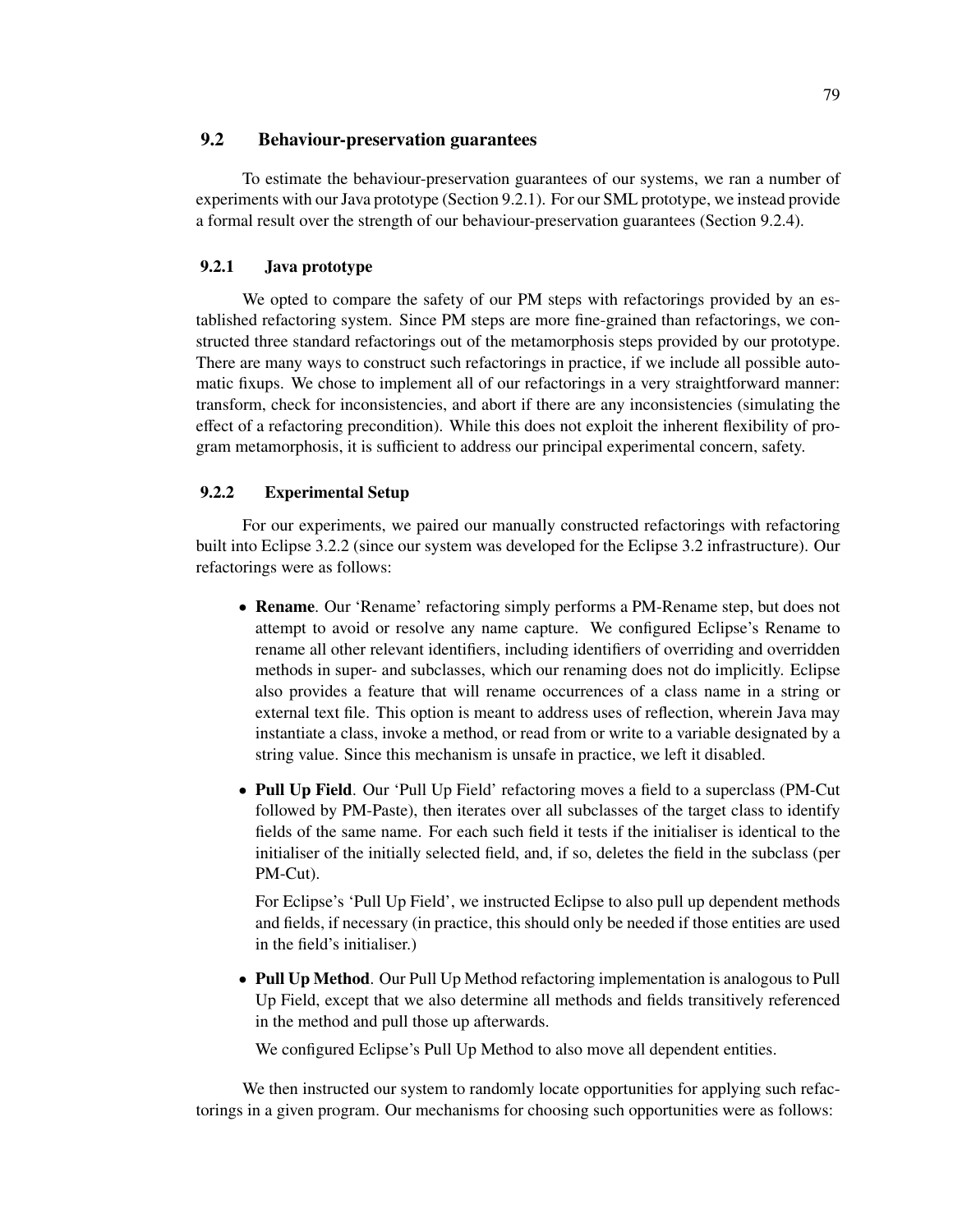• Rename: For every 'Rename', we identified a possibly renameable entity (corresponding to a 'SimpleName', in Eclipse JDT nomenclature) anywhere in the program. We skipped package names because of limitations of our testing infrastructure, but included class names and names of entities external to the program (such as the 'toString()' in java.lang.Object).

We then decided a new name as follows: with a probability of 0.5 we chose a fresh name, otherwise we chose a random name from the same compilation unit. These names were chosen the same way that renameable entities were chosen; in particular, names that occur frequently in a class had a higher probability of being chosen. If the new name was identical to the original name, we instead chose a fresh name.

• Pull Up: For pulling up, we identified pairs of types (interfaces, abstract classes, concrete classes) in a nontrivial supertype relationship (i.e., the classes were not identical) together with a method or field that could be moved from one type to the other, as required by the specific refactoring.

To test the correctness of a refactoring, we tested for whether the refactoring aborted, succeeded, or failed. We say that a refactoring *aborted* if the refactoring indicated that it was not applicable / would change behaviour. In traditional refactoring terms, this is usually expressed as the precondition failing. We say that a refactoring *succeeded* if the refactoring applied, and the program was both statically well-formed and dynamically behaved the same as before, as far as we could tell (see below). We say that a refactoring *failed* if the refactoring applied (i.e., the precondition did not fail) but the resulting program was statically ill-formed or did not preserve its dynamic behaviour.

To determine whether dynamic behaviour had changed, we ran the unit test suite shipped with the programs in question. If any unit test failed, we assumed that dynamic behaviour had changed in an unintended way and that the refactoring had therefore failed.

We also automatically asserted that all non–aborted transformations had indeed modified the program and manually sampled the results to ensure that the transformations were reasonably close to our expectations.

Our specific approaches for determining refactoring results were as follows:

- Eclipse refactoring: For Eclipse's refactoring, we attempted to apply the refactoring (using the refactoring scripting interface) atomically. If the attempt failed (usually because a precondition failed), we marked the refactoring as *aborted*. Otherwise we ran Eclipse's own static checks on the program and any unit tests. If either the static checks or the unit tests failed, the refactoring *failed*, otherwise it *succeeded*.
- Program metamorphosis: For our own refactorings, we applied all relevant transformations (usually several) in sequence, disregarding any inconsistencies until the end. After we had finished transforming, we ran our own inconsistency checks as well as Eclipse's static checks. If either indicated an error or inconsistency, we *aborted*. Otherwise we ran the unit tests to determine whether the refactoring had *failed* or *succeeded*.

Note that we interpreted the results of Eclipse's own correctness checks differently for program metamorphosis and traditional refactoring. This reflects the program metamorphosis philosophy and highlights an advantage of our approach: by definition, a traditional refactoring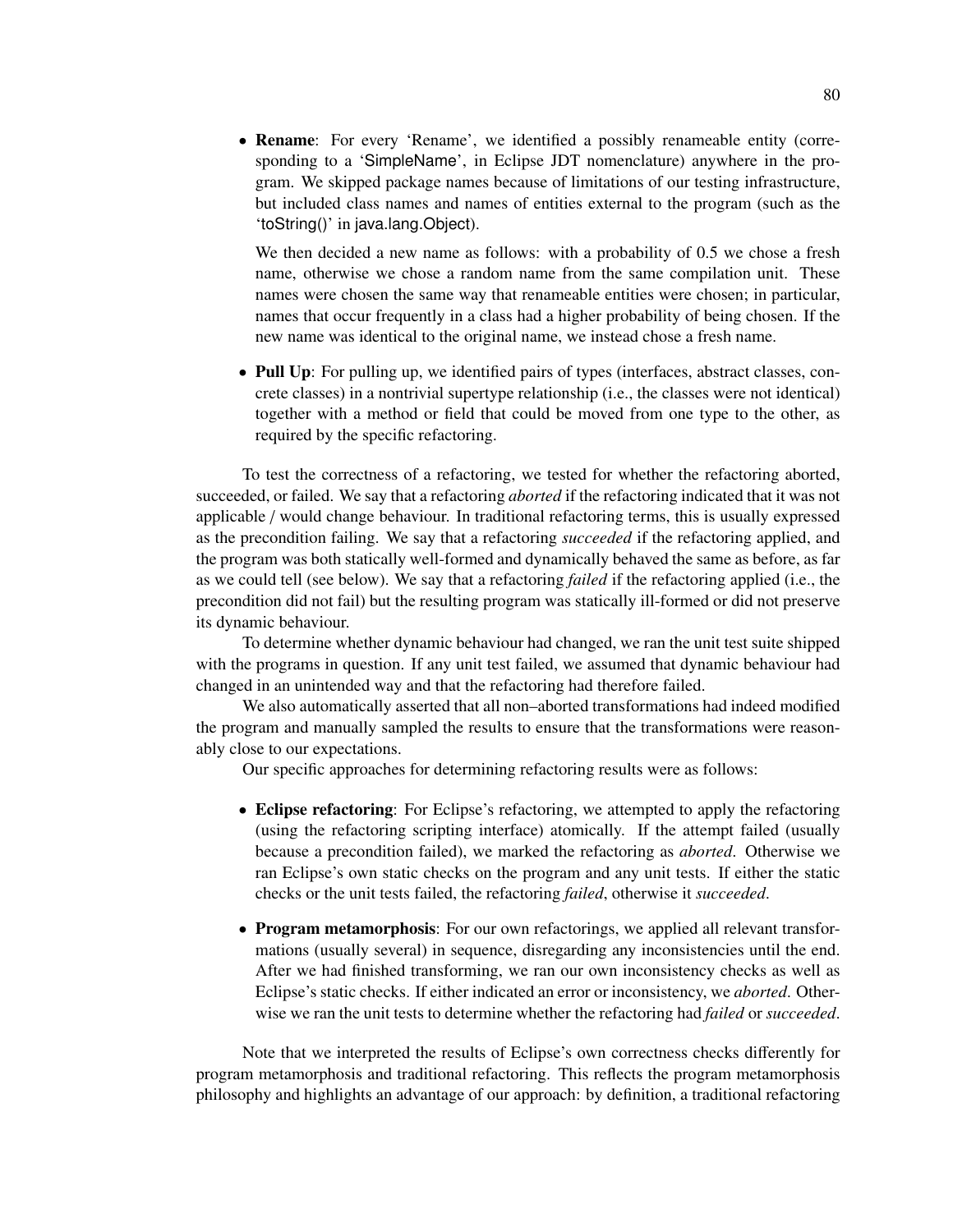must preserve behaviour if its preconditions trigger — in particular, it must produce a wellformed program. Program metamorphosis, on the other hand, need only be able to determine whether the program is well-formed or not *after the fact*. As we observed with Eclipse, this allows us to exploit traditional IDE correctness checks to augment our own checks for program model equivalence (Section 8.2.1).

## 9.2.3 Results

We ran our experiments against the following programs:

- Functional Analyzer [MSHD07], a flexible tool for fast analysis of trace information and similar numerical data, developed at the University of Colorado  $(7714 \text{ loc}^4)$ .
- Apache Commons: Discovery 0.4, a library for detecting and managing plugins, developed by the free Apache Commons project (2543 loc).
- Apache Commons: Validator 1.3.1, a general-purpose validation library for structured data, particularly XML (8874 loc).
- Apache Commons: Chain 0.4, a chain-of-responsibility implementation, again part of the Apache Commons project (8010 loc).
- Apache Commons: Digester 1.8, a configurable XML configuration file interpreter (12342 loc).

We chose the above programs by availability and presence of substantial unit test suites. For each experiment, we configured our system to perform 200 random transformations for each refactoring. Table 9.1 summarises our results.

As we can see from our results, our (fairly straightforwardly) PM-scripted refactorings are competitive with Eclipse's. In the majority of the cases we tested, both systems behaved equivalently. Where they didn't, the differences were mostly due to Eclipse being more flexible by providing additional fixups or Eclipse being less conservative (particularly when pulling up) and thus being simultaneously more flexible and more error-prone. For 'Pull Up', our primitive dependency analysis was sometimes fooled, most commonly by this references, resulting in additional aborts. In all instances that we observed, a human programmer, driven by our inconsistencies, would have been able to identify and rectify the situation straightforwardly. In other instances, less-than-ideal interfacing between our module and the Eclipse parser prevented our prototype from matching up code from before and after a transformation (particularly in Rename). With respect to the focus of our tests, we observed that PM-scripted refactorings were safer than Eclipse's traditional refactorings: averaging over all of our tests, the cases in which the PM-scripted refactorings failed and Eclipse's refactorings succeeded or aborted made up 0.1%, while the cases in which Eclipse's refactorings failed and the PM-scripted refactorings aborted or succeeded made up 24.4% of all tests.

• Pull Up Field. Pulling up, Eclipse attempts to merge fields from all subclasses, whether or not those fields have the same initialisers. This frequently introduces bugs, not all of which are caught by unit tests. If the common fields' types mismatch, Eclipse aborts, while our simple pull-up heuristic skips the fields if their initialisers differ, accounting

<sup>4</sup> Lines of non-comment non-whitespace source code, computed with sloccount.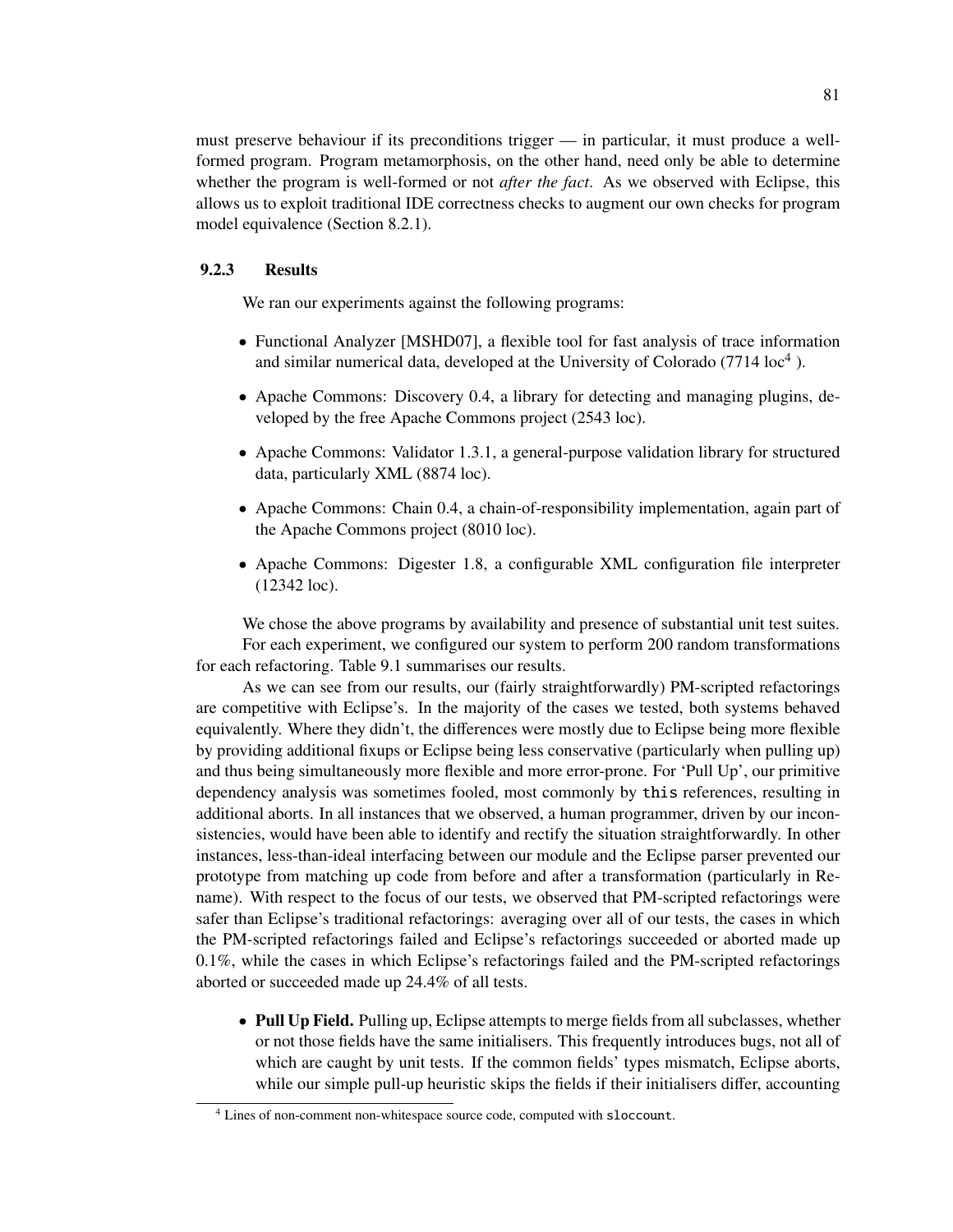|                            | Identical |         | More Flexible |       | More Failures |                |           |                |
|----------------------------|-----------|---------|---------------|-------|---------------|----------------|-----------|----------------|
| <b>Refactoring</b>         | abort     | success | failure       | total | PM            | <b>Eclipse</b> | <b>PM</b> | <b>Eclipse</b> |
| <b>Pull Up Field</b>       |           |         |               |       |               |                |           |                |
| <b>Functional Analyzer</b> | 9.0%      | 4.0%    | $0.0\%$       | 13.0% | 2.0%          | 7.0%           | $0.0\%$   | 80.0%          |
| <b>Commons Discovery</b>   | 13.5%     | 9.0%    | $0.0\%$       | 22.5% | $0.0\%$       | 37.0%          | $0.0\%$   | 40.5%          |
| Commons Validator          | 31.5%     | 4.5%    | $0.0\%$       | 36.0% | 18.5%         | 32.5%          | $0.0\%$   | 31.5%          |
| Commons Chain              | 16.5%     | $0.0\%$ | $0.0\%$       | 16.5% | 1.5%          | 40.0%          | $0.0\%$   | 43.5%          |
| Commons Digester           | 3.0%      | 19.0%   | $0.0\%$       | 22.0% | $0.0\%$       | 43.0%          | $0.0\%$   | 35.0%          |
| average                    | 14.7%     | 7.3%    | $0.0\%$       | 22.0% | 4.4%          | 31.9%          | $0.0\%$   | 46.1%          |
| <b>Pull Up Method</b>      |           |         |               |       |               |                |           |                |
| Functional Analyzer        | 55.0%     | 3.0%    | $0.0\%$       | 58.0% | $0.0\%$       | 20.5%          | $0.0\%$   | 21.5%          |
| <b>Commons Discovery</b>   | 51.5%     | $0.0\%$ | $0.0\%$       | 51.5% | $0.0\%$       | 20.0%          | $0.0\%$   | 28.5%          |
| Commons Validator          | 46.0%     | 29.0%   | 7.5%          | 82.5% | $0.0\%$       | 9.0%           | $0.0\%$   | 8.5%           |
| Commons Chain              | 51.5%     | 0.5%    | $0.0\%$       | 52.0% | 1.5%          | 5.0%           | $0.0\%$   | 42.5%          |
| Commons Chain              | 46.0%     | 4.5%    | 2.5%          | 53.0% | $0.0\%$       | 19.5%          | $0.0\%$   | 27.5%          |
| average                    | 50.0%     | 7.4%    | $2.0\%$       | 59.4% | 0.3%          | 14.8%          | $0.0\%$   | 25.7%          |
| <b>Rename</b>              |           |         |               |       |               |                |           |                |
| <b>Functional Analyzer</b> | 17.0%     | 60.5%   | 0.5%          | 78.0% | $0.0\%$       | 21.5%          | $0.0\%$   | 0.5%           |
| <b>Commons Discovery</b>   | 29.0%     | 59.5%   | 2.0%          | 90.5% | $0.0\%$       | 9.0%           | $0.0\%$   | 0.5%           |
| Commons Validator          | 30.5%     | 60.5%   | 1.5%          | 92.5% | 0.5%          | 5.5%           | 0.5%      | 1.5%           |
| Commons Chain              | 43.0%     | 50.0%   | $1.0\%$       | 94.0% | 0.5%          | 2.0%           | $0.5\%$   | 3.0%           |
| Commons Chain              | 29.0%     | 59.0%   | 1.0%          | 89.0% | 0.5%          | 9.5%           | $0.5\%$   | 1.0%           |
| average                    | 29.7%     | 57.9%   | 1.2%          | 88.8% | 0.3%          | 9.5%           | 0.3%      | 1.3%           |

Table 9.1: Java prototype: comparison of behaviour-preservation guarantees to Eclipse. This table lists the benchmarking results for Eclipse's refactoring suite (Eclipse) and refactoring scripted from program metamorphosis steps (PM). Identical identifies cases in which both tools behaved equivalently. More Flexible identifies cases in which one tool permitted a transformation while the other tool aborted that transformation. More Failures identifies cases in which one tool caused behavioural change. Note that Identical(total), More Flexible and More Failures sometimes add up to more than 100% in cases where both tools performed the transformation but one tool produced an incorrect result (we counted this as the correct tool being both safer and more flexible). Considering cases where Eclipse failed, this accounts for all of the cases in which PM was more flexible in 'Pull Up Field', as well as for 1% of the 'Pull Up Method' cases in the Commons Chain. Considering cases where PM-scripted refactoring failed, this accounted for two cases in 'Rename' (cf. our discussion).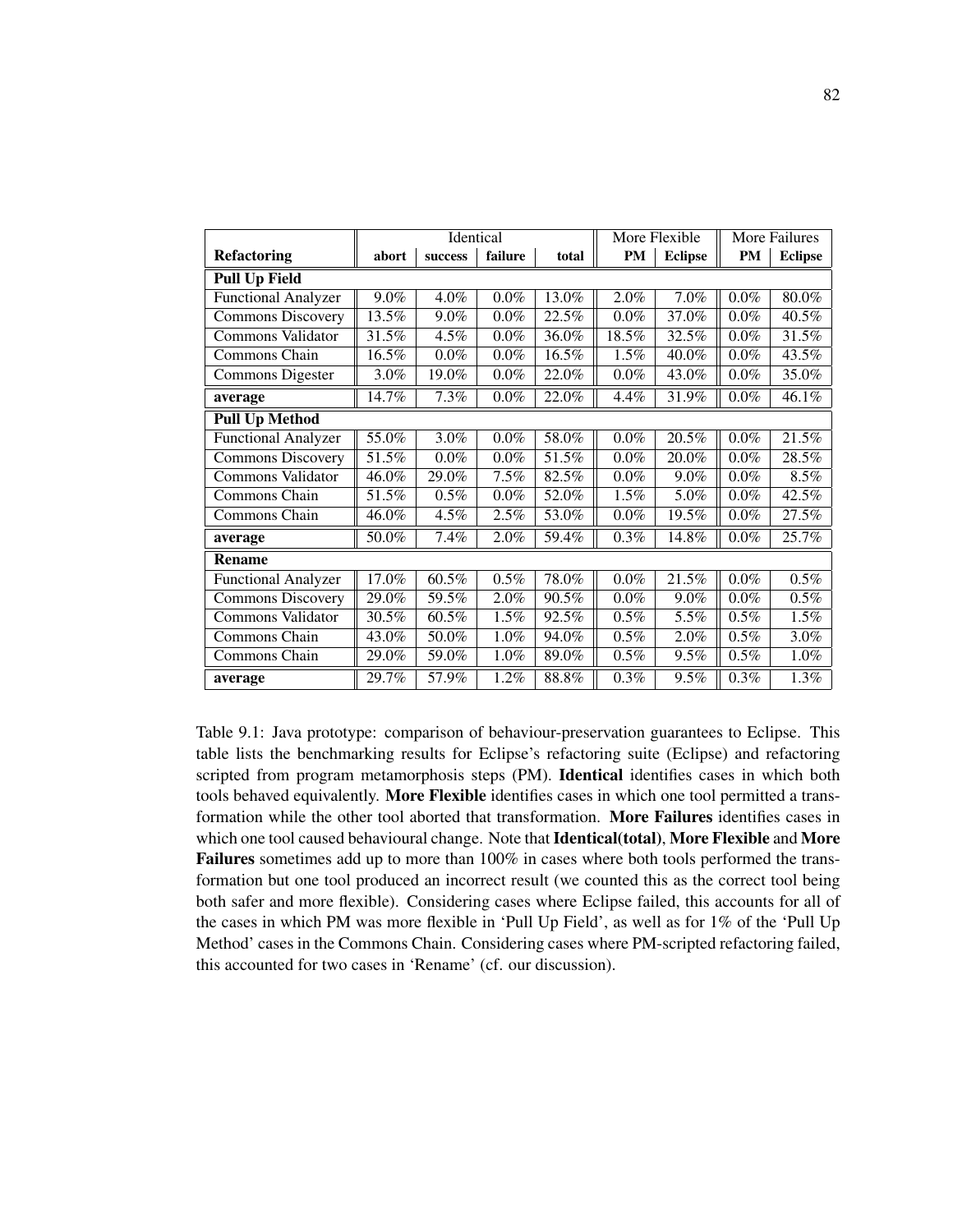for a few cases in which our PM-scripted refactoring is more flexible. In other cases, Eclipse implicitly changed field visibility (from private to protected) if needed, which was not part of our PM scripting.

- Pull Up Method. For 'Pull Up Method', both refactoring implementations failed consistently when pulling up unit test methods into superclasses for which not all subclasses satisfied the test, in the Commons Validator. When pulling up methods, Eclipse again suffered from its implicit merging of fields when pulling up dependent entities, while our PM-scripted refactoring's refusal to implicitly change visibility accounted for much of its lack of flexibility. Eclipse's 'Pull Up Method' further interprets requests to pull up a method into an interface as requests to add a method declaration of matching signature to the interface, again adding to its flexibility (an actual 'Pull Up Method' into an interface is only possible for abstract methods).
- Rename. For renaming, our system primarily suffered from two limitations: first, our prototype will not refactor constructors in some cases, and secondly, we do not enforce the override status of overriding methods in subclasses.

Refactoring constructors requires renaming the class and all related constructors. A limitation of the Eclipse parser that we have not yet addressed sometimes prohibits this in classes with multiple constructors; this issue accounts for  $3\%$  of the aborted rename attempts (total) in the Functional Analyzer, 10.5% in Commons Discovery, 13% in the Commons Validator, 16.5% in the Commons Chain package, and 12% in the Commons Digester.

Note that these failures also account for some of its increased safety in the presence of reflection. Since reflection allows classes to be looked up by names read from external files, it is notoriously hard to support in any kind of refactoring process. (All of our test cases utilise reflection to some extent.)

Another current limitation is that our inconsistency checks do not enforce the overriding status of methods when renaming methods of a subclass. In the presence of an @Override annotation, this usually leads to static errors, but in two cases it allowed the PM-scripted refactoring to introduce a dynamic failure. We expect to extend our program model to add either explicit 'method-X-overrides-method-Y' information or global value numbering to increase the strength of our correctness promises overall.

We also experimented with 'Push Down Method' and 'Push Down Field'. Due to an unresolved issue in our prototype, our 'Push Down' operations are currently overly conservative when pushing to multiple subclasses: copying (rather than cutting and pasting) generates 'fresh' methods and fields, resulting in spurious inconsistency warnings that cannot be accepted as behavioural change. Conversely, Eclipse's 'Push Down' refactoring cannot be constrained to push down to one particular subclass: instead, it always pushes down to all immediate subclasses, though users can interactively choose to suppress parts of the textual diff after the refactoring has terminated. We could thus not directly compare the two sets of functionality, though we have no reason to assume that a corrected PM-scripted 'Push Down' would ultimately exhibit correctness or performance characteristics different from the PM-scripted 'Pull Up'.

While our results overall indicate that our scripted refactorings are less flexible than Eclipse's refactorings, we note the following:

• Our prototype is, on average, safer than Eclipse's refactorings.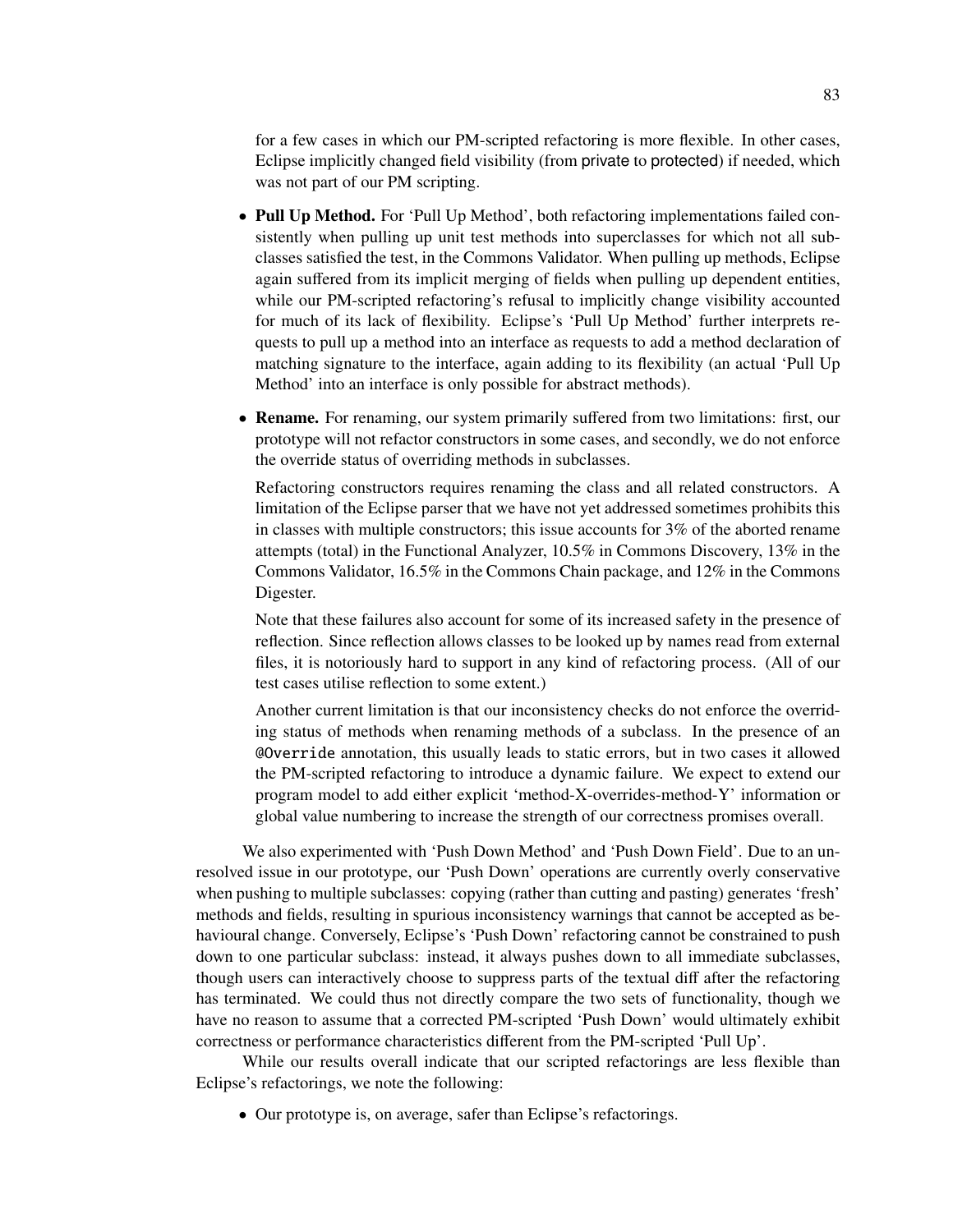• Our prototype permits us to quickly script refactorings that are as flexible as Eclipse's refactorings in most of the cases we examined, without including any automated fixups or complex analyses as part of the scripting.

### 9.2.4 SML prototype

Our SML prototype is fully behaviour-preserving by default, with the following exceptions:

- Explicit behaviour evolution
- Incorrect axioms in our congruence specification language
- Termination

Specifically, our system cannot detect when we introduce a value definition whose evaluation may never terminate.

We prove this for SiML, the restricted subset of SML that we introduced in Section 6.2.3, in Appendix D. Note that this almost solves our last challenge, Challenge #5: our solution only falls short of handling termination behaviour preservation.

### 9.2.5 Safety guarantees: summary

Our experimental and theoretical results show that program metamorphosis can provide safety guarantees that are on par with or better than state-of-the-art refactoring systems.

## 9.3 Runtime performance

Lastly, we examine how responsive program metamorphosis is in practice.

## 9.3.1 Java prototype

One goal of our Java prototype is to examine whether program metamorphosis is practical to implement and useful for evolving real-world programs. Here, we evaluate our prototype in terms of code size and resource consumption.

The main component of the memory cost for program metamorphosis is the need to keep an AST of the entire program in memory at all times. Our prototype requires two copies of the full AST in memory during equivalence checking. Using the Eclipse JDT's built-in memory queries, we have determined that a single instance of the Functional Analyzer AST requires approximately 4MB of memory, which we consider to be acceptable on modern machines.

Our prototype (excluding unit tests) consists of 3829 lines of Java across 53 files and relies significantly on Eclipse's infrastructure to perform program analysis and to interact with the user. This shows that a useful set of PM steps can be implemented in a relatively small amount of code and that PM can be compatible with existing program analysis frameworks and program evolution tools. For this reason, we have favoured ease of implementation and tight integration with Eclipse over speed. For example, we used the JDT's built-in name analysis even though it requires re-parsing to get updated analysis. We could reduce our runtime overhead by comparing only altered parts of the program and recomputing program models lazily. This would decrease execution times and memory usage at the cost of added complexity.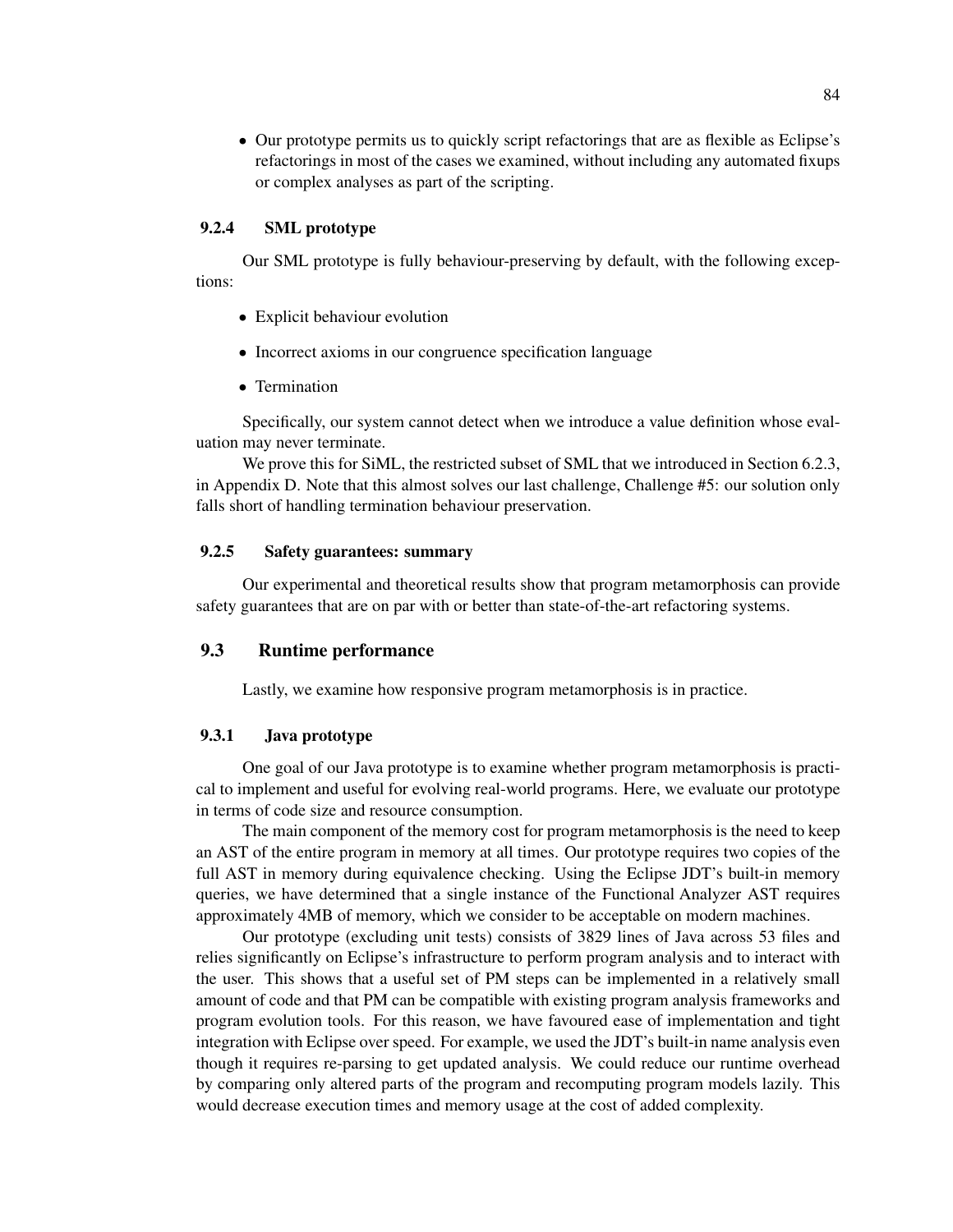To ensure that our prototype is practical for interactive use, we measured execution times for the behaviour-preservation tests from Section 9.2.1. We summarise these results in Table 9.2. All experiments were run on a 2.4GHz Intel Core 2 Quad with 4GB of RAM, running Java 1.6.0 03-b05 on Ubuntu 7.10 (Gutsy Gibbon) with Linux 2.6.24.

For program metamorphosis, the execution time is the sum of the execution times of all intermediate steps. The total line gives the overall minimum, maximum, and average of the averages (as summarised per program).

Our unoptimised prototype executes most transformation steps well within the time limits of what we can expect from an interactive tool. While some transformations may take more than two seconds to complete overall, note that both of our pull-up refactorings are multi-step transformations in program metamorphosis; except for two Renames (one in the Functional Analyzer and one in the Commons Digester), no individual transformation execution time was more than 2.5s per PM step (including re-parsing and AST re-matching for the entire program after each step).

### 9.3.2 SML prototype

For our SML prototype, we measured the amount of time that it took our system to reanalyse and compare the program models in our four case studies. Using the same machine setup as for measuring the speedup, we ran each transformation ten times. For this purpose, we compiled our tool with MLton 20070826. For each of our tests, we configured the system to be equipped with all axioms relevant for our respective analyses.

Table 9.3 summarises the time needed for individual transformation steps for each of our benchmarks. For smith-normal-form and nucleic, our timings suggest that our system configuration is too slow for interactive use. To understand the causes for this time consumption, we analysed time consumption in more detail.

Table 9.4 summarises our breakdown. Except for smith-normal-form, which encounters an unidentified performance bug during congruence polarity type checking, most benchmarks spend the vast majority of their runtime during initial name analysis, suggesting that our attribute grammar framework may need an overhaul.

## 9.4 Discussion

As the experiments with our prototypes show, program metamorphosis captures both the common refactoring tasks and extended transformation tasks that elude state-of-the-art refactoring engines, whilst offering equal or better safety guarantees. By contrast, our initial runtime performance results are not yet conclusive: while the runtime performance results for our prototypes suggest that our approach is sufficiently efficient for small to medium-sized programs, it is unclear whether or how program metamorphosis can be scaled to programs of the size of what current refactoring tools can handle, or what the appropriate techniques for doing so might be.

In principle, a program metamorphosis system may need more memory than a refactoring system, since it must maintain both a current and a desired program model. In practice, recent work by Schäfer, Ekman and de Moor [SEdM08b] suggests that practical implementations of traditional refactoring may have to take an implementation approach similar to ours.

Examining how program metamorphosis can be scaled to larger programs is then one of the possible future directions for this research (Chapter 10).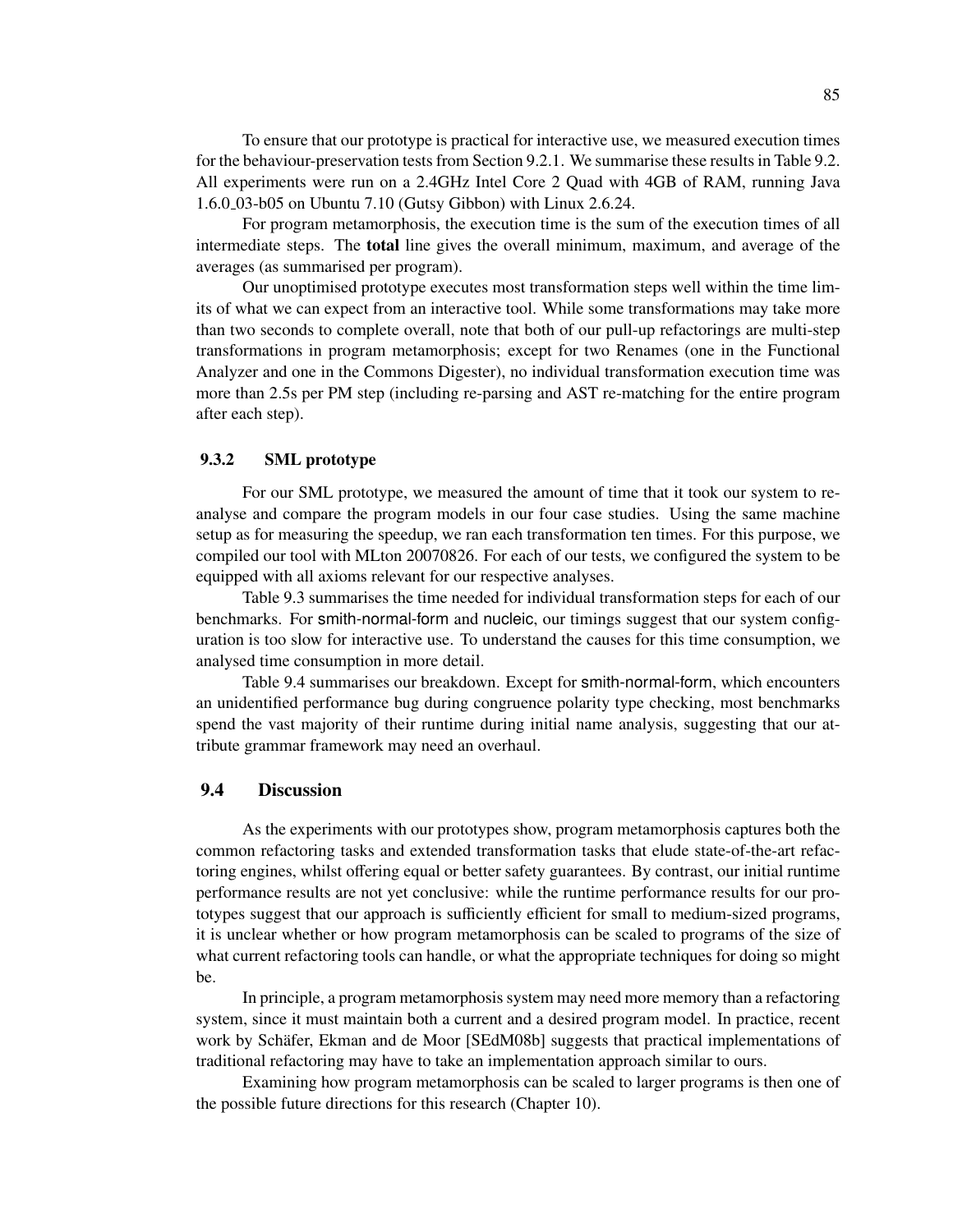|                    |                            |       | Eclipse |       |       | PM    |        |  |  |
|--------------------|----------------------------|-------|---------|-------|-------|-------|--------|--|--|
| <b>Refactoring</b> | <b>Program</b>             | min   | avg     | max   | min   | avg   | max    |  |  |
|                    | <b>Functional Analyzer</b> | 0.11s | 0.32s   | 1.15s | 2.05s | 2.29s | 2.81s  |  |  |
|                    | <b>Commons Discovery</b>   | 0.13s | 0.24s   | 0.52s | 0.86s | 0.97s | 1.37s  |  |  |
| Pull Up Field      | Commons Validator          | 0.18s | 0.45s   | 0.96s | 2.70s | 3.07s | 4.55s  |  |  |
|                    | <b>Commons Chains</b>      | 0.36s | 0.47s   | 0.83s | 2.39s | 2.49s | 2.64s  |  |  |
|                    | Commons Digester           | 0.15s | 0.31s   | 1.51s | 3.09s | 3.44s | 7.87s  |  |  |
|                    | total                      | 0.11s | 0.36s   | 1.51s | 0.86s | 2.45s | 7.87s  |  |  |
|                    | <b>Functional Analyzer</b> | 0.12s | 0.32s   | 0.83s | 1.90s | 2.55s | 3.35s  |  |  |
|                    | <b>Commons Discovery</b>   | 0.14s | 0.32s   | 2.95s | n/a   | n/a   | n/a    |  |  |
| Pull Up Method     | <b>Commons Validator</b>   | 0.22s | 0.47s   | 1.93s | 2.73s | 3.79s | 11.65s |  |  |
|                    | <b>Commons Chains</b>      | 0.39s | 0.64s   | 1.74s | 2.18s | 2.38s | 2.59s  |  |  |
|                    | Commons Digester           | 0.19s | 0.55s   | 1.62s | 3.09s | 4.83s | 10.43s |  |  |
|                    | total                      | 0.12s | 0.46s   | 2.95s | 1.90s | 3.39s | 11.65s |  |  |
|                    | <b>Functional Analyzer</b> | 0.09s | 0.34s   | 2.71s | 1.10s | 1.36s | 2.92s  |  |  |
|                    | <b>Commons Discovery</b>   | 0.02s | 0.15s   | 0.85s | 0.43s | 0.53s | 1.53s  |  |  |
| Rename             | <b>Commons Validator</b>   | 0.06s | 0.20s   | 0.69s | 1.46s | 1.71s | 1.98s  |  |  |
|                    | <b>Commons Chains</b>      | 0.06s | 0.26s   | 0.98s | 1.14s | 1.35s | 2.12s  |  |  |
|                    | Commons Digester           | 0.12s | 0.28s   | 1.66s | 1.72s | 1.95s | 2.58s  |  |  |
|                    | total                      | 0.02s | 0.25s   | 2.71s | 0.43s | 1.38s | 2.92s  |  |  |

Table 9.2: Java prototype: refactoring execution times. Minimum, average, and maximum refactoring execution times, for both Eclipse's built-in refactorings and program metamorphosis.

|                   |                   |        | model analysis time |         |         |  |  |  |
|-------------------|-------------------|--------|---------------------|---------|---------|--|--|--|
| #                 | benchmark         | size   | minimum             | average | maximum |  |  |  |
|                   | vector-concat     | 434    | 0.108s              | 0.110s  | 0.116s  |  |  |  |
| C                 | smith-normal-form | 22826  | 26.574s             | 29.454s | 33.306s |  |  |  |
| $\mathbf{\Omega}$ | nucleic           | 155173 | 23.593s             | 23.693s | 23.793s |  |  |  |
|                   | DLXSimulator'     | 90606  | 6.796s              | 7.212s  | 7.904s  |  |  |  |

Table 9.3: SML prototype: transformation step time, totals.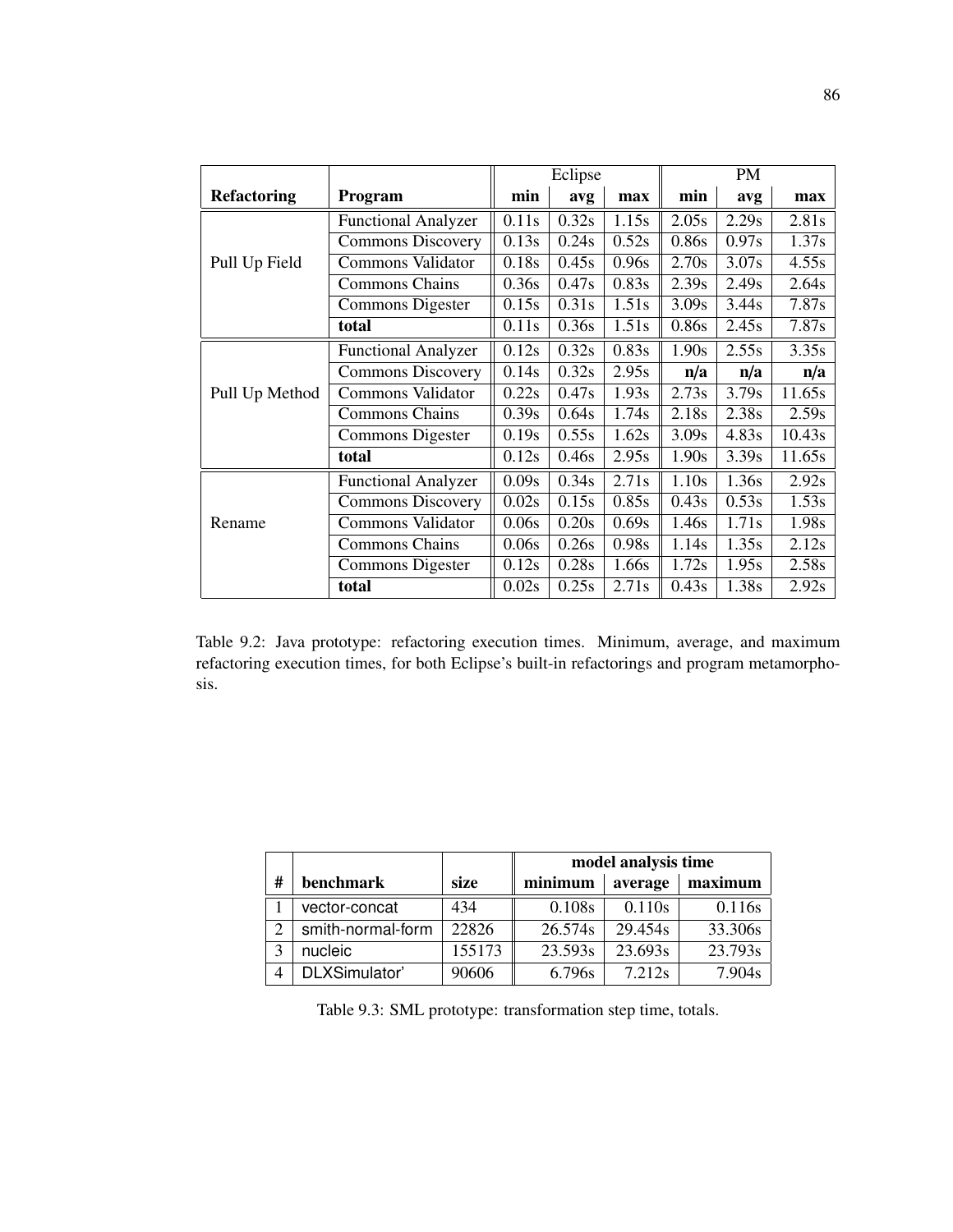| <b>pass</b>                 | vector-concat | smith-NF | nucleic  | <b>DLXSim</b> |
|-----------------------------|---------------|----------|----------|---------------|
| Attribute grammar           | 52.17%        | 12.97%   | 75.74%   | 76.78%        |
| Name model check            | $0.0\%$       | $0.0\%$  | $0.0\%$  | 0.0%          |
| Type inference              | 1.09%         | 0.37%    | 13.61%   | 3.51%         |
| Effect inference            | 2.9%          | $0.51\%$ | $7.05\%$ | 12.99%        |
| Term model                  | 0.36%         | $0.06\%$ | $0.33\%$ | 0.38%         |
| Precise effect model        | 0.36%         | $0.07\%$ | $0.44\%$ | 0.53%         |
| Term/Effect inconsistencies | 42.75%        | 6.58%    | $0.27\%$ | 2.47%         |
| Congruence model and checks | 0.36%         | 79.45%   | $2.56\%$ | 3.35%         |

Table 9.4: SML prototype, benchmarks: relative time, broken up by program analysis task. Here, smith-NF is the smith-normal-form benchmark, and DLXSim is the DLXSimulator' benchmark.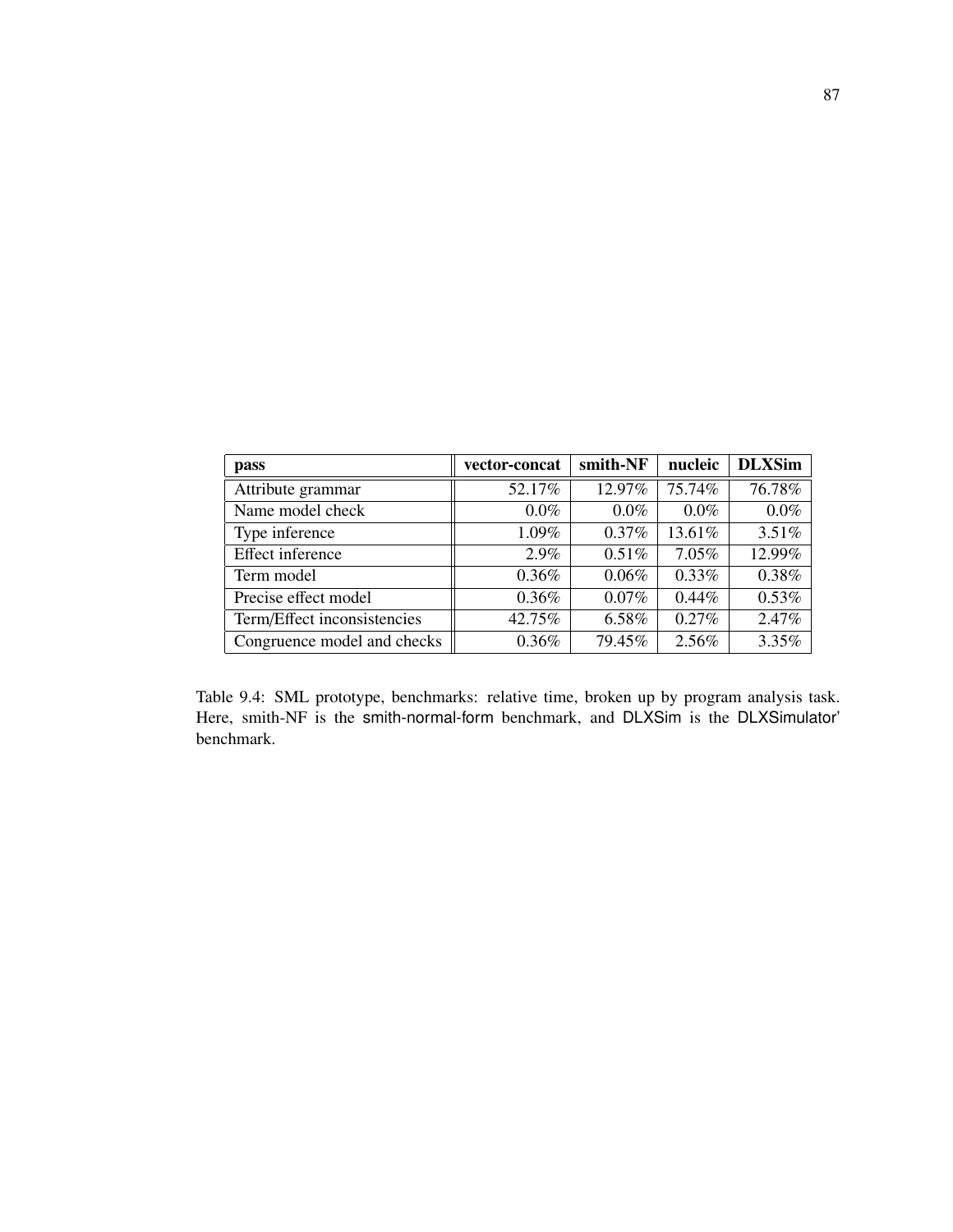# Chapter 10

## **Outlook**

While we have established basic results about the utility of program metamorphosis, there are many questions that we left unanswered in this work. In this chapter, we sketch some of the possible avenues for future research on the matter of program metamorphosis.

## 10.1 Scaling program metamorphosis

Perhaps the most pressing question is that of scalability. While our experimental results showed that our program metamorphosis prototypes were efficient enough for moderately-sized programs, it is unclear how well our approach would compare to traditional refactoring when applied to larger programs.

Challenges. Research in this area would involve building a new program metamorphosis system or optimising our existing prototypes to explore techniques for scaling program metamorphosis, and comparing the memory footprint and computational overhead of program metamorphosis with that of refactoring.

Initial ideas. Our attribute grammar approach (Chapter 7) may provide a basis for such optimisation. By abstracting from the concrete program metamorphosis system implementation, this technique may allow us to more easily compare systems that follow the same language specification. Specifically, the explicit data dependencies that we establish in attribute grammars lend themselves well towards *partial* invalidation and program model recomputation, though this may require us to first overcome the remaining inefficiencies in our attribute grammar implementation (Section 9.3.2).

Another technique that may be useful irrespectively of the concrete program metamorphosis infrastructure would be *lazy model instantiation*: instead of computing precise program models for all parts of the program, can we compute abstract models that we only concretise on demand?

### 10.2 Scripting PM steps

In our implementations and tests, we applied each PM step by hand. To properly subsume refactoring, program metamorphosis could benefit from mechanisms for scripting traditional refactoring steps from PM steps.

Challenges. This task would involve language design and implementation for a language that operates on programs, PM steps, and inconsistencies. Ideally, the language would have guaranteed termination properties (i.e., be sub-Turing complete) and allow us to show that each transformation will be able to fully handle all of the inconsistencies it might trigger.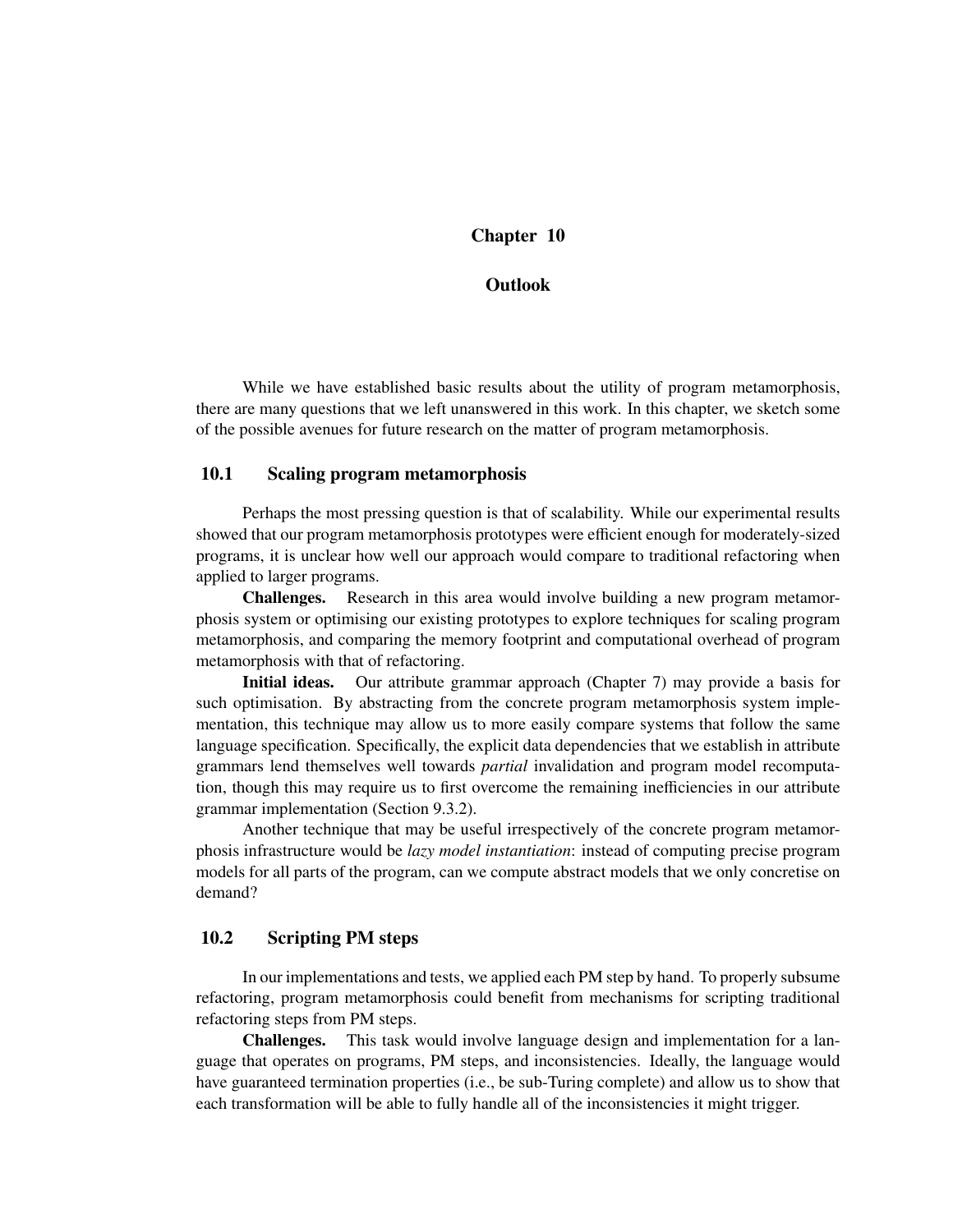Initial ideas. A PM step scripting language could come about in at least two guises: firstly, as a *proactive* language that encodes each refactoring as an initial sequence of PM steps followed by handlers for all anticipated kinds of inconsistencies, or secondly as a *reactive* language that again implements each refactoring first as a sequence of PM steps, but then backs away to let a hierarchy of *universal* (i.e., refactoring-independent) recovery mechanisms restore program validity. Both ideas are closely related to recovery planning, our next possible venue.

# 10.3 Recovery planning

While we found in our experiments that program metamorphosis is 'manageable,' in the sense that our inconsistency reports were sufficiently precise and meaningful for us to understand and resolve them, other programmers may disagree. Furthermore, future transformations and program models may be less transparent than the ones we used, but even now, complex inconsistencies (such as the ones we encountered with our congruence polarity model, Section 6.2.6) sometimes require a tediously large number of 'obvious' transformations.

While our initial results in recovery planning (Appendix B) were discouraging from the perspective of run-time performance, we did not find that this approach is intrinsically unfeasible.

Challenges. This avenue of research would focus on devising heuristics and other techniques for speeding up recovery planning and producing 'more useful recovery plans.'

Initial ideas. Two recent advances may make this approach more practical: first, modern Datalog evaluators may be significantly more efficient than our implementation whilst avoiding the fine-tuning needs of BDD-based implementations [BS09], possibly re-enabling Datalog as a viable venue for implementing program metamorphosis. Second, we note that the attribute computations in our attribute grammar approach (Chapter 7) are similar in style and expressive power to those of Datalog. Thus, our existing ideas for recovery planning (Section 8.1.4) may translate directly to attribute grammars; alternatively, we may find it possible to use our attribute grammar approach to construct Datalog models<sup>1</sup>.

# 10.4 Formal verification

As noted by Schäfer, Ekman and de Moor [SEdM08a], refactoring is a prime candidate for machine verification. Their proposal of simplifying this task by splitting refactoring into smaller steps to be verified individually, and of using models of the language that do not capture all of the language semantics precisely mirror some of the insights in program metamorphosis, except for a different task. Our work might thus provide a suitable basis for exploring their ideas.

Challenges. One task for this challenge would be identifying, formalising, and establishing relevant properties about suitable metatheories, another would be to establish the soundness of a given refactoring system.

Initial ideas. Again our attribute-grammar based approach (Chapter 7) may provide a basis for simplifying this challenge, since it provides a natural way for specifying static semantics and could be extended towards specifying dynamic semantics. With that approach, this challenge could be tackled in at least two ways: either by using such dynamic semantics to prove properties about properties in the fashion suggested by Schafer et al., or by using the

<sup>&</sup>lt;sup>1</sup> Our system includes a prototype Datalog backend for this precise reason, though the backend does not support some of the more recent extensions, such as type inference.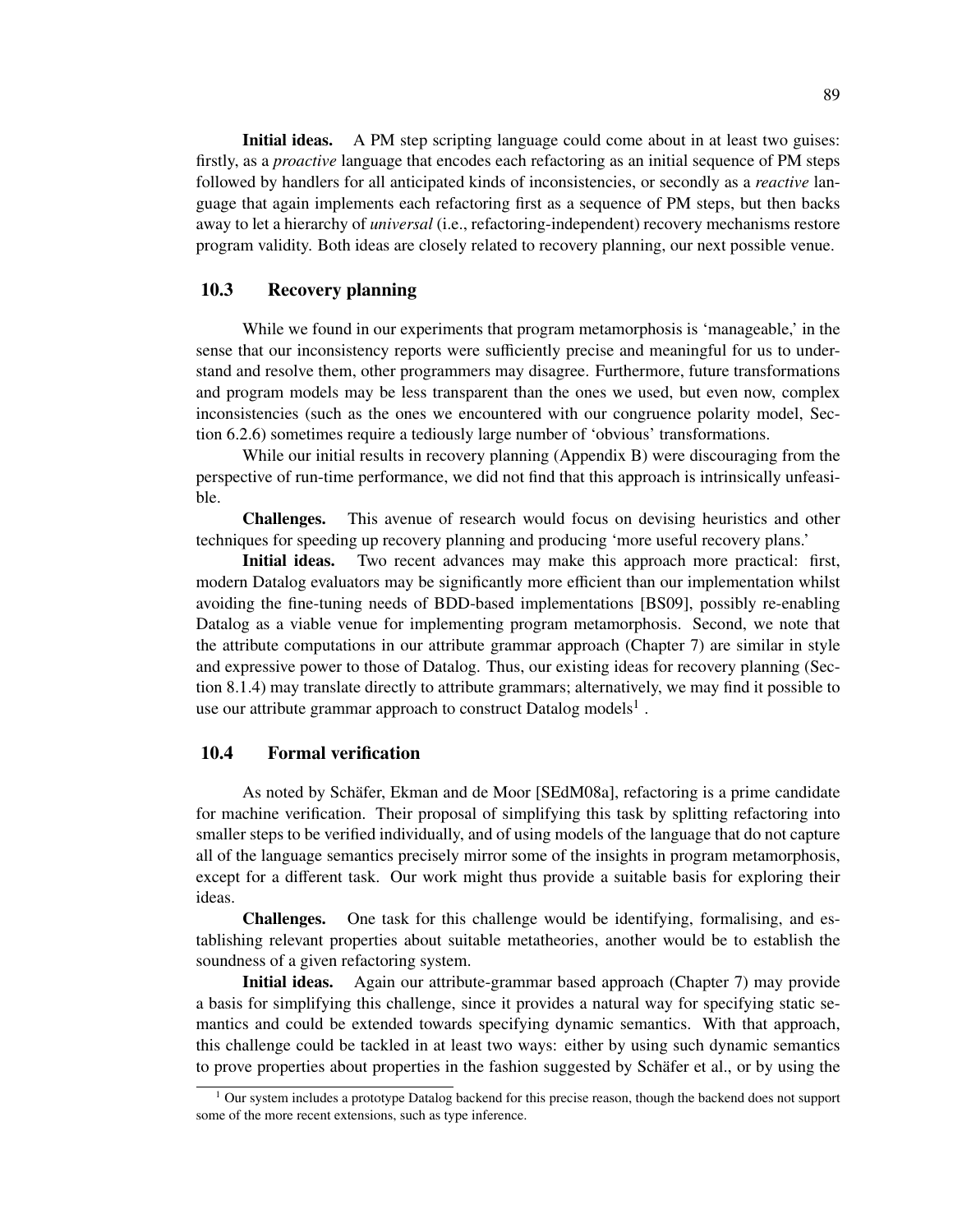dynamic safety guarantees of program metamorphosis as a frame axiom and instead focussing the proof work on showing that the refactoring will be 'complete,' i.e., always eliminate all inconsistencies.

## 10.5 Tools for building PM tools

We implemented our three program metamorphosis prototypes mostly in custom handwritten code. As the sole exception, we generated the name analysis frontend for our SML prototype from an attribute grammar specification (Chapter 7). It may be feasible to push this approach further, in the spirit of existing compiler generators (Section 4.1.3), to build a general framework for deriving program metamorphosis systems from a language specification. This would be a significant undertaking with many individual challenges, but it may offer new solutions to the challenges we outlined in Sections 10.1, 10.4 and 10.3.

Challenges. This project would have to find answers to a large number of questions:

- How can we represent programs and recompute program models efficiently?
- What forms of specification are most suitable for static language semantics? Our current attribute grammar approach has many advantages, but is insufficient e.g. for fixed point computations.
- What forms of specification would be most suitable to give the dynamic language semantics, if we wish to derive program models from them?
- Can we *automatically* derive program models from such specifications? If not, what user support do we need to derive program models that guarantee full behaviour preservation?
- Can we *automatically* construct PM steps from abstract user descriptions?
- Can we scale this approach to safe full-fledged programming languages such as Modula-3, Standard ML, or Java?
- Can we scale this approach even to unsafe programming languages, such as C?

Initial ideas. One possible approach to tackle these questions would be to examine the manually implemented parts from our SML prototype and to try to devise a system general enough to capture both them and likely needs for other languages. Another would be to devise such a system 'from the ground up,' for languages with very limited scope, such as our language L0 (Appendix F).

## 10.6 User studies

We have not yet evaluated program metamorphosis through user studies. Thus, while we have shown that *in principle* program metamorphosis offers better behaviour-preservation guarantees and more flexibility than traditional refactoring, we do not yet know whether programmers can exploit these advantages *in practice*.

Challenges. This project would focus on extending and polishing our Java prototype, or implementing a new prototype for a programming language with an existing, mature refactoring engine, and setting up user studies to examine the practicality of our approach.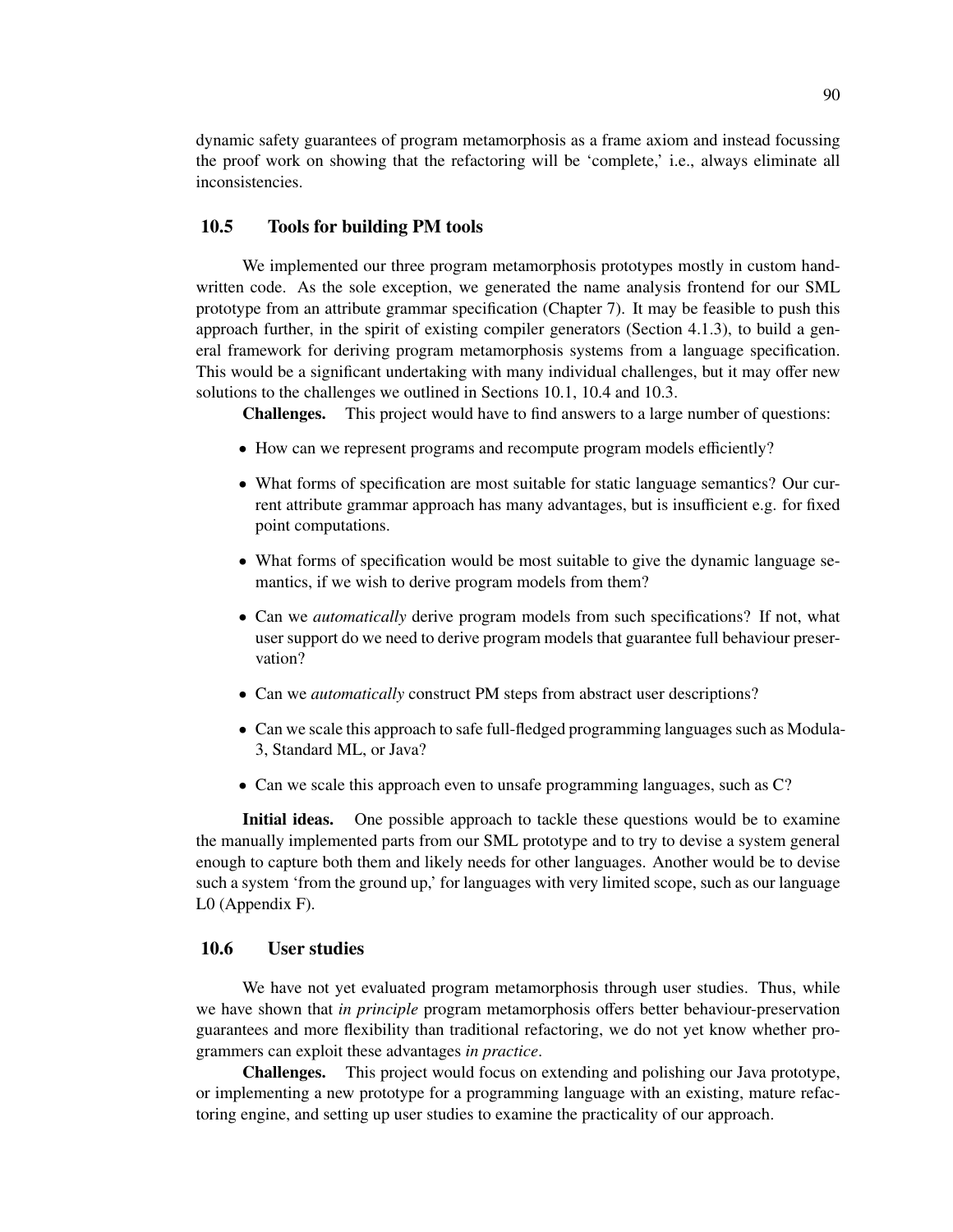Initial ideas. For a direct comparison between program metamorphosis and refactoring, both techniques should be used for the same tasks. However, this project could also study whether programmers are able to exploit the behaviour-evolving mechanisms that program metamorphosis offers over refactoring, and whether they find these mechanisms to be useful.

## 10.7 Applying program metamorphosis to other tasks

In addition of extending and measuring the utility of program metamorphosis for its core task of software evolution, we may also be able to utilise it as a component for other systems.

#### 10.7.1 Dynamic software updating

Dynamic software updating [SHM09] is the task of updating a running program without interrupting the services it provides. Part of the challenge in dynamic software updating is detecting how we should migrate program state from one implementation of a program to another.

If the programmers use program metamorphosis instead of manual program evolution, our PM steps and congruence casts may provide important clues to understanding the meaning of certain changes.

Challenges. The principal challenge for this project would be to classify the kinds of changes that program metamorphosis can understand and to match them to the kinds of changes supported by dynamic software updating, extending a given program metamorphosis tool as needed. These extensions might both add new kinds of transformations (in areas supported by dynamic software updating), new kinds of program models and analyses (to understand changes in terms that dynamic software updating can handle), and changes to PM steps to allow user annotations.

Initial ideas. Our congruence specifications allow us to define e.g. when and how two types behave equivalently. However, these specifications need not require a direct translation from one to the other. When we do have this information, we can replace one datatype by the other, but when we do not, we may still be able to *emulate* the new type while running an old one through a wrapper object of compatible type. If we combine this approach with dynamic class-loading, it can be almost fully transparent to the running program (except for uses of reflection), similarly to the approach taken by Henkel for debugging algebraic specifications in Java [HRD08].

#### 10.7.2 Gradual programming

Gradual programming is a process for developing program and programming language simultaneously.

We argue that program metamorphosis may be a useful component of a gradual programming system: in program metamorphosis, we abstract program behaviour into a program model. If this program model captures *all* program semantics, we can reduce programming languages and syntactic program representations to mere projections of the program's essence, incorporated in the model.

It remains to be seen whether we can make this approach practical, just like gradual programming itself.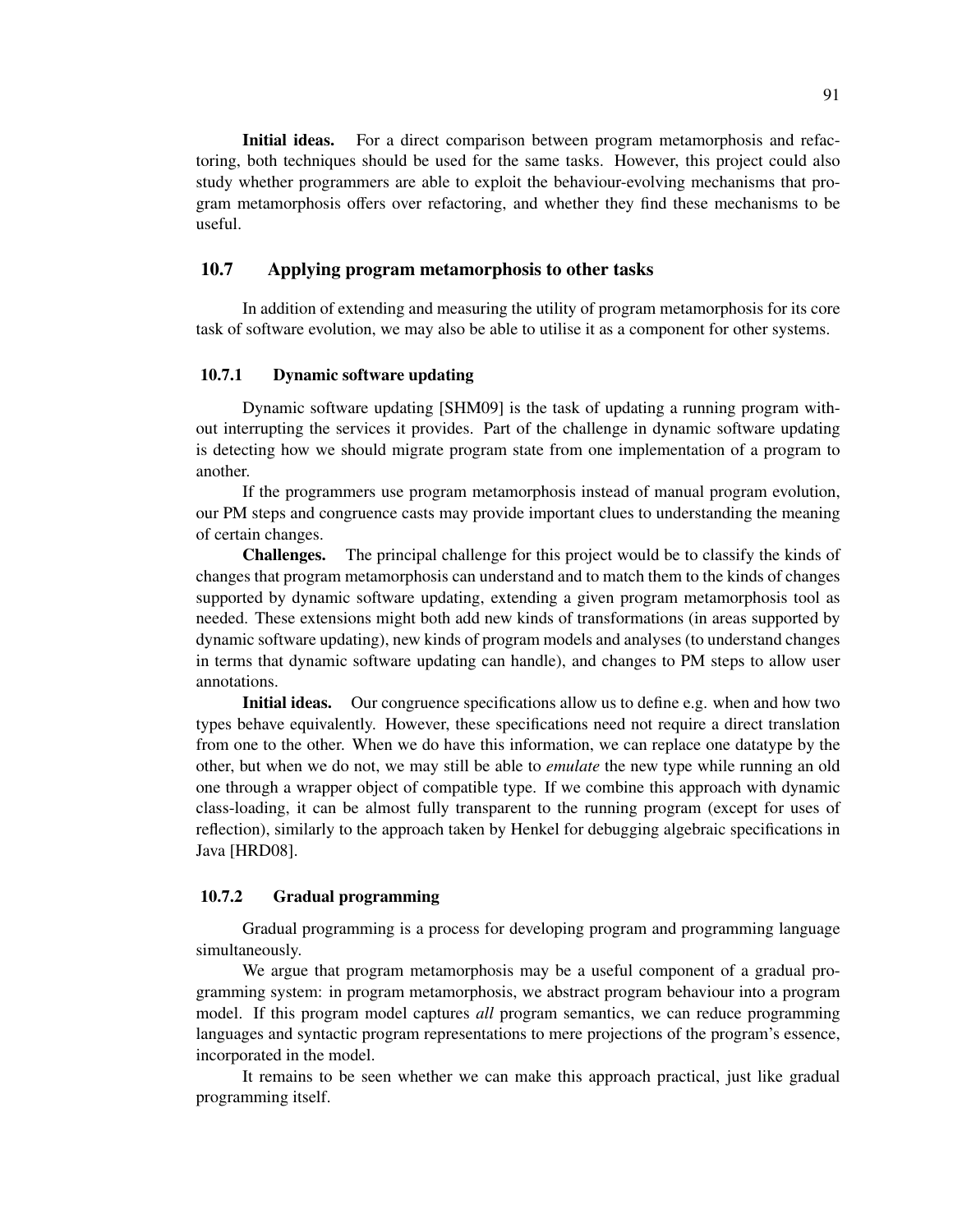# Chapter 11

# **Contributions**

In this dissertation, we explained how pre-existing techniques for program development fail to provide support for many of the needs of software evolution. We then explained how we could overcome many of the limitations of these techniques.

By decoupling safety guarantees from transformations and establishing a 'desired program model,' capturing and enforcing expected program behaviour, we allowed our users to transform programs more flexibly than in existing refactoring tools. By allowing changes to this desired program model, we then allowed our users to deliberately evolve program behaviour. Finally, by allowing users to describe classes of congruent datatypes, we allowed them to express sophisticated algorithmic optimisations.

To evaluate the practicality of this approach, we implemented three interactive prototypes, two for Standard ML and one for Java, and used them for experiments to determine the practicality of our concepts.

In our experiments and proofs, we found that program metamorphosis tools are both more flexible than existing tools for interactive program evolution and give stronger behaviourpreservation guarantees, while offering practical interactive performance for nontrivial programs.

We thus argue that our results support our thesis statement and thereby suggest that program metamorphosis is a suitable replacement for traditional refactoring at least for programs up to moderate size.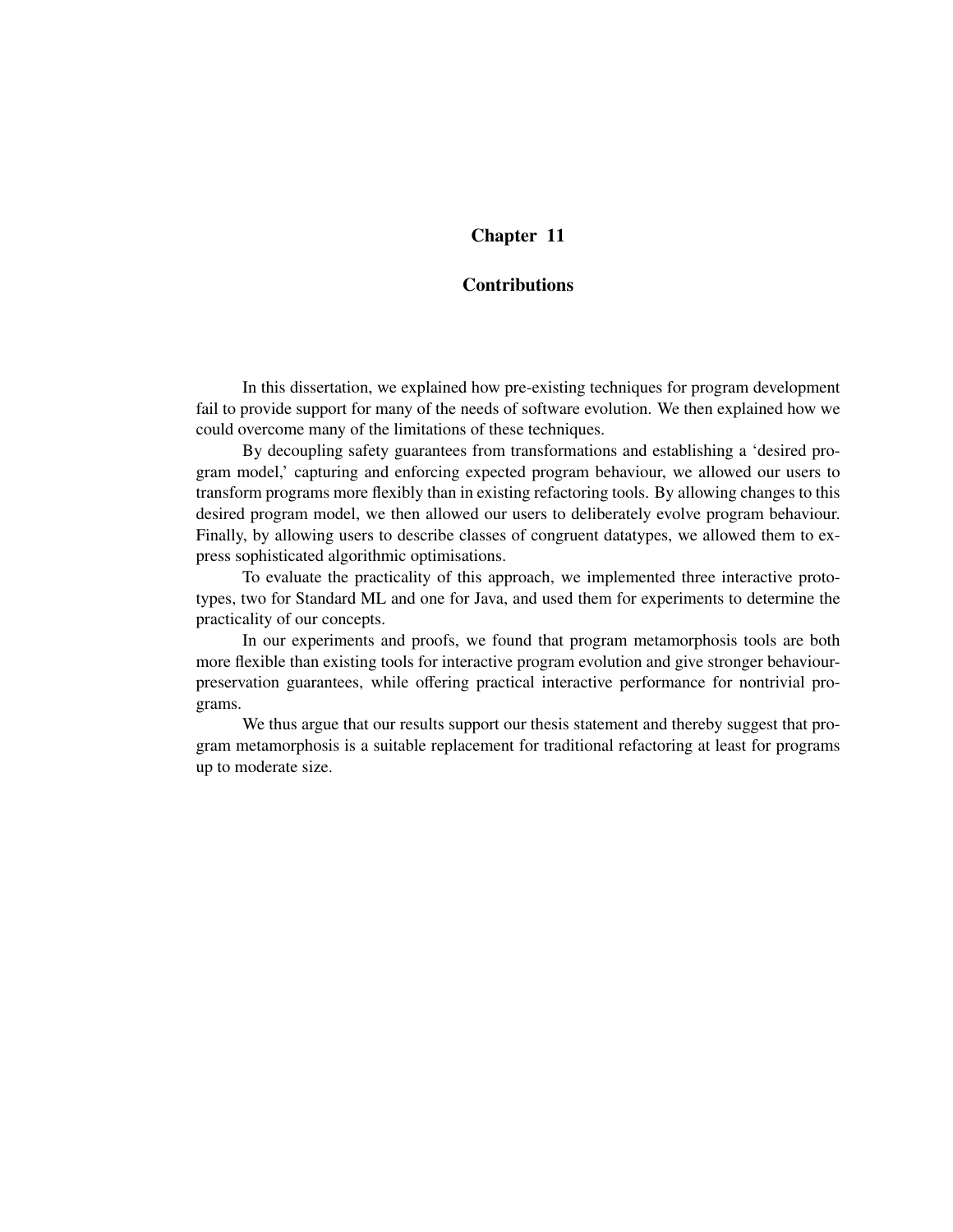## Bibliography

- [AB02] Zena M. Ariola and Stefan Blom. Skew confluence and the lambda calculus with letrec. Ann. Pure Appl. Logic, 117(1-3):95–168, 2002. [ABB76] E. R. Anderson, F. C. Belz, and Edward K. Blum. SEMANOL (73) A Metalanguage for Programming the Semantics of Programming Languages. Acta Inf.,
- [AK08] Malte Appeltauer and Günter Kniesel. Towards concrete syntax patterns for logic-based transformation rules. Electron. Notes Theor. Comput. Sci., 219:113–132, 2008.

6:109–131, 1976.

- [App92] Andrew W. Appel. Compiling with continuations. Cambridge University Press, New York, NY, USA, 1992.
- [Ars79] Jacques J. Arsac. Syntactic source to source transforms and program manipulation. Commun. ACM, 22(1):43–54, 1979.
- [Bac03] Roland C. Backhouse. Program Construction. Calculating Implementations from Specifications. John Wiley & Sons, Ltd., 2003.
- [BBM<sup>+</sup>85] F.L. Bauer, M. Broy, B. Möller, P. Pepper, M. Wirsing, et al. The Munich Project CIP. Vol. I: The Wide Spectrum Language CIP-L. Number 183 in Lecture Notes on Computer Science. Springer Verlag, Berlin, Heidelberg, New York, Berlin, 1985.
- [BCD+88] P. Borras, D. Clement, Th. Despeyroux, J. Incerpi, G. Kahn, B. Lang, and V. Pascual. CENTAUR: the System. In SDE 3: Proceedings of the Third ACM SIGSOFT/SIGPLAN Software Engineering Symposium on Practical Software Development Environments, pages 14–24, New York, NY, USA, 1988. ACM Press.
- [BD77] R. M. Burstall and John Darlington. A transformation system for developing recursive programs. J. ACM, 24(1):44–67, 1977.
- [Bec00] Kent Beck. eXtreme Programming eXplained, Embrace Change. Addison Wesley, 2000.
- [BEH<sup>+</sup>87] Friedrich L. Bauer, Herbert Ehler, A. Horsch, Bernhard Möller, Helmuth Partsch, O. Paukner, and Peter Pepper. The Munich Project CIP, Volume II: The Program Transformation System CIP-S, volume 292 of Lecture Notes in Computer Science. Springer, 1987.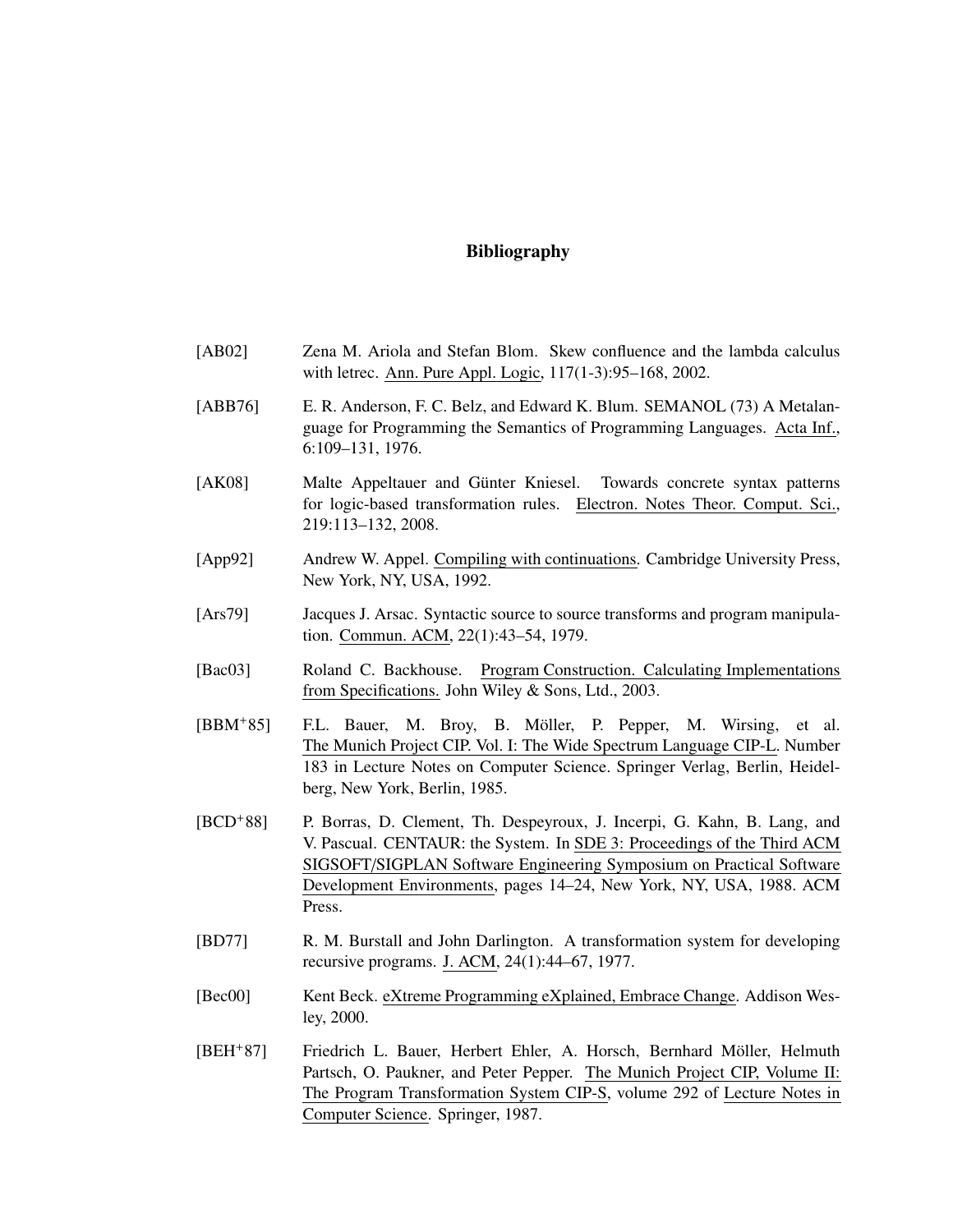- [BG04] Marat Boshernitsan and Susan L. Graham. iXj: interactive source-to-source transformations for Java. j-SIGPLAN, 39(10):212–213, October 2004.
- [BHM00] Nick Benton, John Hughes, and Eugenio Moggi. Monads and effects. 2000.
- [BKVV06] Martin Bravenboer, Karl Trygve Kalleberg, Rob Vermaas, and Eelco Visser. Stratego/XT 0.16: components for transformation systems. In PEPM '06: Proceedings of the 2006 ACM SIGPLAN symposium on Partial evaluation and semantics-based program manipulation, pages 95–99, New York, NY, USA, 2006. ACM Press.
- [BS86] Rolf Bahlke and Gregor Snelting. The psg system: from formal language definitions to interactive programming environments. ACM Trans. Program. Lang. Syst., 8(4):547–576, 1986.
- [BS09] Martin Bravenboer and Yannis Smaragdakis. Strictly declarative specification of sophisticated points-to analyses. In Proceedings of OOPSLA '09, pages 243– 262, New York, NY, USA, 2009. ACM.
- [BSCC04] Paulo Borba, Augusto Sampaio, Ana Cavalcanti, and Márcio Cornélio. Algebraic reasoning for object-oriented programming. Sci. Comput. Program., 52(1-3):53–100, 2004.
- [CDKD86] Dominique Clément, Thierry Despeyroux, Gilles Kahn, and Joëlle Despeyroux. A simple applicative language: mini-ML. In Proc. of the 1986 ACM conf. on LISP and Functional Prog., New York, NY, 1986.
- [CDMS02] James R. Cordy, Thomas R. Dean, Andrew J. Malton, and Kevin A. Schneider. Source transformation in software engineering using the txl transformation system. Information & Software Technology, 44(13):827–837, 2002.
- [CGM06] Tal Cohen, Joseph Gil, and Itay Maman. JTL the Java Tools Language. In Proceedings of the 21st ACM SIGPLAN Conference on Object-Oriented Programming, 2006.
- [Cha88] David R. Chase. Safety considerations for storage allocation optimizations. In PLDI, pages 1–10, 1988.
- [Cor06] James R. Cordy. The TXL source transformation language, 2006.
- [Cri95] Cristina Cornes and Judicael Courant and Jean-Christophe Filliâtre and Gérard Huet and Pascal Manoury and César Muñoz and Chetan Murthy and Catherine Parent et al. The Coq Proof Assistant - reference manual v 5.10, 1995.
- [CTCC98] H. Y. Chen, T. H. Tse, F. T. Chan, and T. Y. Chen. In black and white: An integrated approach to class-level testing of object oriented programs. ACM Transactions on Software Engineering, 7(3), July 1998.
- [dB72] N. G. de Bruijn. Lambda calculus notation with nameless dummies. a tool for automatic formula manipulation with application to the church-rosser theorem. Indagationes Mathematicae, 34:381–392, 1972.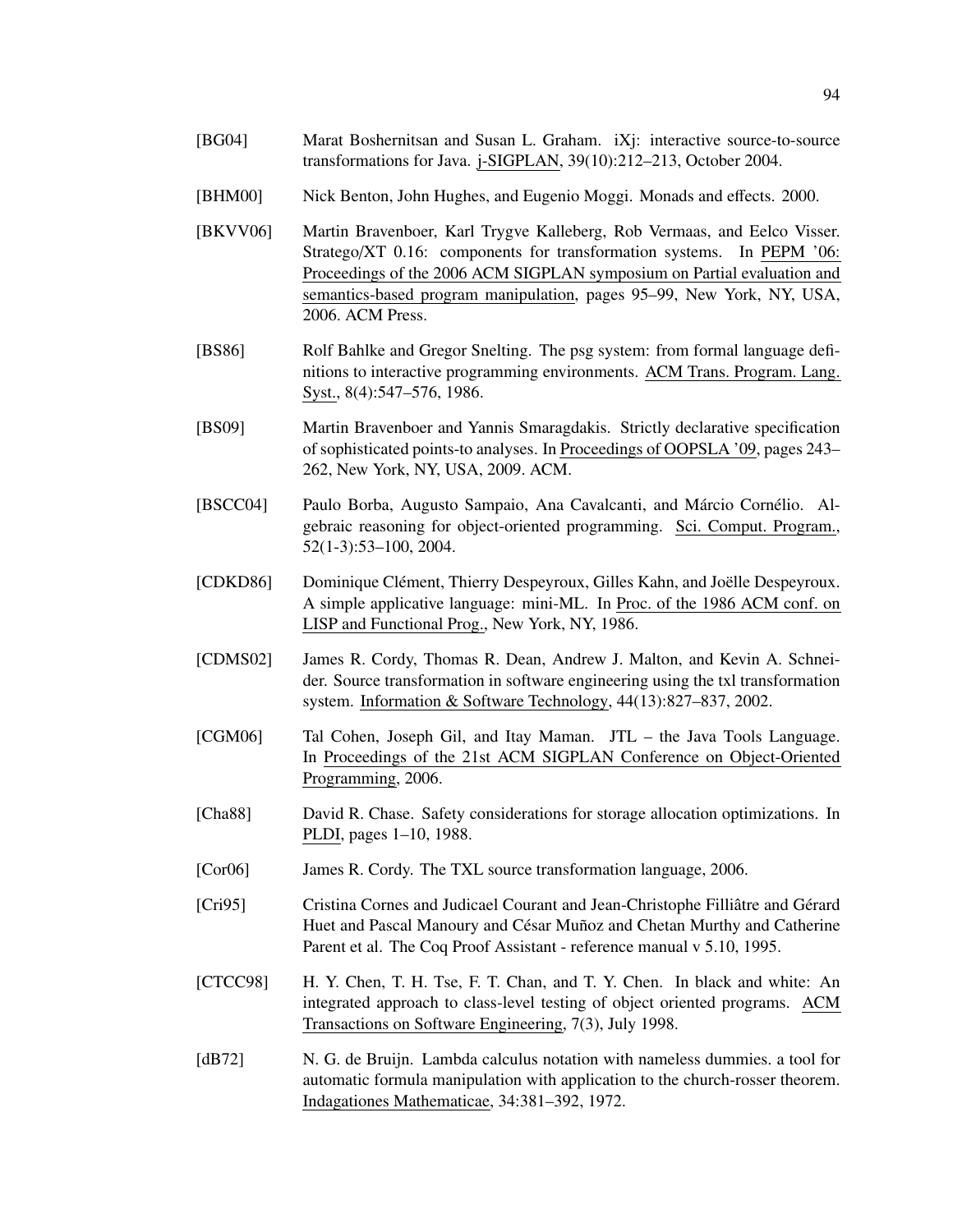- [DF94] R. Doong and P. G. Frankl. The ASTOOT approach to testing object-oriented programs. ACM Transactions on Software Engineering, 3(2), April 1994.
- [DJ05] Danny Dig and Ralph Johnson. The role of refactorings in api evolution. In ICSM '05: Proceedings of the 21st IEEE International Conference on Software Maintenance, pages 389–398, Washington, DC, USA, 2005. IEEE Computer Society.
- [ES95] Gregor Engels and Andy Schürr. Encapsulated hierarchical graphs, graph types, and meta types. Electr. Notes Theor. Comput. Sci., 2, 1995.
- [FBB+99] Martin Fowler, Kent Beck, John Brant, William Opdyke, and Don Roberts. Refactoring: Improving the Design of Existing Code. Addison-Wesley, 1999.
- [FSDF93] Cormac Flanagan, Amr Sabry, Bruce F. Duba, and Matthias Felleisen. The essence of compiling with continuations. In Proceedings ACM SIGPLAN 1993 Conf. on Programming Language Design and Implementation, PLDI'93, Albuquerque, NM, USA, 23–25 June 1993, volume 28(6), pages 237–247. ACM Press, New York, 1993.
- [FW01] Matthew Fluet and Stephen Weeks. Contification using dominators. SIGPLAN Not., 36(10):2–13, 2001.
- [Gar00] M. Garagnani. A Correct Algorithm for Efficient Planning with Preprocessed Domain Axioms, December 2000.
- [GJSB00] James Gosling, Bill Joy, Guy Steele, and Gilad Bracha. The Java Language Specification Second Edition. Addison-Wesley, Boston, Mass., 2000.
- [GLT89] Jean-Yves Girard, Yves Lafont, and Paul Taylor. Proofs and Types. Cambridge University Press, 1989.
- [GM06] Alejandra Garrido and Jose Mesguer. Formal specification and verification of ´ java refactorings. In Proceedings of the Sixth IEEE International Workshop on Source Code Analysis and Manipulation, Philadelphia, PA, USA, September 2006.
- [GN90] W. G. Griswold and D. Notkin. Program restructuring as an aid to software maintenance. Technical report, University of Washington, Seattle, WA, USA, August 1990.
- [Gog00] Joseph Goguen. Software Engineering with OBJ: Algebraic Specifications in Action. Kluwer, 2000.
- [GP01] Murdoch Gabbay and Andrew Pitts. A new approach to abstract syntax with variable binding. Formal Aspects of Computing, 13:341–363, 2001.
- [Gri92] William G. Griswold. Program restructuring as an aid to software maintenance. PhD thesis, Seattle, WA, USA, 1992.
- [has97] Haskell 1.4, a non-strict, purely functional language. Technical report, Yale University, April 1997.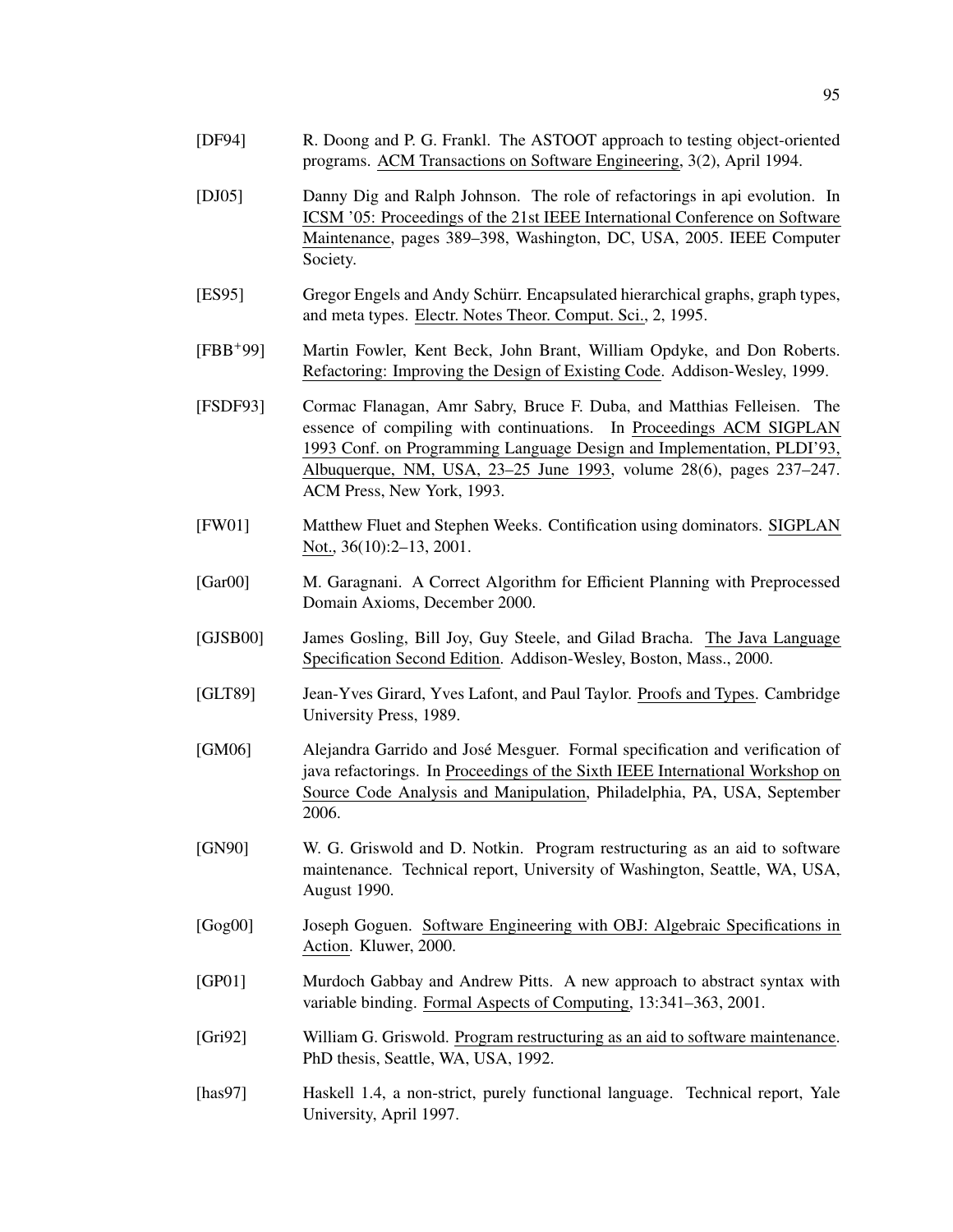- [HPM+05] Pedro Rangel Henriques, Maria Joao Varanda Pereira, Marjan Mernik, Mitja Lenic, Jeff Gray, and Hui Wu. Automatic Generation of Language-based Tools Using the LISA System. IEE Proceedings, Software, 152(2):54–69, April 2005.
- [HRD08] Johannes Henkel, Christoph Reichenbach, and Amer Diwan. Developing and Debugging Algebraic Specifications for Java classes. ACM Trans. Softw. Eng. Methodol., 17(3), 2008.
- [Hug00] John Hughes. Generalising monads to arrows. Sci. Comput. Program., 37(1– 3):67–111, 2000.
- [JW93] Simon L. Peyton Jones and Philip Wadler. Imperative Functional Programming. In Conference record of the Twentieth Annual ACM SIGPLAN-SIGACT Symposium on Principles of Programming Languages, Charleston, South Carolina, pages 71–84, 1993.
- [Kah] Stefan Kahrs. On the Static Analysis of Extended ML.
- [Kah87] Gilles Kahn. Natural semantics. In STACS '87: Proceedings of the 4th Annual Symposium on Theoretical Aspects of Computer Science, pages 22–39, London, UK, 1987. Springer-Verlag.
- [Kah99] Wolfram Kahl. The Term Graph Programming System HOPS. pages 136–149, March 1999.
- [KEGN01] Yoshio Kataoka, Michael D. Ernst, William G. Griswold, and David Notkin. Automated support for program refactoring using invariants. In ICSM, pages 736–743, 2001.
- [Ker04] Joshua Kerievsky. Refactoring to Patterns (Addison-Wesley Signature Series). Addison-Wesley Professional, August 2004.
- [KFK07] Adam Kiezun, Robert M. Fuhrer, and Markus Keller. Advanced Refactoring in Eclipse: Past, Present and Future. In First Workshop on Refactoring Tools, Berlin, 2007. https://netfiles.uiuc.edu/dig/RefactoringWorkshop/Presentations/AdvancedRefactoringInEclipse.pdf.
- [KK04] Günter Kniesel and Helge Koch. Static composition of refactorings. Sci. Comput. Program., 52(1-3):9–51, 2004.
- [KNG07] Miryung Kim, David Notkin, and Dan Grossman. Automatic inference of structural changes for matching across program versions. In ICSE '07: Proceedings of the 29th international conference on Software Engineering, pages 333–343, Washington, DC, USA, 2007. IEEE Computer Society.
- [Knu68] Donald E. Knuth. Semantics of context-free languages. Theory of Computing Systems, 2(2):127–145, June 1968.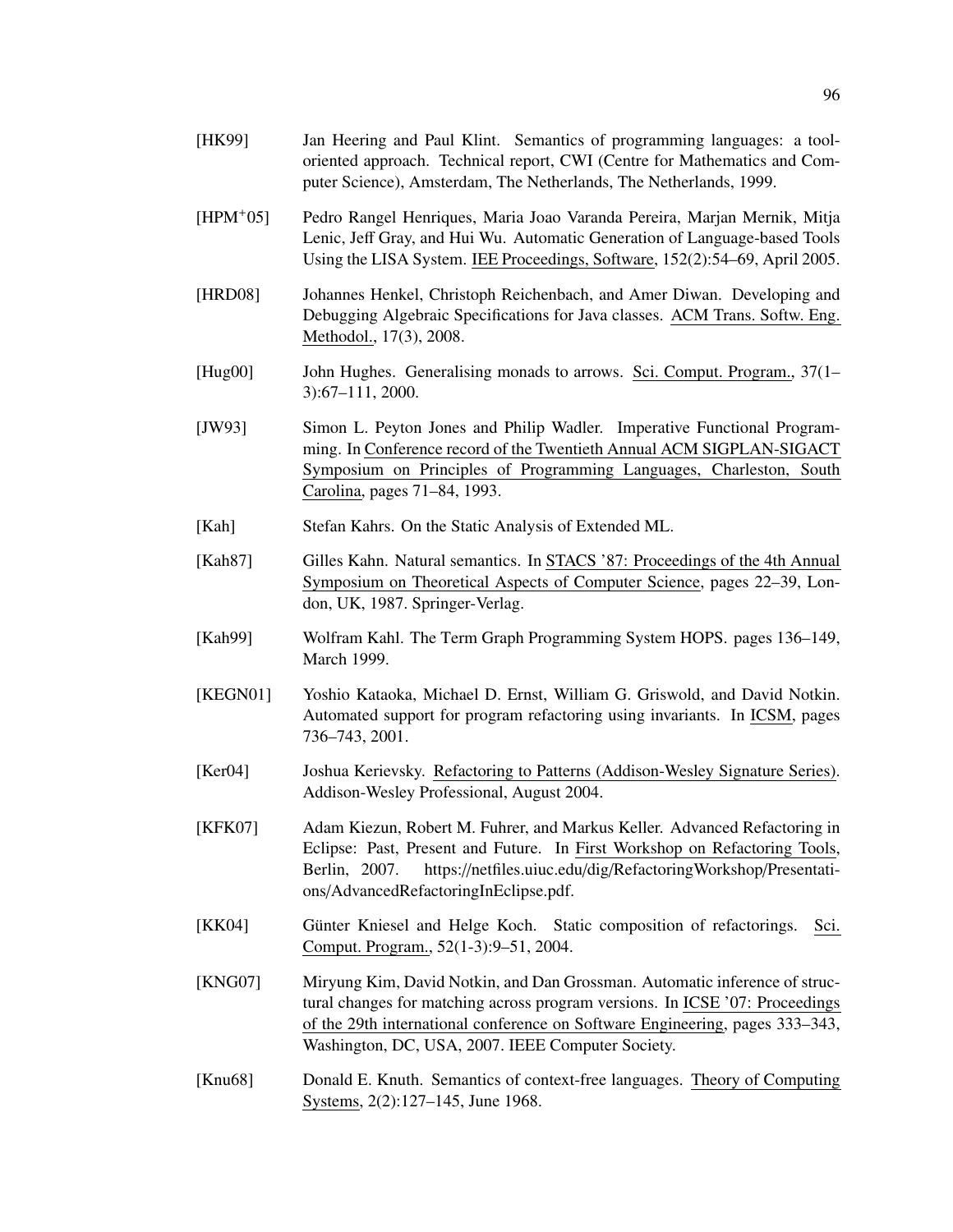- [KS98] Stefan Kahrs and Donald Sannella. Reflections on the design of a specification language. Lecture Notes in Computer Science, 1382:154+, 1998.
- [KST97] Stefan Kahrs, Donald Sannella, and Andrzej Tarlecki. The definition of Extended ML: A gentle introduction. Theoretical Computer Science, 173(2):445– 484, 1997.
- [LG88] J. M. Lucassen and D. K. Gifford. Polymorphic effect systems. In POPL '88: Proceedings of the 15th ACM SIGPLAN-SIGACT symposium on Principles of programming languages, pages 47–57, New York, NY, USA, 1988. ACM Press.
- [LMC03] Sorin Lerner, Todd D. Millstein, and Craig Chambers. Automatically proving the correctness of compiler optimizations. In PLDI, pages 220–231, 2003.
- [LMC05] Sorin Lerner, Todd D. Millstein, and Craig Chambers. Cobalt: A language for writing provably-sound compiler optimizations. Electr. Notes Theor. Comput. Sci., 132(1):5–17, 2005.
- [LMRC05] Sorin Lerner, Todd D. Millstein, Erika Rice, and Craig Chambers. Automated soundness proofs for dataflow analyses and transformations via local rules. In POPL, pages 364–377, 2005.
- [Lov77] David B. Loveman. Program Improvement by Source-to-Source Transformation. J. ACM, 24(1):121–145, 1977.
- [LRT03] Huiqing Li, Claus Reinke, and Simon Thompson. Tool support for refactoring functional programs. In Haskell '03: Proceedings of the 2003 ACM SIGPLAN workshop on Haskell, pages 27–38, New York, NY, USA, 2003. ACM Press.
- [LT05] Huiqing Li and Simon Thompson. Formalisation of Haskell Refactorings. In Marko van Eekelen and Kevin Hammond, editors, Trends in Functional Programming, September 2005.
- [LTR05] Huiqing Li, Simon Thompson, and Claus Reinke. The Haskell Refactorer, HaRe, and its API. Electr. Notes Theor. Comput. Sci., 141(4):29–34, 2005.
- [LV97] B. Luttik and E. Visser. Specification of rewriting strategies, 1997.
- [MCC+01] Andrew Malton, James R. Cordy, Darren Cousineau, Kevin A. Schneider, Thomas R. Dean, and Jason Reynolds. Processing software source text in automated design recovery and transformation. In IWPC '01: Proceedings of the 9th International Workshop on Program Comprehension, page 127, Washington, DC, USA, 2001. IEEE Computer Society.
- [MDJ02] Tom Mens, Serge Demeyer, and Dirk Janssens. Formalising behaviour preserving program transformations. In ICGT '02: Proceedings of the First International Conference on Graph Transformation, pages 286–301, London, UK, 2002. Springer-Verlag.
- [MEDJ05] Tom Mens, Niels Van Eetvelde, Serge Demeyer, and Dirk Janssens. Formalizing refactorings with graph transformations: Research articles. J. Softw. Maint. Evol., 17(4):247–276, 2005.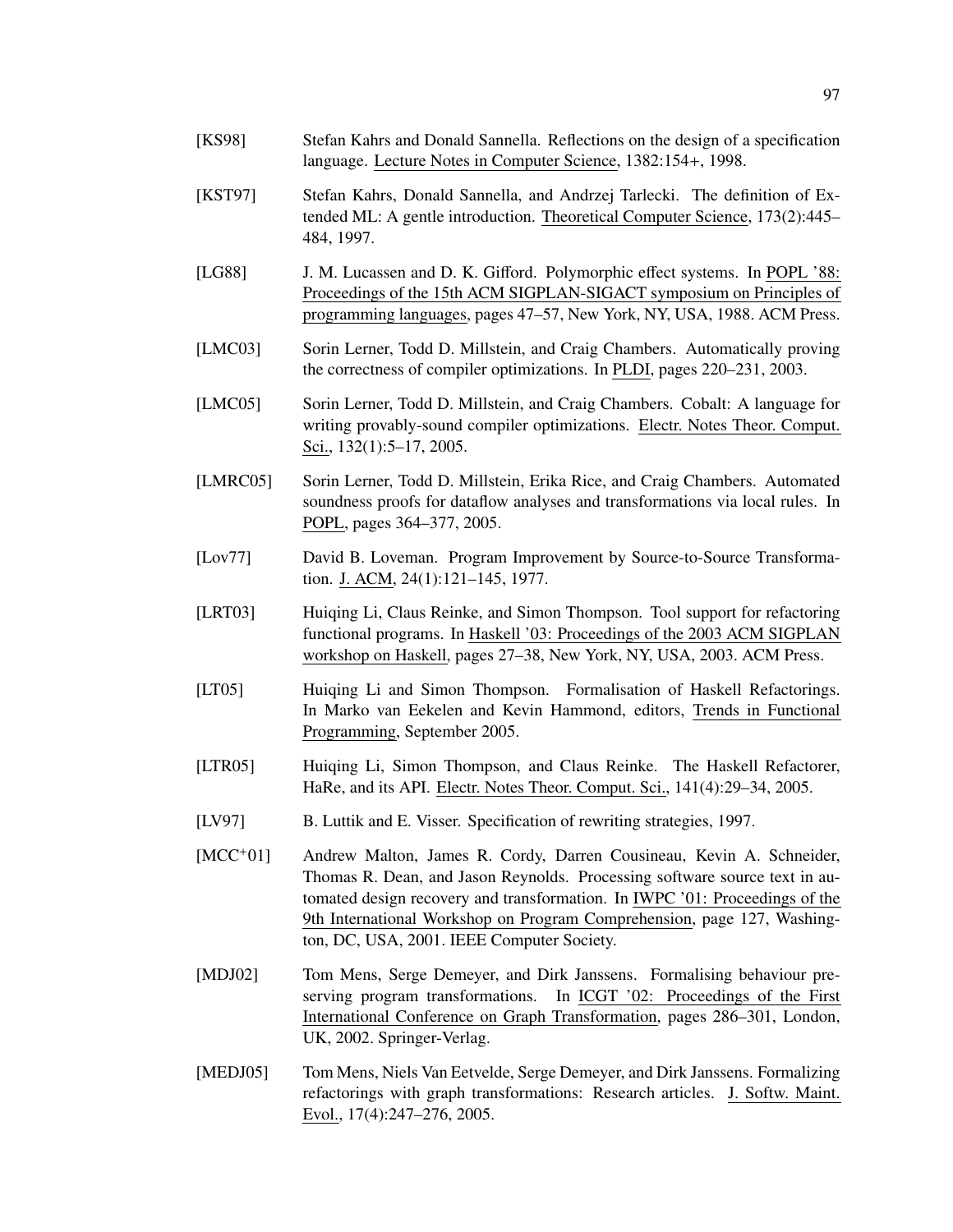- [Mog88] Eugenio Moggi. Computational lambda-calculus and monads. pages 14–23. IEEE Computer Society Press, 1988.
- [Mog89] Eugenio Moggi. Computational lambda-calculus and monads. In Proceedings 4th Annual IEEE Symp. on Logic in Computer Science, LICS'89, Pacific Grove, CA, USA, 5–8 June 1989, pages 14–23. IEEE Computer Society Press, Washington, DC, 1989.
- [MSHD07] Todd Mytkowicz, Peter F. Sweeney, Matthias Hauswirth, and Amer Diwan. Time interpolation: So many metrics, so few registers. In MICRO '07: Proceedings of the 40th Annual IEEE/ACM International Symposium on Microarchitecture, pages 286–300, Washington, DC, USA, 2007. IEEE Computer Society.
- [MT04] Tom Mens and Tom Tourw'e. A survey of software refactoring. IEEE Transactions on Software Engineering, 30(2):126–139, February 2004.
- [MTHM97] Robin Milner, Mads Tofte, Robert Harper, and David McQueen. The Definition of Standard ML (Revised). MIT Press, 1997.
- [NFF+05] Alexander Nareyek, Eugene C. Freuder, Robert Fourer, Enrico Giunchiglia, Robert P. Goldman, Henry Kautz, Jussi Rintanen, and Austin Tate. Constraints and ai planning. IEEE Intelligent Systems, 20(2):62–72, 2005.
- [NNH99] Flemming Nielson, Hanne R. Nielson, and Chris Hankin. Principles of Program Analysis. Springer-Verlag New York, Inc., Secaucus, NJ, USA, 1999.
- [Opd92] William F. Opdyke. Refactoring Object-Oriented Frameworks. PhD thesis, Urbana-Champaign, IL, USA, 1992.
- [Pau94] Lawrence C. Paulson. Isabelle A Generic Theorem Prover (with a contribution by T. Nipkow), volume 828 of Lecture Notes in Computer Science. Springer, 1994.
- [PF05] Adrian Pop and Peter Fritzson. Debugging natural semantics specifications. In AADEBUG'05: Proceedings of the sixth international symposium on Automated analysis-driven debugging, pages 77–82, New York, NY, USA, 2005. ACM Press.
- [Plo81] G. D. Plotkin. A Structural Approach to Operational Semantics. Technical Report DAIMI FN-19, University of Aarhus, Denmark, University of Aarhus, 1981.
- [PR05] François Pottier and Didier Rémy. The Essence of ML Type Inference. In Benjamin C. Pierce, editor, Advanced Topics in Types and Programming Languages, chapter 10, pages 389–489. MIT Press, 2005.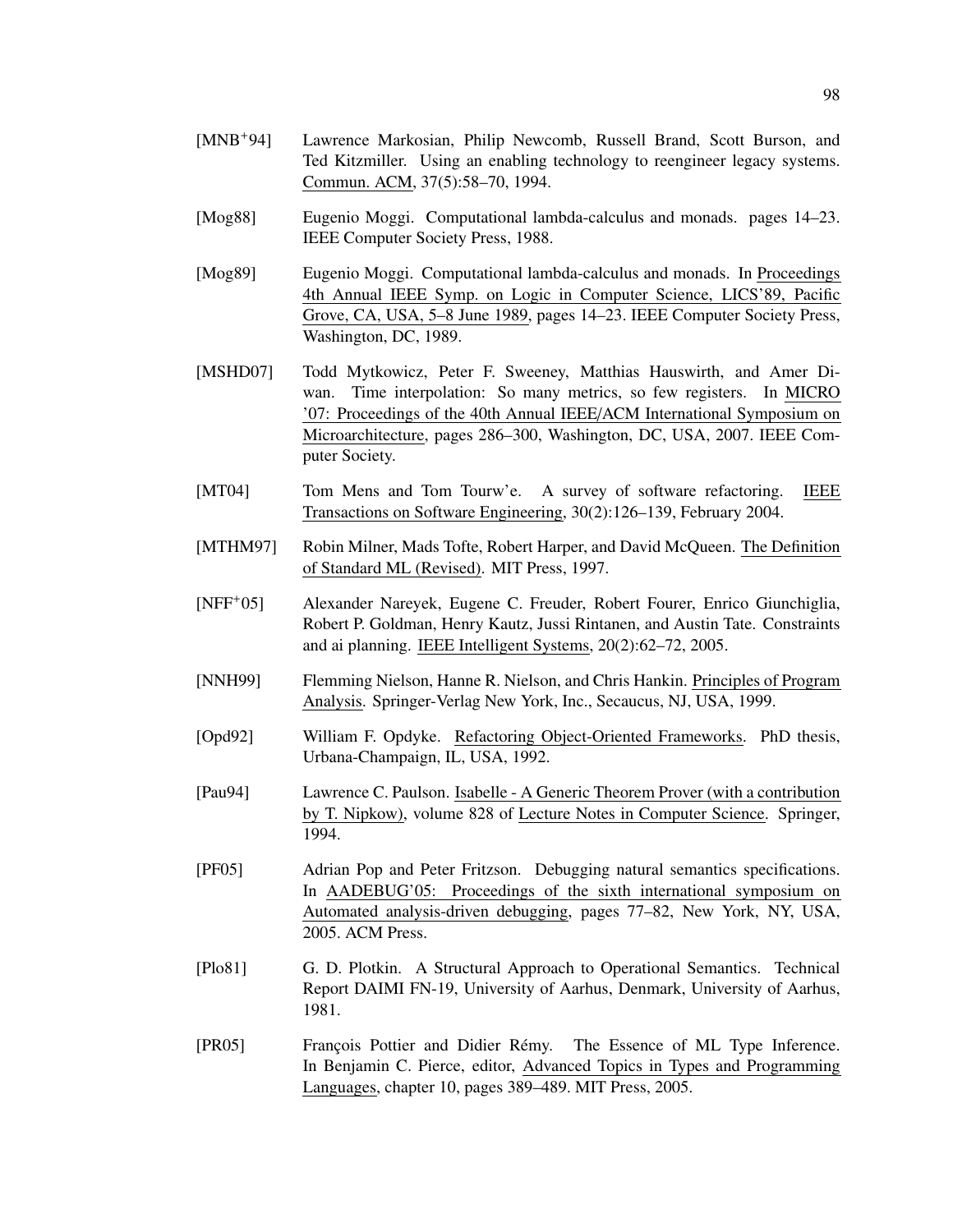- [RBJ97] Don Roberts, John Brant, and Ralph Johnson. A refactoring tool for smalltalk. Theor. Pract. Object Syst., 3(4):253–263, 1997.
- [RG09] Travis Alexander Rupp-Greene. Analysis of software evolution over time. department of computer science, university of colorado at boulder, 2009.
- [RN03] Stuart Russell and Peter Norvig. Artificial Intelligence: A Modern Approach. Prentice-Hall, Englewood Cliffs, NJ, 2nd edition edition, 2003.
- [Ros96] Kenneth A. Ross. Tail recursion elimination in deductive databases. ACM Transactions on Database Systems, 21(2):208–237, 1996.
- [RT84] Thomas Reps and Tim Teitelbaum. The synthesizer generator. In SDE 1: Proceedings of the first ACM SIGSOFT/SIGPLAN software engineering symposium on Practical software development environments, pages 42–48, New York, NY, USA, 1984. ACM Press.
- [SDF+03] Sherry Shavor, Jim D'Anjou, Scott Fairbrother, Dan Kehn, John Kellerman, and Pat McCarthy. The Java Developers Guide to Eclipse. Addison-Wesley, May 2003.
- [SEdM08a] Max Schäfer, Torbjörn Ekman, and Oege de Moor. Challenge proposal: verification of refactorings. In PLPV '09: Proceedings of the 3rd workshop on Programming languages meets program verification, pages 67–72, New York, NY, USA, 2008. ACM.
- [SEdM08b] Max Schäfer, Torbjörn Ekman, and Oege de Moor. Sound and extensible renaming for java. In OOPSLA, pages 277–294, 2008.
- [SHM09] Suriya Subramanian, Michael Hicks, and Kathryn S. McKinley. Dynamic software updates: a vm-centric approach. SIGPLAN Not.,  $44(6)$ :1-12, 2009.
- [Sof] IntelliJ Software. Intellij idea. http://www.intellij.com/idea/.
- [SSD01] T. Schrijvers, A. Serebrenik, and B. Demoen. Refactoring prolog programs, 2001.
- [ST09] Friedrich Steimann and Andreas Thies. From public to private to absent: Refactoring java programs under constrained accessibility. In Genoa: Proceedings of the 23rd European Conference on ECOOP 2009 — Object-Oriented Programming, pages 419–443, Berlin, Heidelberg, 2009. Springer-Verlag.
- [SVEdM09] Max Schäfer, Mathieu Verbaere, Torbjörn Ekman, and Oege de Moor. Stepping stones over the refactoring rubicon. pages 369–393. 2009.
- [TDX07] Kunal Taneja, Danny Dig, and Tao Xie. Automated detection of API refactorings in libraries. In ASE '07: Proceedings of the twenty-second IEEE/ACM international conference on Automated software engineering, pages 377–380, New York, NY, USA, 2007. ACM.
- [TJ91] Jean P. Talpin and Pierre Jouvelot. Polymorphic type region and effect inference. Technical Report EMP-CRI E/150, 1991.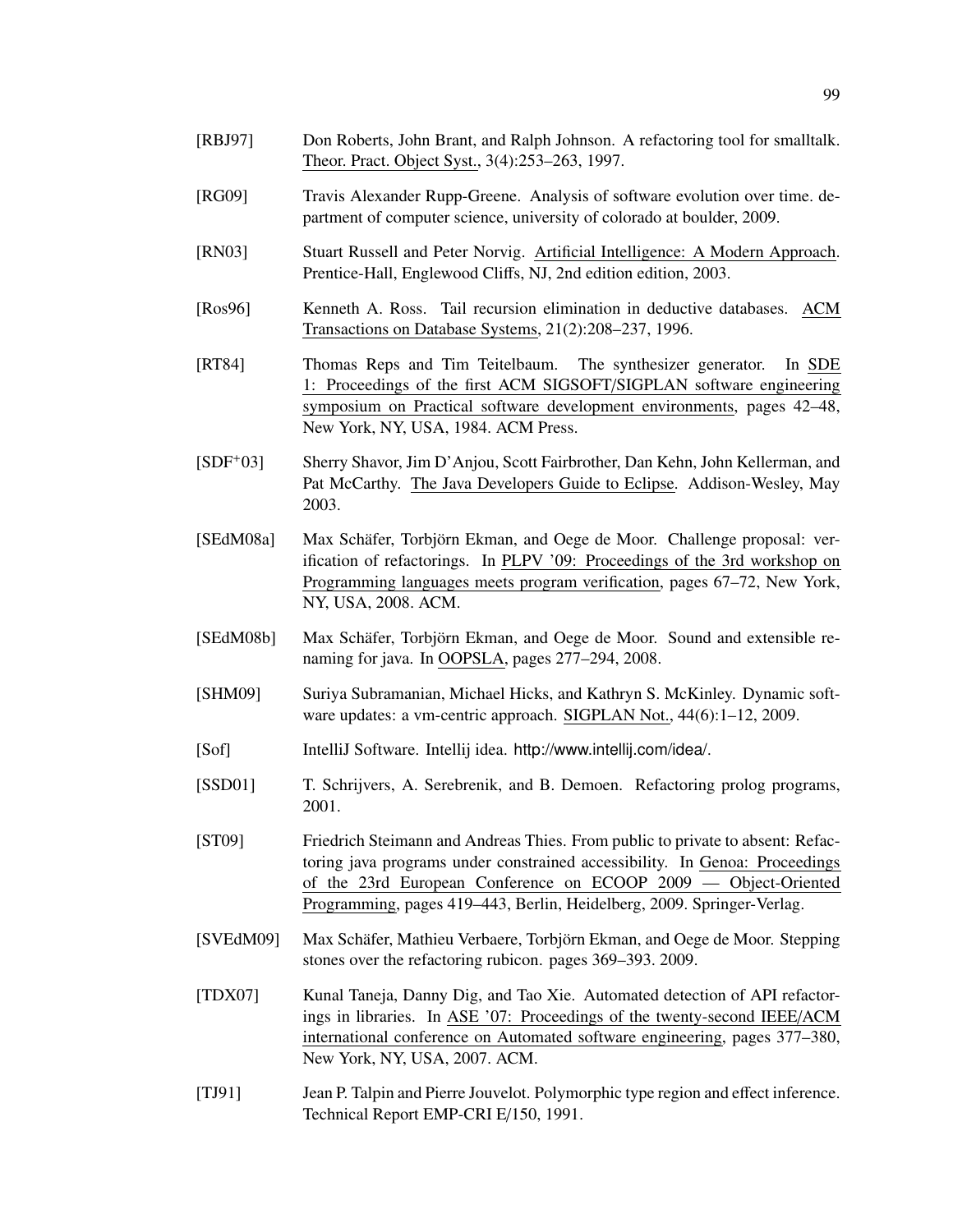- [TJ92] Jean-Pierre Talpin and Pierre Jouvelot. The type and effect discipline. In Seventh Annual IEEE Symposium on Logic in Computer Science, Santa Cruz, California, pages 162–173, Los Alamitos, California, 1992. IEEE Computer Society Press.
- [TR01a] S. Thompson and C. Reinke. Refactoring functional programs, 2001.
- [TR01b] Simon Thompson and Claus Reinke. A Catalogue of Functional Refactorings, Version 1, 2001.
- [Tur36] A. M. Turing. On computable numbers, with an application to the Entscheidungsproblem. 42:230–265, 1936. This is the paper that introduced what is now called the Universal Turing Machine.
- [Ull89] J. D. Ullman. Bottom-up beats top-down for datalog. In Proc. of the 8th ACM SIGACT-SIGMOD-SIGART symposium on Principles of database systems, pages 140–149, New York, NY, 1989. ACM Press.
- [vD97] A. van Deursen. A Comparison of Software Refinery and ASF+SDF, 1997.
- [vdBvDH+01] Mark G. J. van den Brand, Arie van Deursen, Jan Heering, H. A. de Jong, Merijn de Jonge, Tobias Kuipers, Paul Klint, Leon Moonen, Pieter A. Olivier, Jeroen Scheerder, Jurgen J. Vinju, Eelco Visser, and Joost Visser. The ASF+SDF Meta-environment: A Component-Based Language Development Environment. In CC '01: Proceedings of the 10th International Conference on Compiler Construction, pages 365–370, London, UK, 2001. Springer-Verlag.
- [vDD08] Daniel von Dincklage and Amer Diwan. Explaining failures of program analyses. In PLDI, pages 260–269, 2008.
- [Vis99] Eelco Visser. Strategic pattern matching. In RtA '99: Proceedings of the 10th International Conference on Rewriting Techniques and Applications, pages 30– 44, London, UK, 1999. Springer-Verlag.
- [Vis04] E. Visser. Program Transformation with Stratego/XT: Rules, Strategies, Tools, and Systems in Stratego/XT 0.9. Lecture Notes in Computer Science, 3016:216–238, June 2004.
- [WACL05] John Whaley, Dzintars Avots, Michael Carbin, and Monica S. Lam. Using Datalog and binary decision diagrams for program analysis. In Kwangkeun Yi, editor, Proc. of the 3rd Asian Symp. on Prog. Lang. and Systems, volume 3780 of Lecture Notes in Computer Science. Springer-Verlag, November 2005.
- [Wad89] Philip Wadler. Theorems for free! In Proceedings 4th Int. Conf. on Funct. Prog. Languages and Computer Arch., FPCA'89, London, UK, 11–13 Sept 1989, pages 347–359, New York, 1989. ACM Press.
- [Wad90a] P. L. Wadler. Comprehending Monads. In Proceedings of the 1990 ACM Conference on LISP and Functional Programming, Nice, pages 61–78, New York, NY, 1990. ACM.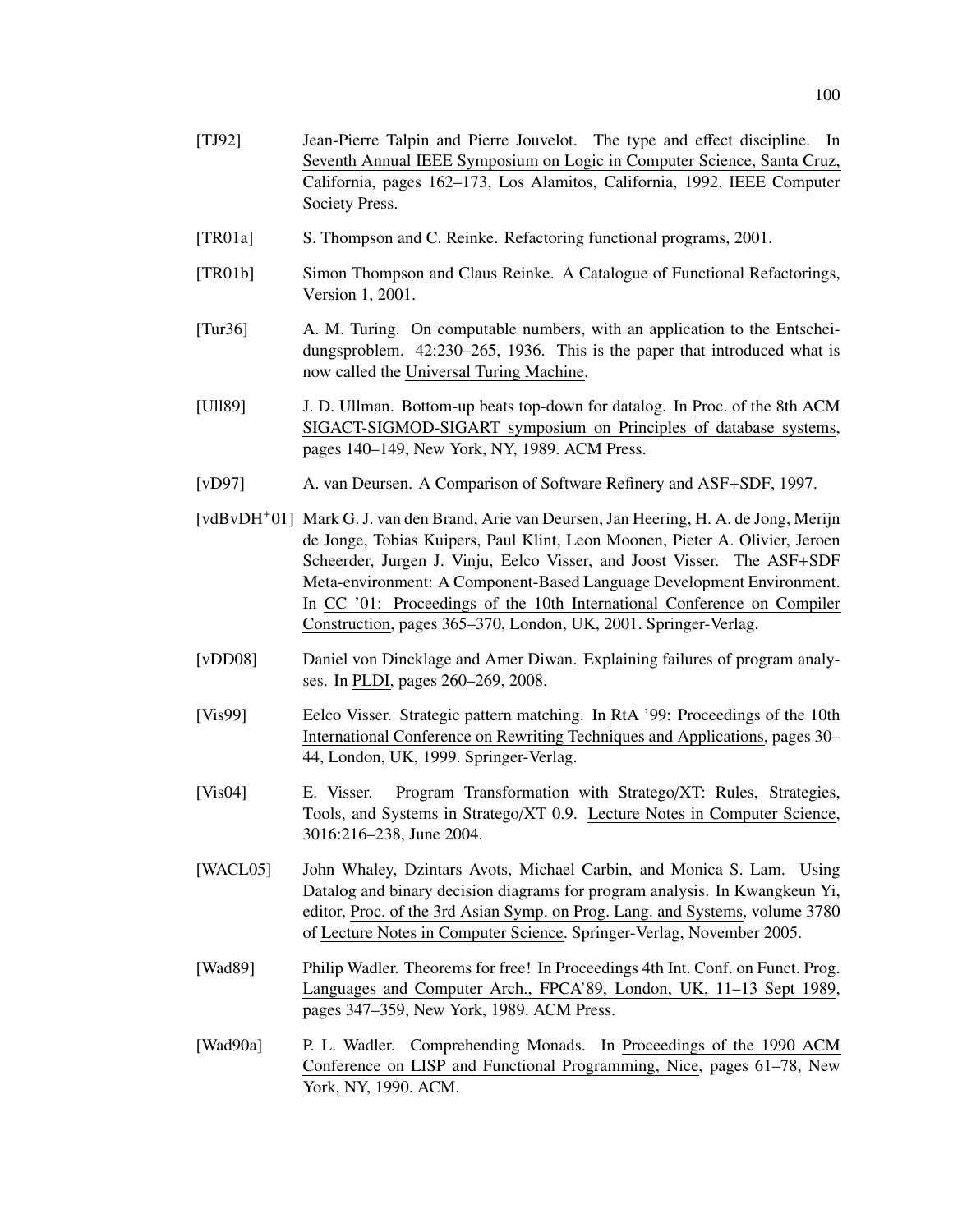- [Wad90b] Philip Wadler. Deforestation: Transforming programs to eliminate trees. Theor. Comput. Sci., 73(2):231–248, 1990.
- [Wad92] Philip Wadler. The Essence of Functional Programming. In Conference Record of the Nineteenth Annual ACM SIGPLAN-SIGACT Symposium on Principles of Programming Languages, pages 1–14, Albequerque, New Mexico, 1992.
- [WZ05] Martin Ward and Hussein Zedan. MetaWSL and Meta-Transformations in the FermaT Transformation System. In COMPSAC '05: Proceedings of the 29th Annual International Computer Software and Applications Conference (COMPSAC'05) Volume 1, pages 233–238, Washington, DC, USA, 2005. IEEE Computer Society.
- [YYC08] Greta Yorsh, Eran Yahav, and Satish Chandra. Generating precise and concise procedure summaries. SIGPLAN Not., 43(1):221–234, 2008.
- [ZCW+02] W. Zhao, B. Cai, D. Whalley, M. Bailey, R. van Engelen, X. Yuan, J. Hiser, J. Davidson, K. Gallivan, and D. Jones. VISTA: A System for Interactive Code Improvement. In Proceedings of the Joint Conference on Languages, Compilers and Tools for Embedded Systems, pages 155–164. ACM Press, 2002.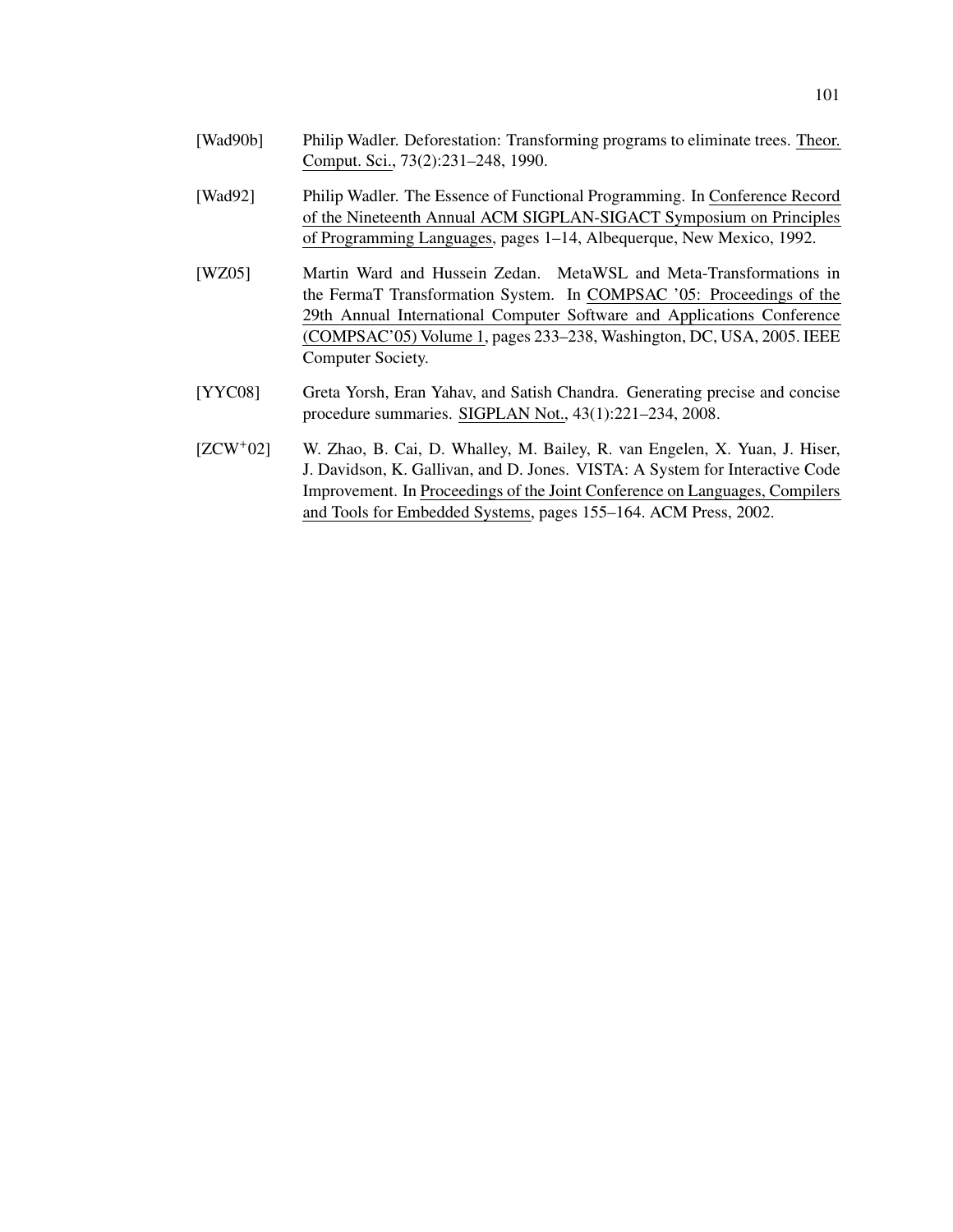# Appendix A

## Scope ML

Syntactically, Scope ML comprises Standard ML **let** expressions, **val** and **fun** definitions, and identifier occurrences. **fun** definitions may contain parameters. As in Standard ML, **val** and **fun** definitions may define multiple identifiers simultaneously (connected via and): simultaneous fun definitions may be mutually recursive, while simultaneous val definitions cannot see each other in scope.

In the following, we refer to val and fun definitions (which may contain multiple definitions via and) as *definition blocks*.

Scope ML is sufficient to showcase many of the issues we deal with while being complex enough to allow us to discuss the most prominent errors arising as part of nominal and structural transformations. Moreover, the solutions we develop for Scope ML are either directly applicable or extend straightforwardly to the entirety of Standard ML. We choose Scope ML over other languages such as Mini-ML [CDKD86] since most "restricted ML" variants focus on the dynamic semantics of ML, whereas our needs are largely due to syntax and static semantics.

The following BNF grammar defines the syntax of Scope ML:

$$
\langle program \rangle ::= \langle decls \rangle
$$
  
\n
$$
\langle decls \rangle ::= \varepsilon | \langle decl \rangle \langle decls \rangle
$$
  
\n
$$
\langle decl \rangle ::= \text{val} \langle vbs \rangle | \text{fun} \langle fbs \rangle
$$
  
\n
$$
\langle vbs \rangle ::= \langle vbb \rangle | \langle vb \rangle \text{and} \langle vbs \rangle
$$
  
\n
$$
\langle vbb \rangle ::= \langle name \rangle = \langle expr \rangle
$$
  
\n
$$
\langle fbs \rangle ::= \langle map \rangle | \langle fb \rangle \text{and} \langle fbs \rangle
$$
  
\n
$$
\langle fbb \rangle ::= \langle name \rangle | \langle expr \rangle \langle expr \rangle
$$
  
\n
$$
\langle expr \rangle ::= \langle name \rangle | \langle expr \rangle \langle expr \rangle
$$
  
\n
$$
| \text{let} \langle decls \rangle \text{ in} \langle expr \rangle \text{end}
$$

Scope ML includes value ("val") and function ("fun") declarations, with functions taking parameters. Both values and functions can be defined in parallel (using "and"), which means different things: "val" bindings, if done in parallel, prevent the bodies of their declarations from accessing the identifiers defined in the same "val" block; this allows e.g. val  $x = y$  and  $y = x$ to be used to swap the names of two values. "fun" bindings, on the other hand, are allowed to be mutually recursive when combined via "and", i.e. the bodies  $B_1, B_2$  of fun  $f_1 = B_1$  and fun  $f_2 = B_2$  may both reference the identifiers of  $f_1$  and  $f_2$ . This behaviour reflects the semantics of Standard ML.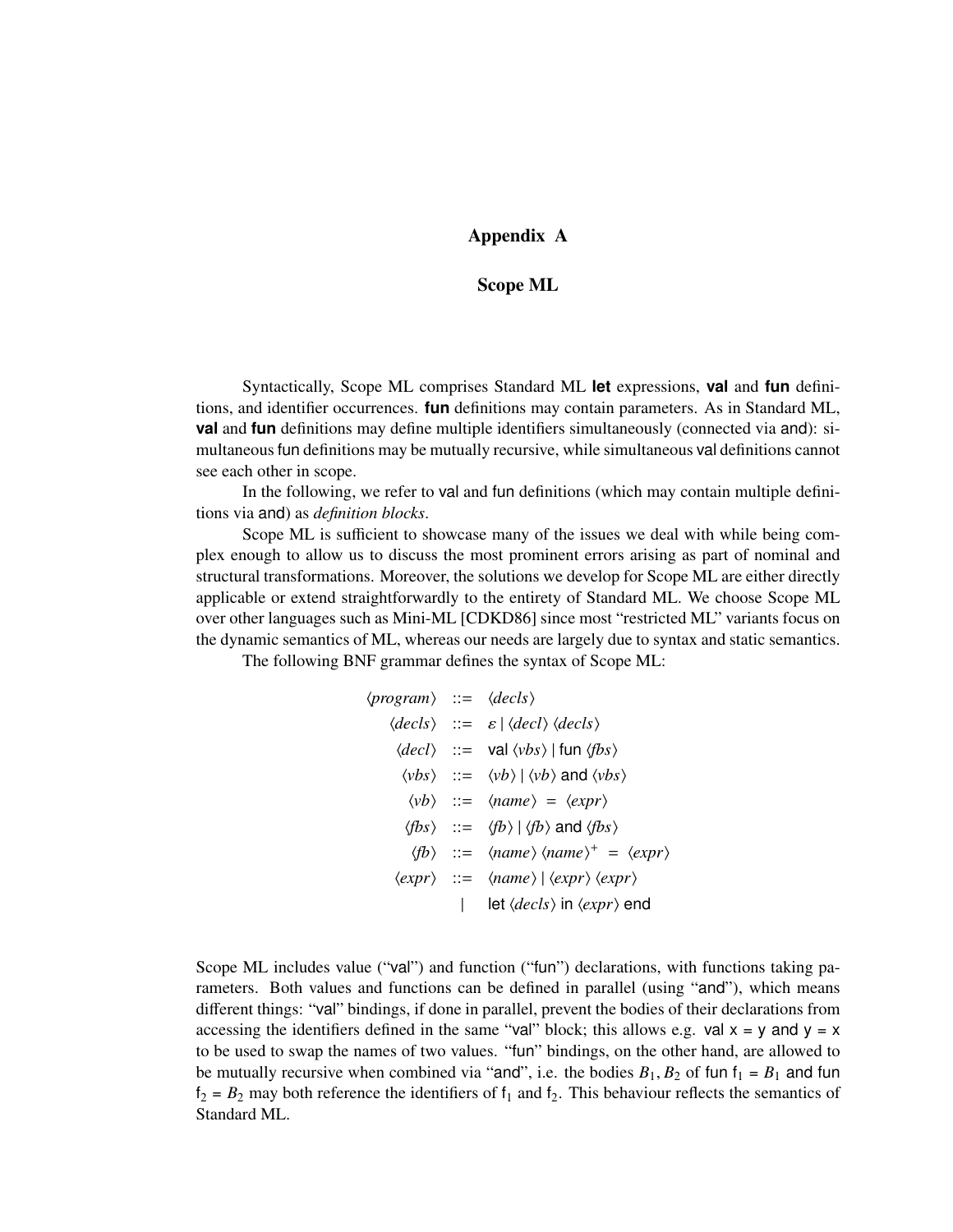In the following, we will refer to any  $\langle decl \rangle$  production as a *declaration block*.

In the above grammar,  $\langle name \rangle$  refers to legal names of identifiers. We assume that we have replaced such names *n* by unique identifiers *i* during semantic analysis (matching up identifier uses with definitions), and that we have stored appropriate facts of the form  $i \mapsto n$  as part of our initial program model.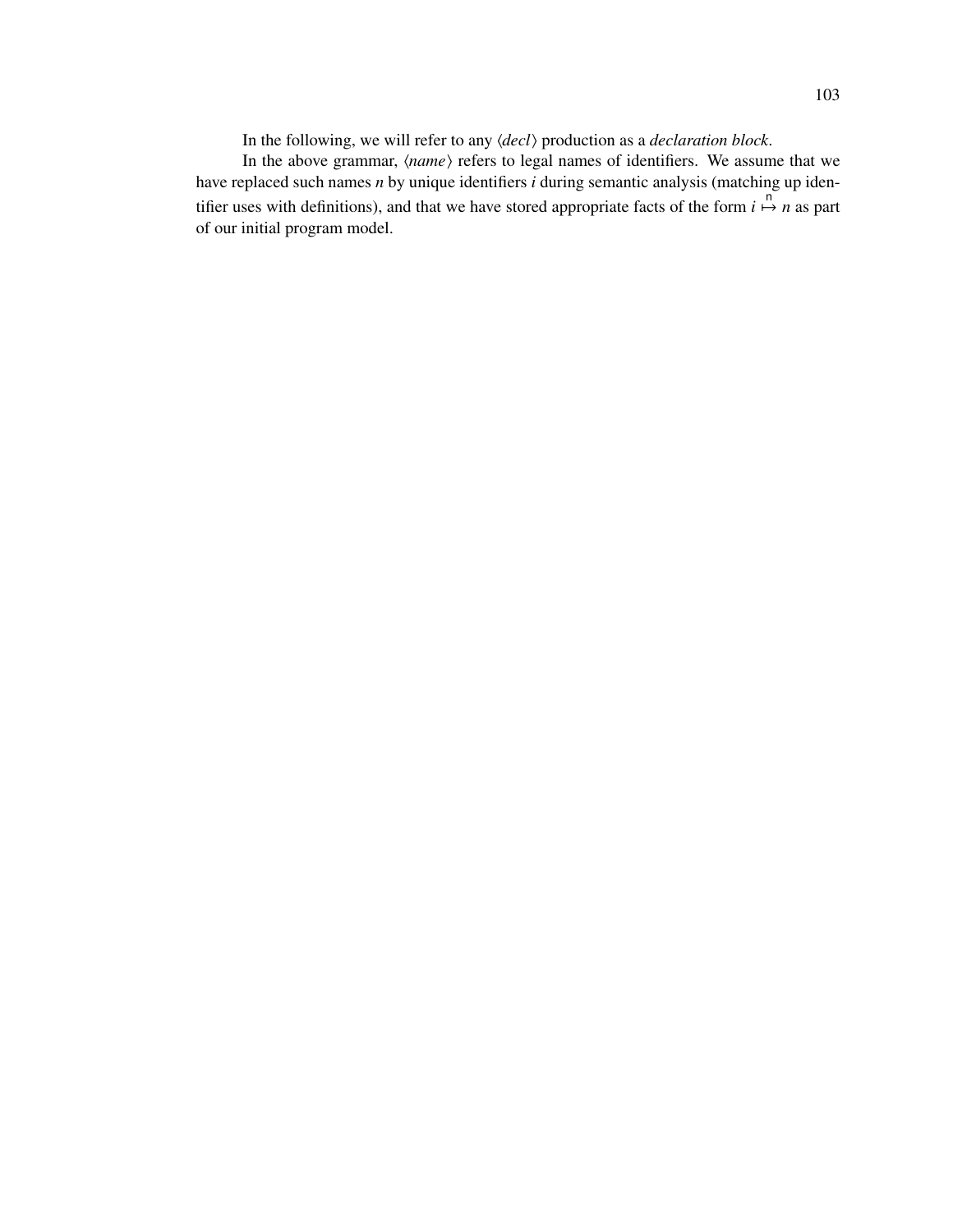# Appendix B

## Automatic fixup search

We evaluated the automatic fixup search from our initial Datalog prototype by applying it to three programs, a four-line sample program into which we had introduced a simple name capture and two programs from the MLton benchmark suite: "life", a game of life implementation (157 loc), and "ray", a ray tracer (459 loc). We did not run on larger programs due to an unresolved implementation bug in our frontend that yielded incomplete initial program models. For our tests, we resolved this limitation by manually adding the missing information.

To determine run-time performance, we implemented two systems, a Datalog implementation and a manually-tuned implementation. However, for some of our tests the Datalog implementation was slower by up to six orders of magnitude, rendering it impractical for recovery planning; as a consequence, we only report numbers for our manual implementation in Table B.1.

The time for initialising the desired program model and for inferring inconsistencies is insignificant for the programs we considered and appears to scale roughly linearly with program size.

#### Experiences with Recovery Plan Search

We implemented two planners: one heuristic planner, for our Datalog system, and one dumb planner, performing greedy search, for our ad-hoc system. While both systems are currently not sufficiently efficient for practical use, they report promising results for small examples.

Consider the following program:

```
v al num = 23val result = f(42)val x = num + 1val k = x + result
```

| Program | Init (best) | <b>Inconsistency</b> (best) |
|---------|-------------|-----------------------------|
| sample  | $42\mu s$   | $22\mu s$                   |
| life    | $182\mu s$  | $59\mu s$                   |
| ray     | $571\mu s$  | $112\mu s$                  |

Table B.1: Datalog prototype: Inconsistency search performance. 'Init' refers to the time needed to abstract the desired program model from ground facts. 'Inconsistency' is worst-case (whole-program) inconsistency inference.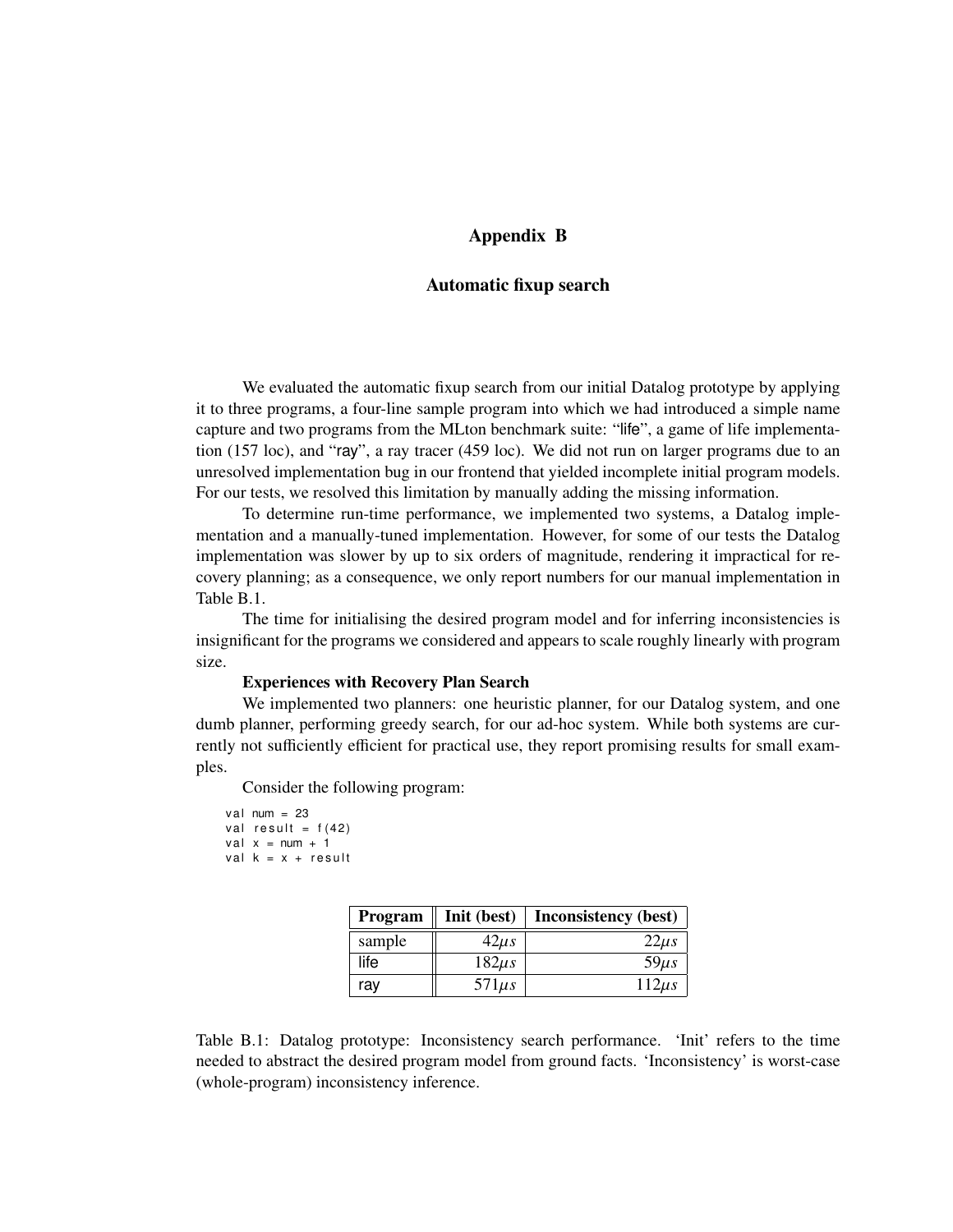If we now rename num to 'result,' the program becomes inconsistent, as we introduce name capture. In the above case, both of our planners find numerous useful plans, including

- Undo the renaming of num to 'result'
- Rename the original result to a fresh name
- Relocate the definition of the former num (now 'result') into the same **val** definition as x (so that the body of the definition of x cannot see this definition)
- Relocate the definition of x into the block in which the initial num is defined, for the same effect.

Our Datalog planner suffers mostly from slow inconsistency inference. Our ad-hoc planner eliminates this problem, but does not effectively prune the search space. Combining the efficient search space pruning of our Datalog system with the fast evaluation times of our ad-hoc planner would be likely to yield a planner that is practical at least for small and medium-sized programs.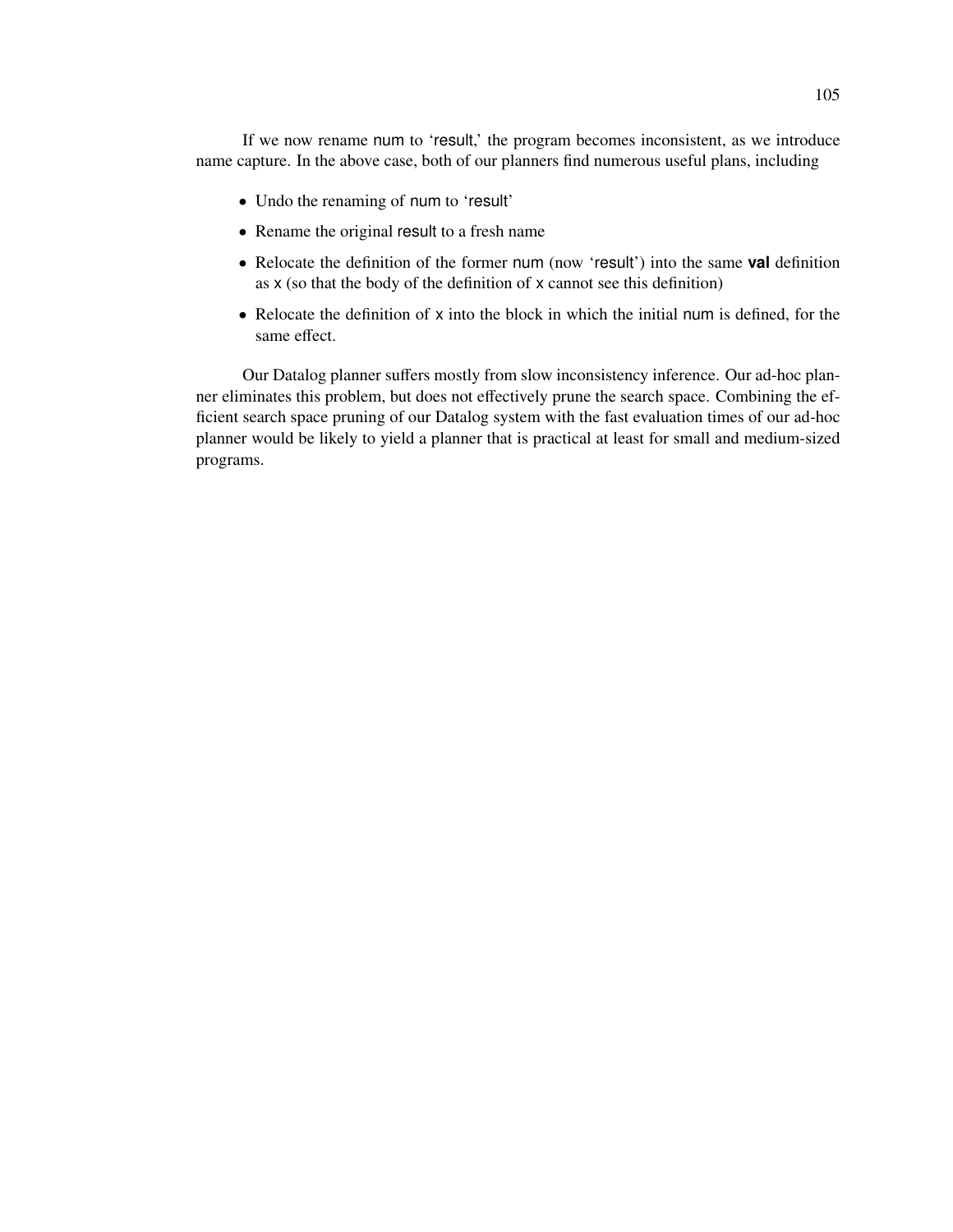# Appendix C

## Congruence proof

With this type system, we obtain a useful result that our earlier definition of congruenceneutrality already relied on:

## **Lemma 1.**  $\lambda_{cc}$  *is strongly normalising.*

*Proof.* Our type system is strictly less permissive than the type system for System F, which is strongly normalising [GLT89].

However, to do so we must require that none of our constants contain congruence casts or behave as if they do, and that our constants are monomorphic. To see why the latter is necessary, consider a function id :  $\forall \alpha \cdot \alpha \rightarrow \alpha$ . With this function, we can construct a term

$$
\div^{-1}(\textnormal{id}(\div^1(1)))
$$

that will be well-typed as  $0 \oplus \bullet$  and, for all intents and purposes, 'do the right thing' if we *know* what this library function does. However, we cannot reduce this term with our reduction rules, and thus we cannot eliminate the congruence casts in this case without exploiting parametricity [Wad89]; for brevity, we do not expand on this idea here.

## Soundness proof.

Some well-typed terms, such as  $\varphi^1(c)$  :  $1 + \bullet$ , contain a congruence cast, and we can discern this from their type. However, we can reduce any term that does not 'discernibly' contain a cast (looking at the type alone) into a normal form that contains no casts at all.

To show this, we must first define what it means for a term to 'discernibly' contain a congruence cast:

**Definition 2.** We say that a type  $\tau$  is neutral iff any  $i \in \mathbb{Z}$  that syntactically occur in  $\tau$  are  $i = 0$ , *and overload this notion to say that a well-typed term t* : τ *is neutral i*ff τ *is neutral.*

As we previously argued, none of our constants  $c \in Const$  must 'contain a congruence cast.' We can now formalise this by requiring that all such *c* be neutral.

Next, we define our postulated congruence-cast-free normal form:

Definition 3. *We say that a term t in* λ*cc is a value i*ff *t does not contain coercion operators, and all applications syntactically occurring in t are of the form*  $\mathcal{Q}(z_1, z_2)$  *with*  $z_1, z_2 \in \text{Var} \cup \text{Const.}$ 

We note that any value is neutral, and any subterm of a value is also a value.

It is easy to see that none of our reduction rules applies to a value.

The only 'legal' way we have for reducing a term to a value at a normal form is to apply our reduction rules. Thus, before we can explain how we can reduce our terms in this fashion, we must show that our reduction rules will preserve our types: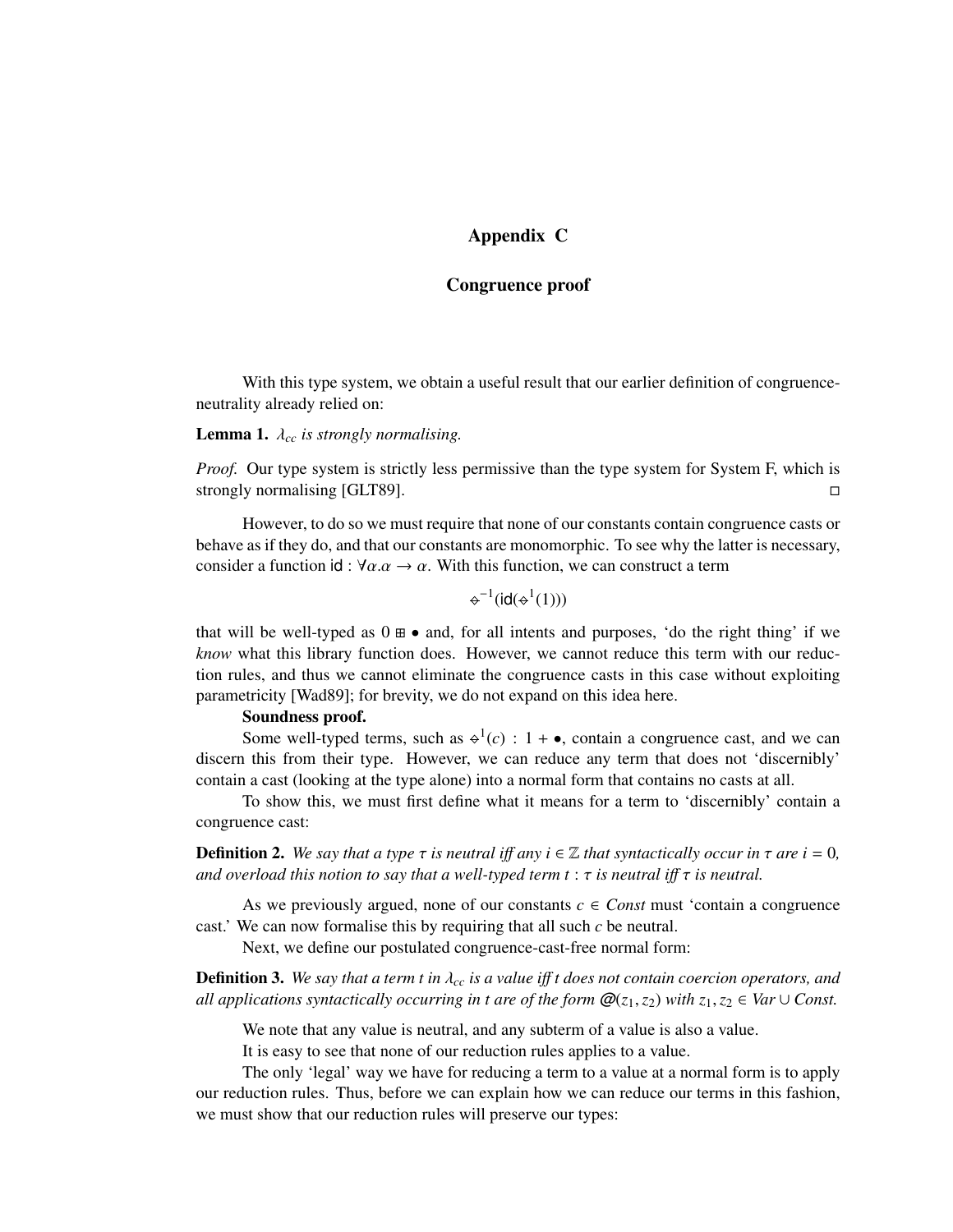# **Lemma 2.** *(Subject Reduction.) For any term t* :  $\tau$ *, if t*  $\Rightarrow$  *t', then t'* :  $\tau$ *.*

*Proof.* For our three reduction rules,  $(\phi_0)$  and  $(\phi_1)$  correspond directly to type equivalences. The only interesting case is  $(\beta_{cc})$ , but this proof is straightforward by structural induction over the function body (showing that term substitution locally preserves all types).

Before we show our main lemma, we introduce a technical lemma that shows us that certain kinds of terms are always reducible:

**Lemma 3.** Assume that all free variables are neutral. Let  $t = \mathcal{Q}(t_1, t_2)$  well-typed and  $t_1$  non*neutral. Then t is reducible.*

*Proof.* We show this by induction over the structure of subterms of *t*, excluding λ-bound variables: none of the subterms whose properties we require can be  $\lambda$ -bound variables.

First, note that if  $t' = \mathcal{Q}(t'_1, t'_2)$  is non-neutral, then  $t'_1$  must also be non-neutral.

 $t_1$  cannot be a variable or constant, as those are neutral. If  $t_1$  is a function abstraction, it is reducible. If  $t_1$  is another function application, our argument holds by induction. The only interesting case is if  $t_1 = \varphi^i(t')$ . If  $i = 0$ , then this case is trivially reducible. Otherwise recall that (*app*) requires  $\tau = 0 \pm \tau'$ , so either  $t' = \phi^k(t'')$ , making *t* reducible, or  $t' = \mathcal{Q}(t'_1, t'_2)$ , making *t* **discription discription r discription r d** 

**Lemma 4.** *(Progress.) Let t neutral. Assume that Z contains all free variables in t and all*  $z \in Z$ *are neutral. Then either t is a value, or we can reduce t.*

*Proof.* Proof by induction over the inverse structure of *t*:

- we *assume t* is neutral if all elements of *Z* are
- we *show* that one of the following holds:
	- ∗ *t* or one of the subterms of *t* is reducible
	- ∗ If all of the subterms of *t* are values, then so is *t*.

The assumption for our induction hypothesis holds by the premise for this lemma. First, note that variables are trivial.

**function abstraction.**  $t = \lambda x.t'$ : With *t* neutral, hence so are *x* and *t'*. With  $Z' = Z \cup \{x\}$ we have that if *t'* is irreducible, it must be a value, and then so is *t*.

**function application.**  $t = \mathcal{Q}(t_1, t_2)$ . If  $t_1$  is not neutral, then *t* is reducible by Lemma 3. Otherwise both  $t_1$  and  $t_2$  are neutral (and, hence, either reducible or values). The only interesting case then is if  $t_1$  and  $t_2$  are both values, and  $t_1 = (\lambda x.t')$ , in which case *t* is reducible.

congruence cast.  $t = \Theta^{i}(t')$ . Either  $i = 0$ , in which case this rule is reducible via  $(\Theta_{0})$ , or  $t' := -i \boxplus \tau$ . To have this type, either  $t' = \bigcirc^k(t'')$ , which is reducible via  $(\bigcirc_1)$ , or  $t' = \mathcal{Q}(t'_1, t'_2)$ , which is reducible by Lemma 3.

Our main result from this section is then the following:

**Theorem 1.** Let t neutral, and assume that all  $c \in$  Const neutral and for all such  $c : \tau$ ,  $\tau$ *contains no* α*. Then t is congruence-neutral.*

*Proof.* By lemmata 4 and 2 *t* reduces to a value.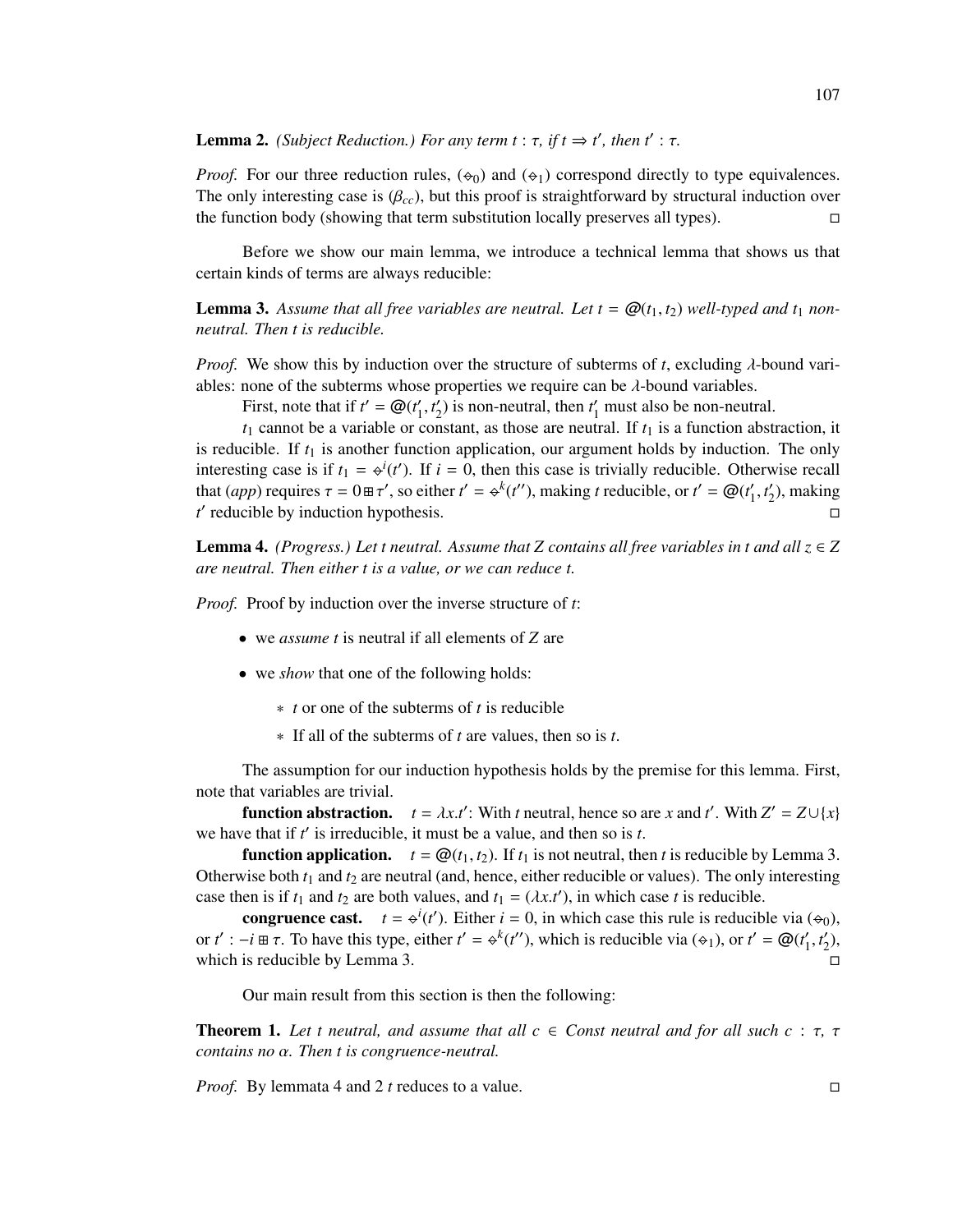# Appendix D

### Soundness proof for the Simple ML program models

We now show the soundness of our program models from Section 6.2.3.

We define the Simple ML semantics as a relation between *program state*s. Program state is a current expression together with an *interpreter state*,  $S = \langle \phi, \sigma \rangle$ , that captures program output as  $\phi \in Val^*$  and a store as  $\sigma \in Addr \to Val$ .

We use the notation  $S \phi$  and  $S \sigma$  to project the first and second component, respectively, and further define update notation,  $S[\sigma \to f(\sigma)]$  that allows us to update components of our state. For example,  $S[\sigma \to \sigma \{a \mapsto \text{true}\}]$  would update the store component of S to map *a* to true.

More concisely, our update notation denotes

$$
S[\sigma \to f(\sigma)] \stackrel{\Delta}{=} \text{let } \langle \phi, \sigma \rangle = S \text{ in } \langle \phi, f(\sigma) \rangle
$$

and analogously for  $\phi$ .

**Definition 4.** *The simple ML interpreter is the minimal binary relation*  $(\downarrow)$  *defined in Figure D.1. This interpreter relates tuples of program state*  $\langle e, S \rangle$ *, where e is an expression and*  $S = \langle \phi, \sigma \rangle$ *.* 

Note that Simple ML is confluent.

We require the toplevel expression in our programs to be a function application with a 'pure' (effect-free) parameter. This limitation is purely syntactic and simplifies our later proofs:

**Definition 5.** A Simple ML program  $e \in Expr$  is any production of the form  $(\lambda x.e)$  () as defined *in Figure 6.1 that is closed with respect to Var, i.e., does not contain free variables.*

If we assume a standard ML-style typing regime (omitted for brevity), our interpreter yields an irreducible value, with the set of values as follows:

**Definition 6.** *A Simple ML value*  $\overline{e} \in$  *Val is either an address a*  $\in$  *Addr, a lambda abstraction, a constant, or an exception (signified by* raise*).*

We now show that our two models together guarantee behaviour preservation modulo nontermination. We first define:

**Definition 7.** *The program model of a program p* : *t* is  $\langle t, \mathfrak{E}_p \rangle$ .

To show soundness, we then first show that if we compute a program model  $M_p$  for a program *p*, then *M<sup>p</sup>* prescribes precisely the result of evaluating *p*. Then we show that any  $M'_p$  that is equivalent to  $M_p$  prescribes exactly the same evaluation result modulo renaming and nontermination.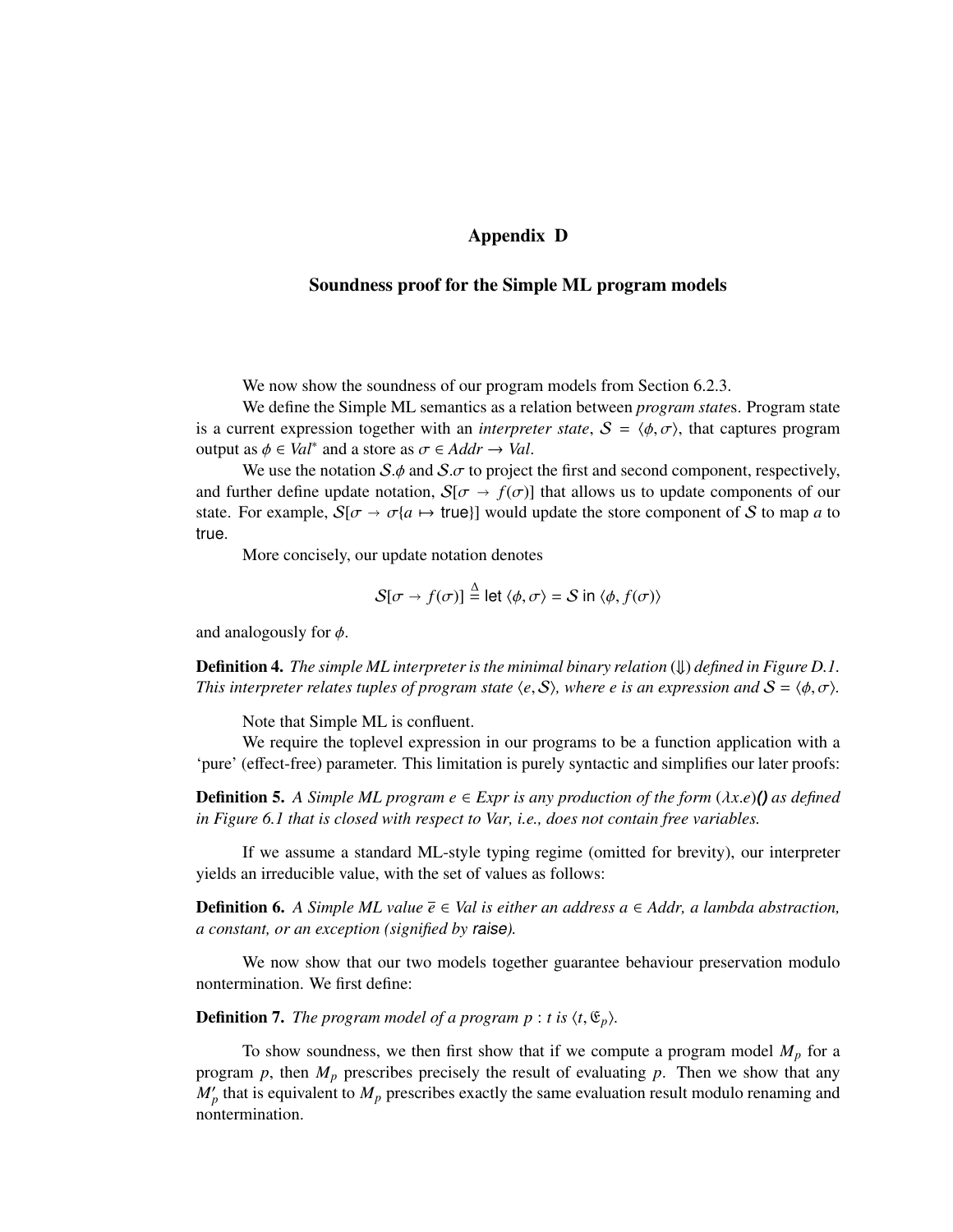| environment                                                                            |
|----------------------------------------------------------------------------------------|
| var)                                                                                   |
| $E \vdash \langle x, \mathcal{S} \rangle \Downarrow \langle E(x), \mathcal{S} \rangle$ |
|                                                                                        |

| beta reduction                                                                                                                                                                                                                                                                                                                                                                                                     |
|--------------------------------------------------------------------------------------------------------------------------------------------------------------------------------------------------------------------------------------------------------------------------------------------------------------------------------------------------------------------------------------------------------------------|
| $E \vdash \langle e_1, S \rangle \Downarrow \langle \lambda x. e_3, S' \rangle$<br>$E \vdash \langle e_2, \mathcal{S}' \rangle \Downarrow \langle \overline{e'_2}, \mathcal{S}'' \rangle$<br>$E\{x \mapsto e_2'\} \vdash \langle e_3, \mathcal{S}'' \rangle \bar{\Downarrow} \langle \overline{e_3'}, \mathcal{S}''' \rangle$<br>$E \vdash \langle e_1 \ e_2, S \rangle \Downarrow \langle e'_3, S''' \rangle$ (B) |
| $\frac{E \vdash \langle e_1, S \rangle \Downarrow \langle \text{raise}, S' \rangle}{E \vdash \langle e_1 \ e_2, S \rangle \Downarrow \langle \text{raise}, S' \rangle} (\beta \text{-} x \text{-} 1)$                                                                                                                                                                                                              |
| $E \vdash \langle e_1, S \rangle \Downarrow \langle \lambda x. e_3, S' \rangle$<br>$E \vdash \langle e_2, S' \rangle \Downarrow \langle \text{raise}, S'' \rangle$<br>$E \vdash \langle e_1 \ e_2, S \rangle \Downarrow \langle \text{raise}, S'' \rangle$ ( $\beta$ -x-2)                                                                                                                                         |



| $E \vdash \langle e_1, S \rangle \Downarrow \langle e'_1, S' \rangle$<br>$(handle-0)$<br>$E \vdash \langle e_1 \text{ handle } e_2, S \rangle \Downarrow \langle e'_1, S' \rangle$                                                                                          |  |
|-----------------------------------------------------------------------------------------------------------------------------------------------------------------------------------------------------------------------------------------------------------------------------|--|
| $E \vdash \langle e_1, S \rangle \Downarrow \langle \text{raise}, S' \rangle \quad E \vdash \langle e_2, S' \rangle \Downarrow \langle \overline{e'_2}, S'' \rangle$ (handle)<br>$E \vdash \langle e_1 \text{ handle } e_2, S \rangle \Downarrow \langle e'_2, S'' \rangle$ |  |

Figure D.1: Simple ML semantics: functions, conditionals, exceptions.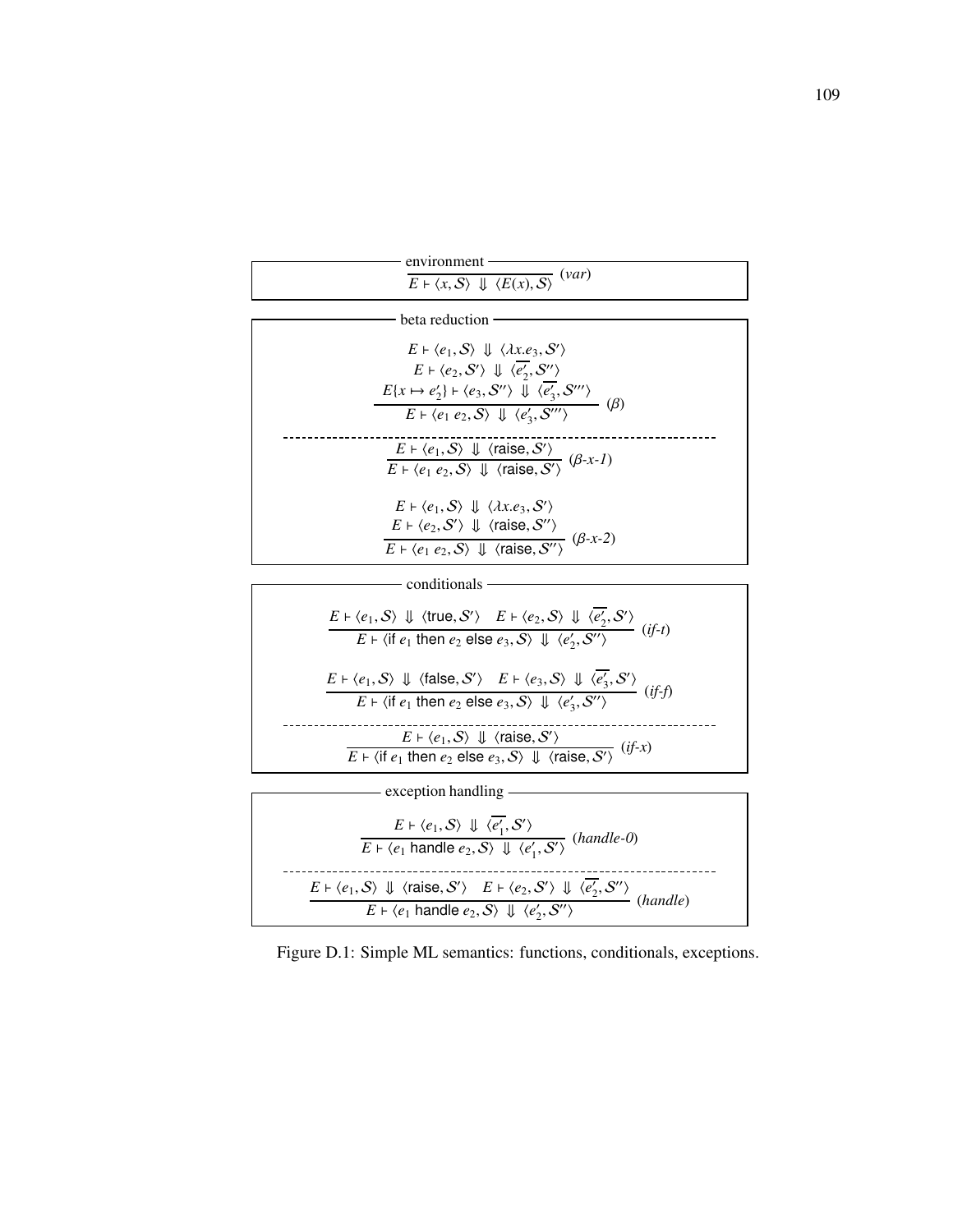| $E \vdash \langle e_1, S \rangle \Downarrow \langle \overline{e'_1}, S' \rangle \quad \underline{E\{x \mapsto e'_1\} \vdash \langle e_2, S' \rangle \Downarrow \langle \overline{e'_2}, S'' \rangle}_{(let)}$ |
|---------------------------------------------------------------------------------------------------------------------------------------------------------------------------------------------------------------|
| $E \vdash \langle \text{let } x = e_1 \text{ in } e_2, S \rangle \Downarrow \langle e_2', S'' \rangle$                                                                                                        |
|                                                                                                                                                                                                               |
| $E \vdash \langle e_1, S \rangle \Downarrow \langle \text{raise}, S' \rangle$<br>$E \vdash \langle \text{let } x = e_1 \text{ in } e_2, S \rangle \Downarrow \langle \text{raise}, S' \rangle$ (let-x)        |
|                                                                                                                                                                                                               |

printing

| $E \vdash \langle e_1, \mathcal{S} \rangle \Downarrow \langle e'_1, \mathcal{S}' \rangle$<br>( <i>print</i> )<br>$E \vdash \langle \text{print } e_1, S \rangle \Downarrow \langle 0, S'[\phi \rightarrow e'_1 :: \phi] \rangle$ |
|----------------------------------------------------------------------------------------------------------------------------------------------------------------------------------------------------------------------------------|
| $\frac{E \vdash \langle e, S \rangle \Downarrow \langle \text{raise}, S' \rangle}{E \vdash \langle \text{print } e, S \rangle \Downarrow \langle \text{raise}, S' \rangle}$ (print-x)                                            |

| ref values                                                                                                                                                                                                                       |
|----------------------------------------------------------------------------------------------------------------------------------------------------------------------------------------------------------------------------------|
|                                                                                                                                                                                                                                  |
| $E \vdash \langle e, S \rangle \Downarrow \langle \overline{e'}, S' \rangle \quad afresh \over E \vdash \langle \text{ref } e, S \rangle \Downarrow \langle a, S'   \sigma \rightarrow \sigma \{a \mapsto e' \}   \rangle$ (ref) |
|                                                                                                                                                                                                                                  |
| $E \vdash \langle e, S \rangle \Downarrow \langle a, S' \rangle$<br>$E \vdash \langle e, S \rangle \Downarrow \langle S', \sigma(a), S' \rangle$ (read)                                                                          |
|                                                                                                                                                                                                                                  |
|                                                                                                                                                                                                                                  |
| $E \vdash \langle e_1, S \rangle \Downarrow \langle a, S' \rangle$                                                                                                                                                               |
| $E \vdash \langle e_2, \mathcal{S}' \rangle \Downarrow \langle e'_2, \mathcal{S}'' \rangle$<br>$\left(a\right)$                                                                                                                  |
| $E \vdash \langle e_1:=e_2, S \rangle \Downarrow \langle \langle \mathbf{0}, S''[\sigma \rightarrow \sigma \{a \mapsto e'_2\}]\rangle$                                                                                           |
|                                                                                                                                                                                                                                  |
| $E \vdash \langle e, S \rangle \Downarrow \langle \text{raise}, S' \rangle$<br>$E \vdash \langle \text{ref } e, S \rangle \Downarrow \langle \text{raise}, S' \rangle$ (ref-x)                                                   |
|                                                                                                                                                                                                                                  |
|                                                                                                                                                                                                                                  |
| $E \vdash \langle e, S \rangle \Downarrow \langle \text{raise}, S' \rangle$<br>$E \vdash \langle e, S \rangle \Downarrow \langle \text{raise}, S' \rangle$ (read-x)                                                              |
|                                                                                                                                                                                                                                  |
| $\frac{E \vdash \langle e_1, S \rangle \Downarrow \langle \text{raise}, S' \rangle}{E \vdash \langle e_1 := e_2, S \rangle \Downarrow \langle \text{raise}, S' \rangle} (a \cdot x \cdot I)$                                     |
|                                                                                                                                                                                                                                  |
|                                                                                                                                                                                                                                  |
| $E \vdash \langle e_1, S \rangle \Downarrow \langle e'_1, S' \rangle$                                                                                                                                                            |
| $E \vdash \langle e_2, \mathcal{S}' \rangle \Downarrow \langle \text{raise}, \mathcal{S}'' \rangle$<br>$E \mapsto \langle e_1:=e_2, S \rangle \Downarrow \langle \text{raise}, S'' \rangle$ $(a-x-2)$                            |
|                                                                                                                                                                                                                                  |

Figure D.1: Simple ML semantics: let, prints, and assignments.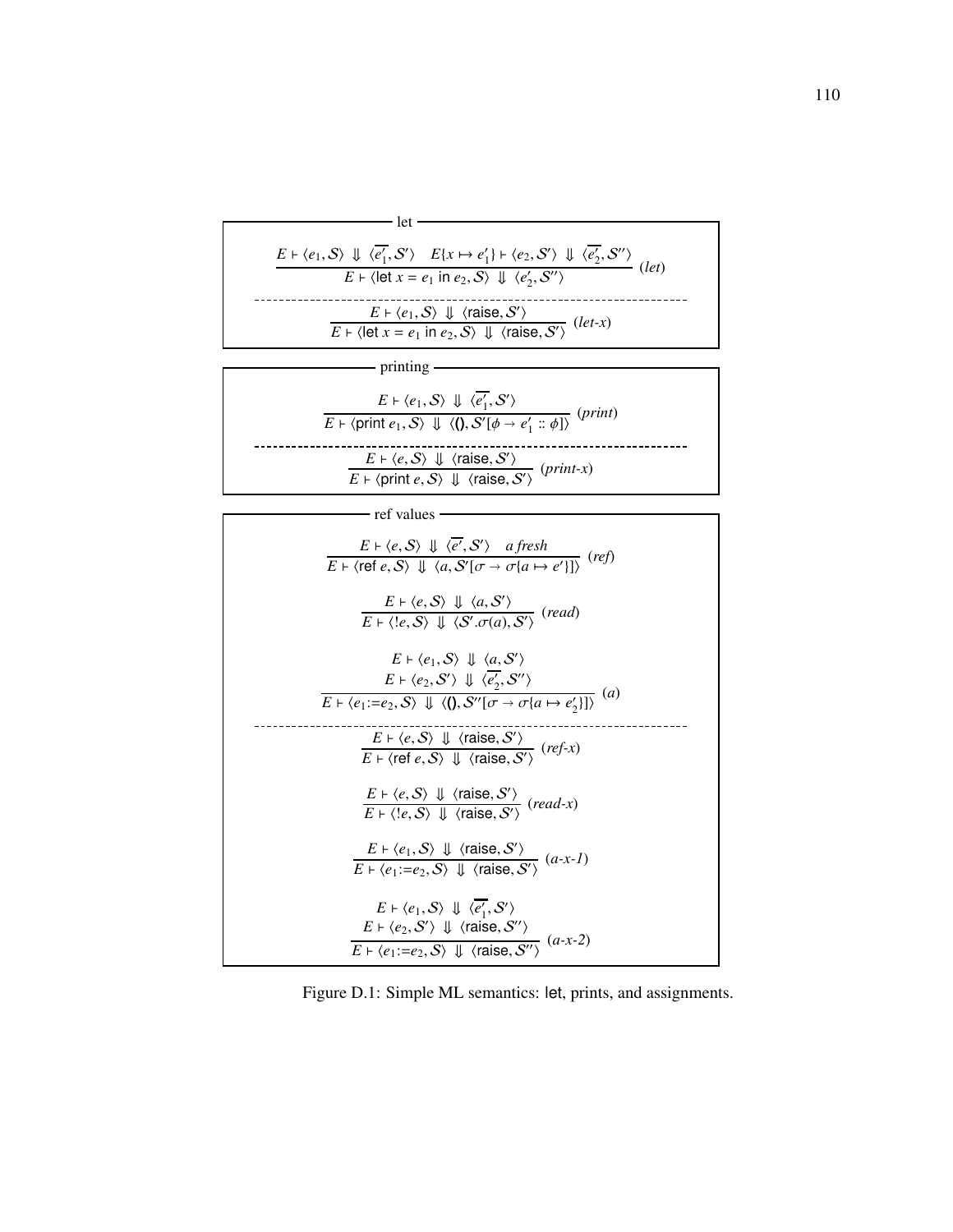We now construct a *model interpreter* that 'executes' program model terms and effect sequences, and show that the model interpreter yields identical evaluation results identical to what our Simple ML operational semantics yield on the source program.

For side effects, we use a single effect sequence that we thread through our interpreter in a monadic fashion.

To show that program models prescribe the evaluation result, we divide the notion of the 'evaluation result' up into three parts:

- The exception state, i.e., whether the evaluation yields a result or the 'quasi-value' raise.
- The computation result, unless the evaluation yields raise.
- The term evaluation state, denoted T, where  $T = \langle \varsigma, \varphi, \varphi \rangle$  in turn consists of three components that we project and update with notation analogous to Definition 4:
	- ∗ ς ∈ *TermAddr* → *Term*: the *term store* maps addresses to terms.
	- ∗ ϕ ∈ ϕ ∈ *Term*<sup>∗</sup> : the *output* is a list of expressions.
	- ∗ % ∈ *RIndex* → *Addr*: the *read store* maps read IDs to addresses. This allows us to decouple read effects  $(r)$ , which are subject to partial ordering with respect to other effects, from read terms (**read**), which are not.

Definition 8. *The model interpreter is the minimal relation* ↓ *defined in Figure D.2. The evaluation relation*  $\downarrow$  *relates model state tuples*  $\langle t, \eta, \mathcal{T} \rangle$ *, where we call t the term,*  $\eta$  *the effect trace, and* T *the state.*

*Analogously to our definition of expressions, we define that a term t is a value term, notation*  $\overline{t}$ *, iff there are no*  $\eta$ *,*  $\mathcal{T}$ *, t',*  $\mathcal{T}'$ *,*  $\eta'$  such that  $\langle t, \eta, \mathcal{T} \rangle \downarrow \langle t', \eta', \mathcal{T}' \rangle$ *.* 

Definition 9. *For e*ff*ect traces, we say that a trace* η *is terminal with respect to a term t i*ff *either*  $\eta = \bigcirc$  *or otherwise both*  $\eta = \exp_{\phi}$  *and*  $t = \text{raise}_{\phi}$ .

**Definition 10.** With relation to Definition 4, we say that a model state  $\langle t, \eta, \mathcal{T} \rangle$  models a pro*gram state*  $\langle e, S \rangle$ *, notation*  $\langle e, S \rangle \simeq \langle e, \eta, \mathcal{T} \rangle$ *, iff all of the following hold:* 

- *(1) e* : *t*
- *(2) Let*  $S.\phi = [v_1, \ldots, v_n]$ *. Then*  $\mathcal{T}.\phi = [t_1, \ldots, t_n]$ *, with*  $v_i : t_i$  *for all*  $i \in \{1, \ldots, n\}$ *.*
- *(3) dom*  $S.\sigma$  =*dom*  $T.\varsigma$ *, and for all a* ∈*dom*  $S.\sigma$ *,* $S.\sigma$ *(a)* :  $T\varsigma$ *(a)*

*We overload this operator for environments, with*  $E \approx \Sigma$  *<i>iff dom E = dom*  $\Sigma$  *and for all*  $x \in dom E$ ,  $E(x) : \Sigma(x)$ .

Note that exceptions are evaluated iff they are present both in the term and on top of the effect trace. We can then see the following:

**Corollary 1.**  $\bar{e}$  :  $\bar{t}$ , *i.e.*, *a term that describes a value is a value term.*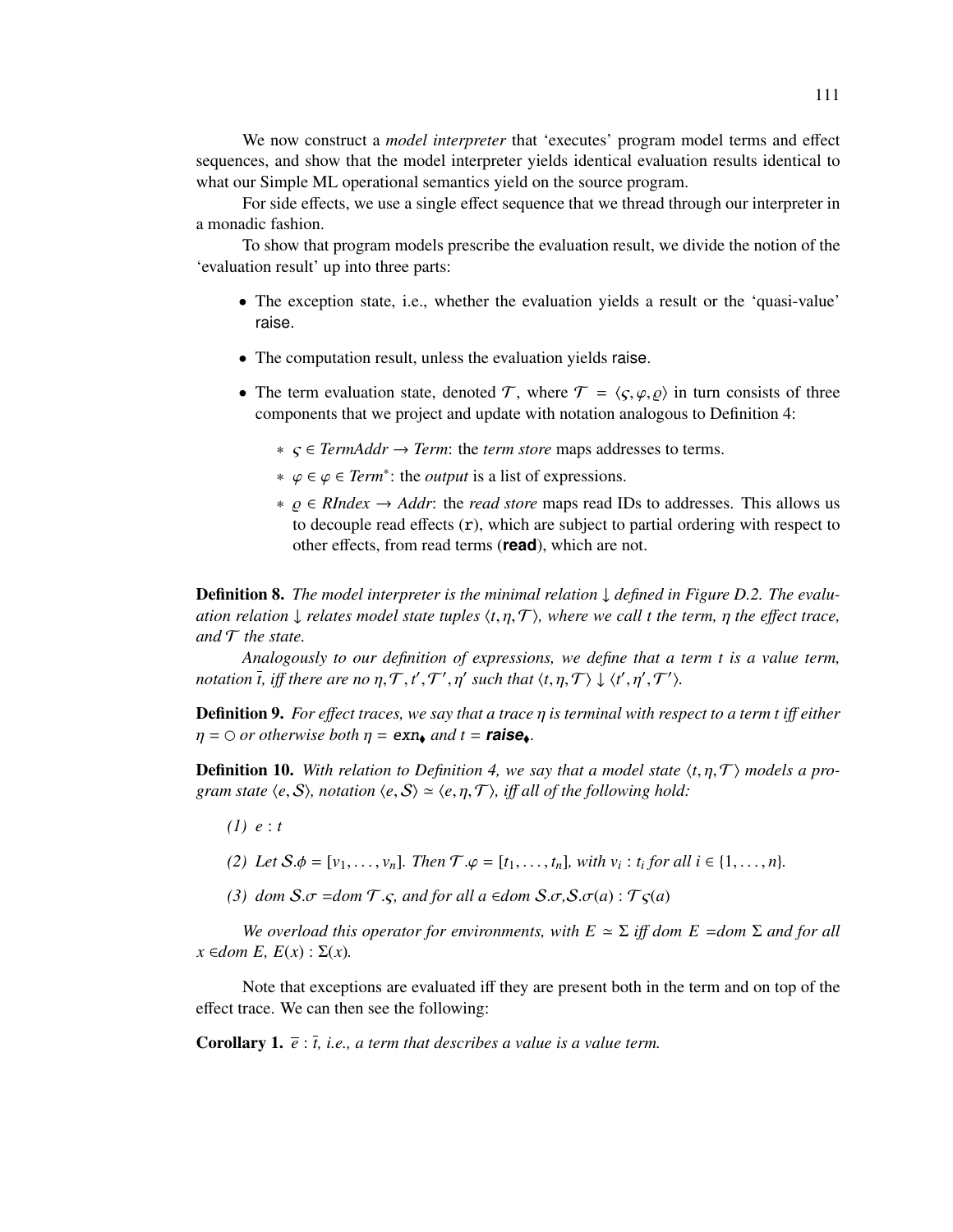



| exception handling                                                                                                                                                                                                                                                                                                                                  |                 |
|-----------------------------------------------------------------------------------------------------------------------------------------------------------------------------------------------------------------------------------------------------------------------------------------------------------------------------------------------------|-----------------|
| $\Sigma \vdash \langle t_1, \eta, \mathcal{T} \rangle \downarrow \langle t'_1, \text{handle}_\theta \eta_2 \triangleright \eta_t, \mathcal{T}' \rangle \quad t'_1 \neq \text{raise}_{\theta'}$<br>$\overline{\Sigma \vdash \langle t_1 \text{ handle}_\theta t_2, \eta, \mathcal{T} \rangle} \downarrow \langle t_1', \eta_t, \mathcal{T}' \rangle$ | $(M$ -handle-0) |
| $\Sigma \vdash \langle t_1, \eta, \mathcal{T} \rangle \downarrow \langle \text{raise}_\theta \triangleright \text{handle}_\theta \eta_2 \triangleright \eta_t, \text{exn}_\theta, \mathcal{T}' \rangle$                                                                                                                                             |                 |
| $\Sigma \vdash \langle t_2, \eta_2, \mathcal{T}' \rangle \downarrow \langle t_2', \overline{\eta_2'}, \mathcal{T}'' \rangle$<br>$\Sigma \vdash \langle t_1 \text{ handle}_{\theta} t_2, \eta, \mathcal{T} \rangle \downarrow \langle t'_2, \eta'_2 \triangleright \eta_t, \mathcal{T}' \rangle$                                                     | $(M$ -handle)   |

Figure D.2: The model interpreter: functions, conditionals, and exceptions.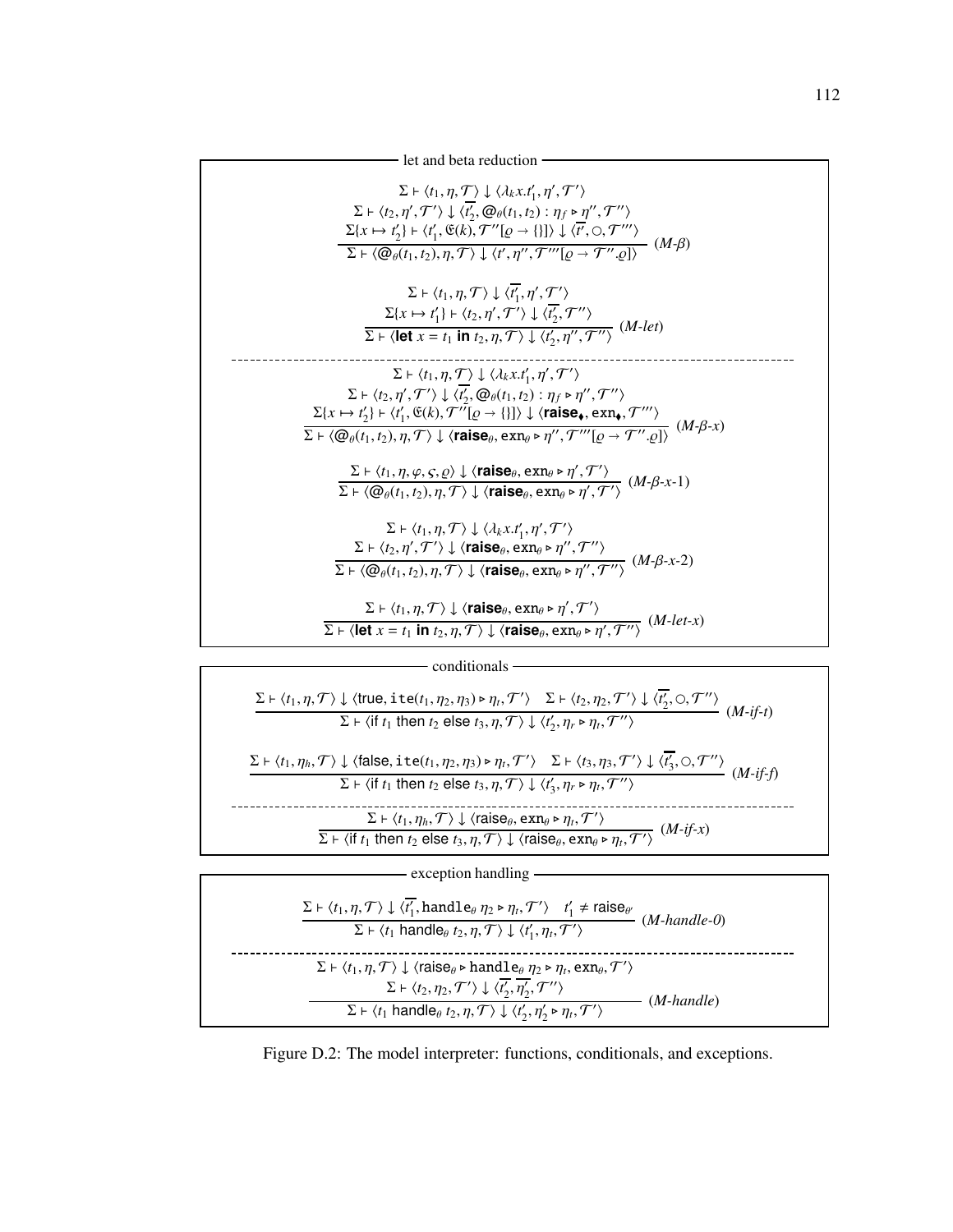environment

| onment                                                                                                       | $(M$ -var $)$ |
|--------------------------------------------------------------------------------------------------------------|---------------|
| $\Sigma \vdash \langle x, \eta, \mathcal{T} \rangle \downarrow \langle \Sigma(x), \eta, \mathcal{T} \rangle$ |               |

| printing                                                                                                                                                                                                                                                                                                                                                            |                   |
|---------------------------------------------------------------------------------------------------------------------------------------------------------------------------------------------------------------------------------------------------------------------------------------------------------------------------------------------------------------------|-------------------|
| $\Sigma \vdash \langle t_p, \eta_h, \mathcal{T} \rangle \downarrow \langle t'_p, \bigcirc, \mathcal{T}' \rangle$<br>$\Sigma\vdash\overline{\langle t,\eta_h\triangleright t_p:\texttt{io}\triangleright\eta_t,\mathcal{T}\rangle\downarrow\langle t,\eta_t,\mathcal{T}'[\varphi\rightarrow t'_n::\varphi]\rangle}$                                                  | $(M$ -print)      |
| $\Sigma \vdash \langle t_p, \eta_h, \mathcal{T} \rangle \downarrow \langle \text{raise}_\theta, \text{exn}_\theta, \mathcal{T}' \rangle$<br>$\Sigma \vdash \langle t, \eta_h \triangleright t_p : \mathtt{io} \triangleright \eta_t, \mathcal{T} \rangle \downarrow \langle \mathtt{raise}_\theta, \mathtt{exn}_\theta \triangleright \eta_t, \mathcal{T}' \rangle$ | $(M$ -print-x $)$ |

| - ref values<br>$\frac{\Sigma \vdash \langle t, \eta, \mathcal{T} \rangle \downarrow \langle \overline{t'}, t : a_i \triangleright \eta', \mathcal{T'} \rangle \quad a \text{ fresh}}{\Sigma \vdash \langle \text{ref}_i, \eta, \mathcal{T} \rangle \downarrow \langle a, \eta', \mathcal{T'}   \zeta \rightarrow \zeta(a \mapsto t' ) \rangle} \quad (M\text{-}ref)$                                                                                                                                                                                                                                                                 |
|---------------------------------------------------------------------------------------------------------------------------------------------------------------------------------------------------------------------------------------------------------------------------------------------------------------------------------------------------------------------------------------------------------------------------------------------------------------------------------------------------------------------------------------------------------------------------------------------------------------------------------------|
|                                                                                                                                                                                                                                                                                                                                                                                                                                                                                                                                                                                                                                       |
| $\overline{\Sigma}$ + $\langle \text{read}_\rho, \eta, \mathcal{T} \rangle \downarrow \langle \mathcal{T} . \rho(\rho), \eta, \mathcal{T} \rangle$ ( <i>M</i> -read)                                                                                                                                                                                                                                                                                                                                                                                                                                                                  |
| $\Sigma \vdash \langle t_r, \eta_h, \mathcal{T} \rangle \downarrow \langle a, \bigcirc, \mathcal{T}' \rangle$<br>$\overline{\Sigma\vdash \langle t,\eta_h\triangleright t_r:\mathbf{r}_{\rho}\triangleright \eta_t,\mathcal{T}\rangle\downarrow \langle t,\eta_t,\mathcal{T}'[\varrho\rightarrow \varrho[\rho\mapsto \varsigma'(a)]\rangle} \;\;(M\text{-}e\text{-}read)$                                                                                                                                                                                                                                                             |
| $\Sigma \vdash \langle t_1, \eta_h, \mathcal{T} \rangle \downarrow \langle a, \eta'_h, \mathcal{T}' \rangle$<br>$\Sigma \vdash \langle t_2, \eta'_h, \mathcal{T}' \rangle \downarrow \langle t'_2, \bigcirc, \mathcal{T}'' \rangle$                                                                                                                                                                                                                                                                                                                                                                                                   |
| $\overline{\Sigma \vdash \langle t, \eta, \eta_h \triangleright t_1 : = t_2 \triangleright \eta_t, \mathcal{T} \rangle \downarrow \langle t, \eta_t, \mathcal{T}''[ \varsigma \rightarrow \varsigma \{ a \mapsto t'_2 \} ] \rangle} \ (M-a)$<br>$\Sigma \vdash \langle t, \eta, \mathcal{T} \rangle \downarrow \langle \textbf{raise}_{\theta}, \text{exn}_{\theta} \triangleright \eta', \mathcal{T}' \rangle$<br>$\Sigma \vdash \langle \text{ref}_i t, a_i \triangleright \eta, \mathcal{T} \rangle \downarrow \langle \textbf{raise}_{\theta}, \text{exn}_{\theta} \triangleright \eta', \mathcal{T}' \rangle$ ( <i>M-ref-x</i> ) |
| $\Sigma \vdash \langle t_r, \eta_h, \mathcal{T} \rangle \downarrow \langle \text{raise}_\theta, \text{exn}_\theta, \mathcal{T}' \rangle$<br>$\frac{\sum_{i} \sum_{i} p_i}{\sum_{i} \sum_{j} p_i + r_i : \mathbf{r}_i \triangleright \eta_i, \mathcal{T}'}$ ( <i>M-read-x</i> )                                                                                                                                                                                                                                                                                                                                                        |
| $\Sigma \vdash \langle t_1, \eta_h, \mathcal{T} \rangle \downarrow \langle \text{raise}_{\theta}, \text{exn}_{\theta} \triangleright \eta'_h, \mathcal{T}' \rangle$<br>$\Sigma \vdash \langle t, \eta, \eta_h \triangleright t_1 : = t_2 \triangleright \eta_t, \mathcal{T} \rangle \downarrow \langle \text{raise}_{\theta}, \text{exn}_{\theta} \triangleright \eta''_h \triangleright \eta_t, \mathcal{T}' \rangle$ ( <i>M-a-x-0</i> )                                                                                                                                                                                             |
| $\Sigma \vdash \langle t_1, \eta_h, \varphi, \varsigma \rangle \downarrow \langle a, \eta'_h, \mathcal{T}' \rangle$<br>$\Sigma \vdash \langle t_2, \eta'_h, \varphi', \varsigma' \rangle \downarrow \langle \mathsf{raise}_\theta, \mathsf{exn}_\theta \triangleright \eta''_h, \mathcal{T}'' \rangle$                                                                                                                                                                                                                                                                                                                                |
| $\Sigma \vdash \langle t, \eta, \eta_h \triangleright t_1 : = t_2 \triangleright \eta_t, \mathcal{T} \rangle \downarrow \langle \text{raise}_{\theta}, \text{exn}_{\theta} \triangleright \eta''_h \triangleright \eta_t, \mathcal{T}'' \rangle$ ( <i>M-a-x-1</i> )                                                                                                                                                                                                                                                                                                                                                                   |

| effect management -<br>$\eta_h \neq \bar{\eta}_1 \triangleright \eta_2$ $\eta_h \neq$ handle <sub>e</sub>                                                                                                                                     |                |
|-----------------------------------------------------------------------------------------------------------------------------------------------------------------------------------------------------------------------------------------------|----------------|
| $\Sigma \vdash \langle \text{raise}_\theta, \text{exn}_\theta \rangle \rightarrow \eta_h \triangleright \eta_t, \mathcal{T} \rangle \downarrow \langle \text{raise}_\theta, \text{exn}_\theta \rangle \overline{\eta_t, \mathcal{T} \rangle}$ | $(M-x-delete)$ |
| $\Gamma \rightarrow \langle t, \bigcirc \rightarrow \eta, \mathcal{T} \rangle \downarrow \langle t, \eta, \mathcal{T} \rangle$ ( <i>M-empty</i> )                                                                                             |                |

Figure D.2: The model interpreter: let, prints, and assignments.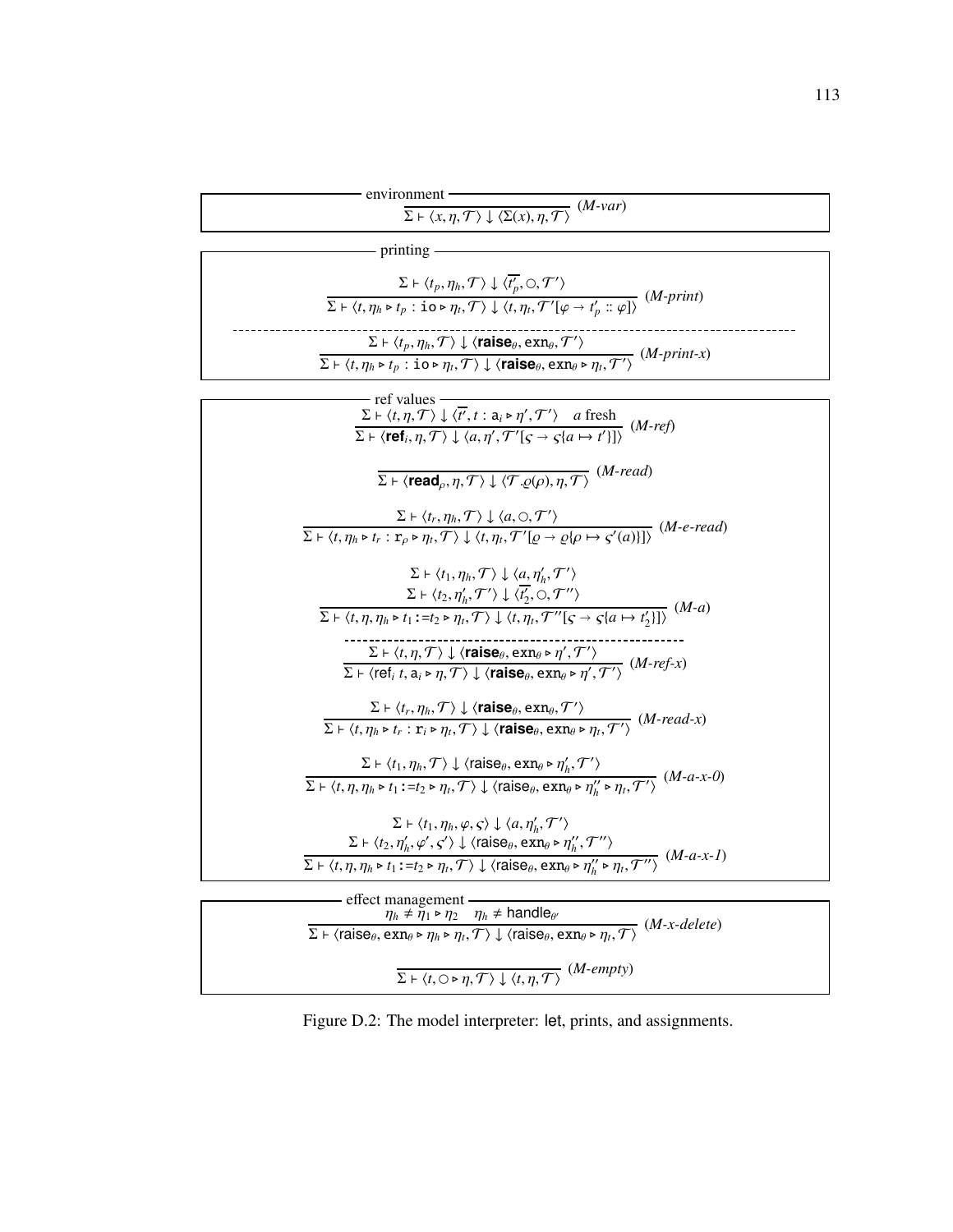To give a flavour of the rules in our term interpreter, we consider some of them below before considering them in their entirety:

$$
\frac{\Sigma \vdash \langle t_p, \eta_h, \mathcal{T} \rangle \downarrow \langle \overline{t'_p}, \bigcirc, \mathcal{T'} \rangle}{\Sigma \vdash \langle t, \eta_h \triangleright t_p : \mathbf{io} \triangleright \eta_t, \mathcal{T} \rangle \downarrow \langle t, \eta_t, \mathcal{T'}[\varphi \to t'_p :: \varphi] \rangle} (M\text{-}print)
$$

This rule interprets print operations. Note that in the rule's conclusion, we have the same term *t* 'afterwards' (on the right side of the arrow) as we did 'before', though we have eliminated effects from the effect trace. This matches our interpretation of prints in models: any printing is only manifest in the effect model and is thus, in effect, asynchronous with respect to the main program's evaluation.

The rule's premise reduces the value-to-print,  $t_p$ , to an irreducible  $t'_p$  and ensures that all effects that must take place prior to the printing have taken place (by reducing  $\eta_h$  to  $\odot$ ). Then, it updates the 'print output' aspect,  $\varphi$ , of our term state  $\mathcal{T}'$  by adding the most recently printed output.

Next, consider reading.

$$
\frac{\Sigma \vdash \langle t_r, \eta_h, \mathcal{T} \rangle \downarrow \langle a, \bigcirc, \mathcal{T}' \rangle}{\Sigma \vdash \langle t, \eta_h \triangleright t_r : \Gamma_\rho \triangleright \eta_t, \mathcal{T} \rangle \downarrow \langle t, \eta_t, \mathcal{T}'[ \varrho \to \varrho \{ \rho \mapsto \varsigma'(a) \} ] \rangle}
$$

As with printing, we execute the read independently of any term-we-wish-to-evaluate and store the result in our 'read store,'  $\rho$ . If we then wish to access the read in a term, we use the following rule, (*M-e-read*):

$$
\overline{\Sigma \vdash \langle \mathsf{read}_{\rho}, \eta, \mathcal{T} \rangle \downarrow \langle \mathcal{T}.\varrho(\rho), \eta, \mathcal{T} \rangle} \; (M\text{-}read)
$$

which evaluates a term **read**<sub> $\rho$ </sub> to whichever value we map  $\rho$  to in our read store. It is important to note that we cannot use this rule if  $\rho$  is not yet mapped to a value: thereby, read indices act as a (relaxed) method of synchronisation between effects and terms.

Finally, consider beta reduction:

$$
\Sigma \vdash \langle t_1, \eta, \mathcal{T} \rangle \downarrow \langle \lambda_k x. t'_1, \eta', \mathcal{T}' \rangle
$$
  
\n
$$
\Sigma \vdash \langle t_2, \eta', \mathcal{T}' \rangle \downarrow \langle t'_2, \mathcal{Q}_{\theta}(t_1, t_2) : \eta_f \triangleright \eta'', \mathcal{T}'' \rangle
$$
  
\n
$$
\Sigma \{x \mapsto t'_2\} \vdash \langle t'_1, \mathfrak{E}(k), \mathcal{T}''[\varrho \to \{\}] \rangle \downarrow \langle \overline{t}', \bigcirc, \mathcal{T}''' \rangle
$$
  
\n
$$
\Sigma \vdash \langle \mathcal{Q}_{\theta}(t_1, t_2), \eta, \mathcal{T} \rangle \downarrow \langle t', \eta'', \mathcal{T}'''[\varrho \to \mathcal{T}'', \varrho] \rangle
$$
 (M- $\beta$ )

As we see in the conclusion, this rule applies for a function application  $\mathcal{Q}_{\theta}(t_1, t_2)$ . We now consider the premises in descending order: in the first premise, we evaluate  $t_1$  to a function  $\lambda_k x.t'_1$ , reducing the effect trace  $\eta$  to  $\eta'$  as needed (for example, we might have to execute r effects to be able to evaluate a **read** term). Similarly, we update the term state to  $\mathcal{T}$  as needed.

In the second premise, we evaluate the function application parameter,  $t_2$ , to the irreducible  $t'_2$ . Note that we require that the effect trace now has the form  $\mathcal{Q}_{\theta}(t_1, t_2)$ :  $\eta_f \triangleright \eta''$ , meaning that our function application *must* be next in line for execution: this enforces, for example, that any residual prints are executed before the function application, ensuring that we produce all output in order.

In the third premise, we update our term environment  $\Sigma$  to map variable *x* to  $t'_2$  and execute the function body  $t'_1$  together with its accompanying effect trace  $\mathfrak{E}(k)$ , indexed by lambda key *k*, until the term is irreducible and no effects are left (we handle exceptional cases separately). Note that in this final premise we start with an empty read environment, and we restore our old read environment in the final computation result in the conclusion. This step is critical,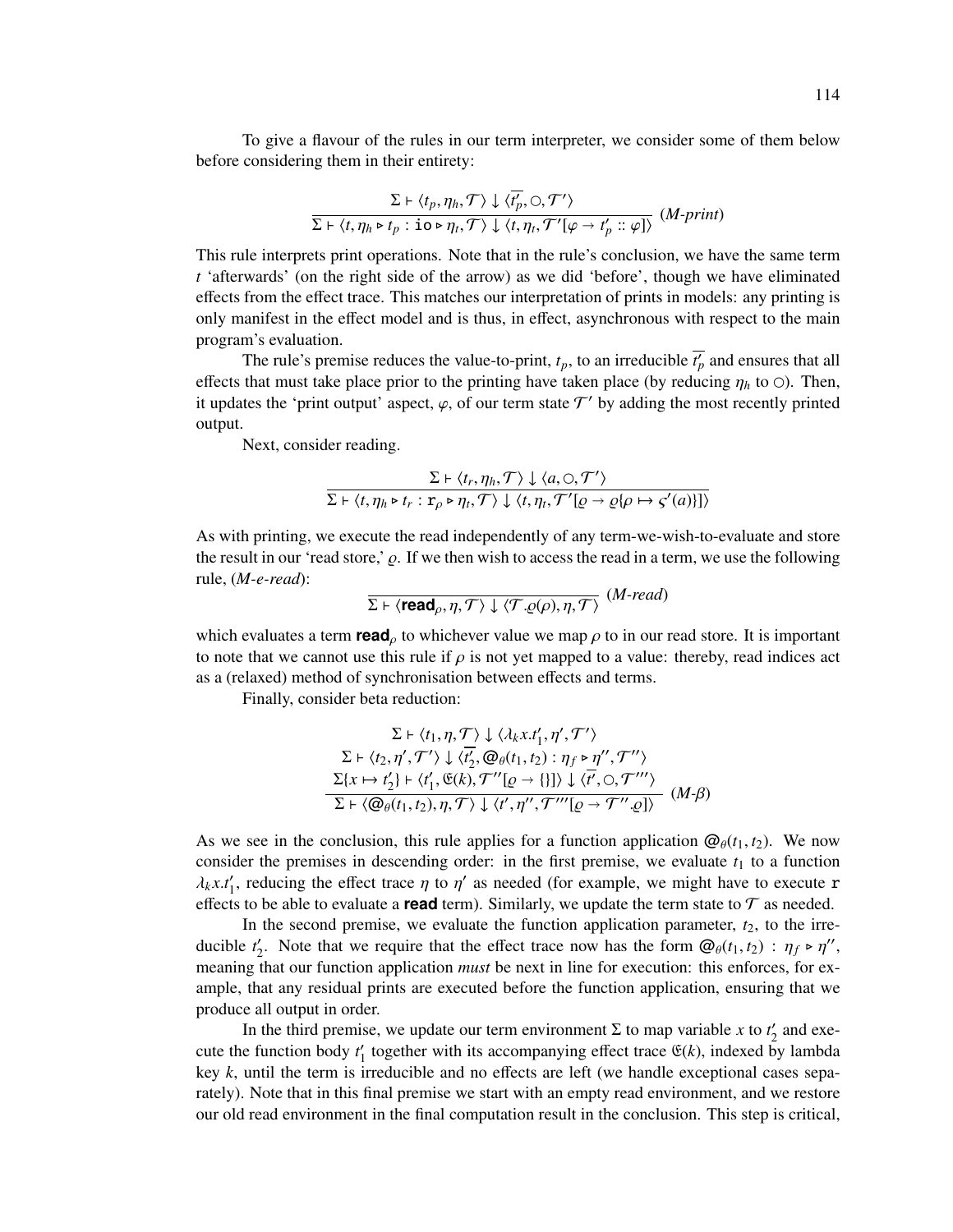since missing entries in the read environment 'force' assignments that happen prior to reads (as we suggested when we introduced (*M-e-read*) and (*M-read*)). If we were not to clear the environment, we could, in a recursive function call, allow (*M-read*) to take place before its accompanying (*M-e-read*), thereby possibly yielding the wrong result.

As we have seen, our ruleset introduces a considerable amount of nondeterminism: specifically, (*M-a*) and (*M-print*) do not interact with the term, whereas (*M-*β*-pure*) and (*M-var*) do not interact with the effect trace. While this nondeterminism expresses the natural separation between truly *side*-effects and computational results, it complicates our reasoning. To work around this nondeterminism, we first show that our model interpreter *can* produce the 'same' result and the 'same' side effects as the Simple ML interpreter (Lemma 5) before showing that it is confluent (Lemma 7) and thereby *must* produce the same result. Finally, in Theorem 3 we show that the changes we permit to terms and effects (Figure 6.7 and Figure 6.7) do not affect the computational result.

**Lemma 5.** *(Simulation) Assume an expression that is a function evaluation*  $(\lambda x.e_1)\overline{e_2}$  *with an irreducible argument, and*

- $\langle (\lambda x.e_1)\overline{e_2}, \mathcal{S} \rangle \simeq \langle t, \eta, \mathcal{T} \rangle$
- $E \vdash \langle (\lambda x.e_1) \overline{e_2}, \mathcal{S} \rangle \Downarrow \langle e', \mathcal{S}' \rangle$
- $E \simeq \Sigma$

*then there exist t'*, S' such that  $\Sigma \vdash \langle t_1 \ t_2, \eta, \mathcal{T} \rangle \downarrow \langle t', \eta', \mathcal{T}' \rangle$  and  $\langle e', S \rangle \simeq \langle t', \eta', \mathcal{T}' \rangle$ , *and*  $η'$  is terminal with respect to t'.

*Proof.* By induction over the derivation via  $(\Downarrow)$ . In the following, we use 'expression' to denote an expression in Simple ML and 'term' to denote a term as generated by our term model generation.

First, observe that we require  $e_2$  irreducible. Thus, the next derivation step for  $(\downarrow)$  must be (β). Syntactically, the next derivation step for (↓) must be one of (*M-*β), (*M-*β*-x-1*) or (*M-*β*-x-*2), though we can eliminate the latter option due to Corollary 1.

For either of the other two rules, observe that  $t = (\lambda_k x.t_1) t_2$ . Our proof obligation then is that with

- $F \simeq \Sigma$
- $\langle e_1, \mathcal{S} \rangle \simeq \langle t_1, \eta, \mathcal{T} \rangle$
- $\langle \overline{e_2}, \mathcal{S} \rangle \simeq \langle \overline{t_2}, \eta, \mathcal{T} \rangle$
- $E\{x \mapsto e_2\} \mapsto \langle e_1, \mathcal{S} \rangle \Downarrow \langle e'_1, \mathcal{S}' \rangle$
- $\Sigma\{x \mapsto t_2\} \vdash \langle t_1, \mathfrak{E}(k), \mathcal{T} \rangle \downarrow \langle t'_1, \eta', \mathcal{T}' \rangle$

such that

- $\langle e'_1, S' \rangle \simeq \langle t'_1, \eta', \mathcal{T}' \rangle$ , and
- $\eta'$  is terminal with respect to  $t'_1$ .

This requires us to do two inductive proofs: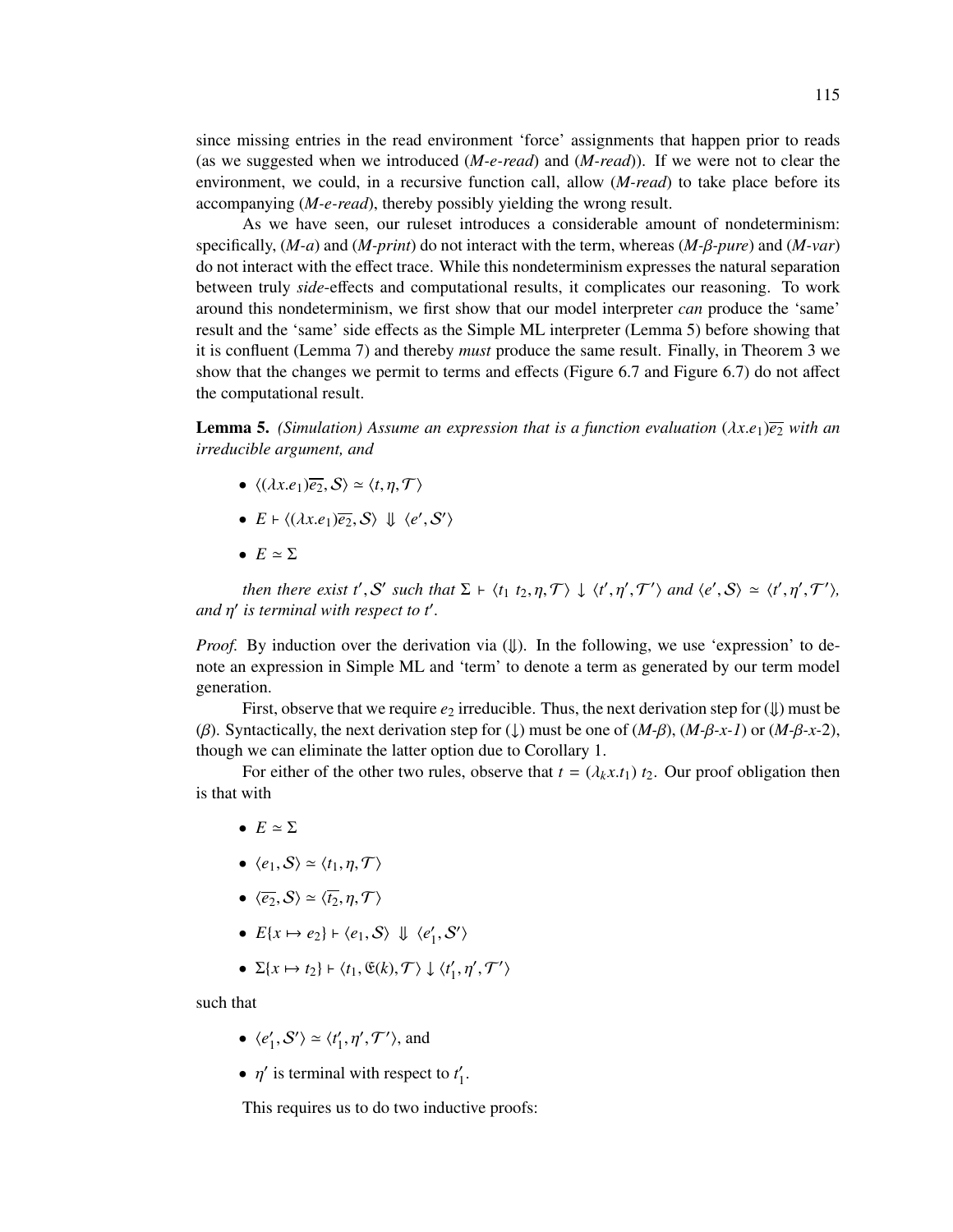- We have to show that the term result preserves  $(\simeq)$ , i.e.,  $e : t$  evaluates to  $e' : t'$ , and
- We have to show that all effects are fully consumed (except for the case of raise).

Specifically, we inductively show that for all  $e$  with  $e : t$  and  $e : \eta$ , with

- $E \simeq \Sigma$
- $\langle e, S \rangle \simeq \langle t, \eta, \mathcal{T} \rangle$
- $E \vdash \langle e, S \rangle \Downarrow \langle e', S' \rangle$
- $\Sigma \vdash \langle t, \mathfrak{E}(k), \mathcal{T} \rangle \downarrow \langle t', \eta', \mathcal{T}' \rangle$

we have

- $\langle e', S' \rangle \simeq \langle t', \eta', \mathcal{T}' \rangle$
- $\eta'$  is terminal with respect to  $t'$ .

which proves our proof obligation towards our outer induction.

We achieve both by induction over the derivation via  $(\Downarrow)$ . First, observe that function bodies consisting of value terms — functions, constants, and particularly exceptions (cf. Figure 6.3, rule (*E-raise*)) trivially have this property. We now consider all other rules from Figure D.1 in turn.

(*var*). Our induction assumptions give us  $E\{x \mapsto e_2\} \approx \Sigma\{x \mapsto t_2\}$ , so this is trivial for terms (via (*M-var*), cf. Figure D.2). Similarly, (*E-var*) (cf. Figure 6.3) states that we have no effect to evaluate in this case.

(*if-t*) and (*if-f*). Choosing the right  $\eta_h$  in (*M-if-t*) or (*M-if-f*), we can use our induction assumptions. We note that  $(E\text{-}if)$  constructs effects precisely from  $\eta_h$  and the ite. If  $\eta_r = \circ$ , we use ( $M\text{-}empty$ ) to eliminate the redundant  $\circ$  in the resultant trace.

(*if-x*). Follows straightforwardly from our induction assumption via (*M-if-x*). Note that we may have to use (*M-x-delete*) to eliminate effects skipped due to the exception.

 $(\beta)$ . Beta reduction follows from our outer induction hypothesis, since we recurse precisely with the effect trace specified for the closure's lambda key (i.e., the closure can not 'accidently' consume some of our side effects). The corresponding model interpreter rules are  $(M-\beta)$  and  $(M-\beta-x)$ , the former of which triggers in the case that  $\eta'$  (as defined in our induction hypothesis) is  $\circ$ , and the latter in the exceptional case.

Note that we start out with a fresh read environment  $\rho$  for the function call and preserve our local read environment across the call.

(β*-x-1*) and (β*-x-2*). Both rules directly correspond to (*M-*β*-x-1*) and (*M-*β*-x-2*).

(*print*). In Figure 6.2, (*T-print*) interprets prints as **()**. However, (*E-print*) adds them to the effect trace. In  $(M\text{-}print)$ , we recurse into the print's term parameter, interpreting effects  $\eta_h$ as prefixed by (*E-print*) — this is significant if e.g. we are printing the result of a read.

(*print-x*). Analogous to our previous exception handling but applied to the (*print*) case. Note that the exception here is 'triggered' exclusively from the effect trace.

(*handle-0*) and (*handle*). Straightforward analogues to our previous exception handling. We do need to show that the  $\theta$  index of the exception matches the exception handler's index, but this is obvious via induction over the expression structure (modulo function applications, which enforce the 'surrounding'  $\theta$ ) by following Figure 6.2.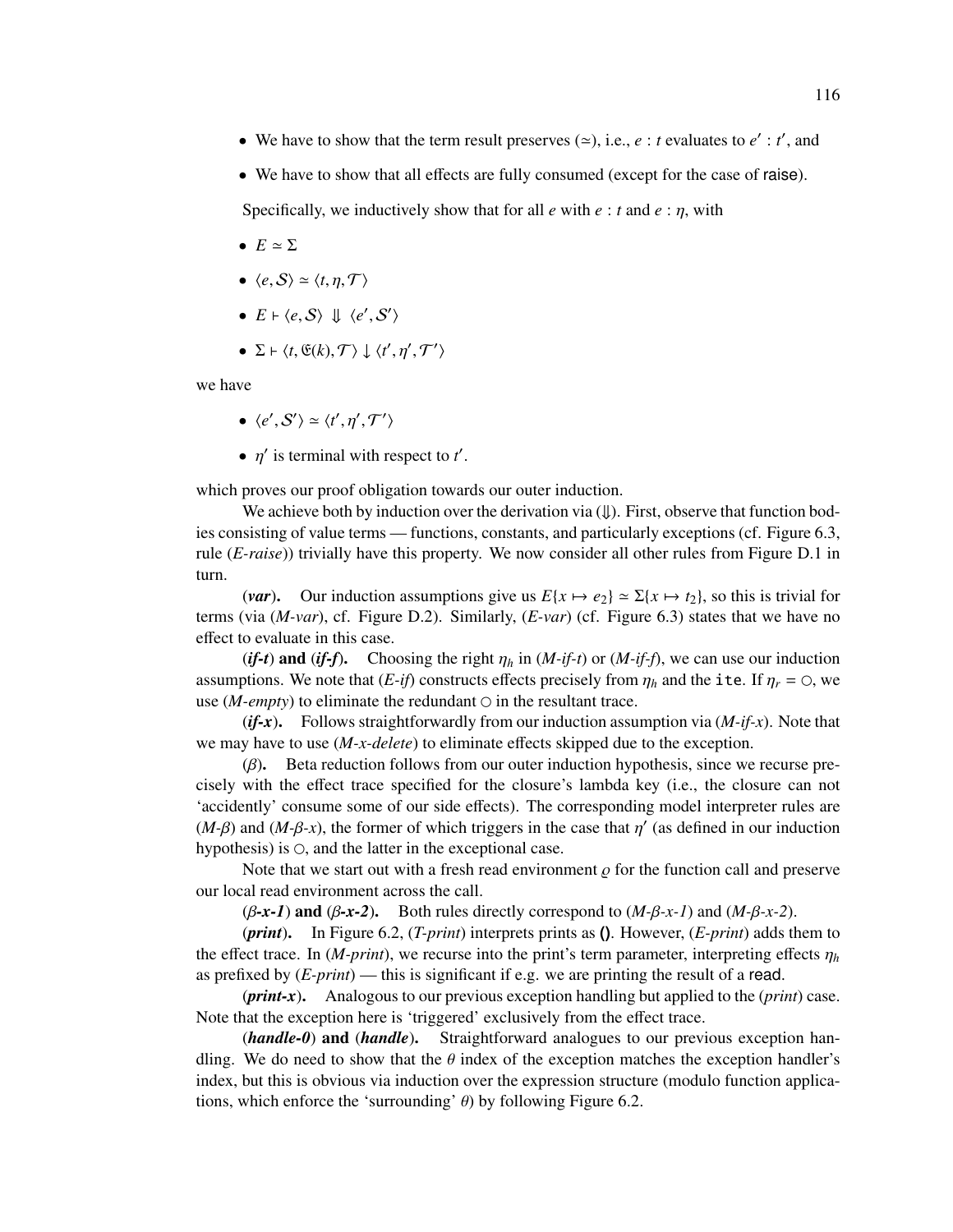(*ref*). We assume that both (*ref*) and (*M-ref*) generate the same fresh *a*; otherwise this step is straightforward.

(*read*). Observe that we generate both an effect read, rρ, and a **read**<sup>ρ</sup> term, via (*E-read*) and (*T-read*), respectively. Further observe that  $\rho$  is unassigned in  $\mathcal{T}.\rho$  until 'after' we have applied (*M-e-read*), since we enter every function body with an empty  $\mathcal{T}.\varrho$  and all  $\rho$  are locally fresh. Thus, we are guaranteed that (*M-e-read*) updates the read environment before (*M-read*) can extract the value (with  $\mathcal{T}.\varrho(\rho)$  undefined we cannot apply the rule).<br>(a). Straightforward.

Straightforward.

(*let*). Straightforward.

(*ref-x*), (*read-x*), (*a-x-1*), (*a-x-2*), and (*let-x*). Straightforward exception propagation.  $\Box$ 

This result shows us that the term interpreter *may* produce the correct result. Before we can show that the interpreter is confluent, i.e., that it *must* produce the correct result, we first define an auxiliary property:

We have previously defined  $\triangleright$  as being associative. However, we haven't shown that this is actually sound: it is possible that this associativity might introduce divergence. In the following, we show that that is not the case.

**Lemma 6.** Let  $z \in \{0\}$ , **raise** $\theta$ *. For any* T *and*  $\eta$  *such that*  $\langle z, \eta, \mathcal{T} \rangle \downarrow \langle t_1, \overline{\eta_1}, \mathcal{T}_1 \rangle$  *and*  $\langle z, \eta, \mathcal{T} \rangle \downarrow$  $\langle t_2, \overline{\eta_2}, \mathcal{T}_2 \rangle$ *, we have*  $t_1 = t_2$  *and*  $\mathcal{T}_1 = \mathcal{T}_2$ *.* 

*Proof.* We show this proof by induction over the structure of η. For all anchors, determinism is obvious. ite and handle as well as most cases of  $\eta_2 = \eta \triangleright \eta'$  follow directly from the induction assumption. The only interesting cases arise when  $\eta' \in \{t : \mathbf{io}, t : \mathbf{r}_{\rho}, t_1 := t_2\}$ : In each of these cases, we have a nondeterministic choice for an  $\eta_h$  (cf. Figure D.2). However, all of these rules obey a small-step style semantics: it is trivial to see that, no matter how we associate  $(\triangleright)$ , the derivation of  $\langle t_i, \overline{\eta_i}, \mathcal{T}_i \rangle$  is fixed.

**Lemma 7.** Let t,  $\mathcal{T}$ . Then, for any E,  $E \vdash \langle t, \eta, \mathcal{T} \rangle \downarrow \langle \overline{t_1}, \overline{\eta_1}, \mathcal{T}_1 \rangle$  and  $E \vdash \langle t, \eta, \mathcal{T} \rangle \downarrow \langle \overline{t_2}, \overline{\eta_2}, \mathcal{T}_2 \rangle$ *implies that*  $t_1 = t_2$  *and*  $\eta_1 = \eta_2$ *.* 

*Proof.* Proof by induction over term and effect trace structure. For effect traces, Lemma 6 covers all interesting cases, for terms, we note that for *t*, the necessary reduction rules are unambiguously prescribed either by the structure of *t* or by recursion.

The rules that are not solely predetermined by *t* fall into one of four categories:

- (1) Rules that require synchronity between term and effect trace (specifically the (*M-handle*), (*M-if*), (*M-*β), and (*M-ref*) families of rules). We refer to these rules as 'synchronised rules' and note that all are unambiguous and thereby trivial.
- (2) Rules that do not affect the term contents ((*M-empty*) and (*M-x-delete*)) and are otherwise known to be confluent with respect to effect traces(cf. Lemma 6).
- (3) Rules that update term state ((*M-print*), (*M-e-read*), and (*M-a*)). Each such rule updates a separate component of the term state  $(\varphi, \varrho, \varsigma,$  respectively), none of which are updated by any other rule. We thus only need to see that it makes no difference whether we evaluate terms or these updates first. For all such cases, first note that our  $(M-\beta)$  rules are synchronised.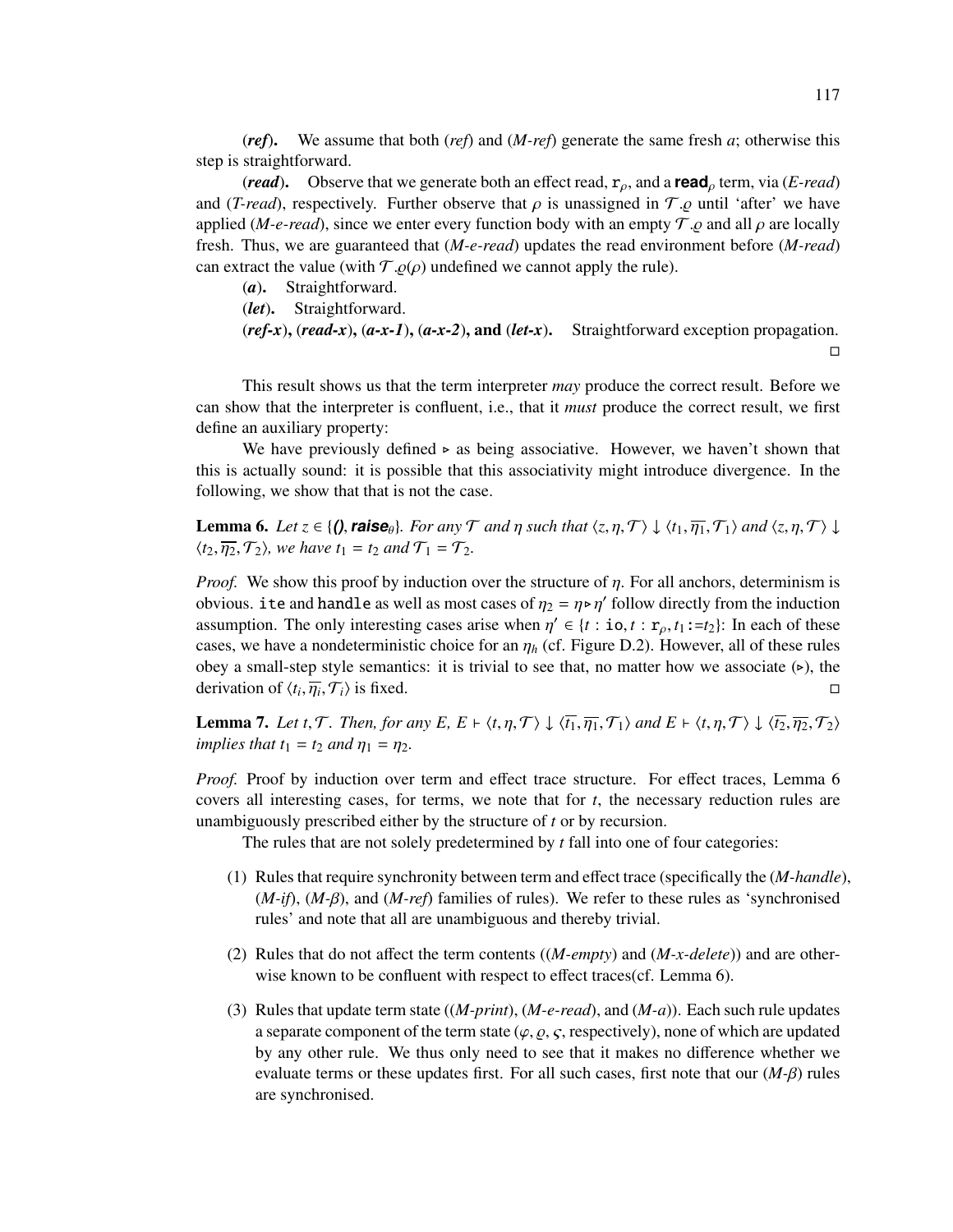For  $\varphi$ , note that we cannot 'read' the print output, rendering this case trivial.

For  $\rho$ , note that each read index is locally uniquely assigned. (*M-β*) expressly preserves this property. This means that if we haven't 'executed' the proper read effect yet, our (*M-read*)) rule cannot apply, enforcing ordering.

For ς, note that each explicit read happens via (*M-e-read*) and is therefore ordered before any assignment.

(4) Rules that may 'nondeterministically' raise exceptions (specifically Rules (*M-print-x*), (*M-e-read-x*), (*M-a-x-0*), and (*M-a-x-1*)). These rules are limited in when their exceptions are applicable. Recall that each exception is tagged with the ID of the handler it is contained in, or with  $\blacklozenge$  if not contained in an exception handler. According to (*M-handle*) we may only handle an exception with the 'correct' handler key; similarly, (*M-*β*-x*) and our notion of effect traces being terminal requires exceptions to be explicitly tagged with the  $\triangle$  handler key. Since exceptions are ordered among effects, we are thereby guaranteed the correct  $\mathcal{T}$ ; the result term, in turn, must either be an exception or whatever the appropriate handler evaluates to.

 $\Box$ 

**Theorem 2.** *Let*  $\mathcal{T} = \langle \emptyset, [\cdot], \emptyset \rangle$  *and*  $S = \langle \emptyset, [\cdot] \rangle$ *. Let*  $E = \emptyset$  *and*  $\Sigma = \emptyset$ *.* 

*If*  $e = (\lambda x.e<sub>1</sub>)$  *() is a closed expression, let*  $\mathfrak E$  *be the effect model for e with respect to a term t, where e*: *t.* Let  $E \vdash \langle e, S \rangle \Downarrow \langle e', S' \rangle$  and  $\langle t, \bigcirc, \mathcal{T} \rangle \downarrow \langle t', \eta', \mathcal{T}' \rangle$ . Then  $e : t$  and  $S' \simeq \mathcal{T}'$ .

*Proof.* By Lemmata 5, 7, since  $S \simeq T$  and  $E \simeq \Sigma$ .

## D.1 Program model equivalences preserve results

Next we consider all term and effect equivalences that we permitted in Figure 6.7. Examining each in turn, we show that they preserve the evaluation result.

To understand that this is correct for effects, we first need to show that our definitions in Figures 6.4 and 6.5 guarantee that the type inference-based  $(z_e)$  relation conservatively approximates our precise effect analysis (Figure 6.3):

**Lemma 8.** *If*  $E \vdash e :_e \bigcirc$  via effect type inference, then the precise inference also types  $\theta, E \vdash e :$ *.*

We can now show our equivalence theorem:

Theorem 3. *Lemma 7 still holds under the equivalences from Figure 6.7 and Figure 6.7.*

*Proof.* Rule (TE-β) requires us to eliminate function application effects from the effect trace via (EE-app-). Thus, the body of the function in question must be pure; then, the 'usual' rules about capture-free substitution hold. The capture-free substitution here is equivalent to our environment-based lookup via  $(M-\beta)$  and its exceptional variants. The only complication arises if  $t_2$  is effectful, but in that case the effect trace must also be updated and the program will only be equivalent if our (EE-) family of equivalence rules applies.

• Analogous reasoning applies to (TE-if-t) and (TE-if-f).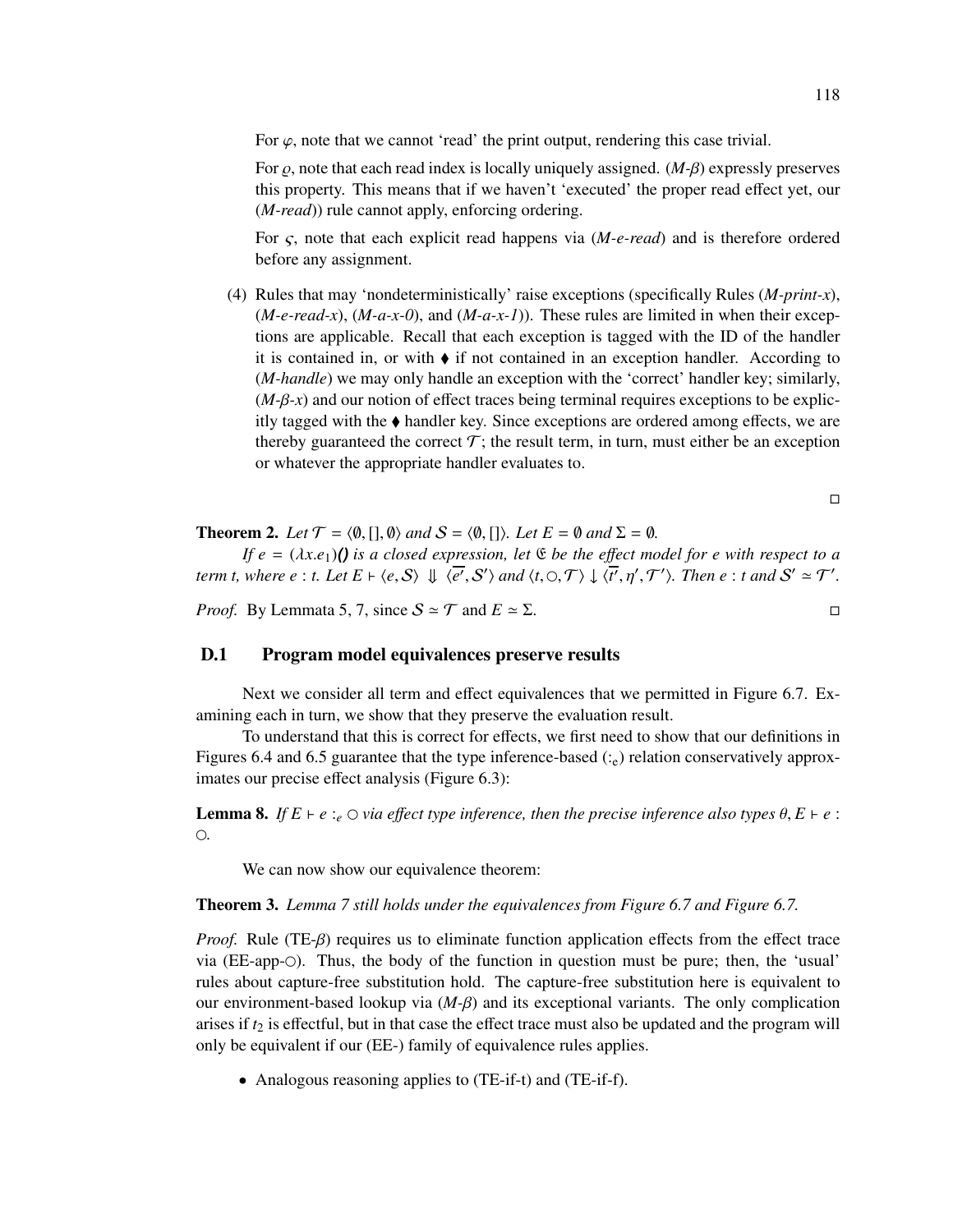- As we indicated, (EE- $\odot$ ) eliminates a function application without effects; we see from Lemma 8 that this is sound.
- Rule ( $EE$ -if- $\bigcirc$ ) is analogous.
- Rules (EE-if-t) and (EE-if-f) are again straightforward by (*M-if-t*) and (*M-if-f*).
- Rules (EE- $\circ$ -l) and (EE- $\circ$ -r) are cleanup rules, corresponding to (*M-empty*).
- Rule (EE-read) allows re-ordering of read effects. Since each read effect has a (locally) unique read index, such re-ordering is safe.
- Rule (EE-ioa) allows re-ordering a print and an assignment. Both affect independent parts of the program state, making this safe.
- Rule (EE-ref) allows re-ordering fresh reference allocation with anything other than an exception. This is safe because each reference allocation creates a fresh reference and such references interfere only with reads and assignments. However, reads and assignments need the address value (*a*) which they can only obtain from **ref***<sub>i</sub>* which, in turn, is synchronised to a*<sup>i</sup>* with a locally unique address ID *i*.
- Rules (EE-if-t) and (EE-if-f) are obvious from our evaluation rules (*M-if-t*) and (*M-if-f*).

 $\Box$ 

In summary, our program model guarantees full behaviour preservation, with two exceptions:

- We do *not* guarantee that the program's termination behaviour will be preserved, and
- We do *not* validate that any user-specified axioms are correct.

The second point is an intrinsic limitation in any system that accepts user-specified axioms. Note that there are existing approaches towards validating various kinds of specifications, including automatic test generation and checking [DF94, CTCC98], concurrent program execution and specification interpretation [HRD08], and proof of correctness through a proof assistant [Pau94,Cri95]. We consider such validation to be outside the scope of this work.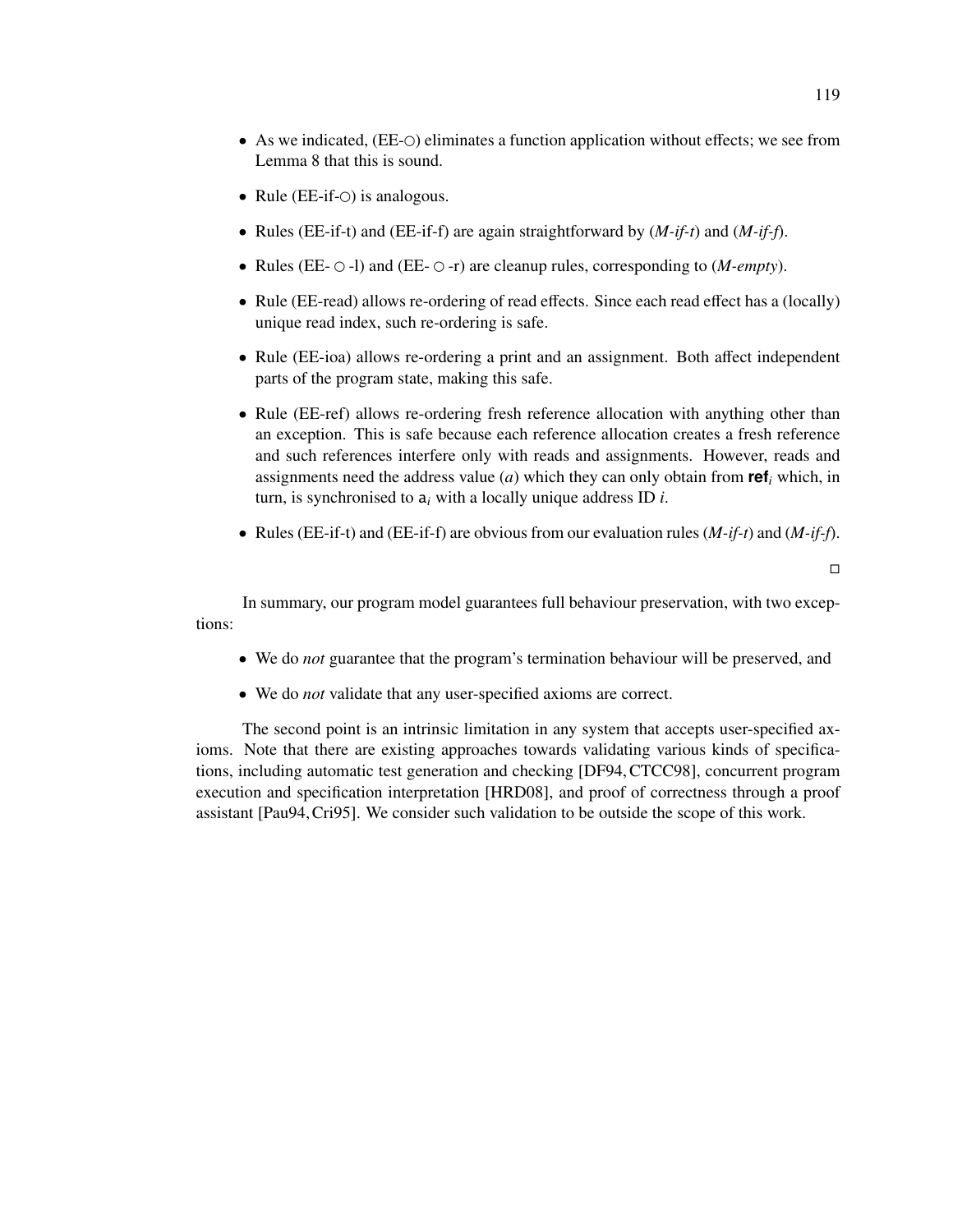# Appendix E

## Default congruence specifications for our SML prototype

Below is the default family of congruences that our system exposes, given in our specification language.

```
(* simple arithmetic rules *)
axiom $A + $B == $B + $Aaxiom (SA + SB) + SC == SA + (SB + SC)axiom $A * SP == SP * SAaxiom (SA * SB) * SC == SA * (SB * SC)axiom $A + 0 == $Aaxiom $A * 1 == $Aaxiom $A * 0 == 0axiom $A - 0 == $Aaxiom $A div 1 == $Aaxiom ignore ($X) == ()congruence Seq
  domains V, L
  axiom vector ($L) #> $L
  axiom $V #> Vector.foldr op:: nil $V
  axiom V \nleftrightarrow SL == > Vector.length (SV) == List.length (SL)axiom V \nleftrightarrow SL == > Vector.sub (SV, SD == List.nth (SL, SD)endcongruence
(* vectors *)
axiom SX == Vector.concat [SX]axiom Vector.foldl $OP $V (Vector.concat ($X :: $XS))
      == Vector.foldl $OP (Vector.foldl $OP $V $X ) (Vector.concat $XS)
(* lists *)
axiom SL1 @ SL2 == List.concat [SL1, SL2]
```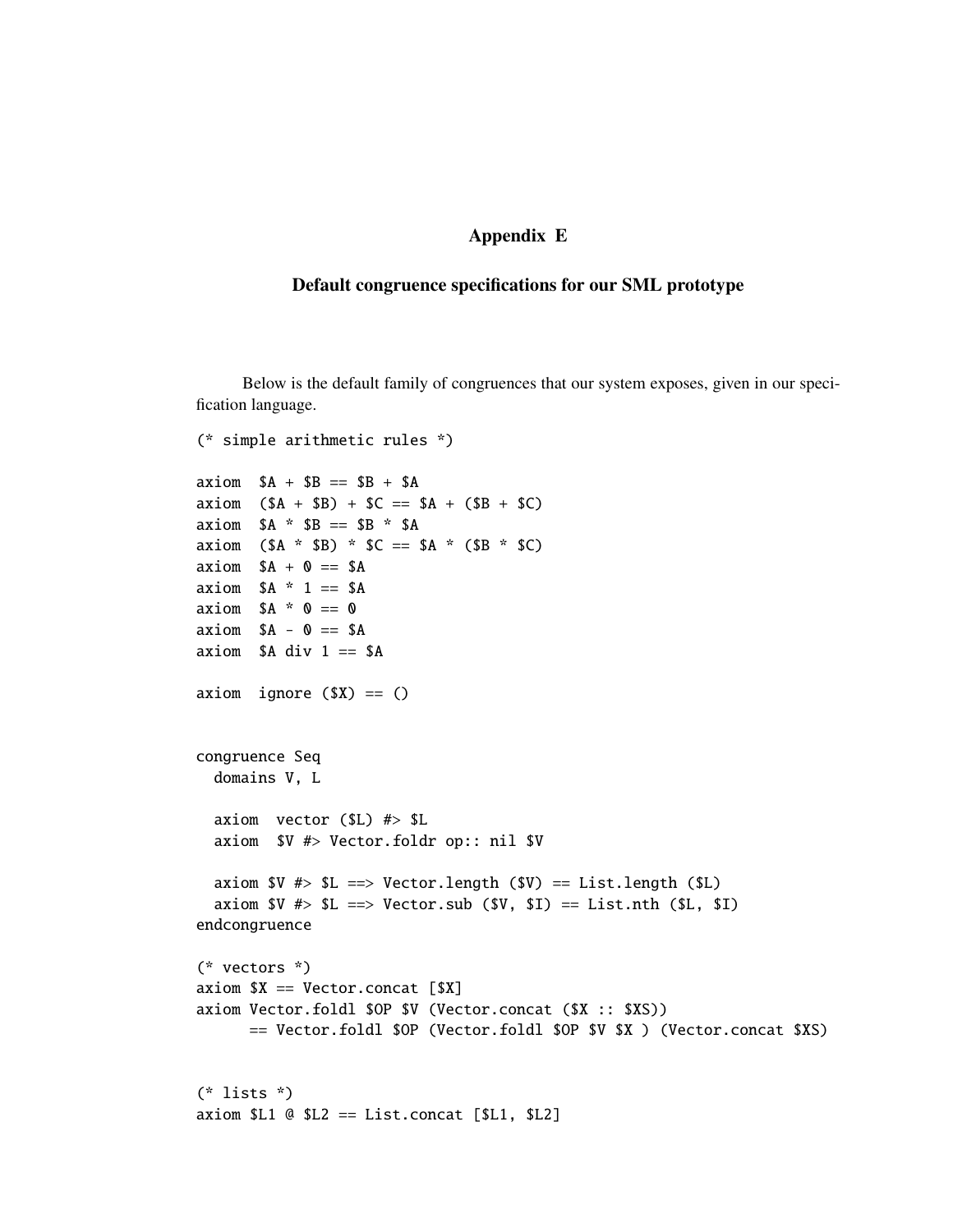axiom foldl \$OP \$X (List.concat (\$L :: \$LS)) == foldl \$OP (foldl \$OP \$X \$L) (List.concat \$LS)

axiom List.nth ((map \$F) \$L, \$I) == \$F (List.nth (\$L, \$I))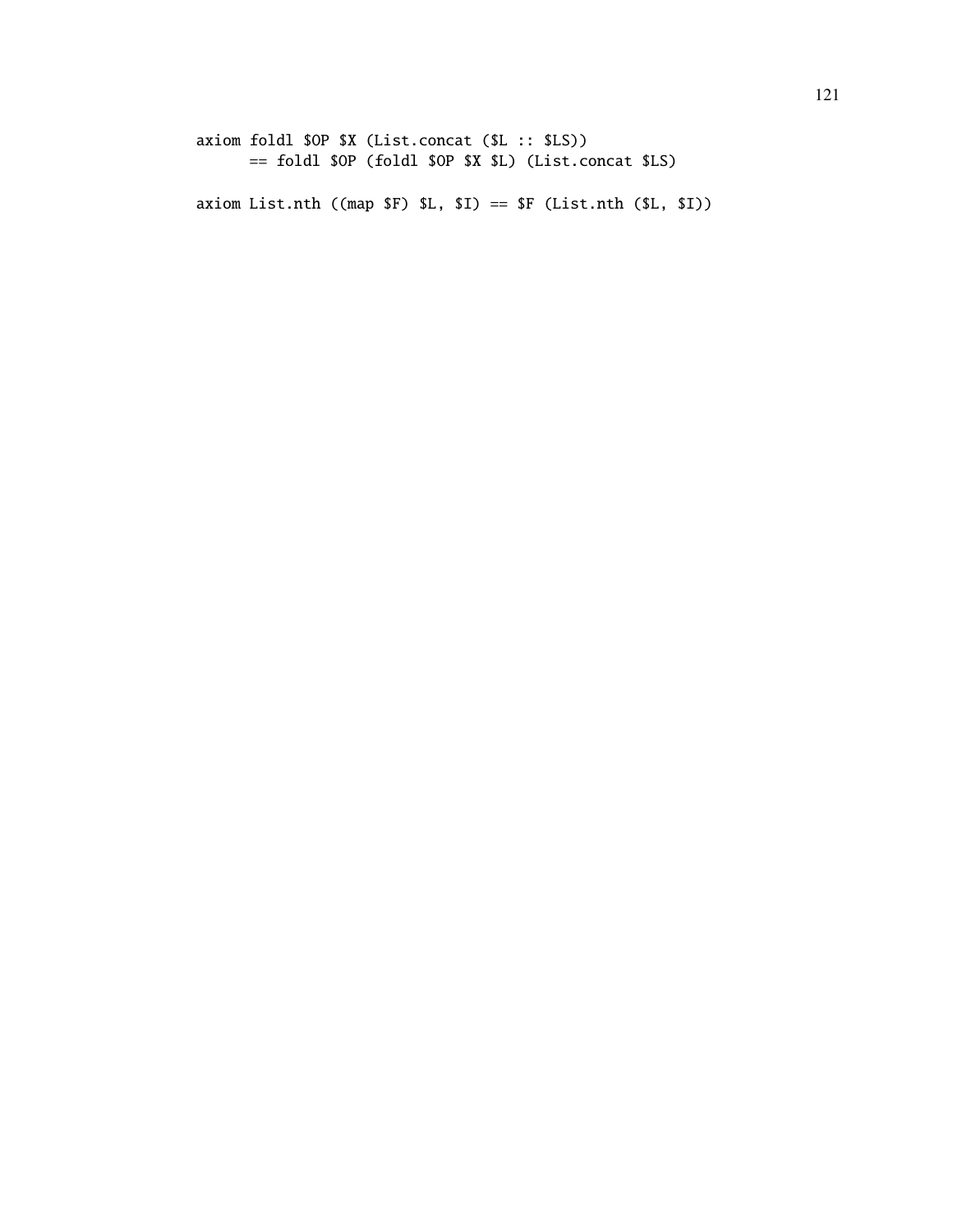# Appendix F

## Attribute grammar specification of the language L0

This appendix illustrates language definitions in our attribute tree grammar specification language. The specifications are similar in style to those found in other attribute tree grammarbased languages, such as Eli.

# F.1 Lexical syntax definition

Language L0 has a number of terminals. Two of these are constructed from nontrivial regular expressions: *id*s and *int*s.

term  $id = [a-zA-Z][a-zA-Z'0-9]$ \* term int =  $[0-9]+$ 

## F.2 Abstract syntax tree definition

Below is the AST for our language.

```
Program  ::= P : (Expr).
Ty :: = INT : 'int'| FUN : (Ty) '->' (Ty)
    .
Expr ::= FN : 'fn' id (0ptTy) '=>' (Expr)| APP : (Expr) (Expr)
      | NAME : id
      | INT : int
      | TY : (Expr) ':' (Ty)
      .
OptTy ::= N : (* empty *)
       | TY : ':' (Ty)
       .
```
Note that each rule for each nonterminal may have a label (such as INT and FUN for nonterminal Ty). We use these labels later as part of our specification language.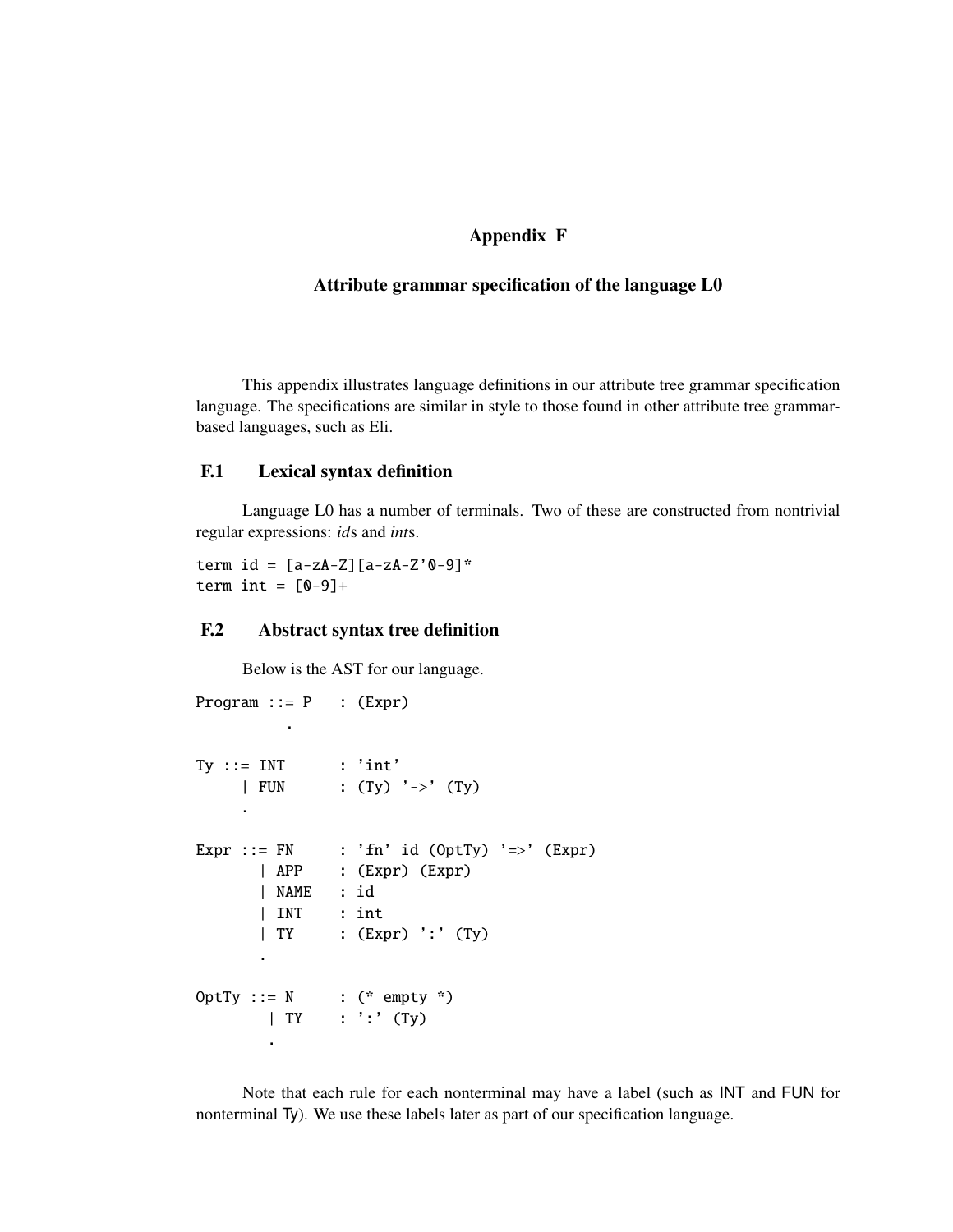# F.3 Concrete syntax definition

The concrete syntax disambiguates our abstract syntax. In the current revision of our tool, the concrete syntax can be omitted, but if it is not, the programmer has to give the full concrete syntax, even for nonambiguous rules.

Note that each concrete syntax nonterminal must specify which AST nonterminal it matches.

```
Program : Program ::= (Expr)
```
.

```
Ty : Ty ::= (Ty0) '->' (Ty)| (Ty0)
          .
Ty0 : Ty := 'int'| '(' (Ty) ')'
           .
Expr : Expr ::= 'fn' id (0ptTy) '=>' (Expr)
              | (Expr0)
              .
Expr0 : Expr ::= (Expr0) (Expr1)
               | (Expr1)
               .
Expr1 : Expr ::= int
               | id
               | (Expr1) ':' (Ty)
               | '(' (Expr) ')'
               .
OptTy : OptTy ::= (* empty *)
                | ':' (Ty)
                 .
```
## F.4 Static semantics

The static semantics describes both name analysis and type inference, using the Type-Inference plugin. Furthermore it uses the ShowFresh and Unparse plugins to visualise types with fresh variables.

```
section "Name analysis"
infer forward-chain env : id -> Expr$FN
      local Expr$NAME.origin : Expr$FN
by
    (ProgramSP \) \Rightarrow (env-in := |->|)(self as Expr$FN (id, _{-}, _{-})) => (
```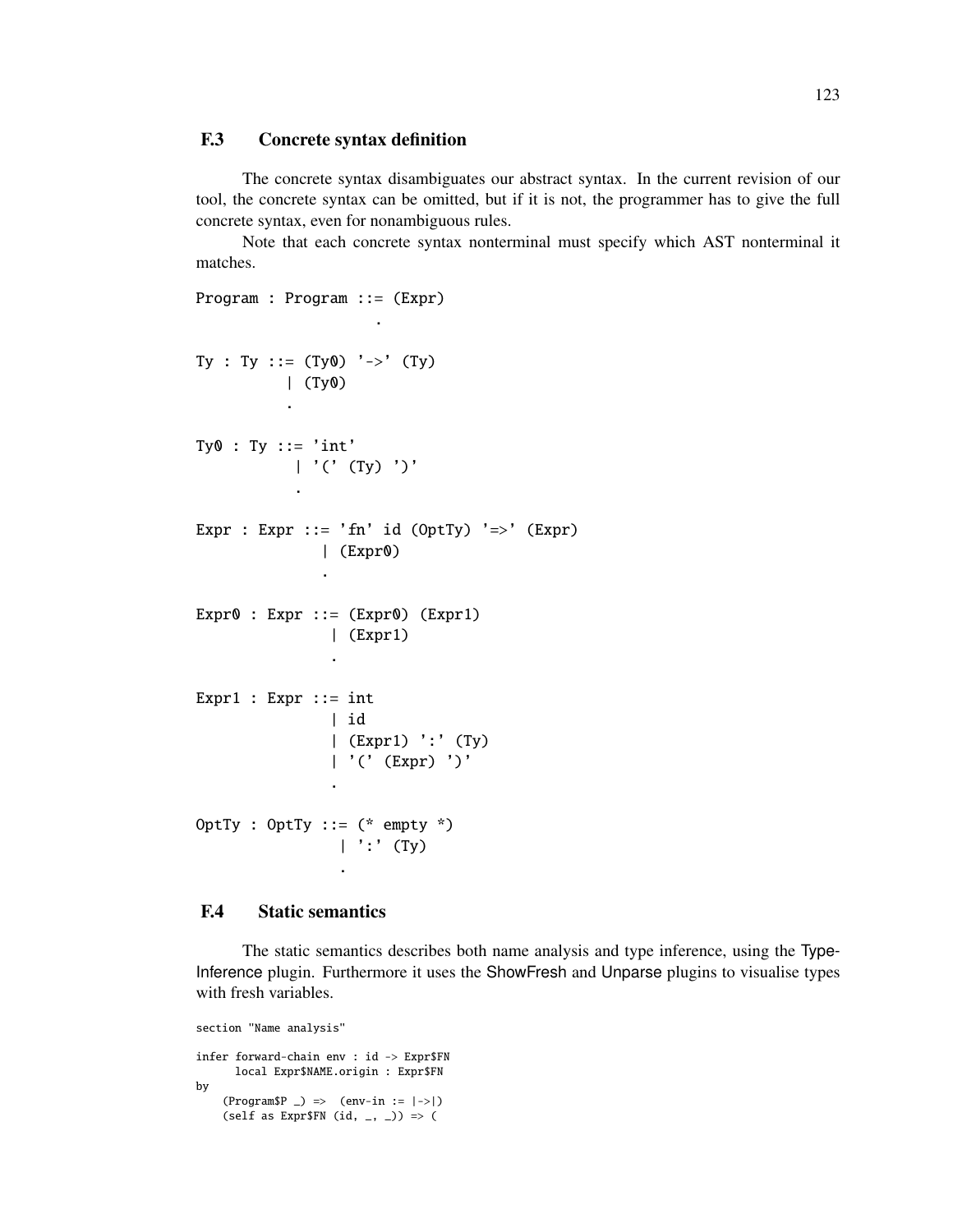```
env-1 := update (self.env-in, id, self);
     env-out := self.env-in
\lambda(self as <i>ExpressMAME</i> (id)) \Rightarrow (origin := find <math>(self.env-in, id, id)</math>)"Unbound identifier: '%s'" % id))
```
end

First, note the two declarations inside infer:

For name analysis, we *forward-chain* an environment env, defined as a finite map from ids to AST locations: we map each identifier to the function abstraction that defines it. Note that we specifically type the kinds of nodes we may map to, as production Expr\$FN, meaning nonterminal Expr, rule FN.

We then resolve names into a local attribute origin for each production Expr\$NAMEpp. Next are three rules that define how we compute these attributes. The first rule is

 $(ProgramSP \) \Rightarrow (env-in := |->|)$ 

Meaning 'for any program, the starting value for the forward chain is an empty map'. Here, the construct to the left-hand side of the double arrow => represents a pattern match. On the right hand side of the arrow we express all actions that we should execute for a node that matches the rule: here, we state that any node that is of the production Program\$P (i.e., a top-level program node), set that node's attribute env-in to the empty map.

We can nest such pattern matches and directly refer to the atttributes of each node. For example, consider the next rule:

```
(self as Expr$FN (id, _{-}, _{-})) => (
    env-1 := update (self.env-in, id, self);
    env-out := self.env-in
\lambda
```
This rule matches function abstractions with an identifier of id. Note that the rule labels its local node as self in the pattern match.

Here, env-in is again the 'input environment.' For any chain with the name  $c$ , we introduce a number of attributes: *c*-in is the environment passed into the current node, *c*-out is the environment passed out of the node, and *c*-*i* represent local intermediate results. By default, we chain these environments forward unchanged in a depth-first traversal, though the user can override each step of the traversal, if needed. To facilitate this, each intermediate result *c*-*i* is the *c*-out node of the *i*th child of the current node, and simultaneously the input to the  $i + 1$ st child, copied to that child's *c*-in, by default.

What our first assignment here says, then, is that the environment that we pass to the function's body (and, incidentally, to the optional type annotation) is the same as the outer environment (env-in), except that we map the identifier id to the local node. The second assignment then ensures that this identifier mapping does not persist outside of the body of this function abstraction: the environment that we pass back to our parent node is again the same that we had passed in.

The final rule is now straightforward:

```
(self as <i>ExpressNAME</i> (id)) \Rightarrow (origin := find <i>(selfenv-in, id, id))</i>"Unbound identifier: '%s'" % id))
```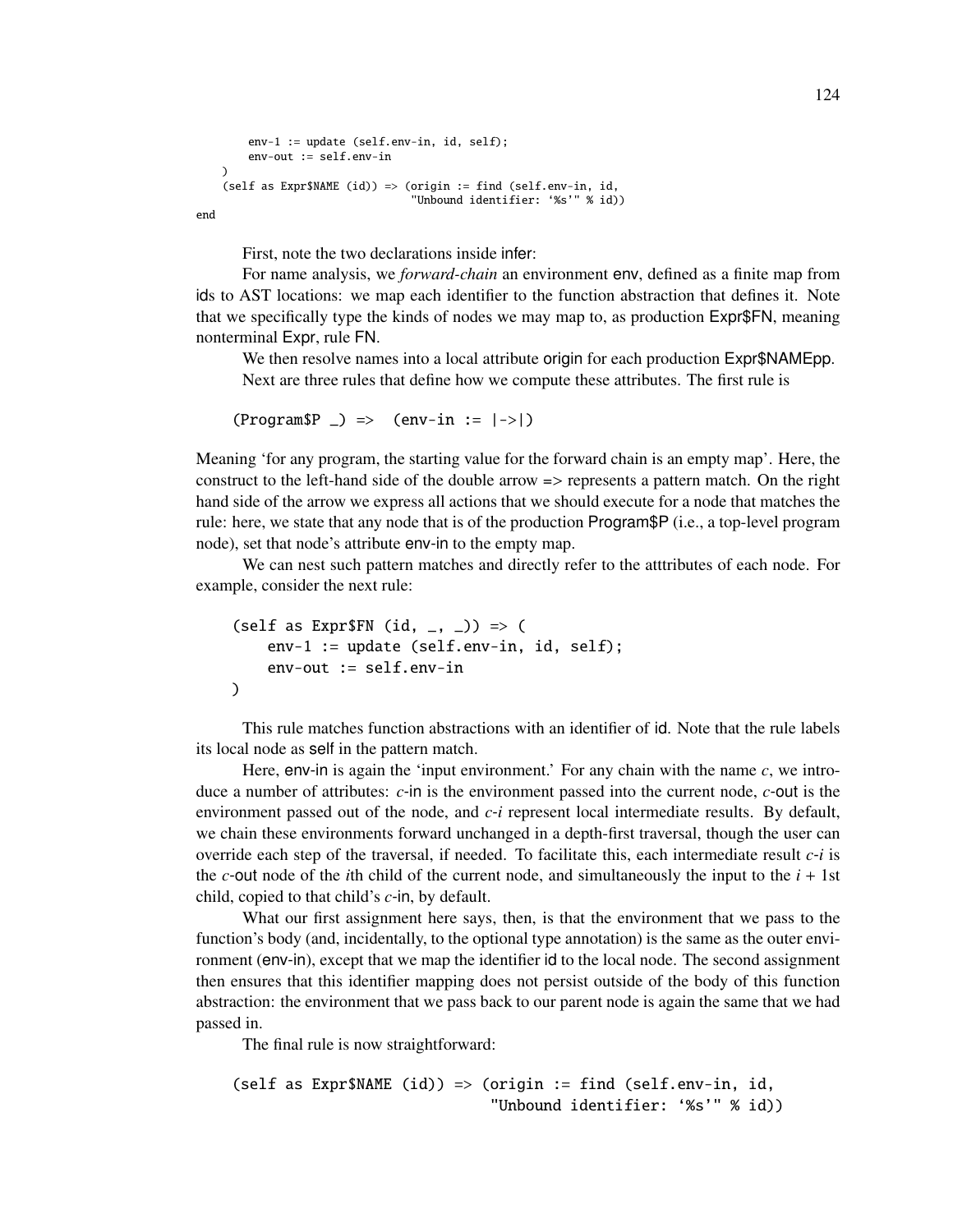here, we compute the local attribute origin through a lookup in the environment. Function find may fail, if id is not mapped to anything; in that case, we issue a 'fatal' inconsistency (one that cannot be accepted as behavioural change).

Type inference follows the same general scheme, except that we make use of a plugin mechanism to visualise and check types. Appendix G, the documentation to our attribute tree grammar tool, details these mechanisms.

```
plugin FTYShow = ShowFresh ( ty = tyvar;
                            prefix = "''":suffix = "";range = "a-zA-Z"; )
freshtype tyvar
plugin SH = Unparse (ty = ty; oparen="("; cparen=")"; )
datatype ty = INT %SH-format="int" %TI-literal
                                       %SH-infixr=1 %SH-format=" -> " %TI-cons="-+"<br>%TI-cons="v" \frac{1}{2}| VAR : tyvar
section "Type analysis"
infer local Ty.ty : ty
by
    (Ty$INT) \Rightarrow (ty := INT)(Ty$FUN (l, r)) => (ty := FUN (l.ty, r.ty))end
plugin TI = TypeInference
 (ty = ty;var-ty = tyvar;error-msg-mismatch = "Type mismatch: [%s] vs [%_%s]";
                error-msg-no-subtype = "Incompatible types: [%s] vs [%_%s]";
                error-msg-no-common-subtype = "Incompatible types: [%s] vs [%_%s]";
                error-msg-no-common-supertype = "Incompatible types: [%s] vs [%_%s]";
               error-msg-circularity = "Circular type: [%s]";
               \lambdasection "Type inference"
infer forward-chain cset : TI-cset
      inherited varmap : TI-var-map
      local Expr.pre-ty : ty
      local Expr.ty : ty
      local Expr$FN.var-ty : ty
     local OptTy.ty : ty
by
    (self as Program$P \supset \Rightarrow (cset-in := TI-cset ("function");
                              varmap := TI-solve-cset (self.cset-result))
    (0ptTy$M) \Rightarrow (ty := VAR (fresh (tyvar)))(0ptTy$TT (ty)) \Rightarrow (ty := ty.ty)(self as Expr$FN (id, ty, expr)) => (
            var-tv := tv.tv:
            cset-1 := self.cset-0; (* workaround for
                                    * chains-on-rules-with-embedded-terminals bug *)
            pre-ty := FUN (self.var-ty, expr.pre-ty)
    )
    (self as Expr$APP (lhs, rhs)) => (
            pre-ty := VAR (fresh (tyvar));
            cset-out :=
                TI-constrain-eq (self.cset-result,
                                 TI-schema (self.cset-result, lhs.pre-ty), "function",
                                 TI-schema (self.cset-result, FUN
                                           (rhs.pre-ty, self.pre-ty)),
```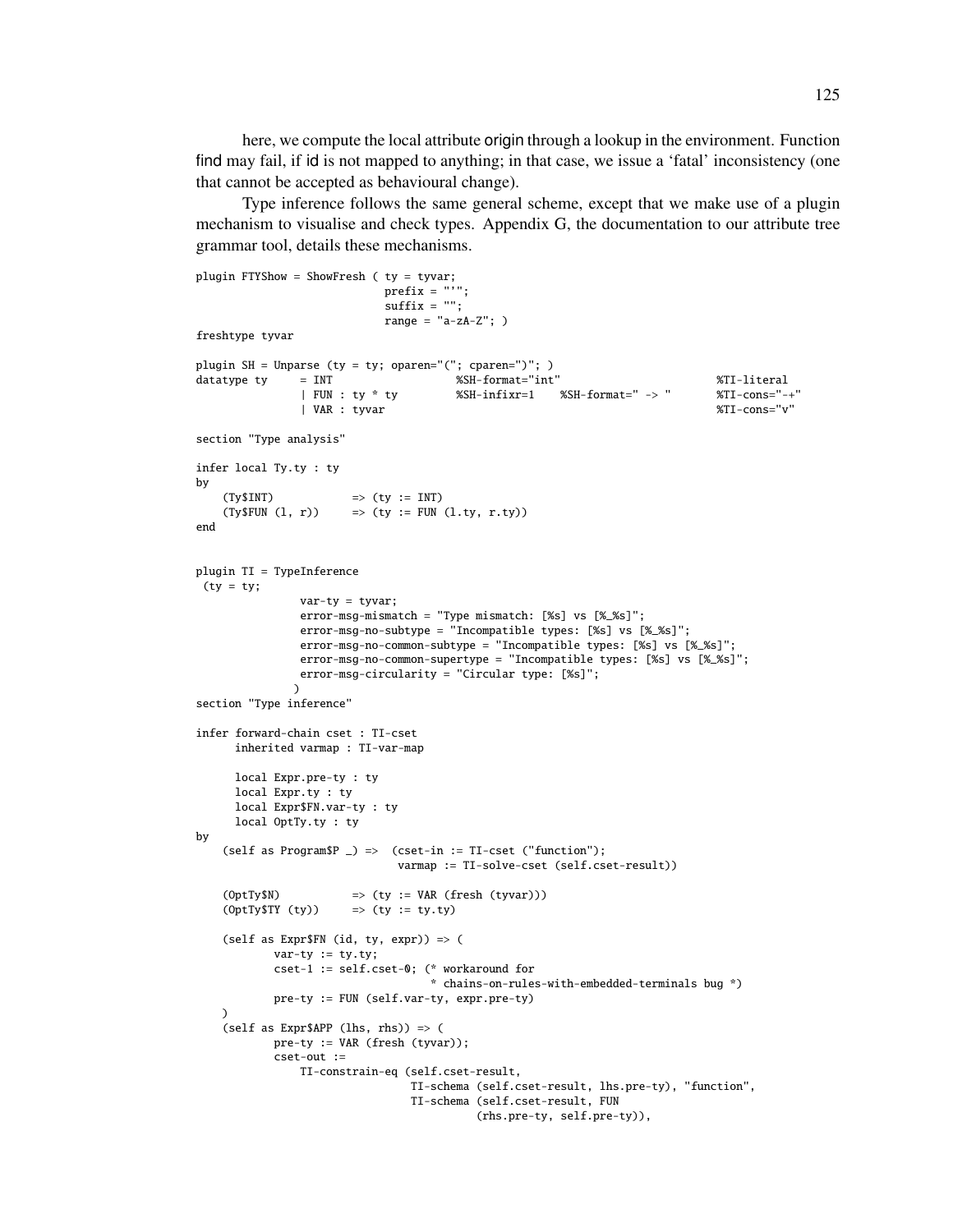```
"expected")
    )
    (self as Expr$NAME (id)) => (
            pre-ty := self.origin.var-ty
    \lambda(self as Expr$INT (\_)) => (
            pre-ty := INT
    \lambda(self as Expr$TY (expr, ty)) => (
            pre-ty := ty.ty;
            cset-out := TI-constrain-eq (self.cset-result,
                                            TI-schema (self.cset-result, expr.pre-ty), "actual",
                                            TI-schema (self.cset-result, self.pre-ty), "constraint")
    \mathcal{L}(self as Expr \_) \Rightarrow (ty := TI-map-ty (self.varmap,
                                             TI-type (self.cset-result, self.pre-ty)))
end
```
This language did not include a dynamic semantics. At present, the dynamic semantics only allows users to determine specific properties that they want to be part of the desired program model.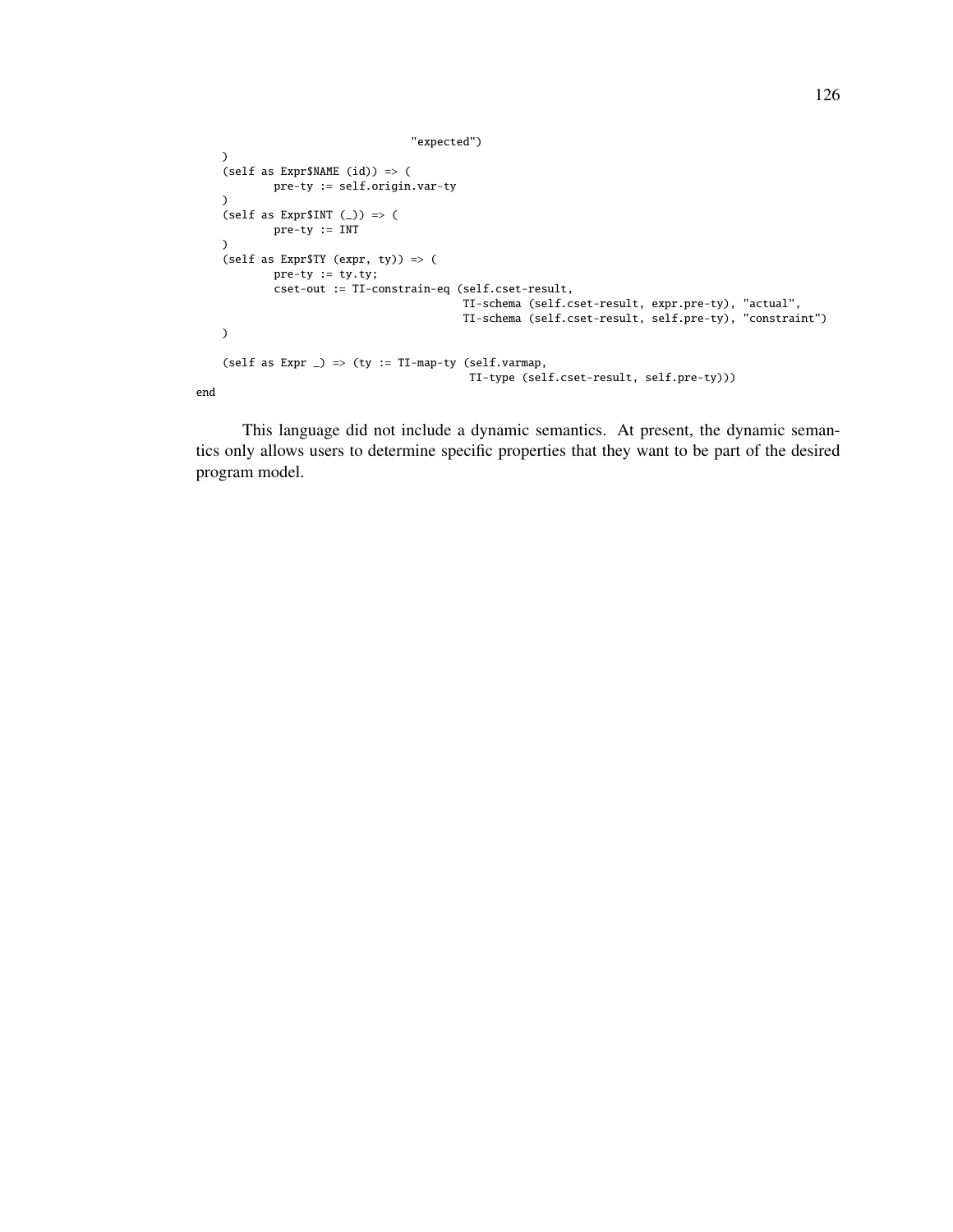# Appendix G

## Attribute grammar specification language (v0.1.0)

This appendix contains a copy of the current (as of this writing) documentation for our attribute grammar tool.

================================================== Overview ========

sml-atg is a programming language processing tool. It takes a

- (1) lexical specification
- (2) syntactic specification (optional)
- (3) AST specification (doubles as syntactic specification if the syntactic specification is missing)
- (4) static semantics specification
- (5) dynamic semantics specification (currently very rudimentary)

and generates SML code that facilitates the following:

- (1) lexing
- (2) parsing
- (3) AST representation
- (4) static semantics computation
- (5) AST transformations, including static semantics updates
- (6) automatic validation of relevant semantic properties
- (7) unparsing

Eventually, it will also take in transformation specifications and generate proof requirements for ensuring that the transformations are sound.

#### ==================================================

#### General

=======

Each of the inputs is presented in a separate file and follows separate syntactic conventions. Lexically, the following rules apply: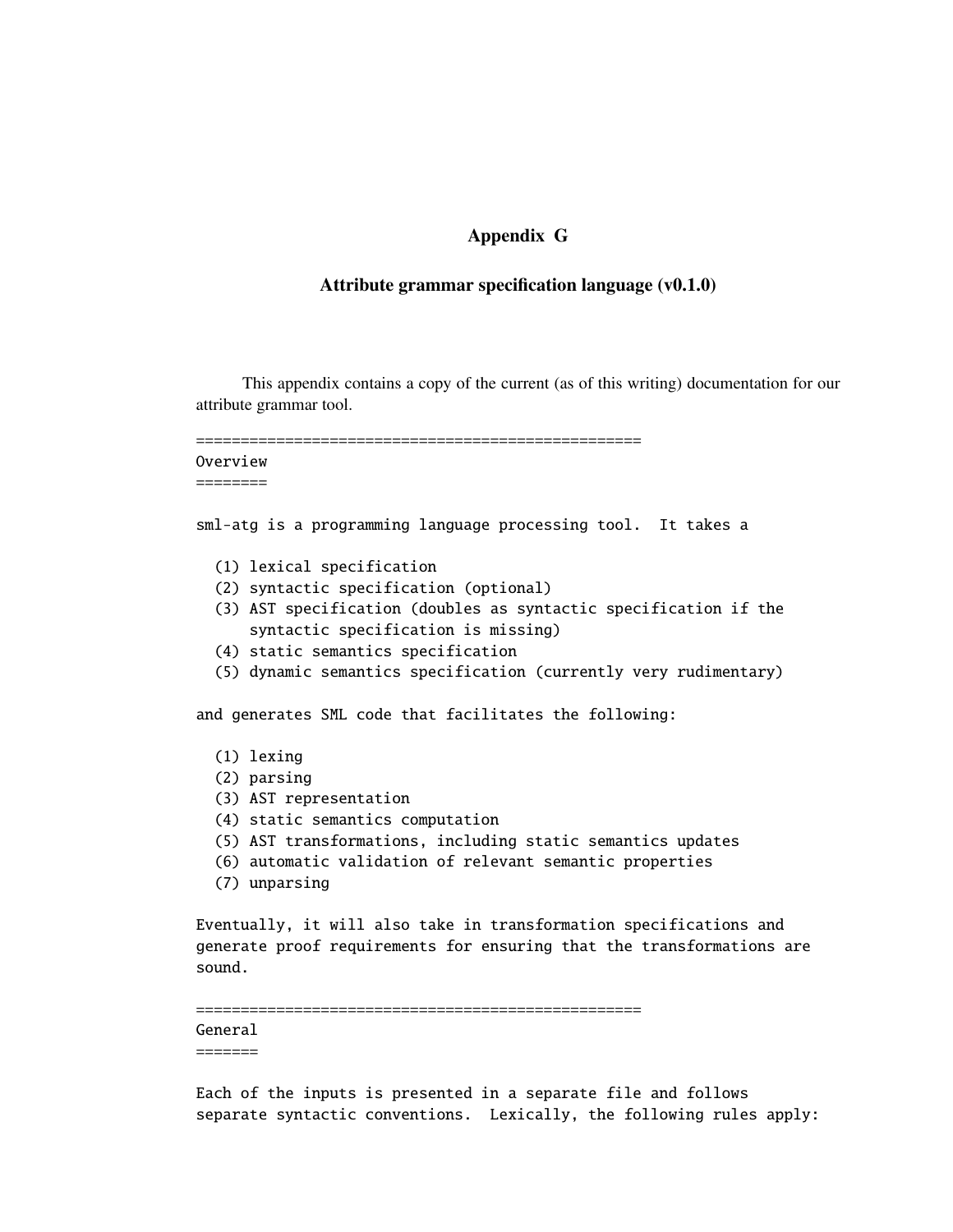- Identifiers are either entirely symbolic (as per the SML standard) or are made up of alphanumerics, underscores, dashes, and primes, beginning with a character
- Comments begin with a '(\*' and terminate with a '\*)'. Comments may be nested and placed anywhere within whitespace.

================================================== Lexing  $=$ 

Lexemes are drawn from two sources: from the lexer specification, and from the concrete syntax specification (which may be automatically derived from the AST, see below).

- (1) Lexemes from the syntactic specification are extracted from verbatim terminals (usually used for keywords and builtin operators) given as part of the syntactic specification. Such lexemes match fixed strings, i.e., they are insufficient for numeric literals or identifiers.
- (2) Other lexemes are specified as part of the lexer specification.

Lexemes from the syntactic specification override lexemes from the lexer specification. This captures common practice outside of FORTRAN, wherein keywords are excluded as valid identifiers.

Comments and whitespace are currently hardwired to SML conventions. This should be fixed in a future version (shouldn't be hard, except for making sure that we still properly track line numbers in multiline comments. Maybe we'll just allow ''single line comment regexp'' and ''multiline comment start/end'' regexps, with a specification indicating whether multiline comments may be nested.).

The Lexer Specification -----------------------

.

Lexer specifications are given in '.lexer' files. Lexer specifications are the sole exception to the comment rule: comments are only permitted before the beginning of the specification. The lexer specifcation contains a list of 'terminal' definitions, as follows:

entry ::= 'term'  $id$  '=' (regexp)

where (regexp) follows the usual syntactic conventions: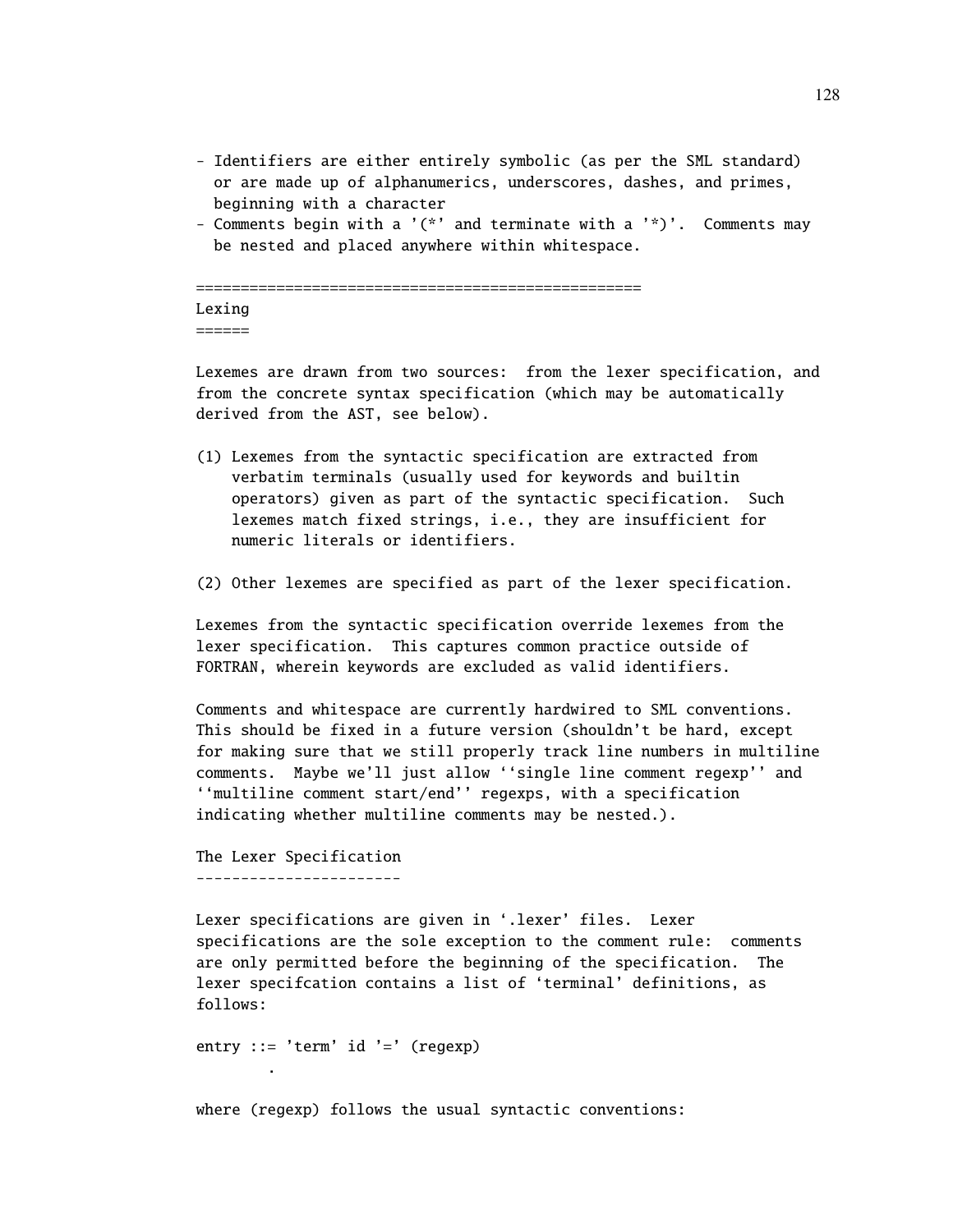```
regexp ::= CHARACTER : char
         | WILDCARD : '.'
  | CHOICE : (regexp) '|' (regexp)
  | PAREN : '(' (regexp) ')'
  | ZERO-OR-ONE : (regexp) '?'
  | ZERO-OR-MORE : (regexp) '*'
  | ONE-OR-MORE : (regexp) '+'
  | CHARSET : '[' char ... char ']'
  | NEG-CHARSET : '[ˆ' char ... char ']'
  | REF : '{' id '}'
 .
```
Here, CHOICE has the least precedence, while the quantifiers bind most tightly.

The CHARSET and NEG-CHARSET constructions allow the definitions of character sets and negated character sets, respectively. A CHARSET matches precisely one character, if that character is one of the chars listed within. As a special exception, the character '-' may be used to denote ranges, as in '[a-z]' which will match all lower-case ASCII characters. To denote a literal '-', escape it or list it as the first or last character of the set. A NEG-CHARSET matches precisely the characters the corresponding CHARSET would not match, e.g., '[ˆa-z]' matches all characters EXCEPT for lower-case ASCII characters.

The REF construct refers to (syntactically) previously defined terminals, such as

term digit =  $[0-9]$ term int =  ${disit}$ + term real =  $\{int\}\$ . {int}

Characters (char) are single alphanumeric characters or any other characters preceeded by a backslash, with the following exceptions:

-  $\cdot \cdot t'$  is the tabulator character (ASCII code 9) - '\n' is the newline character (ASCII code 10) - ' $\rr'$  is the carriage return character (ASCII code 13) - ' $\f{\cdot}$  is the form feed character (ASCII code 12)

```
The form \setminus[0-9][0-9][0-9]' is also permitted for specifying
characters by their ASCII ordinal (e.g., '\032' is a blank).
```
Note that the lexer generator will only generate code to recognise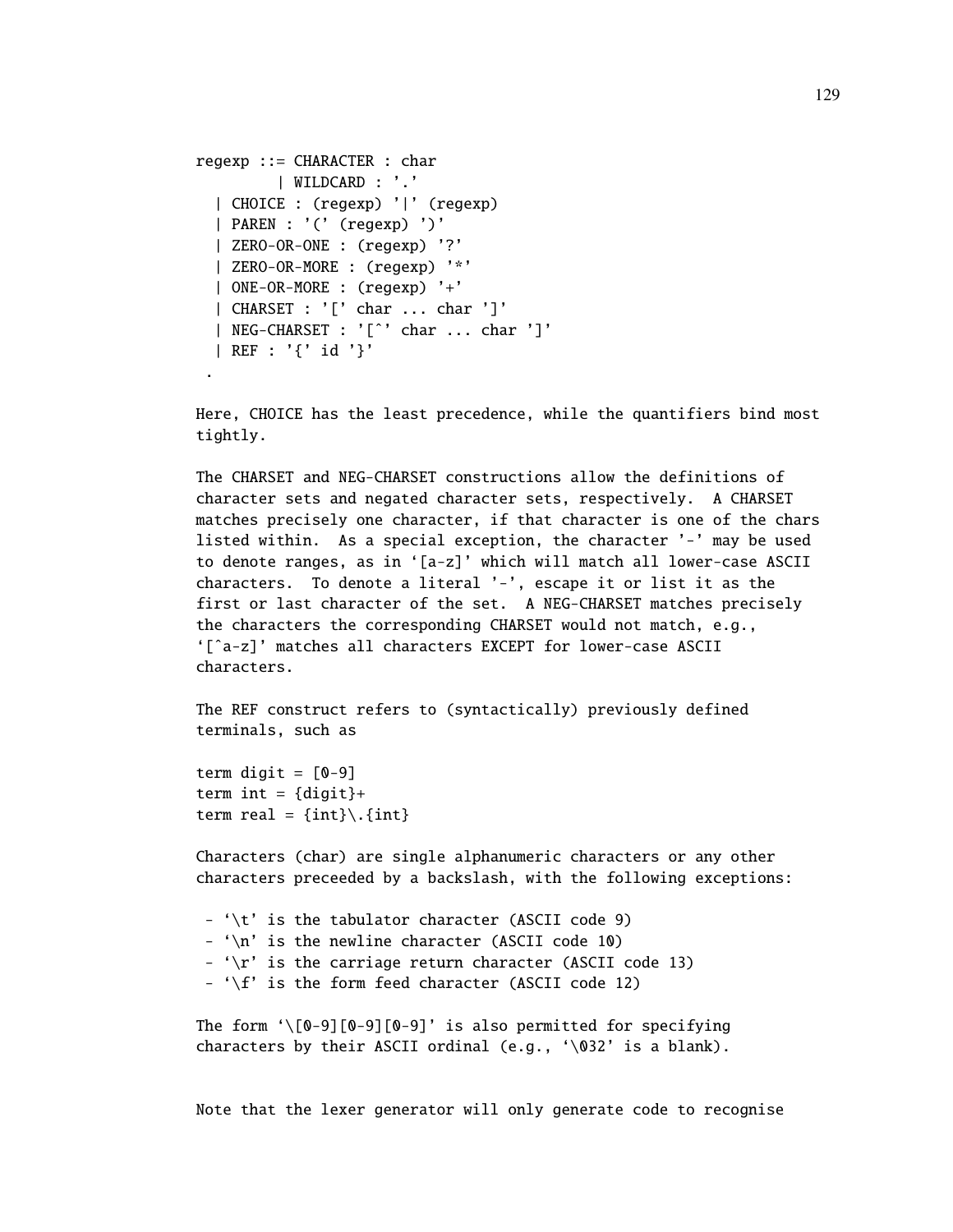lexemes that are used in the concrete syntax. This avoids superfluous tokens for terminals that are only meant as auxiliaries.

```
Examples
--------
3.lexer:
--------
term alpha = [a-zA-Z]term alnum = ({\{alpha\}bha}|[-'0-9])term name = {alpha}{alnum}*
term intlit = -?[0-9]+sml.lexer:
----------
term string = \"([^\\\"]|\\[\ \t\n\r\012]+\\|\\[^\ \t\n\r\012])*\"
term digit = [0-9]term decint = [0-9]+term hexint = [0-9a-fA-F]+term alnum = [0-9a-zA-Z^2]term sym = [-!%8$#\\+}/:-=>?@\\``\\`\\`]term int-lit = \tilde{?}({decint}|0x{hexint})
term word-lit = \mathbb{O}( \{ \text{decint} \} | x \{ \text{hexint} \} )term string-lit = {string}term char-lit = #{string}term id-nonprime = ([a-zA-Z]\{alnum\}^*) | {sym}+term id-prime = '({alnum}+|{sym}+)term real-lit = \tilde{?}({\text{decint}})\.{decint}|{decint}[Ee]
                 ˜?{decint}|{decint}\.{decint}[Ee]˜?{decint})
```
#### AST ===

.

The AST specification is mandatory and placed in a '.ast' file. The AST specification describes the AST that both the static analysis and the first pass of the semantic analysis operate on. The AST need not equal the concrete program syntax and will typically be simpler.

The AST specification consists of sets of nonterminal rulesets of the form

nonterm-ruleset ::= id '::=' rules '.'

==================================================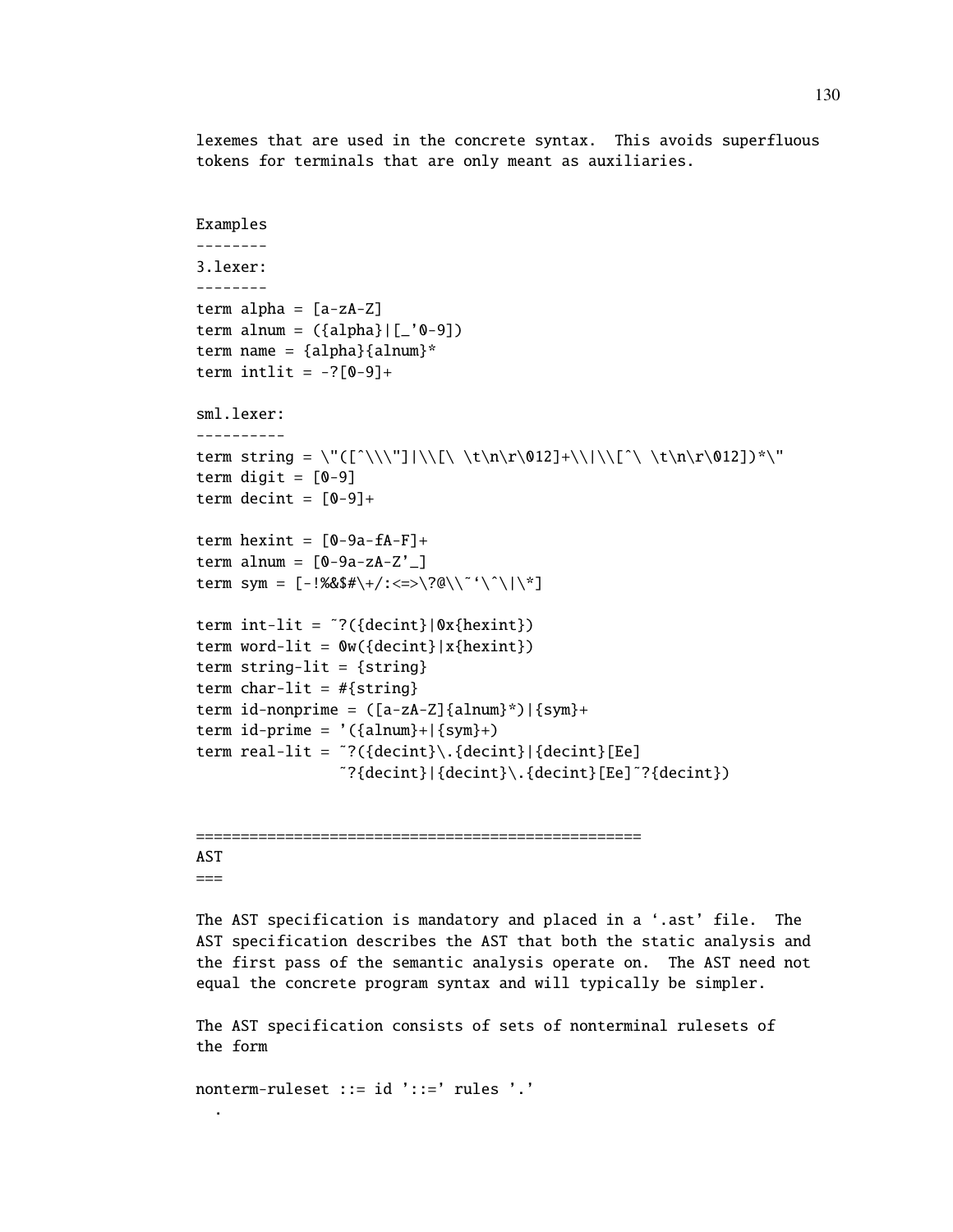```
rules ::= rule
      | rules '|' rule
.
rule ::= ANONYMOUS : rhs
      | NAMED : id ':' rhs
       .
rhs ::= NONTERM : '(' id ')'
      | TERM : id
      | VTERM : vid
      .
```
where a 'vid' is a string enclosed in single or double quotes. Each nonterminal ruleset thus consists of a list of rules. Each rule in turn may be anonymous or named, and has a right-hand side. Consider the nonterminal ruleset

```
N ::= (* empty *)
   | id
    .
```
This ruleset has two rules, both anonymous: the first rule matches the empty production, the second rule matches the production of a single terminal 'id' (which must be part of the lexer specification).

Here is another nonterminal:

 $R$  ::= id | (R) ',' id .

This nonterminal ruleset describes a nonempty comma-separeted list of 'id's. Note that references to nonterminals are enclosed in parentheses. The ',' here is a verbatim terminal: such terminals are implicitly added to the lexical structure of the specified language.

Finally, named rules look as follows:

 $N'$  ::= EMPTY : (\* empty \*) | ID : id .

N' matches the same grammar as N and are interchangeable. However, N' provides a name for each rule; these names are used within the static and dynamic semantics to distinguish the different cases for each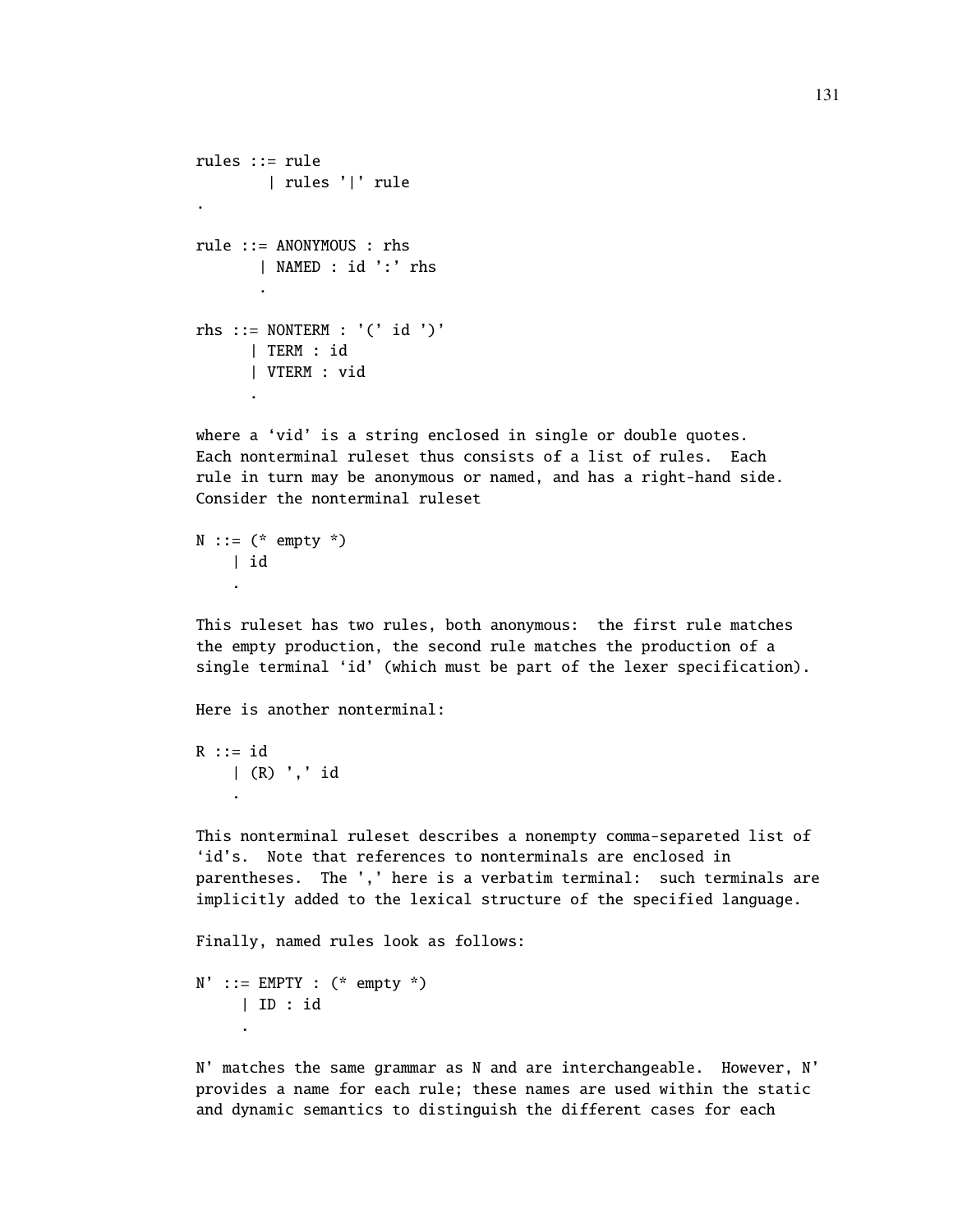nonterminal. For anonymous rules, the system automatically generates names according to the following scheme: for a nonterminal N, the syntactically first rule has the name N0 (unless it is named), the second rule has the name N1 (unless it is named) and so on. Since modifications to the AST may shuffle these names around, anonymous rules should be used sparingly.

The first nonterminal specified in the AST is considered to be the start terminal.

Since the AST must match the concrete syntax and the concrete syntax is translated into an LALR(0) parser specification, the AST should strive to be left-recursive whenever practical.

```
==================================================
Syntax
=
```
The concrete syntax may be specified in a '.syntax' file. In the absence of such a file, the system uses the AST specification directly as concrete syntax. However, for most languages, having a separate syntax is useful for keeping the AST simple:

- Some constructions, such as ''possibly empty list'' require more productions in the concrete syntax (four in the example) than we need for the AST (two in the example).
- The LALR(0) restriction of the input grammar may force some changes to the syntax that would unneccessarily complicate the AST further.

We refer to the concrete syntax tree as CST for short.

The CST, if present, must provide a full syntactic specification of the language, even in cases where AST and CST coincide. The CST specification consists of a sequence of nonterminal rulesets similar to the AST rulesets, but following the syntax

```
cnonterm-ruleset ::= id ':' id '::=' crules '.'
   | id '::=' crules '.'
   .
crules ::= crule
        | crules '|' crule
 .
crule ::= ANONYMOUS : rhs
        | NAMED : id ':' rhs
        .
```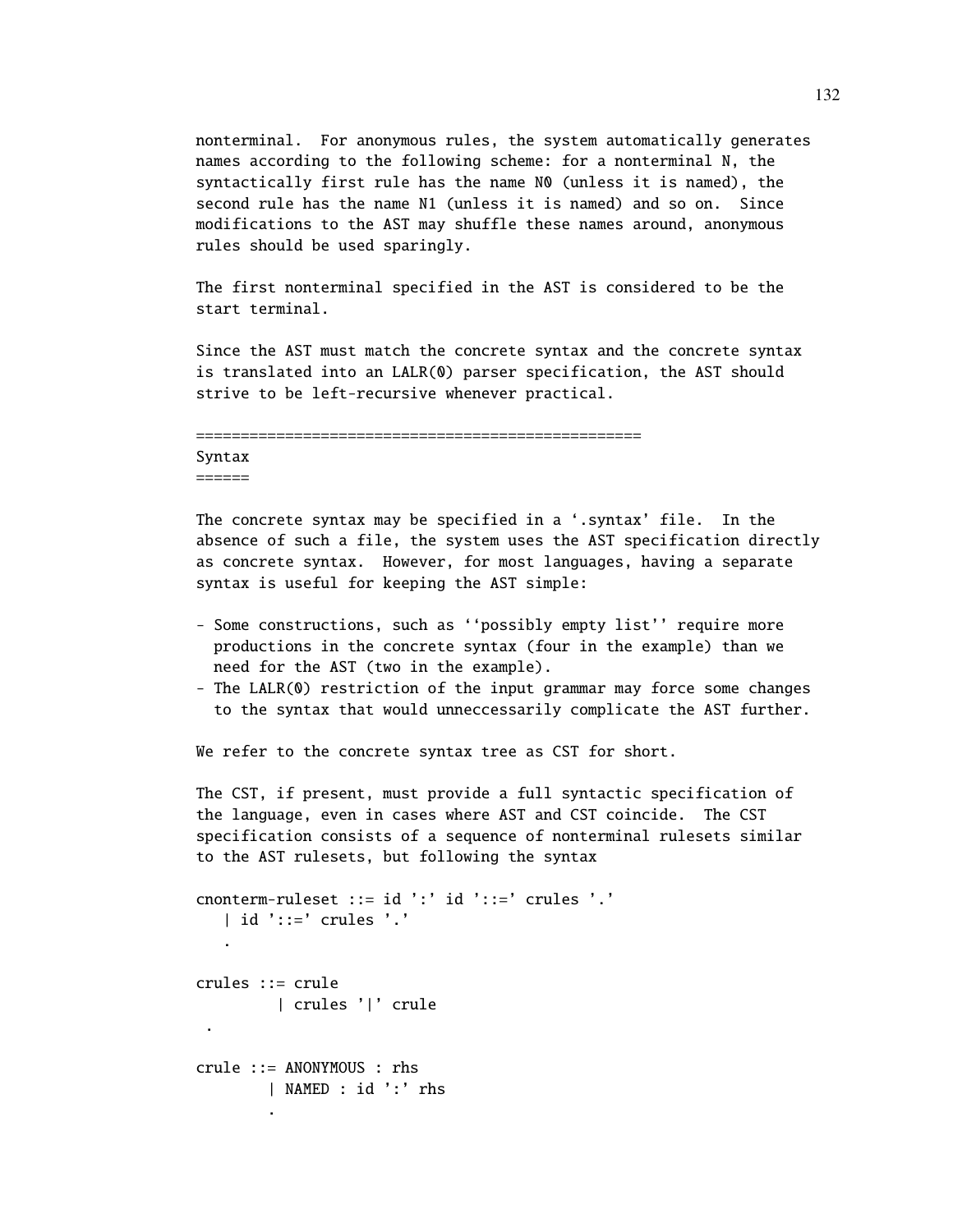```
with rhs defined as for the AST.
```
To see this in practice, consider the follwing specification of a comma separated list:

AST:

```
ASTList ::= NIL : (* empty *)
        | CONS : (ASTList) id
```
CST:

.

.

```
CSTList : ASTList ::= (* empty *)
                    | (CSTList1)
    .
```

```
CSTList1 : ASTList ::= id
                   | (CSTList1) ',' id
```
Here, the AST uses two named rules for the definition of 'ASTList', while the CST provides an analogous definition 'CSTList'. Note that both 'CSTList' and 'CSTList1' are annotated with ': ASTList', which indicates that they should be interpreted as producing an 'ASTList' in the AST. When parsing, the system will automatically translate the CST matches into an appropriate AST structure and annotate the AST with sufficient information to recover the CST.

Due to the matching algorithm used, the AST must be a homomorphic image of the CST with element ordering preserved. This restricts the ways in which the two may diverge; in particular, a left-recursive CST will always produce a left-recursive AST.

Sometimes the system may be unable to distinguish different cases automatically. For example,

AST:

```
ASTX :: = REF : id| VAL : id
```
CST:

.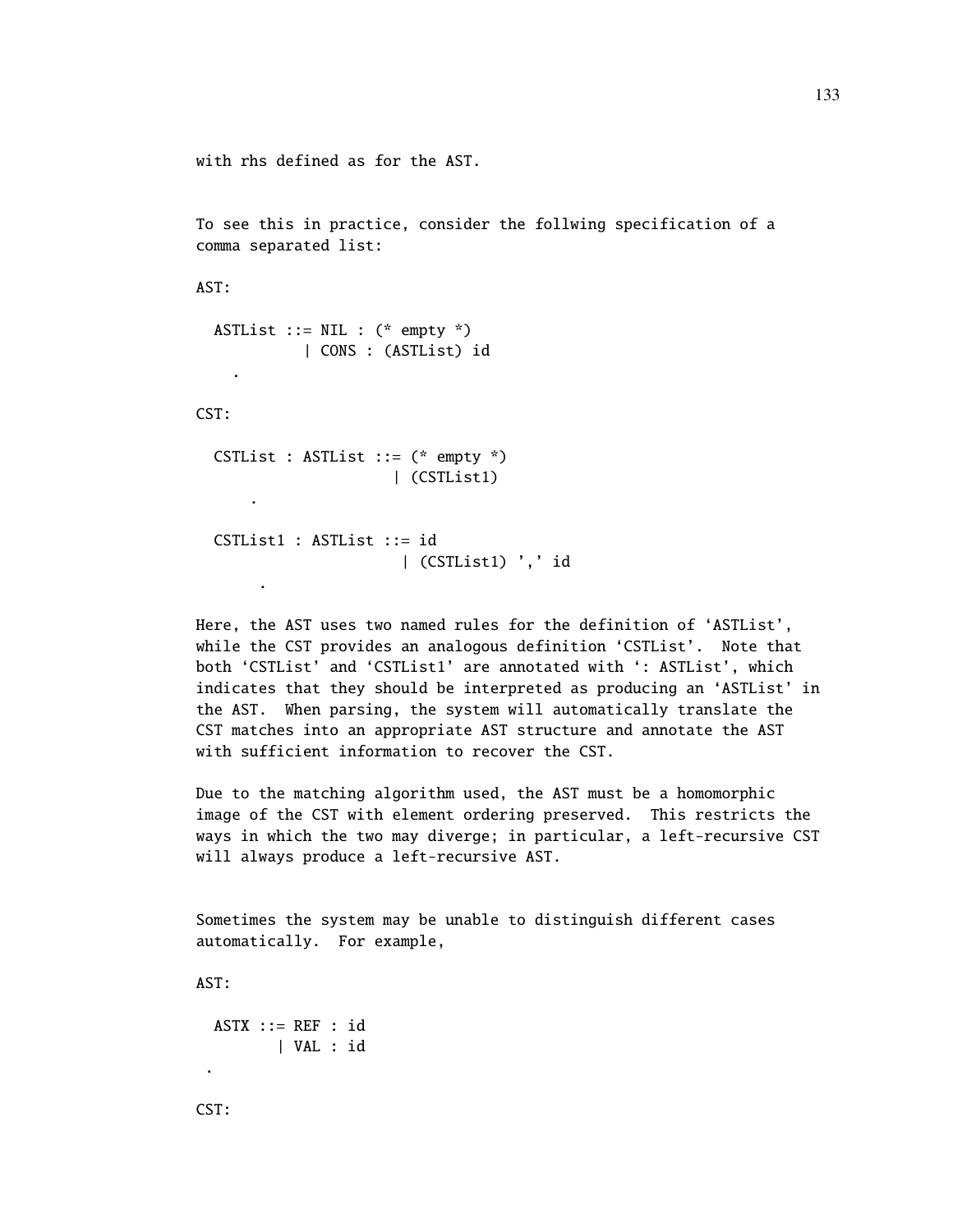```
CSTX : ASTX ::= '&' id
              | id
.
Here, the two AST rules look identical, so the system cannot
distinguish which case to use and will produce an error message.
The CST allows explicit rule annotation to distinguish in such cases:
CST:
  CSTX : ASTX ::= REF : '&' id
              | VAL : id
.
(where 'REF' and 'VAL' directly refer to the rules from the AST).
Similarly, it is possible to specify that a rule should be a
'decoration' rule only, as often used for parentheses:
  CSTX : ASTX ::= REF : '&' id
               | VAL : id
| = : '(' (ASTX) ')'
.
==================================================
Static Semantics
================
Properties
----------
* local
* inherited
* synthesised
* forward-chain
* backward-chain
```
forward-chain and backward-chain properties describe depth-first tree traversals, with forward-chain properties going left-to-right and backward-chain properties going right-to-left. Each chain declaration has the form

```
forward-chain <name> : <ty>
or
```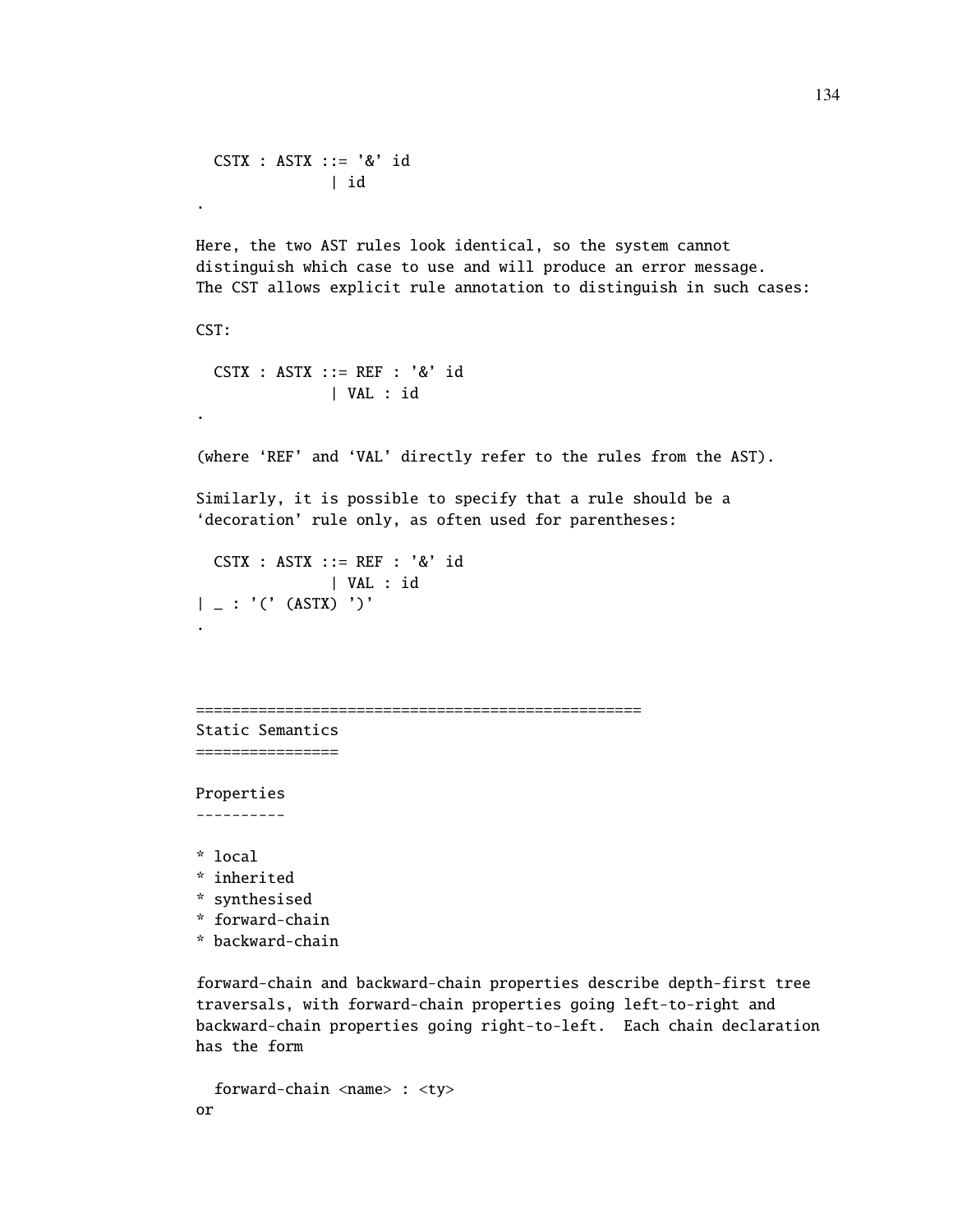```
backward-chain <name> : <ty>
Let <name> be C. Then the following properties will be available on
ALL AST nodes:
* C-in
* C-out
* C-result
and for an AST node with n+1 AST children,
\cdot C-0
  ...
* C-n
```
The meanings of each of those properties is as follows: C-in is the incoming value (flowing in from above). C-out is the outgoing value (flowing back to the parent node). C-result is the result computed for this AST node; by default, it is copied directly to C-out.

The various C-k (with k a natural number) are precisely the values that flow INTO the child at index k. Thus, the values that flow OUT OF the child at index k are  $C-\{k+1\}$  (for forward chains) and  $C-\{k-1\}$ (for backward chains)-- unless we are already at the last node. In that case, the outflowing value is again C-result.

## Builtin operations

------------------

Most builtin operations are used like regular functions. The exceptions to this rule are infix operators, which (as their name implies) are placed in between their two parameters. All infix operators are left-associative and belong to one of two levels of precedence, where 'andalso' and 'orelse' alone form the lower-precedence level.

```
Logical operations:
-------------------
Value constructors:
- true : bool
- false : bool
```
(0)  $(intix) = : 'a * 'a > bool$ 

Compares two values for equality. The values must not be or contain functions, though finite maps are permitted.

(1) (infix)  $\langle \rangle$  : 'a \* 'a => bool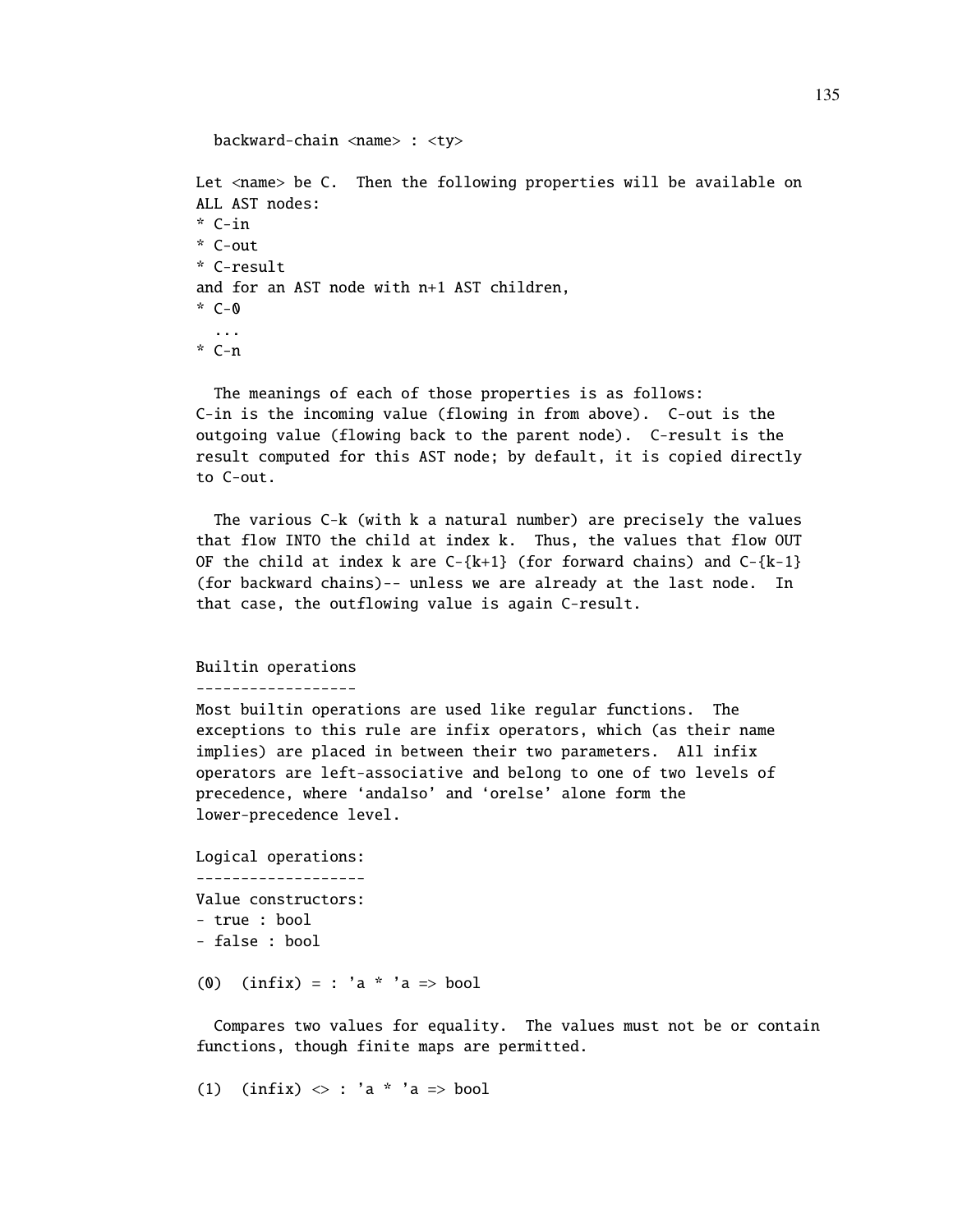Compares two values for inequality. This function is the inverse of (=) above.

(2) not : bool  $\Rightarrow$  bool

Negates a boolean value.

(3) (infix) andalso : bool  $*$  bool  $\Rightarrow$  bool

Builds the conjunction of two values, using short-circuit evaluation (this is relevant for failure).

(4) (infix) orelse : bool \* bool => bool

Builds the disunction of two values, using short-circuit evaluation (this is relevant for failure).

List operations: ---------------- Value constructors: - :: : 'a \* 'a list => 'a list - [] : 'a list

(0) first : 'a list  $\Rightarrow$  'a

Extract the first element of a list, or abort with an inconsistency if there is no first element.

(1) rev : 'a list  $\Rightarrow$  'a list

Reverses a list

(2) length : 'a list  $\Rightarrow$  nat

Determines the length of a list

```
Natural numbers operations:
---------------------------
```
(0) parse-nat : [0-9]+ -> nat

Represents a digit or sequence of digits as a natural number.

String operations: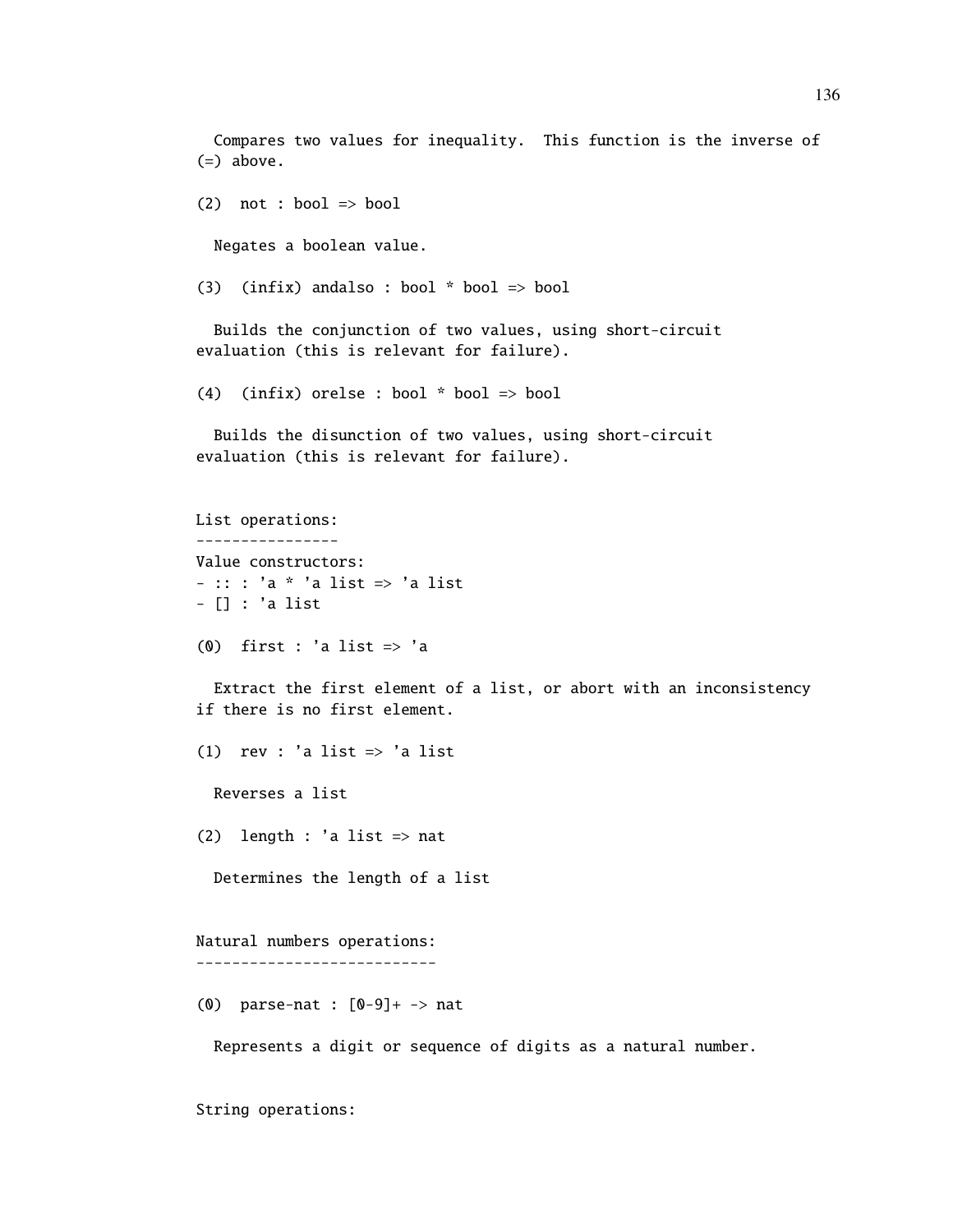------------------ String literals can be specified in between double quotes, with the usual rules for escaping.

```
(0) show : 'a => string
```
Maps an arbitrary object to a string. Not permissible for function types.

(1) (infix) % : string  $*$  'a => string

Formats a value into a string.

s % msg

will stringify 'msg' and substitute it for the first occurrence of a formatting operator in 's'. The format for such formatting operators is as follows:

```
%% Literal percent sign
 %s Default substitution (using whichever 'show' function
  is in use for the value in question)
 %_ Ignore
 %Sseq; Substitution with special formatting for sequences
   (sets, arrays): The 'seq' part is used as separator
between entries. Use '%;' to denote a literal
semicolon.
  %Mseq;arrow; Special formatting for maps. The 'seq' part is again
   the separator, the arrow part is the mapping arrow
(left-to-right) for map elements.
 %:pfx;sfx;C specifies that 'pfx' and 'sfx' should be printed as
   prefixes/suffixes for the formatting specification in
C (which should be given without the initial %) IF AND
   ONLY IF the formatting of C yields a nonempty string
Set operations:
---------------
(0) {} : 'a set
 Constructs an empty set.
(1) insert : 'a set * 'a => 'a set
  Inserts a value into a set.
(2) contains : 'a set * 'a => bool
```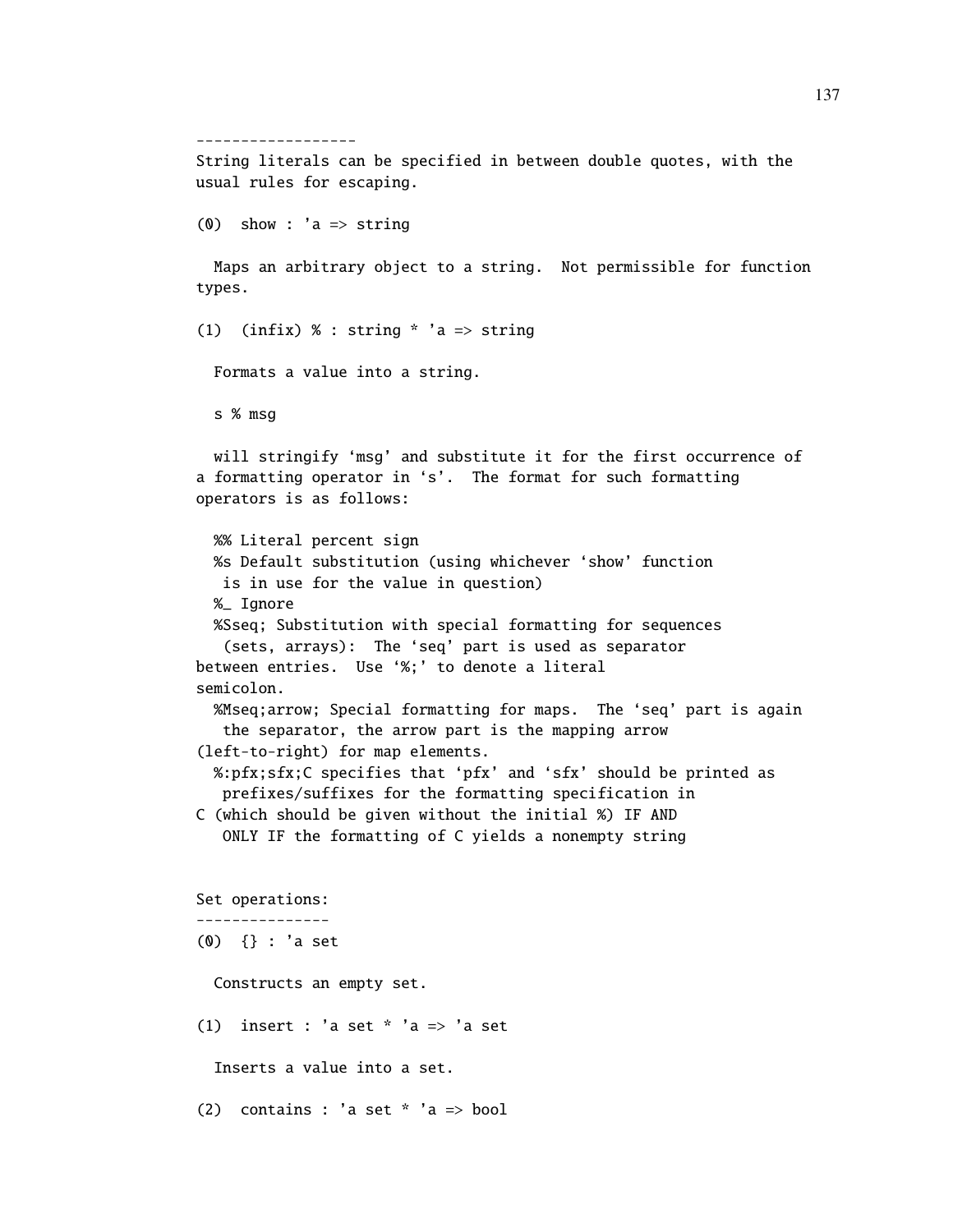Tests whether a value is contained in the specified set.

(3) union : 'a set  $*$  'a set  $\Rightarrow$  'a set

Constructs the union of two sets.

(4) intersection : 'a set  $*$  'a set  $\Rightarrow$  'a set

Computes the intersection of to sets.

(5) set-difference : 'a set  $*$  'a set  $\Rightarrow$  'a set

Computes the difference between two sets. Specifically, 'set-difference (a, b)' computes the set of all elements in 'a' but not in 'b'.

```
Finite Map operations:
----------------------
(0) |->| : 'a -> 'b
```
Constructs an emty finite map.

(1) find : ('a -> 'b) \* 'a \* string => 'b

Looks up a value in a finite map. If the value is not present, it fails with an error message indicated by the string.

(2) update :  $('a -> 'b) * 'a * 'b => 'a -> 'b$ 

Updates the map.

(3) prepend-map : ('a -> 'b) \* ('a -> 'b) => 'a -> 'b

Merges two maps into one. 'prepend-map (l, r)' will make 'r' a 'backup' map in case lookups fail for 'l'. For example,

```
'prepend-map (insert (|->|, "x", "new"),
              insert (|->|, "x", "old"))'
```
is identical to

'insert  $(|->|, "x", "new")'$ 

(4) dom :  $('a -> 'b) -> 'a set$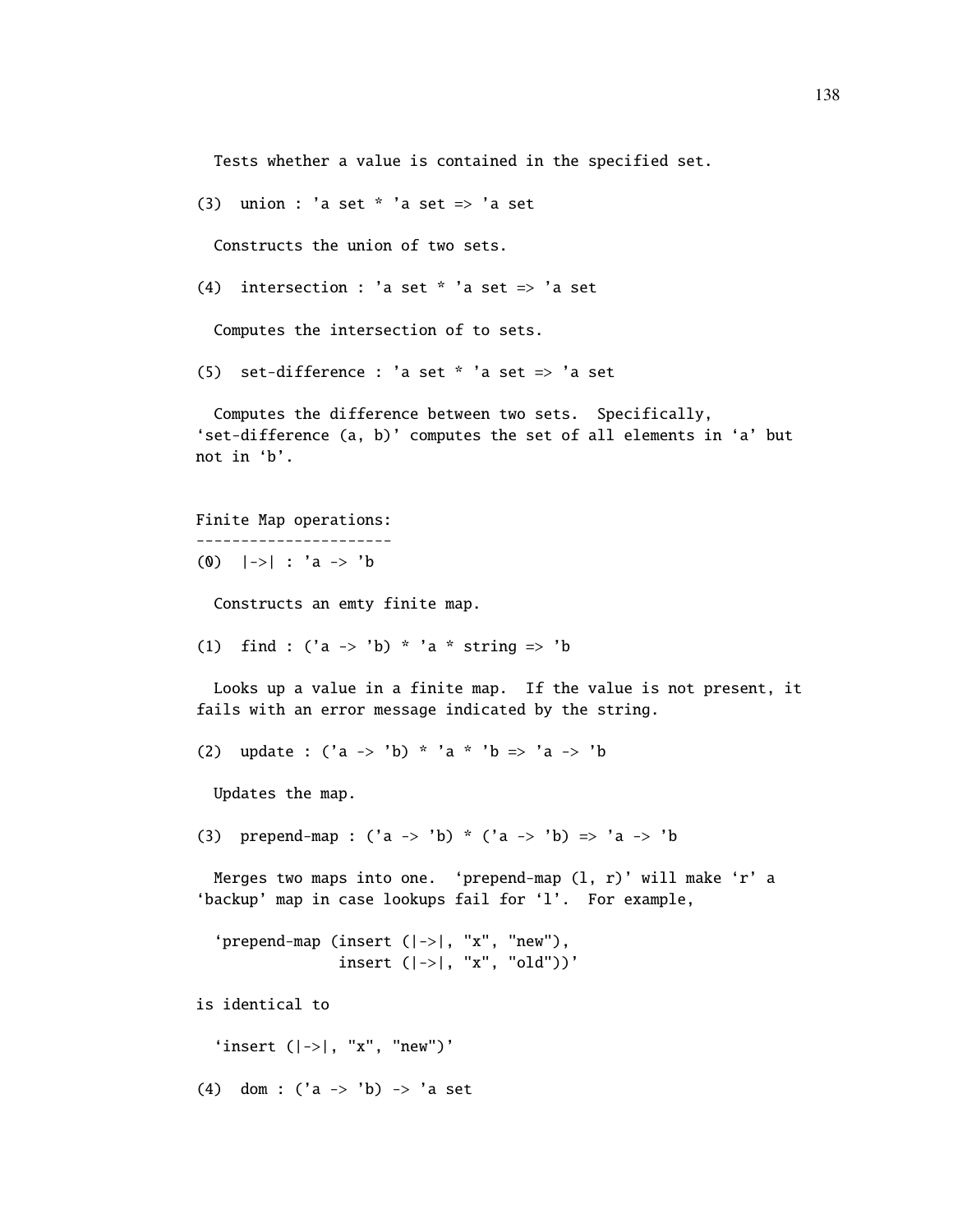Constructs a set of the map's domain.

```
Plugs:
------
(0) plug : string * 'a \rightarrow 'a
```
This is a projection of the second value. However, this operation will make a 'plug' (a ref variable) of the specified name available to the calling infrastructure, thereby allowing the value to be altered. This is mostly useful for setting initial environments. The name must be a literal string.

```
Failure:
--------
(0) fail : string \Rightarrow 'a
```
Explicitly aborts computation for the specified reason.

```
==================================================
```
Plugin mechanism ================

The set of attribute grammar functions can be extended through plugins, some of which are provided by default. The possible effect of plugins is highly restricted: if we allow plugins to change the AST in arbitrary ways, it becomes impossible to guarantee proper evaluation, restructuring, or reasoning.

We distinguish between two classes of plugins:

- (1) Structural plugins
- (2) Evaluation plugins
- (3) Auxiliary plugins

Structural plugins have the capacity to modify the AST. Their principal purpose is to perform parse refinement: by using additional semantic information, they can adjust the AST (without changing the number or order of nodes) to refine the type of a node or to introduce additional structure. For example, some languages permit user-specified fixity annotations: the 'FixityParse' plugin module then allows replacing one nonterminal that provides a list of items with one that provides an appropriate fixity parse.

Since such transformations change the nature of individual nodes, they must be performed as early as possible. Thus, all structural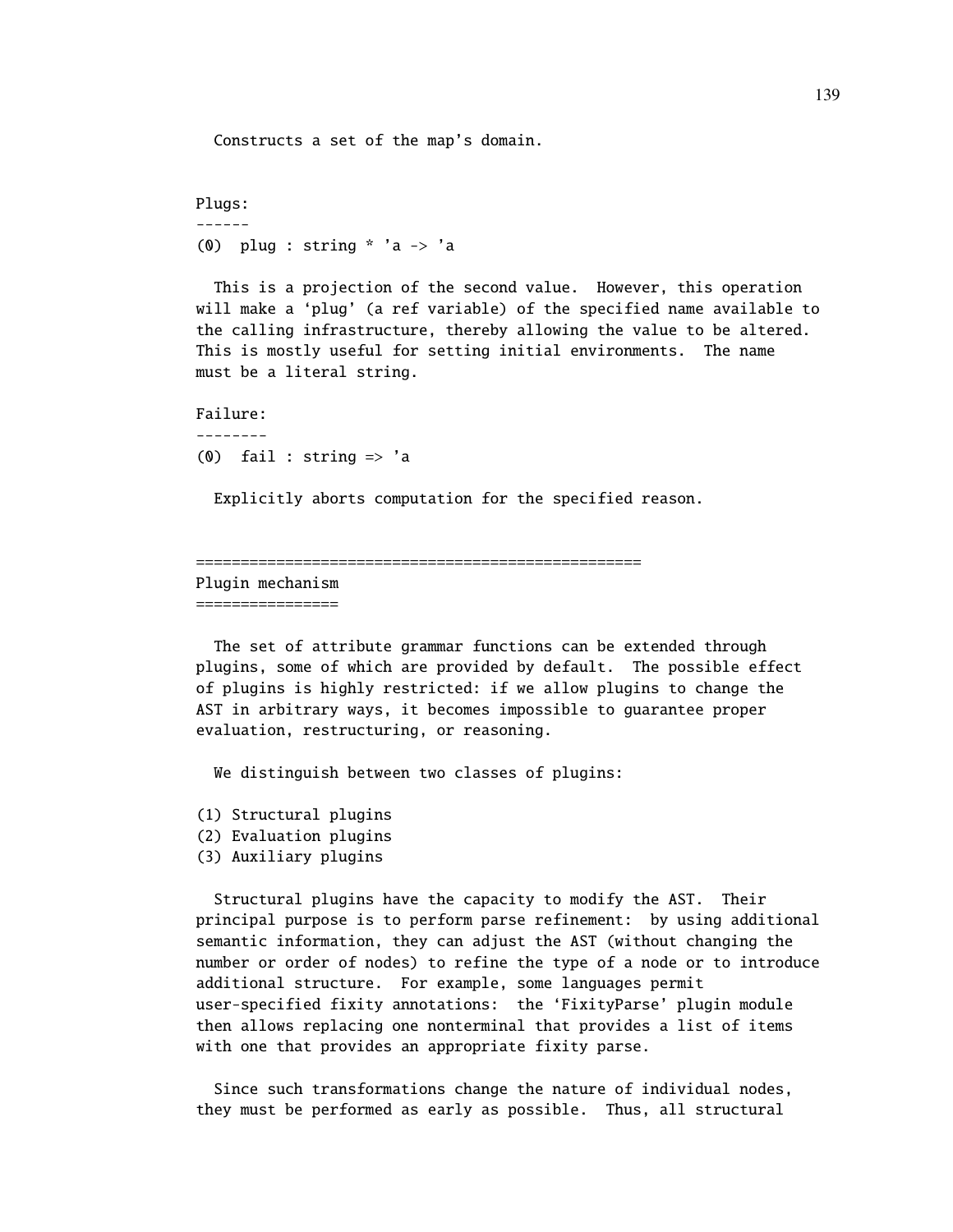plugins are executed BEFORE any other evaluation, though they may rely on arbitrary AST computations before that.

Evaluation plugins, on the other hand, merely provide additional evaluation operations. However, their capacity to use metaprogramming implies that they can provide nontrivial operations (such as type inference) that might not be feasible otherwise.

Auxiliary plugins override 'default' behaviour, specifically pretty-printing and equality.

Naming conventions ------------------

Each plugin module must be instantiated to a specific module name. By convention, such instances (like the modules themselves) use camel notation. All functions, attributes and tags introduced by a module begin with this module name. For example, if we instantiate TypeInference to TI, then its 'fresh-env' function assumes the name 'TI-fresh-env'. This allows modules to be used in multiple different configurations.

Parameter passing

-----------------

Plugins can take the following kinds of parameters during instantiation:

```
- string: character strings
- nat: natural numbers (also used to encode flags)
- attribute: attributes, local or not
- nonterm: nonterminal names
- datatype: datatypes
```
- freshtype: freshtypes

The corresponding syntax is illustrated in the following:

plugin <id> = <plugin-name> ( <name> = <value>; ...  $\langle$ name $\rangle$  =  $\langle$ value $\rangle$  ;  $\rangle$ 

More precisely:

.

Plugin ::= 'plugin' id '=' id '(' (PluginArglist) ')'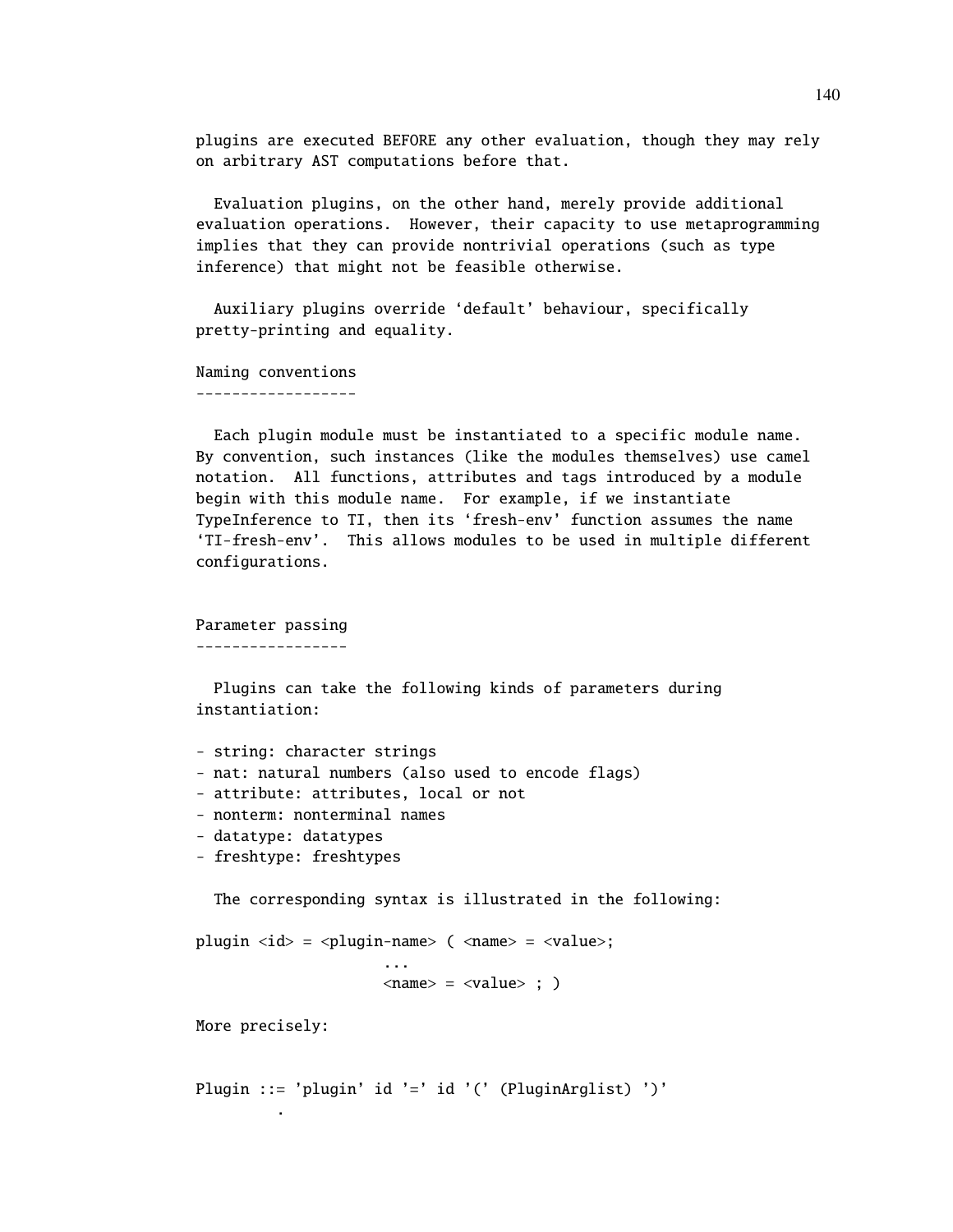```
PluginArgList ::= /* empty */
        | (PluginArg) (PluginArgList)
.
PluginArg ::= id '=' (PluginValue) ';'
    .
PluginValue ::= id
      | nat
      | string
      .
  Furthermore, datatype constructors can be annotated, with each
```

```
annotation taking a string, a number, or no parameter at all (acting
as a flag).
 We omit the corresponding syntax and instead give only an example:
datatype t =
    STRING %TI-literal %PP-format="string"
  | PRODUCT : t * t %TI-cons="++" %PP-format="*" %PP-infixl=4
```

```
| VAR : id %TI-cons="v" %PP-format="%s"
```
Note that the possible number of annotations on a constructor is unbounded.

Built-in plugins ================

FixityParse (structural plugin) -------------------------------

Fixity parser.

Attributes:

- input-nt : nonterm The nonterminal we use as input. After fixity parsing, no node will be an instance of this nonterminal anymore.
- output-nt : nonterm The nonterminal we use as output. Errors about this node not being produced by the parser are suppressed.

- precedence-attr : attribute A 'nat' attribute that gives precedence. It's assumed that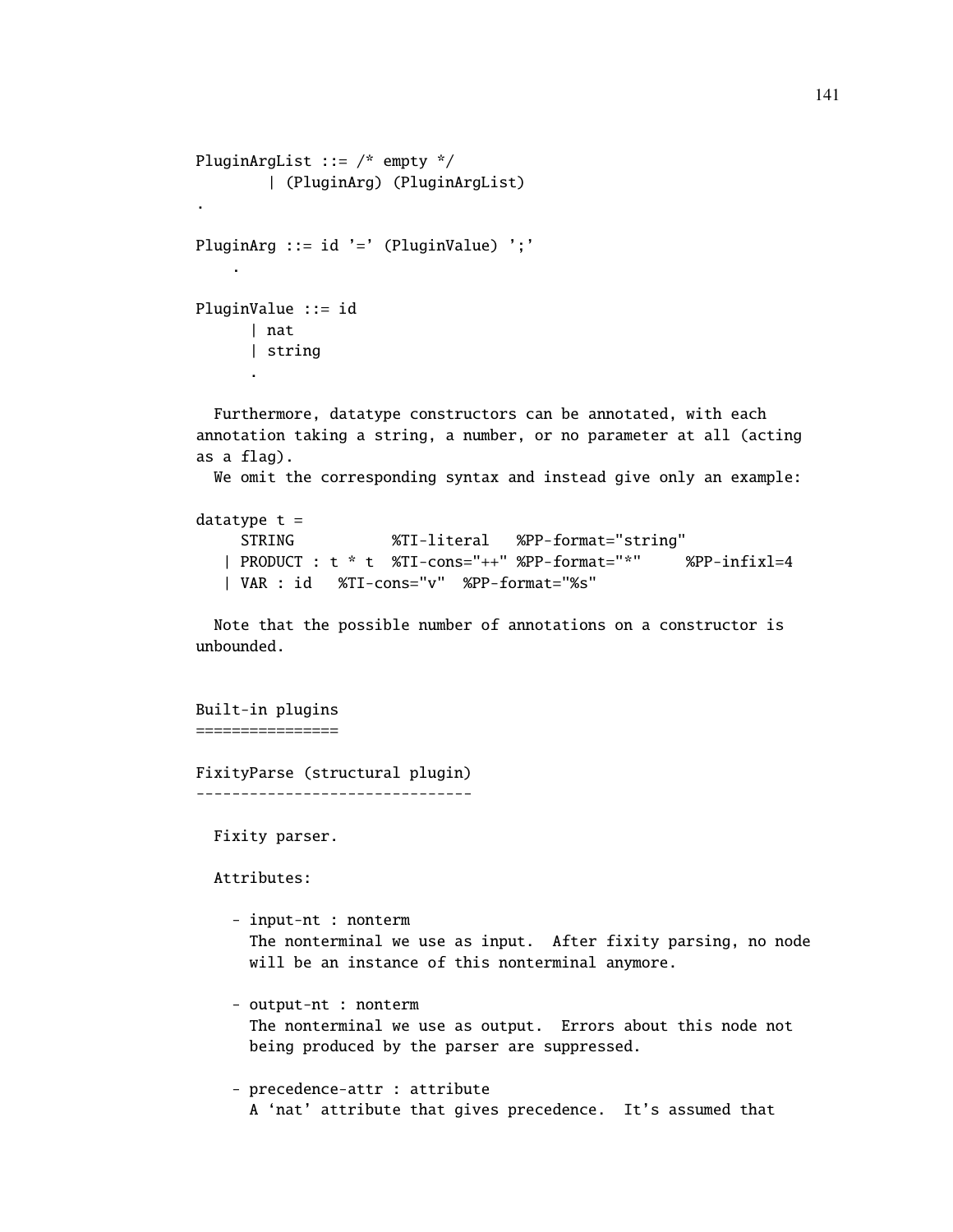```
'greater' means 'binds more tightly'.
  - associativity-ty : datatype
    A datatype that describes fixity behaviour (see annotations).
  - associativity-attr : attribute
    A 'fixity' attribute that determines whether a given node should
   be treated as nonassociative, left-associative, or
   right-associative.
  - invert-precedence : nat
    If nonzero, this changes precedence behaviour such that
    'greater' in 'precedence-attr' means 'binds less tightly'.
  - join-precedence : nat
    The 'application'/'sequencing' rule has its own precedence,
    specified here. The value specified here must be one more
    than the actual precedence (to permit use of precedence -1).
  - error-msg-missing-lhs : string
    Error message to indicate that an infix operator is missing its
    left-hand side argument
  - error-msg-missing-rhs : string
   Error message to indicate that an infix operator is missing its
   right-hand side argument
  - error-msg-precedence-conflict : string
    Error message to indicate that two operators with identical
    associativity but inverse associativity are both trying to
    'claim' a value
  - error-msg-infix-pair : string
   Error message to indicate that two infix operators are next to
    each other
Annotations (on 'fixity'):
  - %left
    If 'fixity' assumes a value tagged with %left, the operator is
    assumed to be left-associative.
  - %right
```
If 'fixity' assumes a value tagged with %left, the operator is assumed to be right-associative.

Unannotated 'fixity' states are considered to be non-associative.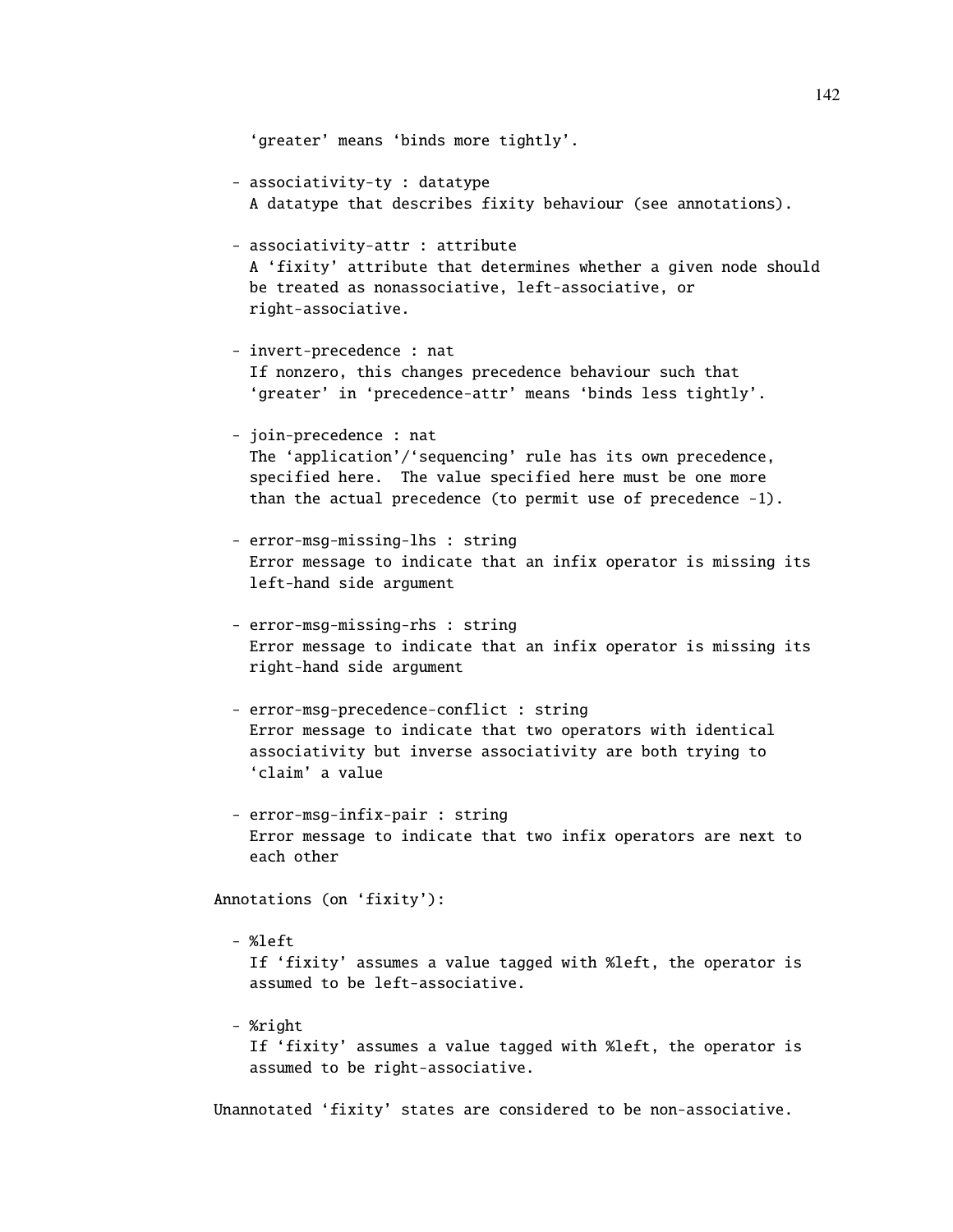ShowFresh (auxiliary plugin, overrides 'show') ----------------------------------------------

Visualisation override for 'show', for freshtypes.

Attributes:

- ty : freshtype The particular freshtype that should be visualised
- prefix : string A prefix for every generated name
- suffix : string A suffix for every generated name
- range : string A range expression, denoting the characters that should be considered. After running out of characters of this range, the system will append characters from the range. Ranges consist of sequences of characters that should be used, but may be abbreviated using a 'dash' sign.

Example: range="a-zA-Z"

If used on an individual freshtype instance, the result will always be the same. However, when distinct freshtype instances are used in the same expression, the system ensures that all generated names are distinct (even between disjoint freshtypes).

Unparse (auxiliary plugin, overrides 'show') --------------------------------------------

Unparsing-based 'show' implementation for datatypes

Attributes:

- ty : datatype
- oparen : string Character or string to use to represent the notion of an opening parenthesis. default: "("
- cparen : string Character or string to use to represent the notion of a closing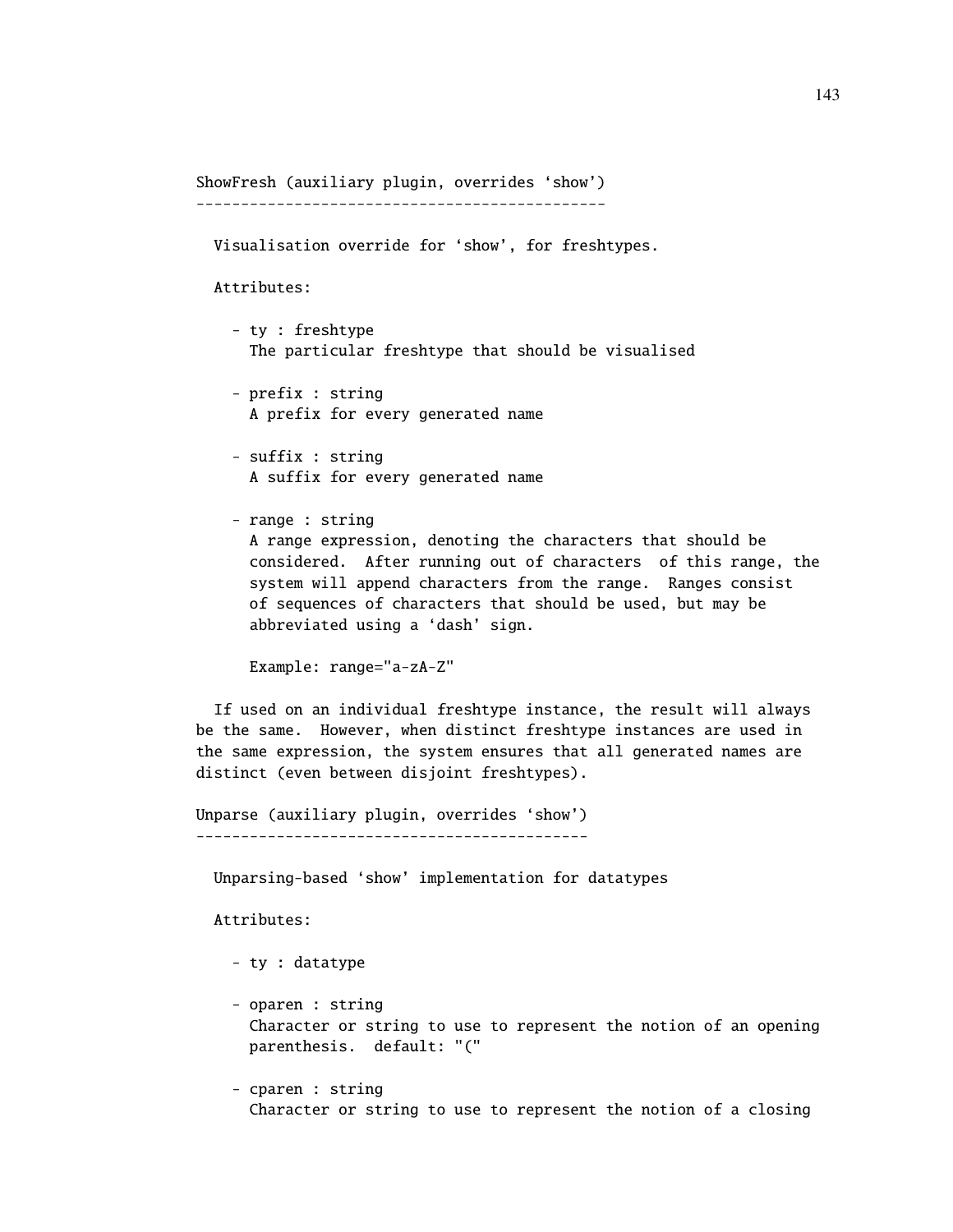parenthesis. default: ")" Annotations (on 'datatype'): - %format The string token to represent this datatype constructor, formatted as needed. The default is "%s", repeated for each argument. This is refined by the following options: - %prefix Specifies that the token should act as a prefix on its first parameter (later parameters are ignored). An optional parameter encodes precedence (higher -> binds more tightly). - %suffix Specifies that the token should act as a suffix on its first parameter (later parameters are ignored). Analogous to %prefix. - %infixl Specifies that the token should act as infix operator on its first two parameters (later parameters are ignored) and is otherwise left-associative. Behaviour is undefined with less than two parameters. - %infixr Right-associative analogue to %infixl. - %inline Indicates that the parameter is a list of entries that should be treated as individual children for recursive parsing. - %sequence A sequence of items separated by the format string. Precedence of the separating operator can be given optionally. - %surround Requires a format string of the form 'prefix%Sseq;suffix'. Formats all parameters as the specified sequence; this overrides the %format directive. - %terminal

Use the parameter %format string stand-alone and ignore any children (except for formatting).

If not specified, the default is that of '%suffix'.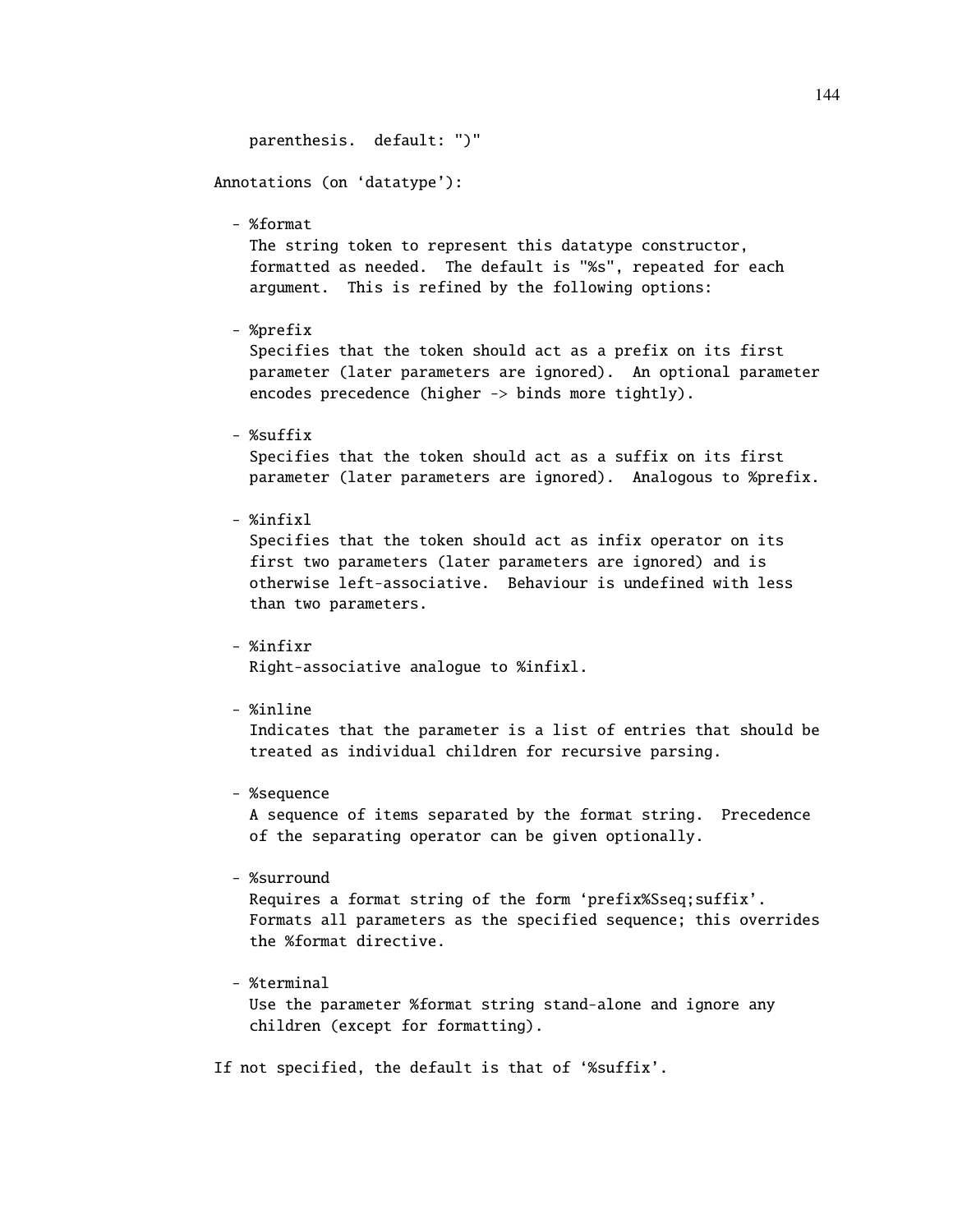## TypeInference (evaluation plugin)

---------------------------------

Constraint-based type inference system.

Attributes:

- ty : datatype
- var-ty : freshtype Type of type variables
- error-msg-mismatch : string Type mismatch. Four parameters are passed into this format string: type1, descr1, type2, descr2.
- error-msg-no-common-supertype : string Failed to indentify common supertype. Four parameters are passed in: type1, descr1, type2, descr2.
- error-msg-no-common-subtype : string Failed to indentify common subtype. Four parameters are passed in: type1, descr1, type2, descr2.
- error-msg-no-subtype : string type1 is not a subtype of type2. Four parameters are passed in: type1, descr1, type2, descr2.
- error-msg-circularity : string A type variable circularly depends on itself. Only one parameter is passed in (type1).

Annotations (on 'type'):

- %literal Literal type. All parameters (if any) must match exactly.
- %cons

Type constructor. The parameter string's length must have a length identical to the number of parameters to the constructor; each specified character indicates how the value should be treated:

= Invariant equality: The type checker enforces equality. If the parameter recursively references another 'datatype' value, equality is interpreted as 'modulo substitutability'.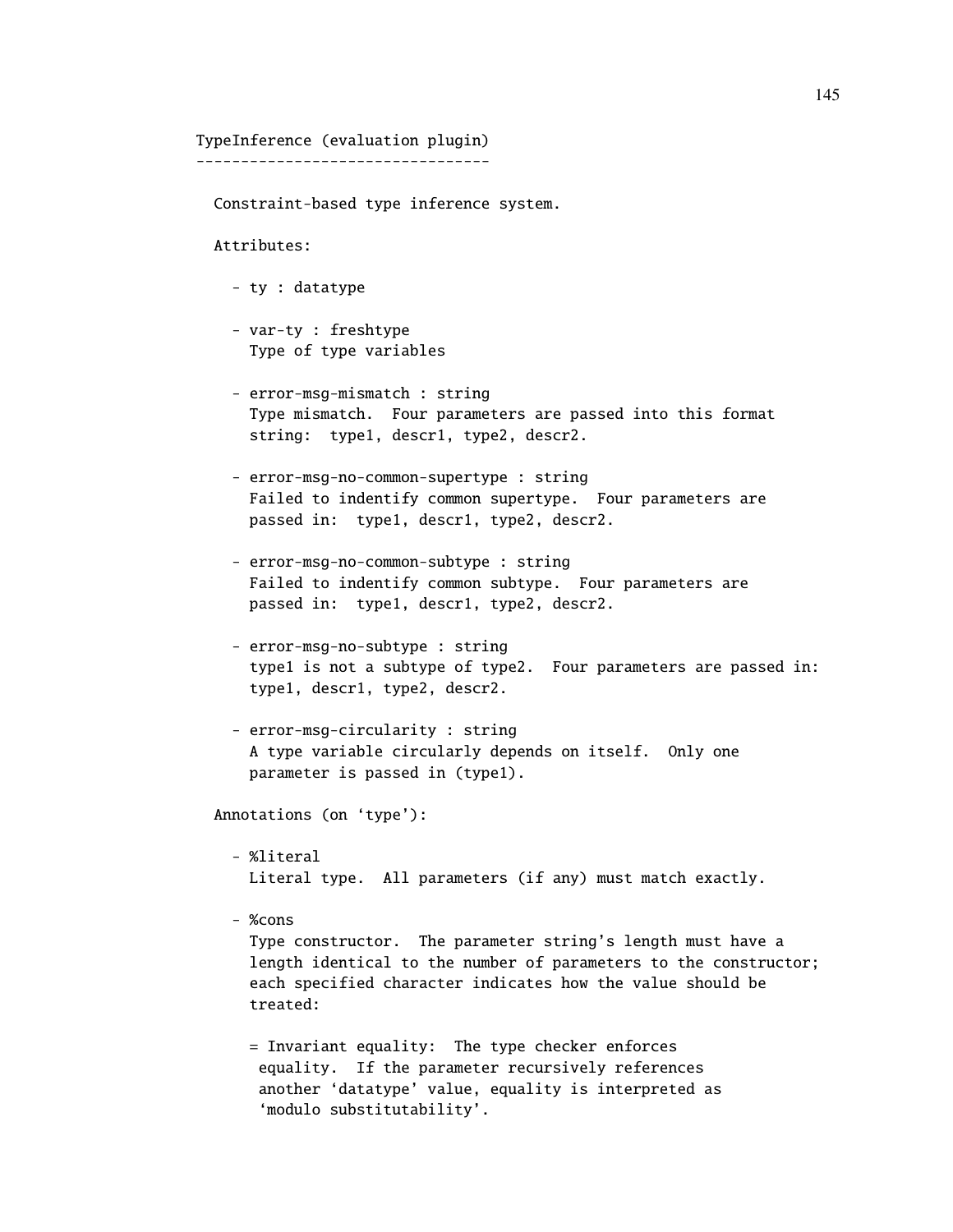```
Two sets, s1, s2
      + Covariant equality. The converse to contravariant
       equality (cf. above).
Two sets, s1, s2, are covariantly s1 < : s2 iff s1 is a
       subset of s2.
      -Contravariant equality: Same as equality, but
                whenever a subtype constraint A \leq B is created, the
                value in A may have a supertype in this location
                instead.
Two sets, s1, s2, are covariantly s1 < : s2 iff s1 is a
       SUPERSET of s2.
      ? Ignore this value, but try to preserve it.
      The characters below have additional restrictions on when and
      how they can be used:
      T Inlined tuple. This must be a ty list and the rule
       must NOT contain any additional 'ty' entries
       (including recursive maps, ty lists etc.)
      v Type variable. This must be a var-ty, and the rule
       must consist ONLY of this declaration.
      _ Ignore this value completely. Only valid with the
       projection/selection operator(s) (see below).
      @ Projection operator. Only valid if all other
       parameters are marked as '_'. This then selects the
       one parameter that should be used in place of the
       entire cons expression for purposes of type inference.
    - %domain
      This operation applies to all sets and maps in the current
      constructor and determines whether their domains may be
      extended. Possible values are
      -Never
      + Always
      i (where 'i' is a number) iff the bool at 0-based
       index 'i' is 'true'
```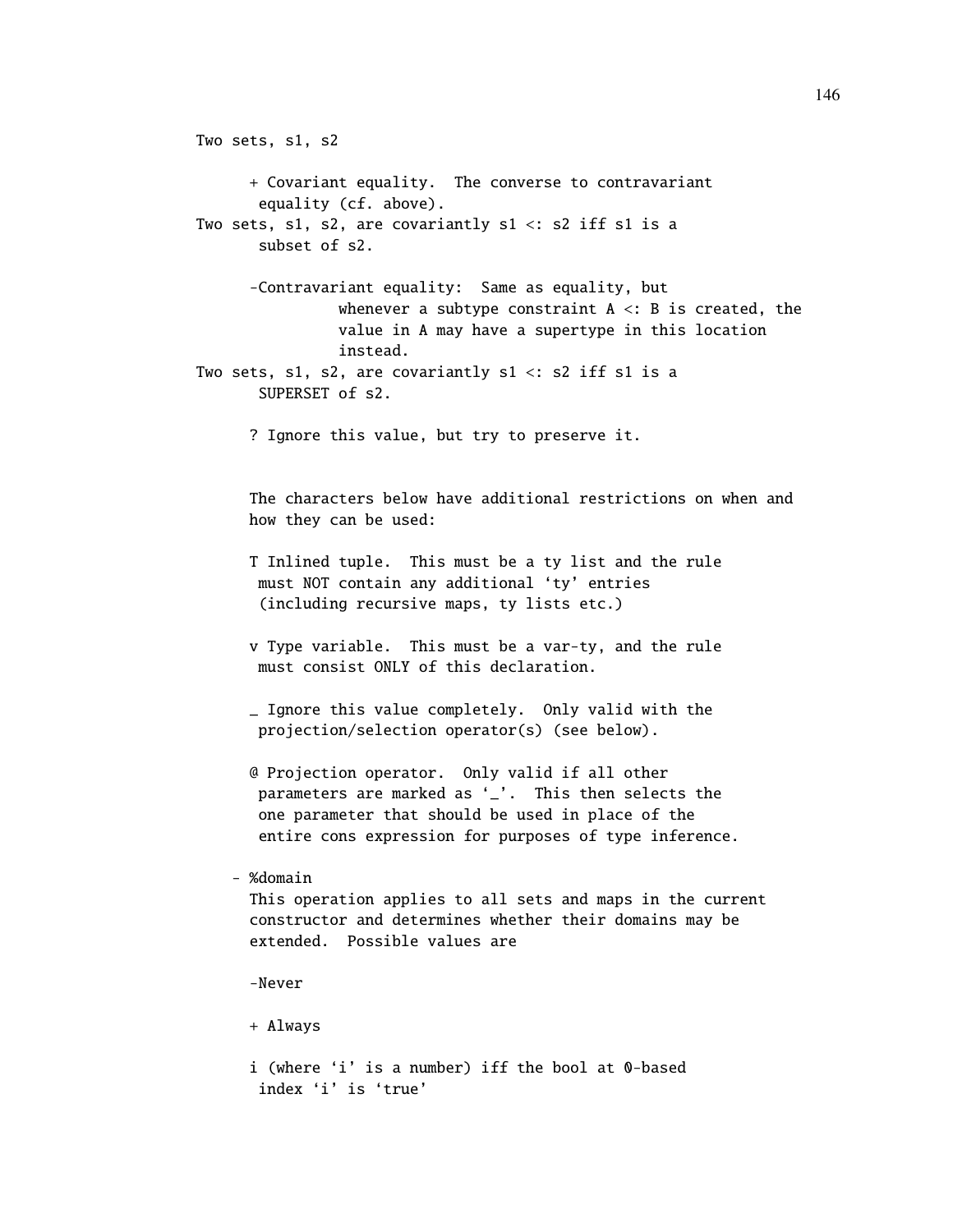```
˜i (where 'i' is a number) iff the bool at 0-based index
       'i' is 'false'
  Types introduced:
      cset
Constraint set
      var-map
Variable map
      ty
Encoded type (referred to as "ty'" below)
  Operations introduced:
      cset : string => cset
the string parameter is currently unused (may later be used to
indicate the cset origin)
      clone-cset : cset => cset
      solve-cset : cset => var-map
      constrain-eq : cset * ty' * string * ty' * string \Rightarrow cset
        constrain-eq (cset, ty1, descr1, ty2, descr2) constrains ty1
        and ty2 to be equal. descr1 and descr2 are used in error
        messages (see above).
      constrain-sub : cset * ty' * string * ty' * string => cset
        constrain-sub (cset, ty1, descr1, ty2, descr2) constrains ty1
        to be a subtype of ty2. descr1 and descr2 are used in error
        messages (see above).
      type : \csc * ty => ty'
Pack type into an encoded type
      schema : cset * ty => ty'
Type encoding with schema abstraction of all type variables
      map-ty : var-map * ty => ty
Map (evaluation plugin)
-----------------------
```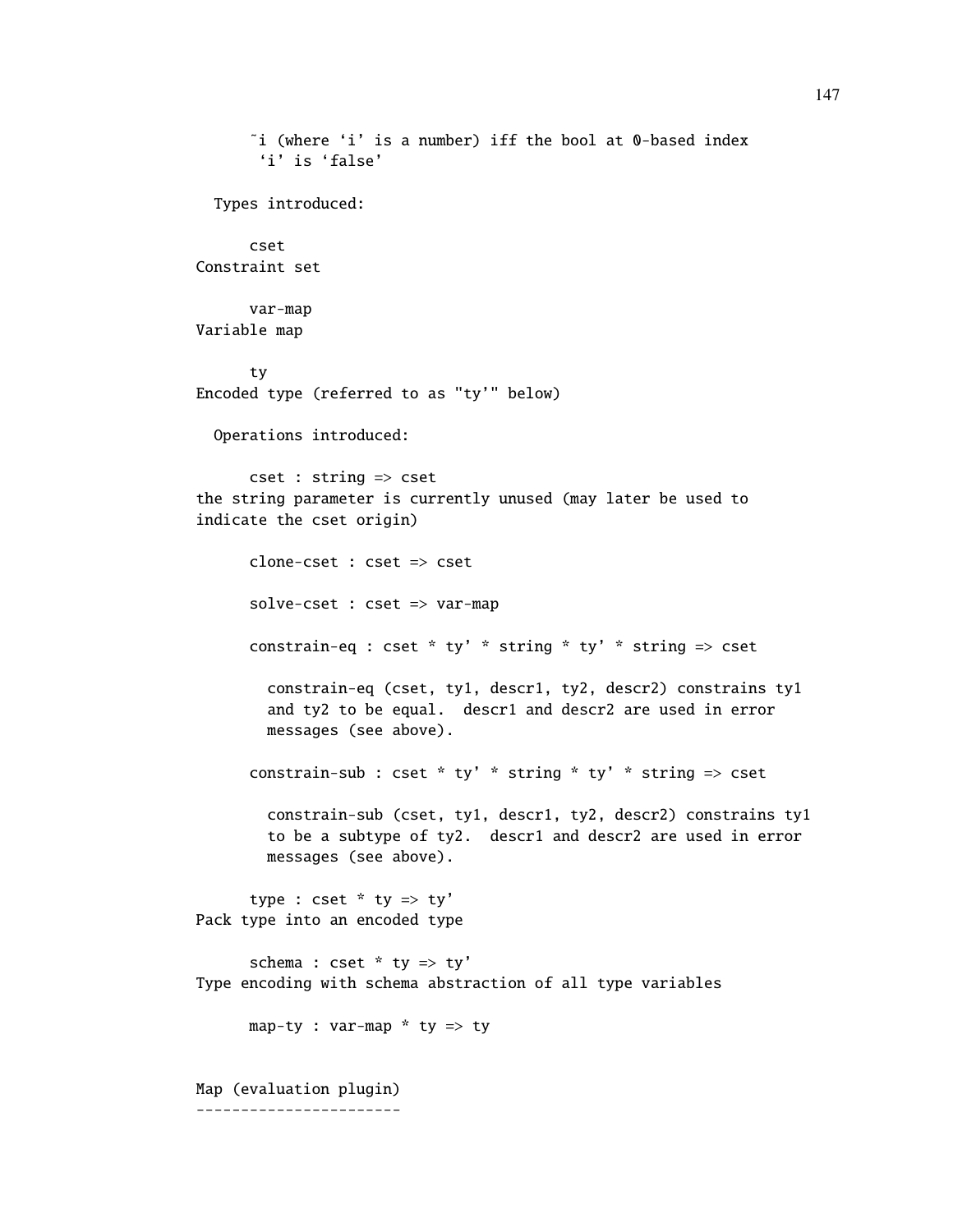(Currently not operational)

Recursive mapping function generator.

Attributes:

- ty : datatype The datatype we wish to map over.

Operations introduced:

- map : (ty => ty) => ty => ty

MapVar (evaluation plugin)

--------------------------

Recursive variable substitution function generator.

Attributes:

- ty : datatype The datatype we wish to map over.

- var : freshtype

Annotations (on 'type'):

- %var Tags a constructor that must contain PRECISELY ty-var as parameter as a subst-able constructor

Operations introduced:

- map : ty-var -> ty  $*$  ty => ty

TagVar (evaluation plugin) --------------------------

Recursive variable tagging function generator.

Attributes:

- ty : datatype The datatype we wish to map over.
- ty-var : freshtype The variable we wish to tag.